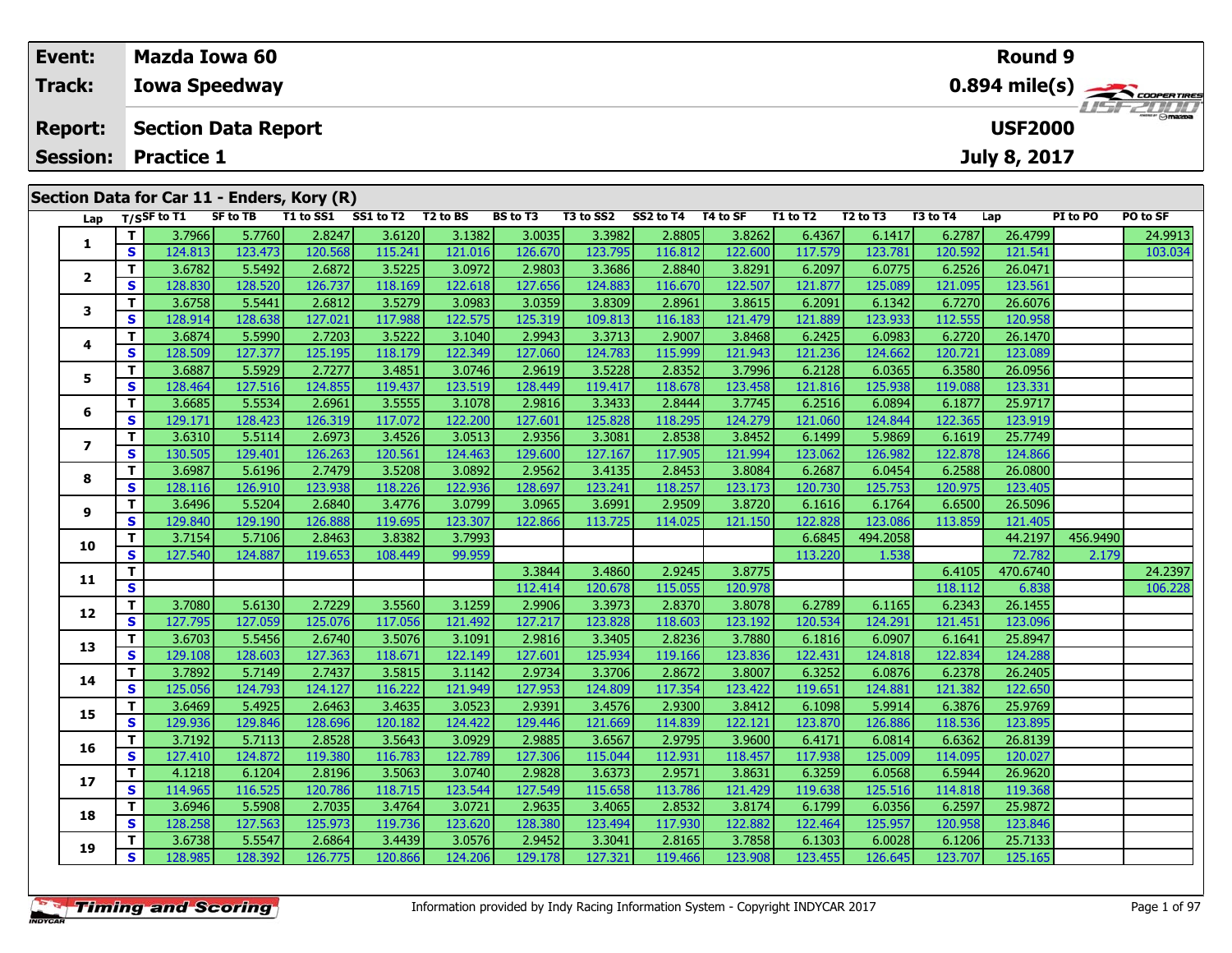| Event:          | Mazda Iowa 60        | Round 9                                             |
|-----------------|----------------------|-----------------------------------------------------|
| <b>Track:</b>   | <b>Iowa Speedway</b> | $0.894$ mile(s) $\overbrace{\hspace{2cm}}$ covening |
| <b>Report:</b>  | Section Data Report  | $\frac{1}{\odot}$ mazoa<br><b>USF2000</b>           |
| <b>Session:</b> | <b>Practice 1</b>    | July 8, 2017                                        |

|                         |                                    | Section Data for Car 11 - Enders, Kory (R) |
|-------------------------|------------------------------------|--------------------------------------------|
|                         | Lap T/SSF to PI                    |                                            |
|                         | $\frac{1}{s}$                      |                                            |
| $\mathbf{1}$            |                                    |                                            |
|                         | $\overline{t}$                     |                                            |
| $\overline{\mathbf{2}}$ | $\mathbf{s}$                       |                                            |
|                         | $\overline{T}$                     |                                            |
| $\mathbf{3}$            | $\mathbf{s}$                       |                                            |
|                         | $\overline{t}$                     |                                            |
| $\overline{\mathbf{4}}$ | $\mathsf{s}$                       |                                            |
|                         | $\overline{\mathsf{r}}$            |                                            |
| 5 <sub>5</sub>          | $\overline{\mathbf{s}}$            |                                            |
|                         | $\overline{\mathbf{T}}$            |                                            |
| $6\phantom{1}$          | $\mathbf{s}$                       |                                            |
|                         | $\overline{1}$                     |                                            |
| $\overline{\mathbf{z}}$ | $\overline{\mathbf{s}}$            |                                            |
| $\bf{8}$                | $\overline{I}$                     |                                            |
|                         | $\overline{\mathbf{s}}$            |                                            |
| $\overline{9}$          | $\overline{r}$                     |                                            |
|                         | $\mathbf{s}$                       |                                            |
| 10                      | 33.7050<br>$\overline{\mathsf{T}}$ |                                            |
|                         | $\overline{\mathbf{s}}$<br>84.284  |                                            |
| 11                      | $\overline{I}$                     |                                            |
|                         | $\mathbf{s}$                       |                                            |
| $12$                    | $\overline{1}$                     |                                            |
|                         | $\overline{\mathbf{s}}$            |                                            |
| 13                      | $\overline{r}$                     |                                            |
|                         | $\mathbf{s}$                       |                                            |
| 14                      | $\overline{1}$                     |                                            |
|                         | $\overline{\mathbf{s}}$            |                                            |
| 15                      | $\top$                             |                                            |
|                         | $\overline{\mathbf{s}}$            |                                            |
| 16                      | $\overline{I}$<br>$\mathbf{s}$     |                                            |
|                         | $\overline{1}$                     |                                            |
| $17$                    | $\mathbf{s}$                       |                                            |
|                         | $\overline{\mathbf{r}}$            |                                            |
| 18                      | $\mathbf{s}$                       |                                            |
|                         | $\overline{r}$                     |                                            |
| 19                      | $\mathbf{s}$                       |                                            |
|                         |                                    |                                            |
|                         |                                    |                                            |

Ξ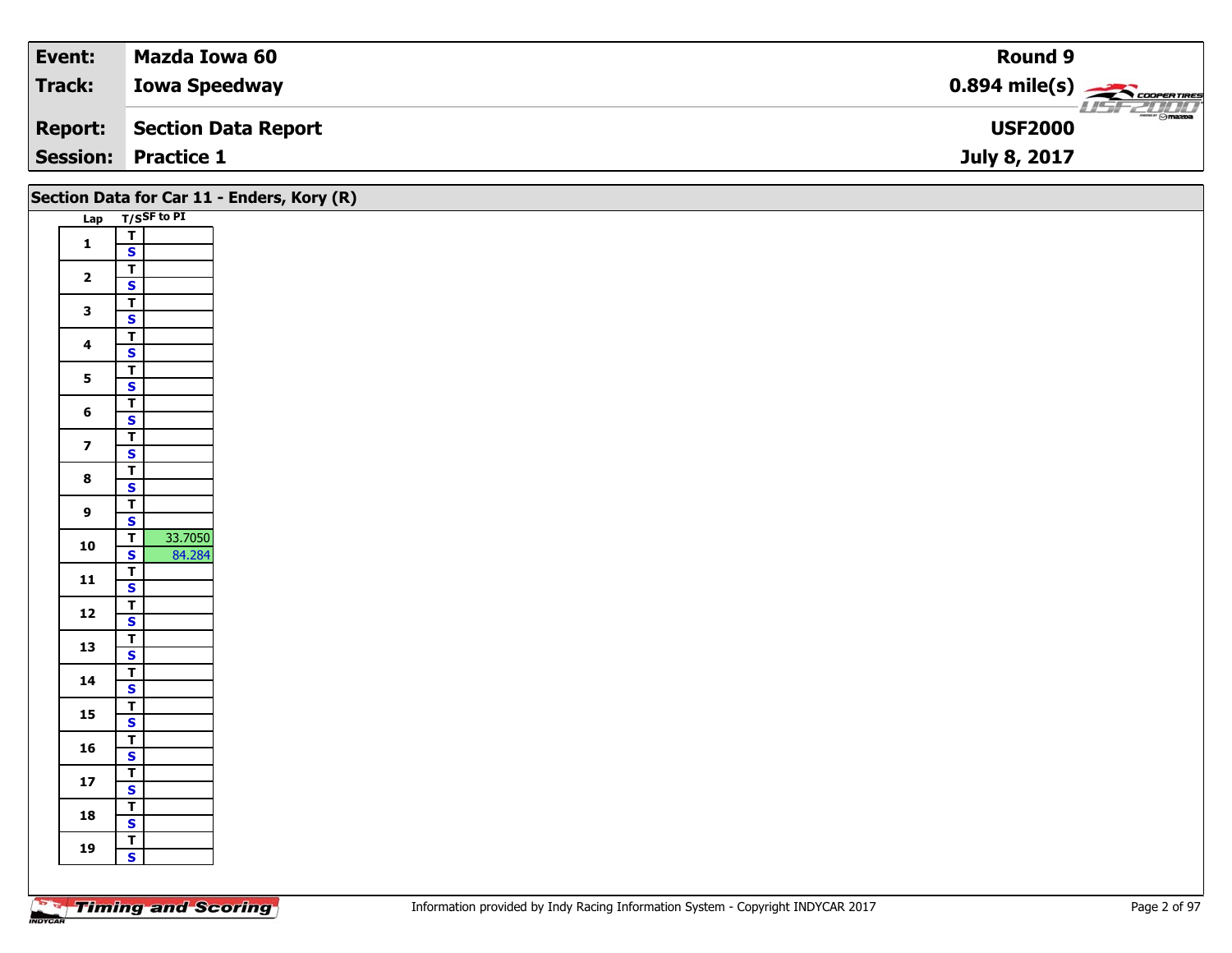| Event:<br>Track: |                |        |                            | Mazda Iowa 60                              |           |           |          |                 |           |           |          |          |                                  |                                     | Round 9             |          |          |  |  |
|------------------|----------------|--------|----------------------------|--------------------------------------------|-----------|-----------|----------|-----------------|-----------|-----------|----------|----------|----------------------------------|-------------------------------------|---------------------|----------|----------|--|--|
|                  |                |        | <b>Iowa Speedway</b>       |                                            |           |           |          |                 |           |           |          |          |                                  | $0.894$ mile(s) $\sum$ COOPER TIRES |                     |          |          |  |  |
|                  | <b>Report:</b> |        |                            | <b>Section Data Report</b>                 |           |           |          |                 |           |           |          |          |                                  |                                     | <b>USF2000</b>      |          |          |  |  |
|                  |                |        | <b>Session: Practice 1</b> |                                            |           |           |          |                 |           |           |          |          |                                  |                                     | <b>July 8, 2017</b> |          |          |  |  |
|                  |                |        |                            | Section Data for Car 11 - Enders, Kory (R) |           |           |          |                 |           |           |          |          |                                  |                                     |                     |          |          |  |  |
|                  | Lap            |        | $T/S$ SF to T1             | SF to TB                                   | T1 to SS1 | SS1 to T2 | T2 to BS | <b>BS</b> to T3 | T3 to SS2 | SS2 to T4 | T4 to SF | T1 to T2 | T <sub>2</sub> to T <sub>3</sub> | T3 to T4                            | Lap                 | PI to PO | PO to SF |  |  |
|                  |                | 3.6384 | 5.4723                     | 2.6232                                     | 3.4432    | 3.0638    | 2.9430   | 3.3301          | 2.7988    | 3.7654    | 6.0664   | 6.0068   | 6.1289                           | 25.6059                             |                     |          |          |  |  |
|                  | 20             | S.     | 130.240                    | 130.326                                    | 129.829   | 120.890   | 123.9551 | 129.274         | 126.327   | 120.222   | 124.579  | 124.756  | 126.561                          | 123.539                             | 125.690             |          |          |  |  |

| Lap |              | $T/S$ SF to T1 | <b>SF to TB</b> | T1 to SS1 SS1 to T2 T2 to BS |         |         | <b>BS</b> to T3 | T3 to SS2 | SS2 to T4 | T4 to SF | T1 to T2 | T <sub>2</sub> to T <sub>3</sub> | T3 to T4 | Lap      | PI to PO | PO to SF |
|-----|--------------|----------------|-----------------|------------------------------|---------|---------|-----------------|-----------|-----------|----------|----------|----------------------------------|----------|----------|----------|----------|
| 20  | T            | 3.6384         | 5.4723          | 2.6232                       | 3.4432  | 3.0638  | 2.9430          | 3.3301    | 2.7988    | 3.7654   | 6.0664   | 6.0068                           | 6.1289   | 25.6059  |          |          |
|     | S            | 130.240        | 130.326         | 129.829                      | 120.890 | 123.955 | 129.274         | 126.327   | 120.222   | 124.579  | 124.756  | 126.561                          | 123.539  | 125.690  |          |          |
| 21  | T            | 3.6399         | 5.4815          | 2.6408                       | 3.4214  | 3.0392  | 2.9259          | 3.3216    | 2.8017    | 3.7756   | 6.0622   | 5.9651                           | 6.1233   | 25.5661  |          |          |
|     | S            | 130.186        | 130.107         | 128.964                      | 121.661 | 124.958 | 130.030         | 126.650   | 120.098   | 124.243  | 124.842  | 127.446                          | 123.652  | 125.885  |          |          |
| 22  | Т            | 3.6305         | 5.4697          | 2.6217                       | 3.3875  | 3.0250  | 2.9223          | 3.2634    | 2.7988    | 3.7480   | 6.0092   | 5.9473                           | 6.0622   | 25.3972  |          |          |
|     | S            | 130.523        | 130.388         | 129.904                      | 122.878 | 125.545 | 130.190         | 128.909   | 120.222   | 125.158  | 125.943  | 127.827                          | 124.898  | 126.723  |          |          |
| 23  | T            | 3.6101         | 5.4488          | 2.6304                       | 3.4290  | 3.0439  | 3.2115          | 3.7443    | 2.8256    | 3.8144   | 6.0594   | 6.2554                           | 6.5699   | 26.3092  |          |          |
|     | $\mathbf{s}$ | 131.261        | 130.888         | 129.474                      | 121.391 | 124.765 | 118.466         | 112.353   | 119.082   | 122.979  | 124.900  | 121.531                          | 115.247  | 122.330  |          |          |
| 24  | T            | 4.0073         | 6.1650          | 3.1065                       | 3.8497  | 3.3614  |                 |           |           |          | 6.9562   | 353.6529                         |          | 40.7008  | 320.6855 |          |
|     | S            | 118.250        | 115.682         | 109.631                      | 108.125 | 112.981 |                 |           |           |          | 108.798  | 2.150                            |          | 79.075   | 3.105    |          |
| 25  | Т            |                |                 |                              |         |         | 3.3601          | 3.4453    | 2.8949    | 3.8533   |          |                                  | 6.3402   | 334.1091 |          | 23.9633  |
|     | $\mathbf s$  |                |                 |                              |         |         | 113.227         | 122.103   | 116.231   | 121.737  |          |                                  | 119.422  | 9.633    |          | 107.454  |
| 26  | T            | 3.6930         | 5.5666          | 2.6675                       | 3.5199  | 3.0913  | 2.9598          | 3.2820    | 2.7707    | 3.7600   | 6.1874   | 6.0511                           | 6.0527   | 25.7442  |          |          |
|     | S            | 128.314        | 128.118         | 127.673                      | 118.256 | 122.852 | 128.541         | 128.178   | 121.441   | 124.758  | 122.316  | 125.635                          | 125.094  | 125.015  |          |          |
| 27  | T            | 3.6315         | 5.4607          | 2.6135                       | 3.3518  | 2.9949  | 2.9008          | 3.2502    | 2.7801    | 3.7477   | 5.9653   | 5.8957                           | 6.0303   | 25.2705  |          |          |
|     | S            | 130.487        | 130.603         | 130.311                      | 124.187 | 126.806 | 131.155         | 129.433   | 121.031   | 125.168  | 126.870  | 128.946                          | 125.559  | 127.358  |          |          |
| 28  | Т            | 3.6165         | 5.4428          | 2.6058                       | 3.3965  | 3.0299  | 2.9200          | 3.2592    | 2.7580    | 3.7321   | 6.0023   | 5.9499                           | 6.0172   | 25.3180  |          |          |
|     | S            | 131.028        | 131.032         | 130.696                      | 122.553 | 125.342 | 130.293         | 129.075   | 122.000   | 125.691  | 126.088  | 127.771                          | 125.832  | 127.119  |          |          |
| 29  | Т            | 3.6436         | 5.7178          | 2.9689                       | 3.5067  | 3.0594  | 2.9290          | 3.4462    | 2.8122    | 3.7911   | 6.4756   | 5.9884                           | 6.2584   | 26.1571  |          |          |
|     | S            | 130.054        | 124.730         | 114.712                      | 118.701 | 124.133 | 129.892         | 122.071   | 119.649   | 123.735  | 116.872  | 126.950                          | 120.983  | 123.041  |          |          |
| 30  | T            | 3.6285         | 5.4864          | 2.6640                       | 3.4218  | 3.0260  | 2.9368          | 3.2626    | 2.7768    | 3.7393   | 6.0858   | 5.9628                           | 6.0394   | 25.4558  |          |          |
|     | S            | 130.595        | 129.991         | 127.841                      | 121.647 | 125.503 | 129.547         | 128.941   | 121.174   | 125.449  | 124.358  | 127.495                          | 125.370  | 126.431  |          |          |
| 31  | T            | 3.6116         | 5.4072          | 2.5641                       | 3.3946  | 3.0308  | 2.9268          | 3.2461    | 2.7883    | 3.7553   | 5.9587   | 5.9576                           | 6.0344   | 25.3176  |          |          |
|     | S            | 131.206        | 131.895         | 132.822                      | 122.621 | 125.304 | 129.990         | 129.596   | 120.675   | 124.914  | 127.011  | 127.606                          | 125.474  | 127.121  |          |          |
| 32  | T            | 3.6075         | 5.4328          | 2.6035                       | 3.3424  | 3.0058  | 2.9055          | 3.2236    | 2.7303    | 3.7172   | 5.9459   | 5.9113                           | 5.9539   | 25.1358  |          |          |
|     | S            | 131.355        | 131.273         | 130.812                      | 124.536 | 126.347 | 130.943         | 130.501   | 123.238   | 126.195  | 127.284  | 128.606                          | 127.170  | 128.040  |          |          |
| 33  | Т            | 3.8451         | 5.8833          | 2.8635                       | 3.4614  | 3.0518  | 2.9198          | 3.2133    | 2.7719    | 3.7204   | 6.3249   | 5.9716                           | 5.9852   | 25.8472  |          |          |
|     | S            | 123.238        | 121.221         | 118.934                      | 120.255 | 124.442 | 130.302         | 130.919   | 121.389   | 126.086  | 119.657  | 127.307                          | 126.505  | 124.516  |          |          |
| 34  | Т            | 3.5818         | 5.4013          | 2.5955                       | 3.3550  | 2.9992  | 2.9066          | 3.3335    | 2.7911    | 3.7311   | 5.9505   | 5.9058                           | 6.1246   | 25.2938  |          |          |
|     | S            | 132.298        | 132.039         | 131.215                      | 124.069 | 126.625 | 130.893         | 126.198   | 120.554   | 125.725  | 127.186  | 128.726                          | 123.626  | 127.241  |          |          |
| 35  | Т            | 3.5851         | 5.4257          | 2.6141                       | 3.3268  | 2.9970  | 2.8914          | 3.2150    | 2.7207    | 3.6820   | 5.9409   | 5.8884                           | 5.9357   | 25.0321  |          |          |
|     | $\mathbf{s}$ | 132.176        | 131.445         | 130.281                      | 125.120 | 126.718 | 131.581         | 130.850   | 123.673   | 127.401  | 127.391  | 129.106                          | 127.560  | 128.571  |          |          |
| 36  | T            | 3.5716         | 5.3857          | 2.5853                       | 3.3117  | 2.9845  | 2.8850          | 3.2291    | 2.6883    | 3.6990   | 5.8970   | 5.8695                           | 5.9174   | 24.9545  |          |          |
|     | S            | 132.675        | 132.421         | 131.733                      | 125.691 | 127.248 | 131.873         | 130.278   | 125.164   | 126.816  | 128.340  | 129,522                          | 127.955  | 128.971  |          |          |
| 37  | T            | 3.5763         | 5.4086          | 2.6221                       | 4.0152  | 3.4435  |                 |           |           |          | 6.6373   | 333.9600                         |          | 40.4031  | 300.3145 |          |
|     | $\mathbf{s}$ | 132.501        | 131.861         | 129.884                      | 103.669 | 110.287 |                 |           |           |          | 114.025  | 2.276                            |          | 79.657   | 3.316    |          |
| 38  | Т            |                |                 |                              |         |         | 3.3796          | 3.4585    | 2.8706    | 3.7997   |          |                                  | 6.3291   | 313.8993 |          | 24.0817  |
|     | $\mathbf{s}$ |                |                 |                              |         |         | 112.574         | 121.637   | 117.215   | 123.455  |          |                                  | 119.631  | 10.253   |          | 106.925  |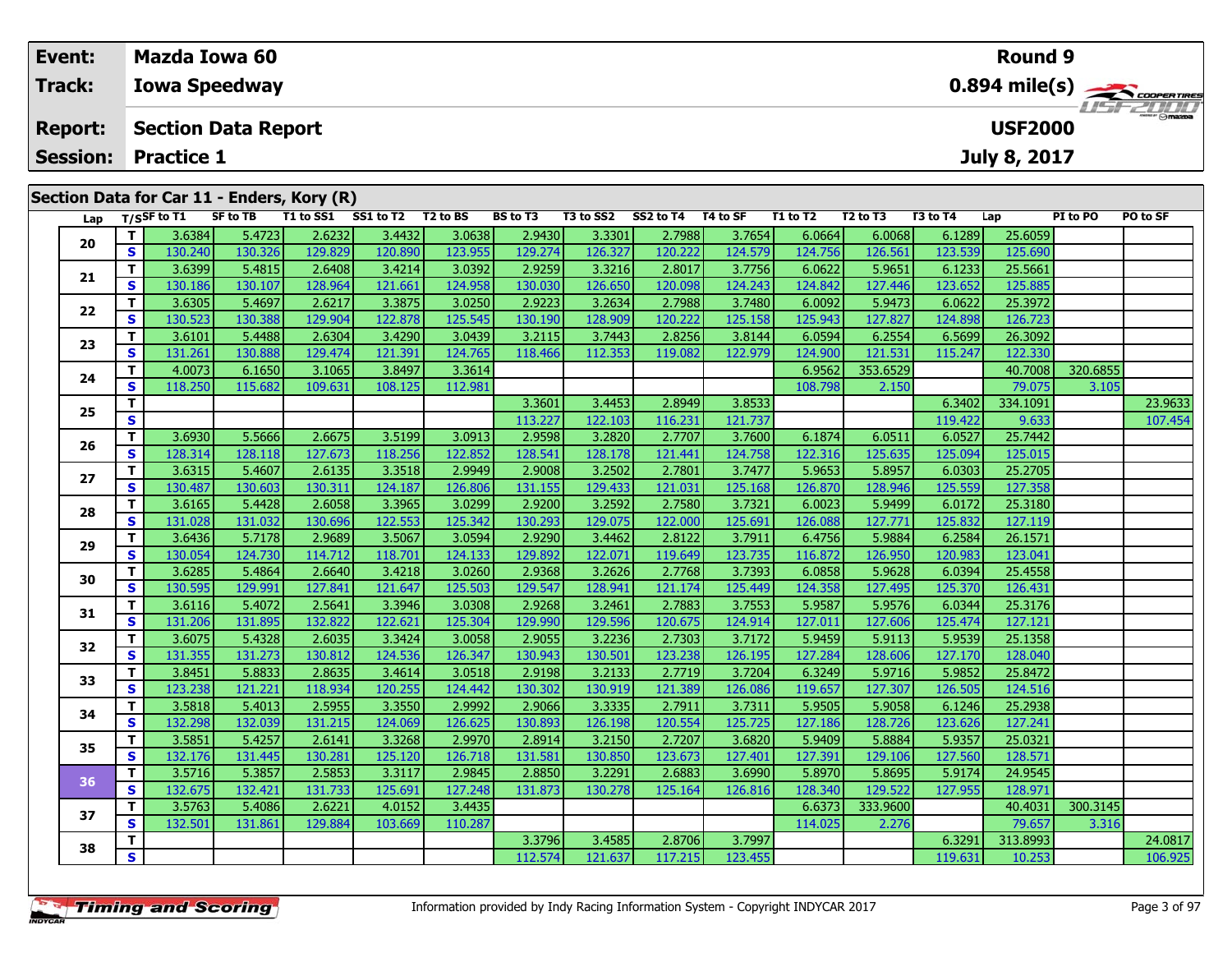| Event:  | Mazda Iowa 60              | Round 9                                             |
|---------|----------------------------|-----------------------------------------------------|
| Track:  | <b>Iowa Speedway</b>       | $0.894$ mile(s) $\overbrace{\hspace{2cm}}$ covening |
| Report: | Section Data Report        | $\frac{1}{\odot}$ mazoa<br><b>USF2000</b>           |
|         | <b>Session: Practice 1</b> | July 8, 2017                                        |

|            |                                                    | Section Data for Car 11 - Enders, Kory (R) |
|------------|----------------------------------------------------|--------------------------------------------|
|            | Lap T/SSF to PI                                    |                                            |
| ${\bf 20}$ | $\frac{1}{s}$                                      |                                            |
|            |                                                    |                                            |
| 21         | $\overline{\mathsf{r}}$<br>$\overline{\mathbf{s}}$ |                                            |
|            | $\overline{1}$                                     |                                            |
| 22         | $\overline{\mathbf{s}}$                            |                                            |
|            | $\overline{\mathbf{T}}$                            |                                            |
| 23         | $\mathbf{s}$                                       |                                            |
| 24         | 30.1611<br>$\overline{\mathsf{r}}$                 |                                            |
|            | 94.187<br>$\overline{\mathbf{s}}$                  |                                            |
| 25         | $rac{1}{s}$                                        |                                            |
|            | $\overline{\mathsf{r}}$                            |                                            |
| ${\bf 26}$ | $\mathbf{s}$                                       |                                            |
| $27$       | $\overline{\mathsf{T}}$                            |                                            |
|            | $\mathbf{s}$                                       |                                            |
| 28         | $\overline{\mathbf{T}}$<br>$\mathbf{s}$            |                                            |
|            | $\overline{t}$                                     |                                            |
| 29         | $\overline{\mathbf{s}}$                            |                                            |
| 30         | $\overline{\mathbf{T}}$                            |                                            |
|            | $\mathbf{s}$                                       |                                            |
| 31         | $\overline{\mathsf{T}}$<br>$\overline{\mathbf{s}}$ |                                            |
|            | $\overline{\mathbf{T}}$                            |                                            |
| 32         | $\overline{\mathbf{s}}$                            |                                            |
| 33         | $\overline{\mathsf{r}}$                            |                                            |
|            | $\mathbf{s}$                                       |                                            |
| 34         | $\mathbf{T}$<br>$\overline{\mathbf{s}}$            |                                            |
|            | $\overline{t}$                                     |                                            |
| 35         | $\mathbf{s}$                                       |                                            |
| 36         | $\overline{\mathsf{T}}$                            |                                            |
|            | $\overline{\mathbf{s}}$                            |                                            |
| 37         | 29.9062<br>$\mathbf T$<br>$\overline{\mathbf{s}}$  |                                            |
|            | 94.990<br>$\overline{\mathbf{T}}$                  |                                            |
| 38         | $\mathbf{s}$                                       |                                            |
|            |                                                    |                                            |
|            |                                                    |                                            |

┑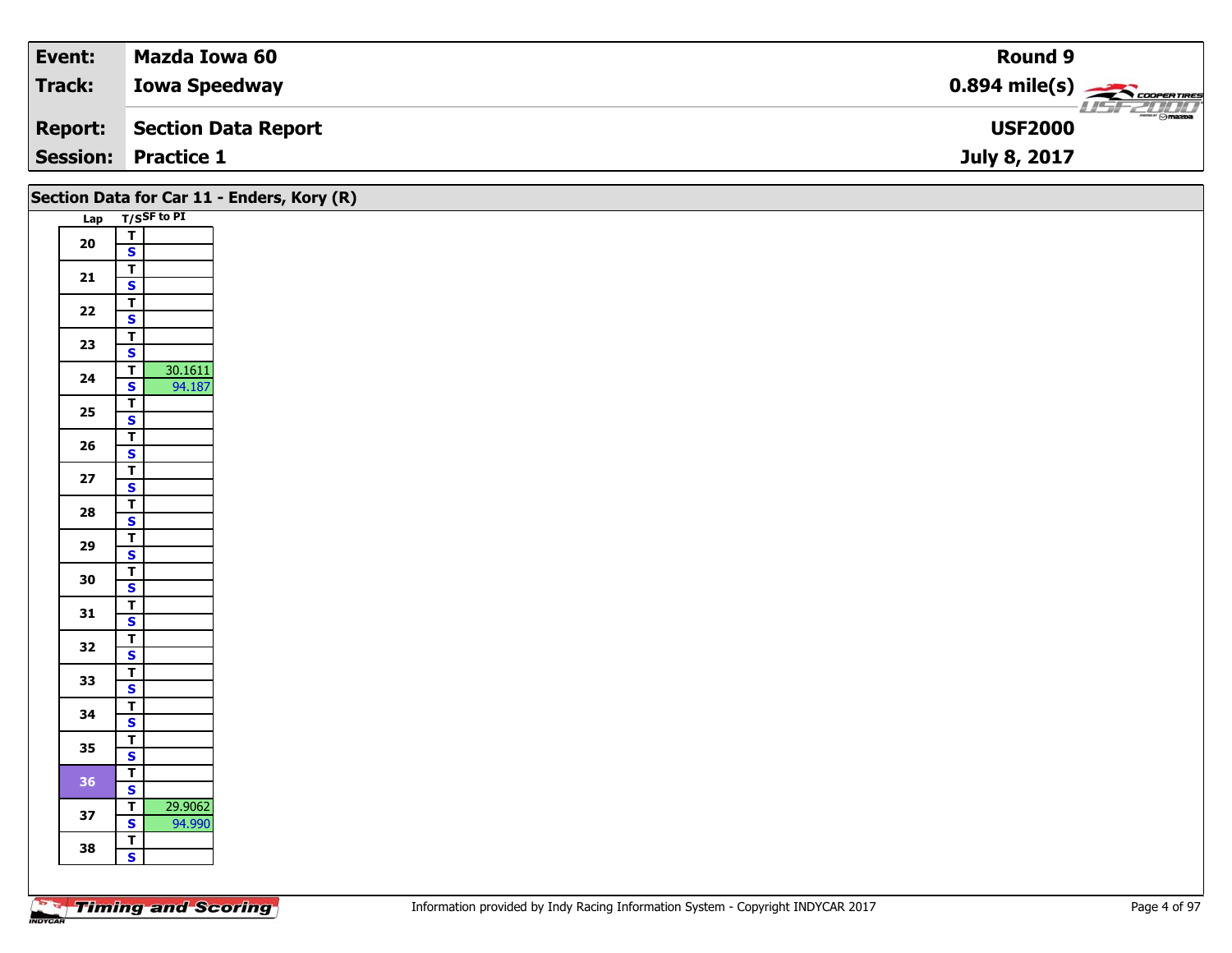|        | Event:                            |         |                          | Mazda Iowa 60                                                 |           |           |          |                 |           |           |          |          |                                                         |          | <b>Round 9</b>                        |          |                |  |  |  |
|--------|-----------------------------------|---------|--------------------------|---------------------------------------------------------------|-----------|-----------|----------|-----------------|-----------|-----------|----------|----------|---------------------------------------------------------|----------|---------------------------------------|----------|----------------|--|--|--|
| Track: |                                   |         | <b>Iowa Speedway</b>     |                                                               |           |           |          |                 |           |           |          |          | $0.894$ mile(s) $\overbrace{\hspace{2cm}}$ coorer Times |          |                                       |          |                |  |  |  |
|        | <b>Report:</b><br><b>Session:</b> |         | <b>Practice 1</b>        | <b>Section Data Report</b>                                    |           |           |          |                 |           |           |          |          |                                                         |          | <b>USF2000</b><br><b>July 8, 2017</b> |          | <b>HSFZDDD</b> |  |  |  |
|        |                                   |         |                          | Section Data for Car 11 - Enders, Kory (R)<br><b>SF to TB</b> | T1 to SS1 | SS1 to T2 | T2 to BS | <b>BS to T3</b> | T3 to SS2 | SS2 to T4 | T4 to SF | T1 to T2 | T <sub>2</sub> to T <sub>3</sub>                        | T3 to T4 |                                       | PI to PO | PO to SF       |  |  |  |
|        | Lap                               |         | $T/S$ SF to T1<br>3.6454 | 5.5553                                                        | 2.7153    | 3.4239    | 3.0346   | 2.9327          | 3.3009    | 2.7720    | 3.7357   | 6.1392   | 5.9673                                                  | 6.0729   | Lap<br>25.5605                        |          |                |  |  |  |
| 39     | s                                 | 129.989 | 128.379                  | 125.426                                                       | 121.572   | 125.148   | 129.728  | 127.445         | 121.384   | 125.570   | 123.276  | 127.399  | 124.678                                                 | 125.913  |                                       |          |                |  |  |  |

| 39 |    | דטדט.ט  | <u>J.JJJJ</u> | 2.7100  | しいエムコン  | <b>ULCO'</b> | 2.5321  | <b>JIJUUJ</b> | 2.7720  | <u>J./JJ/</u> | <b>U.LJJZ</b> | <u>J.JUIJ</u> | 0.0727  | בטטטונג |  |
|----|----|---------|---------------|---------|---------|--------------|---------|---------------|---------|---------------|---------------|---------------|---------|---------|--|
|    | S  | 129.989 | 128.379       | 125.426 | 121.572 | 125.148      | 129.728 | 127.445       | 121.384 | 125.570       | 123.276       | 127.399       | 124.678 | 125.913 |  |
| 40 | т  | 3.6073  | 5.6104        | 2.9486  | 3.7624  | 3.1395       | 2.9849  | 3.3124        | 2.8085  | 3.7503        | 6.7110        | 6.1244        | 6.1209  | 26.3139 |  |
|    | s  | 131.362 | 127.118       | 115.502 | 110.634 | 120.966      | 127.460 | 127.002       | 119.807 | 125.081       | 112.773       | 124.131       | 123.701 | 122.308 |  |
| 41 | т  | 3.5980  | 5.4197        | 2.6018  | 3.4191  | 3.0239       | 2.9223  | 3.2606        | 2.7297  | 3.6843        | 6.0209        | 5.9462        | 5.9903  | 25.2397 |  |
|    | s  | 131.702 | 131.591       | 130.897 | 121.743 | 125.590      | 130.190 | 129.020       | 123.265 | 127.322       | 125.699       | 127.851       | 126.398 | 127.513 |  |
| 42 | т  | 3.5611  | 5.3708        | 2.5909  | 3.4212  | 3.0252       | 2.9448  | 3.5286        | 2.8961  | 3.7838        | 6.0121        | 5.9700        | 6.4247  | 25.7517 |  |
|    | S  | 133.067 | 132.789       | 131.448 | 121.668 | 125.536      | 129.195 | 119.221       | 116.183 | 123.973       | 125.883       | 127.341       | 117.851 | 124.978 |  |
| 43 | т  | 3.8095  | 5.9080        | 2.9855  | 3.5139  | 3.0622       | 2.9613  | 3.4909        | 2.8488  | 3.7595        | 6.4994        | 6.0235        | 6.3397  | 26.4316 |  |
|    | S. | 124.390 | 120.715       | 114.074 | 118.458 | 124.020      | 128.476 | 120.508       | 118.112 | 124.775       | 116.444       | 126.210       | 119.431 | 121.763 |  |
| 44 | т  | 3.6275  | 5.5797        | 2.7800  | 3.4636  | 3.2366       | 3.5130  | 4.0847        | 2.9583  | 3.8872        | 6.2436        | 6.7496        | 7.0430  | 27.5509 |  |
|    | s  | 130.631 | 127.817       | 122.507 | 120.178 | 117.337      | 108.299 | 102.990       | 113.740 | 120.676       | 121.215       | 112.633       | 107.505 | 116.817 |  |
| 45 | т  | 3.7093  | 5.6087        | 2.7151  | 3.4832  | 3.0599       | 3.0053  | 3.6321        | 2.9895  | 3.9222        | 6.1983        | 6.0652        | 6.6216  | 26.5166 |  |
|    | s  | 127.750 | 127.156       | 125.435 | 119.502 | 124.113      | 126.595 | 115.823       | 112.553 | 119.599       | 122.101       | 125.342       | 114.347 | 121.373 |  |
| 46 | т  | 3.7140  | 5.6501        | 2.7779  | 3.4824  | 3.0630       | 2.9445  | 3.2458        | 2.7373  | 3.7014        | 6.2603        | 6.0075        | 5.9831  | 25.6663 |  |
|    | S  | 127.588 | 126.225       | 122.599 | 119.530 | 123.987      | 129.209 | 129.608       | 122.923 | 126.733       | 120.892       | 126.546       | 126.550 | 125.394 |  |
| 47 | т  | 3.5724  | 5.3866        | 2.5899  | 3.3673  | 3.0266       | 2.9233  | 3.2793        | 2.7427  | 3.7385        | 5.9572        | 5.9499        | 6.0220  | 25.2400 |  |
|    | s  | 132.646 | 132.399       | 131.499 | 123.615 | 125.478      | 130.146 | 128.284       | 122.681 | 125.476       | 127.043       | 127.771       | 125.732 | 127.512 |  |
| 48 | т  | 3.5988  | 5.4224        | 2.5992  | 3.3623  | 3.0084       | 2.9186  | 3.2602        | 2.7220  | 3.6877        | 5.9615        | 5.9270        | 5.9822  | 25.1572 |  |
|    | S  | 131.673 | 131.525       | 131.028 | 123.799 | 126.237      | 130.355 | 129.036       | 123.614 | 127.204       | 126.951       | 128.265       | 126.569 | 127.932 |  |
| 49 | т  | 3.5733  | 5.4030        | 2.6132  | 3.3359  | 2.9874       | 2.9037  | 3.2513        | 2.7085  | 3.6768        | 5.9491        | 5.8911        | 5.9598  | 25.0501 |  |
|    | S  | 132.612 | 131.997       | 130.326 | 124.779 | 127.125      | 131.024 | 129.389       | 124.230 | 127.581       | 127.216       | 129.047       | 127.044 | 128.479 |  |
| 50 | т  | 3.5649  | 5.3887        | 2.5996  | 3.3187  | 2.9751       | 2.8919  | 3.2658        | 2.8288  | 3.7625        | 5.9183        | 5.8670        | 6.0946  | 25.2073 |  |
|    | S  | 132.925 | 132.348       | 131.008 | 125.426 | 127.650      | 131.559 | 128.814       | 118.947 | 124.675       | 127.878       | 129.577       | 124.234 | 127.677 |  |
| 51 | т  | 3.6035  | 5.4234        | 2.5972  | 3.3484  | 2.9975       | 2.9156  | 3.2894        | 2.7288  | 3.6875        | 5.9456        | 5.9131        | 6.0182  | 25.1679 |  |
|    | s  | 131.501 | 131.501       | 131.129 | 124.313 | 126.696      | 130.489 | 127.890       | 123.306 | 127.211       | 127.290       | 128.567       | 125.812 | 127.877 |  |
| 52 | т  | 3.5693  | 5.3789        | 2.5865  | 3.3324  | 2.9960       | 2.9104  | 3.2309        | 2.7209  | 3.6769        | 5.9189        | 5.9064        | 5.9518  | 25.0233 |  |
|    | S  | 132.761 | 132.589       | 131.671 | 124.910 | 126.760      | 130.722 | 130.206       | 123.664 | 127.578       | 127.865       | 128.712       | 127.215 | 128.616 |  |
| 53 | т  | 3.5698  | 5.3852        | 2.5962  | 3.3652  | 3.0129       | 2.9250  | 3.2758        | 2.7175  | 3.6886        | 5.9614        | 5.9379        | 5.9933  | 25.1510 |  |
|    | S. | 132.742 | 132.434       | 131.179 | 123.692 | 126.049      | 130.070 | 128.421       | 123.819 | 127.173       | 126.953       | 128.030       | 126.334 | 127.963 |  |
| 54 | т  | 3.8886  | 5.8547        | 2.7912  | 3.4218  | 3.0484       | 2.9482  | 3.2720        | 2.7571  | 3.6925        | 6.2130        | 5.9966        | 6.0291  | 25.8198 |  |
|    | s  | 121.860 | 121.814       | 122.015 | 121.647 | 124.581      | 129.046 | 128.570       | 122.040 | 127.039       | 121.812       | 126.776       | 125.584 | 124.649 |  |
|    | т  | 3.5612  | 5.3769        | 2.5918  | 3.3403  | 2.9965       | 2.9097  | 3.2761        | 2.7324  | 3.6829        | 5.9321        | 5.9062        | 6.0085  | 25.0909 |  |
| 55 | S  | 133.063 | 132.638       | 131.402 | 124.615 | 126.739      | 130.754 | 128.409       | 123.143 | 127.370       | 127.580       | 128.717       | 126.015 | 128.270 |  |
|    | т  | 3.8447  | 6.0566        | 3.1958  | 4.2230  | 3.8687       |         |               |         |               | 7.4188        |               |         |         |  |
| 56 | S. | 123.251 | 117.753       | 106.567 | 98.567  | 98.165       |         |               |         |               | 102.014       |               |         |         |  |
|    |    |         |               |         |         |              |         |               |         |               |               |               |         |         |  |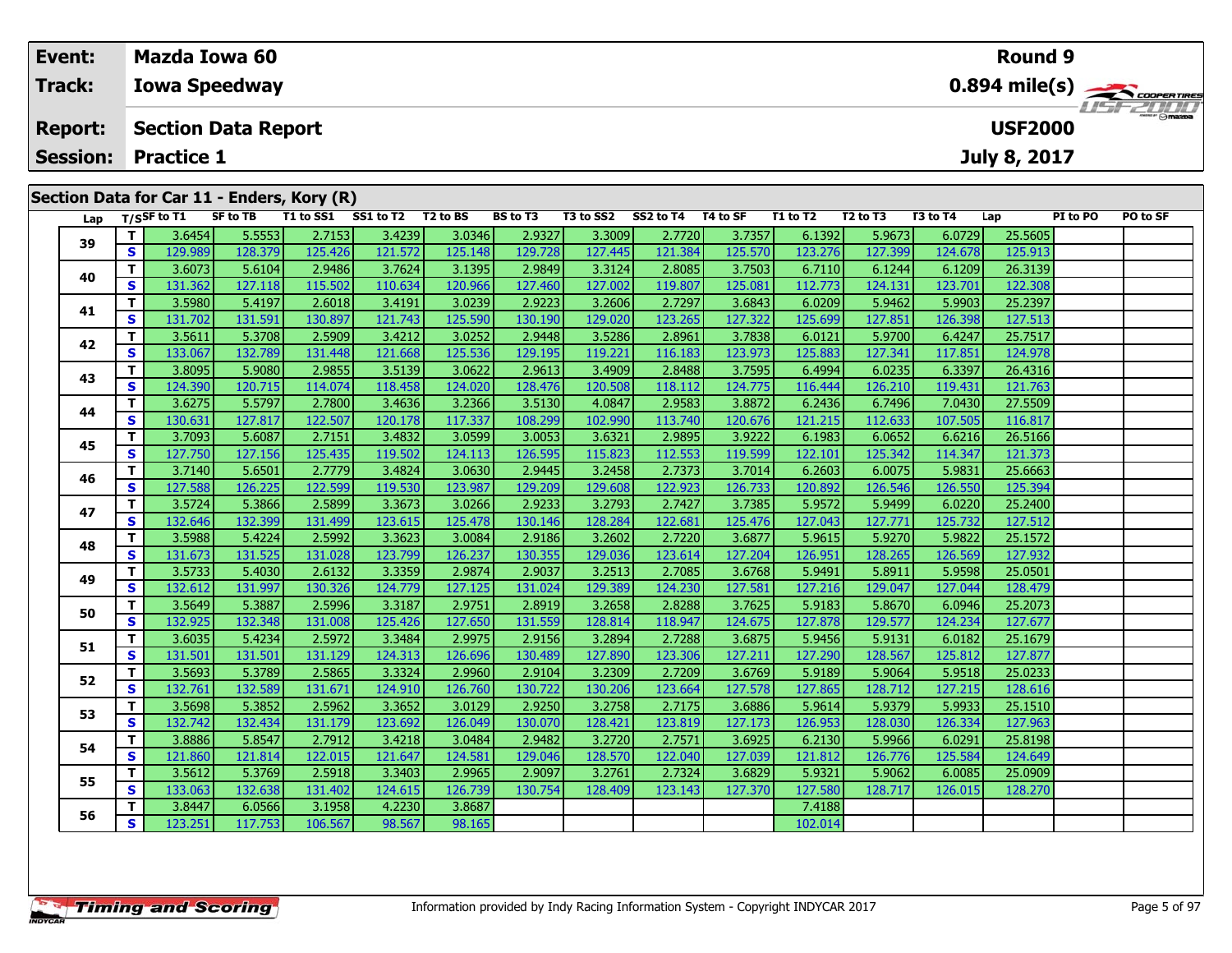| Event:  | Mazda Iowa 60              | Round 9                                             |
|---------|----------------------------|-----------------------------------------------------|
| Track:  | <b>Iowa Speedway</b>       | $0.894$ mile(s) $\overbrace{\hspace{2cm}}$ covening |
| Report: | Section Data Report        | $\frac{1}{\odot}$ mazoa<br><b>USF2000</b>           |
|         | <b>Session: Practice 1</b> | July 8, 2017                                        |

|    | Section Data for Car 11 - Enders, Kory (R) |
|----|--------------------------------------------|
|    | Lap T/SSF to PI                            |
| 39 | $\frac{1}{s}$                              |
|    |                                            |
| 40 | $\overline{\mathsf{T}}$                    |
|    | $\mathbf{s}$                               |
| 41 | $\vert$ T                                  |
|    | $\mathbf{s}$<br>$\overline{\mathsf{r}}$    |
| 42 | $\mathbf{s}$                               |
|    | $\overline{\mathsf{r}}$                    |
| 43 | $\overline{\mathbf{s}}$                    |
|    | $\overline{\mathsf{T}}$                    |
| 44 | $\mathsf{s}$                               |
| 45 | $\overline{\mathbf{r}}$                    |
|    | $\mathbf{s}$                               |
| 46 | $\overline{\mathsf{r}}$                    |
|    | $\overline{\mathbf{s}}$                    |
| 47 | $\overline{\mathsf{T}}$<br>$\mathbf{s}$    |
|    | $\vert$                                    |
| 48 | $\overline{\mathbf{s}}$                    |
|    | $\overline{\mathbf{T}}$                    |
| 49 | $\mathbf{s}$                               |
|    | $\overline{\mathsf{T}}$                    |
| 50 | $\overline{\mathbf{s}}$                    |
| 51 | $\overline{\mathsf{T}}$                    |
|    | $\mathbf{s}$                               |
| 52 | $rac{1}{s}$                                |
|    |                                            |
| 53 | $\mathbf{T}$<br>$\overline{\mathbf{s}}$    |
|    | $\overline{\mathbf{r}}$                    |
| 54 | $\mathbf{s}$                               |
|    | $\overline{\mathsf{r}}$                    |
| 55 | $\mathbf{s}$                               |
| 56 | 41.5238<br>$\vert$ T                       |
|    | $\mathbf{s}$<br>68.414                     |
|    |                                            |
|    |                                            |
|    |                                            |

Τ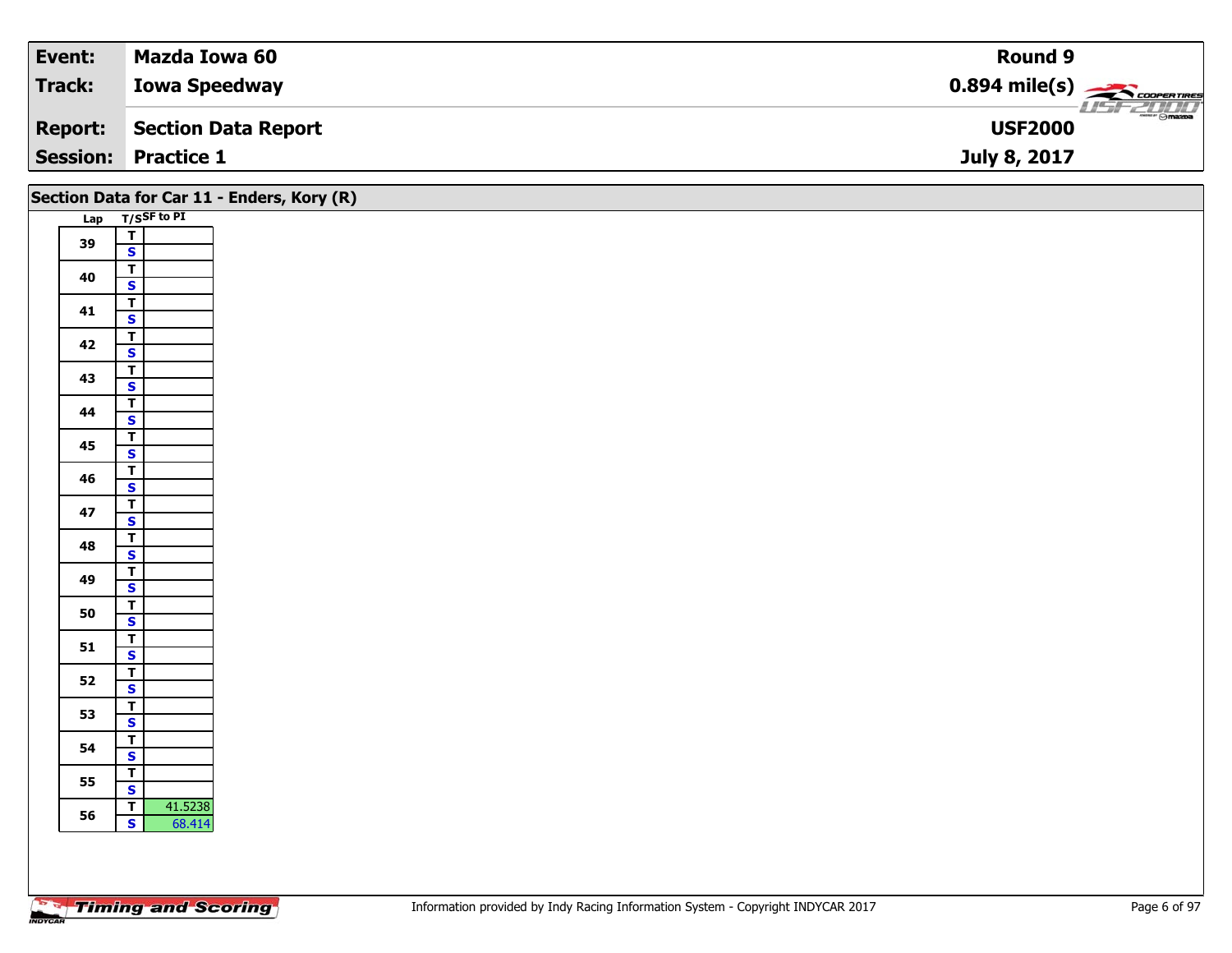| Event:                                           | Mazda Iowa 60              |          |                     |          |                 |                     |          |          |                                  |          | Round 9                 |                      |  |
|--------------------------------------------------|----------------------------|----------|---------------------|----------|-----------------|---------------------|----------|----------|----------------------------------|----------|-------------------------|----------------------|--|
| Track:                                           | <b>Iowa Speedway</b>       |          |                     |          |                 |                     |          |          |                                  |          | $0.894 \text{ mile(s)}$ |                      |  |
| <b>Report:</b>                                   | <b>Section Data Report</b> |          |                     |          |                 |                     |          |          |                                  |          | <b>USF2000</b>          |                      |  |
| <b>Session: Practice 1</b>                       |                            |          |                     |          |                 |                     |          |          |                                  |          | <b>July 8, 2017</b>     |                      |  |
| Section Data for Car 12 - de la Vara, Moises (R) |                            |          |                     |          |                 |                     |          |          |                                  |          |                         |                      |  |
|                                                  | Lap T/SSF to T1            | SF to TB | T1 to SS1 SS1 to T2 | T2 to BS | <b>BS to T3</b> | T3 to SS2 SS2 to T4 | T4 to SF | T1 to T2 | T <sub>2</sub> to T <sub>3</sub> | T3 to T4 | Lap                     | PO to SF<br>PI to PO |  |

| 5.8827<br>2.9206<br>3.6434<br>3.1908<br>3.4546<br>2.8564<br>3.8412<br>6.2479<br>6.3110<br>26.8058<br>24.5735<br>T<br>3.8417<br>3.0571<br>6.5640<br>1<br>S.<br>123.347<br>121.234<br>116.609<br>114.248<br>119.021<br>124.449<br>121.774<br>117.798<br>122.121<br>115.298<br>121.677<br>119.975<br>120.064<br>104.785<br>2.7935<br>T.<br>3.7019<br>5.5844<br>2.6953<br>3.4924<br>3.1035<br>2.9895<br>3.3883<br>3.7951<br>6.1877<br>6.0930<br>6.1818<br>25.9595<br>$\mathbf{2}$<br>S<br>128.006<br>127.710<br>122.369<br>124.157<br>120.450<br>123.604<br>124.771<br>122.482<br>123.978<br>126.356<br>119.187<br>127.264<br>122.310<br>T.<br>3.6630<br>5.5635<br>3.4737<br>3.0970<br>2.9914<br>3.2840<br>2.7287<br>3.7242<br>6.2063<br>6.0884<br>6.0127<br>25.6946<br>2.7326<br>3<br>S<br>128.189<br>119.829<br>122.626<br>127.183<br>123.310<br>125.957<br>121.944<br>124.865<br>125.927<br>125.256<br>129.365<br>124.632<br>128.100<br>3.6081<br>3.3850<br>3.0487<br>2.9520<br>3.2909<br>2.7414<br>3.7358<br>6.0007<br>6.0323<br>25.4203<br>Τ.<br>5.4648<br>2.6584<br>6.0434<br>4<br>S<br>131.333<br>122.969<br>124.569<br>128.880<br>127.832<br>122.739<br>125.566<br>126.690<br>125.517<br>126.607<br>130.505<br>128.110<br>125.231<br>T.<br>6.0795<br>3.6092<br>5.3935<br>2.5911<br>3.5199<br>3.1006<br>3.4346<br>2.7626<br>3.7706<br>6.1972<br>25.7675<br>2.9789<br>6.1110<br>5<br>S<br>131.293<br>118.256<br>122.484<br>122.483<br>121.797<br>122.178<br>132.230<br>131.438<br>127.716<br>124.407<br>123.845<br>125.048<br>124.902<br>T.<br>3.6289<br>2.6942<br>3.4929<br>3.0947<br>3.3675<br>2.7387<br>3.7314<br>6.0631<br>6.1062<br>25.7167<br>5.4928<br>2.9684<br>6.1871<br>6<br>122.717<br>S.<br>125.386<br>130.581<br>129.839<br>126.408<br>119.170<br>124.924<br>122.860<br>125.714<br>122.322<br>123.998<br>125.148<br>128.168<br>3.6099<br>3.6656<br>3.3490<br>682.0579<br>647.8378<br>T.<br>5.4818<br>2.7167<br>6.3823<br>41.6913<br>$\overline{ }$<br>113.399<br>77.196<br>S<br>131.268<br>130.100<br>125.361<br>113.556<br>118.581<br>1.115<br>1.537<br>T.<br>3.3395<br>3.8012<br>3.1115<br>3.9959<br>6.9127<br>661.2674<br>24.1914<br>8<br>$\overline{\mathbf{s}}$<br>113.926<br>117.393<br>109.532<br>4.867<br>110.671<br>108.140<br>106.440<br>3.7896<br>5.7670<br>2.8667<br>3.6049<br>3.1624<br>3.0469<br>3.7853<br>3.0245<br>6.2093<br>27.1995<br>Τ.<br>3.9192<br>6.4716<br>6.8098<br>9<br>S<br>125.043<br>123.666<br>115.468<br>120.090<br>111.251<br>116.945<br>122.434<br>111.187<br>118.326<br>118.801<br>124.866<br>111.136<br>119.690<br>168.9121<br>T.<br>3.7421<br>5.6917<br>2.7854<br>3.5320<br>3.1062<br>200.2123<br>38.5663<br>6.3174<br>10<br>S.<br>122.263<br>126.630<br>125.302<br>122.269<br>117.851<br>119.799<br>3.797<br>83.451<br>5.895<br>2.7882<br>T.<br>3.3436<br>3.4840<br>3.7863<br>6.2722<br>181.7640<br>23.3779<br>11<br>S.<br>123.892<br>113.786<br>120.747<br>120.679<br>120.717<br>17.706<br>110.144<br>3.6571<br>5.5233<br>2.6897<br>3.4768<br>3.0941<br>2.9674<br>3.2950<br>3.7252<br>6.1665<br>6.0615<br>6.0135<br>25.6238<br>T.<br>2.7185<br>12<br>S.<br>129.574<br>122.741<br>127.673<br>125.924<br>125.602<br>129.122<br>126.619<br>119.722<br>128.211<br>123.773<br>122.731<br>125.419<br>125.910<br>2.7988<br>3.6535<br>5.5831<br>3.5052<br>3.1038<br>3.0411<br>3.4314<br>3.7378<br>6.2745<br>6.1449<br>6.2302<br>26.0409<br>T.<br>2.7693<br>13<br>S.<br>122.357<br>120.222<br>129.701<br>127.739<br>122.980<br>125.104<br>122.598<br>125.499<br>123.717<br>121.530<br>123.590<br>118.752<br>120.618<br>3.6449<br>5.6670<br>3.4638<br>2.9337<br>3.3453<br>3.7218<br>5.9876<br>25.7323<br>Τ.<br>2.8543<br>3.0539<br>2.7146<br>6.3181<br>6.0599<br>14<br>S<br>123.951<br>125.072<br>130.007<br>125.848<br>119.318<br>120.171<br>124.357<br>129.684<br>125.753<br>126.039<br>119.786<br>126.967<br>124.946<br>T.<br>3.5952<br>3.4127<br>2.7649<br>5.9856<br>25.4510<br>5.4730<br>2.6941<br>3.0439<br>2.9417<br>3.2625<br>3.7360<br>6.1068<br>6.0274<br>15<br>S<br>124.765<br>129.332<br>128.945<br>125.560<br>131.805<br>130.309<br>126.413<br>121.971<br>121.696<br>123.930<br>127.009<br>125.620<br>126.455<br>T.<br>3.6241<br>3.3617<br>2.7176<br>5.9837<br>6.0486<br>25.4972<br>5.5460<br>2.7368<br>3.0399<br>2.9438<br>3.3310<br>3.7423<br>6.0985<br>16<br>S.<br>130.753<br>128.594<br>123.821<br>124.929<br>129.239<br>126.293<br>123.814<br>125.348<br>124.099<br>127.050<br>125.179<br>126.226<br>124.440<br>3.6215<br>2.7210<br>3.4267<br>3.0610<br>3.2913<br>2.7279<br>3.7318<br>6.0070<br>25.5272<br>T.<br>5.5193<br>2.9460<br>6.1477<br>6.0192<br>17<br>126.557<br>S.<br>130.847<br>125.163<br>121.473<br>124.068<br>127.816<br>123.347<br>125.791<br>126.077<br>129.216<br>129.143<br>125.701<br>123.106<br>3.3750<br>5.9570<br>3.6091<br>5.4587<br>2.6552<br>3.0265<br>2.9305<br>3.3495<br>2.7686<br>3.7700<br>6.1181<br>25.4844<br>Τ.<br>6.0302<br>18<br>123.333<br>125.482<br>S<br>131.297<br>130.650<br>129.826<br>125.595<br>121.533<br>124.427<br>127.619<br>123.757<br>126.289<br>128.265<br>125.505<br>3.3910<br>398.1196<br>367.5252<br>3.6304<br>5.4913<br>2.6802<br>3.0555<br>37.6360<br>Τ.<br>6.0712<br>19<br>S.<br>130.527<br>122.751<br>124.292<br>124.657<br>1.910<br>2.709<br>129.875<br>127.068<br>85.514 | Lap | T/SSF to T1 | SF to TB | <b>T1 to SS1</b> | SS1 to T2 | T2 to BS | BS to T3 | <b>T3 to SS2</b> | SS2 to T4 | T4 to SF | T1 to T2 | <b>12 to 13</b> | <b>T3 to T4</b> | Lap | PI to PO | PO to SF |
|------------------------------------------------------------------------------------------------------------------------------------------------------------------------------------------------------------------------------------------------------------------------------------------------------------------------------------------------------------------------------------------------------------------------------------------------------------------------------------------------------------------------------------------------------------------------------------------------------------------------------------------------------------------------------------------------------------------------------------------------------------------------------------------------------------------------------------------------------------------------------------------------------------------------------------------------------------------------------------------------------------------------------------------------------------------------------------------------------------------------------------------------------------------------------------------------------------------------------------------------------------------------------------------------------------------------------------------------------------------------------------------------------------------------------------------------------------------------------------------------------------------------------------------------------------------------------------------------------------------------------------------------------------------------------------------------------------------------------------------------------------------------------------------------------------------------------------------------------------------------------------------------------------------------------------------------------------------------------------------------------------------------------------------------------------------------------------------------------------------------------------------------------------------------------------------------------------------------------------------------------------------------------------------------------------------------------------------------------------------------------------------------------------------------------------------------------------------------------------------------------------------------------------------------------------------------------------------------------------------------------------------------------------------------------------------------------------------------------------------------------------------------------------------------------------------------------------------------------------------------------------------------------------------------------------------------------------------------------------------------------------------------------------------------------------------------------------------------------------------------------------------------------------------------------------------------------------------------------------------------------------------------------------------------------------------------------------------------------------------------------------------------------------------------------------------------------------------------------------------------------------------------------------------------------------------------------------------------------------------------------------------------------------------------------------------------------------------------------------------------------------------------------------------------------------------------------------------------------------------------------------------------------------------------------------------------------------------------------------------------------------------------------------------------------------------------------------------------------------------------------------------------------------------------------------------------------------------------------------------------------------------------------------------------------------------------------------------------------------------------------------------------------------------------------------------------------------------------------------------------------------------------------------------------------------------------------------------------------------------------------------------------------------------------------------------------------------------------------------------------------------------------------------------------------------------------------------------------------------------------------------------------------------------------------------------------------------------------------------------------------------------------------------------------------------------------------------------------------------------------------------------------------------------------------------------------------------------------------------------------------------------------------------------------|-----|-------------|----------|------------------|-----------|----------|----------|------------------|-----------|----------|----------|-----------------|-----------------|-----|----------|----------|
|                                                                                                                                                                                                                                                                                                                                                                                                                                                                                                                                                                                                                                                                                                                                                                                                                                                                                                                                                                                                                                                                                                                                                                                                                                                                                                                                                                                                                                                                                                                                                                                                                                                                                                                                                                                                                                                                                                                                                                                                                                                                                                                                                                                                                                                                                                                                                                                                                                                                                                                                                                                                                                                                                                                                                                                                                                                                                                                                                                                                                                                                                                                                                                                                                                                                                                                                                                                                                                                                                                                                                                                                                                                                                                                                                                                                                                                                                                                                                                                                                                                                                                                                                                                                                                                                                                                                                                                                                                                                                                                                                                                                                                                                                                                                                                                                                                                                                                                                                                                                                                                                                                                                                                                                                                                                                                |     |             |          |                  |           |          |          |                  |           |          |          |                 |                 |     |          |          |
|                                                                                                                                                                                                                                                                                                                                                                                                                                                                                                                                                                                                                                                                                                                                                                                                                                                                                                                                                                                                                                                                                                                                                                                                                                                                                                                                                                                                                                                                                                                                                                                                                                                                                                                                                                                                                                                                                                                                                                                                                                                                                                                                                                                                                                                                                                                                                                                                                                                                                                                                                                                                                                                                                                                                                                                                                                                                                                                                                                                                                                                                                                                                                                                                                                                                                                                                                                                                                                                                                                                                                                                                                                                                                                                                                                                                                                                                                                                                                                                                                                                                                                                                                                                                                                                                                                                                                                                                                                                                                                                                                                                                                                                                                                                                                                                                                                                                                                                                                                                                                                                                                                                                                                                                                                                                                                |     |             |          |                  |           |          |          |                  |           |          |          |                 |                 |     |          |          |
|                                                                                                                                                                                                                                                                                                                                                                                                                                                                                                                                                                                                                                                                                                                                                                                                                                                                                                                                                                                                                                                                                                                                                                                                                                                                                                                                                                                                                                                                                                                                                                                                                                                                                                                                                                                                                                                                                                                                                                                                                                                                                                                                                                                                                                                                                                                                                                                                                                                                                                                                                                                                                                                                                                                                                                                                                                                                                                                                                                                                                                                                                                                                                                                                                                                                                                                                                                                                                                                                                                                                                                                                                                                                                                                                                                                                                                                                                                                                                                                                                                                                                                                                                                                                                                                                                                                                                                                                                                                                                                                                                                                                                                                                                                                                                                                                                                                                                                                                                                                                                                                                                                                                                                                                                                                                                                |     |             |          |                  |           |          |          |                  |           |          |          |                 |                 |     |          |          |
|                                                                                                                                                                                                                                                                                                                                                                                                                                                                                                                                                                                                                                                                                                                                                                                                                                                                                                                                                                                                                                                                                                                                                                                                                                                                                                                                                                                                                                                                                                                                                                                                                                                                                                                                                                                                                                                                                                                                                                                                                                                                                                                                                                                                                                                                                                                                                                                                                                                                                                                                                                                                                                                                                                                                                                                                                                                                                                                                                                                                                                                                                                                                                                                                                                                                                                                                                                                                                                                                                                                                                                                                                                                                                                                                                                                                                                                                                                                                                                                                                                                                                                                                                                                                                                                                                                                                                                                                                                                                                                                                                                                                                                                                                                                                                                                                                                                                                                                                                                                                                                                                                                                                                                                                                                                                                                |     |             |          |                  |           |          |          |                  |           |          |          |                 |                 |     |          |          |
|                                                                                                                                                                                                                                                                                                                                                                                                                                                                                                                                                                                                                                                                                                                                                                                                                                                                                                                                                                                                                                                                                                                                                                                                                                                                                                                                                                                                                                                                                                                                                                                                                                                                                                                                                                                                                                                                                                                                                                                                                                                                                                                                                                                                                                                                                                                                                                                                                                                                                                                                                                                                                                                                                                                                                                                                                                                                                                                                                                                                                                                                                                                                                                                                                                                                                                                                                                                                                                                                                                                                                                                                                                                                                                                                                                                                                                                                                                                                                                                                                                                                                                                                                                                                                                                                                                                                                                                                                                                                                                                                                                                                                                                                                                                                                                                                                                                                                                                                                                                                                                                                                                                                                                                                                                                                                                |     |             |          |                  |           |          |          |                  |           |          |          |                 |                 |     |          |          |
|                                                                                                                                                                                                                                                                                                                                                                                                                                                                                                                                                                                                                                                                                                                                                                                                                                                                                                                                                                                                                                                                                                                                                                                                                                                                                                                                                                                                                                                                                                                                                                                                                                                                                                                                                                                                                                                                                                                                                                                                                                                                                                                                                                                                                                                                                                                                                                                                                                                                                                                                                                                                                                                                                                                                                                                                                                                                                                                                                                                                                                                                                                                                                                                                                                                                                                                                                                                                                                                                                                                                                                                                                                                                                                                                                                                                                                                                                                                                                                                                                                                                                                                                                                                                                                                                                                                                                                                                                                                                                                                                                                                                                                                                                                                                                                                                                                                                                                                                                                                                                                                                                                                                                                                                                                                                                                |     |             |          |                  |           |          |          |                  |           |          |          |                 |                 |     |          |          |
|                                                                                                                                                                                                                                                                                                                                                                                                                                                                                                                                                                                                                                                                                                                                                                                                                                                                                                                                                                                                                                                                                                                                                                                                                                                                                                                                                                                                                                                                                                                                                                                                                                                                                                                                                                                                                                                                                                                                                                                                                                                                                                                                                                                                                                                                                                                                                                                                                                                                                                                                                                                                                                                                                                                                                                                                                                                                                                                                                                                                                                                                                                                                                                                                                                                                                                                                                                                                                                                                                                                                                                                                                                                                                                                                                                                                                                                                                                                                                                                                                                                                                                                                                                                                                                                                                                                                                                                                                                                                                                                                                                                                                                                                                                                                                                                                                                                                                                                                                                                                                                                                                                                                                                                                                                                                                                |     |             |          |                  |           |          |          |                  |           |          |          |                 |                 |     |          |          |
|                                                                                                                                                                                                                                                                                                                                                                                                                                                                                                                                                                                                                                                                                                                                                                                                                                                                                                                                                                                                                                                                                                                                                                                                                                                                                                                                                                                                                                                                                                                                                                                                                                                                                                                                                                                                                                                                                                                                                                                                                                                                                                                                                                                                                                                                                                                                                                                                                                                                                                                                                                                                                                                                                                                                                                                                                                                                                                                                                                                                                                                                                                                                                                                                                                                                                                                                                                                                                                                                                                                                                                                                                                                                                                                                                                                                                                                                                                                                                                                                                                                                                                                                                                                                                                                                                                                                                                                                                                                                                                                                                                                                                                                                                                                                                                                                                                                                                                                                                                                                                                                                                                                                                                                                                                                                                                |     |             |          |                  |           |          |          |                  |           |          |          |                 |                 |     |          |          |
|                                                                                                                                                                                                                                                                                                                                                                                                                                                                                                                                                                                                                                                                                                                                                                                                                                                                                                                                                                                                                                                                                                                                                                                                                                                                                                                                                                                                                                                                                                                                                                                                                                                                                                                                                                                                                                                                                                                                                                                                                                                                                                                                                                                                                                                                                                                                                                                                                                                                                                                                                                                                                                                                                                                                                                                                                                                                                                                                                                                                                                                                                                                                                                                                                                                                                                                                                                                                                                                                                                                                                                                                                                                                                                                                                                                                                                                                                                                                                                                                                                                                                                                                                                                                                                                                                                                                                                                                                                                                                                                                                                                                                                                                                                                                                                                                                                                                                                                                                                                                                                                                                                                                                                                                                                                                                                |     |             |          |                  |           |          |          |                  |           |          |          |                 |                 |     |          |          |
|                                                                                                                                                                                                                                                                                                                                                                                                                                                                                                                                                                                                                                                                                                                                                                                                                                                                                                                                                                                                                                                                                                                                                                                                                                                                                                                                                                                                                                                                                                                                                                                                                                                                                                                                                                                                                                                                                                                                                                                                                                                                                                                                                                                                                                                                                                                                                                                                                                                                                                                                                                                                                                                                                                                                                                                                                                                                                                                                                                                                                                                                                                                                                                                                                                                                                                                                                                                                                                                                                                                                                                                                                                                                                                                                                                                                                                                                                                                                                                                                                                                                                                                                                                                                                                                                                                                                                                                                                                                                                                                                                                                                                                                                                                                                                                                                                                                                                                                                                                                                                                                                                                                                                                                                                                                                                                |     |             |          |                  |           |          |          |                  |           |          |          |                 |                 |     |          |          |
|                                                                                                                                                                                                                                                                                                                                                                                                                                                                                                                                                                                                                                                                                                                                                                                                                                                                                                                                                                                                                                                                                                                                                                                                                                                                                                                                                                                                                                                                                                                                                                                                                                                                                                                                                                                                                                                                                                                                                                                                                                                                                                                                                                                                                                                                                                                                                                                                                                                                                                                                                                                                                                                                                                                                                                                                                                                                                                                                                                                                                                                                                                                                                                                                                                                                                                                                                                                                                                                                                                                                                                                                                                                                                                                                                                                                                                                                                                                                                                                                                                                                                                                                                                                                                                                                                                                                                                                                                                                                                                                                                                                                                                                                                                                                                                                                                                                                                                                                                                                                                                                                                                                                                                                                                                                                                                |     |             |          |                  |           |          |          |                  |           |          |          |                 |                 |     |          |          |
|                                                                                                                                                                                                                                                                                                                                                                                                                                                                                                                                                                                                                                                                                                                                                                                                                                                                                                                                                                                                                                                                                                                                                                                                                                                                                                                                                                                                                                                                                                                                                                                                                                                                                                                                                                                                                                                                                                                                                                                                                                                                                                                                                                                                                                                                                                                                                                                                                                                                                                                                                                                                                                                                                                                                                                                                                                                                                                                                                                                                                                                                                                                                                                                                                                                                                                                                                                                                                                                                                                                                                                                                                                                                                                                                                                                                                                                                                                                                                                                                                                                                                                                                                                                                                                                                                                                                                                                                                                                                                                                                                                                                                                                                                                                                                                                                                                                                                                                                                                                                                                                                                                                                                                                                                                                                                                |     |             |          |                  |           |          |          |                  |           |          |          |                 |                 |     |          |          |
|                                                                                                                                                                                                                                                                                                                                                                                                                                                                                                                                                                                                                                                                                                                                                                                                                                                                                                                                                                                                                                                                                                                                                                                                                                                                                                                                                                                                                                                                                                                                                                                                                                                                                                                                                                                                                                                                                                                                                                                                                                                                                                                                                                                                                                                                                                                                                                                                                                                                                                                                                                                                                                                                                                                                                                                                                                                                                                                                                                                                                                                                                                                                                                                                                                                                                                                                                                                                                                                                                                                                                                                                                                                                                                                                                                                                                                                                                                                                                                                                                                                                                                                                                                                                                                                                                                                                                                                                                                                                                                                                                                                                                                                                                                                                                                                                                                                                                                                                                                                                                                                                                                                                                                                                                                                                                                |     |             |          |                  |           |          |          |                  |           |          |          |                 |                 |     |          |          |
|                                                                                                                                                                                                                                                                                                                                                                                                                                                                                                                                                                                                                                                                                                                                                                                                                                                                                                                                                                                                                                                                                                                                                                                                                                                                                                                                                                                                                                                                                                                                                                                                                                                                                                                                                                                                                                                                                                                                                                                                                                                                                                                                                                                                                                                                                                                                                                                                                                                                                                                                                                                                                                                                                                                                                                                                                                                                                                                                                                                                                                                                                                                                                                                                                                                                                                                                                                                                                                                                                                                                                                                                                                                                                                                                                                                                                                                                                                                                                                                                                                                                                                                                                                                                                                                                                                                                                                                                                                                                                                                                                                                                                                                                                                                                                                                                                                                                                                                                                                                                                                                                                                                                                                                                                                                                                                |     |             |          |                  |           |          |          |                  |           |          |          |                 |                 |     |          |          |
|                                                                                                                                                                                                                                                                                                                                                                                                                                                                                                                                                                                                                                                                                                                                                                                                                                                                                                                                                                                                                                                                                                                                                                                                                                                                                                                                                                                                                                                                                                                                                                                                                                                                                                                                                                                                                                                                                                                                                                                                                                                                                                                                                                                                                                                                                                                                                                                                                                                                                                                                                                                                                                                                                                                                                                                                                                                                                                                                                                                                                                                                                                                                                                                                                                                                                                                                                                                                                                                                                                                                                                                                                                                                                                                                                                                                                                                                                                                                                                                                                                                                                                                                                                                                                                                                                                                                                                                                                                                                                                                                                                                                                                                                                                                                                                                                                                                                                                                                                                                                                                                                                                                                                                                                                                                                                                |     |             |          |                  |           |          |          |                  |           |          |          |                 |                 |     |          |          |
|                                                                                                                                                                                                                                                                                                                                                                                                                                                                                                                                                                                                                                                                                                                                                                                                                                                                                                                                                                                                                                                                                                                                                                                                                                                                                                                                                                                                                                                                                                                                                                                                                                                                                                                                                                                                                                                                                                                                                                                                                                                                                                                                                                                                                                                                                                                                                                                                                                                                                                                                                                                                                                                                                                                                                                                                                                                                                                                                                                                                                                                                                                                                                                                                                                                                                                                                                                                                                                                                                                                                                                                                                                                                                                                                                                                                                                                                                                                                                                                                                                                                                                                                                                                                                                                                                                                                                                                                                                                                                                                                                                                                                                                                                                                                                                                                                                                                                                                                                                                                                                                                                                                                                                                                                                                                                                |     |             |          |                  |           |          |          |                  |           |          |          |                 |                 |     |          |          |
|                                                                                                                                                                                                                                                                                                                                                                                                                                                                                                                                                                                                                                                                                                                                                                                                                                                                                                                                                                                                                                                                                                                                                                                                                                                                                                                                                                                                                                                                                                                                                                                                                                                                                                                                                                                                                                                                                                                                                                                                                                                                                                                                                                                                                                                                                                                                                                                                                                                                                                                                                                                                                                                                                                                                                                                                                                                                                                                                                                                                                                                                                                                                                                                                                                                                                                                                                                                                                                                                                                                                                                                                                                                                                                                                                                                                                                                                                                                                                                                                                                                                                                                                                                                                                                                                                                                                                                                                                                                                                                                                                                                                                                                                                                                                                                                                                                                                                                                                                                                                                                                                                                                                                                                                                                                                                                |     |             |          |                  |           |          |          |                  |           |          |          |                 |                 |     |          |          |
|                                                                                                                                                                                                                                                                                                                                                                                                                                                                                                                                                                                                                                                                                                                                                                                                                                                                                                                                                                                                                                                                                                                                                                                                                                                                                                                                                                                                                                                                                                                                                                                                                                                                                                                                                                                                                                                                                                                                                                                                                                                                                                                                                                                                                                                                                                                                                                                                                                                                                                                                                                                                                                                                                                                                                                                                                                                                                                                                                                                                                                                                                                                                                                                                                                                                                                                                                                                                                                                                                                                                                                                                                                                                                                                                                                                                                                                                                                                                                                                                                                                                                                                                                                                                                                                                                                                                                                                                                                                                                                                                                                                                                                                                                                                                                                                                                                                                                                                                                                                                                                                                                                                                                                                                                                                                                                |     |             |          |                  |           |          |          |                  |           |          |          |                 |                 |     |          |          |
|                                                                                                                                                                                                                                                                                                                                                                                                                                                                                                                                                                                                                                                                                                                                                                                                                                                                                                                                                                                                                                                                                                                                                                                                                                                                                                                                                                                                                                                                                                                                                                                                                                                                                                                                                                                                                                                                                                                                                                                                                                                                                                                                                                                                                                                                                                                                                                                                                                                                                                                                                                                                                                                                                                                                                                                                                                                                                                                                                                                                                                                                                                                                                                                                                                                                                                                                                                                                                                                                                                                                                                                                                                                                                                                                                                                                                                                                                                                                                                                                                                                                                                                                                                                                                                                                                                                                                                                                                                                                                                                                                                                                                                                                                                                                                                                                                                                                                                                                                                                                                                                                                                                                                                                                                                                                                                |     |             |          |                  |           |          |          |                  |           |          |          |                 |                 |     |          |          |
|                                                                                                                                                                                                                                                                                                                                                                                                                                                                                                                                                                                                                                                                                                                                                                                                                                                                                                                                                                                                                                                                                                                                                                                                                                                                                                                                                                                                                                                                                                                                                                                                                                                                                                                                                                                                                                                                                                                                                                                                                                                                                                                                                                                                                                                                                                                                                                                                                                                                                                                                                                                                                                                                                                                                                                                                                                                                                                                                                                                                                                                                                                                                                                                                                                                                                                                                                                                                                                                                                                                                                                                                                                                                                                                                                                                                                                                                                                                                                                                                                                                                                                                                                                                                                                                                                                                                                                                                                                                                                                                                                                                                                                                                                                                                                                                                                                                                                                                                                                                                                                                                                                                                                                                                                                                                                                |     |             |          |                  |           |          |          |                  |           |          |          |                 |                 |     |          |          |
|                                                                                                                                                                                                                                                                                                                                                                                                                                                                                                                                                                                                                                                                                                                                                                                                                                                                                                                                                                                                                                                                                                                                                                                                                                                                                                                                                                                                                                                                                                                                                                                                                                                                                                                                                                                                                                                                                                                                                                                                                                                                                                                                                                                                                                                                                                                                                                                                                                                                                                                                                                                                                                                                                                                                                                                                                                                                                                                                                                                                                                                                                                                                                                                                                                                                                                                                                                                                                                                                                                                                                                                                                                                                                                                                                                                                                                                                                                                                                                                                                                                                                                                                                                                                                                                                                                                                                                                                                                                                                                                                                                                                                                                                                                                                                                                                                                                                                                                                                                                                                                                                                                                                                                                                                                                                                                |     |             |          |                  |           |          |          |                  |           |          |          |                 |                 |     |          |          |
|                                                                                                                                                                                                                                                                                                                                                                                                                                                                                                                                                                                                                                                                                                                                                                                                                                                                                                                                                                                                                                                                                                                                                                                                                                                                                                                                                                                                                                                                                                                                                                                                                                                                                                                                                                                                                                                                                                                                                                                                                                                                                                                                                                                                                                                                                                                                                                                                                                                                                                                                                                                                                                                                                                                                                                                                                                                                                                                                                                                                                                                                                                                                                                                                                                                                                                                                                                                                                                                                                                                                                                                                                                                                                                                                                                                                                                                                                                                                                                                                                                                                                                                                                                                                                                                                                                                                                                                                                                                                                                                                                                                                                                                                                                                                                                                                                                                                                                                                                                                                                                                                                                                                                                                                                                                                                                |     |             |          |                  |           |          |          |                  |           |          |          |                 |                 |     |          |          |
|                                                                                                                                                                                                                                                                                                                                                                                                                                                                                                                                                                                                                                                                                                                                                                                                                                                                                                                                                                                                                                                                                                                                                                                                                                                                                                                                                                                                                                                                                                                                                                                                                                                                                                                                                                                                                                                                                                                                                                                                                                                                                                                                                                                                                                                                                                                                                                                                                                                                                                                                                                                                                                                                                                                                                                                                                                                                                                                                                                                                                                                                                                                                                                                                                                                                                                                                                                                                                                                                                                                                                                                                                                                                                                                                                                                                                                                                                                                                                                                                                                                                                                                                                                                                                                                                                                                                                                                                                                                                                                                                                                                                                                                                                                                                                                                                                                                                                                                                                                                                                                                                                                                                                                                                                                                                                                |     |             |          |                  |           |          |          |                  |           |          |          |                 |                 |     |          |          |
|                                                                                                                                                                                                                                                                                                                                                                                                                                                                                                                                                                                                                                                                                                                                                                                                                                                                                                                                                                                                                                                                                                                                                                                                                                                                                                                                                                                                                                                                                                                                                                                                                                                                                                                                                                                                                                                                                                                                                                                                                                                                                                                                                                                                                                                                                                                                                                                                                                                                                                                                                                                                                                                                                                                                                                                                                                                                                                                                                                                                                                                                                                                                                                                                                                                                                                                                                                                                                                                                                                                                                                                                                                                                                                                                                                                                                                                                                                                                                                                                                                                                                                                                                                                                                                                                                                                                                                                                                                                                                                                                                                                                                                                                                                                                                                                                                                                                                                                                                                                                                                                                                                                                                                                                                                                                                                |     |             |          |                  |           |          |          |                  |           |          |          |                 |                 |     |          |          |
|                                                                                                                                                                                                                                                                                                                                                                                                                                                                                                                                                                                                                                                                                                                                                                                                                                                                                                                                                                                                                                                                                                                                                                                                                                                                                                                                                                                                                                                                                                                                                                                                                                                                                                                                                                                                                                                                                                                                                                                                                                                                                                                                                                                                                                                                                                                                                                                                                                                                                                                                                                                                                                                                                                                                                                                                                                                                                                                                                                                                                                                                                                                                                                                                                                                                                                                                                                                                                                                                                                                                                                                                                                                                                                                                                                                                                                                                                                                                                                                                                                                                                                                                                                                                                                                                                                                                                                                                                                                                                                                                                                                                                                                                                                                                                                                                                                                                                                                                                                                                                                                                                                                                                                                                                                                                                                |     |             |          |                  |           |          |          |                  |           |          |          |                 |                 |     |          |          |
|                                                                                                                                                                                                                                                                                                                                                                                                                                                                                                                                                                                                                                                                                                                                                                                                                                                                                                                                                                                                                                                                                                                                                                                                                                                                                                                                                                                                                                                                                                                                                                                                                                                                                                                                                                                                                                                                                                                                                                                                                                                                                                                                                                                                                                                                                                                                                                                                                                                                                                                                                                                                                                                                                                                                                                                                                                                                                                                                                                                                                                                                                                                                                                                                                                                                                                                                                                                                                                                                                                                                                                                                                                                                                                                                                                                                                                                                                                                                                                                                                                                                                                                                                                                                                                                                                                                                                                                                                                                                                                                                                                                                                                                                                                                                                                                                                                                                                                                                                                                                                                                                                                                                                                                                                                                                                                |     |             |          |                  |           |          |          |                  |           |          |          |                 |                 |     |          |          |
|                                                                                                                                                                                                                                                                                                                                                                                                                                                                                                                                                                                                                                                                                                                                                                                                                                                                                                                                                                                                                                                                                                                                                                                                                                                                                                                                                                                                                                                                                                                                                                                                                                                                                                                                                                                                                                                                                                                                                                                                                                                                                                                                                                                                                                                                                                                                                                                                                                                                                                                                                                                                                                                                                                                                                                                                                                                                                                                                                                                                                                                                                                                                                                                                                                                                                                                                                                                                                                                                                                                                                                                                                                                                                                                                                                                                                                                                                                                                                                                                                                                                                                                                                                                                                                                                                                                                                                                                                                                                                                                                                                                                                                                                                                                                                                                                                                                                                                                                                                                                                                                                                                                                                                                                                                                                                                |     |             |          |                  |           |          |          |                  |           |          |          |                 |                 |     |          |          |
|                                                                                                                                                                                                                                                                                                                                                                                                                                                                                                                                                                                                                                                                                                                                                                                                                                                                                                                                                                                                                                                                                                                                                                                                                                                                                                                                                                                                                                                                                                                                                                                                                                                                                                                                                                                                                                                                                                                                                                                                                                                                                                                                                                                                                                                                                                                                                                                                                                                                                                                                                                                                                                                                                                                                                                                                                                                                                                                                                                                                                                                                                                                                                                                                                                                                                                                                                                                                                                                                                                                                                                                                                                                                                                                                                                                                                                                                                                                                                                                                                                                                                                                                                                                                                                                                                                                                                                                                                                                                                                                                                                                                                                                                                                                                                                                                                                                                                                                                                                                                                                                                                                                                                                                                                                                                                                |     |             |          |                  |           |          |          |                  |           |          |          |                 |                 |     |          |          |
|                                                                                                                                                                                                                                                                                                                                                                                                                                                                                                                                                                                                                                                                                                                                                                                                                                                                                                                                                                                                                                                                                                                                                                                                                                                                                                                                                                                                                                                                                                                                                                                                                                                                                                                                                                                                                                                                                                                                                                                                                                                                                                                                                                                                                                                                                                                                                                                                                                                                                                                                                                                                                                                                                                                                                                                                                                                                                                                                                                                                                                                                                                                                                                                                                                                                                                                                                                                                                                                                                                                                                                                                                                                                                                                                                                                                                                                                                                                                                                                                                                                                                                                                                                                                                                                                                                                                                                                                                                                                                                                                                                                                                                                                                                                                                                                                                                                                                                                                                                                                                                                                                                                                                                                                                                                                                                |     |             |          |                  |           |          |          |                  |           |          |          |                 |                 |     |          |          |
|                                                                                                                                                                                                                                                                                                                                                                                                                                                                                                                                                                                                                                                                                                                                                                                                                                                                                                                                                                                                                                                                                                                                                                                                                                                                                                                                                                                                                                                                                                                                                                                                                                                                                                                                                                                                                                                                                                                                                                                                                                                                                                                                                                                                                                                                                                                                                                                                                                                                                                                                                                                                                                                                                                                                                                                                                                                                                                                                                                                                                                                                                                                                                                                                                                                                                                                                                                                                                                                                                                                                                                                                                                                                                                                                                                                                                                                                                                                                                                                                                                                                                                                                                                                                                                                                                                                                                                                                                                                                                                                                                                                                                                                                                                                                                                                                                                                                                                                                                                                                                                                                                                                                                                                                                                                                                                |     |             |          |                  |           |          |          |                  |           |          |          |                 |                 |     |          |          |
|                                                                                                                                                                                                                                                                                                                                                                                                                                                                                                                                                                                                                                                                                                                                                                                                                                                                                                                                                                                                                                                                                                                                                                                                                                                                                                                                                                                                                                                                                                                                                                                                                                                                                                                                                                                                                                                                                                                                                                                                                                                                                                                                                                                                                                                                                                                                                                                                                                                                                                                                                                                                                                                                                                                                                                                                                                                                                                                                                                                                                                                                                                                                                                                                                                                                                                                                                                                                                                                                                                                                                                                                                                                                                                                                                                                                                                                                                                                                                                                                                                                                                                                                                                                                                                                                                                                                                                                                                                                                                                                                                                                                                                                                                                                                                                                                                                                                                                                                                                                                                                                                                                                                                                                                                                                                                                |     |             |          |                  |           |          |          |                  |           |          |          |                 |                 |     |          |          |
|                                                                                                                                                                                                                                                                                                                                                                                                                                                                                                                                                                                                                                                                                                                                                                                                                                                                                                                                                                                                                                                                                                                                                                                                                                                                                                                                                                                                                                                                                                                                                                                                                                                                                                                                                                                                                                                                                                                                                                                                                                                                                                                                                                                                                                                                                                                                                                                                                                                                                                                                                                                                                                                                                                                                                                                                                                                                                                                                                                                                                                                                                                                                                                                                                                                                                                                                                                                                                                                                                                                                                                                                                                                                                                                                                                                                                                                                                                                                                                                                                                                                                                                                                                                                                                                                                                                                                                                                                                                                                                                                                                                                                                                                                                                                                                                                                                                                                                                                                                                                                                                                                                                                                                                                                                                                                                |     |             |          |                  |           |          |          |                  |           |          |          |                 |                 |     |          |          |
|                                                                                                                                                                                                                                                                                                                                                                                                                                                                                                                                                                                                                                                                                                                                                                                                                                                                                                                                                                                                                                                                                                                                                                                                                                                                                                                                                                                                                                                                                                                                                                                                                                                                                                                                                                                                                                                                                                                                                                                                                                                                                                                                                                                                                                                                                                                                                                                                                                                                                                                                                                                                                                                                                                                                                                                                                                                                                                                                                                                                                                                                                                                                                                                                                                                                                                                                                                                                                                                                                                                                                                                                                                                                                                                                                                                                                                                                                                                                                                                                                                                                                                                                                                                                                                                                                                                                                                                                                                                                                                                                                                                                                                                                                                                                                                                                                                                                                                                                                                                                                                                                                                                                                                                                                                                                                                |     |             |          |                  |           |          |          |                  |           |          |          |                 |                 |     |          |          |
|                                                                                                                                                                                                                                                                                                                                                                                                                                                                                                                                                                                                                                                                                                                                                                                                                                                                                                                                                                                                                                                                                                                                                                                                                                                                                                                                                                                                                                                                                                                                                                                                                                                                                                                                                                                                                                                                                                                                                                                                                                                                                                                                                                                                                                                                                                                                                                                                                                                                                                                                                                                                                                                                                                                                                                                                                                                                                                                                                                                                                                                                                                                                                                                                                                                                                                                                                                                                                                                                                                                                                                                                                                                                                                                                                                                                                                                                                                                                                                                                                                                                                                                                                                                                                                                                                                                                                                                                                                                                                                                                                                                                                                                                                                                                                                                                                                                                                                                                                                                                                                                                                                                                                                                                                                                                                                |     |             |          |                  |           |          |          |                  |           |          |          |                 |                 |     |          |          |
|                                                                                                                                                                                                                                                                                                                                                                                                                                                                                                                                                                                                                                                                                                                                                                                                                                                                                                                                                                                                                                                                                                                                                                                                                                                                                                                                                                                                                                                                                                                                                                                                                                                                                                                                                                                                                                                                                                                                                                                                                                                                                                                                                                                                                                                                                                                                                                                                                                                                                                                                                                                                                                                                                                                                                                                                                                                                                                                                                                                                                                                                                                                                                                                                                                                                                                                                                                                                                                                                                                                                                                                                                                                                                                                                                                                                                                                                                                                                                                                                                                                                                                                                                                                                                                                                                                                                                                                                                                                                                                                                                                                                                                                                                                                                                                                                                                                                                                                                                                                                                                                                                                                                                                                                                                                                                                |     |             |          |                  |           |          |          |                  |           |          |          |                 |                 |     |          |          |
|                                                                                                                                                                                                                                                                                                                                                                                                                                                                                                                                                                                                                                                                                                                                                                                                                                                                                                                                                                                                                                                                                                                                                                                                                                                                                                                                                                                                                                                                                                                                                                                                                                                                                                                                                                                                                                                                                                                                                                                                                                                                                                                                                                                                                                                                                                                                                                                                                                                                                                                                                                                                                                                                                                                                                                                                                                                                                                                                                                                                                                                                                                                                                                                                                                                                                                                                                                                                                                                                                                                                                                                                                                                                                                                                                                                                                                                                                                                                                                                                                                                                                                                                                                                                                                                                                                                                                                                                                                                                                                                                                                                                                                                                                                                                                                                                                                                                                                                                                                                                                                                                                                                                                                                                                                                                                                |     |             |          |                  |           |          |          |                  |           |          |          |                 |                 |     |          |          |
|                                                                                                                                                                                                                                                                                                                                                                                                                                                                                                                                                                                                                                                                                                                                                                                                                                                                                                                                                                                                                                                                                                                                                                                                                                                                                                                                                                                                                                                                                                                                                                                                                                                                                                                                                                                                                                                                                                                                                                                                                                                                                                                                                                                                                                                                                                                                                                                                                                                                                                                                                                                                                                                                                                                                                                                                                                                                                                                                                                                                                                                                                                                                                                                                                                                                                                                                                                                                                                                                                                                                                                                                                                                                                                                                                                                                                                                                                                                                                                                                                                                                                                                                                                                                                                                                                                                                                                                                                                                                                                                                                                                                                                                                                                                                                                                                                                                                                                                                                                                                                                                                                                                                                                                                                                                                                                |     |             |          |                  |           |          |          |                  |           |          |          |                 |                 |     |          |          |
|                                                                                                                                                                                                                                                                                                                                                                                                                                                                                                                                                                                                                                                                                                                                                                                                                                                                                                                                                                                                                                                                                                                                                                                                                                                                                                                                                                                                                                                                                                                                                                                                                                                                                                                                                                                                                                                                                                                                                                                                                                                                                                                                                                                                                                                                                                                                                                                                                                                                                                                                                                                                                                                                                                                                                                                                                                                                                                                                                                                                                                                                                                                                                                                                                                                                                                                                                                                                                                                                                                                                                                                                                                                                                                                                                                                                                                                                                                                                                                                                                                                                                                                                                                                                                                                                                                                                                                                                                                                                                                                                                                                                                                                                                                                                                                                                                                                                                                                                                                                                                                                                                                                                                                                                                                                                                                |     |             |          |                  |           |          |          |                  |           |          |          |                 |                 |     |          |          |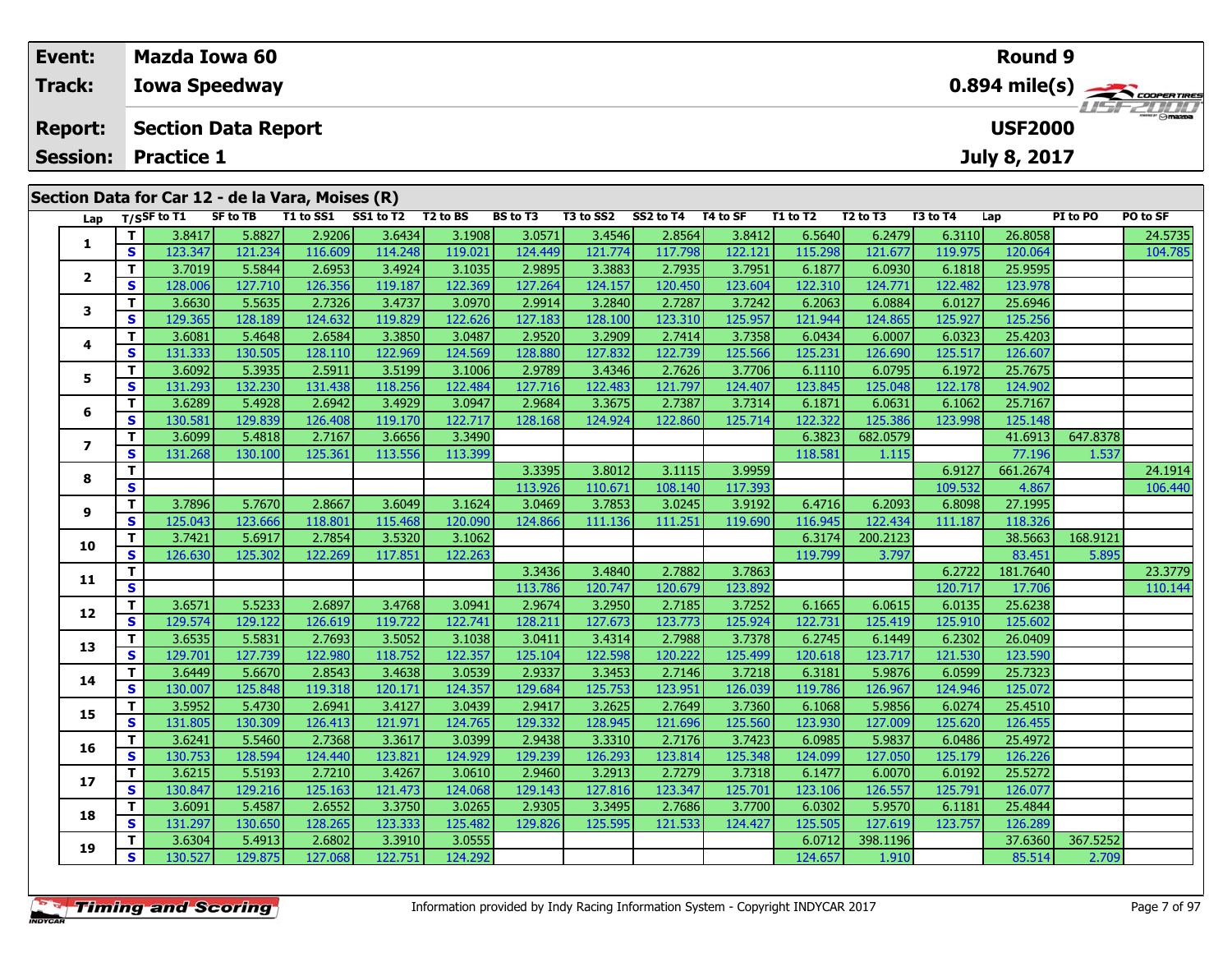| Event:         | Mazda Iowa 60              | Round 9                                                |
|----------------|----------------------------|--------------------------------------------------------|
| <b>Track:</b>  | <b>Iowa Speedway</b>       | $0.894$ mile(s) $\frac{1}{\sqrt{1.566} \cdot 10^{10}}$ |
| <b>Report:</b> | Section Data Report        | $\overline{\Theta}$ mazpa<br><b>USF2000</b>            |
|                | <b>Session: Practice 1</b> | July 8, 2017                                           |

|                         |                                         | Section Data for Car 12 - de la Vara, Moises (R) |
|-------------------------|-----------------------------------------|--------------------------------------------------|
|                         | Lap T/SSF to PI                         |                                                  |
|                         |                                         |                                                  |
| $\mathbf{1}$            | $\frac{1}{s}$                           |                                                  |
|                         | $\overline{\mathbf{r}}$                 |                                                  |
| $\mathbf{2}$            | $\mathbf{s}$                            |                                                  |
|                         | $\overline{\mathsf{r}}$                 |                                                  |
| $\mathbf{3}$            | $\overline{\mathbf{s}}$                 |                                                  |
|                         | $\overline{\mathsf{T}}$                 |                                                  |
| $\overline{\mathbf{4}}$ | $\mathbf{s}$                            |                                                  |
|                         | $\overline{\mathbf{r}}$                 |                                                  |
| 5 <sup>1</sup>          | $\overline{\mathbf{s}}$                 |                                                  |
|                         | $\overline{\mathbf{r}}$                 |                                                  |
| 6                       | $\mathbf{s}$                            |                                                  |
|                         | 30.9295<br>$\mathbf{T}$                 |                                                  |
| $\overline{7}$          | $\mathbf{s}$<br>91.847                  |                                                  |
| $\bf{8}$                | $\overline{I}$                          |                                                  |
|                         | $\overline{\mathbf{s}}$                 |                                                  |
| 9                       | $\overline{\mathsf{T}}$                 |                                                  |
|                         | $\mathbf{s}$                            |                                                  |
| 10                      | 28.0403<br>$\overline{1}$               |                                                  |
|                         | $\overline{\mathbf{s}}$<br>101.311      |                                                  |
| 11                      | $\frac{1}{5}$                           |                                                  |
|                         |                                         |                                                  |
| $12$                    | $\overline{\mathbf{r}}$                 |                                                  |
|                         | $\mathbf{s}$                            |                                                  |
| 13                      | $\overline{\mathsf{r}}$                 |                                                  |
|                         | $\mathbf{s}$                            |                                                  |
| 14                      | $\overline{\mathsf{T}}$<br>$\mathbf{s}$ |                                                  |
|                         |                                         |                                                  |
| 15                      | $rac{1}{s}$                             |                                                  |
|                         | $\overline{\mathbf{r}}$                 |                                                  |
| 16                      | $\mathbf{s}$                            |                                                  |
|                         | $\overline{\mathsf{T}}$                 |                                                  |
| $17$                    | $\overline{\mathbf{s}}$                 |                                                  |
|                         | $\overline{\mathsf{r}}$                 |                                                  |
| 18                      | $\mathbf{s}$                            |                                                  |
|                         | 27.1032<br>$\overline{1}$               |                                                  |
| 19                      | $\mathbf{s}$<br>104.814                 |                                                  |
|                         |                                         |                                                  |
|                         |                                         |                                                  |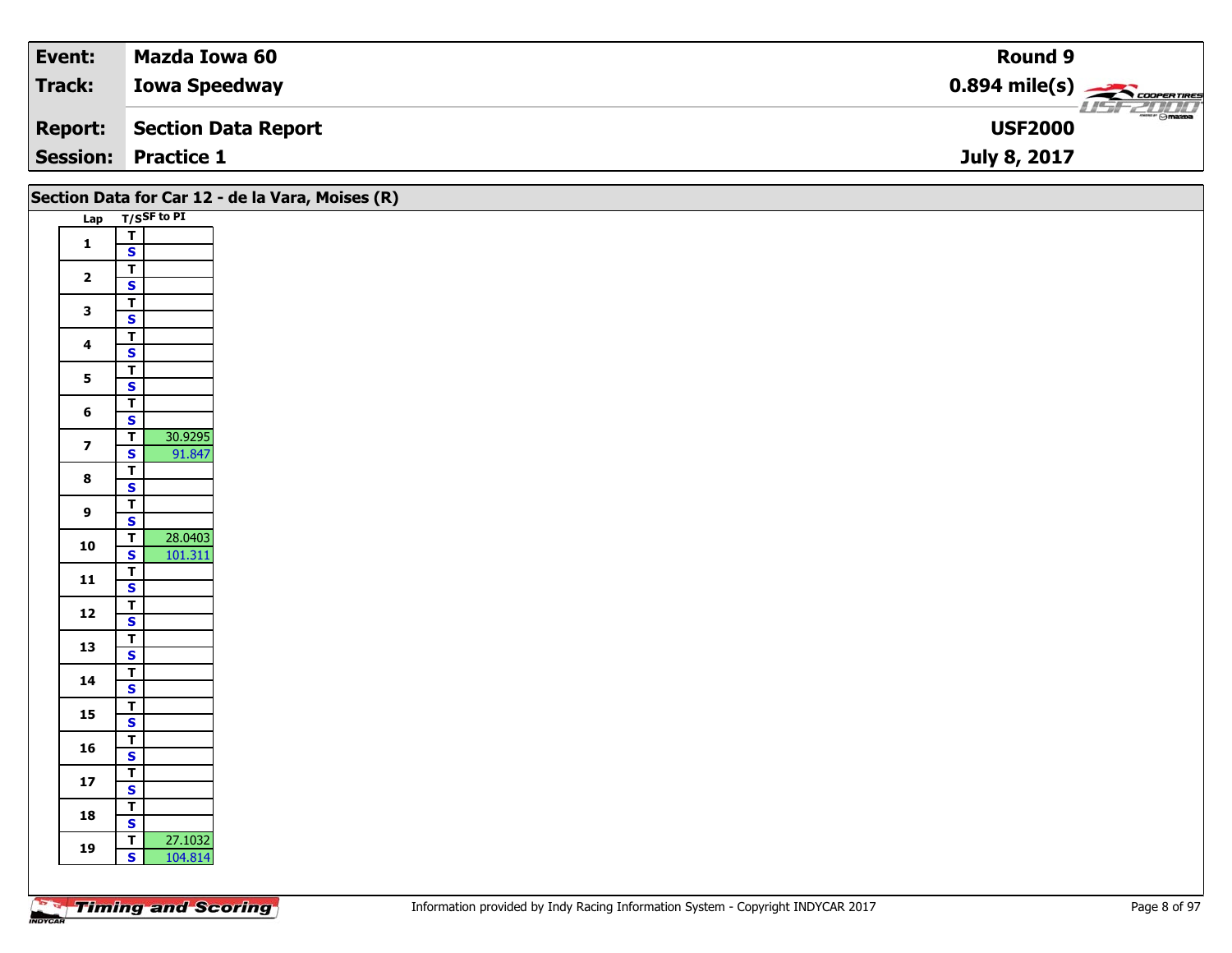| Event:                                           |                   | Mazda Iowa 60              |           |           |                      |                 |           |           |          |          |                                  |          | Round 9        |          |                                                      |
|--------------------------------------------------|-------------------|----------------------------|-----------|-----------|----------------------|-----------------|-----------|-----------|----------|----------|----------------------------------|----------|----------------|----------|------------------------------------------------------|
| Track:                                           |                   | <b>Iowa Speedway</b>       |           |           |                      |                 |           |           |          |          |                                  |          |                |          | $0.894$ mile(s) $\leftarrow$ $\leftarrow$ coorenance |
| <b>Report:</b>                                   |                   | <b>Section Data Report</b> |           |           |                      |                 |           |           |          |          |                                  |          | <b>USF2000</b> |          | <b>LISFZOOD</b>                                      |
| <b>Session:</b>                                  | <b>Practice 1</b> |                            |           |           |                      |                 |           |           |          |          |                                  |          | July 8, 2017   |          |                                                      |
| Section Data for Car 12 - de la Vara, Moises (R) |                   |                            |           |           |                      |                 |           |           |          |          |                                  |          |                |          |                                                      |
| Lap                                              | T/SSF to T1       | SF to TB                   | T1 to SS1 | SS1 to T2 | T <sub>2</sub> to BS | <b>BS to T3</b> | T3 to SS2 | SS2 to T4 | T4 to SF | T1 to T2 | T <sub>2</sub> to T <sub>3</sub> | T3 to T4 | Lap            | PI to PO | PO to SF                                             |

| Lap |              | T/SSF to 11 | SF TO IB | 11 TO 551 | <b>SSI TO 12</b> | 1 Z TO BS | BS TO 13 | 13 TO 552 | $552 \text{ to } 14$ 14 to SF |         | 11 TO 12 | 12 TO 13 | <b>13 το 14</b> | Lap      | PI TO PU | PU TO SF |
|-----|--------------|-------------|----------|-----------|------------------|-----------|----------|-----------|-------------------------------|---------|----------|----------|-----------------|----------|----------|----------|
| 20  | T.           |             |          |           |                  |           | 3.3353   | 3.4802    | 2.7900                        | 3.7704  |          |          | 6.2702          | 380.2258 |          | 23.2334  |
|     | $\mathbf{s}$ |             |          |           |                  |           | 114.069  | 120.879   | 120.601                       | 124.414 |          |          | 120.755         | 8.464    |          | 110.829  |
| 21  | T.           | 3.6398      | 5.4800   | 2.6394    | 3.3831           | 3.0454    | 2.9450   | 3.2942    | 2.7211                        | 3.7159  | 6.0225   | 5.9904   | 6.0153          | 25.3839  |          |          |
|     | <b>S</b>     | 130.189     | 130.143  | 129.032   | 123.038          | 124.704   | 129.187  | 127.704   | 123.655                       | 126.239 | 125.665  | 126.908  | 125.872         | 126.789  |          |          |
| 22  | T.           | 3.6081      | 5.4552   | 2.6544    | 3.3726           | 3.0296    | 2.9305   | 3.3095    | 2.6976                        | 3.7047  | 6.0270   | 5.9601   | 6.0071          | 25.3070  |          |          |
|     | S            | 131.333     | 130.734  | 128.303   | 123.421          | 125.354   | 129.826  | 127.113   | 124.732                       | 126.620 | 125.571  | 127.553  | 126.044         | 127.174  |          |          |
| 23  | T.           | 3.5997      | 5.4399   | 2.6276    | 3.3318           | 3.0084    | 2.9093   | 3.2474    | 2.6771                        | 3.6890  | 5.9594   | 5.9177   | 5.9245          | 25.0903  |          |          |
|     | S.           | 131.640     | 131.102  | 129.612   | 124.932          | 126.237   | 130.772  | 129.544   | 125.687                       | 127.159 | 126.996  | 128.467  | 127.801         | 128.273  |          |          |
| 24  | T.           | 3.5848      | 5.4307   | 2.6455    | 3.3451           | 2.9947    | 2.9038   | 3.3211    | 2.7013                        | 3.6836  | 5.9906   | 5.8985   | 6.0224          | 25.1799  |          |          |
|     | S            | 132.187     | 131.324  | 128.735   | 124.436          | 126.815   | 131.020  | 126.669   | 124.561                       | 127.346 | 126.334  | 128.885  | 125.724         | 127.816  |          |          |
| 25  | T.           | 3.5801      | 5.4451   | 2.6681    | 3.3473           | 3.0104    | 2.9168   | 3.2531    | 2.8121                        | 3.7815  | 6.0154   | 5.9272   | 6.0652          | 25.3694  |          |          |
|     | S            | 132.360     | 130.977  | 127.644   | 124.354          | 126.154   | 130.436  | 129.317   | 119.653                       | 124.049 | 125.813  | 128.261  | 124.837         | 126.861  |          |          |
| 26  | T.           | 3.6353      | 5.5115   | 2.6783    | 3.3410           | 3.0088    | 2.9144   | 3.2630    | 2.6873                        | 3.6858  | 6.0193   | 5.9232   | 5.9503          | 25.2139  |          |          |
|     | $\mathbf{s}$ | 130.351     | 129.399  | 127.158   | 124.588          | 126.221   | 130.543  | 128.925   | 125.210                       | 127.270 | 125.732  | 128.347  | 127.247         | 127.644  |          |          |
| 27  | T.           | 3.5701      | 5.3806   | 2.5991    | 3.3182           | 3.0036    | 2.9103   | 3.2448    | 2.6749                        | 3.6681  | 5.9173   | 5.9139   | 5.9197          | 24.9891  |          |          |
|     | <b>S</b>     | 132.731     | 132.547  | 131.033   | 125.445          | 126.439   | 130.727  | 129.648   | 125.791                       | 127.884 | 127.899  | 128.549  | 127.905         | 128.792  |          |          |
| 28  | T.           | 3.5623      | 5.3718   | 2.6063    | 3.3517           | 3.0060    | 2.9117   | 3.2165    | 2.6576                        | 3.6638  | 5.9580   | 5.9177   | 5.8741          | 24.9759  |          |          |
|     | $\mathbf{s}$ | 133.022     | 132.764  | 130.671   | 124.191          | 126.338   | 130.664  | 130.789   | 126.609                       | 128.034 | 127.026  | 128.467  | 128.898         | 128.860  |          |          |
| 29  | T.           | 3.5607      | 5.3684   | 2.5871    | 3.2846           | 2.9717    | 2.8806   | 3.2367    | 2.6878                        | 3.6759  | 5.8717   | 5.8523   | 5.9245          | 24.8851  |          |          |
|     | S            | 133.082     | 132.848  | 131.641   | 126.728          | 127.796   | 132.075  | 129.972   | 125.187                       | 127.613 | 128.893  | 129.902  | 127.801         | 129.330  |          |          |
| 30  | T.           | 3.5555      | 5.3385   | 2.5678    | 3.3694           | 3.0096    | 2.8993   | 3.3131    | 2.7124                        | 3.6834  | 5.9372   | 5.9089   | 6.0255          | 25.1105  |          |          |
|     | S            | 133.276     | 133.592  | 132.630   | 123.538          | 126.187   | 131.223  | 126.975   | 124.051                       | 127.353 | 127.471  | 128.658  | 125.659         | 128.169  |          |          |
| 31  | T.           | 3.5477      | 5.3140   | 2.5352    | 3.3207           | 3.0008    | 2.8907   | 3.2727    | 2.6987                        | 3.6897  | 5.8559   | 5.8915   | 5.9714          | 24.9562  |          |          |
|     | S            | 133.569     | 134.208  | 134.336   | 125.350          | 126.557   | 131.613  | 128.543   | 124.681                       | 127.135 | 129.240  | 129.038  | 126.798         | 128.962  |          |          |
| 32  | T.           | 3.5574      | 5.3429   | 2.5566    | 3.2849           | 2.9810    | 2.8923   | 3.2904    | 2.6801                        | 3.6762  | 5.8415   | 5.8733   | 5.9705          | 24.9189  |          |          |
|     | S            | 133.205     | 133.482  | 133.211   | 126.716          | 127.398   | 131.540  | 127.851   | 125.547                       | 127.602 | 129.559  | 129.438  | 126.817         | 129.155  |          |          |
| 33  | T            | 3.5549      | 5.3096   | 2.5162    | 3.3262           | 3.0032    | 2.8984   | 3.2302    | 2.6919                        | 3.6744  | 5.8424   | 5.9016   | 5.9221          | 24.8954  |          |          |
|     | <b>S</b>     | 133.299     | 134.319  | 135.350   | 125.143          | 126.456   | 131.264  | 130.234   | 124.996                       | 127.665 | 129.539  | 128.817  | 127.853         | 129.277  |          |          |
| 34  | $\mathbf{T}$ | 3.5519      | 5.3107   | 2.5133    | 3.2937           | 2.9878    | 2.8928   | 3.2603    | 2.6634                        | 3.6757  | 5.8070   | 5.8806   | 5.9237          | 24.8389  |          |          |
|     | S            | 133.411     | 134.291  | 135.506   | 126.378          | 127.108   | 131.518  | 129.032   | 126.334                       | 127.619 | 130.329  | 129.277  | 127.819         | 129.571  |          |          |
| 35  | T.           | 3.5605      | 5.3683   | 2.5914    | 3.2919           | 2.9861    | 2.8999   | 3.2594    | 2.6770                        | 3.6793  | 5.8833   | 5.8860   | 5.9364          | 24.9455  |          |          |
|     | S            | 133.089     | 132.851  | 131.422   | 126.447          | 127.180   | 131.196  | 129.067   | 125.692                       | 127.495 | 128.638  | 129.159  | 127.545         | 129.017  |          |          |
| 36  | T.           | 3.5652      | 5.3852   | 2.5946    | 3.2596           | 2.9716    | 2.8905   | 3.2734    | 2.7028                        | 3.6950  | 5.8542   | 5.8621   | 5.9762          | 24.9527  |          |          |
|     | S            | 132.914     | 132.434  | 131.260   | 127.700          | 127.801   | 131.622  | 128.515   | 124.492                       | 126.953 | 129.278  | 129.685  | 126,696         | 128.980  |          |          |
| 37  | T            | 3.5658      | 5.3570   | 2.5759    | 3.3321           | 3.0152    |          |           |                               |         | 5.9080   | 243.4029 |                 | 37.8798  | 212.2857 |          |
|     | <b>S</b>     | 132.891     | 133.131  | 132.213   | 124.921          | 125.953   |          |           |                               |         | 128.101  | 3.123    |                 | 84.963   | 4.691    |          |
| 38  | T.           |             |          |           |                  |           | 3.3262   | 3.4459    | 2.7393                        | 3.7254  |          |          | 6.1852          | 224.9075 |          | 23.1132  |
|     | S            |             |          |           |                  |           | 114.381  | 122.082   | 122.833                       | 125.917 |          |          | 122.415         | 14.310   |          | 111.406  |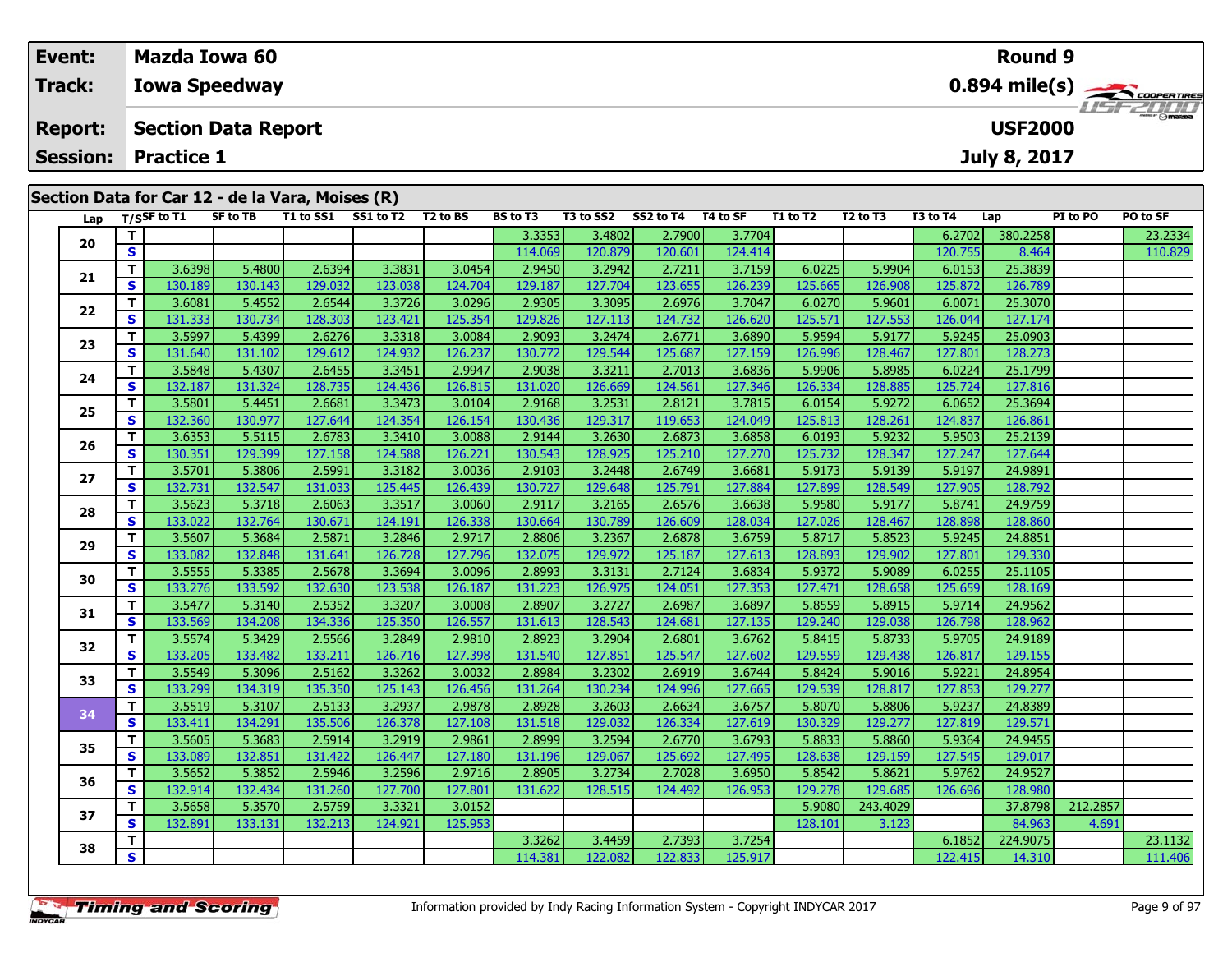| Event:         | Mazda Iowa 60              | <b>Round 9</b>                                         |
|----------------|----------------------------|--------------------------------------------------------|
| Track:         | <b>Iowa Speedway</b>       | $0.894$ mile(s) $\overbrace{\hspace{2cm}}$ coorerrings |
| <b>Report:</b> | Section Data Report        | $\overline{\odot}$ mazpa<br><b>USF2000</b>             |
|                | <b>Session: Practice 1</b> | July 8, 2017                                           |

|            |                                                    | Section Data for Car 12 - de la Vara, Moises (R) |
|------------|----------------------------------------------------|--------------------------------------------------|
|            | Lap T/SSF to PI                                    |                                                  |
| ${\bf 20}$ | $\overline{\mathbf{T}}$                            |                                                  |
|            | $\mathbf{s}$                                       |                                                  |
| $21$       | $\overline{\mathsf{r}}$                            |                                                  |
|            | $\mathbf{s}$                                       |                                                  |
| $\bf 22$   | $\overline{\mathbf{T}}$                            |                                                  |
|            | $\overline{\mathbf{s}}$                            |                                                  |
| 23         | $\overline{\mathbf{T}}$                            |                                                  |
|            | $\mathbf{s}$                                       |                                                  |
| 24         | $\overline{1}$                                     |                                                  |
|            | $\overline{\mathbf{s}}$                            |                                                  |
| $25\,$     | $\overline{1}$                                     |                                                  |
|            | $\mathbf{s}$                                       |                                                  |
| ${\bf 26}$ | $\overline{\mathbf{r}}$<br>$\overline{\mathbf{s}}$ |                                                  |
|            | $\overline{\mathsf{r}}$                            |                                                  |
| 27         | $\overline{\mathbf{s}}$                            |                                                  |
|            | $\overline{\mathsf{r}}$                            |                                                  |
| 28         | $\mathbf{s}$                                       |                                                  |
|            | $\overline{1}$                                     |                                                  |
| 29         | $\overline{\mathbf{s}}$                            |                                                  |
|            | $\overline{\mathbf{r}}$                            |                                                  |
| 30         | $\mathsf{s}$                                       |                                                  |
|            | $\overline{\mathbf{r}}$                            |                                                  |
| 31         | $\mathbf{s}$                                       |                                                  |
| 32         | $\overline{\mathbf{r}}$                            |                                                  |
|            | $\overline{\mathbf{s}}$                            |                                                  |
| 33         | $\overline{\mathsf{T}}$                            |                                                  |
|            | $\mathbf{s}$                                       |                                                  |
| 34         | $\overline{r}$                                     |                                                  |
|            | $\overline{\mathbf{s}}$                            |                                                  |
| 35         | $\overline{I}$<br>$\mathbf{s}$                     |                                                  |
|            | $\overline{\mathsf{r}}$                            |                                                  |
| 36         | $\overline{\mathbf{s}}$                            |                                                  |
|            | 27.3884<br>$\overline{\mathsf{r}}$                 |                                                  |
| 37         | 103.723<br>$\overline{\mathbf{s}}$                 |                                                  |
|            | $\overline{r}$                                     |                                                  |
| 38         | $\mathbf{s}$                                       |                                                  |
|            |                                                    |                                                  |
|            |                                                    |                                                  |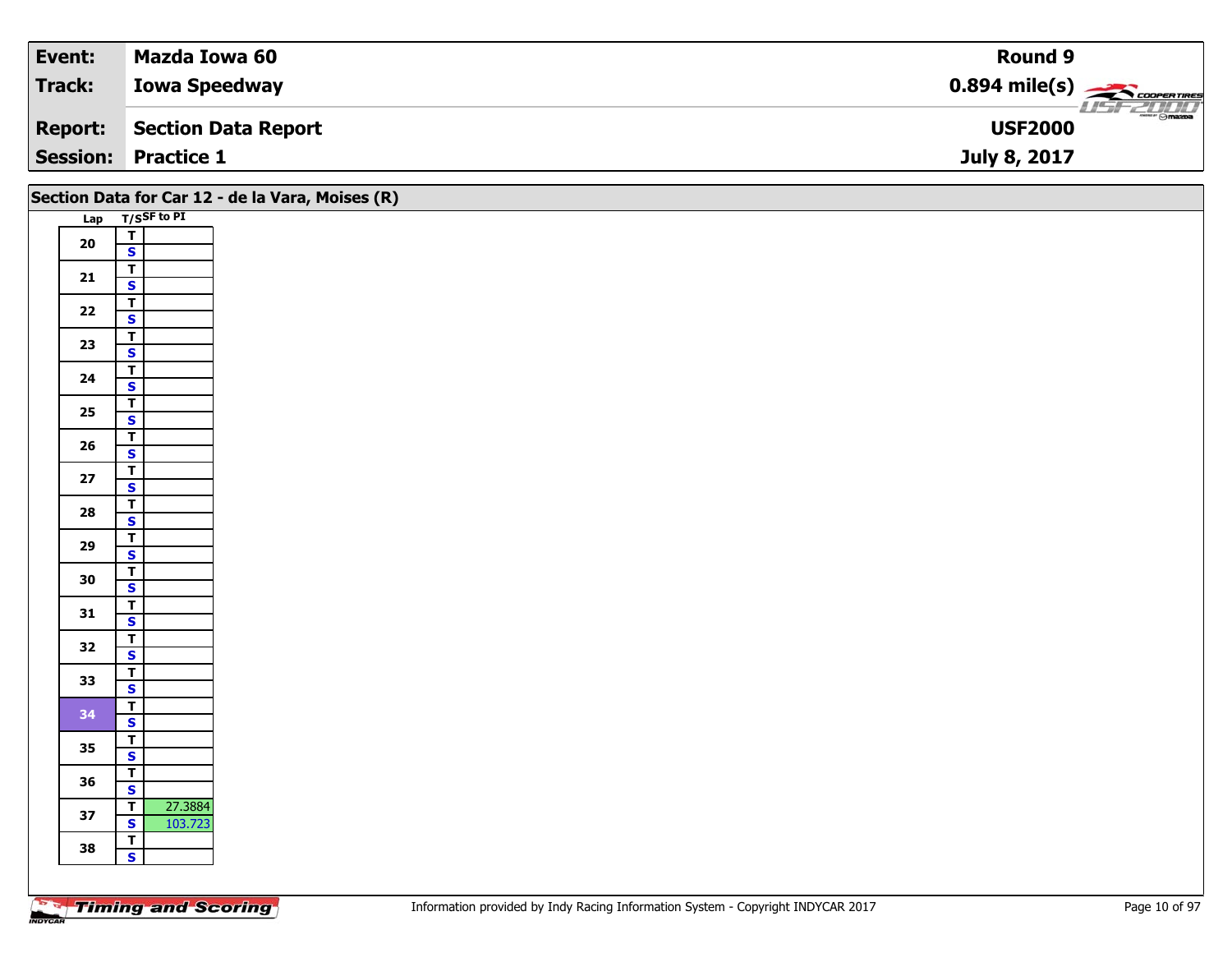| Event:                                           | Mazda Iowa 60              |          |           |           |                      |                 |           |           |          |          |                                  |          | Round 9             |                 |                                         |
|--------------------------------------------------|----------------------------|----------|-----------|-----------|----------------------|-----------------|-----------|-----------|----------|----------|----------------------------------|----------|---------------------|-----------------|-----------------------------------------|
| Track:                                           | <b>Iowa Speedway</b>       |          |           |           |                      |                 |           |           |          |          |                                  |          |                     |                 | $0.894$ mile(s) $\leftarrow$ coorgannes |
| <b>Report:</b>                                   | <b>Section Data Report</b> |          |           |           |                      |                 |           |           |          |          |                                  |          | <b>USF2000</b>      |                 | LISFZULLI                               |
|                                                  | <b>Session: Practice 1</b> |          |           |           |                      |                 |           |           |          |          |                                  |          | <b>July 8, 2017</b> |                 |                                         |
| Section Data for Car 12 - de la Vara, Moises (R) |                            |          |           |           |                      |                 |           |           |          |          |                                  |          |                     |                 |                                         |
|                                                  |                            |          |           |           |                      |                 |           |           |          |          |                                  |          |                     |                 |                                         |
| Lap                                              | T/SSF to T1                | SF to TB | T1 to SS1 | SS1 to T2 | T <sub>2</sub> to BS | <b>BS</b> to T3 | T3 to SS2 | SS2 to T4 | T4 to SF | T1 to T2 | T <sub>2</sub> to T <sub>3</sub> | T3 to T4 | Lap                 | <b>PI</b> to PO | <b>PO to SF</b>                         |

| 39 |                 | 3.5958   | 5.3955  | 2.5928  | 3.4200    | 3.0107  | 2.9249  | 3.4360  | 2.8475  | 3.8192  | 6.0128  | 5.9356  | 6.2835  | 25.6469 |  |
|----|-----------------|----------|---------|---------|-----------|---------|---------|---------|---------|---------|---------|---------|---------|---------|--|
|    | c<br>Э          | 131.783  | 132.181 | 131.352 | 121.711 l | 126.141 | 130.074 | 122.434 | 118.166 | 122.824 | 125.868 | 128.079 | 120.500 | 125.489 |  |
|    |                 | 3.6330   | 5.4548  | 2.6130  | 3.3435    | 3.0351  | 2.9379  | 3.2552  | 2.6702  | 3.6689  | 5.9565  | 5.9730  | 5.9254  | 25.1568 |  |
| 40 | S               | 130.4331 | 130.744 | 130.336 | 124.495   | 125.127 | 129.499 | 129.234 | 126.012 | 127.856 | 127.058 | 127.277 | 127.782 | 127.934 |  |
| 41 |                 | 3.5570   | 5.3393  | 2.5597  | 3.3155    | 3.0031  | 2.9193  | 3.2216  | 2.7000  | 3.6750  | 5.8752  | 5.9224  | 5.9216  | 24.9512 |  |
|    | $\epsilon$<br>э | 133.220  | 133.572 | 133.050 | 125.547   | 126.460 | 130.324 | 130.582 | 124.621 | 127.644 | 128.816 | 128.365 | 127.864 | 128.988 |  |
| 42 |                 | 3.5601   | 5.4777  | 2.7827  | 3.5688    | 3.0659  | 2.9359  | 3.3034  | 2.6990  | 3.6664  | 6.3515  | 6.0018  | 6.0024  | 25.5822 |  |
|    | S               | 133.104  | 130.197 | 122.388 | 116.636   | 123.870 | 129.587 | 127.348 | 124.667 | 127.943 | 119.156 | 126.667 | 126.143 | 125.806 |  |
| 43 |                 | 3.5488   | 5.3508  | 2.5842  | 3.3242    | 2.9994  | 2.9152  | 3.2772  | 2.7059  | 4.6338  | 5.9084  | 5.9146  | 5.9831  | 25.9887 |  |
|    | S               | 133.528  | 133.285 | 131.789 | 125.218   | 126.616 | 130.507 | 128.366 | 124.349 | 101.232 | 128.092 | 128.534 | 126.550 | 123.838 |  |
| 44 |                 | 5.9949   | 9.7804  | 5.4550  | 5.9825    | 5.1326  | 6.9017  | 9.4372  |         |         | 11.4375 | 12.0343 |         | 60.4915 |  |
|    | c<br>э          | 79.044   | 72.919  | 62.432  | 69.578    | 73.992  | 55.125  | 44.577  |         |         | 66.170  | 63.172  |         | 53.204  |  |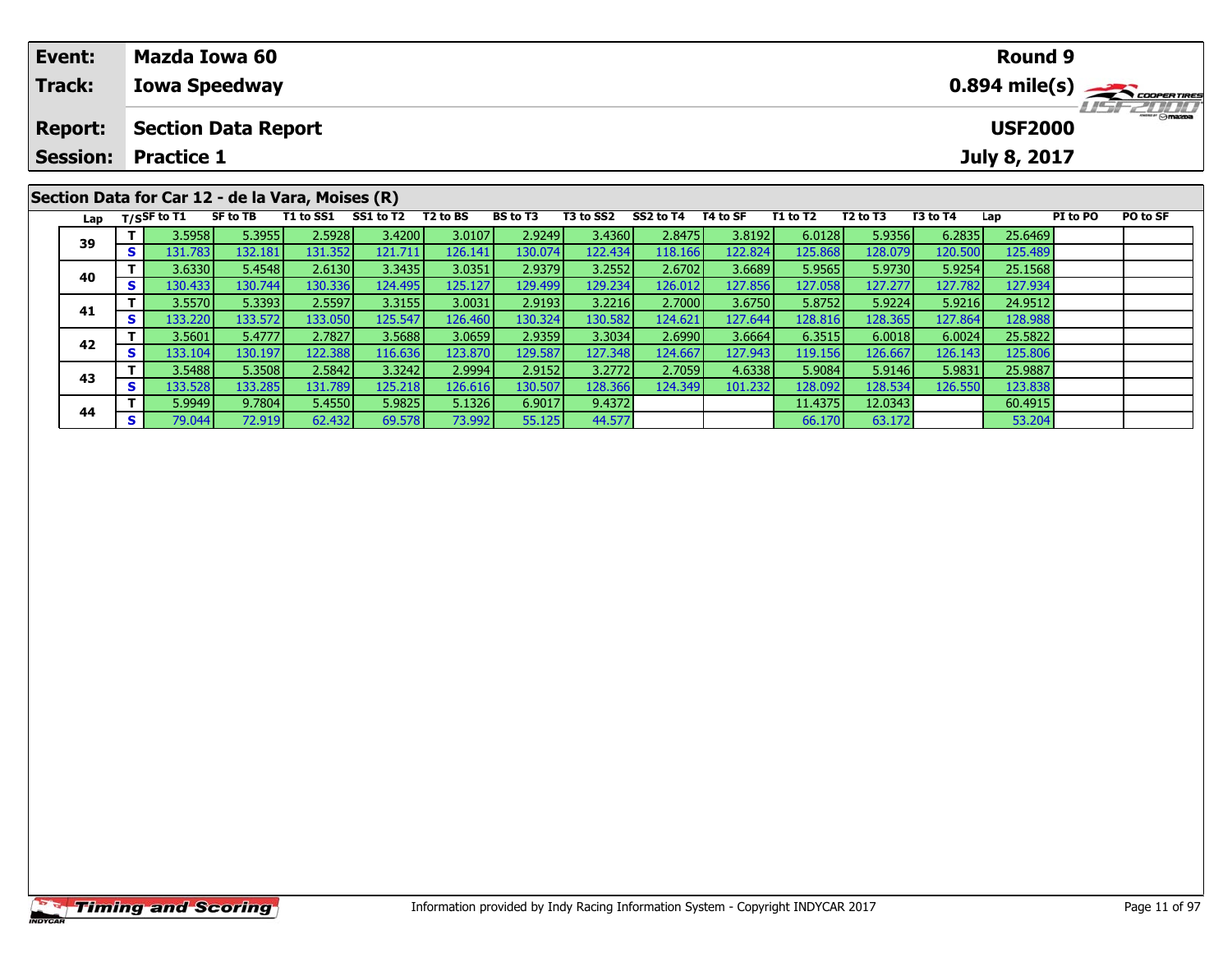| Event:                     | Mazda Iowa 60        | <b>Round 9</b>                                 |
|----------------------------|----------------------|------------------------------------------------|
| Track:                     | <b>Iowa Speedway</b> |                                                |
| <b>Report:</b>             | Section Data Report  | $\frac{2\pi}{\omega}$ omazoa<br><b>USF2000</b> |
| <b>Session: Practice 1</b> |                      | July 8, 2017                                   |

# **Section Data for Car 12 - de la Vara, Moises (R)**

| Lap |   | T/SSF to PI |
|-----|---|-------------|
|     | т |             |
| 39  | S |             |
| 40  | т |             |
|     | S |             |
| 41  | т |             |
|     | S |             |
|     | т |             |
| 42  | S |             |
| 43  | т |             |
|     | S |             |
| 44  | т | 48.8419     |
|     | Ś | 58.163      |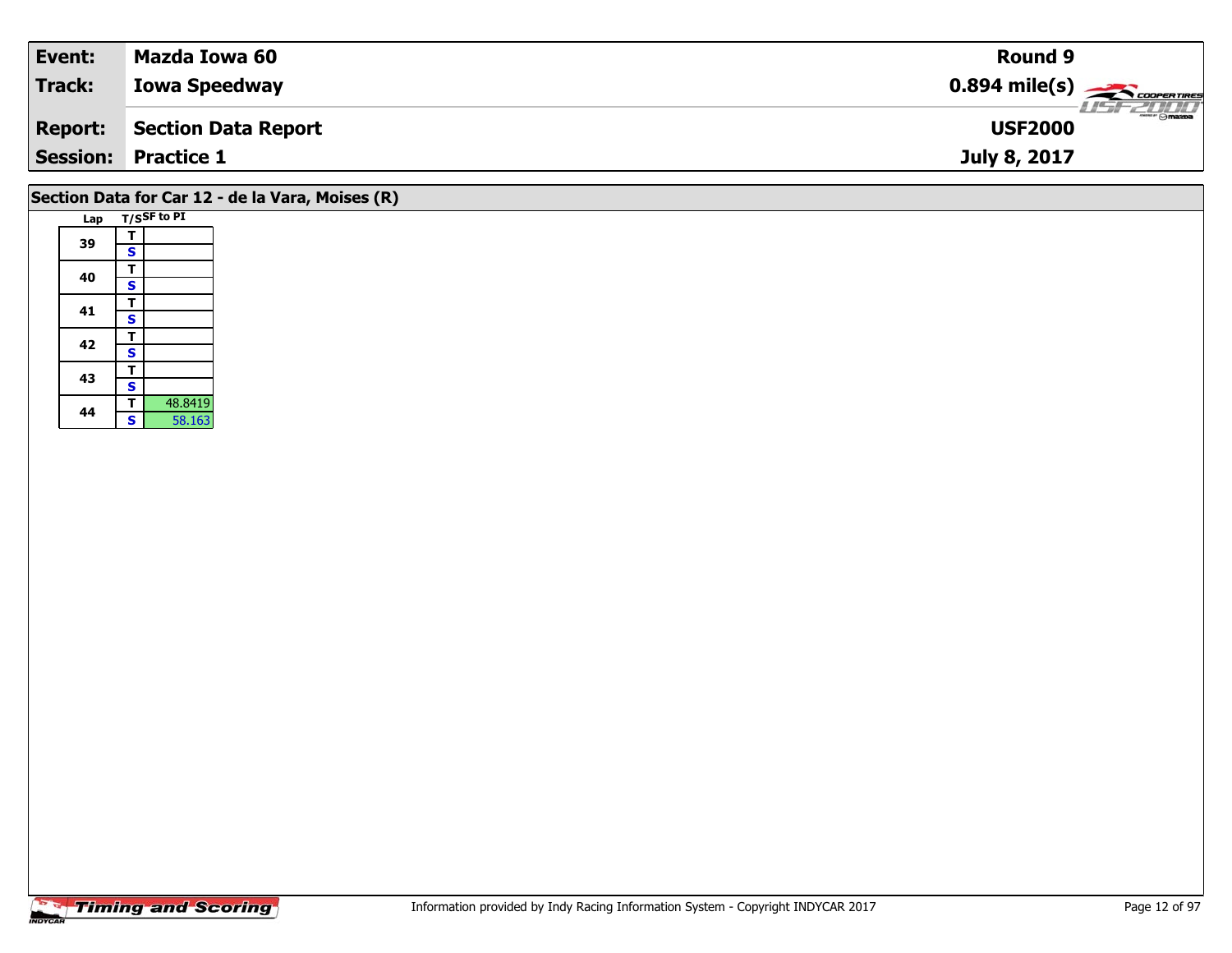| Event:                                                                                                                                                                                                                            | <b>Mazda Iowa 60</b> |                                              |  |  |  |                  |  |  |  |  |  | <b>Round 9</b> |  |  |
|-----------------------------------------------------------------------------------------------------------------------------------------------------------------------------------------------------------------------------------|----------------------|----------------------------------------------|--|--|--|------------------|--|--|--|--|--|----------------|--|--|
| <b>Track:</b>                                                                                                                                                                                                                     | <b>Iowa Speedway</b> |                                              |  |  |  | <b>LISTELLIT</b> |  |  |  |  |  |                |  |  |
| <b>Report:</b>                                                                                                                                                                                                                    |                      | <b>USF2000</b><br><b>Section Data Report</b> |  |  |  |                  |  |  |  |  |  |                |  |  |
| <b>Session:</b>                                                                                                                                                                                                                   | <b>Practice 1</b>    |                                              |  |  |  |                  |  |  |  |  |  | July 8, 2017   |  |  |
| Section Data for Car 21 - VeeKay, Rinus (R)<br>PO to SF<br>SS1 to T2<br><b>BS</b> to T3<br>SS2 to T4<br>T1 to SS1<br>T2 to BS<br>T3 to SS2<br>T4 to SF<br>T3 to T4<br>SF to TB<br>T1 to T2<br>T2 to T3<br>PI to PO<br>T/SSF to T1 |                      |                                              |  |  |  |                  |  |  |  |  |  |                |  |  |

| Lap          |                    | T/SSF to T1       | SF to TB          |                   | T1 to SS1 SS1 to T2 T2 to BS |                   | BS to T3          |                   | T3 to SS2 SS2 to T4 T4 to SF |                   | T1 to T2          | T <sub>2</sub> to T <sub>3</sub> | T3 to T4          | Lap                | PI to PO | PO to SF |
|--------------|--------------------|-------------------|-------------------|-------------------|------------------------------|-------------------|-------------------|-------------------|------------------------------|-------------------|-------------------|----------------------------------|-------------------|--------------------|----------|----------|
|              | T.                 | 3.8979            | 5.8525            | 2.7720            | 3.3873                       | 3.0377            | 2.9477            | 3.3059            | 2.7246                       | 3.7386            | 6.1593            | 5.9854                           | 6.0305            | 25.8117            |          | 26.1204  |
| 1            | S                  | 121.569           | 121.859           | 122.860           | 122.885                      | 125.020           | 129.068           | 127.252           | 123.496                      | 125.472           | 122.874           | 127.014                          | 125.555           | 124.688            |          | 98.580   |
|              | T.                 | 3.6076            | 5.3887            | 2.5354            | 3.2506                       | 2.9818            | 2.9018            | 3.2133            | 2.6962                       | 3.6909            | 5.7860            | 5.8836                           | 5.9095            | 24.8776            |          |          |
| $\mathbf{2}$ | S                  | 131.351           | 132.348           | 134.325           | 128.053                      | 127.364           | 131.110           | 130.919           | 124.797                      | 127.094           | 130.802           | 129.211                          | 128.126           | 129.369            |          |          |
| 3            | T.                 | 3.5754            | 5.3696            | 2.5626            | 3.2454                       | 2.9538            | 2.8846            | 3.2026            | 2.6702                       | 3.6677            | 5.8080            | 5.8384                           | 5.8728            | 24.7623            |          |          |
|              | <b>S</b>           | 132.534           | 132.818           | 132.899           | 128.258                      | 128.571           | 131.892           | 131.356           | 126.012                      | 127.898           | 130.306           | 130.212                          | 128.926           | 129.972            |          |          |
| 4            | T.                 | 3.6683            | 5.6509            | 2.8401            | 3.6054                       | 3.2636            |                   |                   |                              |                   | 6.4455            | 227.8007                         |                   | 40.0628            | 194.0128 |          |
|              | $\mathbf{s}$       | 129.178           | 126.207           | 119.914           | 115.452                      | 116.366           |                   |                   |                              |                   | 117.418           | 3.337                            |                   | 80.334             | 5.133    |          |
| 5            | T.                 |                   |                   |                   |                              |                   | 3.5021            | 3.7030            | 2.9092                       | 3.8733            |                   |                                  | 6.6122            | 208.3372           |          | 24.8438  |
|              | S                  |                   |                   |                   |                              |                   | 108.636           | 113.606           | 115.660                      | 121.109           |                   |                                  | 114.509           | 15.448             |          | 103.645  |
| 6            | T.                 | 3.7095            | 5.5931            | 2.6798            | 3.3493                       | 3.0111            | 2.9164            | 3.2355            | 2.6713                       | 3.6751            | 6.0291            | 5.9275                           | 5.9068            | 25.2480            |          |          |
|              | <b>S</b>           | 127.743           | 127.511           | 127.087           | 124.280                      | 126.124           | 130.453           | 130.021           | 125.960                      | 127.640           | 125.528           | 128.254                          | 128.184           | 127.471            |          |          |
| 7            | T.                 | 3.5582            | 5.3729            | 2.5902            | 3.2479                       | 2.9422            | 2.8589            | 3.1948            | 2.6730                       | 3.6509            | 5.8381            | 5.8011                           | 5.8678            | 24.7161            |          |          |
|              | $\mathbf{s}$       | 133.175           | 132.737           | 131.483           | 128.160                      | 129.078           | 133.077           | 131.677           | 125.880                      | 128.486           | 129.634           | 131.049                          | 129.036           | 130.215            |          |          |
| 8            | T.                 | 3.4979            | 5.3291            | 2.6518            | 3.3919                       | 3.0221            | 2.9141            | 3.2062            | 2.6401                       | 3.6523            | 6.0437            | 5.9362                           | 5.8463            | 24.9764            |          |          |
|              | <b>S</b>           | 135.471           | 133.828           | 128.429           | 122.719                      | 125.665           | 130.556           | 131.209           | 127.449                      | 128.437           | 125.224           | 128.066                          | 129.511           | 128.858            |          |          |
| 9            | T.                 | 3.7553            | 5.8133            | 2.9455            | 3.7074                       | 3.2935            |                   |                   |                              |                   | 6.6529            | 197.8560                         |                   | 39.3422            | 165.3944 |          |
|              | <b>S</b>           | 126.185           | 122.681           | 115.623           | 112.275                      | 115.310           |                   |                   |                              |                   | 113.758           | 3.842                            |                   | 81.805             | 6.021    |          |
| 10           | T.                 |                   |                   |                   |                              |                   | 3.4031            | 3.4848            | 2.7400                       | 3.7481            |                   |                                  | 6.2248            | 178.8949           |          | 24.0154  |
|              | <b>S</b>           |                   |                   |                   |                              |                   | 111.796           | 120.719           | 122.802                      | 125.154           |                   |                                  | 121.636           | 17.990             |          | 107.220  |
| 11           | T.                 | 3.6270            | 5.4486            | 2.5918            | 3.2883                       | 2.9749            | 2.9077            | 3.2597            | 2.6644                       | 3.6754            | 5.8801            | 5.8826                           | 5.9241            | 24.9892            |          |          |
|              | <b>S</b>           | 130.649           | 130.893           | 131.402           | 126.585                      | 127.659           | 130.844           | 129.055           | 126.286                      | 127.630           | 128.708           | 129.233                          | 127.810           | 128.792            |          |          |
| 12           | T.                 | 3.5740            | 5.3729            | 2.5680            | 3.2601                       | 2.9521            | 2.8846            | 3.2210            | 2.6552                       | 3.6662            | 5.8281            | 5.8367                           | 5.8762            | 24.7812            |          |          |
|              | $\mathbf{s}$       | 132.586           | 132.737           | 132.620           | 127.680                      | 128.645           | 131.892           | 130.606           | 126.724                      | 127.950           | 129.857           | 130.250                          | 128.852           | 129.873            |          |          |
| 13           | T.                 | 3.5633            | 5.3522            | 2.5486            | 3.2481                       | 2.9649            | 2.8903            | 3.3614            | 2.7060                       | 3.7098            | 5.7967            | 5.8552                           | 6.0674            | 24.9924            |          |          |
|              | S                  | 132.984           | 133.250           | 133.630           | 128.152                      | 128.090           | 131.632           | 125.151           | 124.345                      | 126.446           | 130.560           | 129.838                          | 124.791           | 128.775            |          |          |
| 14           | T.                 | 3.5921            | 5.4160            | 2.5956            | 3.2623                       | 2.9610            | 2.8793            | 3.2082            | 2.6771                       | 3.6756            | 5.8579            | 5.8403                           | 5.8853            | 24.8512            |          |          |
|              | <b>S</b>           | 131.918           | 131.681           | 131.210           | 127.594                      | 128.258           | 132.134           | 131.127           | 125.687                      | 127.623           | 129.196           | 130.169                          | 128.653<br>5.8754 | 129.507            |          |          |
| 15           | T.<br>$\mathbf{s}$ | 3.5568<br>133.228 | 5.3374<br>133.620 | 2.5427<br>133.940 | 3.2334<br>128.734            | 2.9454<br>128.938 | 2.8751<br>132.327 | 3.2260<br>130.404 | 2.6494<br>127.001            | 3.6604<br>128.153 | 5.7761<br>131.026 | 5.8205<br>130.612                | 128.869           | 24.6892<br>130.357 |          |          |
|              | T.                 | 3.5572            | 5.3600            | 2.5750            | 3.2909                       | 2.9748            | 2.8902            | 3.2224            | 2.6564                       | 3.6625            | 5.8659            | 5.8650                           | 5.8788            | 24.8294            |          |          |
| 16           | S                  | 133.213           | 133.056           | 132.259           | 126.485                      | 127.663           | 131.636           | 130.549           | 126.667                      | 128.079           | 129.020           | 129.621                          | 128.795           | 129.621            |          |          |
|              | T.                 | 3.5579            | 5.3552            | 2.5669            | 3.2598                       | 2.9557            | 2.8716            | 3.1899            | 2.6470                       | 3.6444            | 5.8267            | 5.8273                           | 5.8369            | 24.6932            |          |          |
| 17           | S                  | 133.186           | 133.176           | 132.677           | 127.692                      | 128.488           | 132.489           | 131.879           | 127.116                      | 128.716           | 129.888           | 130.460                          | 129.719           | 130.335            |          |          |
|              | T.                 | 3.5430            | 5.4063            | 2.6852            | 3.5450                       | 3.1679            | 3.0188            | 3.2635            | 2.6441                       | 3.6625            | 6.2302            | 6.1867                           | 5.9076            | 25.5300            |          |          |
| 18           | S                  | 133.746           | 131.917           | 126.832           | 117.419                      | 119.882           | 126.028           | 128.905           | 127.256                      | 128.079           | 121.476           | 122.881                          | 128.167           | 126.063            |          |          |
|              | T.                 | 3.5546            | 5.3430            | 2.5563            | 3.2514                       | 2.9498            | 2.8684            | 3.2151            | 2.6737                       | 3.6697            | 5.8077            | 5.8182                           | 5.8888            | 24.7390            |          |          |
| 19           | <b>S</b>           | 133.310           | 133.480           | 133.227           | 128.022                      | 128.745           | 132.637           | 130.846           | 125.847                      | 127.828           | 130.313           | 130.664                          | 128.576           | 130.094            |          |          |
|              |                    |                   |                   |                   |                              |                   |                   |                   |                              |                   |                   |                                  |                   |                    |          |          |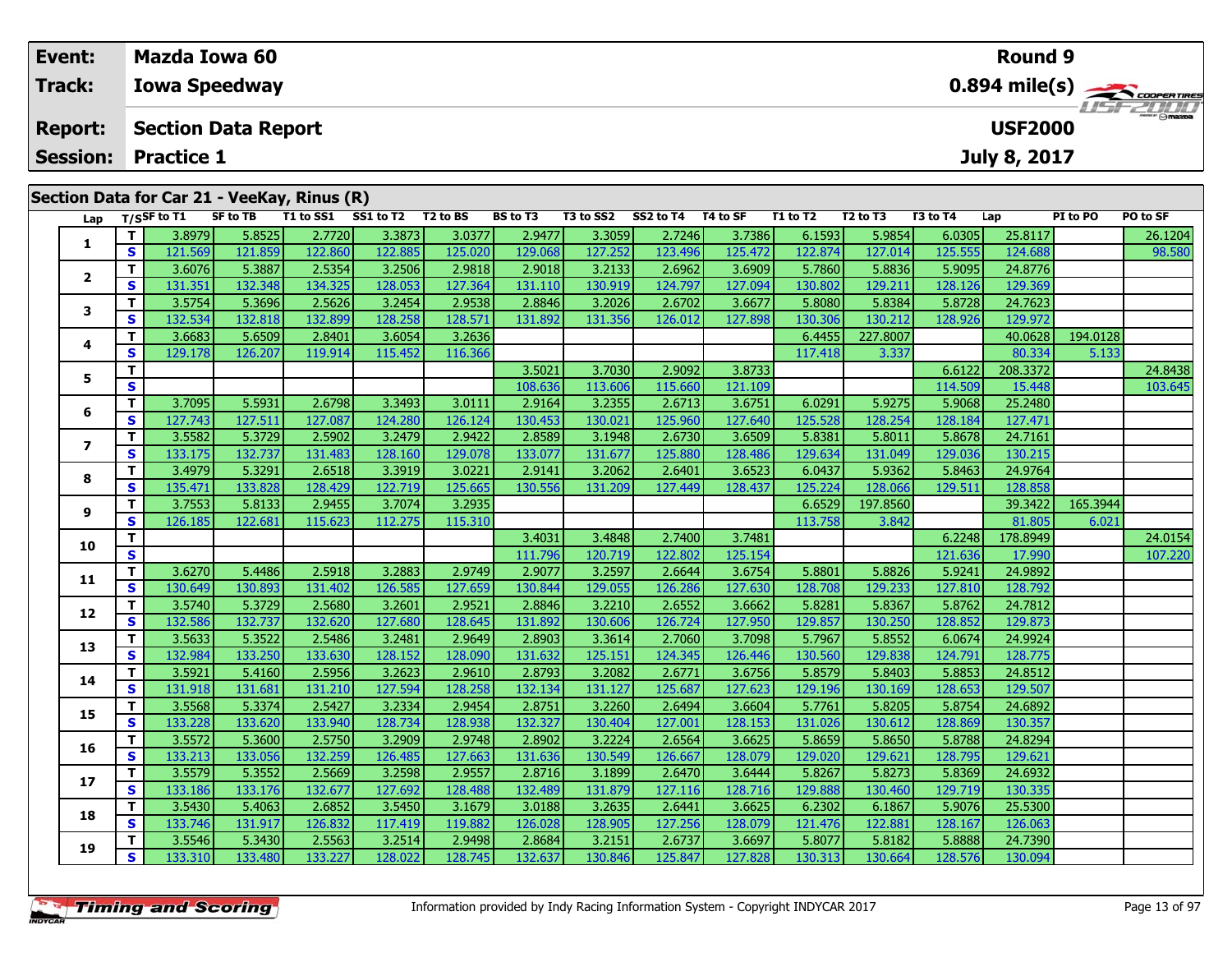| Event:         | Mazda Iowa 60              | <b>Round 9</b>                                          |
|----------------|----------------------------|---------------------------------------------------------|
| Track:         | <b>Iowa Speedway</b>       | $0.894$ mile(s) $\overbrace{\hspace{2cm}}$ coorer Times |
| <b>Report:</b> | Section Data Report        | $\frac{1}{\odot}$ mazpa<br><b>USF2000</b>               |
|                | <b>Session: Practice 1</b> | July 8, 2017                                            |

|                         |                                                    | Section Data for Car 21 - VeeKay, Rinus (R) |
|-------------------------|----------------------------------------------------|---------------------------------------------|
|                         | Lap T/SSF to PI                                    |                                             |
| $\mathbf 1$             | $\overline{\mathbf{r}}$                            |                                             |
|                         | $\overline{\mathbf{s}}$                            |                                             |
| $\overline{\mathbf{2}}$ | $\overline{\mathbf{T}}$                            |                                             |
|                         | $\overline{\mathbf{s}}$<br>$\overline{\mathbf{r}}$ |                                             |
| $\mathbf{3}$            | $\mathbf{s}$                                       |                                             |
|                         | $\overline{\mathbf{T}}$<br>29.5434                 |                                             |
| $\overline{\mathbf{4}}$ | 96.157<br>$\mathbf{s}$                             |                                             |
| $5\phantom{a}$          | $\overline{\mathsf{T}}$                            |                                             |
|                         | $\overline{\mathbf{s}}$                            |                                             |
| $6\phantom{1}$          | $\overline{\mathbf{T}}$                            |                                             |
|                         | $\mathbf{s}$                                       |                                             |
| $\overline{\mathbf{z}}$ | $\mathbf{T}$<br>$\mathbf{s}$                       |                                             |
|                         | $\overline{\mathbf{r}}$                            |                                             |
| $\bf{8}$                | $\overline{\mathbf{s}}$                            |                                             |
| $\boldsymbol{9}$        | 28.8273<br>$\overline{\mathsf{T}}$                 |                                             |
|                         | 98.545<br>$\mathbf{s}$                             |                                             |
| 10                      | $\overline{\mathsf{T}}$                            |                                             |
|                         | $\overline{\mathbf{s}}$                            |                                             |
| 11                      | $\overline{\mathbf{T}}$<br>$\mathbf{s}$            |                                             |
|                         |                                                    |                                             |
| $12$                    | $\frac{1}{s}$                                      |                                             |
| 13                      | $\overline{\mathbf{r}}$                            |                                             |
|                         | $\overline{\mathbf{s}}$                            |                                             |
| 14                      | $\overline{\mathsf{T}}$                            |                                             |
|                         | $\mathbf{s}$<br>$\overline{1}$                     |                                             |
| 15                      | $\overline{\mathbf{s}}$                            |                                             |
|                         | $\overline{\mathbf{r}}$                            |                                             |
| 16                      | $\mathbf{s}$                                       |                                             |
| $17$                    | $\mathbf{T}$                                       |                                             |
|                         | $\overline{\mathbf{s}}$                            |                                             |
| 18                      | $\overline{\mathsf{T}}$<br>$\overline{\mathbf{s}}$ |                                             |
|                         | $\mathbf{T}$                                       |                                             |
| 19                      | $\mathbf{s}$                                       |                                             |
|                         |                                                    |                                             |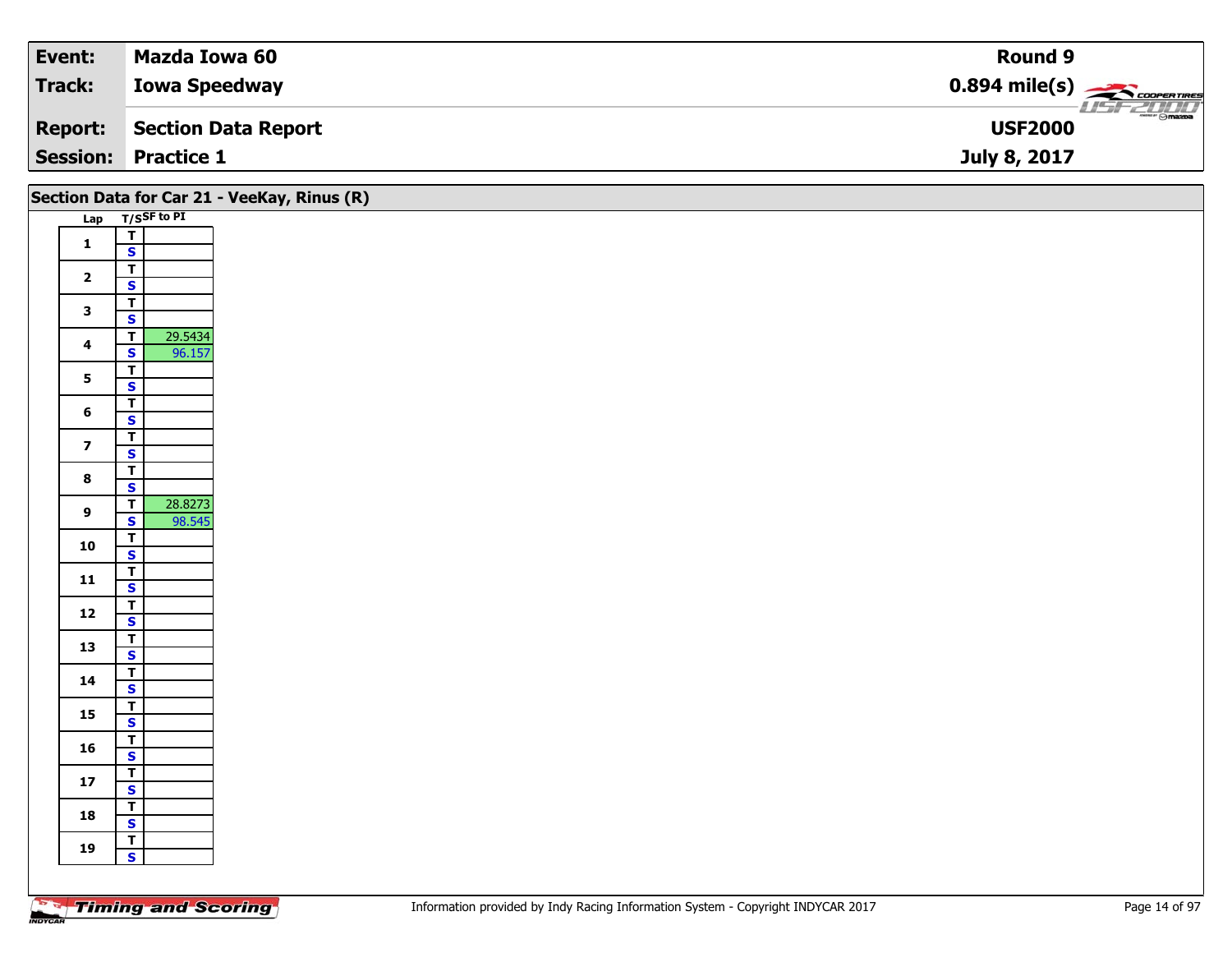| Event:                     | <b>Mazda Iowa 60</b>                        |                                              |                              |  |  |          |           |           |          |          |          |          | Round 9                                                |          |                  |  |  |  |
|----------------------------|---------------------------------------------|----------------------------------------------|------------------------------|--|--|----------|-----------|-----------|----------|----------|----------|----------|--------------------------------------------------------|----------|------------------|--|--|--|
| <b>Track:</b>              |                                             | <b>Iowa Speedway</b>                         |                              |  |  |          |           |           |          |          |          |          | $0.894$ mile(s) $\overbrace{\hspace{2cm}}$ coorentines |          |                  |  |  |  |
| <b>Report:</b>             |                                             | <b>Section Data Report</b><br><b>USF2000</b> |                              |  |  |          |           |           |          |          |          |          |                                                        |          | <b>LISF 2000</b> |  |  |  |
| <b>Session: Practice 1</b> |                                             |                                              |                              |  |  |          |           |           |          |          |          |          | July 8, 2017                                           |          |                  |  |  |  |
|                            | Section Data for Car 21 - VeeKay, Rinus (R) |                                              |                              |  |  |          |           |           |          |          |          |          |                                                        |          |                  |  |  |  |
| Lap                        | T/SSF to T1                                 | SF to TB                                     | T1 to SS1 SS1 to T2 T2 to BS |  |  | BS to T3 | T3 to SS2 | SS2 to T4 | T4 to SF | T1 to T2 | T2 to T3 | T3 to T4 | Lap                                                    | PI to PO | PO to SF         |  |  |  |

| Lap |              | T/SSF to T1 | <b>SF to TB</b> |         | T1 to SS1 SS1 to T2 T2 to BS |         | BS to T3 | T3 to SS2 | SS2 to T4 T4 to SF |         | T1 to T2 | T <sub>2</sub> to T <sub>3</sub> | T3 to T4 | Lap      | PI to PO | PO to SF |
|-----|--------------|-------------|-----------------|---------|------------------------------|---------|----------|-----------|--------------------|---------|----------|----------------------------------|----------|----------|----------|----------|
| 20  | T.           | 3.5491      | 5.3476          | 2.5726  | 3.2462                       | 2.9515  | 2.8740   | 3.1768    | 2.6385             | 3.6396  | 5.8188   | 5.8255                           | 5.8153   | 24.6483  |          |          |
|     | $\mathbf{s}$ | 133.517     | 133.365         | 132.383 | 128.227                      | 128.671 | 132.378  | 132.423   | 127.526            | 128.885 | 130.064  | 130.500                          | 130.201  | 130.573  |          |          |
| 21  | т            | 3.5332      | 5.3099          | 2.5386  | 3.2317                       | 2.9466  | 2.8659   | 3.1891    | 2.6274             | 3.6405  | 5.7703   | 5.8125                           | 5.8165   | 24.5730  |          |          |
|     | S            | 134.117     | 134.312         | 134.156 | 128.802                      | 128.885 | 132.752  | 131.912   | 128.065            | 128.853 | 131.158  | 130.792                          | 130.174  | 130.973  |          |          |
| 22  | T.           | 3.5320      | 5.3220          | 2.5564  | 3.2537                       | 2.9544  | 2.8729   | 3.1835    | 2.6471             | 3.6454  | 5.8101   | 5.8273                           | 5.8306   | 24.6454  |          |          |
|     | S            | 134.163     | 134.006         | 133.222 | 127.931                      | 128.545 | 132.429  | 132.144   | 127.112            | 128.680 | 130.259  | 130.460                          | 129.860  | 130.588  |          |          |
| 23  | т            | 3.5336      | 5.3005          | 2.5192  | 3.2121                       | 2.9427  | 2.8648   | 3.1763    | 2.6487             | 3.6402  | 5.7313   | 5.8075                           | 5.8250   | 24.5376  |          |          |
|     | S            | 134.102     | 134.550         | 135.189 | 129.588                      | 129.056 | 132.803  | 132.444   | 127.035            | 128.864 | 132.050  | 130.904                          | 129.984  | 131.162  |          |          |
| 24  | т            | 3.6152      | 5.5050          | 2.7016  | 3.4148                       | 3.1139  |          |           |                    |         | 6.1164   | 139.0645                         |          | 37.9410  | 107.6695 |          |
|     | S            | 131.075     | 129.552         | 126.062 | 121.896                      | 121.960 |          |           |                    |         | 123.736  | 5.467                            |          | 84.826   | 9.249    |          |
| 25  | T.           |             |                 |         |                              |         | 3.3372   | 3.4754    | 2.7636             | 3.7581  |          |                                  | 6.2390   | 120.8522 |          | 23.6842  |
|     | S            |             |                 |         |                              |         | 114.004  | 121.046   | 121.753            | 124.821 |          |                                  | 121.359  | 26.631   |          | 108.720  |
| 26  | T            | 3.6267      | 5.4592          | 2.6139  | 3.2774                       | 2.9672  | 2.8841   | 3.2170    | 2.6412             | 3.6581  | 5.8913   | 5.8513                           | 5.8582   | 24.8856  |          |          |
|     | S            | 130.660     | 130.639         | 130.291 | 127.006                      | 127.990 | 131.914  | 130.768   | 127.396            | 128.233 | 128.464  | 129.925                          | 129.248  | 129.328  |          |          |
| 27  | т            | 3.5547      | 5.3516          | 2.5650  | 3.2477                       | 2.9477  | 2.8655   | 3.1872    | 2.6381             | 3.6525  | 5.8127   | 5.8132                           | 5.8253   | 24.6584  |          |          |
|     | S            | 133.306     | 133.265         | 132.775 | 128.168                      | 128.837 | 132.771  | 131.991   | 127.545            | 128.430 | 130.201  | 130.776                          | 129.978  | 130.519  |          |          |
| 28  | т            | 3.5432      | 5.3197          | 2.5416  | 3.2403                       | 2.9436  | 2.8574   | 3.1743    | 2.6233             | 3.6387  | 5.7819   | 5.8010                           | 5.7976   | 24.5624  |          |          |
|     | S            | 133.739     | 134.064         | 133.998 | 128.460                      | 129.016 | 133.147  | 132.527   | 128.265            | 128.917 | 130.894  | 131.051                          | 130.599  | 131.030  |          |          |
| 29  | т            | 3.5373      | 5.3020          | 2.5176  | 3.2116                       | 2.9314  | 2.8482   | 3.1437    | 2.6537             | 3.6581  | 5.7292   | 5.7796                           | 5.7974   | 24.5016  |          |          |
|     | s            | 133.962     | 134.512         | 135.275 | 129.608                      | 129.553 | 133.577  | 133.817   | 126.796            | 128.233 | 132.098  | 131.536                          | 130.603  | 131.355  |          |          |
| 30  | т            | 3.5389      | 5.3079          | 2.5284  | 3.2443                       | 2.9472  | 2.8613   | 3.1758    | 2.6460             | 3.6546  | 5.7727   | 5.8085                           | 5.8218   | 24.5965  |          |          |
|     | S            | 133.901     | 134.362         | 134.697 | 128.302                      | 128.859 | 132.966  | 132.465   | 127.165            | 128.356 | 131.103  | 130.882                          | 130.056  | 130.848  |          |          |
| 31  | T.           | 3.5521      | 5.3337          | 2.5345  | 3.2470                       | 2.9475  | 2.8555   | 3.1463    | 2.6272             | 3.6338  | 5.7815   | 5.8030                           | 5.7735   | 24.5439  |          |          |
|     | S            | 133.404     | 133.712         | 134.373 | 128.195                      | 128.846 | 133.236  | 133.707   | 128.074            | 129.091 | 130.903  | 131.006                          | 131.144  | 131.128  |          |          |
| 32  | т            | 3.5388      | 5.3165          | 2.5377  | 3.2235                       | 2.9373  | 2.8488   | 3.1704    | 2.6823             | 3.6613  | 5.7612   | 5.7861                           | 5.8527   | 24.6001  |          |          |
|     | S            | 133.905     | 134.145         | 134.203 | 129.130                      | 129.293 | 133.549  | 132.690   | 125.444            | 128.121 | 131.365  | 131.389                          | 129.369  | 130.829  |          |          |
| 33  | т            | 3.5418      | 5.3281          | 2.5591  | 3.2850                       | 2.9678  | 2.8714   | 3.2773    | 2.6590             | 3.6625  | 5.8441   | 5.8392                           | 5.9363   | 24.8239  |          |          |
|     | S            | 133.792     | 133.853         | 133.081 | 126.712                      | 127.964 | 132.498  | 128.362   | 126.543            | 128.079 | 129.501  | 130.194                          | 127.547  | 129.649  |          |          |
| 34  | T.           | 3.6237      | 5.5945          | 2.8181  | 3.4524                       | 3.0450  | 2.9204   | 3.2733    | 2.7482             | 3.7235  | 6.2705   | 5.9654                           | 6.0215   | 25.6046  |          |          |
|     | S            | 130.768     | 127.479         | 120.850 | 120.568                      | 124.720 | 130.275  | 128.519   | 122.436            | 125.981 | 120.695  | 127.439                          | 125.743  | 125.696  |          |          |
| 35  | т            | 3.5880      | 5.3884          | 2.5654  | 3.2348                       | 2.9379  | 2.8621   | 3.1766    | 2.6266             | 3.6338  | 5.8002   | 5.8000                           | 5.8032   | 24.6252  |          |          |
|     | $\mathbf{s}$ | 132.069     | 132.355         | 132.754 | 128.679                      | 129.267 | 132.928  | 132.431   | 128.104            | 129.091 | 130.481  | 131.074                          | 130.473  | 130.695  |          |          |
| 36  | T.           | 3.5355      | 5.3186          | 2.5504  | 3.2550                       | 2.9617  | 2.8782   | 3.1814    | 2.6305             | 3.6445  | 5.8054   | 5.8399                           | 5.8119   | 24.6372  |          |          |
|     | S            | 134.030     | 134.092         | 133.535 | 127.880                      | 128.228 | 132.185  | 132.232   | 127.914            | 128.712 | 130.365  | 130.178                          | 130.277  | 130.632  |          |          |
| 37  | T.           | 3.5430      | 5.3371          | 2.5568  | 3.2359                       | 2.9434  | 2.8632   | 3.1899    | 2.6877             | 3.8052  | 5.7927   | 5.8066                           | 5.8776   | 24.8251  |          |          |
|     | S            | 133.746     | 133.627         | 133.201 | 128.635                      | 129.025 | 132.877  | 131.879   | 125.192            | 123.276 | 130.650  | 130.925                          | 128.821  | 129.643  |          |          |
| 38  | т            | 4.1784      | 6.4858          | 3.2175  | 3.5544                       | 3.1052  | 2.9684   | 3.2273    | 2.6399             | 3.6463  | 6.7719   | 6.0736                           | 5.8672   | 26.5374  |          |          |
|     | S            | 113.408     | 109.961         | 105.849 | 117.108                      | 122.302 | 128.168  | 130.351   | 127.458            | 128.648 | 111.759  | 125.169                          | 129.049  | 121.278  |          |          |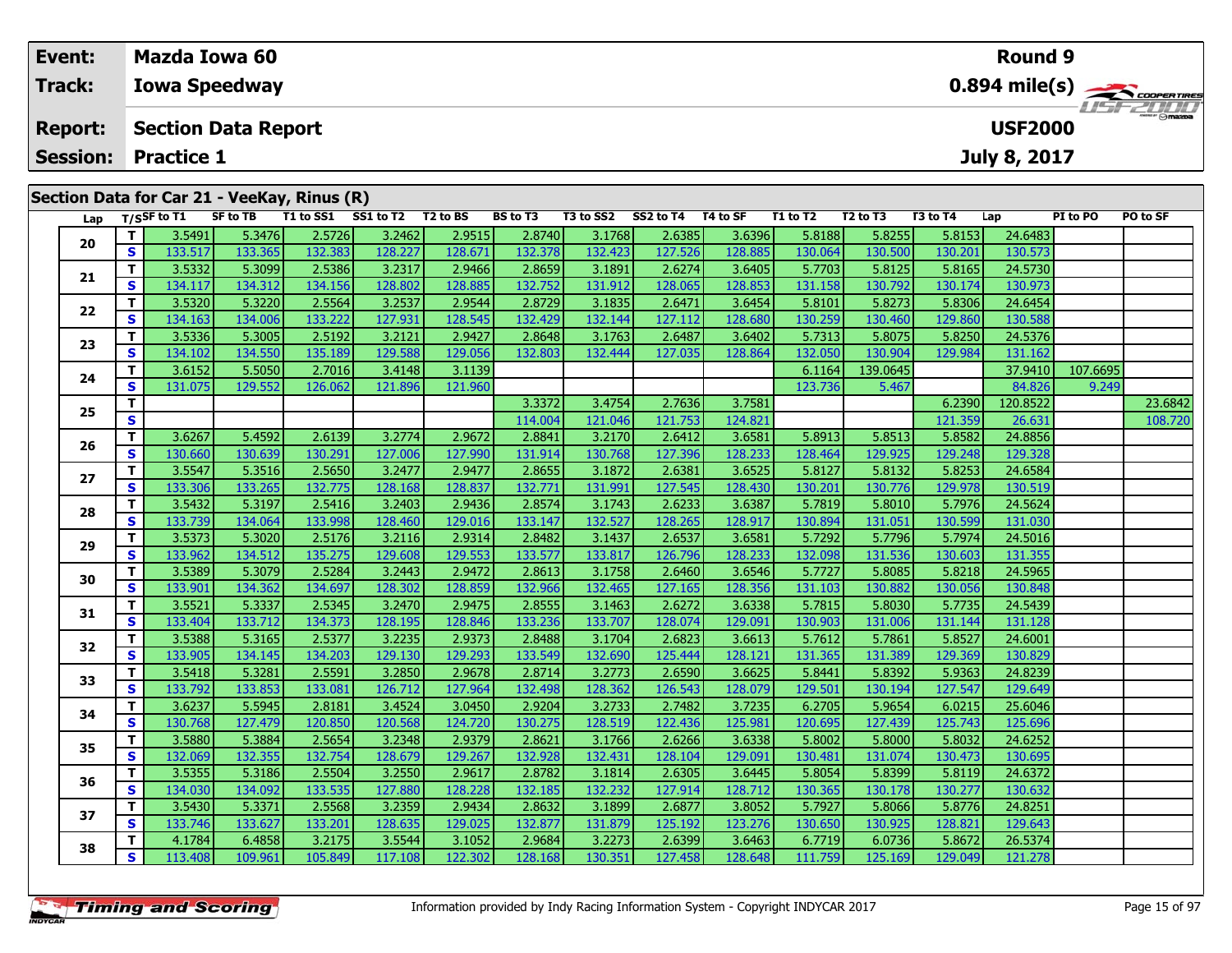| Event:         | Mazda Iowa 60              | <b>Round 9</b>                                          |
|----------------|----------------------------|---------------------------------------------------------|
| Track:         | <b>Iowa Speedway</b>       | $0.894$ mile(s) $\overbrace{\hspace{2cm}}$ coorer Times |
| <b>Report:</b> | Section Data Report        | $\frac{1}{\odot}$ mazpa<br><b>USF2000</b>               |
|                | <b>Session: Practice 1</b> | July 8, 2017                                            |

|            |                                                    | Section Data for Car 21 - VeeKay, Rinus (R) |
|------------|----------------------------------------------------|---------------------------------------------|
|            | Lap T/SSF to PI                                    |                                             |
| ${\bf 20}$ | $\overline{\mathbf{r}}$                            |                                             |
|            | $\mathbf{s}$                                       |                                             |
| $21$       | $\overline{\mathbf{T}}$                            |                                             |
|            | $\mathbf{s}$                                       |                                             |
| $22$       | $\overline{\mathbf{r}}$<br>$\overline{\mathbf{s}}$ |                                             |
|            | $\overline{\mathbf{r}}$                            |                                             |
| 23         | $\mathsf{s}$                                       |                                             |
|            | 27.4395<br>$\overline{t}$                          |                                             |
| 24         | 103.529<br>$\overline{\mathbf{s}}$                 |                                             |
| $25\,$     | $\overline{\mathbf{r}}$                            |                                             |
|            | $\mathbf{s}$                                       |                                             |
| 26         | $\overline{\mathbf{T}}$                            |                                             |
|            | $\mathbf{s}$                                       |                                             |
| $27$       | $\overline{\mathbf{r}}$<br>$\overline{\mathbf{s}}$ |                                             |
|            | $\overline{1}$                                     |                                             |
| 28         | $\mathbf{s}$                                       |                                             |
| 29         | $\overline{\mathsf{T}}$                            |                                             |
|            | $\overline{\mathbf{s}}$                            |                                             |
| 30         | $\overline{\mathbf{T}}$                            |                                             |
|            | $\mathsf{s}$                                       |                                             |
| 31         | $\mathbf{T}$<br>$\mathbf{s}$                       |                                             |
|            | $\overline{1}$                                     |                                             |
| 32         | $\overline{\mathbf{s}}$                            |                                             |
|            | $\overline{1}$                                     |                                             |
| 33         | $\mathbf{s}$                                       |                                             |
| 34         | $\overline{\mathsf{T}}$                            |                                             |
|            | $\overline{\mathbf{s}}$                            |                                             |
| 35         | $\overline{\mathbf{r}}$<br>$\mathsf{s}$            |                                             |
|            |                                                    |                                             |
| 36         | $rac{1}{s}$                                        |                                             |
|            | $\overline{I}$                                     |                                             |
| 37         | $\overline{\mathbf{s}}$                            |                                             |
| 38         | $\overline{1}$                                     |                                             |
|            | $\mathbf{s}$                                       |                                             |
|            |                                                    |                                             |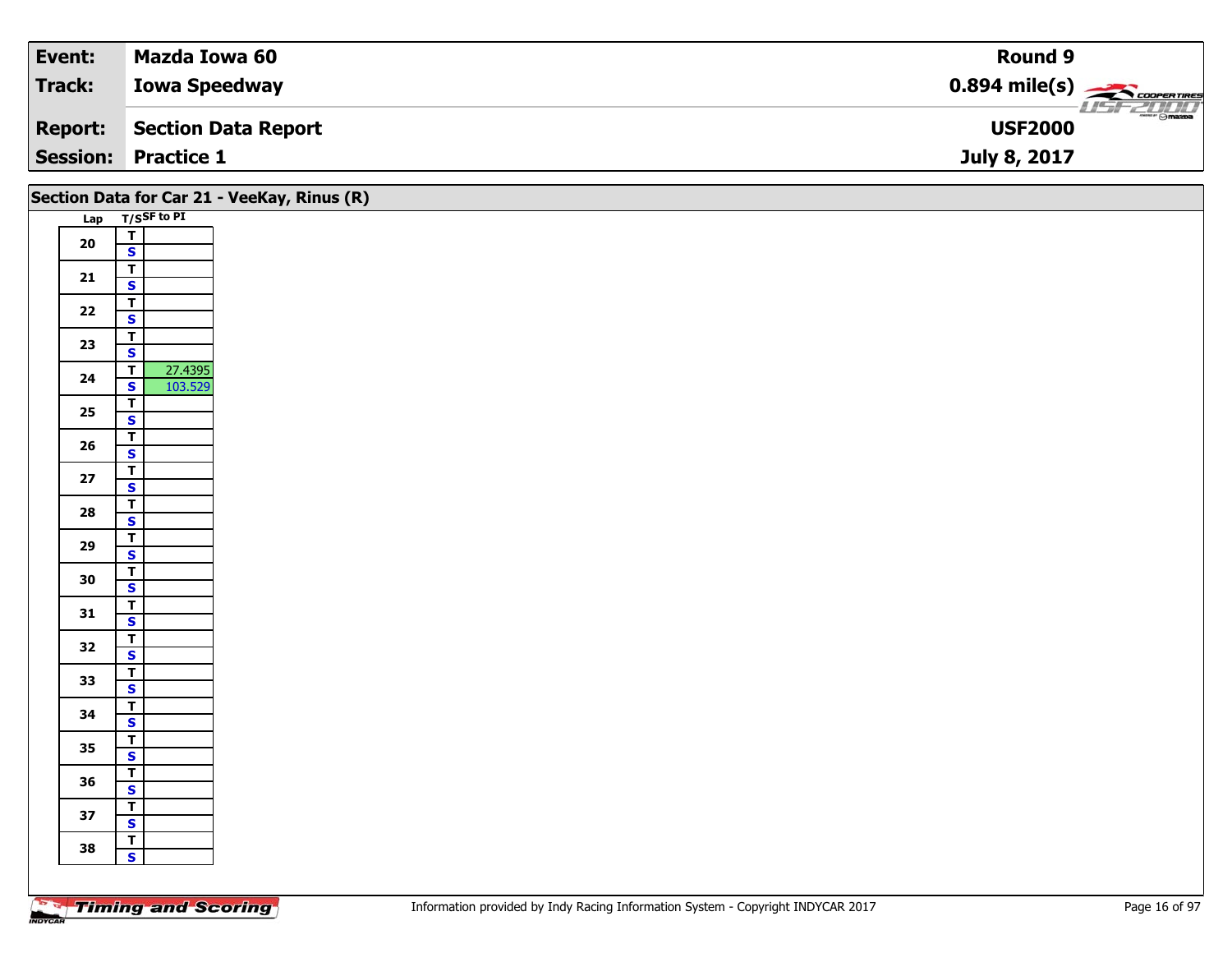#### **Event: Mazda Iowa 60Round 90.894 mile(s) Track:Iowa Speedway** ust-2000 **Report: Section Data Report USF2000July 8, 2017 Session: Practice 1Section Data for Car 21 - VeeKay, Rinus (R)** Lap T/S<sup>SF</sup> to T1 SF to TB T1 to SS1 SS1 to T2 T2 to BS BS to T3 T3 to SS2 SS2 to T4 T4 to SF T1 to T2 T2 to T3 T3 to T4 Lap PI to PO PO to SF

**<sup>T</sup>** 3.5471 5.3371 2.5566 3.2845 2.9763 5.8411 161.8166 36.9253 130.9372 **<sup>S</sup>** 133.592 133.627 133.211 126.732 127.599 129.568 4.698 87.160 7.605

**<sup>T</sup>** 3.5856 5.3771 2.5540 3.2231 2.9323 2.8573 3.1865 2.6205 3.6331 5.7771 5.7896 5.8070 24.5924 **<sup>S</sup>** 132.157 132.633 133.347 129.146 129.514 133.152 132.020 128.402 129.116 131.003 131.309 130.387 130.870

**<sup>T</sup>** 3.5337 5.3167 2.5414 3.2186 2.9280 2.8527 3.1384 2.6273 3.6250 5.7600 5.7807 5.7657 24.4651 **<sup>S</sup>** 134.098 134.140 134.008 129.326 129.704 133.366 134.043 128.070 129.404 131.392 131.511 131.321 131.551

**<sup>T</sup>** 3.5182 5.2793 2.5196 3.2051 2.9231 2.8466 3.1458 2.6456 3.6404 5.7247 5.7697 5.7914 24.4444 **<sup>S</sup>** 134.689 135.090 135.168 129.871 129.921 133.652 133.728 127.184 128.857 132.202 131.762 130.739 131.662

**<sup>T</sup>** 3.5248 5.2953 2.5319 3.2316 2.9314 2.8525 3.1587 2.6149 3.6129 5.7635 5.7839 5.7736 24.4587 **<sup>S</sup>** 134.437 134.682 134.511 128.806 129.553 133.376 133.182 128.677 129.838 131.312 131.439 131.142 131.585

**<sup>T</sup>** 3.5112 5.2641 2.4988 3.2557 2.9568 2.8656 3.1660 2.6113 3.6180 5.7545 5.8224 5.7773 24.4834 **<sup>S</sup>** 134.958 135.480 136.293 127.853 128.440 132.766 132.875 128.854 129.655 131.518 130.569 131.058 131.452

**<sup>T</sup>** 3.5062 5.2694 2.5293 3.2840 2.9598 2.8603 3.2126 2.6491 3.6440 5.8133 5.8201 5.8617 24.6453 **<sup>S</sup>** 135.150 135.344 134.649 126.751 128.310 133.012 130.947 127.016 128.730 130.187 130.621 129.171 130.589

**<sup>T</sup>** 3.5153 5.3230 2.5799 3.2547 2.9498 2.8291 3.1777 2.8102 3.7611 5.8346 5.7789 5.9879 24.8778 **<sup>S</sup>** 134.800 133.981 132.008 127.892 128.745 134.479 132.386 119.734 124.722 129.712 131.552 126.448 129.368

**<sup>T</sup>** 3.6025 5.3890 2.5494 3.2100 2.9296 2.8550 3.1303 2.6270 3.6274 5.7594 5.7846 5.7573 24.5312 **<sup>S</sup>** 131.537 132.340 133.588 129.673 129.633 133.259 134.390 128.084 129.319 131.406 131.423 131.513 131.196

**<sup>T</sup>** 3.5267 5.2996 2.5303 3.1973 2.9286 2.8552 3.1306 2.6255 3.6266 5.7276 5.7838 5.7561 24.4208 **<sup>S</sup>** 134.365 134.573 134.596 130.188 129.677 133.250 134.377 128.157 129.347 132.135 131.441 131.540 131.789

**<sup>T</sup>** 3.5273 5.2833 2.5099 3.2190 2.9338 2.8598 3.1400 2.5962 3.6047 5.7289 5.7936 5.7362 24.3907 **<sup>S</sup>** 134.342 134.988 135.690 129.310 129.447 133.035 133.975 129.604 130.133 132.105 131.218 131.997 131.952

**<sup>T</sup>** 3.5167 5.2677 2.4919 3.2008 2.9351 2.8543 3.1276 2.6032 3.6024 5.6927 5.7894 5.7308 24.3320 **<sup>S</sup>** 134.747 135.388 136.670 130.046 129.390 133.292 134.506 129.255 130.216 132.945 131.314 132.121 132.270

**<sup>T</sup>** 3.5157 5.2730 2.5093 3.2090 2.9334 2.8555 3.1364 2.5878 3.5991 5.7183 5.7889 5.7242 24.3462 **<sup>S</sup>** 134.785 135.252 135.722 129.713 129.465 133.236 134.129 130.024 130.336 132.350 131.325 132.273 132.193

**<sup>T</sup>** 3.5091 5.2707 2.5159 3.2451 2.9457 2.8623 3.1291 2.6125 3.6049 5.7610 5.8080 5.7416 24.4246 **<sup>S</sup>** 135.039 135.311 135.366 128.270 128.924 132.919 134.442 128.795 130.126 131.369 130.893 131.872 131.769

**<sup>T</sup>** 3.6953 5.5156 2.5942 3.2605 2.9421 2.8650 3.1559 2.6274 3.6130 5.8547 5.8071 5.7833 24.7534 **<sup>S</sup>** 128.234 129.303 131.281 127.664 129.082 132.794 133.300 128.065 129.834 129.267 130.913 130.922 130.019

**<sup>T</sup>** 3.5143 5.2854 2.5300 3.2206 2.9287 2.8512 3.1490 2.6038 3.5901 5.7506 5.7799 5.7528 24.3877 **<sup>S</sup>** 134.839 134.934 134.612 129.246 129.673 133.437 133.592 129.225 130.662 131.607 131.529 131.616 131.968

**T** 3.5637 5.4145 2.6436 3.3930 3.0979 1 - 1 - 1 - 6.0366 124.3585 38.9061 92.6486 |<br>S 132.970 131.717 128.827 122.679 122.590 122.590 125.372 6.113 125.772 10.748

**<sup>T</sup>** 3.3710 3.4446 2.7268 3.7249 6.1714 144.1758 23.7367 **<sup>S</sup>** 112.861 122.128 123.396 125.934 122.688 22.323 108.479

| <b>Timing and Scoring</b> |  |  |
|---------------------------|--|--|
|                           |  |  |

**39**

**40**

**41**

**42**

**43**

**44**

**45**

**46**

**47**

**48**

**49**

**50**

**51**

**52**

**53**

**54**

**55**

**56**

**57**

**<sup>T</sup>** 4.1761 4.1228 3.0158 3.9265 7.1386 106.1178 25.4236 **<sup>S</sup>** 91.103 102.038 111.571 119.468 106.065 30.329 101.282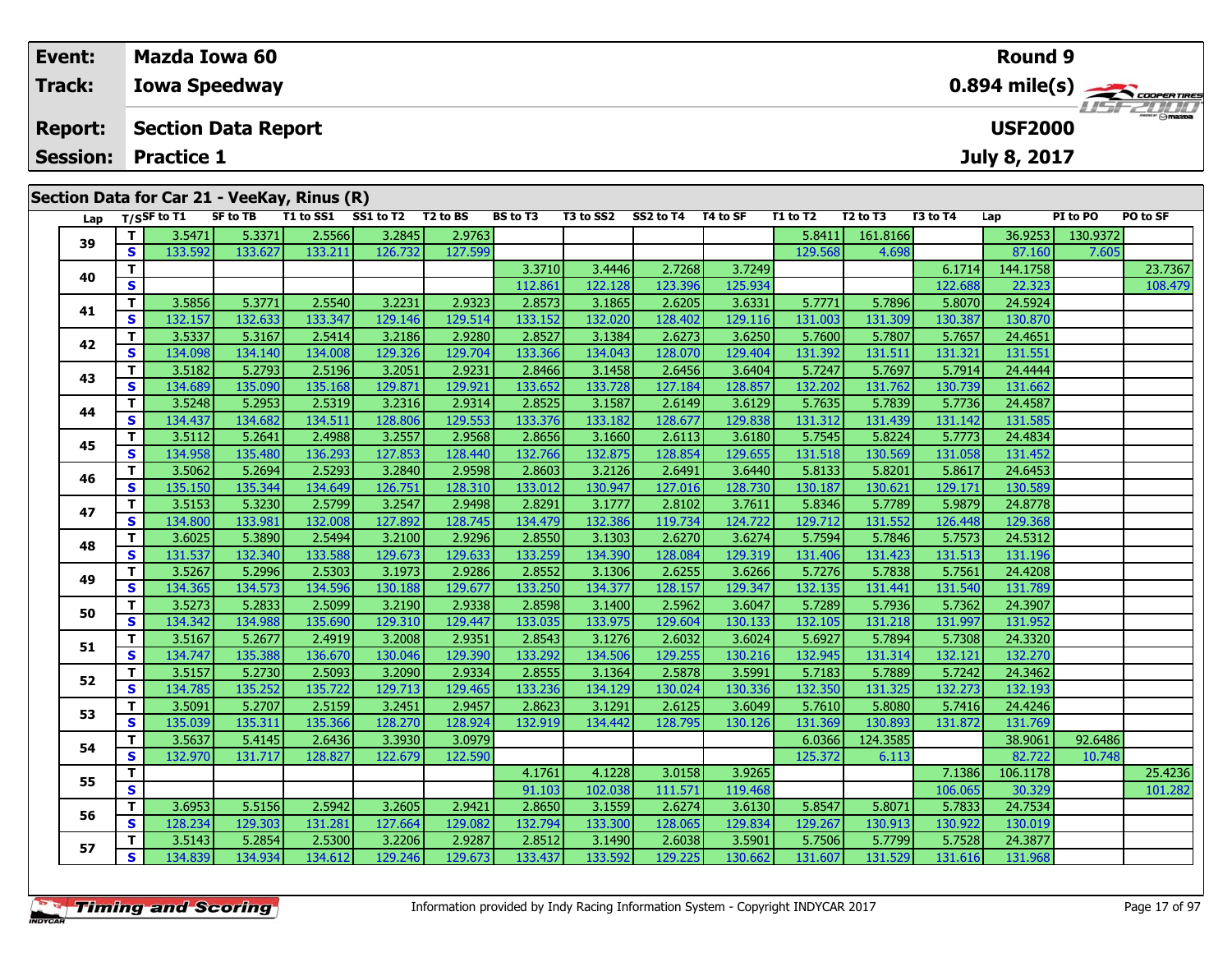| Event:         | Mazda Iowa 60              | Round 9                                                  |
|----------------|----------------------------|----------------------------------------------------------|
| Track:         | <b>Iowa Speedway</b>       | $0.894$ mile(s) $\overbrace{\hspace{2cm}}$ covening      |
| <b>Report:</b> | Section Data Report        | $\overline{\phantom{a}}$ $\odot$ mazoa<br><b>USF2000</b> |
|                | <b>Session: Practice 1</b> | July 8, 2017                                             |

|    |                                                    | Section Data for Car 21 - VeeKay, Rinus (R) |
|----|----------------------------------------------------|---------------------------------------------|
|    | Lap T/SSF to PI                                    |                                             |
| 39 | 26.4272<br>107.495<br>$\frac{1}{s}$                |                                             |
| 40 | $\overline{1}$<br>$\overline{\mathbf{s}}$          |                                             |
| 41 | $\overline{\mathsf{r}}$<br>$\overline{\mathbf{s}}$ |                                             |
| 42 | $\overline{\mathsf{r}}$<br>$\mathsf{s}$            |                                             |
| 43 | $\mathbf{T}$<br>$\overline{\mathbf{s}}$            |                                             |
| 44 | $\overline{\mathbf{r}}$<br>$\mathbf{s}$            |                                             |
| 45 | $\overline{\mathsf{T}}$<br>$\mathbf{s}$            |                                             |
| 46 | $rac{1}{s}$                                        |                                             |
| 47 | $\overline{\mathsf{r}}$<br>$\overline{\mathbf{s}}$ |                                             |
| 48 | $\overline{\mathsf{T}}$<br>$\overline{\mathbf{s}}$ |                                             |
| 49 | $\overline{I}$<br>$\mathbf{s}$                     |                                             |
| 50 | $\overline{\mathbf{T}}$<br>$\overline{\mathbf{s}}$ |                                             |
| 51 | $\overline{\mathbf{r}}$<br>$\mathbf{s}$            |                                             |
| 52 | $rac{1}{s}$                                        |                                             |
| 53 | $\overline{1}$<br>$\overline{\mathbf{s}}$          |                                             |
| 54 | 26.9517<br>$\mathbf{T}$<br>$\mathbf{s}$<br>105.403 |                                             |
| 55 | $rac{1}{s}$                                        |                                             |
| 56 | $\overline{\mathbf{r}}$<br>$\overline{\mathbf{s}}$ |                                             |
| 57 | $\overline{\mathsf{r}}$<br>$\mathbf{s}$            |                                             |
|    |                                                    |                                             |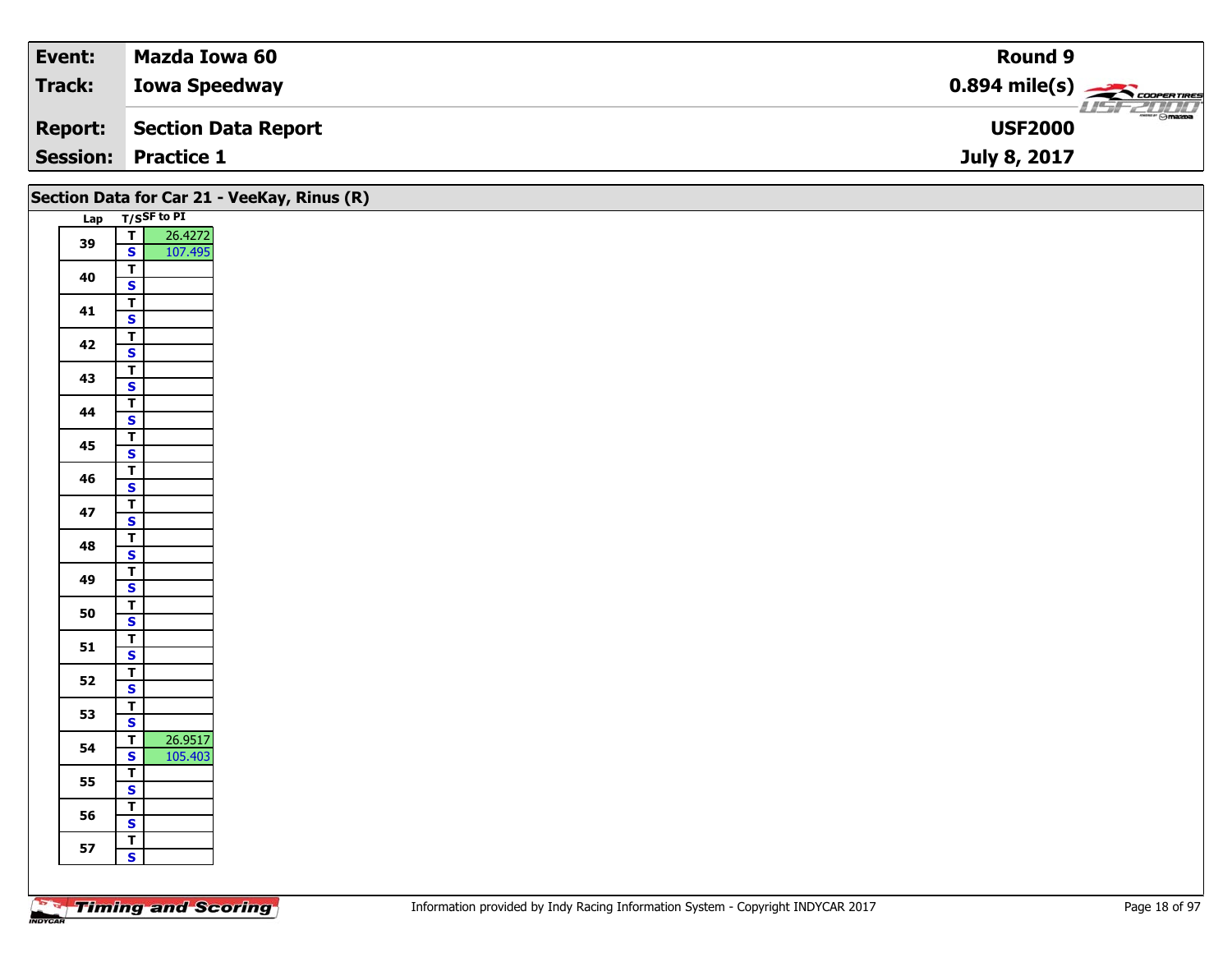| Event:                                                                                       | Mazda Iowa 60                                |                                                               |  |  |  |  | <b>Round 9</b> |  |  |  |          |              |  |  |
|----------------------------------------------------------------------------------------------|----------------------------------------------|---------------------------------------------------------------|--|--|--|--|----------------|--|--|--|----------|--------------|--|--|
| <b>Track:</b>                                                                                | <b>Iowa Speedway</b>                         | $0.894$ mile(s) $\rightarrow$ COOPERTIRES<br><b>LISF 2000</b> |  |  |  |  |                |  |  |  |          |              |  |  |
| <b>Report:</b>                                                                               | <b>USF2000</b><br><b>Section Data Report</b> |                                                               |  |  |  |  |                |  |  |  |          |              |  |  |
| <b>Session:</b>                                                                              | <b>Practice 1</b>                            |                                                               |  |  |  |  |                |  |  |  |          | July 8, 2017 |  |  |
| Section Data for Car 21 - VeeKay, Rinus (R)<br>T1 to SS1 SS1 to T2<br>SS2 to T4<br>T3 to SS2 |                                              |                                                               |  |  |  |  |                |  |  |  | PO to SF |              |  |  |

| Lap |          | T/SSF to T1 | SF to TB |         | T1 to SS1 SS1 to T2 T2 to BS |         | <b>BS to T3</b> |         | T3 to SS2 SS2 to T4 T4 to SF |         | T1 to T2 | T <sub>2</sub> to T <sub>3</sub> | T3 to T4 | Lap     | PI to PO | PO to SF |
|-----|----------|-------------|----------|---------|------------------------------|---------|-----------------|---------|------------------------------|---------|----------|----------------------------------|----------|---------|----------|----------|
| 58  | T.       | 3.5016      | 5.2599   | 2.5095  | 3.1854                       | 2.9103  | 2.8374          | 3.1328  | 2.5861                       | 3.5883  | 5.6949   | 5.7477                           | 5.7189   | 24.2514 |          |          |
|     | S        | 135.328     | 135.588  | 135.712 | 130.674                      | 130.493 | 134.086         | 134.283 | 130.110                      | 130.728 | 132.894  | 132.266                          | 132.396  | 132.710 |          |          |
| 59  | T.       | 3.5080      | 5.2755   | 2.5253  | 3.2335                       | 2.9354  | 2.8514          | 3.1199  | 2.5994                       | 3.5860  | 5.7588   | 5.7868                           | 5.7193   | 24.3589 |          |          |
|     | S        | 135.081     | 135.188  | 134.862 | 128.730                      | 129.377 | 133.427         | 134.838 | 129.444                      | 130.812 | 131.419  | 131.373                          | 132.387  | 132.124 |          |          |
| 60  | T.       | 3.4976      | 5.2538   | 2.5049  | 3.2304                       | 2.9378  | 2.8495          | 3.1257  | 2.5888                       | 3.5771  | 5.7353   | 5.7873                           | 5.7145   | 24.3118 |          |          |
|     | <b>S</b> | 135.483     | 135.746  | 135.961 | 128.854                      | 129.271 | 133.516         | 134.588 | 129.974                      | 131.137 | 131.958  | 131.361                          | 132.498  | 132.380 |          |          |
| 61  | T.       | 3.4976      | 5.2572   | 2.5132  | 3.1830                       | 2.9093  | 2.8331          | 3.1250  | 2.5885                       | 3.5824  | 5.6962   | 5.7424                           | 5.7135   | 24.2321 |          |          |
|     | S        | 135.483     | 135.658  | 135.512 | 130.773                      | 130.537 | 134.289         | 134.618 | 129.989                      | 130.943 | 132.864  | 132.388                          | 132.521  | 132.816 |          |          |
| 62  | т        | 3.4914      | 5.2366   | 2.4948  | 3.2689                       | 2.9554  | 2.8655          | 3.1504  | 2.5984                       | 3.5861  | 5.7637   | 5.8209                           | 5.7488   | 24.4109 |          |          |
|     | S        | 135.723     | 136.192  | 136.511 | 127.336                      | 128.501 | 132.771         | 133.533 | 129.494                      | 130.808 | 131.308  | 130.603                          | 131.707  | 131.843 |          |          |
| 63  | T.       | 3.4978      | 5.2591   | 2.5114  | 3.1951                       | 2.9177  | 2.8485          | 3.1277  | 2.6002                       | 3.5911  | 5.7065   | 5.7662                           | 5.7279   | 24.2895 |          |          |
|     | S        | 135.475     | 135.609  | 135.609 | 130.278                      | 130.162 | 133.563         | 134.502 | 129.404                      | 130.626 | 132.624  | 131.842                          | 132.188  | 132.502 |          |          |
| 64  | T.       | 3.4982      | 5.2712   | 2.5402  | 3.2672                       | 2.9715  | 2.8614          | 3.1588  | 2.7036                       | 3.6579  | 5.8074   | 5.8329                           | 5.8624   | 24.6588 |          |          |
|     | S        | 135.459     | 135.298  | 134.071 | 127.403                      | 127.805 | 132.961         | 133.178 | 124.455                      | 128.240 | 130.320  | 130.334                          | 129.155  | 130.517 |          |          |
| 65  | T.       | 3.5278      | 5.2933   | 2.5177  | 3.1999                       | 2.9261  | 2.8537          | 3.1359  | 2.6000                       | 3.5914  | 5.7176   | 5.7798                           | 5.7359   | 24.3525 |          |          |
|     | S        | 134.323     | 134.733  | 135.270 | 130.082                      | 129.788 | 133.320         | 134.150 | 129.414                      | 130.615 | 132.366  | 131.532                          | 132.004  | 132.159 |          |          |
| 66  | T.       | 3.5009      | 5.2525   | 2.5049  | 3.2215                       | 2.9362  | 2.8506          | 3.1492  | 2.6620                       | 3.6254  | 5.7264   | 5.7868                           | 5.8112   | 24.4507 |          |          |
|     | <b>S</b> | 135.355     | 135.779  | 135.961 | 129.210                      | 129.342 | 133.465         | 133.584 | 126.400                      | 129.390 | 132.163  | 131.373                          | 130.293  | 131.628 |          |          |
| 67  | т        | 3.5123      | 5.2721   | 2.5175  | 3.2495                       | 2.9525  | 2.8629          | 3.1632  | 2.6154                       | 3.6068  | 5.7670   | 5.8154                           | 5.7786   | 24.4801 |          |          |
|     | S        | 134.915     | 135.275  | 135.280 | 128.097                      | 128.628 | 132.891         | 132.992 | 128.652                      | 130.057 | 131.233  | 130.727                          | 131.028  | 131.470 |          |          |
| 68  | T.       | 3.4976      | 5.2644   | 2.5254  | 3.2318                       | 2.9466  | 2.8556          | 3.1584  | 2.6297                       | 3.6003  | 5.7572   | 5.8022                           | 5.7881   | 24.4454 |          |          |
|     | S        | 135.483     | 135.473  | 134.857 | 128.798                      | 128.885 | 133.231         | 133.195 | 127.953                      | 130.292 | 131.456  | 131.024                          | 130.813  | 131.657 |          |          |
| 69  | T        | 3.4927      | 5.2731   | 2.5517  | 3.3744                       | 3.0550  |                 |         |                              |         | 5.9261   | 111.5221                         |          | 37.2230 | 80.8119  |          |
|     | S        | 135.673     | 135.249  | 133.467 | 123.355                      | 124.312 |                 |         |                              |         | 127.709  | 6.817                            |          | 86.463  | 12.322   |          |
| 70  | T.       |             |          |         |                              |         | 3.2863          | 3.4279  | 2.7505                       | 3.7238  |          |                                  | 6.1784   | 93.6201 |          | 23.2917  |
|     | S        |             |          |         |                              |         | 115.770         | 122.723 | 122.333                      | 125.971 |          |                                  | 122.549  | 34.377  |          | 110.552  |
| 71  | T.       | 3.6065      | 5.5217   | 2.7598  | 3.4314                       | 3.1197  | 3.9589          | 3.9081  | 2.9669                       | 3.9276  | 6.1912   | 7.0786                           | 6.8750   | 27.6789 |          |          |
|     | <b>S</b> | 131.392     | 129.160  | 123.403 | 121.306                      | 121.734 | 96.101          | 107.644 | 113.410                      | 119.434 | 122.241  | 107.398                          | 110.132  | 116.276 |          |          |
| 72  | T        | 3.6927      | 5.5146   | 2.5981  | 3.2386                       | 2.9390  | 2.8714          | 3.1363  | 2.5993                       | 3.5831  | 5.8367   | 5.8104                           | 5.7356   | 24.6585 |          |          |
|     | S        | 128.324     | 129.326  | 131.084 | 128.528                      | 129.218 | 132.498         | 134.133 | 129.449                      | 130.918 | 129.665  | 130.839                          | 132.010  | 130.519 |          |          |
| 73  | T        | 3.4925      | 5.2464   | 2.4984  | 3.1788                       | 2.9128  | 2.8466          | 3.1187  | 2.5883                       | 3.5767  | 5.6772   | 5.7594                           | 5.7070   | 24.2128 |          |          |
|     | S        | 135.680     | 135.937  | 136.315 | 130.946                      | 130.381 | 133.652         | 134.890 | 129.999                      | 131.152 | 133.308  | 131.998                          | 132.672  | 132.921 |          |          |
| 74  | T.       | 3.4985      | 5.2561   | 2.5034  | 3.1923                       | 2.9237  | 2.8590          | 3.1327  | 2.5915                       | 3.5819  | 5.6957   | 5.7827                           | 5.7242   | 24.2830 |          |          |
|     | <b>S</b> | 135.448     | 135.687  | 136.042 | 130.392                      | 129.895 | 133.073         | 134.287 | 129.839                      | 130.961 | 132.875  | 131.466                          | 132.273  | 132.537 |          |          |
| 75  | T.       | 3.5003      | 5.2531   | 2.4955  | 3.2004                       | 2.9262  | 2.8587          | 3.1426  | 2.6090                       | 3.5990  | 5.6959   | 5.7849                           | 5.7516   | 24.3317 |          |          |
|     | S        | 135.378     | 135.764  | 136.473 | 130.062                      | 129.784 | 133.087         | 133.864 | 128.968                      | 130.339 | 132.871  | 131.416                          | 131.643  | 132.272 |          |          |
| 76  | T.       | 3.5039      | 5.2556   | 2.5012  | 3.3726                       | 3.1532  | 3.0074          | 3.3660  | 2.8883                       | 3.9347  | 5.8738   | 6.1606                           | 6.2543   | 25.7273 |          |          |
|     | S        | 135.239     | 135.699  | 136.162 | 123.421                      | 120.440 | 126.506         | 124.980 | 116.497                      | 119.219 | 128.846  | 123.401                          | 121.062  | 125.097 |          |          |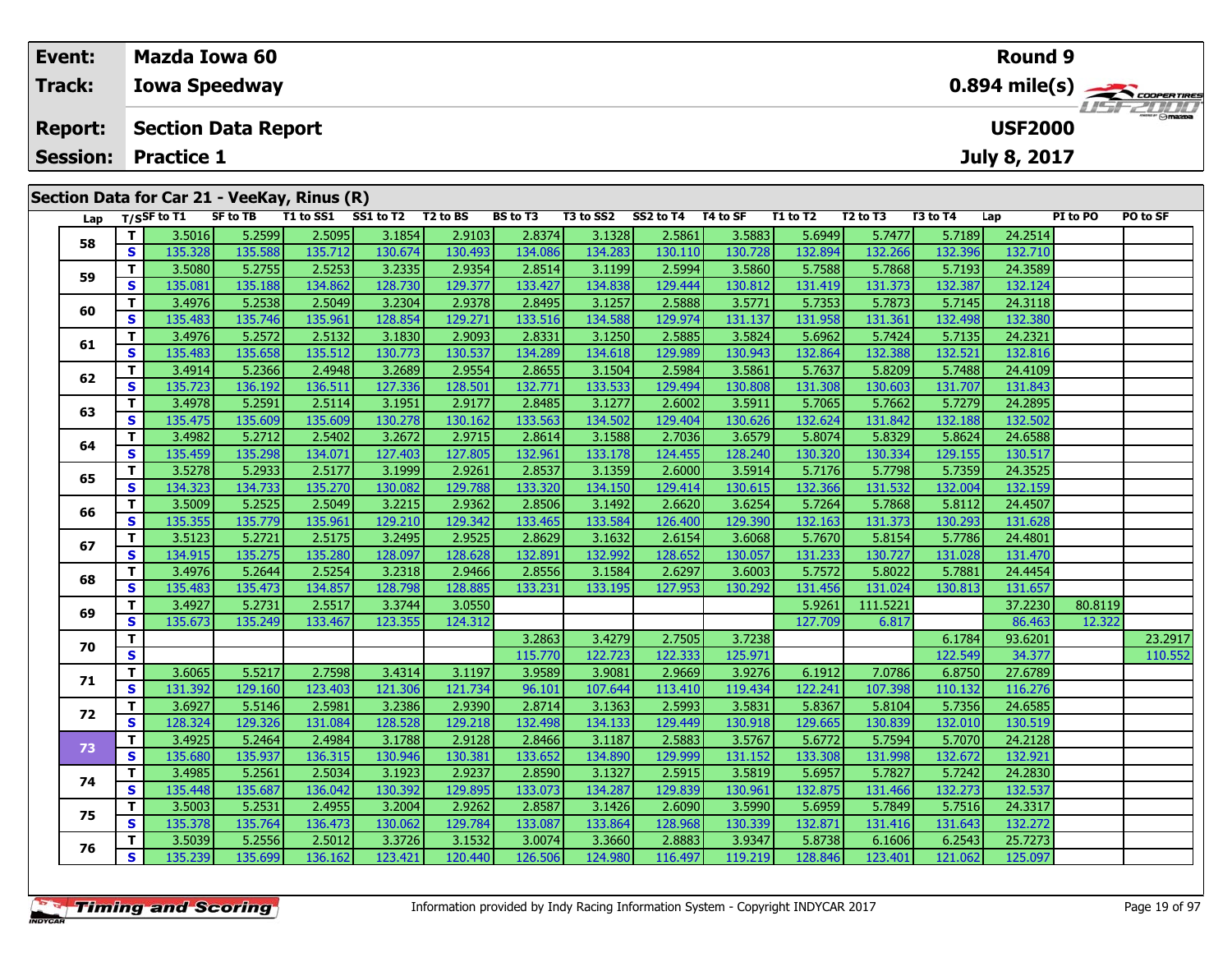| Event:          | Mazda Iowa 60        | Round 9                                    |
|-----------------|----------------------|--------------------------------------------|
| Track:          | <b>Iowa Speedway</b> | $0.894$ mile(s) $\frac{1}{2}$ COOPERTIRES  |
| <b>Report:</b>  | Section Data Report  | $\frac{1}{\Theta}$ mazoa<br><b>USF2000</b> |
| <b>Session:</b> | <b>Practice 1</b>    | July 8, 2017                               |

|                 | Section Data for Car 21 - VeeKay, Rinus (R)        |
|-----------------|----------------------------------------------------|
|                 | Lap T/SSF to PI                                    |
| 58              | $\frac{1}{s}$                                      |
|                 |                                                    |
| 59              | $rac{1}{s}$                                        |
| 60              | $rac{1}{s}$                                        |
|                 |                                                    |
| 61              | $rac{1}{s}$                                        |
|                 | $\overline{1}$                                     |
| 62              | $\overline{\mathbf{s}}$                            |
| 63              | $\frac{1}{s}$                                      |
|                 |                                                    |
| 64              | $\frac{1}{\mathsf{S}}$                             |
| 65              | $\overline{\mathbf{r}}$<br>$\overline{\mathbf{s}}$ |
|                 | $\overline{1}$                                     |
| 66              | $\mathsf{s}$                                       |
| 67              | $\overline{1}$                                     |
|                 | $\overline{\mathbf{s}}$                            |
| 68              | $\frac{1}{s}$                                      |
| 69              | 26.7395<br>106.240<br>$rac{T}{s}$                  |
|                 |                                                    |
| 70              | $\overline{r}$<br>$\overline{\mathbf{s}}$          |
| 71              | $\frac{1}{\mathsf{S}}$                             |
|                 |                                                    |
| 72              | $rac{1}{s}$                                        |
|                 |                                                    |
| 73 <sub>°</sub> | $\frac{1}{s}$                                      |
| 74              | $\overline{1}$<br>$\overline{\mathbf{s}}$          |
|                 |                                                    |
| 75              | $rac{1}{s}$                                        |
| 76              | $\begin{array}{c c}\n\hline\nT \\ S\n\end{array}$  |
|                 |                                                    |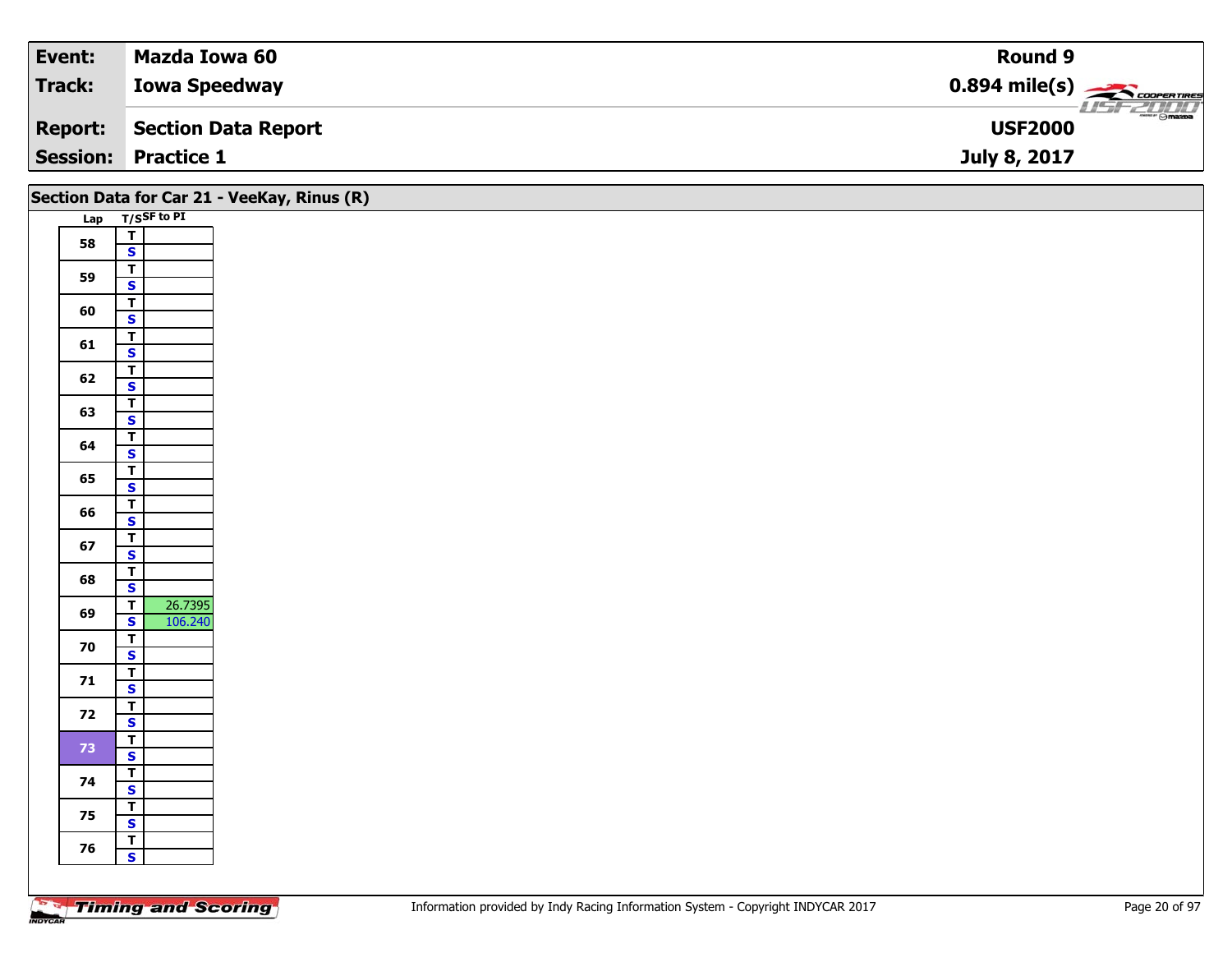### **Event: Mazda Iowa 60Round 90.894 mile(s) Track:Iowa Speedway COOPERTIRE** USFZUHL **Section Data Report Report: USF2000July 8, 2017 Session: Practice 1 Section Data for Car 22 - Ming, Calvin (R) Lap T/SSF to T1 SF to TB T1 to SS1 SS1 to T2 T2 to BS BS to T3 T3 to SS2 SS2 to T4 T4 to SF T1 to T2 T2 to T3 T3 to T4 Lap PI to PO PO to SF**

| Lap             |              | 1/53F to 11 | SL 10 I D       | 1 T TO 22 T                  | <b>331 to 12</b> | 1 Z LO D.S | נו טו כם | 15 to 552 | <b>334 LO 14</b> | 14 W JF  | 1 1 1 1 1 1 2 1 | 12 LO 13                         | 15 LO 14 | ∟ap      | PI LO PU | ru lu ər |
|-----------------|--------------|-------------|-----------------|------------------------------|------------------|------------|----------|-----------|------------------|----------|-----------------|----------------------------------|----------|----------|----------|----------|
|                 | T.           | 3.9666      | 6.0790          | 3.0337                       | 3.7652           | 3.2030     |          |           |                  |          | 6.7989          |                                  |          |          |          |          |
| 77              | S.           | 119.463     | 117.319         | 112.262                      | 110.552          | 118.568    |          |           |                  |          | 111.315         |                                  |          |          |          |          |
| Lap             |              | T/SSF to T1 | <b>SF to TB</b> | T1 to SS1 SS1 to T2 T2 to BS |                  |            | BS to T3 | T3 to SS2 | SS2 to T4        | T4 to SF | T1 to T2        | T <sub>2</sub> to T <sub>3</sub> | T3 to T4 | Lap      | PI to PO | PO to SF |
|                 | T.           | 3.8731      | 6.1056          | 3.1629                       | 3.7151           | 3.2284     | 3.0713   | 3.4526    | 2.7618           | 3.7467   | 6.8780          | 6.2997                           | 6.2144   | 27.0119  |          | 25.9638  |
| 1               | S            | 122.347     | 116.808         | 107.676                      | 112.043          | 117.635    | 123.874  | 121.845   | 121.833          | 125.201  | 110.035         | 120.677                          | 121.839  | 119.147  |          | 99.174   |
|                 | T.           | 3.6589      | 5.5932          | 2.7385                       | 3.3482           | 3.0071     | 2.9081   | 3.3075    | 2.7016           | 3.6896   | 6.0867          | 5.9152                           | 6.0091   | 25.3595  |          |          |
| $\mathbf{2}$    | S            | 129.510     | 127.509         | 124.363                      | 124.321          | 126.292    | 130.826  | 127.190   | 124.547          | 127.139  | 124.340         | 128.521                          | 126.002  | 126.911  |          |          |
|                 | T.           | 3.5790      | 5.4236          | 2.6258                       | 3.2787           | 2.9657     | 2.8771   | 3.2098    | 2.6858           | 3.6404   | 5.9045          | 5.8428                           | 5.8956   | 24.8623  |          |          |
| 3               | <b>S</b>     | 132.401     | 131.496         | 129.701                      | 126.956          | 128.055    | 132.235  | 131.062   | 125.280          | 128.857  | 128.177         | 130.114                          | 128.428  | 129.449  |          |          |
|                 | T            | 3.5980      | 5.5808          | 2.8496                       | 3.5805           | 3.2028     |          |           |                  |          | 6.4301          | 258.1049                         |          | 39.8748  | 223.7093 |          |
| 4               | $\mathbf{s}$ | 131.702     | 127.792         | 119.514                      | 116.255          | 118.575    |          |           |                  |          | 117.699         | 2.945                            |          | 80.713   | 4.451    |          |
|                 | т            |             |                 |                              |                  |            | 4.1993   | 3.8757    | 2.8629           | 4.0185   |                 |                                  | 6.7386   | 239.0153 |          | 26.1179  |
| 5               | $\mathbf{s}$ |             |                 |                              |                  |            | 90.600   | 108.543   | 117.530          | 116.733  |                 |                                  | 112.361  | 13.465   |          | 98.589   |
| 6               | T.           | 4.3640      | 6.4166          | 2.9031                       | 3.4488           | 3.0536     | 2.9405   | 3.3925    | 2.6954           | 3.6770   | 6.3519          | 5.9941                           | 6.0879   | 26.4749  |          |          |
|                 | $\mathbf{s}$ | 108.585     | 111.146         | 117.312                      | 120.694          | 124.369    | 129.384  | 124.003   | 124.834          | 127.574  | 119.148         | 126.829                          | 124.371  | 121.564  |          |          |
| $\overline{ }$  | T.           | 3.5799      | 5.4678          | 2.6872                       | 3.3109           | 2.9739     | 2.8730   | 3.3311    | 2.6623           | 3.6218   | 5.9981          | 5.8469                           | 5.9934   | 25.0401  |          |          |
|                 | S            | 132.368     | 130.433         | 126.737                      | 125.721          | 127.702    | 132.424  | 126.289   | 126.386          | 129.519  | 126.176         | 130.022                          | 126.332  | 128.530  |          |          |
| 8               | T.           | 3.5643      | 5.4800          | 2.7235                       | 3.3446           | 2.9922     | 2.9078   | 3.3011    | 2.6439           | 3.6558   | 6.0681          | 5.9000                           | 5.9450   | 25.1332  |          |          |
|                 | S            | 132.947     | 130.143         | 125.048                      | 124.454          | 126.921    | 130.839  | 127.437   | 127.266          | 128.314  | 124.721         | 128.852                          | 127.361  | 128.054  |          |          |
| 9               | T            | 3.5536      | 5.4009          | 2.6273                       | 3.2507           | 2.9531     | 2.8817   | 3.2859    | 2.6382           | 3.6498   | 5.8780          | 5.8348                           | 5.9241   | 24.8403  |          |          |
|                 | S            | 133.347     | 132.049         | 129.627                      | 128.049          | 128.601    | 132.024  | 128.026   | 127.540          | 128.525  | 128.754         | 130.292                          | 127.810  | 129.564  |          |          |
| 10              | T.           | 3.5430      | 5.3964          | 2.6403                       | 3.2429           | 2.9460     | 2.8792   | 3.2764    | 2.6207           | 3.6317   | 5.8832          | 5.8252                           | 5.8971   | 24.7802  |          |          |
|                 | S.           | 133.746     | 132.159         | 128.988                      | 128.357          | 128.911    | 132.139  | 128.398   | 128.392          | 129.166  | 128.641         | 130.507                          | 128.395  | 129.878  |          |          |
| 11              | T.           | 3.5285      | 5.3466          | 2.5904                       | 3.2307           | 2.9470     | 2.8783   | 3.2599    | 2.6208           | 3.6320   | 5.8211          | 5.8253                           | 5.8807   | 24.6876  |          |          |
|                 | <b>S</b>     | 134.296     | 133.390         | 131.473                      | 128.842          | 128.868    | 132.180  | 129.047   | 128.387          | 129.155  | 130.013         | 130.504                          | 128.753  | 130.365  |          |          |
| 12              | T.           | 3.5309      | 5.3424          | 2.5754                       | 3.2159           | 2.9395     | 2.8735   | 3.2152    | 2.6310           | 3.6168   | 5.7913          | 5.8130                           | 5.8462   | 24.5982  |          |          |
|                 | <b>S</b>     | 134.205     | 133.495         | 132.239                      | 129.435          | 129.196    | 132.401  | 130.842   | 127.889          | 129.698  | 130.682         | 130.781                          | 129.513  | 130.839  |          |          |
| 13              | Т            | 3.5197      | 5.3329          | 2.5827                       | 3.2431           | 2.9561     | 2.8819   | 3.2089    | 2.6187           | 3.6149   | 5.8258          | 5.8380                           | 5.8276   | 24.6260  |          |          |
|                 | $\mathbf{s}$ | 134.632     | 133.732         | 131.865                      | 128.349          | 128.471    | 132.015  | 131.098   | 128.490          | 129.766  | 129.908         | 130.220                          | 129.926  | 130.691  |          |          |
| 14              | T.           | 3.5237      | 5.3251          | 2.5691                       | 3.2414           | 2.9578     | 2.8818   | 3.2087    | 2.6107           | 3.6212   | 5.8105          | 5.8396                           | 5.8194   | 24.6144  |          |          |
|                 | S.           | 134.479     | 133.928         | 132.563                      | 128.417          | 128.397    | 132.020  | 131.107   | 128.884          | 129.540  | 130.250         | 130.185                          | 130.109  | 130.753  |          |          |
| 15              | T            | 3.5327      | 5.3363          | 2.5770                       | 3.4072           | 3.2085     |          |           |                  |          | 5.9842          | 176.9301                         |          | 38.6166  | 144.1679 |          |
|                 | $\mathbf{s}$ | 134.136     | 133.647         | 132.157                      | 122.168          | 118.365    |          |           |                  |          | 126.469         | 4.297                            |          | 83.342   | 6.907    |          |
| 16              | T.           |             |                 |                              |                  |            | 3.3642   | 3.5860    | 2.7693           | 3.7615   |                 |                                  | 6.3553   | 157.9472 |          | 23.8458  |
|                 | S            |             |                 |                              |                  |            | 113.089  | 117.312   | 121.503          | 124.708  |                 |                                  | 119.138  | 20.376   |          | 107.983  |
| 17 <sup>2</sup> | T.           | 3.6496      | 5.5584          | 2.7113                       | 3.2902           | 2.9752     | 2.8882   | 3.2252    | 2.6296           | 3.6277   | 6.0015          | 5.8634                           | 5.8548   | 24.9970  |          |          |
|                 | S            | 129.840     | 128.307         | 125.611                      | 126.512          | 127.646    | 131.727  | 130.436   | 127.958          | 129.308  | 126.105         | 129.656                          | 129.323  | 128.751  |          |          |
| 18              | T.           | 3.5420      | 5.3640          | 2.5963                       | 3.2359           | 2.9388     | 2.8590   | 3.1978    | 2.6177           | 3.6187   | 5.8322          | 5.7978                           | 5.8155   | 24.6062  |          |          |
|                 | S            | 133.784     | 132.957         | 131.174                      | 128.635          | 129.227    | 133.073  | 131.554   | 128.539          | 129.630  | 129.765         | 131.123                          | 130.197  | 130.796  |          |          |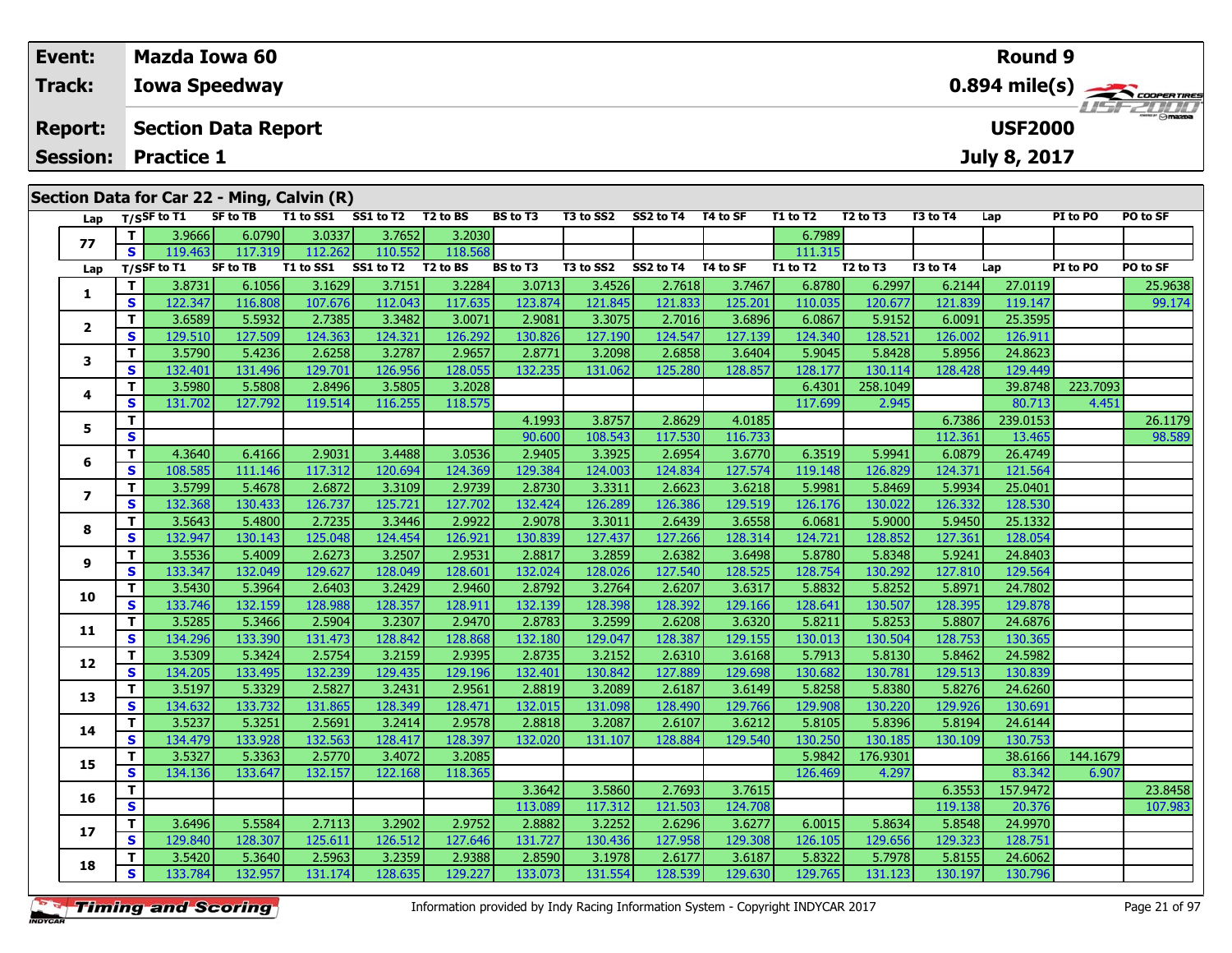| Event:          | Mazda Iowa 60        | Round 9                                                 |
|-----------------|----------------------|---------------------------------------------------------|
| <b>Track:</b>   | <b>Iowa Speedway</b> | $0.894$ mile(s) $\overbrace{\hspace{2cm}}$ coorer Times |
| <b>Report:</b>  | Section Data Report  | $\frac{1}{\Theta}$ mazoa<br><b>USF2000</b>              |
| <b>Session:</b> | <b>Practice 1</b>    | July 8, 2017                                            |

| Section Data for Car 22 - Ming, Calvin (R) |                         |             |
|--------------------------------------------|-------------------------|-------------|
| Lap                                        |                         | T/SSF to PI |
| 77                                         | $\overline{\mathsf{T}}$ | 28.5110     |
|                                            | $\overline{\mathbf{s}}$ | 99.639      |
| Lap                                        |                         | T/SSF to PI |
| $\mathbf 1$                                | $\overline{\mathsf{r}}$ |             |
|                                            | $\overline{\mathbf{s}}$ |             |
| $\mathbf{2}$                               | $\overline{\mathsf{r}}$ |             |
|                                            | $\overline{\mathbf{s}}$ |             |
| 3                                          | T                       |             |
|                                            | $\mathbf{s}$            |             |
| $\overline{\mathbf{4}}$                    | Ŧ                       | 29.0629     |
|                                            | $\overline{\mathbf{s}}$ | 97.746      |
| 5                                          | $\overline{\mathsf{r}}$ |             |
|                                            | $\mathbf{s}$            |             |
| $\bf 6$                                    | T                       |             |
|                                            | $\overline{\mathbf{s}}$ |             |
| $\overline{\mathbf{z}}$                    | $\overline{\mathsf{r}}$ |             |
|                                            | $\mathbf{s}$            |             |
| 8                                          | T                       |             |
|                                            | $\overline{\mathbf{s}}$ |             |
| $\mathbf{9}$                               | ₸                       |             |
|                                            | $\mathbf S$             |             |
| 10                                         | $\overline{\mathsf{r}}$ |             |
|                                            | $\overline{\mathbf{s}}$ |             |
| 11                                         | $\overline{\mathbf{r}}$ |             |
|                                            | $\overline{\mathbf{s}}$ |             |
| 12                                         | $\overline{\mathsf{T}}$ |             |
|                                            | $\overline{\mathbf{s}}$ |             |
| 13                                         | $\overline{\mathsf{r}}$ |             |
|                                            | $\overline{\mathbf{s}}$ |             |
| 14                                         | $\overline{\mathsf{r}}$ |             |
|                                            | $rac{S}{T}$             |             |
| 15                                         |                         | 28.5501     |
|                                            | $\overline{\mathbf{s}}$ | 99.502      |
| 16                                         | $\overline{\mathsf{r}}$ |             |
|                                            | $\overline{\mathbf{s}}$ |             |
| $17$                                       | $\overline{\mathsf{T}}$ |             |
|                                            | $\overline{\mathbf{s}}$ |             |
| 18                                         | T                       |             |
|                                            | $\overline{\mathbf{s}}$ |             |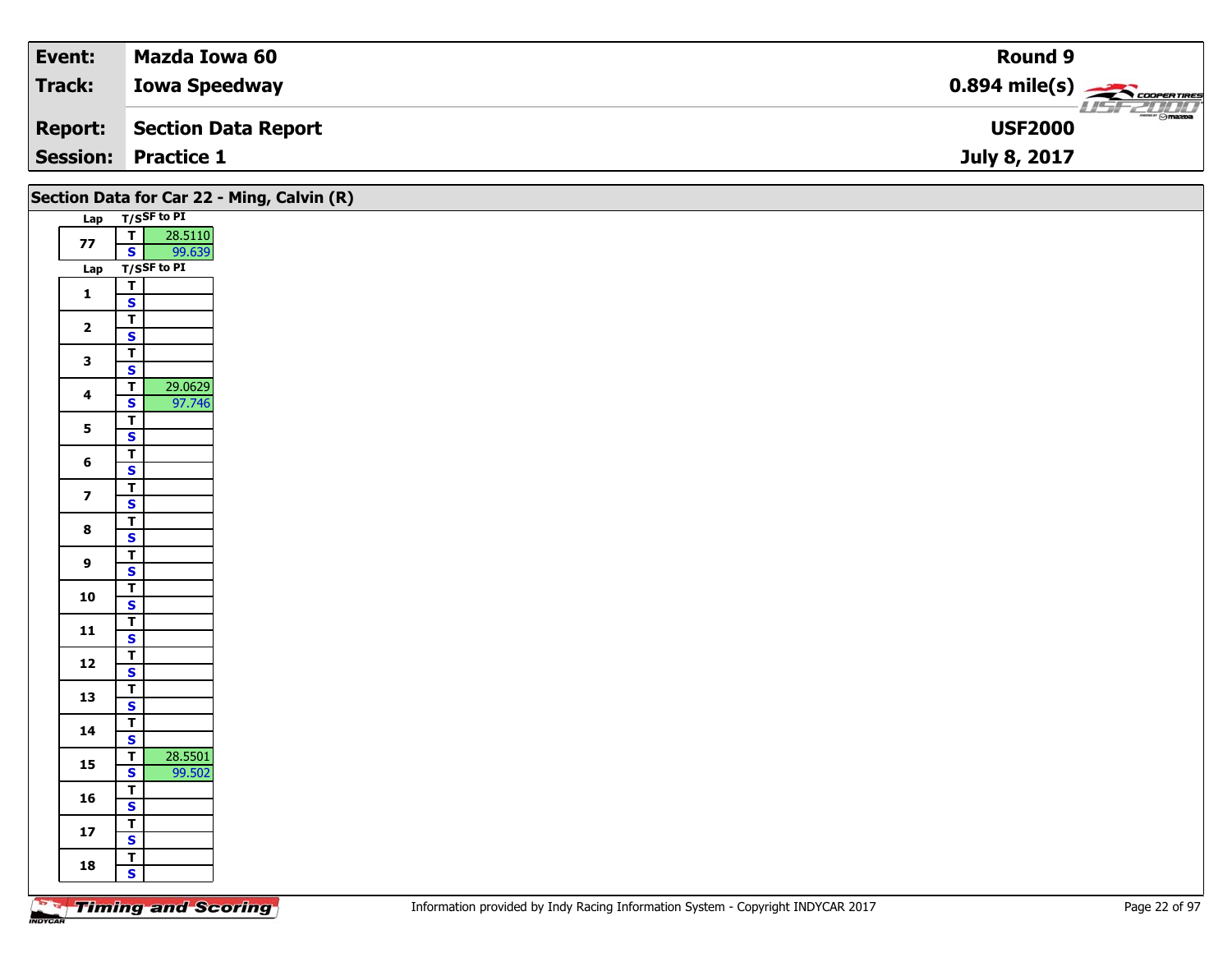| Event:                         |    |                            | Mazda Iowa 60                              |           |           |                      |                 |           |           |                     | Round 9                 |                                  |          |                |          |          |  |
|--------------------------------|----|----------------------------|--------------------------------------------|-----------|-----------|----------------------|-----------------|-----------|-----------|---------------------|-------------------------|----------------------------------|----------|----------------|----------|----------|--|
| Track:<br><b>Iowa Speedway</b> |    |                            |                                            |           |           |                      |                 |           |           |                     | $0.894 \text{ mile(s)}$ |                                  |          |                |          |          |  |
| <b>Report:</b>                 |    |                            | <b>Section Data Report</b>                 |           |           |                      |                 |           |           |                     |                         |                                  |          | <b>USF2000</b> |          |          |  |
|                                |    | <b>Session: Practice 1</b> |                                            |           |           |                      |                 |           |           | <b>July 8, 2017</b> |                         |                                  |          |                |          |          |  |
|                                |    |                            | Section Data for Car 22 - Ming, Calvin (R) |           |           |                      |                 |           |           |                     |                         |                                  |          |                |          |          |  |
|                                |    | Lap $T/S$ SF to T1         | <b>SF to TB</b>                            | T1 to SS1 | SS1 to T2 | T <sub>2</sub> to BS | <b>BS to T3</b> | T3 to SS2 | SS2 to T4 | T4 to SF            | T1 to T2                | T <sub>2</sub> to T <sub>3</sub> | T3 to T4 | Lap            | PI to PO | PO to SF |  |
| 19                             |    | 3.5271                     | 5.3233                                     | 2.5535    | 3.1951    | 2.9221               | 2.8472          | 3.2085    | 2.6135    | 3.6220              | 5.7486                  | 5.7693                           | 5.8220   | 24.4890        |          |          |  |
|                                | S. | 134.349                    | 133.974                                    | 133.373   | 130.278   | 129.966              | 133.624         | 131.115   | 128.746 l | 129.512             | 131.653                 | 131.771                          | 130.051  | 131.422        |          |          |  |

| Lap |    | $T/S$ SF to T1 | <b>SF to TB</b> | T1 to SS1 | SS1 to T2 T2 to BS |         | BS to T3 | T3 to SS2 | SS2 to T4 | T4 to SF | T1 to T2 | T <sub>2</sub> to T <sub>3</sub> | T3 to T4 | Lap      | PI to PO | PO to SF |
|-----|----|----------------|-----------------|-----------|--------------------|---------|----------|-----------|-----------|----------|----------|----------------------------------|----------|----------|----------|----------|
| 19  | T. | 3.5271         | 5.3233          | 2.5535    | 3.1951             | 2.9221  | 2.8472   | 3.2085    | 2.6135    | 3.6220   | 5.7486   | 5.7693                           | 5.8220   | 24.4890  |          |          |
|     | S  | 134.349        | 133.974         | 133.373   | 130.278            | 129.966 | 133.624  | 131.115   | 128.746   | 129.512  | 131.653  | 131.771                          | 130.051  | 131.422  |          |          |
|     | T. | 3.5271         | 5.3239          | 2.5543    | 3.2028             | 2.9234  | 2.8470   | 3.1569    | 2.6304    | 3.5989   | 5.7571   | 5.7704                           | 5.7873   | 24.4408  |          |          |
| 20  | S  | 134.349        | 133.959         | 133.331   | 129.964            | 129.908 | 133.633  | 133.258   | 127.919   | 130.343  | 131.458  | 131.746                          | 130.831  | 131.681  |          |          |
|     | т  | 3.5157         | 5.3096          | 2.5582    | 3.2028             | 2.9243  | 2.8470   | 3.2157    | 2.6100    | 3.6129   | 5.7610   | 5.7713                           | 5.8257   | 24.4866  |          |          |
| 21  | S  | 134.785        | 134.319         | 133.128   | 129.964            | 129.868 | 133.633  | 130.821   | 128.918   | 129.838  | 131.369  | 131.725                          | 129.969  | 131.435  |          |          |
|     | т  | 3.5141         | 5.3212          | 2.5734    | 3.1981             | 2.9263  | 2.8537   | 3.1758    | 2.6036    | 3.5922   | 5.7715   | 5.7800                           | 5.7794   | 24.4372  |          |          |
| 22  | S  | 134.846        | 134.027         | 132.342   | 130.155            | 129.779 | 133.320  | 132.465   | 129.235   | 130.586  | 131.130  | 131.527                          | 131.010  | 131.701  |          |          |
| 23  | т  | 3.5093         | 5.2778          | 2.5106    | 3.2208             | 2.9450  | 2.8590   | 3.1673    | 2.6082    | 3.5891   | 5.7314   | 5.8040                           | 5.7755   | 24.4093  |          |          |
|     | S  | 135.031        | 135.129         | 135.652   | 129.238            | 128.955 | 133.073  | 132.820   | 129.007   | 130.699  | 132.048  | 130.983                          | 131.098  | 131.851  |          |          |
| 24  | т  | 3.5022         | 5.2866          | 2.5344    | 3.1694             | 2.9165  | 2.8411   | 3.1739    | 2.6174    | 3.5904   | 5.7038   | 5.7576                           | 5.7913   | 24.3453  |          |          |
|     | S  | 135.305        | 134.904         | 134.378   | 131.334            | 130.215 | 133.911  | 132.544   | 128.554   | 130.651  | 132.687  | 132.039                          | 130.741  | 132.198  |          |          |
|     | т  | 3.5054         | 5.2689          | 2.5052    | 3.2796             | 2.9782  | 2.8736   | 3.1560    | 2.6274    | 3.6163   | 5.7848   | 5.8518                           | 5.7834   | 24.5417  |          |          |
| 25  | S  | 135.181        | 135.357         | 135.945   | 126.921            | 127.518 | 132.396  | 133.296   | 128.065   | 129.716  | 130.829  | 129.913                          | 130.919  | 131.140  |          |          |
| 26  | т  | 3.5167         | 5.3020          | 2.5569    | 3.2835             | 2.9751  | 2.8705   | 3.1896    | 2.6124    | 3.6078   | 5.8404   | 5.8456                           | 5.8020   | 24.6125  |          |          |
|     | S  | 134.747        | 134.512         | 133.196   | 126.770            | 127.650 | 132.539  | 131.892   | 128.800   | 130.021  | 129.583  | 130.051                          | 130.500  | 130.763  |          |          |
| 27  | T. | 3.5204         | 5.3768          | 2.6647    | 3.3763             | 2.9909  | 2.8679   | 3.3725    | 2.8330    | 3.7819   | 6.0410   | 5.8588                           | 6.2055   | 25.4076  |          |          |
|     | S  | 134.605        | 132.641         | 127.807   | 123.286            | 126.976 | 132.660  | 124.739   | 118.771   | 124.036  | 125.280  | 129.758                          | 122.014  | 126.671  |          |          |
| 28  | т  | 3.6470         | 5.5620          | 2.7286    | 3.3612             | 3.0045  | 2.9053   | 3.2484    | 2.6428    | 3.6366   | 6.0898   | 5.9098                           | 5.8912   | 25.1744  |          |          |
|     | S  | 129.932        | 128.224         | 124.814   | 123.840            | 126.401 | 130.952  | 129.504   | 127.318   | 128.992  | 124.276  | 128.638                          | 128.524  | 127.844  |          |          |
| 29  | т  | 3.5541         | 5.4024          | 2.6361    | 3.2933             | 3.0456  |          |           |           |          | 5.9294   | 128.7788                         |          | 37.4683  | 97.0228  |          |
|     | S  | 133.329        | 132.012         | 129.194   | 126.393            | 124.696 |          |           |           |          | 127.638  | 5.903                            |          | 85.897   | 10.264   |          |
| 30  | т  |                |                 |           |                    |         | 3.6659   | 3.6074    | 2.8012    | 3.7891   |          |                                  | 6.4086   | 110.9917 |          | 24.3557  |
|     | S. |                |                 |           |                    |         | 103.782  | 116.616   | 120.119   | 123.800  |          |                                  | 118.147  | 28.997   |          | 105.722  |
| 31  | т  | 3.6554         | 5.5344          | 2.6614    | 3.2919             | 2.9652  | 2.8641   | 3.2072    | 2.6298    | 3.6150   | 5.9533   | 5.8293                           | 5.8370   | 24.8900  |          |          |
|     | S  | 129.634        | 128.863         | 127.966   | 126.447            | 128.077 | 132.836  | 131.168   | 127.948   | 129.762  | 127.126  | 130.415                          | 129.717  | 129.305  |          |          |
| 32  | T. | 3.5342         | 5.3678          | 2.6067    | 3.2272             | 2.9332  | 2.8367   | 3.1836    | 2.6050    | 3.6072   | 5.8339   | 5.7699                           | 5.7886   | 24.5338  |          |          |
|     | S  | 134.079        | 132.863         | 130.651   | 128.982            | 129.474 | 134.119  | 132.140   | 129.166   | 130.043  | 129.728  | 131.757                          | 130.802  | 131.182  |          |          |
| 33  | т  | 3.5212         | 5.3197          | 2.5536    | 3.1837             | 2.9076  | 2.8216   | 3.1964    | 2.6153    | 3.6087   | 5.7373   | 5.7292                           | 5.8117   | 24.4081  |          |          |
|     | S  | 134.574        | 134.064         | 133.368   | 130.744            | 130.614 | 134.836  | 131.611   | 128.657   | 129.989  | 131.912  | 132.693                          | 130.282  | 131.858  |          |          |
| 34  | т  | 3.5270         | 5.3074          | 2.5391    | 3.2736             | 2.9428  | 2.8455   | 3.2289    | 2.6849    | 3.6309   | 5.8127   | 5.7883                           | 5.9138   | 24.6727  |          |          |
|     | S  | 134.353        | 134.375         | 134.129   | 127.154            | 129.051 | 133.704  | 130.286   | 125.322   | 129.194  | 130.201  | 131.339                          | 128.033  | 130.444  |          |          |
| 35  | т  | 3.5777         | 5.4758          | 2.6933    | 3.2962             | 2.9531  | 2.8501   | 3.2445    | 2.6382    | 3.6312   | 5.9895   | 5.8032                           | 5.8827   | 24.8843  |          |          |
|     | S  | 132.449        | 130.242         | 126.450   | 126.282            | 128.601 | 133.488  | 129.660   | 127.540   | 129.183  | 126.357  | 131.001                          | 128.709  | 129.335  |          |          |
| 36  | т  | 3.5266         | 5.3541          | 2.5930    | 3.2367             | 2.9292  | 2.8380   | 3.1778    | 2.6319    | 3.6110   | 5.8297   | 5.7672                           | 5.8097   | 24.5442  |          |          |
|     | S  | 134.368        | 133.203         | 131.341   | 128.603            | 129.651 | 134.057  | 132.381   | 127.846   | 129.906  | 129.821  | 131.819                          | 130.327  | 131.127  |          |          |
| 37  | т  | 3.5189         | 5.3392          | 2.5851    | 3.2498             | 2.9431  | 2.8404   | 3.1685    | 2.6461    | 3.6186   | 5.8349   | 5.7835                           | 5.8146   | 24.5705  |          |          |
|     | S  | 134.662        | 133.575         | 131.743   | 128.085            | 129.038 | 133.944  | 132.770   | 127.160   | 129.633  | 129.705  | 131.448                          | 130.217  | 130.986  |          |          |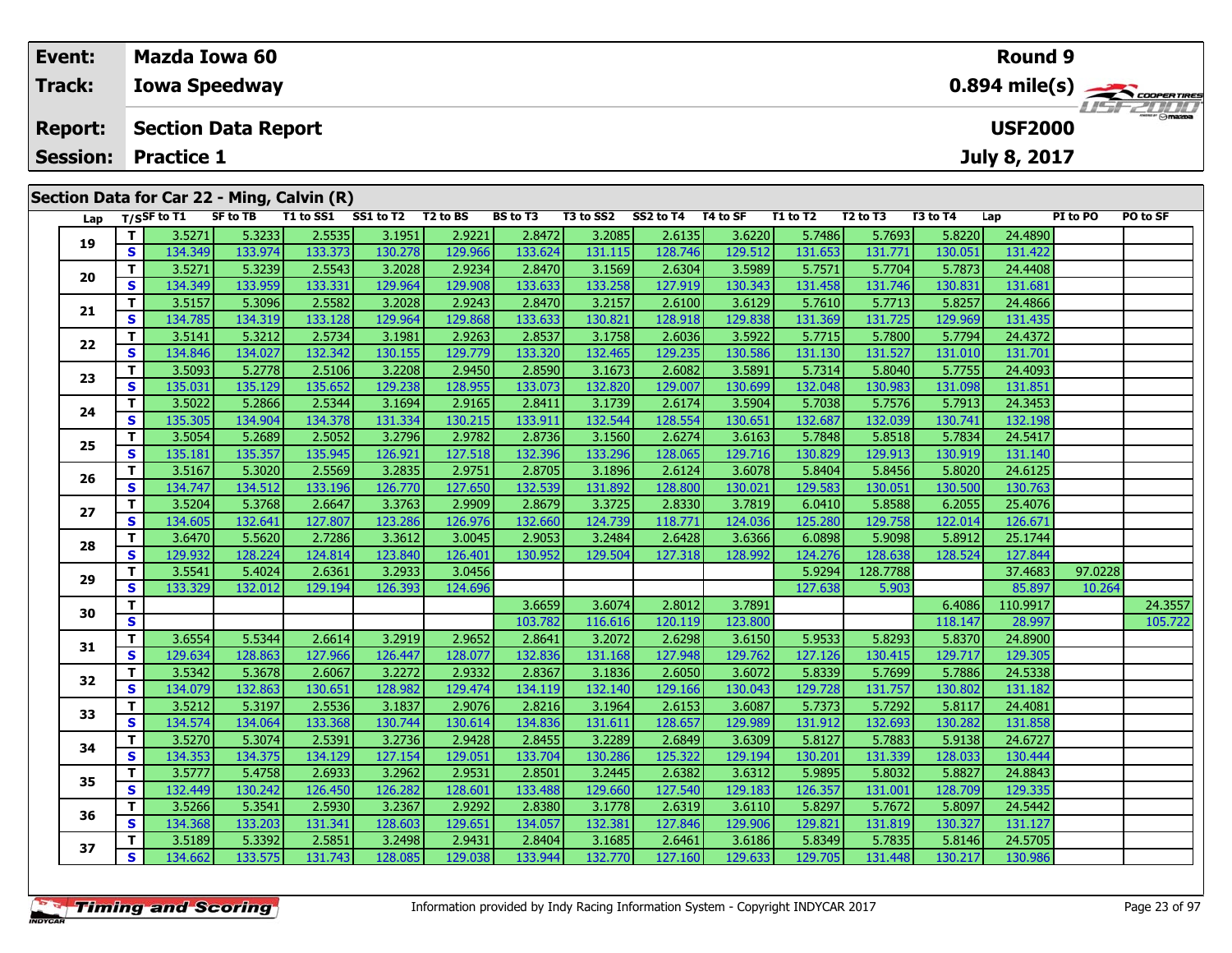| Event:         | Mazda Iowa 60              | <b>Round 9</b>                                         |
|----------------|----------------------------|--------------------------------------------------------|
| Track:         | <b>Iowa Speedway</b>       | $0.894$ mile(s) $\overbrace{\hspace{2cm}}$ COOPERTIRES |
| <b>Report:</b> | Section Data Report        | $\frac{1}{\odot}$ mazoa<br><b>USF2000</b>              |
|                | <b>Session: Practice 1</b> | July 8, 2017                                           |

| Lap T/SSF to PI<br>$\frac{1}{s}$<br>19                     |  |
|------------------------------------------------------------|--|
|                                                            |  |
|                                                            |  |
|                                                            |  |
| $\overline{\mathbf{T}}$<br>20                              |  |
| $\overline{\mathbf{s}}$                                    |  |
| $\overline{\mathbf{r}}$<br>21                              |  |
| $\overline{\mathbf{s}}$                                    |  |
| $\overline{\mathbf{T}}$<br>$22$<br>$\overline{\mathbf{s}}$ |  |
| $\overline{1}$                                             |  |
| 23<br>$\overline{\mathbf{s}}$                              |  |
|                                                            |  |
| $\frac{1}{s}$<br>24                                        |  |
| $\overline{\mathbf{I}}$                                    |  |
| 25<br>$\mathbf{s}$                                         |  |
| $\overline{\mathbf{r}}$<br>26                              |  |
| $\mathbf{s}$                                               |  |
| $\overline{\mathbf{T}}$<br>$27$                            |  |
| $\mathsf{s}$                                               |  |
| $rac{1}{s}$<br>28                                          |  |
| 27.0815<br>$\overline{I}$                                  |  |
| 29<br>$\overline{\mathbf{s}}$<br>104.898                   |  |
|                                                            |  |
| $\frac{1}{s}$<br>30                                        |  |
| $\overline{I}$<br>31                                       |  |
| $\mathbf{s}$                                               |  |
| $\overline{\mathsf{T}}$<br>32                              |  |
| $\mathbf{s}$                                               |  |
| $\overline{\mathbf{r}}$<br>33<br>$\overline{\mathbf{s}}$   |  |
|                                                            |  |
| $rac{1}{s}$<br>34                                          |  |
|                                                            |  |
| $\frac{1}{s}$<br>35                                        |  |
| 36                                                         |  |
| $\frac{1}{s}$                                              |  |
| $\overline{\mathsf{r}}$<br>37                              |  |
| $\mathbf{s}$                                               |  |
|                                                            |  |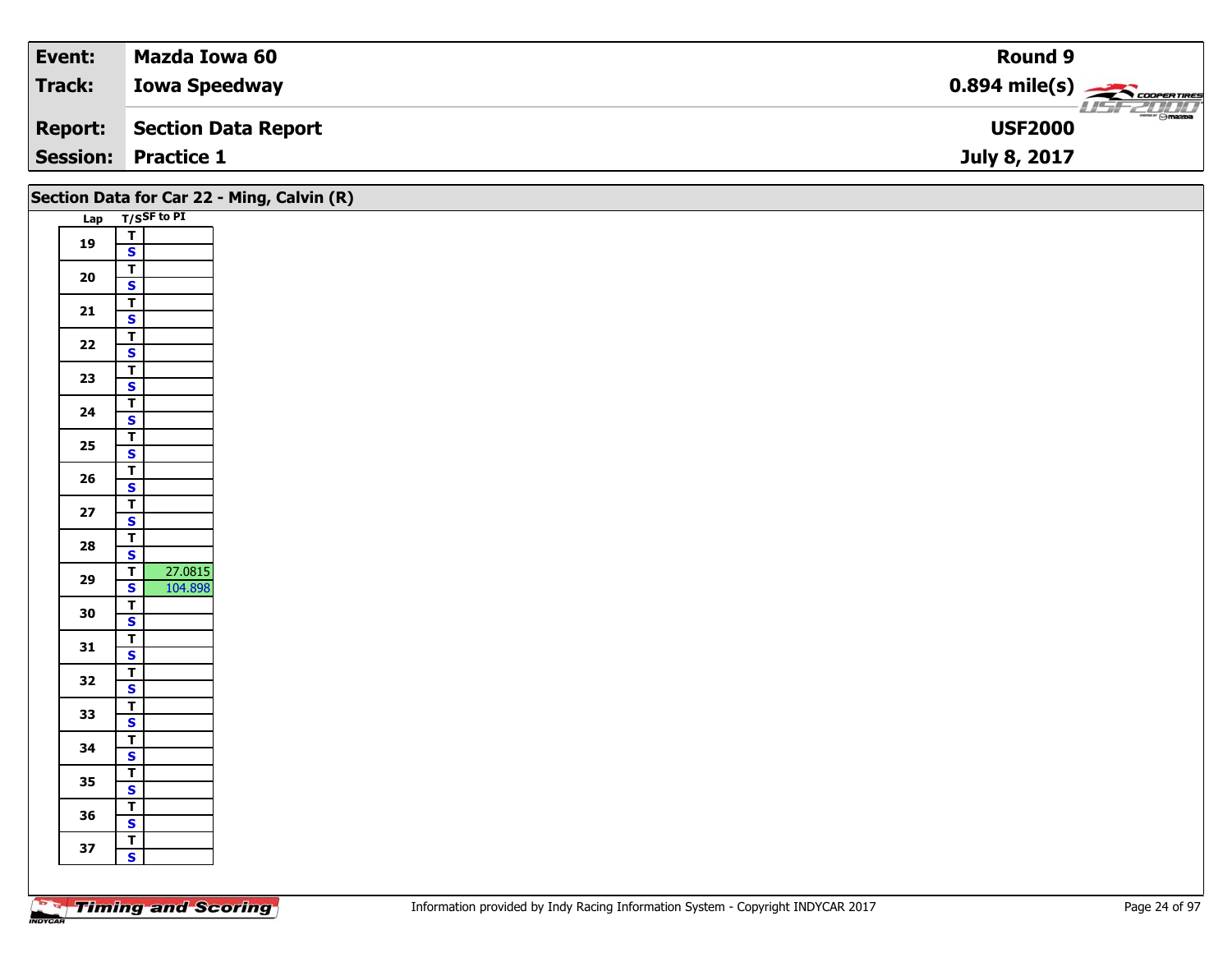| Event:         |                                                             |                      | <b>Mazda Iowa 60</b>                                          |           |           |                      |                 |           |           |          |          | <b>Round 9</b>                   |                                                                |         |          |          |  |  |
|----------------|-------------------------------------------------------------|----------------------|---------------------------------------------------------------|-----------|-----------|----------------------|-----------------|-----------|-----------|----------|----------|----------------------------------|----------------------------------------------------------------|---------|----------|----------|--|--|
| Track:         |                                                             | <b>Iowa Speedway</b> |                                                               |           |           |                      |                 |           |           |          |          |                                  | $0.894$ mile(s) $\rightarrow$ Coorga Tines<br><b>LIST 2000</b> |         |          |          |  |  |
| <b>Report:</b> | <b>Section Data Report</b><br><b>Practice 1</b><br>Session: |                      |                                                               |           |           |                      |                 |           |           |          |          | <b>USF2000</b><br>July 8, 2017   |                                                                |         |          |          |  |  |
| Lap            |                                                             | T/SSF to T1          | Section Data for Car 22 - Ming, Calvin (R)<br><b>SF to TB</b> | T1 to SS1 | SS1 to T2 | T <sub>2</sub> to BS | <b>BS</b> to T3 | T3 to SS2 | SS2 to T4 | T4 to SF | T1 to T2 | T <sub>2</sub> to T <sub>3</sub> | T3 to T4                                                       | Lap     | PI to PO | PO to SF |  |  |
|                |                                                             | 3.5373               | 5.3857                                                        | 2.6254    | 3.2688    | 2.9514               | 2.8667          | 3.2457    | 2.6168    | 3.6363   | 5.8942   | 5.8181                           | 5.8625                                                         | 24.7484 |          |          |  |  |
| 38             |                                                             | 133.962              | 132.421                                                       | 129.720   | 127.340   | 128.675              | 132.715         | 129.6121  | 128.583   | 129,002  | 128,400  | 130.666                          | 129.153                                                        | 130.045 |          |          |  |  |

**<sup>T</sup>** 3.5419 5.3440 2.5605 3.2093 2.9205 2.8479 3.2009 2.6232 3.6117 5.7698 5.7684 5.8241 24.5159 **<sup>S</sup>** 133.788 133.455 133.008 129.701 130.037 133.591 131.426 128.270 129.881 131.169 131.792 130.004 131.278

**<sup>T</sup>** 3.6338 5.5189 2.6788 3.2901 2.9712 2.8790 3.2185 2.6341 3.6282 5.9689 5.8502 5.8526 24.9337 **<sup>S</sup>** 130.404 129.225 127.135 126.516 127.818 132.148 130.707 127.739 129.290 126.794 129.949 129.371 129.078

**<sup>T</sup>** 3.5349 5.3509 2.5800 3.2108 2.9231 2.8534 3.2856 2.7351 3.6568 5.7908 5.7765 6.0207 24.7797 **<sup>S</sup>** 134.053 133.283 132.003 129.641 129.921 133.334 128.038 123.022 128.279 130.693 131.607 125.759 129.881

**<sup>T</sup>** 3.5462 5.3560 2.5736 3.2087 2.9308 2.8516 3.1838 2.6173 3.6119 5.7823 5.7824 5.8011 24.5239 **<sup>S</sup>** 133.626 133.156 132.331 129.725 129.580 133.418 132.132 128.559 129.874 130.885 131.473 130.520 131.235

**<sup>T</sup>** 3.5215 5.3148 2.5483 3.2181 2.9199 2.8370 3.1795 2.6077 3.5979 5.7664 5.7569 5.7872 24.4299 **<sup>S</sup>** 134.563 134.188 133.645 129.347 130.064 134.105 132.311 129.032 130.379 131.246 132.055 130.833 131.740

**<sup>T</sup>** 3.5459 5.4196 2.6805 3.4457 3.0324 2.9176 3.2590 2.6559 3.6349 6.1262 5.9500 5.9149 25.1719 **<sup>S</sup>** 133.637 131.593 127.054 120.803 125.238 130.400 129.083 126.690 129.052 123.538 127.769 128.009 127.857

**<sup>T</sup>** 3.5465 5.3601 2.5786 3.2139 2.9240 2.8451 3.1924 2.6139 3.6201 5.7925 5.7691 5.8063 24.5345 **<sup>S</sup>** 133.614 133.054 132.075 129.516 129.881 133.723 131.776 128.726 129.580 130.655 131.776 130.403 131.179

**<sup>T</sup>** 3.5227 5.3179 2.5469 3.2110 2.9265 2.8329 3.1594 2.6299 3.5893 5.7579 5.7594 5.7893 24.4186 **<sup>S</sup>** 134.517 134.110 133.719 129.633 129.770 134.299 133.152 127.943 130.691 131.440 131.998 130.786 131.801

**<sup>T</sup>** 3.5429 5.4112 2.6591 3.3243 2.9780 2.8793 3.1777 2.6072 3.6004 5.9834 5.8573 5.7849 24.7689 **<sup>S</sup>** 133.750 131.797 128.076 125.214 127.526 132.134 132.386 129.057 130.289 126.486 129.791 130.885 129.937

**<sup>T</sup>** 3.5176 5.3167 2.5531 3.2006 2.9255 2.8469 3.1855 2.5909 3.6005 5.7537 5.7724 5.7764 24.4206 **<sup>S</sup>** 134.712 134.140 133.394 130.054 129.815 133.638 132.061 129.869 130.285 131.536 131.700 131.078 131.790

**<sup>T</sup>** 3.5203 5.3045 2.5385 3.1786 2.9101 2.8393 3.1603 2.5887 3.5906 5.7171 5.7494 5.7490 24.3264 **<sup>S</sup>** 134.609 134.448 134.161 130.954 130.502 133.996 133.115 129.979 130.644 132.378 132.227 131.703 132.301

**<sup>T</sup>** 3.5150 5.2933 2.5229 3.1660 2.9127 2.8374 3.1509 2.5797 3.5852 5.6889 5.7501 5.7306 24.2698 **<sup>S</sup>** 134.812 134.733 134.991 131.475 130.385 134.086 133.512 130.433 130.841 133.034 132.211 132.126 132.609

**<sup>T</sup>** 3.5181 5.2994 2.5255 3.1814 2.9145 2.8376 3.1284 2.5742 3.5852 5.7069 5.7521 5.7026 24.2649 **<sup>S</sup>** 134.693 134.578 134.852 130.839 130.305 134.076 134.472 130.711 130.841 132.615 132.165 132.774 132.636

**<sup>T</sup>** 3.5062 5.2627 2.4939 3.1730 2.9184 2.8392 3.1029 2.5741 3.5751 5.6669 5.7576 5.6770 24.1828 **<sup>S</sup>** 135.150 135.516 136.560 131.185 130.130 134.001 135.577 130.716 131.211 133.551 132.039 133.373 133.086

**<sup>T</sup>** 3.5081 5.2780 2.5137 3.1635 2.9024 2.8289 3.1200 2.5859 3.5853 5.6772 5.7313 5.7059 24.2078 **<sup>S</sup>** 135.077 135.123 135.485 131.579 130.848 134.489 134.834 130.120 130.837 133.308 132.645 132.698 132.949

**<sup>T</sup>** 3.5129 5.2845 2.5113 3.1770 2.9143 2.8398 3.1145 2.5800 3.5760 5.6883 5.7541 5.6945 24.2258 **<sup>S</sup>** 134.892 134.957 135.614 131.020 130.314 133.972 135.072 130.418 131.178 133.048 132.119 132.963 132.850

**0 T** 3.5362 5.3445 2.5820 3.2782 2.9944 13.2782 - 1 1 5.8602 147.4096 36.5112 115.3531 115.3531 115.3531 126.975 1<br>I 129.145 5.157 134.004 133.442 131.901 126.975 126.828 129.145 129.145 5.157 1 88.148 8.633

**<sup>T</sup>** 3.3632 3.5067 2.7694 3.7503 6.2761 130.3212 23.9032 **<sup>S</sup>** 113.123 119.965 121.498 125.081 120.642 24.696 107.724

|  |  | <b>Timing and Scoring</b> |
|--|--|---------------------------|
|  |  |                           |

**39**

**40**

**41**

**42**

**43**

**44**

**45**

**46**

**47**

**48**

**49**

**50**

**51**

**52**

**53**

**54**

**55**

**56**

107.724

131.235

127.857

129.937

132.301

133.086

132.949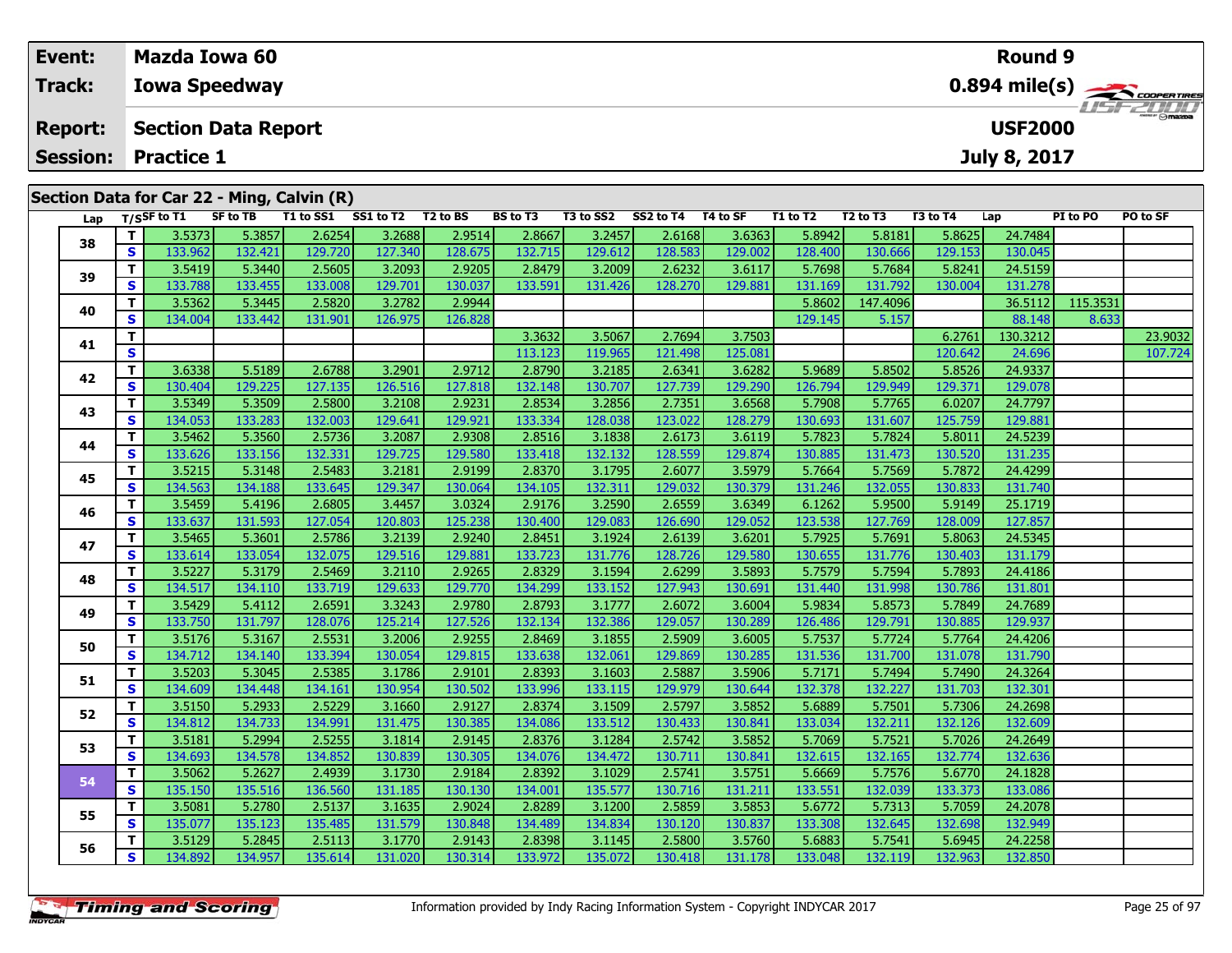| Event:          | Mazda Iowa 60        | Round 9                                                 |
|-----------------|----------------------|---------------------------------------------------------|
| <b>Track:</b>   | <b>Iowa Speedway</b> | $0.894$ mile(s) $\overbrace{\hspace{2cm}}$ coorer Times |
| <b>Report:</b>  | Section Data Report  | $\frac{1}{\Theta}$ mazoa<br><b>USF2000</b>              |
| <b>Session:</b> | <b>Practice 1</b>    | July 8, 2017                                            |

|    | Section Data for Car 22 - Ming, Calvin (R) |  |  |  |
|----|--------------------------------------------|--|--|--|
|    | Lap T/SSF to PI                            |  |  |  |
| 38 | $\frac{1}{s}$                              |  |  |  |
|    |                                            |  |  |  |
| 39 | $\mathbf{r}$<br>$\overline{\mathbf{s}}$    |  |  |  |
|    | 27.5761<br>$\overline{T}$                  |  |  |  |
| 40 | 103.017<br>$\overline{\mathbf{s}}$         |  |  |  |
|    | $\overline{t}$                             |  |  |  |
| 41 | $\mathbf{s}$                               |  |  |  |
| 42 | $\overline{1}$                             |  |  |  |
|    | $\overline{\mathbf{s}}$                    |  |  |  |
| 43 | $\overline{I}$                             |  |  |  |
|    | $\mathbf{s}$<br>$\mathbf{I}$               |  |  |  |
| 44 | $\overline{\mathbf{s}}$                    |  |  |  |
|    | $\overline{t}$                             |  |  |  |
| 45 | $\overline{\mathbf{s}}$                    |  |  |  |
| 46 | $\overline{\mathsf{T}}$                    |  |  |  |
|    | $\mathbf{s}$                               |  |  |  |
| 47 | $\overline{r}$<br>$\overline{\mathbf{s}}$  |  |  |  |
|    | $\mathbf{T}$                               |  |  |  |
| 48 | $\mathbf{s}$                               |  |  |  |
| 49 | $\mathbf{I}$                               |  |  |  |
|    | $\mathbf{s}$                               |  |  |  |
| 50 | $\overline{\mathsf{r}}$                    |  |  |  |
|    | $\mathbf{s}$<br>$\overline{\mathsf{T}}$    |  |  |  |
| 51 | $\mathbf{s}$                               |  |  |  |
|    | $\overline{1}$                             |  |  |  |
| 52 | $\overline{\mathbf{s}}$                    |  |  |  |
| 53 | $\overline{I}$                             |  |  |  |
|    | $\mathbf{s}$                               |  |  |  |
| 54 | $\mathbf{T}$<br>$\mathbf{s}$               |  |  |  |
|    | $\overline{\mathsf{T}}$                    |  |  |  |
| 55 | $\mathbf{s}$                               |  |  |  |
| 56 | $\overline{r}$                             |  |  |  |
|    | $\mathbf{s}$                               |  |  |  |
|    |                                            |  |  |  |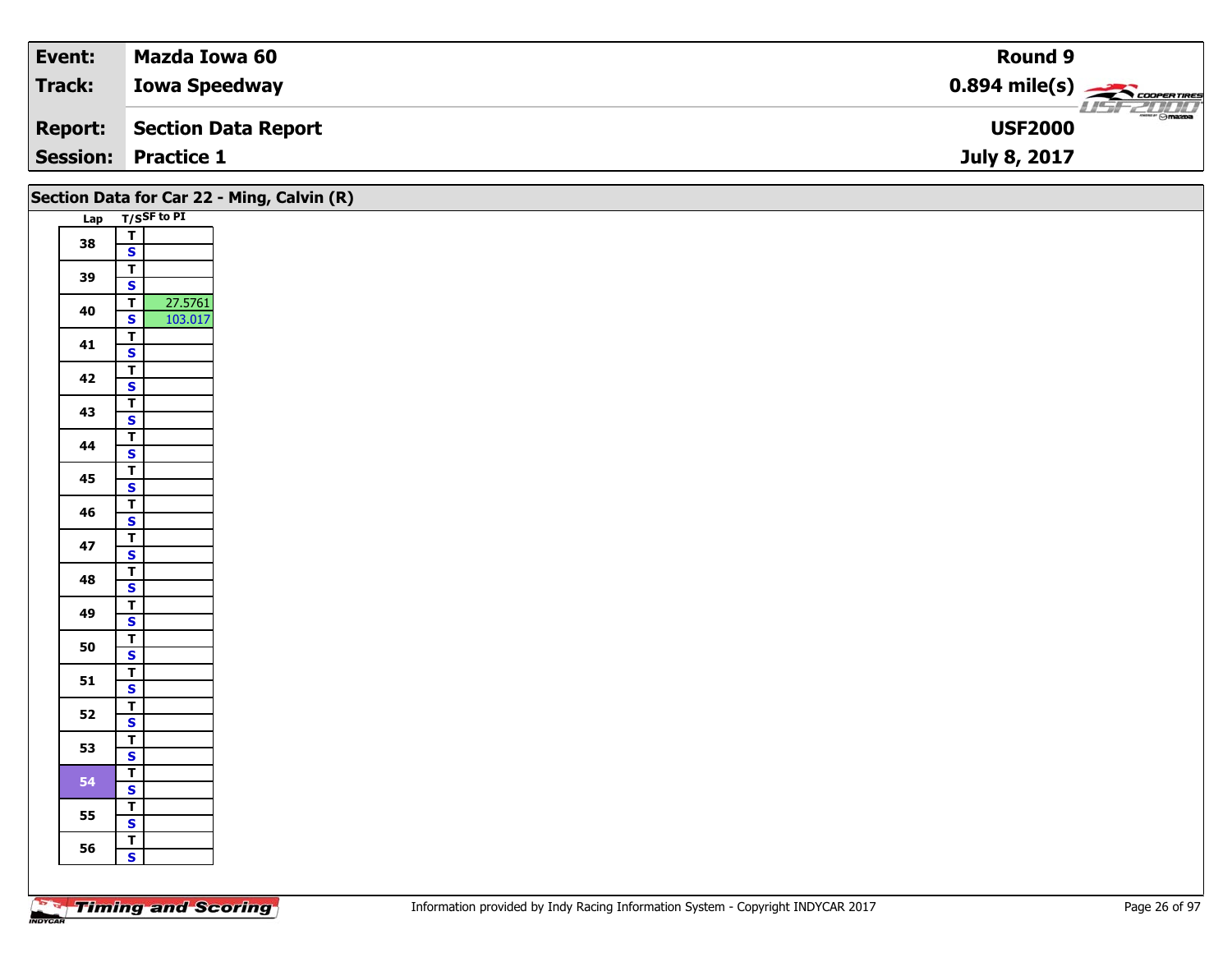### **Event: Mazda Iowa 60Round 90.894 mile(s) Track:Iowa Speedway** usrzumo **Report: Section Data Report USF2000July 8, 2017 Session: Practice 1Section Data for Car 22 - Ming, Calvin (R)** Lap T/S<sup>SF</sup> to T1 SF to TB T1 to SS1 SS1 to T2 T2 to BS BS to T3 T3 to SS2 SS2 to T4 T4 to SF T1 to T2 T2 to T3 T3 to T4 Lap PI to PO PO to SF **<sup>T</sup>** 3.5129 5.3159 2.5725 3.2979 3.1726 5.8704 136.9632 39.1846 100.9701 **<sup>S</sup>** 134.892 134.160 132.388 126.217 119.704 128.921 5.551 82.134 9.862

**T 3.5726 3.8783 3.2122 4.3996 7.0905 118.6520 28.1925 108.1926 8 3.2122 108.471 104.750 106.621 106.781 106.785 27.125 106.785 27.125 91.334** 

**<sup>T</sup>** 4.1934 6.1534 2.7764 3.3450 2.9936 2.8890 3.1959 2.6306 3.6239 6.1214 5.8826 5.8265 25.6478 **<sup>S</sup>** 113.002 115.900 122.665 124.439 126.862 131.691 131.632 127.909 129.444 123.635 129.233 129.951 125.484

**<sup>T</sup>** 3.5323 5.3345 2.5609 3.2089 2.9204 2.8307 3.1099 2.5801 3.5729 5.7698 5.7511 5.6900 24.3161 **<sup>S</sup>** 134.152 133.692 132.988 129.717 130.041 134.403 135.272 130.412 131.291 131.169 132.188 133.068 132.357

**<sup>T</sup>** 3.4981 5.2667 2.5122 3.2170 2.9396 2.8390 3.1492 2.5969 3.5765 5.7292 5.7786 5.7461 24.3285 **<sup>S</sup>** 135.463 135.413 135.566 129.391 129.192 134.010 133.584 129.569 131.159 132.098 131.559 131.769 132.289

**<sup>T</sup>** 3.5020 5.2750 2.5295 3.2300 2.9267 2.8346 3.0881 2.6313 3.5912 5.7595 5.7613 5.7194 24.3334 **<sup>S</sup>** 135.312 135.200 134.639 128.870 129.761 134.218 136.227 127.875 130.622 131.403 131.954 132.384 132.263

**<sup>T</sup>** 3.4923 5.2690 2.5315 3.3154 2.9856 2.8774 3.1366 2.5943 3.5814 5.8469 5.8630 5.7309 24.5145 **<sup>S</sup>** 135.688 135.354 134.532 125.550 127.201 132.222 134.120 129.699 130.980 129.439 129.665 132.119 131.286

**<sup>T</sup>** 3.5363 5.4136 2.6885 3.3292 2.9576 2.8679 3.1578 2.6068 3.5932 6.0177 5.8255 5.7646 24.7373 **<sup>S</sup>** 134.000 131.739 126.676 125.030 128.406 132.660 133.220 129.077 130.550 125.765 130.500 131.346 130.103

**<sup>T</sup>** 3.4991 5.2888 2.5416 3.2513 2.9563 2.8546 3.1310 2.6510 3.6158 5.7929 5.8109 5.7820 24.5007 **<sup>S</sup>** 135.424 134.848 133.998 128.026 128.462 133.278 134.360 126.925 129.734 130.646 130.828 130.951 131.360

**<sup>T</sup>** 3.5149 5.3369 2.6060 3.2829 2.9582 2.8469 3.1496 2.7065 3.6493 5.8889 5.8051 5.8561 24.7143 **<sup>S</sup>** 134.816 133.632 130.686 126.793 128.380 133.638 133.567 124.322 128.543 128.516 130.959 129.294 130.224

**<sup>T</sup>** 3.5260 5.3292 2.5683 3.2733 2.9460 2.8462 3.2223 2.6581 3.6204 5.8416 5.7922 5.8804 24.6606 **<sup>S</sup>** 134.391 133.825 132.605 127.165 128.911 133.671 130.553 126.586 129.569 129.557 131.250 128.760 130.508

**<sup>T</sup>** 3.5167 5.3330 2.5905 3.3065 2.9482 2.8422 3.1871 2.6466 3.6145 5.8970 5.7904 5.8337 24.6523 **<sup>S</sup>** 134.747 133.730 131.468 125.888 128.815 133.859 131.995 127.136 129.780 128.340 131.291 129.791 130.552

**<sup>T</sup>** 3.5277 5.3548 2.5930 3.3693 3.0773 2.9325 3.1988 2.6462 3.6282 5.9623 6.0098 5.8450 24.9730 **<sup>S</sup>** 134.327 133.186 131.341 123.542 123.411 129.737 131.512 127.155 129.290 126.934 126.498 129.540 128.875

**0 T|** 3.5198| 5.3289| 2.5748| 3.2635| 2.9478| 2.8492| 3.1927| 2.6394| 3.6158| 5.8383| 5.7970| 5.8321| 24.6030<br>| S| 134.628| 133.833| 132.270| 127.547| 128.833| 133.530| 131.764| 127.482| 129.734| 129.630| 131.141| 129.826

**<sup>T</sup>** 3.5151 5.3385 2.6005 3.3149 2.9656 2.8521 3.1686 2.6817 3.6297 5.9154 5.8177 5.8503 24.7282 **<sup>S</sup>** 134.808 133.592 130.963 125.569 128.059 133.395 132.766 125.472 129.237 127.940 130.675 129.422 130.151

**<sup>T</sup>** 3.5224 5.3644 2.6292 3.2948 2.9739 2.8670 3.1575 2.6388 3.7716 5.9240 5.8409 5.7963 24.8552 **<sup>S</sup>** 134.529 132.947 129.533 126.335 127.702 132.701 133.233 127.511 124.375 127.755 130.156 130.628 129.486

**<sup>T</sup>** 3.9928 5.9584 2.7863 3.3475 2.9897 2.8920 3.1591 2.5932 3.5799 6.1338 5.8817 5.7523 25.3405 **<sup>S</sup>** 118.680 119.694 122.230 124.347 127.027 131.554 133.165 129.754 131.035 123.385 129.253 131.627 127.006

**<sup>T</sup>** 3.4964 5.2582 2.5039 3.2696 2.9727 2.8762 3.1286 2.5858 3.5594 5.7735 5.8489 5.7144 24.3926 **<sup>S</sup>** 135.529 135.632 136.015 127.309 127.753 132.277 134.463 130.125 131.789 131.085 129.978 132.500 131.942

**<sup>T</sup>** 3.4889 5.2497 2.5043 3.2482 2.9506 2.8505 3.2172 2.7177 3.7474 5.7525 5.8011 5.9349 24.7248 **<sup>S</sup>** 135.820 135.852 135.993 128.148 128.710 133.469 130.760 123.810 125.178 131.563 131.049 127.577 130.169

| <b>Timing and Scoring</b> |  |
|---------------------------|--|
|---------------------------|--|

**57**

**58**

**59**

**60**

**61**

**62**

**63**

**64**

**65**

**66**

**67**

**68**

**69**

**70**

**71**

**72**

**73**

**74**

**75**

132.357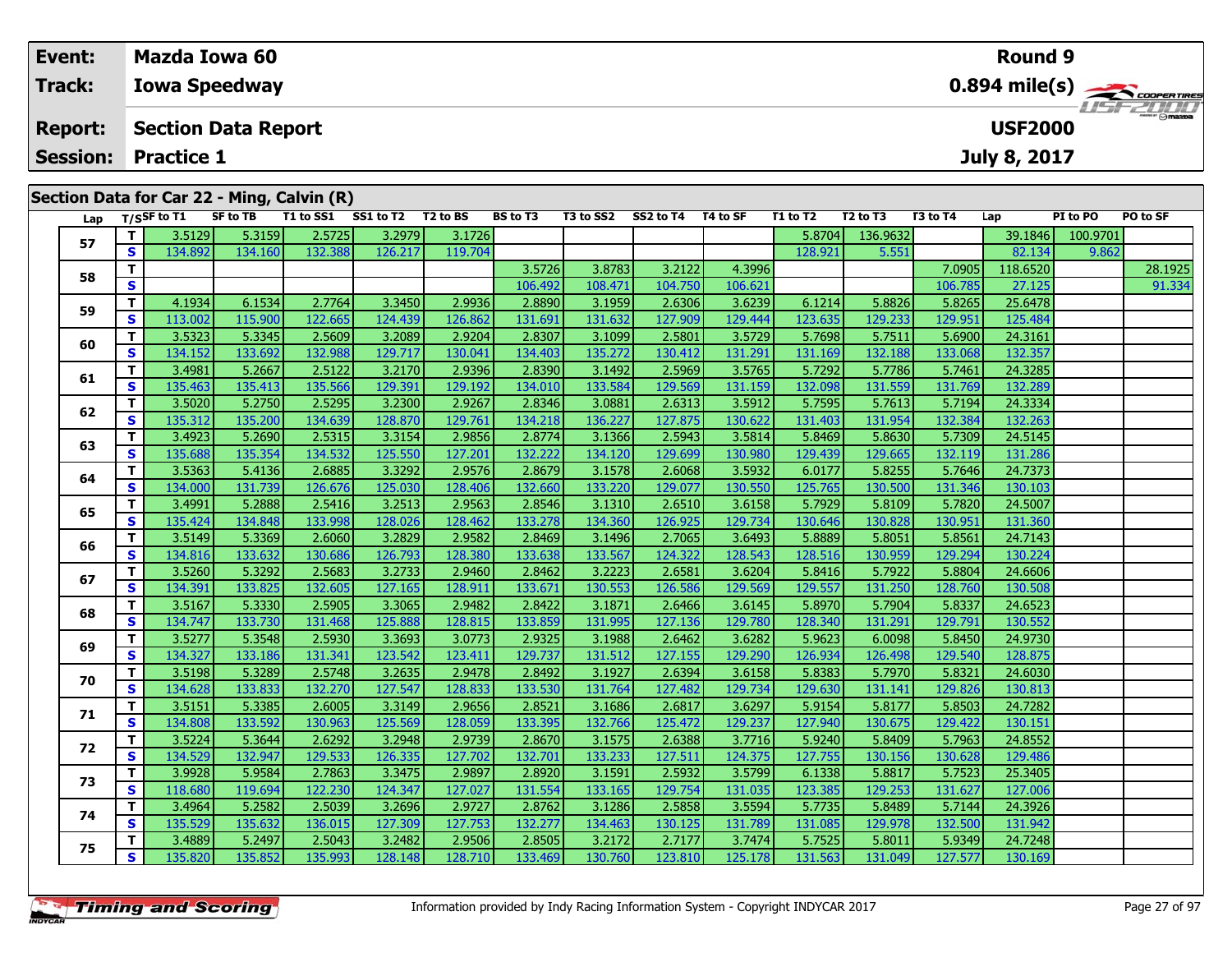| Event:  | Mazda Iowa 60              | Round 9                                |
|---------|----------------------------|----------------------------------------|
| Track:  | <b>Iowa Speedway</b>       | $0.894$ mile(s) $\frac{1}{2}$          |
| Report: | Section Data Report        | $\frac{1}{\sqrt{2}}$<br><b>USF2000</b> |
|         | <b>Session: Practice 1</b> | July 8, 2017                           |

|    |                                                              | Section Data for Car 22 - Ming, Calvin (R) |
|----|--------------------------------------------------------------|--------------------------------------------|
|    | Lap T/SSF to PI                                              |                                            |
| 57 | $\overline{\mathbf{T}}$<br>28.6740<br>$\mathbf{s}$<br>99.072 |                                            |
| 58 | $\overline{t}$<br>$\overline{\mathbf{s}}$                    |                                            |
| 59 | $\overline{1}$<br>$\mathbf{s}$                               |                                            |
| 60 | $\overline{\mathsf{T}}$<br>$\mathbf{s}$                      |                                            |
| 61 | $\overline{\mathsf{T}}$                                      |                                            |
| 62 | $\overline{\mathbf{s}}$<br>$\overline{1}$                    |                                            |
|    | $\mathsf{s}$<br>$\overline{\mathbf{T}}$                      |                                            |
| 63 | $\mathbf{s}$<br>$\overline{\mathbf{r}}$                      |                                            |
| 64 | $\overline{\mathbf{s}}$                                      |                                            |
| 65 | $\overline{\mathsf{T}}$<br>$\mathbf{s}$                      |                                            |
| 66 | $\overline{1}$<br>$\overline{\mathbf{s}}$                    |                                            |
| 67 | $\overline{\mathbf{r}}$<br>$\mathsf{s}$                      |                                            |
| 68 | $\frac{1}{s}$                                                |                                            |
| 69 | $\overline{\mathbf{r}}$                                      |                                            |
| 70 | $\overline{\mathbf{s}}$<br>$\overline{\mathsf{T}}$           |                                            |
| 71 | $\mathsf{s}$<br>$rac{T}{s}$                                  |                                            |
|    | $\overline{\mathbf{r}}$                                      |                                            |
| 72 | $\overline{\mathbf{s}}$<br>$\overline{1}$                    |                                            |
| 73 | $\mathbf{s}$                                                 |                                            |
| 74 | $\overline{1}$<br>$\overline{\mathbf{s}}$                    |                                            |
| 75 | $\overline{\mathsf{r}}$<br>$\mathbf{s}$                      |                                            |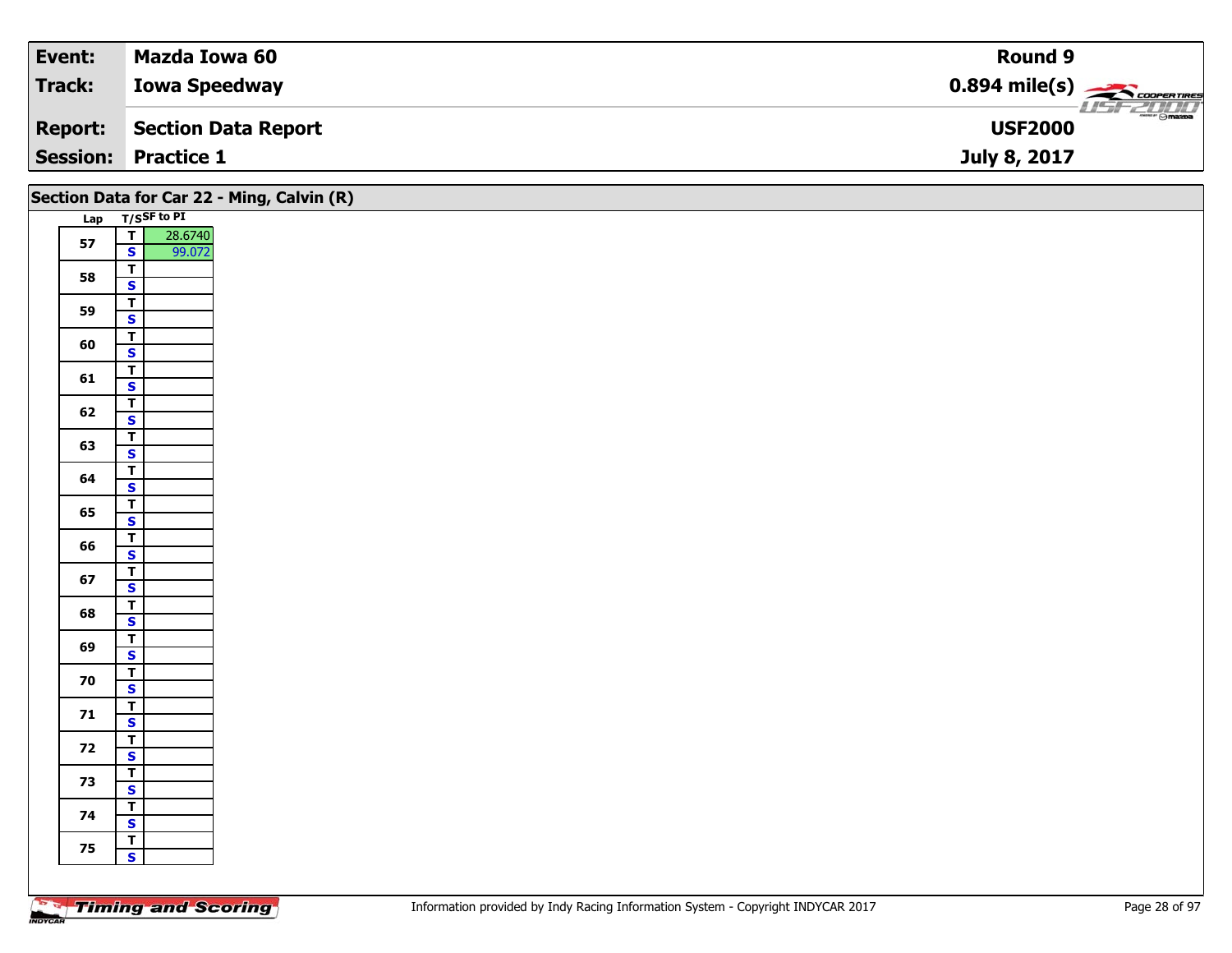| Event:                                     | <b>Mazda Iowa 60</b>                                                                                                                                                                                                                                                                      | Round 9                                               |          |  |  |  |  |  |  |  |  |
|--------------------------------------------|-------------------------------------------------------------------------------------------------------------------------------------------------------------------------------------------------------------------------------------------------------------------------------------------|-------------------------------------------------------|----------|--|--|--|--|--|--|--|--|
| <b>Track:</b>                              | <b>Iowa Speedway</b>                                                                                                                                                                                                                                                                      | $0.894$ mile(s) $\overbrace{\hspace{2cm}}$ coorgaines |          |  |  |  |  |  |  |  |  |
| <b>Report:</b>                             | <b>LISF 2000</b><br><b>USF2000</b><br><b>Section Data Report</b>                                                                                                                                                                                                                          |                                                       |          |  |  |  |  |  |  |  |  |
| <b>Session:</b>                            | Practice 1                                                                                                                                                                                                                                                                                | July 8, 2017                                          |          |  |  |  |  |  |  |  |  |
| Section Data for Car 22 - Ming, Calvin (R) |                                                                                                                                                                                                                                                                                           |                                                       |          |  |  |  |  |  |  |  |  |
|                                            | SS1 to T2<br>T1 to SS1<br>T2 to BS<br><b>BS to T3</b><br>T3 to SS2<br>SS2 to T4<br>T4 to SF<br>T1 to T2<br>T <sub>2</sub> to T <sub>3</sub><br>Lap $T/S$ SF to $\overline{11}$<br>SF to TB<br>a secolul al<br>case accel accelerate accel<br>agaal agaal agaal agaal agaal agaal a<br>- 1 | PI to PO<br>T3 to T4<br>Lap<br>$    -$                | PO to SF |  |  |  |  |  |  |  |  |

| 76 |     | 3.6186  | 5.4862  | 2.6626  | 3.3251  | 2.9767  | 2.8799  | 3.2390  | 2.6255  | 3.6049  | 5.9877  | 5.8566  | 5.8645  | 24.9323 |  |
|----|-----|---------|---------|---------|---------|---------|---------|---------|---------|---------|---------|---------|---------|---------|--|
|    |     | 130.952 | 129.996 | 127.908 | 125.184 | 127.582 | 132.107 | 129.880 | 128.157 | 130.126 | 126.395 | 129.807 | 129.109 | 129.086 |  |
| 77 |     | 3.5490  | 5.3902  | 2.6276  | 3.2625  | 2.9554  | 2.8613  | 3.2822  | 2.6771  | 3.6182  | 5.8901  | 5.8167  | 5.9593  | 24.8333 |  |
|    |     | 133.520 | 132.311 | 129.612 | 127.586 | 128.501 | 132.966 | 128.171 | 125.687 | 129.648 | 128.490 | 130.697 | 127.055 | 129.600 |  |
| 78 |     | 3.5041  | 5.3943  | 2.7102  | 3.3663  | 3.0094  | 2.9079  | 3.1691  | 2.5872V | 3.5841  | 6.0765  | 5.9173  | 5.7563  | 24.8383 |  |
|    |     | 135.231 | 132.210 | 125.662 | 123.652 | 126.195 | 130.835 | 132.745 | 130.055 | 130.881 | 124.548 | 128.475 | 131.536 | 129.574 |  |
| 79 |     | 3.5010  | 5.2858  | 2.5357  | 3.1934  | 2.9167  | 2.8477  | 3.1281  | 2.5845  | 3.5614  | 5.7291  | 5.7644  | 5.7126  | 24.2685 |  |
|    |     | 135.351 | 134.924 | 134.309 | 130.347 | 130.206 | 133.601 | 134.485 | 130.190 | 131.715 | 132.101 | 131.883 | 132.542 | 132.616 |  |
| 80 |     | 3.4934  | 5.2622  | 2.5148  | 3.2081  | 2.9283  | 2.8495  | 3.0996  | 2.6064  | 3.5780  | 5.7229  | 5.7778  | 5.7060  | 24.2781 |  |
|    | s l | 135.645 | 135.529 | 135.426 | 129.750 | 129.691 | 133.516 | 135.721 | 129.097 | 131.104 | 132.244 | 131.577 | 132.695 | 132.564 |  |
| 81 |     | 3.5185  | 5.4692  | 2.8118  | 3.6856  | 4.2895  |         |         |         |         | 6.4974  |         |         |         |  |
|    | S l | 134.678 | 130.400 | 121.121 | 112.940 | 88.535  |         |         |         |         | 116.480 |         |         |         |  |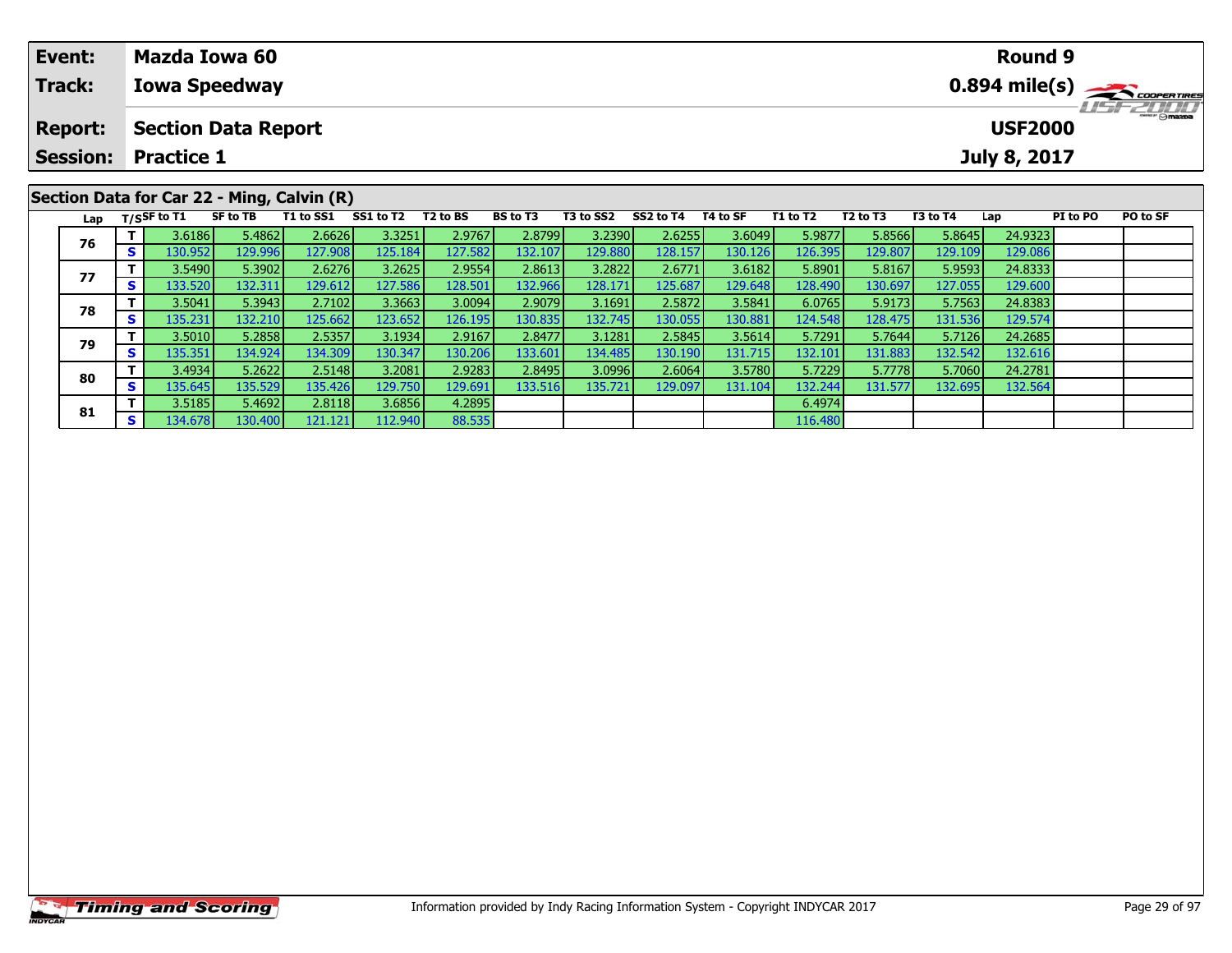| Event:         | Mazda Iowa 60              | <b>Round 9</b>                                                                                                                                                                                                                                                                                                                                                                                                                                                                                    |  |
|----------------|----------------------------|---------------------------------------------------------------------------------------------------------------------------------------------------------------------------------------------------------------------------------------------------------------------------------------------------------------------------------------------------------------------------------------------------------------------------------------------------------------------------------------------------|--|
| Track:         | <b>Iowa Speedway</b>       | $0.894$ mile(s) $\overbrace{\hspace{2cm}}$ coorentines                                                                                                                                                                                                                                                                                                                                                                                                                                            |  |
| <b>Report:</b> | Section Data Report        | $\overline{\phantom{a}}$ $\overline{\phantom{a}}$ $\overline{\phantom{a}}$ $\overline{\phantom{a}}$ $\overline{\phantom{a}}$ $\overline{\phantom{a}}$ $\overline{\phantom{a}}$ $\overline{\phantom{a}}$ $\overline{\phantom{a}}$ $\overline{\phantom{a}}$ $\overline{\phantom{a}}$ $\overline{\phantom{a}}$ $\overline{\phantom{a}}$ $\overline{\phantom{a}}$ $\overline{\phantom{a}}$ $\overline{\phantom{a}}$ $\overline{\phantom{a}}$ $\overline{\phantom{a}}$ $\overline{\$<br><b>USF2000</b> |  |
|                | <b>Session: Practice 1</b> | July 8, 2017                                                                                                                                                                                                                                                                                                                                                                                                                                                                                      |  |
|                |                            |                                                                                                                                                                                                                                                                                                                                                                                                                                                                                                   |  |

# **Section Data for Car 22 - Ming, Calvin (R)**

|  | Lap |                         | T/SSF to PI |
|--|-----|-------------------------|-------------|
|  |     | т                       |             |
|  | 76  | S                       |             |
|  |     | т                       |             |
|  | 77  | S                       |             |
|  |     | T                       |             |
|  | 78  | $\overline{\mathbf{s}}$ |             |
|  |     | т                       |             |
|  | 79  | S                       |             |
|  | 80  | т                       |             |
|  |     | S                       |             |
|  |     | т                       | 42.4715     |
|  | 81  | Ŝ                       | 66.887      |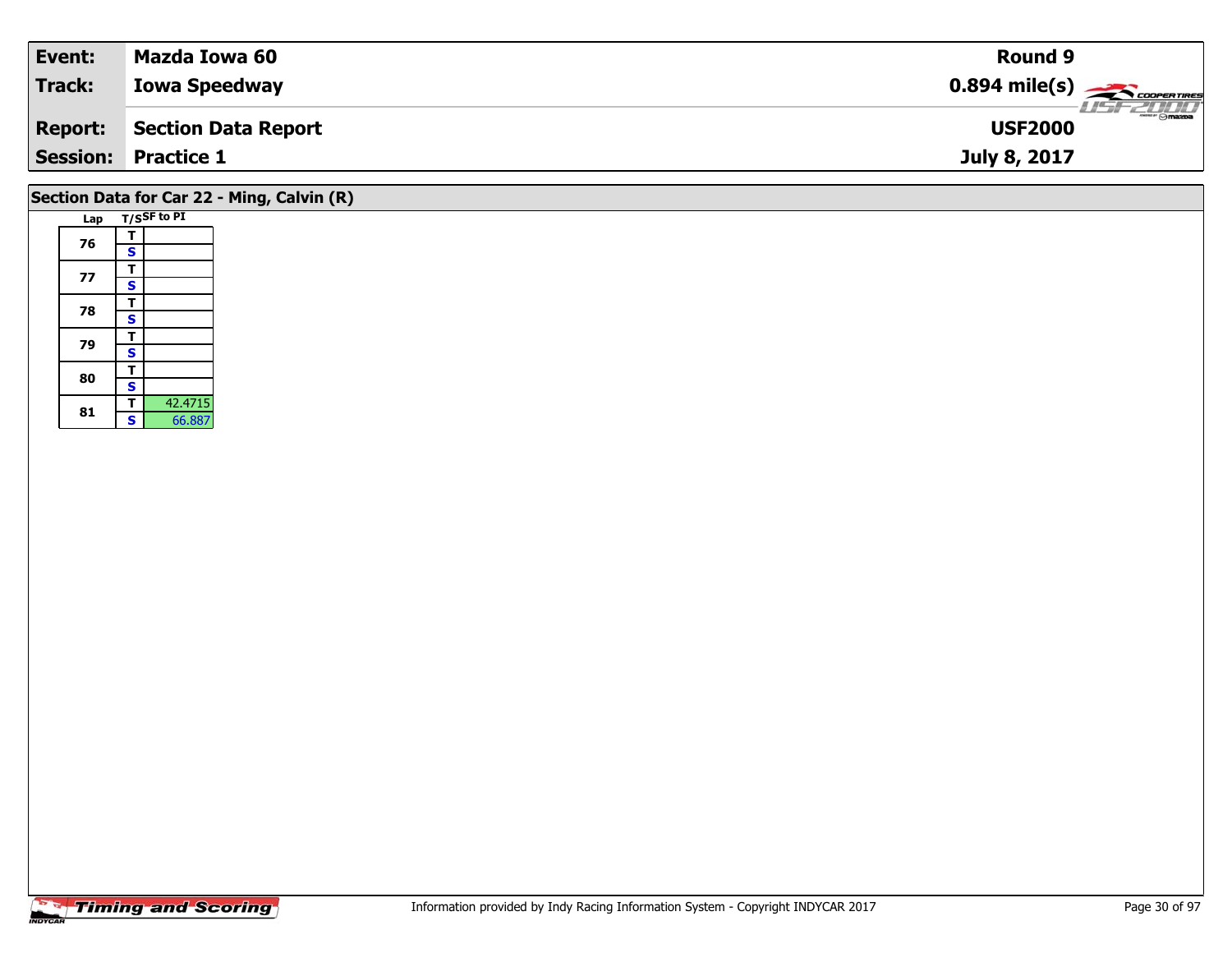| Event:         |     |                                              | Mazda Iowa 60 |                                                                                                                             |           |          |                 |           |           |          |          |                         |          | <b>Round 9</b> |                 |                                            |  |
|----------------|-----|----------------------------------------------|---------------|-----------------------------------------------------------------------------------------------------------------------------|-----------|----------|-----------------|-----------|-----------|----------|----------|-------------------------|----------|----------------|-----------------|--------------------------------------------|--|
| Track:         |     | <b>Iowa Speedway</b>                         |               |                                                                                                                             |           |          |                 |           |           |          |          | $0.894 \text{ mile(s)}$ |          |                |                 |                                            |  |
| <b>Report:</b> |     | <b>USF2000</b><br><b>Section Data Report</b> |               |                                                                                                                             |           |          |                 |           |           |          |          |                         |          |                |                 |                                            |  |
|                |     | <b>Session: Practice 1</b>                   |               |                                                                                                                             |           |          |                 |           |           |          |          |                         |          | July 8, 2017   |                 |                                            |  |
|                |     | Section Data for Car 23 - Kohl, Lucas        |               |                                                                                                                             |           |          |                 |           |           |          |          |                         |          |                |                 |                                            |  |
|                | Lap | T/SSF to T1                                  | SF to TB      | T1 to SS1<br>a construire de construire de la construcción de la construcción de la construcción de la construcción de la c | SS1 to T2 | T2 to BS | <b>BS to T3</b> | T3 to SS2 | SS2 to T4 | T4 to SF | T1 to T2 | T2 to T3                | T3 to T4 | Lap            | <b>PI</b> to PO | PO to SF<br>and the company of the company |  |

| Lap                     |              | $1/5$ <sup>31</sup> to 11 | <b>JE LU I D</b> | 1 1 LU 33 1 | <b>331 W IZ</b> | 12 W DJ | נו שט   | 19 W 394 | 334 W IT | 14 W JI | 1 1 LV 1 4 | 14 W 15  | 19 W I T | ∟aµ      | 51 W F V | rv w 31 |
|-------------------------|--------------|---------------------------|------------------|-------------|-----------------|---------|---------|----------|----------|---------|------------|----------|----------|----------|----------|---------|
|                         | т            | 3.9347                    | 6.0267           | 2.9659      | 3.5608          | 3.1286  | 3.0180  | 3.4560   | 2.8467   | 3.8228  | 6.5267     | 6.1466   | 6.3027   | 26.7335  |          | 26.8452 |
| 1                       | $\mathbf{s}$ | 120.432                   | 118.337          | 114.828     | 116.898         | 121.387 | 126.062 | 121.725  | 118.199  | 122.709 | 115.957    | 123.683  | 120.132  | 120.388  |          | 95.918  |
|                         | T.           | 3.6674                    | 5.5313           | 2.6598      | 3.3486          | 3.0122  | 2.9200  | 3.2676   | 2.7258   | 3.7212  | 6.0084     | 5.9322   | 5.9934   | 25.3226  |          |         |
| $\overline{\mathbf{2}}$ | S            | 129.210                   | 128.936          | 128.043     | 124.306         | 126.078 | 130.293 | 128.743  | 123.442  | 126.059 | 125.960    | 128.153  | 126.332  | 127.096  |          |         |
| 3                       | T            | 3.5751                    | 5.3622           | 2.5504      | 3.3081          | 3.0031  | 2.9052  | 3.2490   | 2.6944   | 3.6807  | 5.8585     | 5.9083   | 5.9434   | 24.9660  |          |         |
|                         | $\mathbf{s}$ | 132.546                   | 133.002          | 133.535     | 125.828         | 126.460 | 130.956 | 129.480  | 124.880  | 127.446 | 129.183    | 128.671  | 127.395  | 128.911  |          |         |
|                         | т            | 3.6078                    | 5.5643           | 2.8207      | 3.5696          | 3.3789  |         |          |          |         | 6.3903     | 230.8024 |          | 39.6831  | 195.4246 |         |
| 4                       | $\mathbf{s}$ | 131.344                   | 128.171          | 120.739     | 116.610         | 112.395 |         |          |          |         | 118.432    | 3.294    |          | 81.103   | 5.096    |         |
| 5                       | т            |                           |                  |             |                 |         | 5.1873  | 4.2890   | 3.0810   | 3.9797  |            |          | 7.3700   | 212.4671 |          | 27.7444 |
|                         | S            |                           |                  |             |                 |         | 73.343  | 98.084   | 109.210  | 117.871 |            |          | 102.735  | 15.148   |          | 92.809  |
| 6                       | T.           | 3.8178                    | 5.8120           | 2.8404      | 3.4712          | 3.0708  | 2.9526  | 3.3403   | 2.6998   | 3.6886  | 6.3116     | 6.0234   | 6.0401   | 25.8815  |          |         |
|                         | S            | 124.120                   | 122.709          | 119.901     | 119.915         | 123.672 | 128.854 | 125.941  | 124.630  | 127.173 | 119.909    | 126.212  | 125.355  | 124.351  |          |         |
| $\overline{ }$          | T            | 3.5720                    | 5.3604           | 2.5524      | 3.2894          | 2.9725  | 2.8737  | 3.2869   | 2.7022   | 3.6938  | 5.8418     | 5.8462   | 5.9891   | 24.9429  |          |         |
|                         | S            | 132.661                   | 133.046          | 133.431     | 126.543         | 127.762 | 132.392 | 127.987  | 124.520  | 126.994 | 129.552    | 130.038  | 126.423  | 129.031  |          |         |
| 8                       | T            | 3.5189                    | 5.2992           | 2.5883      | 3.4789          | 3.0487  | 2.9348  | 3.2813   | 2.6728   | 3.6549  | 6.0672     | 5.9835   | 5.9541   | 25.1786  |          |         |
|                         | S            | 134.662                   | 134.583          | 131.580     | 119.650         | 124.569 | 129.636 | 128.206  | 125.889  | 128.346 | 124.739    | 127.054  | 127.166  | 127.823  |          |         |
| 9                       | T            | 3.6620                    | 5.6506           | 2.8636      | 3.6124          | 3.4405  |         |          |          |         | 6.4760     | 220.8538 |          | 41.6704  | 185.5007 |         |
|                         | S            | 129.400                   | 126.213          | 118.930     | 115.228         | 110.383 |         |          |          |         | 116.865    | 3.442    |          | 77.235   | 5.368    |         |
| 10                      | T.           |                           |                  |             |                 |         | 3.4278  | 3.9163   | 2.9786   | 3.9378  |            |          | 6.8949   | 200.1541 |          | 25.1549 |
|                         | S            |                           |                  |             |                 |         | 110.991 | 107.418  | 112.965  | 119.125 |            |          | 109.814  | 16.080   |          | 102.363 |
| 11                      | T.           | 3.7651                    | 5.7233           | 2.7954      | 3.4183          | 3.0408  | 2.9449  | 3.2951   | 2.6870   | 3.7029  | 6.2137     | 5.9857   | 5.9821   | 25.6495  |          |         |
|                         | S            | 125.857                   | 124.610          | 121.832     | 121.771         | 124.892 | 129.191 | 127.669  | 125.224  | 126.682 | 121.798    | 127.007  | 126.571  | 125.476  |          |         |
| 12                      | т            | 3.5984                    | 5.4175           | 2.6002      | 3.2820          | 2.9674  | 2.8854  | 3.2410   | 2.6777   | 3.6903  | 5.8822     | 5.8528   | 5.9187   | 24.9424  |          |         |
|                         | $\mathbf{s}$ | 131.687                   | 131.644          | 130.978     | 126.828         | 127.982 | 131.855 | 129.800  | 125.659  | 127.115 | 128.662    | 129.891  | 127.927  | 129.033  |          |         |
| 13                      | т            | 3.5789                    | 5.3643           | 2.5537      | 3.2667          | 2.9563  | 2.8733  | 3.1779   | 2.6656   | 3.6671  | 5.8204     | 5.8296   | 5.8435   | 24.7395  |          |         |
|                         | $\mathbf{s}$ | 132.405                   | 132.950          | 133.363     | 127.422         | 128.462 | 132.410 | 132.377  | 126.229  | 127.919 | 130.029    | 130.408  | 129.573  | 130.092  |          |         |
| 14                      | т            | 3.5560                    | 5.3253           | 2.5314      | 3.2877          | 2.9811  | 2.8813  | 3.2290   | 2.6831   | 3.6870  | 5.8191     | 5.8624   | 5.9121   | 24.8366  |          |         |
|                         | S            | 133.257                   | 133.923          | 134.537     | 126.608         | 127.393 | 132.043 | 130.282  | 125.406  | 127.228 | 130.058    | 129.679  | 128.069  | 129.583  |          |         |
| 15                      | T            | 3.5746                    | 5.3685           | 2.5652      | 3.2710          | 2.9669  | 2.8796  | 3.2409   | 2.7181   | 3.7091  | 5.8362     | 5.8465   | 5.9590   | 24.9254  |          |         |
|                         | S            | 132.564                   | 132.846          | 132.765     | 127.255         | 128.003 | 132.121 | 129.804  | 123.791  | 126.470 | 129.677    | 130.031  | 127.061  | 129.121  |          |         |
| 16                      | т            | 3.5867                    | 5.3817           | 2.5597      | 3.2746          | 2.9736  | 2.8843  | 3.2061   | 2.6528   | 3.6556  | 5.8343     | 5.8579   | 5.8589   | 24.7934  |          |         |
|                         | $\mathbf{s}$ | 132.117                   | 132.520          | 133.050     | 127.115         | 127.715 | 131.905 | 131.213  | 126.839  | 128.321 | 129.719    | 129.778  | 129.232  | 129.809  |          |         |
| 17                      | T.           | 3.5417                    | 5.3033           | 2.5231      | 3.2994          | 2.9712  | 2.8786  | 3.2185   | 2.6618   | 3.6642  | 5.8225     | 5.8498   | 5.8803   | 24.7585  |          |         |
|                         | S            | 133.796                   | 134.479          | 134.980     | 126.159         | 127.818 | 132.167 | 130.707  | 126.410  | 128.020 | 129.982    | 129.958  | 128.762  | 129.992  |          |         |
| 18                      | T            | 3.5477                    | 5.3250           | 2.5418      | 3.2643          | 2.9644  | 2.8788  | 3.2192   | 2.6613   | 3.6653  | 5.8061     | 5.8432   | 5.8805   | 24.7428  |          |         |
|                         | S            | 133.569                   | 133.931          | 133.987     | 127.516         | 128.111 | 132.157 | 130.679  | 126.433  | 127.982 | 130.349    | 130.105  | 128.758  | 130.074  |          |         |
| 19                      | т            | 3.5375                    | 5.3229           | 2.5603      | 3.3214          | 3.0061  | 2.9072  | 3.2539   | 2.6775   | 3.6775  | 5.8817     | 5.9133   | 5.9314   | 24.9414  |          |         |
|                         | S            | 133.954                   | 133.984          | 133.019     | 125.324         | 126.334 | 130.866 | 129.285  | 125.668  | 127.557 | 128.673    | 128.562  | 127.653  | 129.038  |          |         |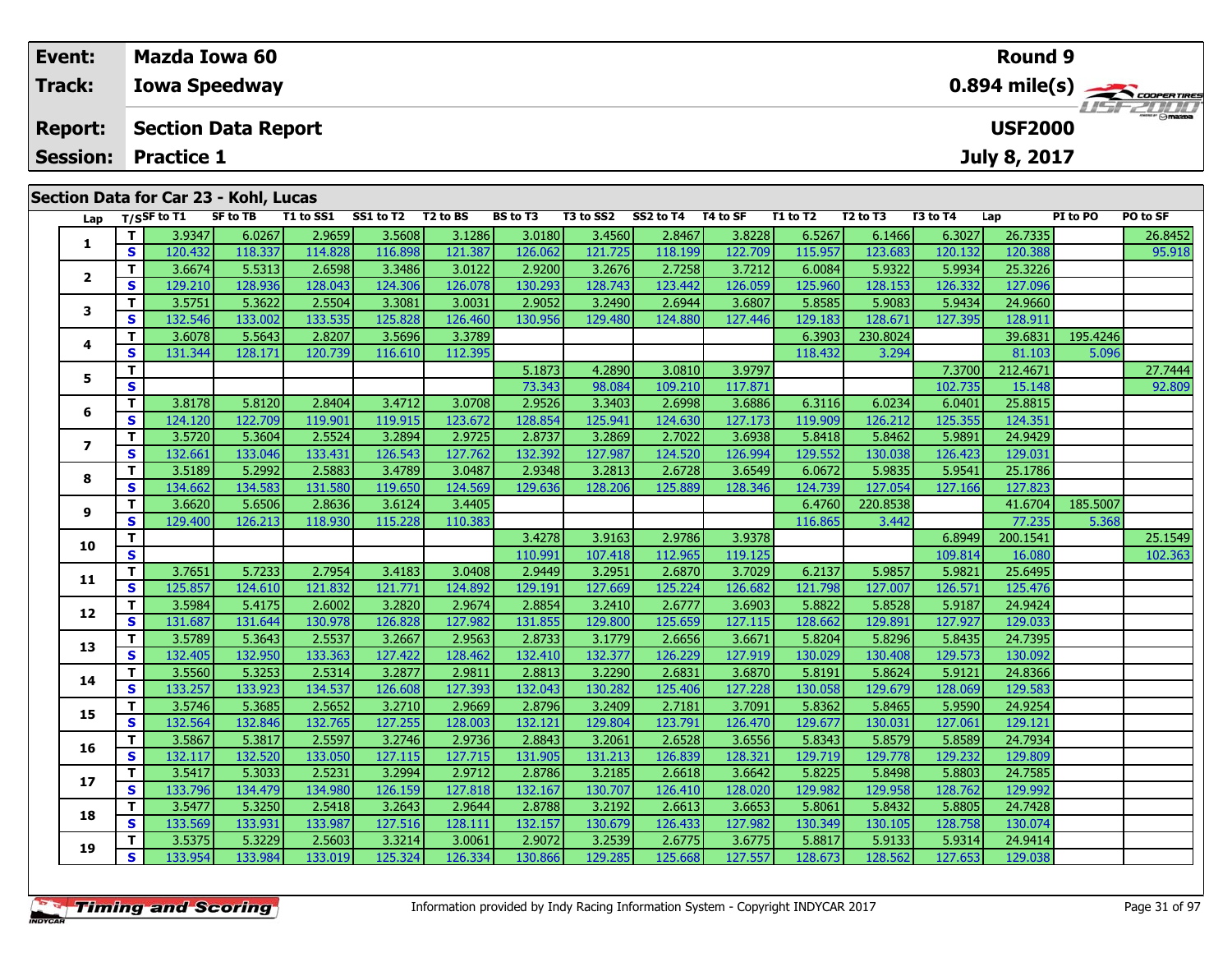| Event:         | Mazda Iowa 60              | <b>Round 9</b>                                      |
|----------------|----------------------------|-----------------------------------------------------|
| Track:         | <b>Iowa Speedway</b>       | $0.894$ mile(s) $\overbrace{\hspace{2cm}}$ covening |
| <b>Report:</b> | Section Data Report        | $\overline{\odot}$ mazoa<br><b>USF2000</b>          |
|                | <b>Session: Practice 1</b> | July 8, 2017                                        |

|                         |                                                      | Section Data for Car 23 - Kohl, Lucas |
|-------------------------|------------------------------------------------------|---------------------------------------|
|                         | Lap T/SSF to PI                                      |                                       |
| $\mathbf{1}$            | $rac{1}{s}$                                          |                                       |
|                         |                                                      |                                       |
| $\overline{2}$          | $\overline{\mathsf{r}}$                              |                                       |
|                         | $\overline{\mathbf{s}}$                              |                                       |
| $\mathbf{3}$            | $\overline{\mathsf{T}}$<br>$\overline{\mathbf{s}}$   |                                       |
|                         | 28.9812<br>$\overline{\mathsf{r}}$                   |                                       |
| 4                       | 98.022<br>S                                          |                                       |
|                         | $\overline{\mathsf{T}}$                              |                                       |
| $5\phantom{a}$          | $\overline{\mathbf{s}}$                              |                                       |
|                         | $\overline{\mathbf{r}}$                              |                                       |
| $6\phantom{1}$          | $\overline{\mathbf{s}}$                              |                                       |
| $\overline{\mathbf{z}}$ | $\overline{\mathsf{T}}$                              |                                       |
|                         | $\overline{\mathbf{s}}$                              |                                       |
| $\boldsymbol{8}$        | $\overline{\mathbf{r}}$                              |                                       |
|                         | $\overline{\mathbf{s}}$<br>31.1689<br>$\overline{t}$ |                                       |
| $\boldsymbol{9}$        | 91.142<br>$\mathbf{s}$                               |                                       |
|                         | $\overline{\mathsf{r}}$                              |                                       |
| 10                      | $\overline{\mathbf{s}}$                              |                                       |
|                         | $\overline{t}$                                       |                                       |
| 11                      | $\overline{\mathbf{s}}$                              |                                       |
| $12$                    | $rac{1}{s}$                                          |                                       |
|                         |                                                      |                                       |
| 13                      | $\overline{\mathbf{r}}$                              |                                       |
|                         | $\overline{\mathbf{s}}$                              |                                       |
| 14                      | $\overline{\mathsf{r}}$<br>$\mathsf{s}$              |                                       |
|                         | $\overline{\mathsf{T}}$                              |                                       |
| 15                      | $\overline{\mathbf{s}}$                              |                                       |
|                         | $\overline{\mathsf{T}}$                              |                                       |
| 16                      | $\mathbf{s}$                                         |                                       |
| $17$                    | $\overline{1}$                                       |                                       |
|                         | $\mathbf{s}$                                         |                                       |
| 18                      | $\overline{\mathsf{T}}$<br>$\overline{\mathbf{s}}$   |                                       |
|                         | $\overline{\mathsf{T}}$                              |                                       |
| 19                      | $\mathsf{s}$                                         |                                       |
|                         |                                                      |                                       |
|                         |                                                      |                                       |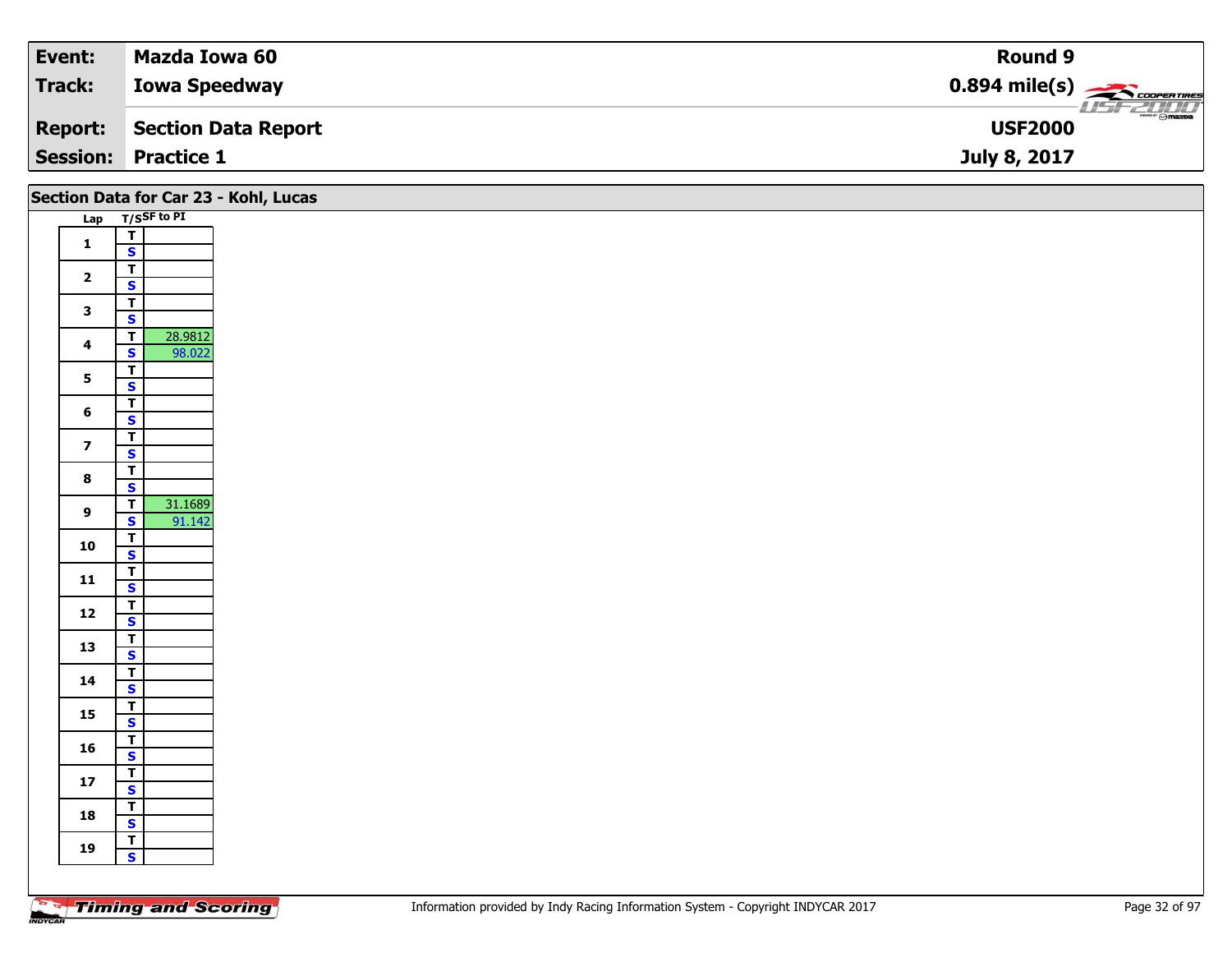| Event:                                | <b>Mazda Iowa 60</b>                                                                                                                                                                                                                                                                                                                                      | Round 9                                              |  |  |  |  |  |  |  |  |
|---------------------------------------|-----------------------------------------------------------------------------------------------------------------------------------------------------------------------------------------------------------------------------------------------------------------------------------------------------------------------------------------------------------|------------------------------------------------------|--|--|--|--|--|--|--|--|
| <b>Track:</b>                         | <b>Iowa Speedway</b>                                                                                                                                                                                                                                                                                                                                      | $0.894$ mile(s) $\leftarrow$ $\leftarrow$ coorenance |  |  |  |  |  |  |  |  |
| <b>Report:</b>                        | <b>Section Data Report</b>                                                                                                                                                                                                                                                                                                                                | <b>LIST CLIP</b><br><b>USF2000</b>                   |  |  |  |  |  |  |  |  |
| <b>Session:</b>                       | <b>Practice 1</b>                                                                                                                                                                                                                                                                                                                                         | July 8, 2017                                         |  |  |  |  |  |  |  |  |
| Section Data for Car 23 - Kohl, Lucas |                                                                                                                                                                                                                                                                                                                                                           |                                                      |  |  |  |  |  |  |  |  |
| Lap                                   | SS1 to T2<br>T2 to BS<br><b>BS</b> to T3<br>SS2 to T4<br>T/SSF to T1<br><b>SF to TB</b><br>T3 to SS2<br>T4 to SF<br>T <sub>2</sub> to T <sub>3</sub><br>T3 to T4<br>T1 to SS1<br>T1 to T2<br>Lap<br>າຂອງປ<br>5.8763<br>ן ב $\epsilon$ בא צ<br>26648<br>5.8168<br>ا 1 באבא כ<br><b>3 2787L</b><br>ו ר⊿דם כ<br><b>Lapas</b><br>5.8554<br>5.3311<br>$-22115$ | PO to SF<br>PI to PO<br>247715                       |  |  |  |  |  |  |  |  |

| Lap |              | T/SSF to 11 | <b>SF TO 1B</b> | 11 TO 551 | <b>SSI TO 12</b> | 1 Z TO BS | <b>BS tO 13</b> | 13 TO 552 | $552 \text{ to } 14$ 14 to SF |         | 11 TO 12 | 12 TO 13 | <b>13 το 14</b> | Lap      | PI TO PU | PU TO SF |
|-----|--------------|-------------|-----------------|-----------|------------------|-----------|-----------------|-----------|-------------------------------|---------|----------|----------|-----------------|----------|----------|----------|
| 20  | T            | 3.5534      | 5.3311          | 2.5381    | 3.2787           | 2.9742    | 2.8812          | 3.2115    | 2.6648                        | 3.6696  | 5.8168   | 5.8554   | 5.8763          | 24.7715  |          |          |
|     | <b>S</b>     | 133.355     | 133.778         | 134.182   | 126.956          | 127.689   | 132.047         | 130.992   | 126.267                       | 127.832 | 130.109  | 129.834  | 128.850         | 129.924  |          |          |
| 21  | T.           | 3.5512      | 5.3299          | 2.5359    | 3.2475           | 2.9584    | 2.8760          | 3.1750    | 2.6608                        | 3.6546  | 5.7834   | 5.8344   | 5.8358          | 24.6594  |          |          |
|     | S            | 133.438     | 133.808         | 134.299   | 128.176          | 128.371   | 132.286         | 132.498   | 126.457                       | 128.356 | 130.860  | 130.301  | 129.744         | 130.514  |          |          |
| 22  | T            | 3.5422      | 5.3231          | 2.5425    | 3.2977           | 2.9880    | 2.8949          | 3.3432    | 2.7410                        | 3.7287  | 5.8402   | 5.8829   | 6.0842          | 25.0782  |          |          |
|     | S            | 133.777     | 133.979         | 133.950   | 126.224          | 127.099   | 131.422         | 125.832   | 122.757                       | 125.805 | 129.588  | 129.227  | 124.447         | 128.335  |          |          |
| 23  | T.           | 3.5937      | 5.4125          | 2.5941    | 3.2794           | 2.9774    | 2.8823          | 3.2237    | 2.6722                        | 3.6741  | 5.8735   | 5.8597   | 5.8959          | 24.8969  |          |          |
|     | S            | 131.860     | 131.766         | 131.286   | 126.929          | 127.552   | 131.997         | 130.497   | 125.918                       | 127.675 | 128.853  | 129.738  | 128.421         | 129.269  |          |          |
| 24  | T.           | 3.5531      | 5.3414          | 2.5535    | 3.2957           | 2.9908    | 2.8895          | 3.2155    | 2.6821                        | 3.6614  | 5.8492   | 5.8803   | 5.8976          | 24.8416  |          |          |
|     | <b>S</b>     | 133.366     | 133.520         | 133.373   | 126.301          | 126.980   | 131.668         | 130.829   | 125.453                       | 128.118 | 129.388  | 129.284  | 128.384         | 129.557  |          |          |
| 25  | T            | 3.7376      | 5.7687          | 2.9151    | 3.7610           | 3.7577    |                 |           |                               |         | 6.6761   | 157.8497 |                 | 43.6791  | 121.1054 |          |
|     | <b>S</b>     | 126.783     | 123.630         | 116.829   | 110.675          | 101.065   |                 |           |                               |         | 113.362  | 4.816    |                 | 73.683   | 8.223    |          |
| 26  | T.           |             |                 |           |                  |           | 3.4055          | 3.7903    | 2.9384                        | 3.9103  |          |          | 6.7287          | 135.2233 |          | 24.6504  |
|     | $\mathbf{s}$ |             |                 |           |                  |           | 111.718         | 110.989   | 114.510                       | 119.963 |          |          | 112.527         | 23.801   |          | 104.458  |
| 27  | T.           | 3.7730      | 5.7610          | 2.8389    | 3.4892           | 3.0829    | 2.9698          | 3.4015    | 2.7583                        | 3.7490  | 6.3281   | 6.0527   | 6.1598          | 26.0626  |          |          |
|     | <b>S</b>     | 125.593     | 123.795         | 119.965   | 119.297          | 123.187   | 128.108         | 123.675   | 121.987                       | 125.124 | 119.596  | 125.601  | 122.919         | 123.487  |          |          |
| 28  | T            | 3.6271      | 5.4740          | 2.6332    | 3.2923           | 2.9739    | 2.8765          | 3.2286    | 2.6590                        | 3.6699  | 5.9255   | 5.8504   | 5.8876          | 24.9605  |          |          |
|     | S            | 130.645     | 130.285         | 129.336   | 126.431          | 127.702   | 132.263         | 130.299   | 126.543                       | 127.821 | 127.722  | 129.944  | 128.602         | 128.940  |          |          |
| 29  | T.           | 3.5614      | 5.3623          | 2.5713    | 3.2581           | 2.9543    | 2.8622          | 3.1978    | 2.6496                        | 3.6595  | 5.8294   | 5.8165   | 5.8474          | 24.7142  |          |          |
|     | S            | 133.055     | 132.999         | 132.450   | 127.759          | 128.549   | 132.924         | 131.554   | 126.992                       | 128.184 | 129.828  | 130.702  | 129.486         | 130.225  |          |          |
| 30  | T.           | 3.5534      | 5.3200          | 2.5221    | 3.2283           | 2.9383    | 2.8476          | 3.1833    | 2.6280                        | 3.6349  | 5.7504   | 5.7859   | 5.8113          | 24.5359  |          |          |
|     | S            | 133.355     | 134.057         | 135.034   | 128.938          | 129.249   | 133.605         | 132.153   | 128.035                       | 129.052 | 131.611  | 131.393  | 130.291         | 131.171  |          |          |
| 31  | T            | 3.5372      | 5.3013          | 2.5209    | 3.2632           | 2.9540    | 2.8640          | 3.1693    | 2.6367                        | 3.6470  | 5.7841   | 5.8180   | 5.8060          | 24.5923  |          |          |
|     | <b>S</b>     | 133.966     | 134.530         | 135.098   | 127.559          | 128.562   | 132.840         | 132.737   | 127.613                       | 128.624 | 130.845  | 130.668  | 130.410         | 130.870  |          |          |
| 32  | T.           | 3.5446      | 5.3073          | 2.5145    | 3.2645           | 2.9460    | 2.8544          | 3.2120    | 2.6520                        | 3.6568  | 5.7790   | 5.8004   | 5.8640          | 24.6448  |          |          |
|     | S            | 133.686     | 134.378         | 135.442   | 127.508          | 128.911   | 133.287         | 130.972   | 126.877                       | 128.279 | 130.960  | 131.065  | 129.120         | 130.591  |          |          |
| 33  | Т            | 3.5381      | 5.3216          | 2.5458    | 3.2290           | 2.9373    | 2.8542          | 3.1728    | 2.6623                        | 3.6566  | 5.7748   | 5.7915   | 5.8351          | 24.5961  |          |          |
|     | S            | 133.932     | 134.016         | 133.776   | 128.910          | 129.293   | 133.296         | 132.590   | 126.386                       | 128.286 | 131.055  | 131.266  | 129.759         | 130.850  |          |          |
| 34  | T.           | 3.5459      | 5.3281          | 2.5480    | 3.2356           | 2.9372    | 2.8609          | 3.1801    | 2.6439                        | 3.6484  | 5.7836   | 5.7981   | 5.8240          | 24.6000  |          |          |
|     | <b>S</b>     | 133.637     | 133.853         | 133.661   | 128.647          | 129.298   | 132.984         | 132.286   | 127.266                       | 128.574 | 130.856  | 131.117  | 130.007         | 130.829  |          |          |
| 35  | T.           | 3.5410      | 5.3135          | 2.5297    | 3.2475           | 2.9492    | 2.8616          | 3.1899    | 2.6398                        | 3.6328  | 5.7772   | 5.8108   | 5.8297          | 24.5915  |          |          |
|     | S            | 133.822     | 134.221         | 134.628   | 128.176          | 128.771   | 132.952         | 131.879   | 127.463                       | 129.127 | 131.001  | 130.830  | 129.880         | 130.874  |          |          |
| 36  | T.           | 3.5241      | 5.2775          | 2.5108    | 3.3149           | 2.9822    | 2.8789          | 3.1878    | 2.6417                        | 3.6431  | 5.8257   | 5.8611   | 5.8295          | 24.6835  |          |          |
|     | <b>S</b>     | 134.464     | 135.136         | 135.641   | 125.569          | 127.346   | 132.153         | 131.966   | 127.371                       | 128.761 | 129.910  | 129.707  | 129.884         | 130.387  |          |          |
| 37  | T.           | 3.5961      | 5.5246          | 2.7765    | 3.5850           | 3.2622    |                 |           |                               |         | 6.3615   | 216.1362 |                 | 40.9008  | 182.1776 |          |
|     | <b>S</b>     | 131.772     | 129.092         | 122.661   | 116.109          | 116.416   |                 |           |                               |         | 118.969  | 3.517    |                 | 78.688   | 5.466    |          |
| 38  | T            |             |                 |           |                  |           | 3.3568          | 3.8783    | 3.0855                        | 3.9873  |          |          | 6.9638          | 196.1441 |          | 24.5803  |
|     | S            |             |                 |           |                  |           | 113.338         | 108.471   | 109.051                       | 117.646 |          |          | 108.728         | 16.408   |          | 104.756  |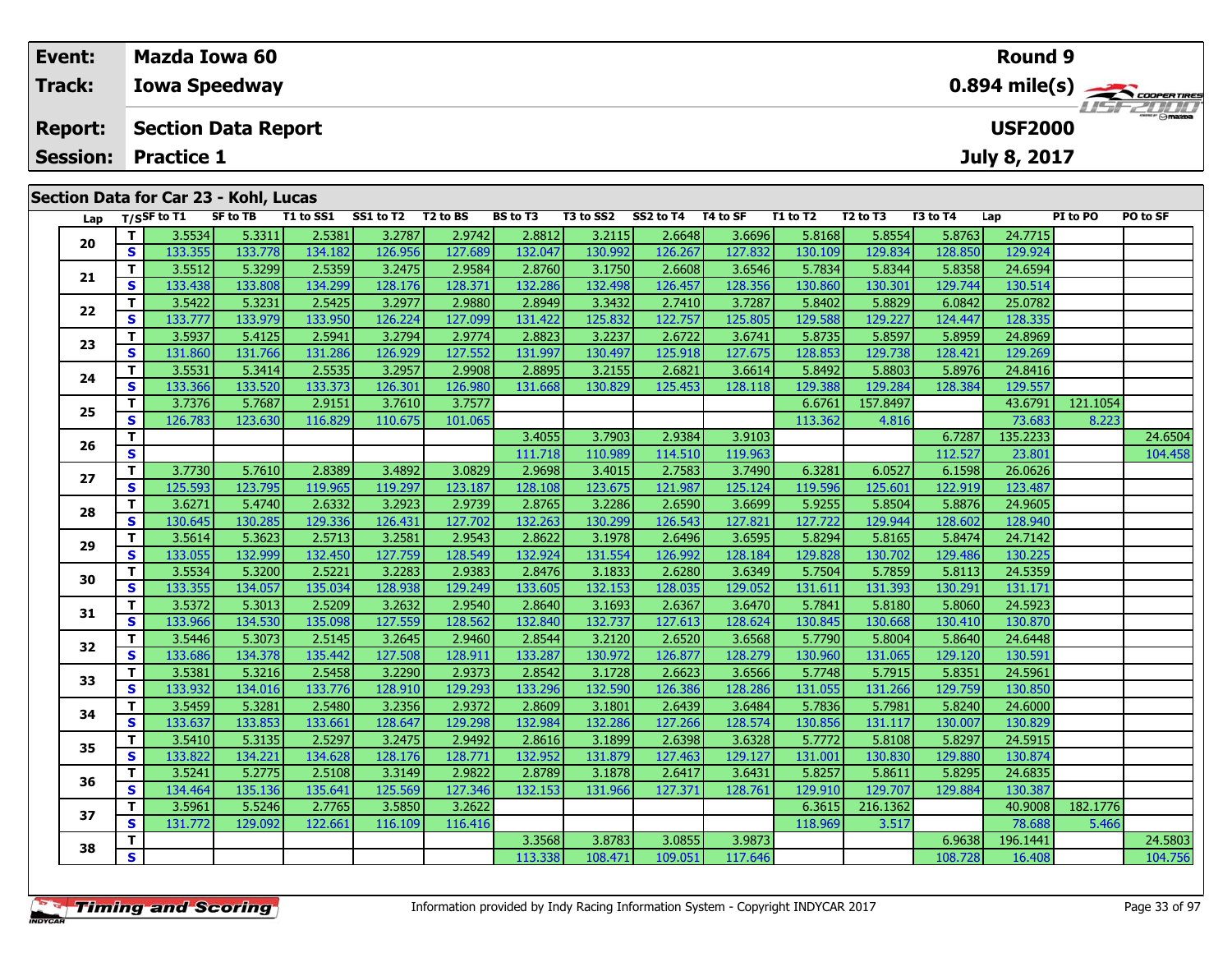| Event:          | Mazda Iowa 60        | Round 9                                             |
|-----------------|----------------------|-----------------------------------------------------|
| Track:          | <b>Iowa Speedway</b> | $0.894$ mile(s) $\overbrace{\hspace{2cm}}$ covening |
| <b>Report:</b>  | Section Data Report  | $\overline{\odot}$ mazpa<br><b>USF2000</b>          |
| <b>Session:</b> | <b>Practice 1</b>    | July 8, 2017                                        |

|            |                                                                | Section Data for Car 23 - Kohl, Lucas |
|------------|----------------------------------------------------------------|---------------------------------------|
|            | Lap T/SSF to PI                                                |                                       |
| ${\bf 20}$ | $\frac{1}{s}$                                                  |                                       |
|            | $\overline{\mathbf{T}}$                                        |                                       |
| 21         | $\mathbf{s}$                                                   |                                       |
|            | $\overline{\mathbf{r}}$                                        |                                       |
| 22         | $\overline{\mathbf{s}}$                                        |                                       |
| 23         | $\overline{\mathbf{T}}$                                        |                                       |
|            | $\mathsf{s}$                                                   |                                       |
| 24         | $\overline{\mathsf{T}}$<br>$\overline{\mathbf{s}}$             |                                       |
|            | 33.1466<br>$\overline{1}$                                      |                                       |
| 25         | $\mathsf{s}$<br>85.704                                         |                                       |
|            | $\overline{\mathbf{r}}$                                        |                                       |
| 26         | $\mathbf{s}$                                                   |                                       |
| $27\,$     | $\overline{\mathbf{T}}$                                        |                                       |
|            | $\overline{\mathbf{s}}$<br>$\overline{\mathsf{r}}$             |                                       |
| 28         | $\mathbf{s}$                                                   |                                       |
|            | $\overline{\mathsf{T}}$                                        |                                       |
| 29         | $\overline{\mathbf{s}}$                                        |                                       |
| 30         | $\overline{\mathbf{r}}$                                        |                                       |
|            | $\mathsf{s}$<br>$\overline{\mathbf{T}}$                        |                                       |
| 31         | $\mathbf{s}$                                                   |                                       |
|            | $\overline{\mathbf{r}}$                                        |                                       |
| 32         | $\overline{\mathbf{s}}$                                        |                                       |
| 33         | $\overline{\mathbf{T}}$                                        |                                       |
|            | $\mathbf{s}$<br>$\overline{\mathbf{T}}$                        |                                       |
| 34         | $\overline{\mathbf{s}}$                                        |                                       |
|            | $\overline{\mathbf{T}}$                                        |                                       |
| 35         | $\mathbf{s}$                                                   |                                       |
| 36         | $\overline{\mathsf{T}}$                                        |                                       |
|            | $\overline{\mathbf{s}}$                                        |                                       |
| 37         | 30.2870<br>$\overline{1}$<br>$\overline{\mathbf{s}}$<br>93.796 |                                       |
|            | $\overline{I}$                                                 |                                       |
| 38         | $\mathsf{s}$                                                   |                                       |
|            |                                                                |                                       |

Τ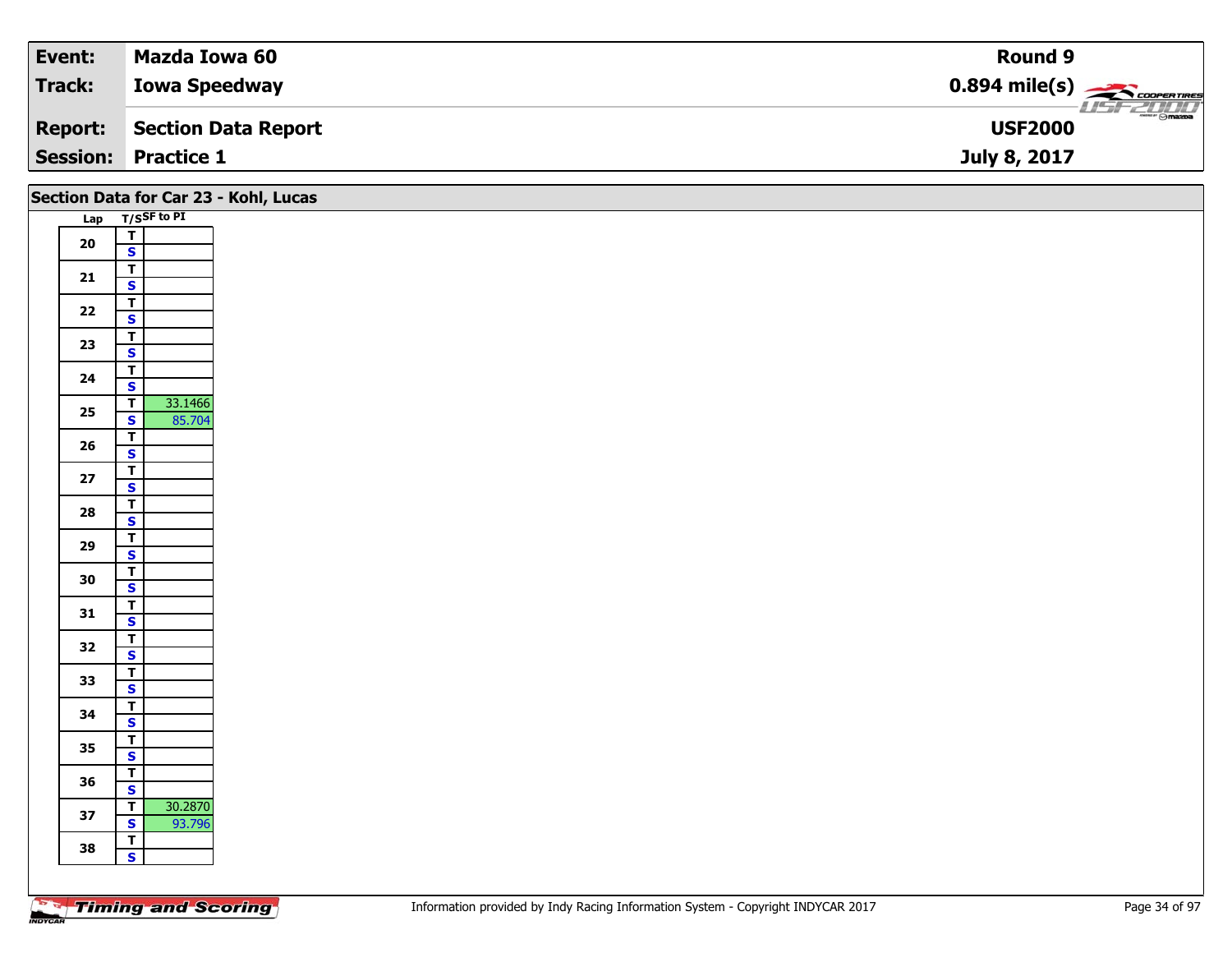| Event:         |                                       |                            | Mazda Iowa 60              |           |           |                      |                 |           |           |          |          |                                  | <b>Round 9</b>                           |                |          |                |  |  |  |  |
|----------------|---------------------------------------|----------------------------|----------------------------|-----------|-----------|----------------------|-----------------|-----------|-----------|----------|----------|----------------------------------|------------------------------------------|----------------|----------|----------------|--|--|--|--|
| Track:         |                                       |                            | <b>Iowa Speedway</b>       |           |           |                      |                 |           |           |          |          |                                  | $0.894$ mile(s) $\rightarrow$ coorganges |                |          |                |  |  |  |  |
| <b>Report:</b> |                                       |                            | <b>Section Data Report</b> |           |           |                      |                 |           |           |          |          |                                  |                                          | <b>USF2000</b> |          | <b>USFZUUD</b> |  |  |  |  |
|                |                                       | <b>Session: Practice 1</b> |                            |           |           |                      |                 |           |           |          |          |                                  |                                          | July 8, 2017   |          |                |  |  |  |  |
|                | Section Data for Car 23 - Kohl, Lucas |                            |                            |           |           |                      |                 |           |           |          |          |                                  |                                          |                |          |                |  |  |  |  |
|                | Lap                                   | T/SSF to T1                | SF to TB                   | T1 to SS1 | SS1 to T2 | T <sub>2</sub> to BS | <b>BS</b> to T3 | T3 to SS2 | SS2 to T4 | T4 to SF | T1 to T2 | T <sub>2</sub> to T <sub>3</sub> | T3 to T4                                 | Lap            | PI to PO | PO to SF       |  |  |  |  |
|                | $\sim$                                | 3.8861                     | 5.9707                     | 2.9849    | 3.5421    | 3.1022               | 2.9769          | 3.3576    | 2.7450    | 3.7395   | 6.5270   | 6.0791                           | 6.1026                                   | 26.3343        |          |                |  |  |  |  |

| Lap |                         | T/SSF to 11 | SF to TB | 11 to SS1 | <b>SS1 to 12</b> | 12 to BS | <b>BS to 13</b> | 13 to SS2 | SS2 to 14 14 to SF |         | 11 to 12 | 12 to 13 | 13 to 14 | Lap      | PI to PO | PO to SF |
|-----|-------------------------|-------------|----------|-----------|------------------|----------|-----------------|-----------|--------------------|---------|----------|----------|----------|----------|----------|----------|
| 39  | T.                      | 3.8861      | 5.9707   | 2.9849    | 3.5421           | 3.1022   | 2.9769          | 3.3576    | 2.7450             | 3.7395  | 6.5270   | 6.0791   | 6.1026   | 26.3343  |          |          |
|     | S                       | 121.938     | 119.447  | 114.097   | 117.515          | 122.420  | 127.802         | 125.292   | 122.578            | 125.442 | 115.952  | 125.056  | 124.072  | 122.213  |          |          |
|     | T.                      | 3.5977      | 5.4184   | 2.6019    | 3.2987           | 2.9676   | 2.8779          | 3.1973    | 2.6638             | 3.6503  | 5.9006   | 5.8455   | 5.8611   | 24.8552  |          |          |
| 40  | S                       | 131.713     | 131.622  | 130.892   | 126.186          | 127.973  | 132.199         | 131.574   | 126.315            | 128.507 | 128.261  | 130.053  | 129.184  | 129.486  |          |          |
| 41  | T.                      | 3.5315      | 5.3012   | 2.5301    | 3.2821           | 2.9596   | 2.8698          | 3.1767    | 2.6294             | 3.6367  | 5.8122   | 5.8294   | 5.8061   | 24.6159  |          |          |
|     | S                       | 134.182     | 134.532  | 134.607   | 126.824          | 128.319  | 132.572         | 132.427   | 127.967            | 128.988 | 130.212  | 130.413  | 130.408  | 130.745  |          |          |
|     | T.                      | 3.5250      | 5.2975   | 2.5271    | 3.2806           | 2.9661   | 2.8708          | 3.1954    | 2.6506             | 3.6579  | 5.8077   | 5.8369   | 5.8460   | 24.6735  |          |          |
| 42  | S                       | 134.429     | 134.626  | 134.766   | 126.882          | 128.038  | 132.526         | 131.652   | 126.944            | 128.240 | 130.313  | 130.245  | 129.517  | 130.440  |          |          |
| 43  | T.                      | 3.5369      | 5.3290   | 2.5616    | 3.2740           | 2.9597   | 2.8593          | 3.1966    | 2.6663             | 3.6626  | 5.8356   | 5.8190   | 5.8629   | 24.7170  |          |          |
|     | <b>S</b>                | 133.977     | 133.830  | 132.951   | 127.138          | 128.315  | 133.059         | 131.603   | 126.196            | 128.076 | 129.690  | 130.646  | 129.144  | 130.210  |          |          |
| 44  | T.                      | 3.5321      | 5.2976   | 2.5271    | 3.3128           | 2.9781   | 2.8675          | 3.1987    | 2.6617             | 3.6572  | 5.8399   | 5.8456   | 5.8604   | 24.7352  |          |          |
|     | S                       | 134.159     | 134.624  | 134.766   | 125.649          | 127.522  | 132.678         | 131.516   | 126.414            | 128.265 | 129.594  | 130.051  | 129.199  | 130.114  |          |          |
| 45  | T.                      | 3.5315      | 5.3184   | 2.5575    | 3.2903           | 2.9628   | 2.8650          | 3.2498    | 2.6884             | 3.6677  | 5.8478   | 5.8278   | 5.9382   | 24.8130  |          |          |
|     | S                       | 134.182     | 134.097  | 133.164   | 126.508          | 128.180  | 132.794         | 129.449   | 125.159            | 127.898 | 129.419  | 130.448  | 127.506  | 129.706  |          |          |
| 46  | T.                      | 3.5379      | 5.3438   | 2.5847    | 3.3228           | 2.9971   | 2.8834          | 3.2370    | 2.6899             | 3.6761  | 5.9075   | 5.8805   | 5.9269   | 24.9289  |          |          |
|     | S                       | 133.939     | 133.460  | 131.763   | 125.271          | 126.713  | 131.947         | 129.960   | 125.089            | 127.606 | 128.111  | 129.279  | 127.750  | 129.103  |          |          |
| 47  | T.                      | 3.5549      | 5.3851   | 2.6143    | 3.2976           | 2.9722   | 2.8623          | 3.2213    | 2.7111             | 3.6732  | 5.9119   | 5.8345   | 5.9324   | 24.9069  |          |          |
|     | S.                      | 133.299     | 132.436  | 130.271   | 126.228          | 127.775  | 132.919         | 130.594   | 124.111            | 127.706 | 128.016  | 130.299  | 127.631  | 129.217  |          |          |
| 48  | T.                      | 3.5372      | 5.3521   | 2.6028    | 3.4364           | 3.0956   | 2.9946          | 3.4156    | 2.7878             | 3.7870  | 6.0392   | 6.0902   | 6.2034   | 25.6570  |          |          |
|     | S                       | 133.966     | 133.253  | 130.847   | 121.130          | 122.681  | 127.047         | 123.165   | 120.696            | 123.869 | 125.318  | 124.828  | 122.056  | 125.439  |          |          |
| 49  | T.                      | 3.6496      | 5.4956   | 2.6250    | 3.2704           | 2.9603   | 2.8693          | 3.1804    | 2.6422             | 3.6368  | 5.8954   | 5.8296   | 5.8226   | 24.8340  |          |          |
|     | S                       | 129.840     | 129.773  | 129.740   | 127.278          | 128.289  | 132.595         | 132.273   | 127.347            | 128.985 | 128.374  | 130.408  | 130.038  | 129.597  |          |          |
| 50  | T.                      | 3.5350      | 5.3248   | 2.5716    | 3.4712           | 3.4122   |                 |           |                    |         | 6.0428   | 135.6537 |          | 40.1270  | 100.8750 |          |
|     | S                       | 134.049     | 133.936  | 132.434   | 119.915          | 111.298  |                 |           |                    |         | 125.243  | 5.604    |          | 80.205   | 9.872    |          |
| 51  | T.                      |             |          |           |                  |          | 3.9113          | 3.7535    | 2.9042             | 3.8573  |          |          | 6.6577   | 115.6195 |          | 25.2872  |
|     | $\overline{\mathbf{s}}$ |             |          |           |                  |          | 97.271          | 112.077   | 115.859            | 121.611 |          |          | 113.727  | 27.836   |          | 101.828  |
| 52  | T.                      | 3.7017      | 5.5976   | 2.7071    | 3.3664           | 3.0023   | 2.9024          | 3.2328    | 2.6718             | 3.6525  | 6.0735   | 5.9047   | 5.9046   | 25.2370  |          |          |
|     | S                       | 128.012     | 127.408  | 125.806   | 123.648          | 126.494  | 131.083         | 130.129   | 125.937            | 128.430 | 124.610  | 128.750  | 128.232  | 127.527  |          |          |
| 53  | T.                      | 3.5326      | 5.3027   | 2.5298    | 3.2497           | 2.9399   | 2.8505          | 3.1614    | 2.6305             | 3.6160  | 5.7795   | 5.7904   | 5.7919   | 24.5104  |          |          |
|     | S                       | 134.140     | 134.494  | 134.623   | 128.089          | 129.179  | 133.469         | 133.068   | 127.914            | 129.726 | 130.949  | 131.291  | 130.727  | 131.308  |          |          |
| 54  | T.                      | 3.5183      | 5.2833   | 2.5199    | 3.2674           | 2.9521   | 2.8625          | 3.1568    | 2.6250             | 3.6083  | 5.7873   | 5.8146   | 5.7818   | 24.5103  |          |          |
|     | S                       | 134.685     | 134.988  | 135.151   | 127.395          | 128.645  | 132.910         | 133.262   | 128.182            | 130.003 | 130.772  | 130.745  | 130.956  | 131.308  |          |          |
| 55  | T.                      | 3.5138      | 5.2666   | 2.5072    | 3.2861           | 2.9620   | 2.8617          | 3.1846    | 2.6410             | 3.6313  | 5.7933   | 5.8237   | 5.8256   | 24.5877  |          |          |
|     | S                       | 134.858     | 135.416  | 135.836   | 126.670          | 128.215  | 132.947         | 132.099   | 127.405            | 129.180 | 130.637  | 130.540  | 129.971  | 130.895  |          |          |
| 56  | T.                      | 3.5261      | 5.2750   | 2.4970    | 3.2496           | 2.9427   | 2.8522          | 3.1588    | 2.6406             | 3.6289  | 5.7466   | 5.7949   | 5.7994   | 24.4959  |          |          |
|     | S                       | 134.387     | 135.200  | 136.391   | 128.093          | 129.056  | 133.390         | 133.178   | 127.425            | 129.265 | 131.698  | 131.189  | 130.558  | 131.385  |          |          |
| 57  | Т                       | 3.5213      | 5.2756   | 2.5015    | 3.2592           | 2.9667   | 2.8755          | 3.1845    | 2.6274             | 3.6171  | 5.7607   | 5.8422   | 5.8119   | 24.5532  |          |          |
|     | S.                      | 134.571     | 135.185  | 136.146   | 127.715          | 128.012  | 132.309         | 132.103   | 128.065            | 129.687 | 131.376  | 130.127  | 130.277  | 131.079  |          |          |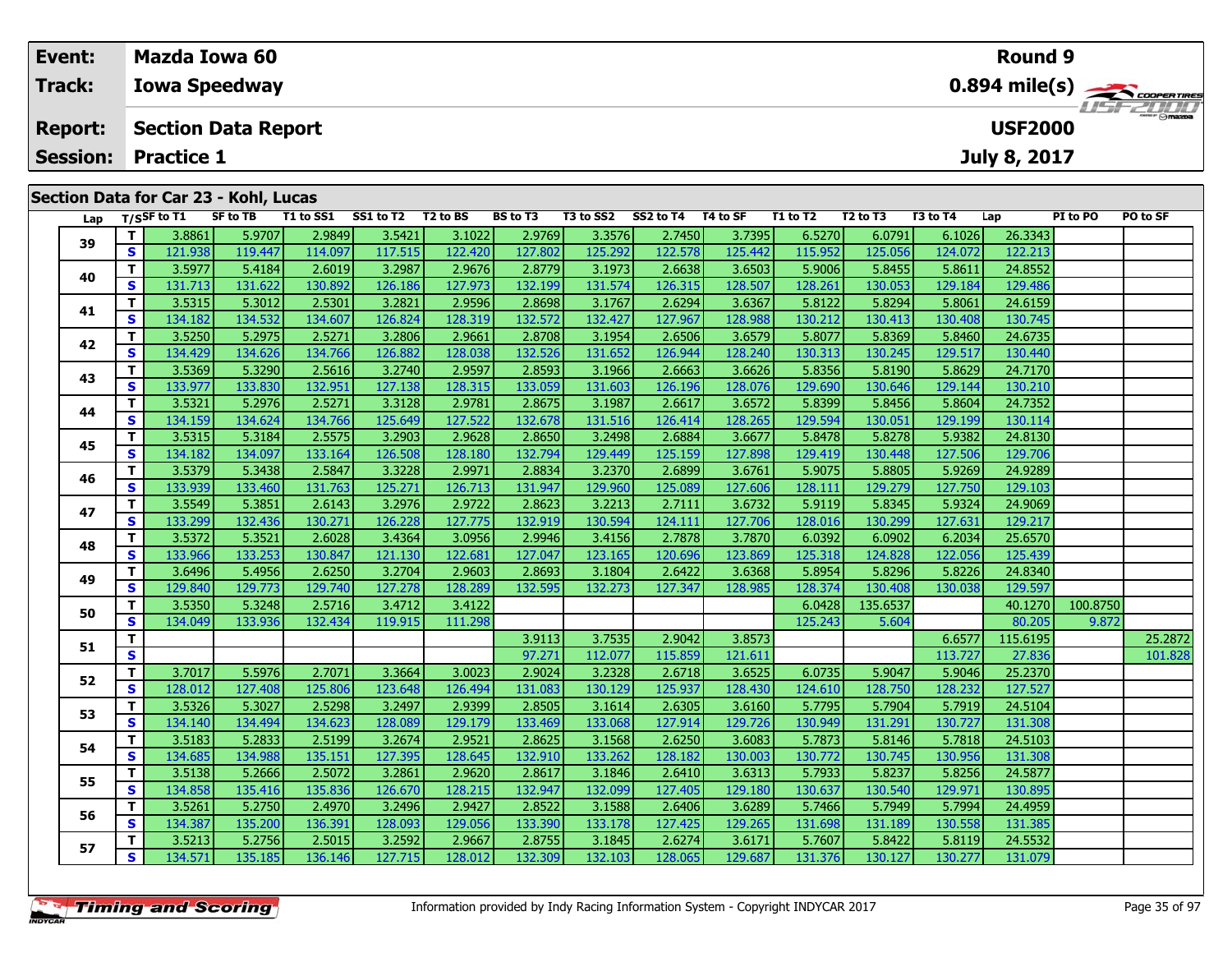| Event:                     | Mazda Iowa 60        | <b>Round 9</b>                                         |
|----------------------------|----------------------|--------------------------------------------------------|
| Track:                     | <b>Iowa Speedway</b> | $0.894$ mile(s) $\overbrace{\hspace{2cm}}$ coorentines |
| <b>Report:</b>             | Section Data Report  | $\overline{\odot}$ maxpa<br><b>USF2000</b>             |
| <b>Session: Practice 1</b> |                      | July 8, 2017                                           |

|    | Section Data for Car 23 - Kohl, Lucas              |  |
|----|----------------------------------------------------|--|
|    | Lap T/SSF to PI                                    |  |
| 39 | $\frac{1}{s}$                                      |  |
| 40 | $\overline{\mathbf{T}}$<br>$\overline{\mathbf{s}}$ |  |
| 41 | $\overline{\mathsf{T}}$<br>$\mathbf{s}$            |  |
| 42 | $\overline{\mathbf{T}}$                            |  |
| 43 | $\mathbf{s}$<br>$\overline{\mathbf{r}}$            |  |
|    | $\overline{\mathbf{s}}$<br>$\overline{\mathsf{r}}$ |  |
| 44 | $\overline{\mathbf{s}}$<br>$\mathbf{T}$            |  |
| 45 | $\overline{\mathbf{s}}$                            |  |
| 46 | $\overline{\mathsf{T}}$<br>$\overline{\mathbf{s}}$ |  |
| 47 | $\overline{\mathbf{T}}$<br>$\mathbf{s}$            |  |
| 48 | $\overline{\mathsf{r}}$<br>$\overline{\mathbf{s}}$ |  |
| 49 | $\overline{\mathsf{r}}$                            |  |
| 50 | $\mathbf{s}$<br>29.5843<br>$\overline{\mathbf{r}}$ |  |
|    | $\mathbf{s}$<br>96.024                             |  |
| 51 | $\frac{1}{s}$<br>$\overline{\mathsf{T}}$           |  |
| 52 | $\mathbf{s}$                                       |  |
| 53 | $\overline{\mathsf{T}}$<br>$\overline{\mathbf{s}}$ |  |
| 54 | $\overline{\mathbf{r}}$<br>$\mathbf{s}$            |  |
| 55 | $\overline{\mathbf{r}}$<br>$\mathbf{s}$            |  |
| 56 | $\overline{\mathsf{r}}$<br>$\mathbf{s}$            |  |
| 57 | $\overline{\mathsf{r}}$<br>$\mathbf{s}$            |  |
|    |                                                    |  |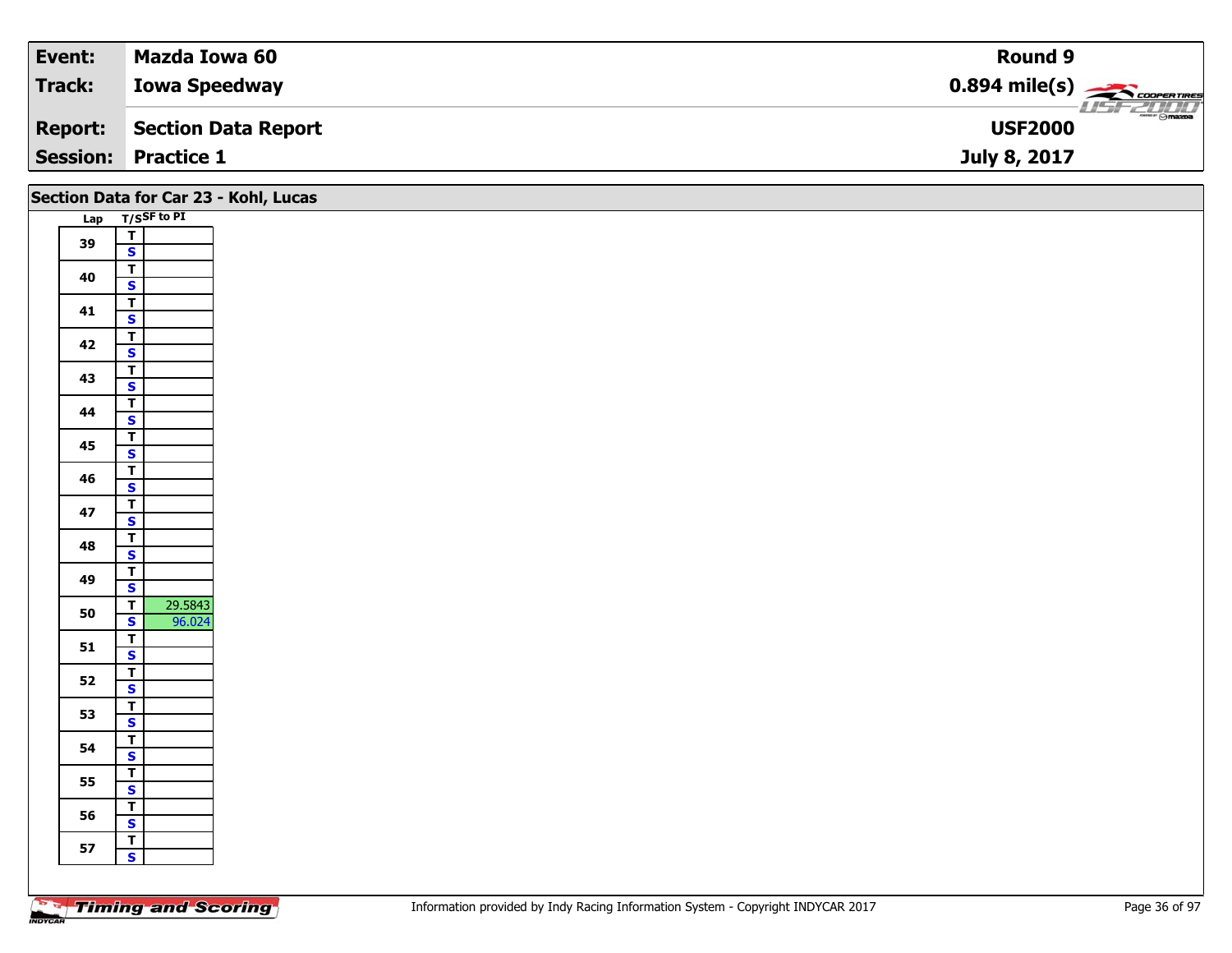| Event:                            |   |                   | <b>Mazda Iowa 60</b>                  |           |           |                      |                 |           |           |          |          |                                  |          | <b>Round 9</b>                        |          |                                            |  |
|-----------------------------------|---|-------------------|---------------------------------------|-----------|-----------|----------------------|-----------------|-----------|-----------|----------|----------|----------------------------------|----------|---------------------------------------|----------|--------------------------------------------|--|
| Track:                            |   |                   | <b>Iowa Speedway</b>                  |           |           |                      |                 |           |           |          |          |                                  |          |                                       |          | $0.894$ mile(s) $\rightarrow$ coorga Tines |  |
| <b>Report:</b><br><b>Session:</b> |   | <b>Practice 1</b> | <b>Section Data Report</b>            |           |           |                      |                 |           |           |          |          |                                  |          | <b>USF2000</b><br><b>July 8, 2017</b> |          | <b>LIST 2000</b>                           |  |
|                                   |   |                   | Section Data for Car 23 - Kohl, Lucas |           |           |                      |                 |           |           |          |          |                                  |          |                                       |          |                                            |  |
| Lap                               |   | T/SSF to T1       | SF to TB                              | T1 to SS1 | SS1 to T2 | T <sub>2</sub> to BS | <b>BS</b> to T3 | T3 to SS2 | SS2 to T4 | T4 to SF | T1 to T2 | T <sub>2</sub> to T <sub>3</sub> | T3 to T4 | Lap                                   | PI to PO | PO to SF                                   |  |
| 58                                |   | 3.5149            | 5.2854                                | 2.5358    | 3.2478    | 2.9396               | 2.8617          | 3.2512    | 2.7098    | 3.6534   | 5.7836   | 5.8013                           | 5.9610   | 24.7142                               |          |                                            |  |
|                                   | S | 134.816           | 134.934                               | 134.304   | 128.164   | 129.1921             | 132.947         | 129.393   | 124.1711  | 128.398  | 130.856  | 131.044                          | 127.019  | 130.225                               |          |                                            |  |

**<sup>T</sup>** 3.5031 5.3342 2.6578 3.4362 3.0458 2.9288 3.2655 2.6846 3.6623 6.0940 5.9746 5.9501 25.1841 **<sup>S</sup>** 135.270 133.700 128.139 121.137 124.687 129.901 128.826 125.336 128.086 124.191 127.243 127.251 127.795

**<sup>T</sup>** 3.5380 5.3166 2.5409 3.2573 2.9554 2.8719 3.1581 2.6262 3.5996 5.7982 5.8273 5.7843 24.5474 **<sup>S</sup>** 133.935 134.142 134.034 127.790 128.501 132.475 133.207 128.123 130.318 130.526 130.460 130.899 131.110

**<sup>T</sup>** 3.7253 5.6725 2.7732 3.3713 3.0199 2.9205 3.2343 2.6608 3.6528 6.1445 5.9404 5.8951 25.3581 **<sup>S</sup>** 127.201 125.726 122.807 123.469 125.757 130.270 130.069 126.457 128.420 123.170 127.976 128.439 126.918

**<sup>T</sup>** 3.5362 5.3015 2.5181 3.2552 2.9588 2.8797 3.1646 2.6177 3.6085 5.7733 5.8385 5.7823 24.5388 **<sup>S</sup>** 134.004 134.525 135.248 127.872 128.354 132.116 132.934 128.539 129.996 131.089 130.209 130.944 131.156

**<sup>T</sup>** 3.5138 5.2690 2.5066 3.2561 2.9477 2.9299 3.4513 2.7303 3.6830 5.7627 5.8776 6.1816 25.0187 **<sup>S</sup>** 134.858 135.354 135.869 127.837 128.837 129.852 121.891 123.238 127.367 131.330 129.343 122.486 128.640

**<sup>T</sup>** 3.5078 5.2924 2.5940 3.4029 3.0230 2.9166 3.2329 2.6574 3.6327 5.9969 5.9396 5.8903 24.9673 **<sup>S</sup>** 135.089 134.756 131.291 122.322 125.628 130.445 130.125 126.619 129.130 126.202 127.993 128.543 128.905

**<sup>T</sup>** 3.5234 5.2941 2.5266 3.2403 2.9457 2.8684 3.1636 2.6106 3.5923 5.7669 5.8141 5.7742 24.4709 **<sup>S</sup>** 134.490 134.713 134.793 128.460 128.924 132.637 132.976 128.889 130.582 131.235 130.756 131.128 131.519

**<sup>T</sup>** 3.5078 5.2703 2.5100 3.2078 2.9274 2.8505 3.1590 2.6063 3.5929 5.7178 5.7779 5.7653 24.3617 **<sup>S</sup>** 135.089 135.321 135.685 129.762 129.730 133.469 133.169 129.102 130.561 132.362 131.575 131.330 132.109

**<sup>T</sup>** 3.5063 5.2536 2.4920 3.2272 2.9445 2.8648 3.1449 2.5941 3.5712 5.7192 5.8093 5.7390 24.3450 **<sup>S</sup>** 135.146 135.751 136.665 128.982 128.977 132.803 133.766 129.709 131.354 132.329 130.864 131.932 132.200

**<sup>T</sup>** 3.4955 5.2347 2.4829 3.2700 2.9714 2.8751 3.1476 2.6123 3.5703 5.7529 5.8465 5.7599 24.4251 **<sup>S</sup>** 135.564 136.241 137.165 127.294 127.809 132.327 133.652 128.805 131.387 131.554 130.031 131.454 131.766

**<sup>T</sup>** 3.4932 5.3116 2.6265 3.4126 3.0190 2.9138 3.1866 2.6255 3.6164 6.0391 5.9328 5.8121 24.8936 **<sup>S</sup>** 135.653 134.269 129.666 121.974 125.794 130.570 132.016 128.157 129.712 125.320 128.140 130.273 129.286

**<sup>T</sup>** 3.7596 5.9864 3.1893 3.7332 3.1871 3.0342 3.3950 2.7823 3.7562 6.9225 6.2213 6.1773 26.8369 **<sup>S</sup>** 126.041 119.134 106.785 111.500 119.159 125.389 123.912 120.935 124.884 109.327 122.197 122.571 119.924

**T** 4.0349 6.4179 3.4733 5.0650 4.9997 8.5383<br>**S** 117.441 111.124 98.053 82.182 75.959 8.058 88.638

**<sup>T</sup>** 3.7090 5.7238 2.8980 3.7043 3.8826 6.6023 103.7896 43.4676 67.5439 **<sup>S</sup>** 127.760 124.599 117.518 112.369 97.814 114.629 7.325 74.041 14.743

**<sup>T</sup>** 3.3385 3.7732 2.9366 3.8811 6.7098 81.2242 24.1950 **<sup>S</sup>** 113.960 111.492 114.581 120.865 112.844 39.624 106.425

**59**

**60**

**61**

**62**

**63**

**64**

**65**

**66**

**67**

**68**

**69**

**70**

**71**

**72**

**73**

14.743

131.156

128.905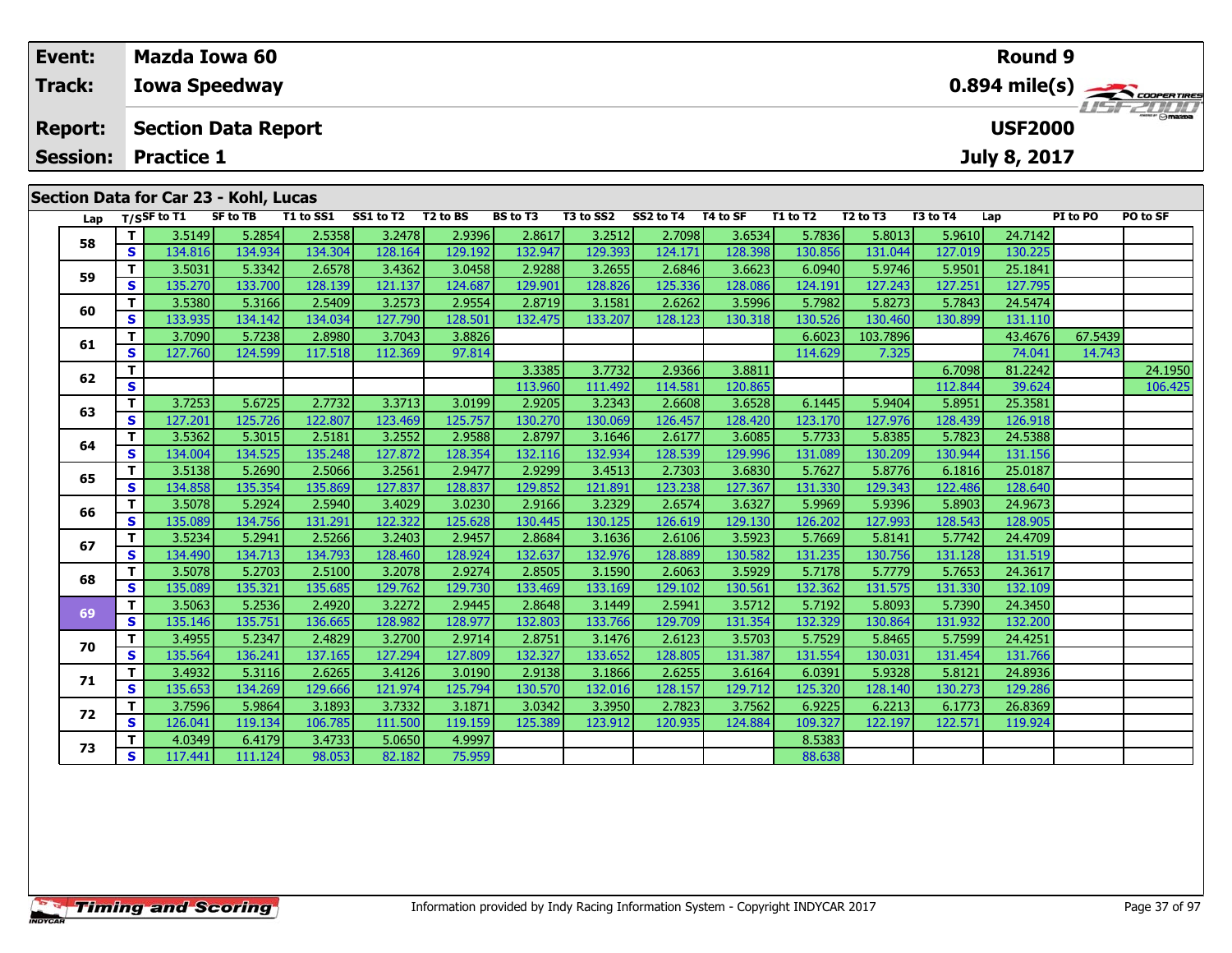| Event:         | Mazda Iowa 60              | Round 9                                             |
|----------------|----------------------------|-----------------------------------------------------|
| Track:         | <b>Iowa Speedway</b>       | $0.894$ mile(s) $\frac{1}{\sqrt{1.500}$ coorentines |
| <b>Report:</b> | Section Data Report        | $\overline{\Theta}$ mazoa<br><b>USF2000</b>         |
|                | <b>Session: Practice 1</b> | July 8, 2017                                        |

|    |                                                              | Section Data for Car 23 - Kohl, Lucas |
|----|--------------------------------------------------------------|---------------------------------------|
|    | Lap T/SSF to PI                                              |                                       |
| 58 | $\overline{\mathbf{r}}$<br>$\overline{\mathbf{s}}$           |                                       |
| 59 | $\mathbf T$<br>$\overline{\mathbf{s}}$                       |                                       |
| 60 | $\overline{\mathsf{r}}$                                      |                                       |
| 61 | $\overline{\mathbf{s}}$<br>32.9529<br>$\overline{t}$         |                                       |
|    | $\overline{\mathbf{s}}$<br>86.208<br>$\overline{t}$          |                                       |
| 62 | $\overline{\mathbf{s}}$<br>$\mathbf{T}$                      |                                       |
| 63 | $\overline{\mathbf{s}}$                                      |                                       |
| 64 | $\overline{\mathsf{T}}$<br>$\overline{\mathbf{s}}$           |                                       |
| 65 | $\overline{\mathsf{r}}$<br>$\overline{\mathbf{s}}$           |                                       |
| 66 | $\overline{\mathbf{r}}$<br>$\mathbf{s}$                      |                                       |
| 67 | $\overline{\mathbf{r}}$                                      |                                       |
| 68 | $\overline{\mathbf{s}}$<br>$\mathbf T$                       |                                       |
|    | $\overline{\mathbf{s}}$<br>$\overline{\mathsf{r}}$           |                                       |
| 69 | $\overline{\mathbf{s}}$<br>$\overline{\mathsf{r}}$           |                                       |
| 70 | $\overline{\mathbf{s}}$                                      |                                       |
| 71 | $\overline{\mathsf{T}}$<br>$\mathbf{s}$                      |                                       |
| 72 | $\mathbf{T}$<br>$\overline{\mathbf{s}}$                      |                                       |
| 73 | $\overline{\mathbf{r}}$<br>37.6365<br>$\mathbf{s}$<br>75.480 |                                       |
|    |                                                              |                                       |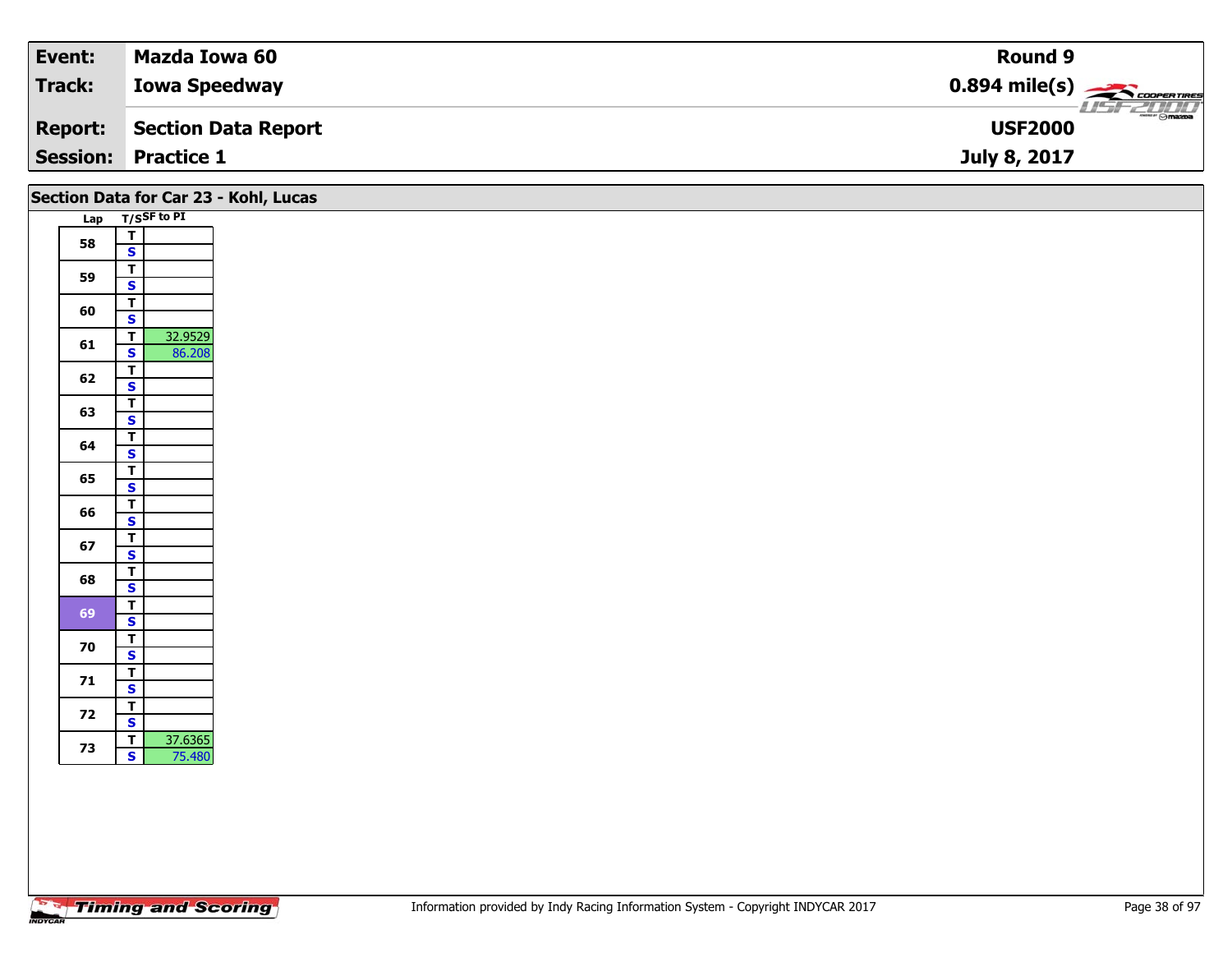| Event:         |    |                            | Mazda Iowa 60                              |           |           |                      |          |           |           |          |          |                                  |          | <b>Round 9</b> |          |                                          |
|----------------|----|----------------------------|--------------------------------------------|-----------|-----------|----------------------|----------|-----------|-----------|----------|----------|----------------------------------|----------|----------------|----------|------------------------------------------|
| Track:         |    |                            | <b>Iowa Speedway</b>                       |           |           |                      |          |           |           |          |          |                                  |          |                |          | $0.894$ mile(s) $\rightarrow$ Coorentmen |
| <b>Report:</b> |    |                            | <b>Section Data Report</b>                 |           |           |                      |          |           |           |          |          |                                  |          | <b>USF2000</b> |          | <b>LISITZ DI LI</b>                      |
|                |    | <b>Session: Practice 1</b> |                                            |           |           |                      |          |           |           |          |          |                                  |          | July 8, 2017   |          |                                          |
|                |    |                            | Section Data for Car 3 - Askew, Oliver (R) |           |           |                      |          |           |           |          |          |                                  |          |                |          |                                          |
| Lap            |    | T/SSF to T1                | SF to TB                                   | T1 to SS1 | SS1 to T2 | T <sub>2</sub> to BS | BS to T3 | T3 to SS2 | SS2 to T4 | T4 to SF | T1 to T2 | T <sub>2</sub> to T <sub>3</sub> | T3 to T4 | Lap            | PI to PO | PO to SF                                 |
|                |    | 3.6784                     | 5.5258                                     | 2.6387    | 3.3869    | 3.0345               | 2.9351   | 3.2024    | 2.6761    | 3.6687   | 6.0256   | 5.9696                           | 5.8785   | 25.2208        |          | 23.0373                                  |
|                | S. | 128.823                    | 129.064                                    | 129.067   | 122.900   | 125.152              | 129.622  | 131.365   | 125.734   | 127.8631 | 125.600  | 127.350                          | 128.801  | 127.609        |          | 111.773                                  |

**<sup>T</sup>** 3.5590 5.3141 2.5103 3.3395 3.0156 2.9192 3.2296 2.8555 3.8227 5.8498 5.9348 6.0851 25.2514 **<sup>S</sup>** 133.145 134.206 135.668 124.644 125.936 130.328 130.258 117.835 122.712 129.375 128.097 124.428 127.454

**<sup>T</sup>** 3.6518 5.4444 2.5561 3.2626 2.9704 2.8862 3.1421 2.6599 3.6452 5.8187 5.8566 5.8020 24.7743 **<sup>S</sup>** 129.762 130.994 133.237 127.582 127.852 131.818 133.886 126.500 128.687 130.067 129.807 130.500 129.909

**<sup>T</sup>** 3.5383 5.3400 2.5806 3.3280 2.9943 2.9259 3.4201 2.8097 3.8006 5.9086 5.9202 6.2298 25.3975 **<sup>S</sup>** 133.924 133.555 131.972 125.075 126.832 130.030 123.003 119.756 123.425 128.088 128.412 121.538 126.721

**<sup>T</sup>** 3.6348 5.4058 2.5241 3.2640 2.9729 2.8913 3.1719 2.6412 3.6468 5.7881 5.8642 5.8131 24.7470 **<sup>S</sup>** 130.369 131.929 134.927 127.528 127.745 131.586 132.628 127.396 128.631 130.754 129.639 130.250 130.052

**<sup>T</sup>** 3.6972 5.5858 2.7022 3.4232 3.0523 2.9508 3.1914 2.7542 3.7262 6.1254 6.0031 5.9456 25.4975 **<sup>S</sup>** 128.168 127.678 126.034 121.597 124.422 128.933 131.817 122.169 125.890 123.554 126.639 127.348 126.224

**<sup>T</sup>** 3.6075 5.4162 2.5762 3.3246 3.0083 2.9180 3.2499 2.7272 3.7173 5.9008 5.9263 5.9771 25.1290 **<sup>S</sup>** 131.355 131.676 132.198 125.203 126.242 130.382 129.445 123.378 126.191 128.257 128.280 126.677 128.075

**<sup>T</sup>** 3.9988 6.0342 2.9023 3.7192 3.4110 3.3664 3.6365 2.8599 3.8262 6.6215 6.7774 6.4964 27.7203 **<sup>S</sup>** 118.501 118.190 117.344 111.919 111.338 113.015 115.683 117.654 122.600 114.297 112.171 116.551 116.103

**<sup>T</sup>** 3.6550 5.4776 2.6091 3.3695 3.0011 2.8973 3.1633 2.6812 3.6580 5.9786 5.8984 5.8445 25.0345 **<sup>S</sup>** 129.648 130.200 130.531 123.535 126.545 131.313 132.988 125.495 128.237 126.588 128.887 129.551 128.559

**<sup>T</sup>** 3.5472 5.3274 2.5397 3.2805 2.9685 2.8705 3.1452 2.6599 3.6429 5.8202 5.8390 5.8051 24.6544 **<sup>S</sup>** 133.588 133.871 134.098 126.886 127.934 132.539 133.754 126.500 128.769 130.033 130.198 130.430 130.541

**<sup>T</sup>** 3.5298 5.2817 2.4971 3.3124 3.0971 2.9691 3.4789 2.7409 3.6955 5.8095 6.0662 6.2198 25.3208 **<sup>S</sup>** 134.247 135.029 136.385 125.664 122.622 128.138 120.924 122.762 126.936 130.273 125.322 121.734 127.105

**<sup>T</sup>** 3.5826 5.4299 2.6377 3.3838 3.0259 2.9103 3.2525 2.7258 3.6976 6.0215 5.9362 5.9783 25.2162 **<sup>S</sup>** 132.268 131.343 129.116 123.013 125.507 130.727 129.341 123.442 126.864 125.686 128.066 126.651 127.632

**<sup>T</sup>** 3.8010 5.9086 2.9958 3.5693 3.1163 2.9694 3.2569 2.7702 3.7342 6.5651 6.0857 6.0271 26.2131 **<sup>S</sup>** 124.668 120.702 113.682 116.620 121.867 128.125 129.166 121.463 125.620 115.279 124.920 125.626 122.778

**<sup>T</sup>** 3.5865 5.3815 2.5685 3.3502 3.0064 2.8971 3.1955 2.6874 3.6843 5.9187 5.9035 5.8829 24.9759 **<sup>S</sup>** 132.124 132.525 132.594 124.246 126.321 131.323 131.648 125.206 127.322 127.869 128.776 128.705 128.860

**<sup>T</sup>** 3.5538 5.3482 2.5678 3.3522 3.0024 2.8893 3.2156 2.7204 3.6886 5.9200 5.8917 5.9360 24.9901 **<sup>S</sup>** 133.340 133.350 132.630 124.172 126.490 131.677 130.825 123.687 127.173 127.841 129.034 127.554 128.787

**<sup>T</sup>** 3.5660 5.4896 2.7636 3.4739 3.2189 6.2375 416.0899 42.2868 381.1253 **<sup>S</sup>** 132.884 129.915 123.234 119.822 117.982 121.334 1.827 76.109 2.613

**<sup>T</sup>** 3.6044 5.4301 2.6085 3.3244 3.0317 5.9329 226.9303 39.9480 193.2469 **<sup>S</sup>** 131.468 131.339 130.561 125.211 125.267 127.563 3.350 80.565 5.153

**<sup>T</sup>** 3.3021 3.5812 2.8597 3.8437 6.4409 393.8912 23.5305 **<sup>S</sup>** 115.216 117.470 117.662 122.041 117.555 8.171 109.430

**<sup>T</sup>** 3.6819 3.9736 3.1106 4.1091 7.0842 207.7129 25.2544 **<sup>S</sup>** 103.331 105.869 108.171 114.159 106.880 15.494 101.960

|  | <b>Timing and Scoring</b> |  |
|--|---------------------------|--|
|  |                           |  |

**2**

**3**

**4**

**5**

**6**

**7**

**8**

**9**

**10**

**11**

**12**

**13**

**14**

**15**

**16**

**17**

**18**

**19**

109.430

126.721

128.075

116.103

130.541

122.778<br>24.9759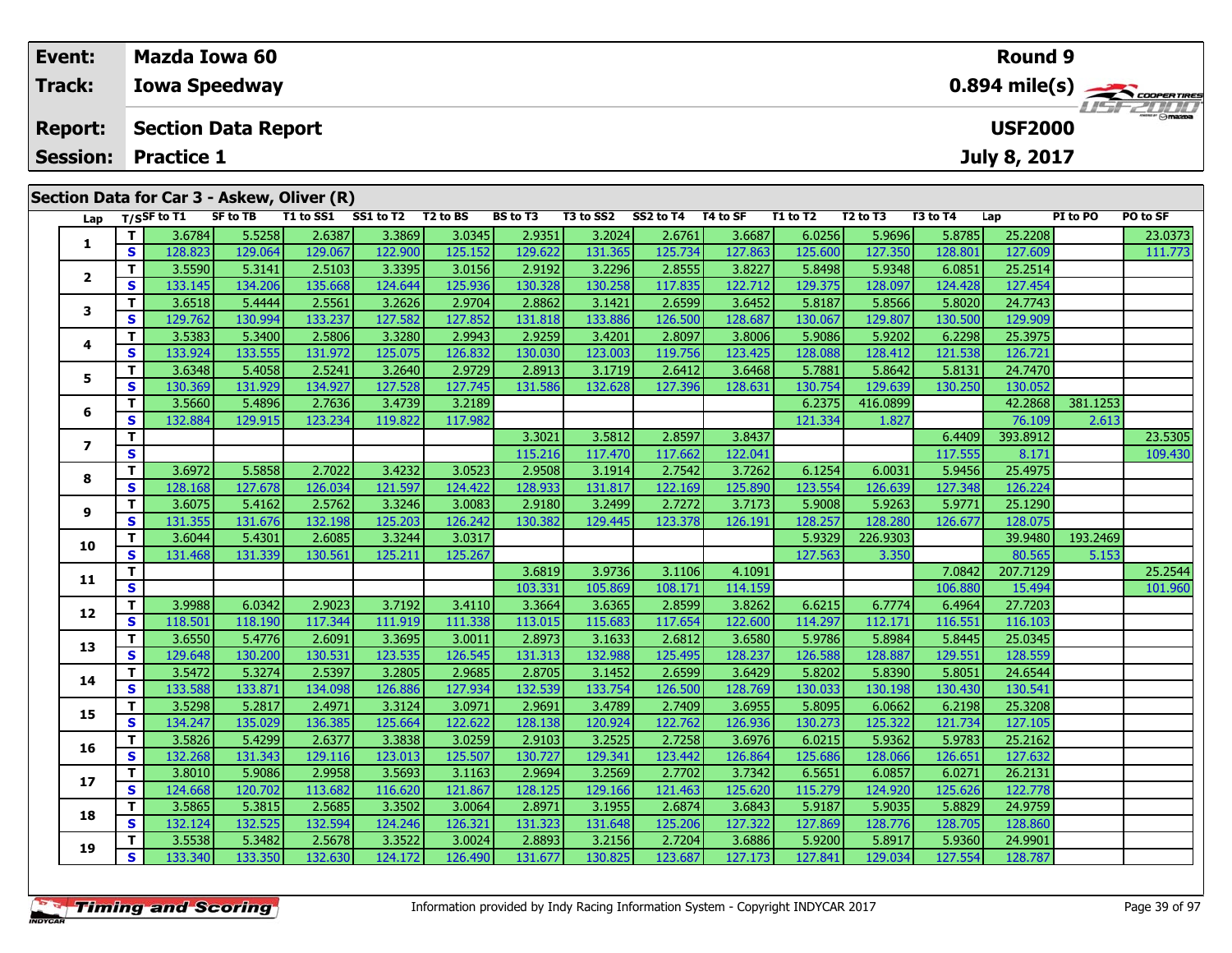| Event:         | Mazda Iowa 60              | <b>Round 9</b>                                         |
|----------------|----------------------------|--------------------------------------------------------|
| Track:         | <b>Iowa Speedway</b>       | $0.894$ mile(s) $\overbrace{\hspace{2cm}}$ COOPERTIRES |
| <b>Report:</b> | Section Data Report        | $\frac{1}{\odot}$ mazoa<br><b>USF2000</b>              |
|                | <b>Session: Practice 1</b> | July 8, 2017                                           |

|                         |                                                                         | Section Data for Car 3 - Askew, Oliver (R) |
|-------------------------|-------------------------------------------------------------------------|--------------------------------------------|
|                         | Lap T/SSF to PI                                                         |                                            |
| $\mathbf 1$             | $\frac{1}{s}$                                                           |                                            |
|                         |                                                                         |                                            |
| $\overline{\mathbf{2}}$ | $\mathbf{T}$                                                            |                                            |
|                         | $\overline{\mathbf{s}}$                                                 |                                            |
| $\mathbf{3}$            | $\overline{\mathbf{r}}$<br>$\overline{\mathbf{s}}$                      |                                            |
|                         | $\overline{\mathsf{T}}$                                                 |                                            |
| $\overline{\mathbf{4}}$ | $\mathbf{s}$                                                            |                                            |
| $5\phantom{a}$          | $\overline{1}$                                                          |                                            |
|                         | $\overline{\mathbf{s}}$                                                 |                                            |
| $6\phantom{a}$          | 31.5222<br>$\overline{I}$                                               |                                            |
|                         | $\mathsf{s}$<br>90.120<br>$\mathbf{T}$                                  |                                            |
| $\overline{\mathbf{z}}$ | $\overline{\mathbf{s}}$                                                 |                                            |
|                         | $\overline{\mathsf{T}}$                                                 |                                            |
| $\bf{8}$                | $\overline{\mathbf{s}}$                                                 |                                            |
| $\boldsymbol{9}$        | $\overline{\mathsf{r}}$                                                 |                                            |
|                         | $\mathbf{s}$                                                            |                                            |
| 10                      | 29.1596<br>$\overline{\mathsf{T}}$<br>$\overline{\mathbf{s}}$<br>97.422 |                                            |
|                         | $\overline{\mathbf{r}}$                                                 |                                            |
| ${\bf 11}$              | $\mathsf{s}$                                                            |                                            |
| $12$                    | $\overline{\mathsf{T}}$                                                 |                                            |
|                         | $\overline{\mathbf{s}}$                                                 |                                            |
| 13                      | $\overline{\mathsf{r}}$                                                 |                                            |
|                         | $\mathbf{s}$<br>$\overline{\mathbf{r}}$                                 |                                            |
| 14                      | $\mathsf{s}$                                                            |                                            |
|                         |                                                                         |                                            |
| 15                      | $rac{T}{s}$                                                             |                                            |
| 16                      | $\overline{\mathsf{T}}$                                                 |                                            |
|                         | $\mathsf{s}$                                                            |                                            |
| $17$                    | $\overline{\mathsf{T}}$<br>$\mathbf{s}$                                 |                                            |
|                         |                                                                         |                                            |
| 18                      | $rac{1}{s}$                                                             |                                            |
| 19                      | $\overline{\mathbf{r}}$                                                 |                                            |
|                         | $\mathbf{s}$                                                            |                                            |
|                         |                                                                         |                                            |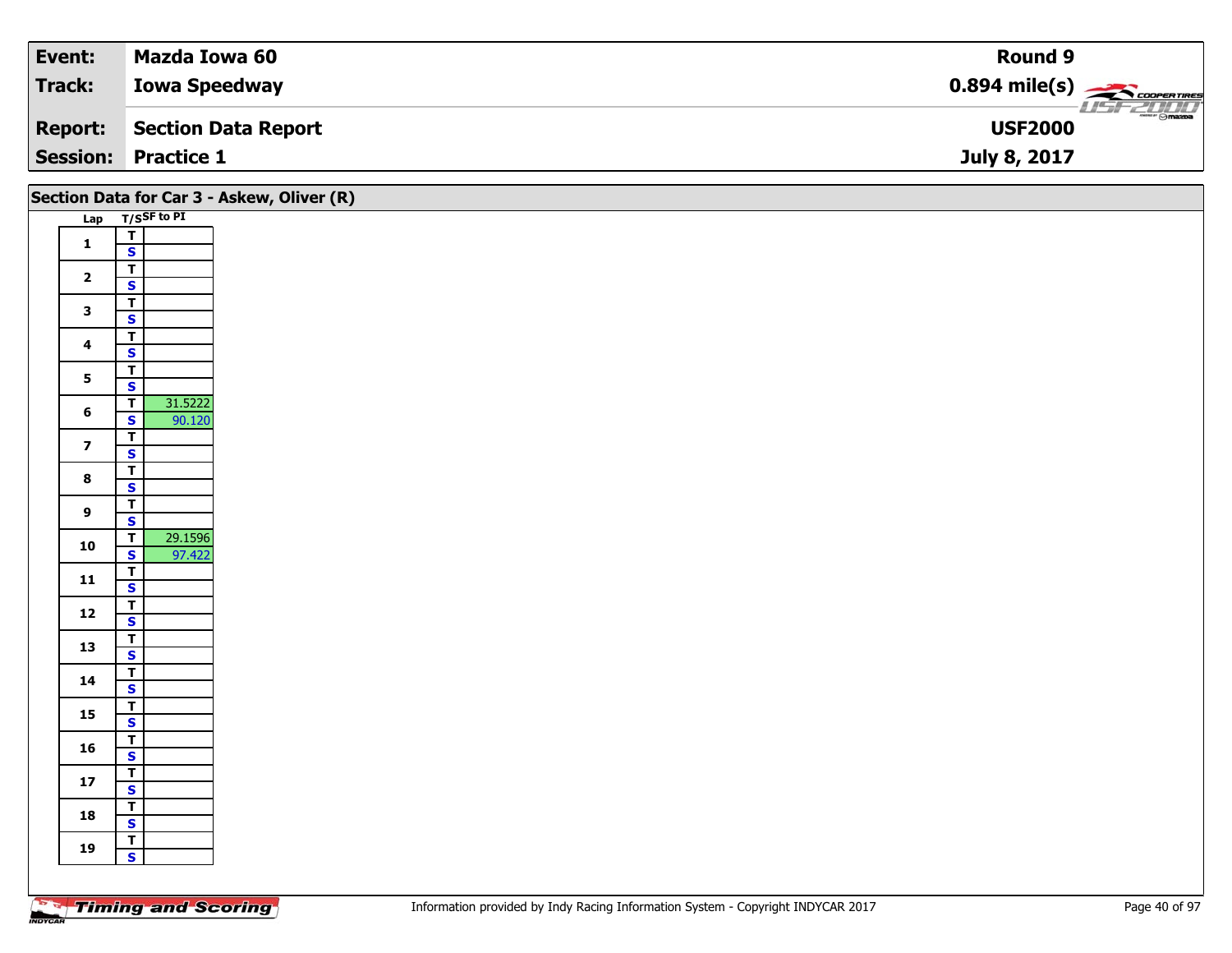| Event:         |                            | <b>Mazda Iowa 60</b>       |                      |                                            |           |          |          |           |           |          |          | <b>Round 9</b>                   |          |                     |          |                                                        |  |  |  |
|----------------|----------------------------|----------------------------|----------------------|--------------------------------------------|-----------|----------|----------|-----------|-----------|----------|----------|----------------------------------|----------|---------------------|----------|--------------------------------------------------------|--|--|--|
| Track:         |                            |                            | <b>Iowa Speedway</b> |                                            |           |          |          |           |           |          |          |                                  |          |                     |          | $0.894$ mile(s) $\rightarrow$ coorganizes<br>LISE 2000 |  |  |  |
| <b>Report:</b> | <b>Section Data Report</b> |                            |                      |                                            |           |          |          |           |           |          |          |                                  |          | <b>USF2000</b>      |          |                                                        |  |  |  |
|                |                            | <b>Session: Practice 1</b> |                      |                                            |           |          |          |           |           |          |          |                                  |          | <b>July 8, 2017</b> |          |                                                        |  |  |  |
|                |                            |                            |                      | Section Data for Car 3 - Askew, Oliver (R) |           |          |          |           |           |          |          |                                  |          |                     |          |                                                        |  |  |  |
|                |                            | Lap $T/S$ SF to T1         | SF to TB             | T1 to SS1                                  | SS1 to T2 | T2 to BS | BS to T3 | T3 to SS2 | SS2 to T4 | T4 to SF | T1 to T2 | T <sub>2</sub> to T <sub>3</sub> | T3 to T4 | Lap                 | PI to PO | PO to SF                                               |  |  |  |
| 20             |                            | 3.5515                     | 5.3700               | 2.6092                                     | 3.3512    | 2.9985   | 2.8755   | 3.2535    | 2.7161    | 3.6963   | 5.9604   | 5.8740                           | 5.9696   | 25.0518             |          |                                                        |  |  |  |
|                | S.                         | 133.426                    | 132.809              | 130.526                                    | 124.209   | 126.654  | 132.309  | 129.301   | 123.883   | 126.908  | 126.974  | 129.422                          | 126.836  | 128.470             |          |                                                        |  |  |  |
| 21             |                            | 3.5712                     | 5.4387               | 2.6771                                     | 3.3574    | 2.9939   | 2.8653   | 3.2747    | 2.7703    | 3.7182   | 6.0345   | 5.8592                           | 6.0450   | 25.2281             |          |                                                        |  |  |  |
|                |                            |                            |                      |                                            |           |          |          |           |           |          |          |                                  |          |                     |          |                                                        |  |  |  |

| 21 | T                       | 3.5712  | 5.4387  | 2.6771  | 3.3574  | 2.9939  | 2.8653  | 3.2747  | 2.7703  | 3.7182  | 6.0345  | 5.8592   | 6.0450  | 25.2281  |          |         |
|----|-------------------------|---------|---------|---------|---------|---------|---------|---------|---------|---------|---------|----------|---------|----------|----------|---------|
|    | S                       | 132.690 | 131.131 | 127.215 | 123.980 | 126.849 | 132.780 | 128.464 | 121.459 | 126.161 | 125.415 | 129.749  | 125.254 | 127.572  |          |         |
| 22 | T                       | 3.5491  | 5.3585  | 2.6066  | 3.4070  | 3.0112  | 2.8696  | 3.2148  | 2.7150  | 3.6810  | 6.0136  | 5.8808   | 5.9298  | 25.0543  |          |         |
|    | S                       | 133.517 | 133.094 | 130.656 | 122.175 | 126.120 | 132.581 | 130.858 | 123.933 | 127.436 | 125.851 | 129.273  | 127.687 | 128.457  |          |         |
|    | T                       | 3.5141  | 5.3851  | 2.7181  | 3.4556  | 3.0622  | 2.9385  | 3.1975  | 2.6907  | 3.6867  | 6.1737  | 6.0007   | 5.8882  | 25.2634  |          |         |
| 23 | $\mathbf{s}$            | 134.846 | 132.436 | 125.296 | 120.457 | 124.020 | 129.472 | 131.566 | 125.052 | 127.239 | 122.587 | 126.690  | 128.589 | 127.394  |          |         |
|    | $\mathbf{T}$            | 3.5677  | 5.3354  | 2.5213  | 3.2441  | 2.9486  | 2.8629  | 3.2096  | 2.6557  | 3.6592  | 5.7654  | 5.8115   | 5.8653  | 24.6691  |          |         |
| 24 | $\mathbf{s}$            | 132.820 | 133.670 | 135.076 | 128.310 | 128.798 | 132.891 | 131.070 | 126.700 | 128.195 | 131.269 | 130.814  | 129.091 | 130.463  |          |         |
|    | T                       | 3.5525  | 5.3222  | 2.5171  | 3.2390  | 2.9599  | 2.8710  | 3.1824  | 2.6497  | 3.6677  | 5.7561  | 5.8309   | 5.8321  | 24.6393  |          |         |
| 25 | S                       | 133.389 | 134.001 | 135.302 | 128.512 | 128.306 | 132.516 | 132.190 | 126.987 | 127.898 | 131.481 | 130.379  | 129.826 | 130.621  |          |         |
|    | T                       | 3.5563  | 5.3294  | 2.5298  | 3.2284  | 2.9999  |         |         |         |         | 5.7582  | 286.2671 |         | 42.3228  | 248.6641 |         |
| 26 | S                       | 133.246 | 133.820 | 134.623 | 128.934 | 126.595 |         |         |         |         | 131.433 | 2.656    |         | 76.044   | 4.005    |         |
|    | $\mathbf{T}$            |         |         |         |         |         | 3.5117  | 3.5260  | 2.8301  | 3.8160  |         |          | 6.3561  | 263.4309 |          | 25.5409 |
| 27 | $\mathbf{s}$            |         |         |         |         |         | 108.339 | 119.309 | 118.892 | 122.927 |         |          | 119.123 | 12.217   |          | 100.816 |
|    | T                       | 3.6501  | 5.4585  | 2.5838  | 3.2646  | 2.9654  | 2.8902  | 3.1575  | 2.6547  | 3.6510  | 5.8484  | 5.8556   | 5.8122  | 24.8173  |          |         |
| 28 | $\mathbf{s}$            | 129.822 | 130.655 | 131.809 | 127.504 | 128.068 | 131.636 | 133.233 | 126.748 | 128.483 | 129.406 | 129.829  | 130.271 | 129.684  |          |         |
|    | т                       | 3.5416  | 5.2978  | 2.5081  | 3.2734  | 2.9720  | 2.8827  | 3.1836  | 2.6449  | 3.6395  | 5.7815  | 5.8547   | 5.8285  | 24.6458  |          |         |
| 29 | S                       | 133.799 | 134.618 | 135.787 | 127.161 | 127.784 | 131.979 | 132.140 | 127.217 | 128.889 | 130.903 | 129.849  | 129.906 | 130.586  |          |         |
|    | т                       | 3.5346  | 5.2944  | 2.5116  | 3.2696  | 2.9634  | 2.8783  | 3.1840  | 2.6425  | 3.6412  | 5.7812  | 5.8417   | 5.8265  | 24.6252  |          |         |
| 30 | $\mathbf{s}$            | 134.064 | 134.705 | 135.598 | 127.309 | 128.154 | 132.180 | 132.124 | 127.333 | 128.829 | 130.910 | 130.138  | 129.951 | 130.695  |          |         |
|    | $\mathbf{T}$            | 3.5431  | 5.3539  | 2.5658  | 3.2336  | 2.9512  | 2.8681  | 3.1457  | 2.6471  | 3.6386  | 5.7994  | 5.8193   | 5.7928  | 24.5932  |          |         |
| 31 | S                       | 133.743 | 133.208 | 132.734 | 128.726 | 128.684 | 132.650 | 133.732 | 127.112 | 128.921 | 130.499 | 130.639  | 130.707 | 130.865  |          |         |
|    | T                       | 3.5349  | 5.2925  | 2.5106  | 3.2647  | 2.9639  | 2.8682  | 3.1666  | 2.6516  | 3.6400  | 5.7753  | 5.8321   | 5.8182  | 24.6005  |          |         |
| 32 | $\mathbf{s}$            | 134.053 | 134.753 | 135.652 | 127.500 | 128.133 | 132.646 | 132.850 | 126.896 | 128.871 | 131.044 | 130.352  | 130.136 | 130.827  |          |         |
|    | $\mathbf{T}$            | 3.5353  | 5.2852  | 2.5004  | 3.2606  | 2.9569  | 2.8656  | 3.1554  | 2.6594  | 3.6372  | 5.7610  | 5.8225   | 5.8148  | 24.5708  |          |         |
| 33 | $\mathbf{s}$            | 134.038 | 134.939 | 136.205 | 127.661 | 128.436 | 132.766 | 133.321 | 126.524 | 128.970 | 131.369 | 130.567  | 130.212 | 130.985  |          |         |
| 34 | т                       | 3.5328  | 5.3101  | 2.5359  | 3.2447  | 2.9502  | 2.8634  | 3.1638  | 2.6491  | 3.6302  | 5.7806  | 5.8136   | 5.8129  | 24.5701  |          |         |
|    | S                       | 134.133 | 134.307 | 134.299 | 128.286 | 128.728 | 132.868 | 132.967 | 127.016 | 129.219 | 130.924 | 130.767  | 130.255 | 130.988  |          |         |
|    | $\mathbf{T}$            | 3.5268  | 5.2818  | 2.5123  | 3.2669  | 2.9680  | 2.8647  | 3.1702  | 2.6573  | 3.6309  | 5.7792  | 5.8327   | 5.8275  | 24.5971  |          |         |
| 35 | S                       | 134.361 | 135.026 | 135.560 | 127.414 | 127.956 | 132.808 | 132.699 | 126.624 | 129.194 | 130.956 | 130.339  | 129.929 | 130.845  |          |         |
|    | т                       | 3.5211  | 5.2700  | 2.5080  | 3.3532  | 3.0076  | 2.8875  | 3.1820  | 2.6840  | 3.6425  | 5.8612  | 5.8951   | 5.8660  | 24.7859  |          |         |
| 36 | $\mathbf{s}$            | 134.578 | 135.329 | 135.793 | 124.135 | 126.271 | 131.759 | 132.207 | 125.364 | 128.783 | 129.123 | 128.959  | 129.076 | 129.848  |          |         |
| 37 | $\mathbf{T}$            | 3.5244  | 5.2904  | 2.5316  | 3.3912  | 3.5063  |         |         |         |         | 5.9228  | 194.4454 |         | 42.7087  | 159.3975 |         |
|    | $\mathbf{s}$            | 134.452 | 134.807 | 134.527 | 122.744 | 108.312 |         |         |         |         | 127.780 | 3.910    |         | 75.357   | 6.247    |         |
|    | т                       |         |         |         |         |         | 3.3151  | 3.3842  | 2.7264  | 3.7070  |         |          | 6.1106  | 171.0015 |          | 23.1743 |
| 38 | $\overline{\mathbf{s}}$ |         |         |         |         |         | 114.764 | 124.308 | 123.414 | 126.542 |         |          | 123.909 | 18.821   |          | 111.112 |
|    |                         |         |         |         |         |         |         |         |         |         |         |          |         |          |          |         |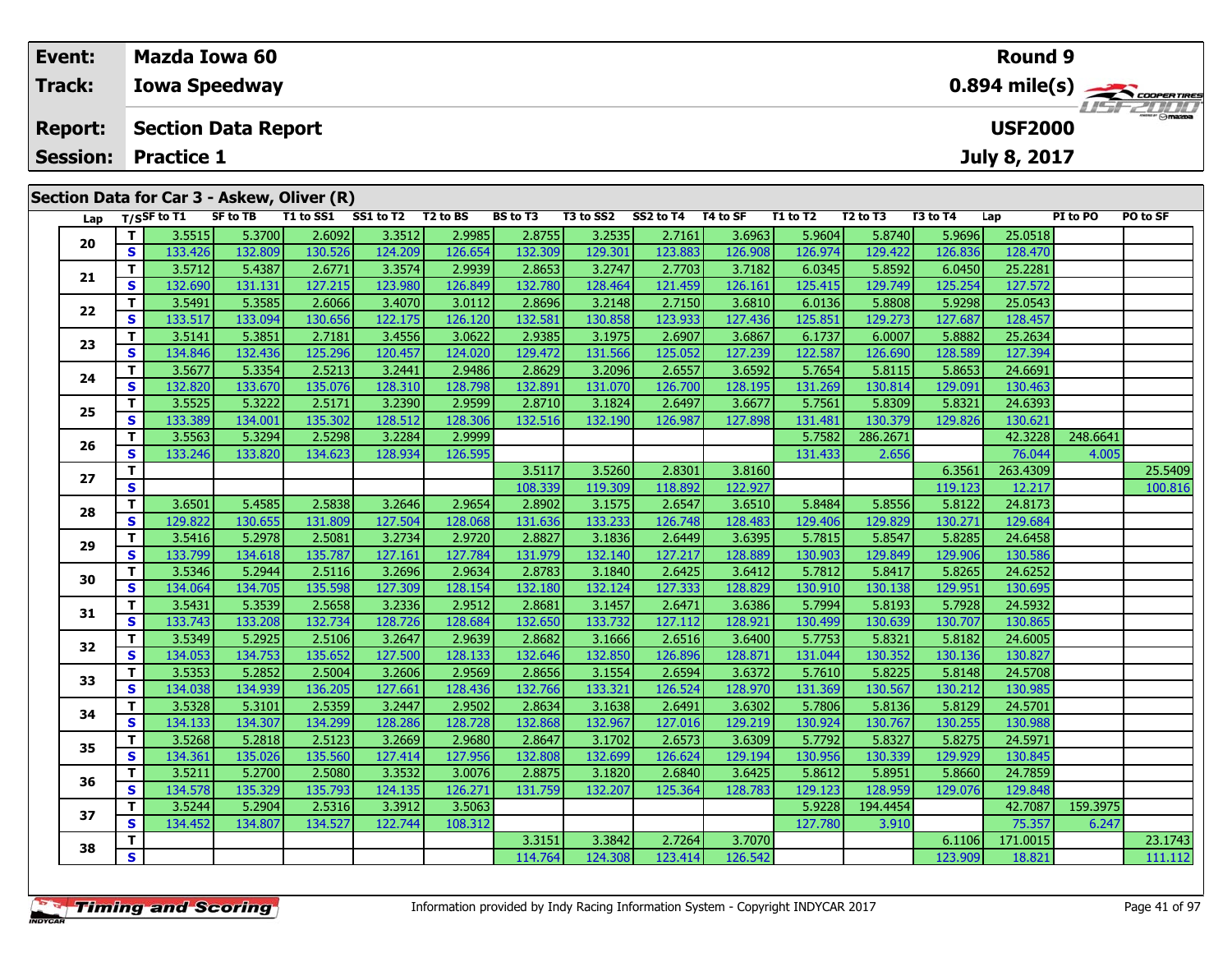| Event:          | Mazda Iowa 60        | <b>Round 9</b>                                          |
|-----------------|----------------------|---------------------------------------------------------|
| <b>Track:</b>   | <b>Iowa Speedway</b> | $0.894$ mile(s) $\overbrace{\hspace{2cm}}$ coorer Times |
| <b>Report:</b>  | Section Data Report  | $\frac{1}{\Theta}$ mazoa<br><b>USF2000</b>              |
| <b>Session:</b> | <b>Practice 1</b>    | July 8, 2017                                            |

|            | Section Data for Car 3 - Askew, Oliver (R) |  |  |  |
|------------|--------------------------------------------|--|--|--|
|            | Lap T/SSF to PI                            |  |  |  |
| ${\bf 20}$ | $\frac{1}{s}$                              |  |  |  |
|            |                                            |  |  |  |
| 21         | $\mathbf{T}$                               |  |  |  |
|            | $\mathbf{s}$                               |  |  |  |
| $22$       | $\overline{\mathsf{T}}$                    |  |  |  |
|            | $\mathbf{s}$                               |  |  |  |
| 23         | $\overline{\mathsf{T}}$<br>$\mathbf{s}$    |  |  |  |
|            | $\overline{\mathsf{T}}$                    |  |  |  |
| 24         | $\overline{\mathbf{s}}$                    |  |  |  |
|            | $\overline{I}$                             |  |  |  |
| 25         | $\mathbf{s}$                               |  |  |  |
|            | 31.5487<br>$\mathbf{I}$                    |  |  |  |
| 26         | $\overline{\mathbf{s}}$<br>90.045          |  |  |  |
| $27\,$     | $\vert$ T                                  |  |  |  |
|            | $\overline{\mathbf{s}}$                    |  |  |  |
| 28         | $\overline{\mathsf{T}}$                    |  |  |  |
|            | $\mathbf{s}$<br>$\overline{I}$             |  |  |  |
| 29         | $\overline{\mathbf{s}}$                    |  |  |  |
|            | $\overline{I}$                             |  |  |  |
| 30         | $\mathsf{s}$                               |  |  |  |
|            | $\mathsf{T}$                               |  |  |  |
| 31         | $\overline{\mathbf{s}}$                    |  |  |  |
| 32         | $\overline{r}$                             |  |  |  |
|            | $\overline{\mathbf{s}}$                    |  |  |  |
| 33         | $\overline{t}$                             |  |  |  |
|            | $\mathbf{s}$                               |  |  |  |
| 34         | $\overline{I}$<br>$\overline{\mathbf{s}}$  |  |  |  |
|            | $\overline{\mathbf{r}}$                    |  |  |  |
| 35         | $\mathsf{s}$                               |  |  |  |
|            | $\mathbf{I}$                               |  |  |  |
| 36         | $\mathbf{s}$                               |  |  |  |
|            | 31.1384<br>$\vert T \vert$                 |  |  |  |
| 37         | 91.231<br>$\mathbf{s}$                     |  |  |  |
| 38         | $\overline{L}$                             |  |  |  |
|            | $\mathbf{s}$                               |  |  |  |
|            |                                            |  |  |  |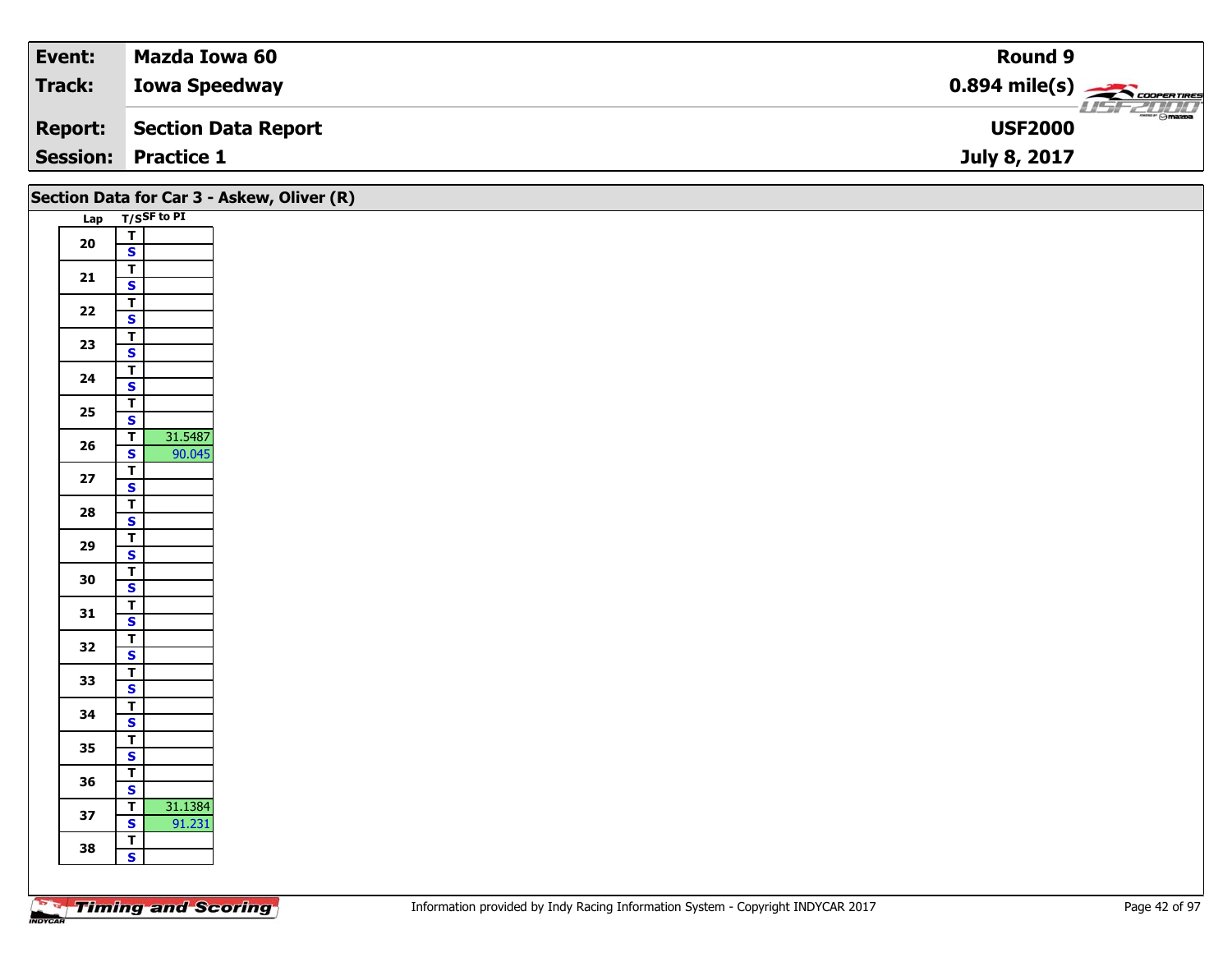|    | Event:<br>Track:                  |          | <b>Mazda Iowa 60</b> | <b>Iowa Speedway</b>       |                                            |           |          |                 |           |           |          |          |                                  |          | Round 9                               |          | $0.894$ mile(s) $\rightarrow$ |
|----|-----------------------------------|----------|----------------------|----------------------------|--------------------------------------------|-----------|----------|-----------------|-----------|-----------|----------|----------|----------------------------------|----------|---------------------------------------|----------|-------------------------------|
|    | <b>Report:</b><br><b>Session:</b> |          | <b>Practice 1</b>    | <b>Section Data Report</b> |                                            |           |          |                 |           |           |          |          |                                  |          | <b>USF2000</b><br><b>July 8, 2017</b> |          | <b>LISF 2000</b>              |
|    |                                   |          |                      |                            | Section Data for Car 3 - Askew, Oliver (R) |           |          |                 |           |           |          |          |                                  |          |                                       |          |                               |
|    |                                   |          | Lap T/SSF to T1      | SF to TB                   | T1 to SS1                                  | SS1 to T2 | T2 to BS | <b>BS to T3</b> | T3 to SS2 | SS2 to T4 | T4 to SF | T1 to T2 | T <sub>2</sub> to T <sub>3</sub> | T3 to T4 | Lap                                   | PI to PO | PO to SF                      |
|    |                                   |          | 3.5764               | 5.3387                     | 2.5205                                     | 3.2389    | 2.9456   | 2.8686          | 3.1600    | 2.6371    | 3.6307   | 5.7594   | 5.8142                           | 5.7971   | 24.5778                               |          |                               |
| 39 |                                   | <b>S</b> | 132.497              | 133.587                    | 135.119                                    | 128.516   | 128.929  | 132.627         | 133.127   | 127.594   | 129.201  | 131.406  | 130.754                          | 130.610  | 130.947                               |          |                               |
|    |                                   |          | 3.5308               | 5.2830                     | 2.4962                                     | 3.2503    | 2.9583   | 2.8725          | 3.1247    | 2.6359    | 3.6202   | 5.7465   | 5.8308                           | 5.7606   | 24.4889                               |          |                               |
|    | 40                                |          | 134.209              | 134.996                    | 136.435                                    | 128.065   | 128.375  | 132.447         | 134.631   | 127.652   | 129.576  | 131.701  | 130.381                          | 131.438  | 131.423                               |          |                               |

**<sup>T</sup>** 3.5226 5.2902 2.5193 3.2322 2.9516 2.8646 3.1103 2.6446 3.6246 5.7515 5.8162 5.7549 24.4698 **<sup>S</sup>** 134.521 134.812 135.184 128.782 128.667 132.812 135.254 127.232 129.419 131.586 130.709 131.568 131.525

**<sup>T</sup>** 3.5267 5.2798 2.5005 3.2340 2.9496 2.8599 3.1085 2.6309 3.6173 5.7345 5.8095 5.7394 24.4274 **<sup>S</sup>** 134.365 135.077 136.200 128.711 128.754 133.031 135.333 127.894 129.680 131.976 130.859 131.923 131.754

**<sup>T</sup>** 3.5200 5.2685 2.4933 3.2426 2.9479 2.8605 3.1235 2.6448 3.6208 5.7359 5.8084 5.7683 24.4534 **<sup>S</sup>** 134.620 135.367 136.593 128.369 128.828 133.003 134.683 127.222 129.554 131.944 130.884 131.262 131.614

**<sup>T</sup>** 3.5213 5.2887 2.5155 3.2285 2.9436 2.8641 3.1084 2.6420 3.6170 5.7440 5.8077 5.7504 24.4404 **<sup>S</sup>** 134.571 134.850 135.388 128.930 129.016 132.836 135.337 127.357 129.691 131.758 130.900 131.671 131.684

**<sup>T</sup>** 3.6851 5.4923 2.5767 3.3194 2.9976 2.9080 3.1507 2.6335 3.6149 5.8961 5.9056 5.7842 24.8859 **<sup>S</sup>** 128.589 129.851 132.172 125.399 126.692 130.830 133.520 127.768 129.766 128.359 128.730 130.901 129.326

**<sup>T</sup>** 3.5232 5.3306 2.5801 3.3437 2.9896 2.8923 3.1346 2.6503 3.6214 5.9238 5.8819 5.7849 24.7352 **<sup>S</sup>** 134.498 133.790 131.998 124.488 127.031 131.540 134.206 126.958 129.533 127.759 129.249 130.885 130.114

**<sup>T</sup>** 3.5139 5.2629 2.5017 3.2573 2.9462 2.8567 3.1228 2.6319 3.6024 5.7590 5.8029 5.7547 24.4329 **<sup>S</sup>** 134.854 135.511 136.135 127.790 128.903 133.180 134.713 127.846 130.216 131.415 131.008 131.572 131.724

**<sup>T</sup>** 3.5076 5.2480 2.4807 3.2694 3.0274 2.9105 3.1545 2.6482 3.6089 5.7501 5.9379 5.8027 24.6072 **<sup>S</sup>** 135.096 135.896 137.287 127.317 125.445 130.718 133.359 127.059 129.982 131.618 128.030 130.484 130.791

**<sup>T</sup>** 3.5251 5.4395 2.7616 3.4942 3.0818 2.9652 3.1872 2.6819 3.6500 6.2558 6.0470 5.8691 25.3470 **<sup>S</sup>** 134.426 131.112 123.323 119.126 123.231 128.307 131.991 125.462 128.518 120.979 125.720 129.008 126.974

**<sup>T</sup>** 3.5277 5.2675 2.4878 3.2702 2.9618 2.8709 3.1110 2.6448 3.6040 5.7580 5.8327 5.7558 24.4782 **<sup>S</sup>** 134.327 135.393 136.895 127.286 128.224 132.521 135.224 127.222 130.158 131.438 130.339 131.547 131.480

**<sup>T</sup>** 3.5074 5.2889 2.5559 3.3010 2.9605 2.8735 3.2592 2.7318 3.6640 5.8569 5.8340 5.9910 24.8533 **<sup>S</sup>** 135.104 134.845 133.248 126.098 128.280 132.401 129.075 123.171 128.027 129.218 130.310 126.383 129.496

**<sup>T</sup>** 3.5567 5.4307 2.6598 3.3172 3.0659 5.9770 42.0268 **<sup>S</sup>** 133.231 131.324 128.043 125.482 123.870 126.622 76.580

**<sup>T</sup>** 3.5198 5.2794 2.5040 3.2505 2.9674 5.7545 191.1151 38.2225 153.5552 **<sup>S</sup>** 134.628 135.088 136.010 128.057 127.982 131.518 3.978 84.202 6.485

**<sup>T</sup>** 4.4000 3.9766 2.9684 3.8888 6.9450 173.0007 29.9085 **<sup>S</sup>** 86.467 105.789 113.353 120.626 109.022 18.603 86.094

**41**

**42**

**43**

**44**

**45**

**46**

**47**

**48**

**49**

**50**

**51**

**52**

**53**

**54**

131.754

129.326

130.791

126.974

131.480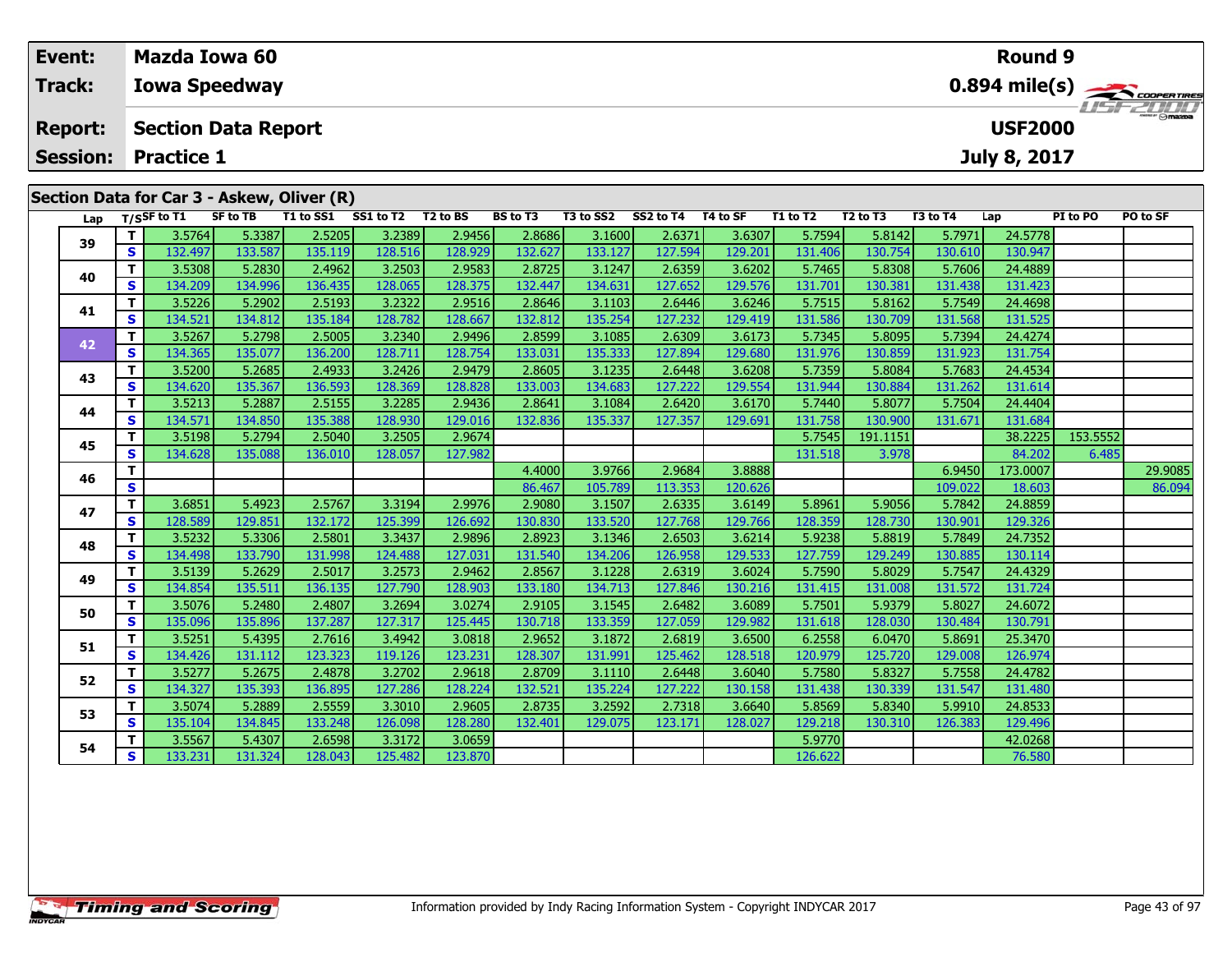| Event:         | Mazda Iowa 60              | <b>Round 9</b>                                         |
|----------------|----------------------------|--------------------------------------------------------|
| Track:         | <b>Iowa Speedway</b>       | $0.894$ mile(s) $\overbrace{\hspace{2cm}}$ COOPERTIRES |
| <b>Report:</b> | Section Data Report        | $\frac{1}{\odot}$ mazoa<br><b>USF2000</b>              |
|                | <b>Session: Practice 1</b> | July 8, 2017                                           |

|    |                                                                 | Section Data for Car 3 - Askew, Oliver (R) |
|----|-----------------------------------------------------------------|--------------------------------------------|
|    | Lap T/SSF to PI                                                 |                                            |
| 39 | $\mathbf{T}$<br>$\mathbf{s}$                                    |                                            |
| 40 | $\overline{\mathbf{T}}$<br>$\mathbf{s}$                         |                                            |
| 41 | $\frac{1}{s}$                                                   |                                            |
| 42 | $\overline{\mathsf{T}}$<br>$\mathbf{s}$                         |                                            |
| 43 | $\overline{\mathbf{r}}$<br>$\overline{\mathbf{s}}$              |                                            |
| 44 | $\overline{\mathbf{T}}$<br>$\mathbf{s}$                         |                                            |
| 45 | 27.7595<br>$\overline{t}$<br>$\overline{\mathbf{s}}$<br>102.336 |                                            |
| 46 | $\overline{\mathbf{T}}$<br>$\overline{\mathbf{s}}$              |                                            |
| 47 | $\overline{\mathbf{r}}$<br>$\mathbf{s}$                         |                                            |
| 48 | $\overline{\mathsf{T}}$<br>$\overline{\mathbf{s}}$              |                                            |
| 49 | $\overline{\mathbf{T}}$<br>$\mathbf{s}$                         |                                            |
| 50 | $\overline{\mathsf{T}}$<br>$\overline{\mathbf{s}}$              |                                            |
| 51 | $rac{1}{s}$                                                     |                                            |
| 52 | $rac{1}{s}$                                                     |                                            |
| 53 | $\overline{\mathbf{r}}$                                         |                                            |
|    | $\overline{\mathbf{s}}$<br>31.1786<br>$\overline{I}$            |                                            |
| 54 | $\mathbf{s}$<br>91.114                                          |                                            |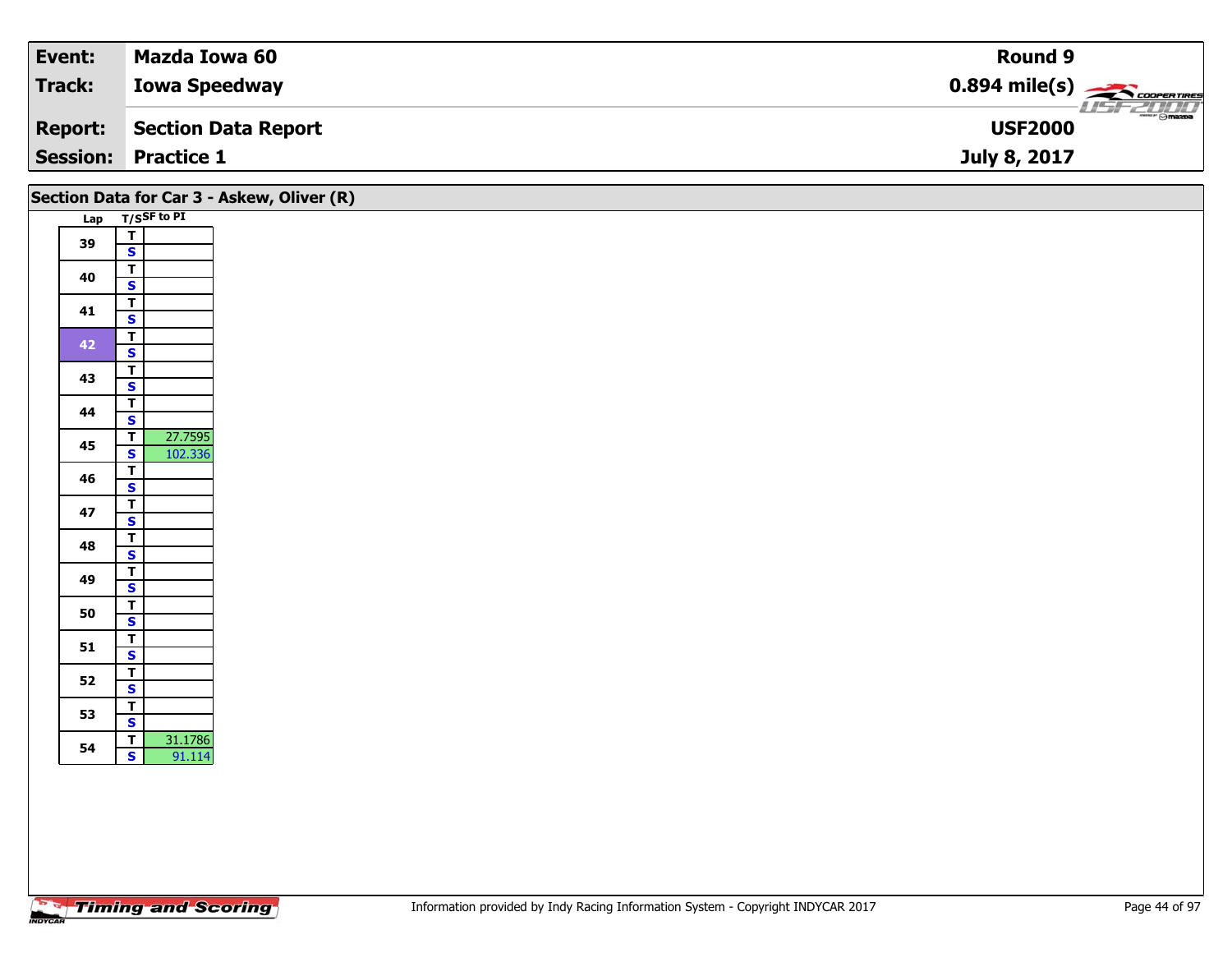| Event:                               | Mazda Iowa 60              |          |           |                    |          |           |           |          |          |          |          | Round 9        |          |                         |
|--------------------------------------|----------------------------|----------|-----------|--------------------|----------|-----------|-----------|----------|----------|----------|----------|----------------|----------|-------------------------|
| <b>Track:</b>                        | <b>Iowa Speedway</b>       |          |           |                    |          |           |           |          |          |          |          |                |          | $0.894 \text{ mile(s)}$ |
| <b>Report:</b>                       | <b>Section Data Report</b> |          |           |                    |          |           |           |          |          |          |          | <b>USF2000</b> |          |                         |
|                                      | <b>Session: Practice 1</b> |          |           |                    |          |           |           |          |          |          |          | July 8, 2017   |          |                         |
| Section Data for Car 4 - Baron, Alex |                            |          |           |                    |          |           |           |          |          |          |          |                |          |                         |
| Lap                                  | T/SSF to T1                | SF to TB | T1 to SS1 | SS1 to T2 T2 to BS | BS to T3 | T3 to SS2 | SS2 to T4 | T4 to SF | T1 to T2 | T2 to T3 | T3 to T4 | Lap            | PI to PO | <b>PO to SF</b>         |

| Lap          |              | T/SSF to $T1$ | SF to TB | T1 to SS1 | SS1 to T2 | T2 to BS | <b>BS to T3</b> | T3 to SS2 | SS2 to T4 | T4 to SF | T1 to T2 | T2 to T3 | T3 to T4 | Lap      | PI to PO | PO to SF |
|--------------|--------------|---------------|----------|-----------|-----------|----------|-----------------|-----------|-----------|----------|----------|----------|----------|----------|----------|----------|
| 1            | T.           | 3.8723        | 5.8926   | 2.8939    | 3.5797    | 3.1307   | 3.0148          | 3.4270    | 2.8327    | 3.8042   | 6.4736   | 6.1455   | 6.2597   | 26.5553  |          | 26.4055  |
|              | S            | 122.373       | 121.030  | 117.685   | 116.281   | 121.306  | 126.196         | 122.755   | 118.783   | 123.309  | 116.908  | 123.705  | 120.958  | 121.196  |          | 97.515   |
|              | T.           | 3.6526        | 5.4933   | 2.6279    | 3.3599    | 3.0186   | 2.9306          | 3.2502    | 2.7242    | 3.7104   | 5.9878   | 5.9492   | 5.9744   | 25.2744  |          |          |
| $\mathbf{2}$ | <b>S</b>     | 129.733       | 129.828  | 129.597   | 123.888   | 125.811  | 129.821         | 129.433   | 123.514   | 126.426  | 126.393  | 127.786  | 126.734  | 127.338  |          |          |
| 3            | т            | 3.5912        | 5.3887   | 2.5651    | 3.3364    | 3.0182   | 2.9242          | 3.2098    | 2.6985    | 3.6887   | 5.9015   | 5.9424   | 5.9083   | 25.0321  |          |          |
|              | $\mathbf{s}$ | 131.951       | 132.348  | 132.770   | 124.760   | 125.828  | 130.106         | 131.062   | 124.690   | 127.170  | 128.242  | 127.933  | 128.152  | 128.571  |          |          |
| 4            | T.           | 3.5745        | 5.3370   | 2.5152    | 3.2924    | 3.0241   |                 |           |           |          | 5.8076   | 351.6736 |          | 37.6953  | 320.6841 |          |
|              | S            | 132.568       | 133.630  | 135.404   | 126.428   | 125.582  |                 |           |           |          | 130.315  | 2.162    |          | 85.379   | 3.105    |          |
| 5            | T.           |               |          |           |           |          | 3.3768          | 3.5516    | 2.8343    | 3.8106   |          |          | 6.3859   | 333.5569 |          | 23.4616  |
|              | S            |               |          |           |           |          | 112.667         | 118.449   | 118.716   | 123.102  |          |          | 118.567  | 9.649    |          | 109.751  |
| 6            | T.           | 3.6305        | 5.4282   | 2.5734    | 3.3375    | 3.0004   | 2.9218          | 3.2443    | 2.6805    | 3.6674   | 5.9109   | 5.9222   | 5.9248   | 25.0558  |          |          |
|              | $\mathbf{s}$ | 130.523       | 131.385  | 132.342   | 124.719   | 126.574  | 130.212         | 129.668   | 125.528   | 127.908  | 128.038  | 128.369  | 127.795  | 128.449  |          |          |
| 7            | T.           | 3.5518        | 5.3108   | 2.5093    | 3.2880    | 2.9963   | 2.9135          | 3.2065    | 2.6704    | 3.6559   | 5.7973   | 5.9098   | 5.8769   | 24.7917  |          |          |
|              | S            | 133.415       | 134.289  | 135.722   | 126.597   | 126.747  | 130.583         | 131.197   | 126.003   | 128.311  | 130.547  | 128.638  | 128.836  | 129.818  |          |          |
| 8            | T.           | 3.5425        | 5.3146   | 2.5320    | 3.2616    | 2.9786   | 2.9046          | 3.1724    | 2.6928    | 3.6674   | 5.7936   | 5.8832   | 5.8652   | 24.7519  |          |          |
|              | S            | 133.765       | 134.193  | 134.506   | 127.621   | 127.500  | 130.983         | 132.607   | 124.954   | 127.908  | 130.630  | 129.220  | 129.093  | 130.026  |          |          |
| 9            | T.           | 3.5568        | 5.3223   | 2.5211    | 3.3286    | 3.0388   |                 |           |           |          | 5.8497   | 315.3865 |          | 36.6056  | 285.2281 |          |
|              | S            | 133.228       | 133.999  | 135.087   | 125.053   | 124.975  |                 |           |           |          | 129.377  | 2.410    |          | 87.921   | 3.491    |          |
| 10           | T.           |               |          |           |           |          | 3.4030          | 3.5236    | 2.7969    | 3.9677   |          |          | 6.3205   | 298.4756 |          | 23.7203  |
|              | S            |               |          |           |           |          | 111.800         | 119.390   | 120.304   | 118.227  |          |          | 119.794  | 10.783   |          | 108.554  |
| 11           | T.           | 4.2410        | 6.3911   | 3.0630    | 3.6330    | 3.1588   | 3.0119          | 3.2895    | 2.6674    | 3.6715   | 6.6960   | 6.1707   | 5.9569   | 26.7361  |          |          |
|              | <b>S</b>     | 111.734       | 111.590  | 111.188   | 114.575   | 120.227  | 126.317         | 127.886   | 126.144   | 127.765  | 113.025  | 123.200  | 127.106  | 120.377  |          |          |
| 12           | T.           | 3.5611        | 5.3460   | 2.5433    | 3.2657    | 2.9745   | 2.8876          | 3.2385    | 2.6689    | 3.6629   | 5.8090   | 5.8621   | 5.9074   | 24.8025  |          |          |
|              | $\mathbf{s}$ | 133.067       | 133.405  | 133.908   | 127.461   | 127.676  | 131.755         | 129.900   | 126.073   | 128.065  | 130.284  | 129.685  | 128.171  | 129.761  |          |          |
| 13           | T.           | 3.5523        | 5.3258   | 2.5332    | 3.2914    | 2.9940   | 2.8991          | 3.2199    | 2.6721    | 3.6706   | 5.8246   | 5.8931   | 5.8920   | 24.8326  |          |          |
|              | S            | 133.396       | 133.911  | 134.442   | 126.466   | 126.845  | 131.232         | 130.651   | 125.922   | 127.797  | 129.935  | 129.003  | 128.506  | 129.604  |          |          |
| 14           | T.           | 3.5571        | 5.3194   | 2.5136    | 3.2650    | 3.0111   |                 |           |           |          | 5.7786   | 207.2090 |          | 37.4967  | 176.2719 |          |
|              | <b>S</b>     | 133.216       | 134.072  | 135.490   | 127.489   | 126.124  |                 |           |           |          | 130.969  | 3.669    |          | 85.832   | 5.649    |          |
| 15           | T.           |               |          |           |           |          | 3.3319          | 3.5825    | 2.8516    | 3.8179   |          |          | 6.4341   | 189.3000 |          | 23.5452  |
|              | $\mathbf{s}$ |               |          |           |           |          | 114.185         | 117.427   | 117.996   | 122.866  |          |          | 117.679  | 17.002   |          | 109.362  |
| 16           | T.           | 3.6404        | 5.4361   | 2.5699    | 3.2995    | 2.9635   | 2.8639          | 3.2286    | 2.6731    | 3.6632   | 5.8694   | 5.8274   | 5.9017   | 24.9021  |          |          |
|              | $\mathbf{s}$ | 130.168       | 131.194  | 132.522   | 126.155   | 128.150  | 132.845         | 130.299   | 125.875   | 128.055  | 128.943  | 130.457  | 128.295  | 129.242  |          |          |
| 17           | T.           | 3.5372        | 5.3140   | 2.5430    | 3.3211    | 2.9950   | 2.8670          | 3.2170    | 2.7718    | 3.7266   | 5.8641   | 5.8620   | 5.9888   | 24.9787  |          |          |
|              | S            | 133.966       | 134.208  | 133.924   | 125.335   | 126.802  | 132.701         | 130.768   | 121.393   | 125.876  | 129.060  | 129.687  | 126.429  | 128.846  |          |          |
| 18           | T.           | 3.6012        | 5.3755   | 2.5275    | 3.2340    | 2.9562   | 2.8613          | 3.1673    | 2.6631    | 3.6606   | 5.7615   | 5.8175   | 5.8304   | 24.6712  |          |          |
|              | S            | 131.585       | 132.673  | 134.745   | 128.711   | 128.467  | 132.966         | 132.820   | 126.348   | 128.146  | 131.358  | 130.679  | 129.864  | 130.452  |          |          |
| 19           | Τ.           | 3.5522        | 5.3177   | 2.5205    | 3.2760    | 3.0063   |                 |           |           |          | 5.7965   | 210.4964 |          | 36.5364  | 180.8925 |          |
|              | S.           | 133.400       | 134.115  | 135.119   | 127.060   | 126.326  |                 |           |           |          | 130.565  | 3.612    |          | 88.087   | 5.505    |          |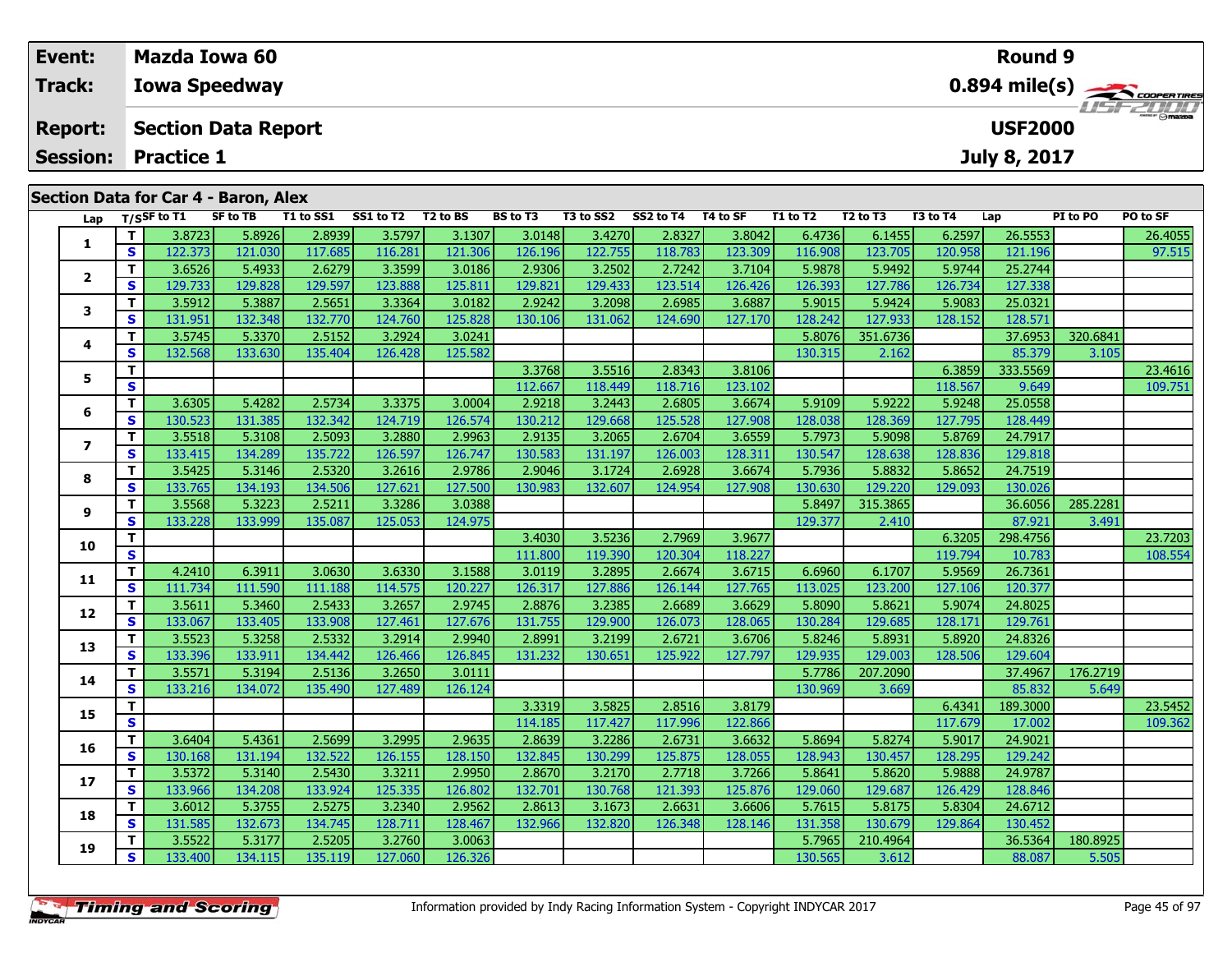| Event:  | Mazda Iowa 60              | Round 9                                             |
|---------|----------------------------|-----------------------------------------------------|
| Track:  | <b>Iowa Speedway</b>       | $0.894$ mile(s) $\overbrace{\hspace{2cm}}$ covening |
| Report: | Section Data Report        | $\frac{1}{\odot}$ mazoa<br><b>USF2000</b>           |
|         | <b>Session: Practice 1</b> | July 8, 2017                                        |

|                         |                                                    | Section Data for Car 4 - Baron, Alex |
|-------------------------|----------------------------------------------------|--------------------------------------|
|                         | Lap T/SSF to PI                                    |                                      |
| $\mathbf{1}$            | $\overline{I}$                                     |                                      |
|                         | $\mathbf{s}$                                       |                                      |
| $\overline{\mathbf{2}}$ | $\overline{\mathsf{r}}$                            |                                      |
|                         | $\overline{\mathbf{s}}$                            |                                      |
| $\mathbf{3}$            | $\overline{\mathsf{T}}$<br>$\overline{\mathbf{s}}$ |                                      |
|                         | 27.1065<br>$\overline{\mathsf{r}}$                 |                                      |
| $\overline{\mathbf{4}}$ | 104.801<br>$\overline{\mathbf{s}}$                 |                                      |
|                         | $\overline{r}$                                     |                                      |
| 5 <sub>5</sub>          | $\overline{\mathbf{s}}$                            |                                      |
| $6\phantom{1}$          | $\overline{\mathbf{r}}$                            |                                      |
|                         | $\mathbf{s}$                                       |                                      |
| $\overline{\mathbf{z}}$ | $\overline{\mathsf{T}}$                            |                                      |
|                         | $\mathbf{s}$                                       |                                      |
| $\bf{8}$                | $\overline{\mathsf{T}}$<br>$\overline{\mathbf{s}}$ |                                      |
|                         | 26.1328<br>$\overline{f}$                          |                                      |
| $\mathbf{9}$            | 108.706<br>$\mathbf{s}$                            |                                      |
|                         | $\overline{\mathsf{r}}$                            |                                      |
| 10                      | $\overline{\mathbf{s}}$                            |                                      |
| ${\bf 11}$              | $\overline{\mathsf{T}}$                            |                                      |
|                         | $\mathbf{s}$                                       |                                      |
| 12                      | $\mathbf{T}$<br>$\mathsf{s}$                       |                                      |
|                         | $\mathbf{T}$                                       |                                      |
| 13                      | $\overline{\mathbf{s}}$                            |                                      |
|                         | 26.9796<br>$\overline{r}$                          |                                      |
| 14                      | 105.294<br>$\mathsf{s}$                            |                                      |
| 15                      | $\overline{\mathsf{T}}$                            |                                      |
|                         | $\overline{\mathbf{s}}$                            |                                      |
| 16                      | $\overline{t}$                                     |                                      |
|                         | $\mathbf{s}$<br>$\overline{\mathsf{r}}$            |                                      |
| ${\bf 17}$              | $\mathbf{s}$                                       |                                      |
|                         | $\overline{\mathbf{T}}$                            |                                      |
| 18                      | $\overline{\mathbf{s}}$                            |                                      |
|                         | 26.0546<br>$\overline{\mathsf{r}}$                 |                                      |
| 19                      | $\mathsf{s}$<br>109.032                            |                                      |
|                         |                                                    |                                      |

Τ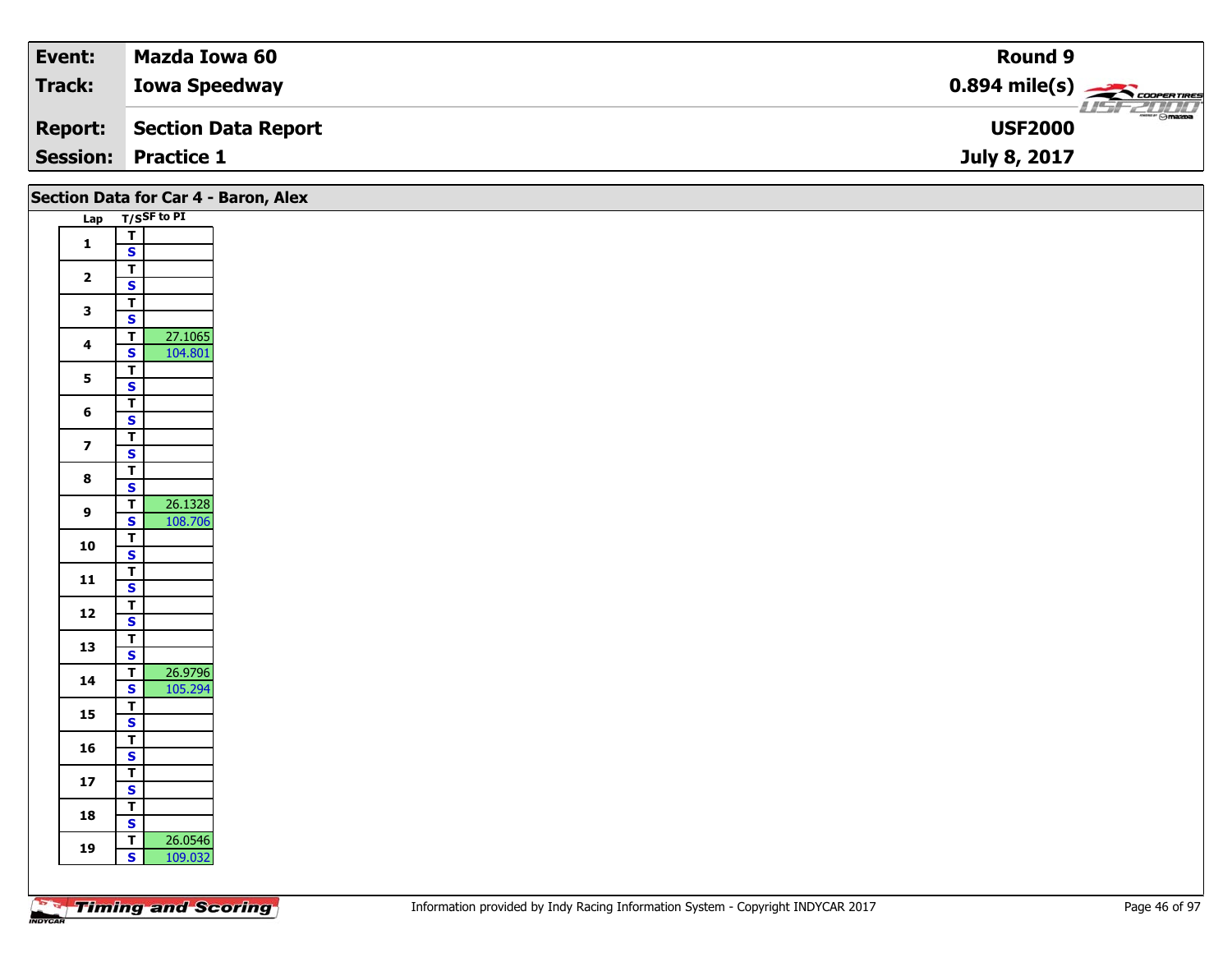| Event:         | Mazda Iowa 60                                                                                  |                                                           |                 |                  |                     |                  |                 |                  |                     | Round 9  |                                                      |
|----------------|------------------------------------------------------------------------------------------------|-----------------------------------------------------------|-----------------|------------------|---------------------|------------------|-----------------|------------------|---------------------|----------|------------------------------------------------------|
| <b>Track:</b>  | <b>Iowa Speedway</b>                                                                           |                                                           |                 |                  |                     |                  |                 |                  |                     |          | $0.894$ mile(s) $\overbrace{\hspace{2cm}}$ coverages |
| <b>Report:</b> | <b>Section Data Report</b>                                                                     |                                                           |                 |                  |                     |                  |                 |                  | <b>USF2000</b>      |          | <b>HSFZHIJ</b>                                       |
|                | <b>Session: Practice 1</b>                                                                     |                                                           |                 |                  |                     |                  |                 |                  | <b>July 8, 2017</b> |          |                                                      |
|                |                                                                                                |                                                           |                 |                  |                     |                  |                 |                  |                     |          |                                                      |
|                | Section Data for Car 4 - Baron, Alex                                                           |                                                           |                 |                  |                     |                  |                 |                  |                     |          |                                                      |
|                | $\mathbf{r} = \mathbf{r}$ $\mathbf{r} = \mathbf{r} \cdot \mathbf{r}$ . The set of $\mathbf{r}$ | $CE + 6 - TD$ $T1 + 6 - CC1$ $CC1 + 6 - T2$ $T2 + 6 - DC$ | <b>DC to T?</b> | <b>T2 to CC2</b> | CC 3 to TA TA to CE | <b>T1 + 2 T3</b> | <b>ED to TD</b> | <b>F2 + 0 TA</b> | $\sim$              | DT to DO | <b>DO to CE</b>                                      |

| T.<br>3.3046<br>2.7185<br>3.4110<br>3.7378<br>6.1295<br>193.1760<br>20<br>$\mathbf{s}$<br>123.527<br>115.129<br>123.331<br>123.773<br>125.499<br>16.660<br>2.5359<br>3.2475<br>5.8214<br>5.8129<br>24.6807<br>T.<br>3.6138<br>5.3951<br>2.9512<br>2.8702<br>3.1802<br>2.6327<br>3.6492<br>5.7834 | 22.7653<br>113.108 |
|--------------------------------------------------------------------------------------------------------------------------------------------------------------------------------------------------------------------------------------------------------------------------------------------------|--------------------|
|                                                                                                                                                                                                                                                                                                  |                    |
|                                                                                                                                                                                                                                                                                                  |                    |
|                                                                                                                                                                                                                                                                                                  |                    |
| 21<br>$\mathbf{s}$<br>131.126<br>132.191<br>128.176<br>132.553<br>132.282<br>127.807<br>128.546<br>130.860<br>130.592<br>130.255<br>130.401<br>134.299<br>128.684                                                                                                                                |                    |
| T<br>3.5588<br>5.3248<br>2.5090<br>3.2165<br>2.9445<br>2.8622<br>3.1700<br>2.6469<br>3.6685<br>5.7255<br>5.8067<br>5.8169<br>24.5764<br>22                                                                                                                                                       |                    |
| $\overline{\mathbf{s}}$<br>133.153<br>133.936<br>135.739<br>129.411<br>128.977<br>132.924<br>132.707<br>127.121<br>132.184<br>130.922<br>130.165<br>130.955<br>127.870                                                                                                                           |                    |
| 3.5667<br>2.9468<br>T.<br>5.3583<br>2.5435<br>3.1873<br>5.7308<br>281.8449<br>36.5766<br>23                                                                                                                                                                                                      | 251.5797           |
| S<br>132.858<br>132.062<br>2.697<br>87.991<br>133.099<br>133.897<br>130.596<br>128.876                                                                                                                                                                                                           | 3.958              |
| T.<br>3.3082<br>3.4488<br>2.7512<br>3.7413<br>6.2000<br>264.5071<br>24                                                                                                                                                                                                                           | 23.4593            |
| $\overline{\mathbf{s}}$<br>122.302<br>125.382<br>122.122<br>115.003<br>121.979<br>12.168                                                                                                                                                                                                         | 109.762            |
| T.<br>2.5379<br>2.9685<br>3.6011<br>5.3768<br>3.2854<br>3.1868<br>2.6398<br>3.6255<br>5.8233<br>5.8462<br>5.8266<br>24.7227<br>2.8777<br>25                                                                                                                                                      |                    |
| $\mathbf{s}$<br>126.697<br>127.934<br>132.208<br>127.463<br>129.387<br>129.949<br>130.180<br>131.589<br>132.641<br>134.193<br>132.008<br>129.964<br>130.038                                                                                                                                      |                    |
| T.<br>3.5366<br>3.2374<br>2.9528<br>3.1952<br>2.6403<br>3.6374<br>5.7424<br>5.8187<br>5.8355<br>24.5706<br>5.2966<br>2.5050<br>2.8659<br>26                                                                                                                                                      |                    |
| $\overline{\mathbf{s}}$<br>133.988<br>128.575<br>132.752<br>131.661<br>127.439<br>130.652<br>129.751<br>130.986<br>134.649<br>135.955<br>128.614<br>128.963<br>131.795                                                                                                                           |                    |
| T.<br>3.5424<br>5.2959<br>2.4932<br>3.2194<br>2.9701<br>3.2010<br>4.7383<br>5.7126<br>6.1711<br>36.4356<br>27                                                                                                                                                                                    | 269.1057           |
| $\mathbf{s}$<br>88.783<br>133.769<br>129.294<br>118.855<br>123.192<br>88.331<br>134.667<br>136.599<br>127.865<br>132.482                                                                                                                                                                         | 3.700              |
| 2.7133<br>3.7072<br>3.3023<br>3.4097<br>6.1230<br>281.4029<br>T<br>28                                                                                                                                                                                                                            | 22.8796            |
| $\overline{\mathbf{s}}$<br>123.378<br>124.010<br>126.535<br>123.658<br>115.209<br>11.437                                                                                                                                                                                                         | 112.543            |
| 3.2323<br>2.6420<br>5.7983<br>T.<br>3.5827<br>5.3655<br>2.5369<br>2.9366<br>2.8617<br>3.1364<br>3.6243<br>5.7692<br>24.5529<br>5.7784<br>29                                                                                                                                                      |                    |
| $\mathbf{s}$<br>134.129<br>127.357<br>129.429<br>131.183<br>131.033<br>132.264<br>132.920<br>134.246<br>128.778<br>129.324<br>132.947<br>131.112<br>131.080                                                                                                                                      |                    |
| 3.5321<br>2.4930<br>3.2113<br>2.9378<br>2.8635<br>3.1577<br>2.6438<br>3.6278<br>5.8013<br>5.8015<br>24.4670<br>T<br>5.2870<br>5.7043<br>30                                                                                                                                                       |                    |
| $\overline{\mathbf{s}}$<br>129.620<br>129.271<br>127.270<br>129.305<br>130.511<br>134.159<br>134.893<br>136.610<br>132.863<br>133.224<br>132.675<br>131.044<br>131.540                                                                                                                           |                    |
| T.<br>3.5275<br>5.2958<br>2.5149<br>3.1805<br>2.9281<br>2.8627<br>3.1344<br>2.6330<br>3.6139<br>5.6954<br>5.7908<br>5.7674<br>24.3950<br>31                                                                                                                                                      |                    |
| S<br>134.334<br>130.876<br>129.699<br>134.214<br>127.792<br>131.282<br>131.929<br>134.669<br>135.420<br>132.901<br>129.802<br>132.882<br>131.283                                                                                                                                                 |                    |
| 3.2274<br>4.5747<br>T.<br>3.5159<br>5.2777<br>2.5051<br>2.9673<br>3.2083<br>5.7325<br>6.1756<br>36.5244<br>32                                                                                                                                                                                    | 120.3436           |
| S<br>91.958<br>134.777<br>135.950<br>127.986<br>118.584<br>132.022<br>123.102<br>88.116<br>135.131<br>128.974                                                                                                                                                                                    | 8.275              |
| T.<br>3.4251<br>2.7043<br>3.7064<br>6.1294<br>3.3056<br>132.5225<br>33                                                                                                                                                                                                                           | 22.7324            |
| $\overline{\mathbf{s}}$<br>115.094<br>122.823<br>124.423<br>126.562<br>123.529<br>24.286                                                                                                                                                                                                         | 113.272            |
| T.<br>3.5776<br>5.3324<br>2.5008<br>3.2485<br>2.9671<br>2.8862<br>3.1548<br>2.6059<br>3.6104<br>5.7493<br>5.8533<br>24.5513<br>5.7607<br>34                                                                                                                                                      |                    |
| S<br>132.453<br>133.745<br>136.184<br>128.136<br>127.995<br>133.347<br>129.121<br>129.928<br>131.637<br>129.880<br>131.435<br>131.089<br>131.818                                                                                                                                                 |                    |
| T.<br>3.2037<br>5.7758<br>24.4166<br>3.5223<br>5.2801<br>2.4982<br>2.9367<br>2.8653<br>3.1568<br>2.6190<br>3.6146<br>5.7019<br>5.8020<br>35                                                                                                                                                      |                    |
| $\overline{\mathbf{s}}$<br>129.320<br>134.532<br>135.070<br>136.325<br>129.928<br>132.780<br>133.262<br>128.475<br>129.777<br>132.731<br>131.028<br>131.092<br>131.812                                                                                                                           |                    |
| 2.9657<br>T.<br>3.5251<br>5.2791<br>2.5006<br>3.2484<br>5.7490<br>115.2835<br>36.3044<br>36                                                                                                                                                                                                      | 85.9490            |
| S<br>134.426<br>135.095<br>136.195<br>128.140<br>128.055<br>131.643<br>6.594<br>88.650                                                                                                                                                                                                           | 11.586             |
| $\mathbf{T}$<br>3.3015<br>3.4051<br>2.7110<br>3.6828<br>6.1161<br>98.0521<br>37                                                                                                                                                                                                                  | 22.6199            |
| $\overline{\mathbf{s}}$<br>127.373<br>32.823<br>115.237<br>123.545<br>124.116<br>123.798                                                                                                                                                                                                         | 113.835            |
| 2.5308<br>3.2791<br>2.6289<br>5.8353<br>T<br>3.5579<br>5.3265<br>2.9558<br>2.8795<br>3.1558<br>3.6085<br>5.8099<br>5.7847<br>24.5963<br>38                                                                                                                                                       |                    |
| S<br>133.186<br>134.569<br>126.940<br>132.125<br>133.304<br>127.992<br>129.996<br>130.264<br>130.281<br>130.890<br>133.893<br>128.484<br>130.849                                                                                                                                                 |                    |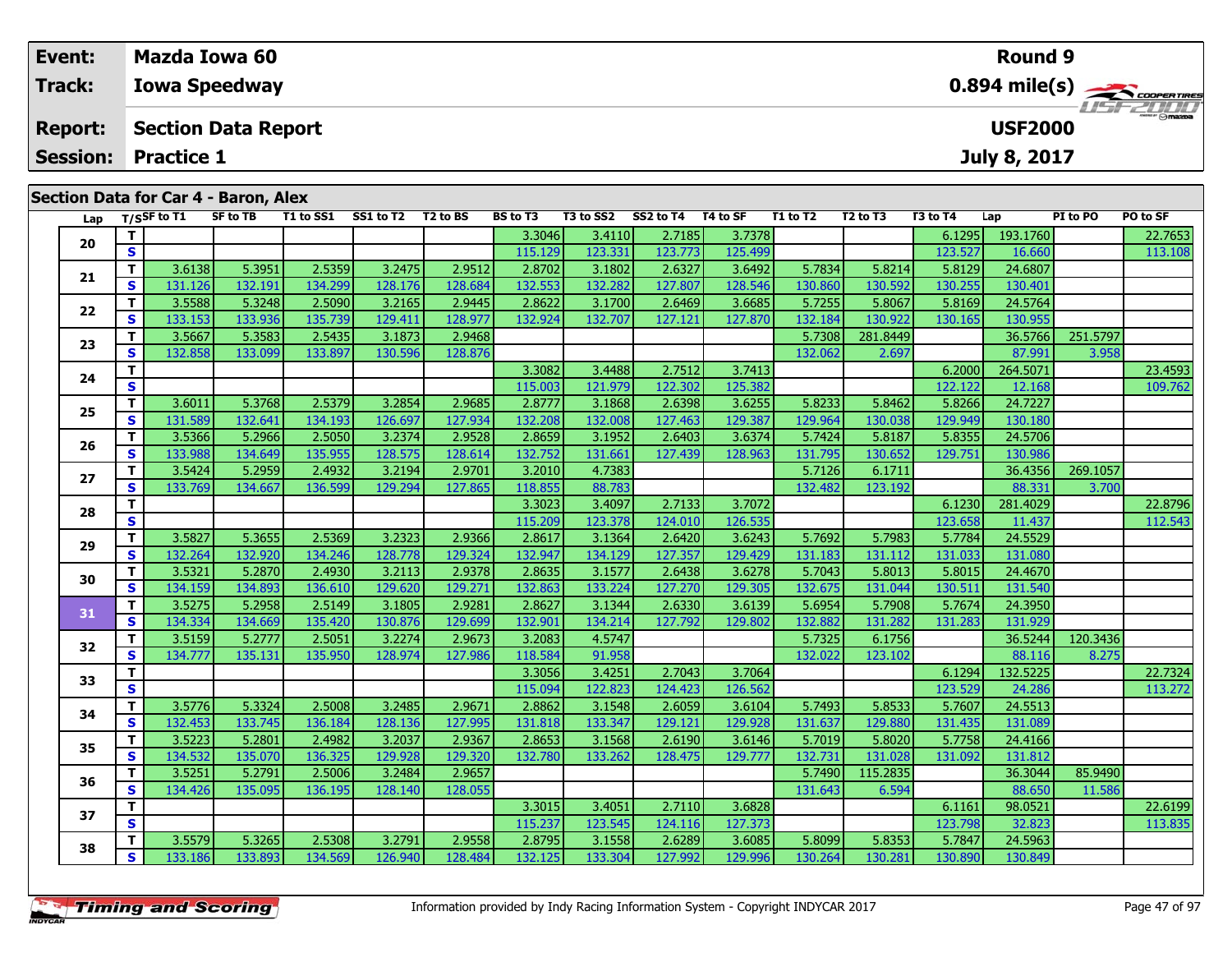| Event:          | Mazda Iowa 60        | <b>Round 9</b>                                      |
|-----------------|----------------------|-----------------------------------------------------|
| Track:          | <b>Iowa Speedway</b> | $0.894$ mile(s) $\overbrace{\hspace{2cm}}$ covening |
| <b>Report:</b>  | Section Data Report  | $\frac{1}{\odot}$ mazpa<br><b>USF2000</b>           |
| <b>Session:</b> | <b>Practice 1</b>    | July 8, 2017                                        |

| Lap T/SSF to PI<br>$\overline{T}$<br>${\bf 20}$<br>$\mathbf{s}$<br>$\overline{\mathsf{T}}$<br>21<br>$\mathbf{s}$<br>$\overline{\mathsf{r}}$<br>$22$<br>$\overline{\mathbf{s}}$<br>26.0447<br>$\overline{\mathsf{T}}$<br>23<br>109.074<br>$\mathbf{s}$<br>$\overline{r}$<br>24<br>$\overline{\mathbf{s}}$<br>$\overline{\mathbf{r}}$<br>$25\,$<br>$\mathbf{s}$<br>$\overline{\mathsf{T}}$<br>26<br>$\mathbf{s}$<br>25.8532<br>$\overline{\mathsf{T}}$<br>$27$<br>$\overline{\mathbf{s}}$<br>109.882<br>$\overline{\mathsf{T}}$<br>28<br>$\mathbf{s}$<br>$\mathbf{r}$<br>29<br>$\overline{\mathbf{s}}$<br>$\overline{\mathsf{r}}$<br>30<br>$\mathbf{s}$<br>$\overline{1}$<br>31<br>$\overline{\mathbf{s}}$<br>25.9709<br>$\overline{\mathbf{T}}$<br>32<br>$\overline{\mathbf{s}}$<br>109.384<br>$\overline{1}$<br>33<br>$\mathbf{s}$<br>$\mathbf{r}$<br>34<br>$\overline{\mathbf{s}}$<br>$\mathbf{T}$<br>35<br>$\mathsf{s}$<br>25.7876<br>$\overline{1}$<br>36<br>$\mathbf{s}$<br>110.161<br>$\overline{I}$<br>37<br>$\overline{\mathbf{s}}$<br>$\overline{t}$<br>38<br>$\mathbf{s}$ | Section Data for Car 4 - Baron, Alex |  |
|------------------------------------------------------------------------------------------------------------------------------------------------------------------------------------------------------------------------------------------------------------------------------------------------------------------------------------------------------------------------------------------------------------------------------------------------------------------------------------------------------------------------------------------------------------------------------------------------------------------------------------------------------------------------------------------------------------------------------------------------------------------------------------------------------------------------------------------------------------------------------------------------------------------------------------------------------------------------------------------------------------------------------------------------------------------------------------|--------------------------------------|--|
|                                                                                                                                                                                                                                                                                                                                                                                                                                                                                                                                                                                                                                                                                                                                                                                                                                                                                                                                                                                                                                                                                    |                                      |  |
|                                                                                                                                                                                                                                                                                                                                                                                                                                                                                                                                                                                                                                                                                                                                                                                                                                                                                                                                                                                                                                                                                    |                                      |  |
|                                                                                                                                                                                                                                                                                                                                                                                                                                                                                                                                                                                                                                                                                                                                                                                                                                                                                                                                                                                                                                                                                    |                                      |  |
|                                                                                                                                                                                                                                                                                                                                                                                                                                                                                                                                                                                                                                                                                                                                                                                                                                                                                                                                                                                                                                                                                    |                                      |  |
|                                                                                                                                                                                                                                                                                                                                                                                                                                                                                                                                                                                                                                                                                                                                                                                                                                                                                                                                                                                                                                                                                    |                                      |  |
|                                                                                                                                                                                                                                                                                                                                                                                                                                                                                                                                                                                                                                                                                                                                                                                                                                                                                                                                                                                                                                                                                    |                                      |  |
|                                                                                                                                                                                                                                                                                                                                                                                                                                                                                                                                                                                                                                                                                                                                                                                                                                                                                                                                                                                                                                                                                    |                                      |  |
|                                                                                                                                                                                                                                                                                                                                                                                                                                                                                                                                                                                                                                                                                                                                                                                                                                                                                                                                                                                                                                                                                    |                                      |  |
|                                                                                                                                                                                                                                                                                                                                                                                                                                                                                                                                                                                                                                                                                                                                                                                                                                                                                                                                                                                                                                                                                    |                                      |  |
|                                                                                                                                                                                                                                                                                                                                                                                                                                                                                                                                                                                                                                                                                                                                                                                                                                                                                                                                                                                                                                                                                    |                                      |  |
|                                                                                                                                                                                                                                                                                                                                                                                                                                                                                                                                                                                                                                                                                                                                                                                                                                                                                                                                                                                                                                                                                    |                                      |  |
|                                                                                                                                                                                                                                                                                                                                                                                                                                                                                                                                                                                                                                                                                                                                                                                                                                                                                                                                                                                                                                                                                    |                                      |  |
|                                                                                                                                                                                                                                                                                                                                                                                                                                                                                                                                                                                                                                                                                                                                                                                                                                                                                                                                                                                                                                                                                    |                                      |  |
|                                                                                                                                                                                                                                                                                                                                                                                                                                                                                                                                                                                                                                                                                                                                                                                                                                                                                                                                                                                                                                                                                    |                                      |  |
|                                                                                                                                                                                                                                                                                                                                                                                                                                                                                                                                                                                                                                                                                                                                                                                                                                                                                                                                                                                                                                                                                    |                                      |  |
|                                                                                                                                                                                                                                                                                                                                                                                                                                                                                                                                                                                                                                                                                                                                                                                                                                                                                                                                                                                                                                                                                    |                                      |  |
|                                                                                                                                                                                                                                                                                                                                                                                                                                                                                                                                                                                                                                                                                                                                                                                                                                                                                                                                                                                                                                                                                    |                                      |  |
|                                                                                                                                                                                                                                                                                                                                                                                                                                                                                                                                                                                                                                                                                                                                                                                                                                                                                                                                                                                                                                                                                    |                                      |  |
|                                                                                                                                                                                                                                                                                                                                                                                                                                                                                                                                                                                                                                                                                                                                                                                                                                                                                                                                                                                                                                                                                    |                                      |  |
|                                                                                                                                                                                                                                                                                                                                                                                                                                                                                                                                                                                                                                                                                                                                                                                                                                                                                                                                                                                                                                                                                    |                                      |  |
|                                                                                                                                                                                                                                                                                                                                                                                                                                                                                                                                                                                                                                                                                                                                                                                                                                                                                                                                                                                                                                                                                    |                                      |  |
|                                                                                                                                                                                                                                                                                                                                                                                                                                                                                                                                                                                                                                                                                                                                                                                                                                                                                                                                                                                                                                                                                    |                                      |  |
|                                                                                                                                                                                                                                                                                                                                                                                                                                                                                                                                                                                                                                                                                                                                                                                                                                                                                                                                                                                                                                                                                    |                                      |  |
|                                                                                                                                                                                                                                                                                                                                                                                                                                                                                                                                                                                                                                                                                                                                                                                                                                                                                                                                                                                                                                                                                    |                                      |  |
|                                                                                                                                                                                                                                                                                                                                                                                                                                                                                                                                                                                                                                                                                                                                                                                                                                                                                                                                                                                                                                                                                    |                                      |  |
|                                                                                                                                                                                                                                                                                                                                                                                                                                                                                                                                                                                                                                                                                                                                                                                                                                                                                                                                                                                                                                                                                    |                                      |  |
|                                                                                                                                                                                                                                                                                                                                                                                                                                                                                                                                                                                                                                                                                                                                                                                                                                                                                                                                                                                                                                                                                    |                                      |  |
|                                                                                                                                                                                                                                                                                                                                                                                                                                                                                                                                                                                                                                                                                                                                                                                                                                                                                                                                                                                                                                                                                    |                                      |  |
|                                                                                                                                                                                                                                                                                                                                                                                                                                                                                                                                                                                                                                                                                                                                                                                                                                                                                                                                                                                                                                                                                    |                                      |  |
|                                                                                                                                                                                                                                                                                                                                                                                                                                                                                                                                                                                                                                                                                                                                                                                                                                                                                                                                                                                                                                                                                    |                                      |  |
|                                                                                                                                                                                                                                                                                                                                                                                                                                                                                                                                                                                                                                                                                                                                                                                                                                                                                                                                                                                                                                                                                    |                                      |  |
|                                                                                                                                                                                                                                                                                                                                                                                                                                                                                                                                                                                                                                                                                                                                                                                                                                                                                                                                                                                                                                                                                    |                                      |  |
|                                                                                                                                                                                                                                                                                                                                                                                                                                                                                                                                                                                                                                                                                                                                                                                                                                                                                                                                                                                                                                                                                    |                                      |  |
|                                                                                                                                                                                                                                                                                                                                                                                                                                                                                                                                                                                                                                                                                                                                                                                                                                                                                                                                                                                                                                                                                    |                                      |  |
|                                                                                                                                                                                                                                                                                                                                                                                                                                                                                                                                                                                                                                                                                                                                                                                                                                                                                                                                                                                                                                                                                    |                                      |  |
|                                                                                                                                                                                                                                                                                                                                                                                                                                                                                                                                                                                                                                                                                                                                                                                                                                                                                                                                                                                                                                                                                    |                                      |  |
|                                                                                                                                                                                                                                                                                                                                                                                                                                                                                                                                                                                                                                                                                                                                                                                                                                                                                                                                                                                                                                                                                    |                                      |  |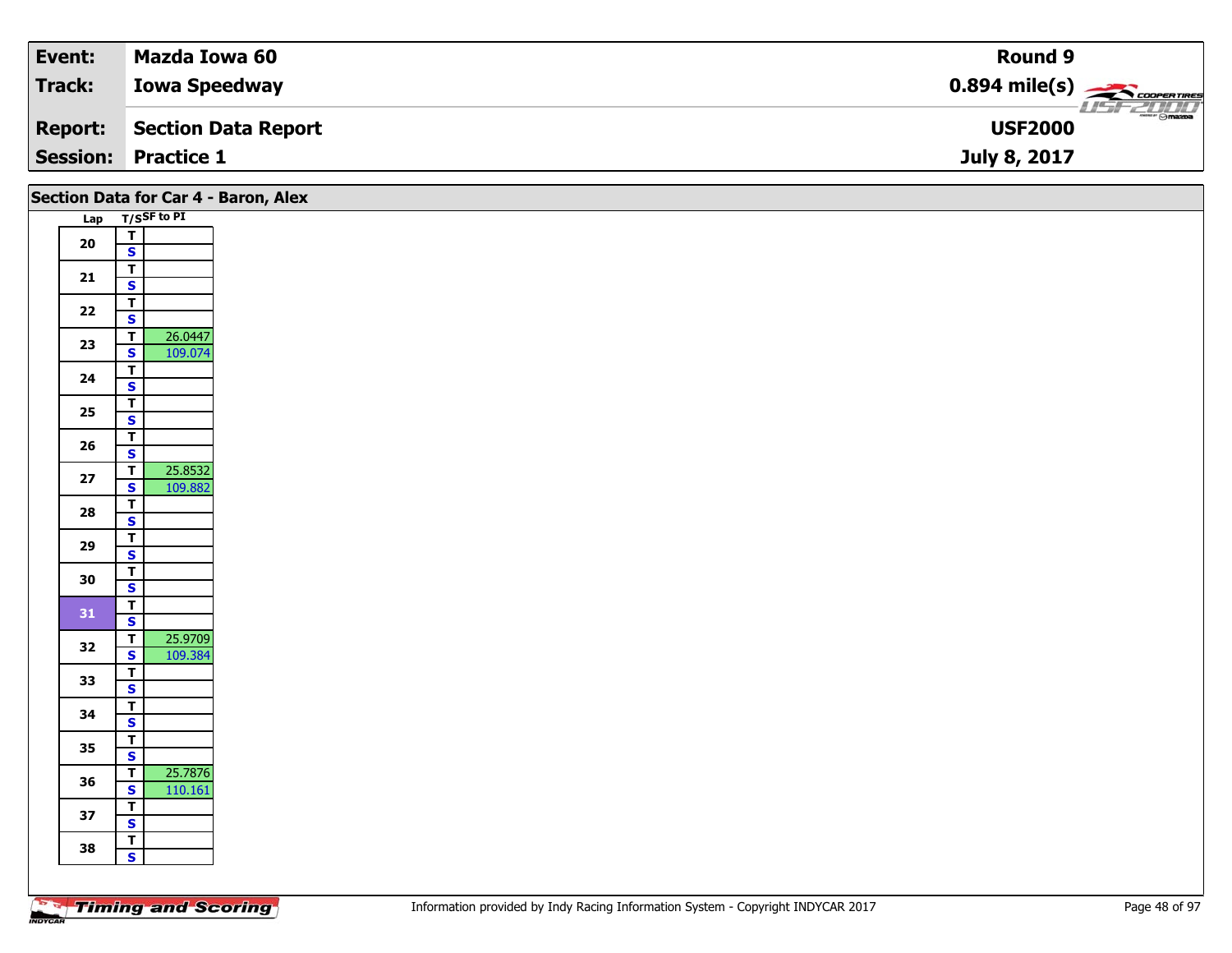| Event:         | Mazda Iowa 60                        | <b>Round 9</b> |                  |
|----------------|--------------------------------------|----------------|------------------|
| <b>Track:</b>  | <b>Iowa Speedway</b>                 |                |                  |
| <b>Report:</b> | Section Data Report                  | <b>USF2000</b> | <b>LISTELLIN</b> |
|                | <b>Session: Practice 1</b>           | July 8, 2017   |                  |
|                | Section Data for Car 4 - Baron, Alex |                |                  |

| Lap |            | T/SSF to T1     | SF to TB         | T1 to SS1       | SS1 to T2 | T2 to BS | <b>BS to T3</b> | T3 to SS2 | SS2 to T4        | T4 to SF | T1 to T2 | T <sub>2</sub> to T <sub>3</sub> | T3 to T4         | Lap     | PI to PO | PO to SF |
|-----|------------|-----------------|------------------|-----------------|-----------|----------|-----------------|-----------|------------------|----------|----------|----------------------------------|------------------|---------|----------|----------|
| 39  |            | 3.5173 <b>I</b> | 5.2738           | 2.4940 <b>I</b> | 3.2013    | 2.9314   | 2.8527          | 3.1825 l  | 2.6598           | 3.6234   | 5.6953   | 5.7841                           | 5.8423           | 24.4624 |          |          |
|     | $\epsilon$ | 134.724         | '35.231'         | 136.555         | 130.025   | 129.553  | 133.366         | 132.186   | 126.505 <b>l</b> | 129.462  | 132.885  | 131.434 <b>l</b>                 | 129.599 <b>l</b> | 131.565 |          |          |
|     |            | 3.7965          | 5.9358           | 3.0712          | 4.1522    | 4.6073   |                 |           |                  |          | 7.22341  |                                  |                  |         |          |          |
| 40  | e          | 24.816          | 120.149 <b>I</b> | 110.891         | 100.248   | 82.428   |                 |           |                  |          | 104.773  |                                  |                  |         |          |          |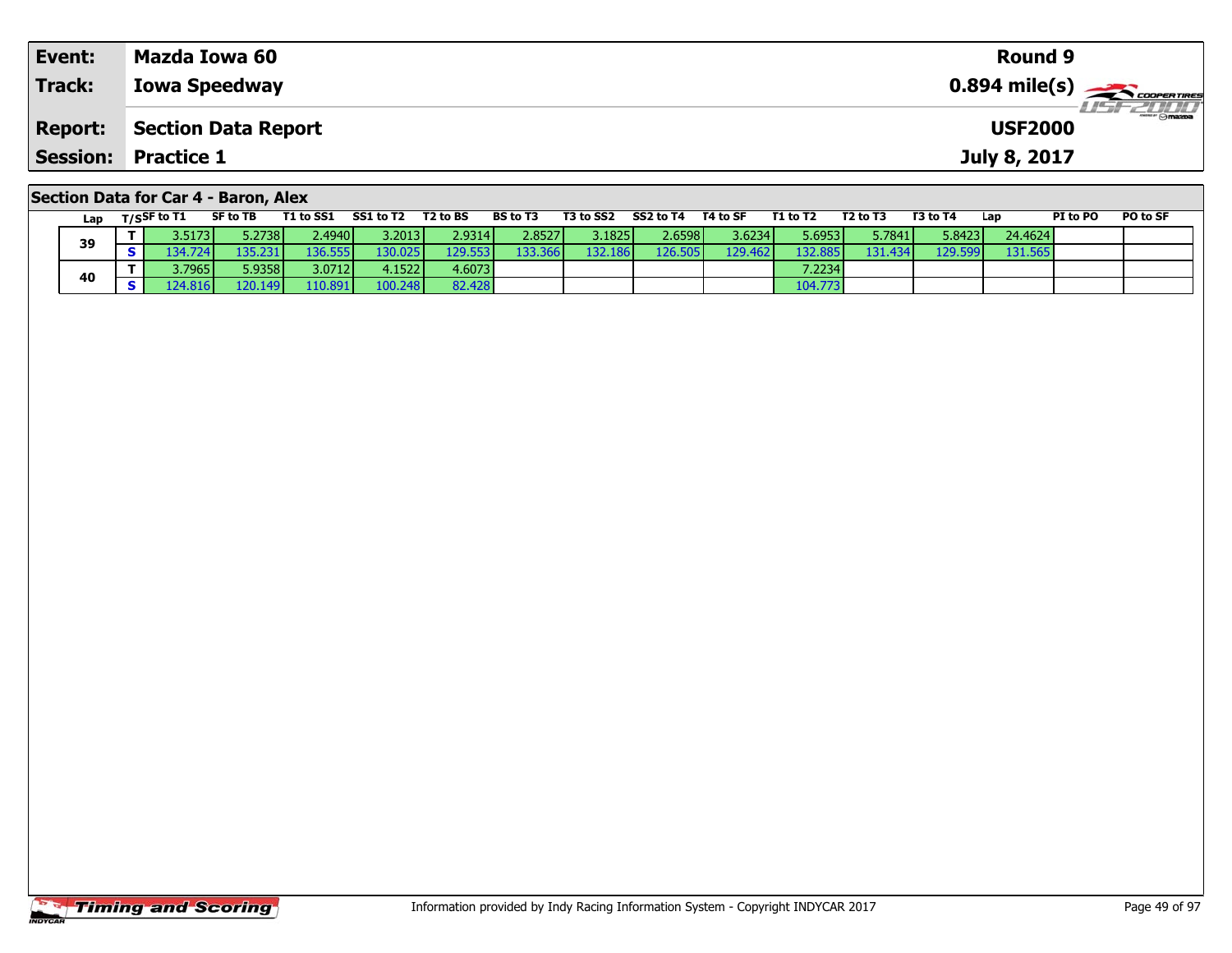| Event:         | Mazda Iowa 60                        | <b>Round 9</b>                                         |
|----------------|--------------------------------------|--------------------------------------------------------|
| <b>Track:</b>  | <b>Iowa Speedway</b>                 | $0.894$ mile(s) $\overbrace{\hspace{2cm}}$ coorerrings |
| <b>Report:</b> | Section Data Report                  | <i><b>LISE 2000</b></i><br><b>USF2000</b>              |
|                | <b>Session: Practice 1</b>           | July 8, 2017                                           |
|                | Section Data for Car 4 - Baron, Alex |                                                        |

| Lap |   | T/SSF to PI |
|-----|---|-------------|
| 39  |   |             |
|     | s |             |
|     |   | 44.3991     |
| 40  | S | 63.983      |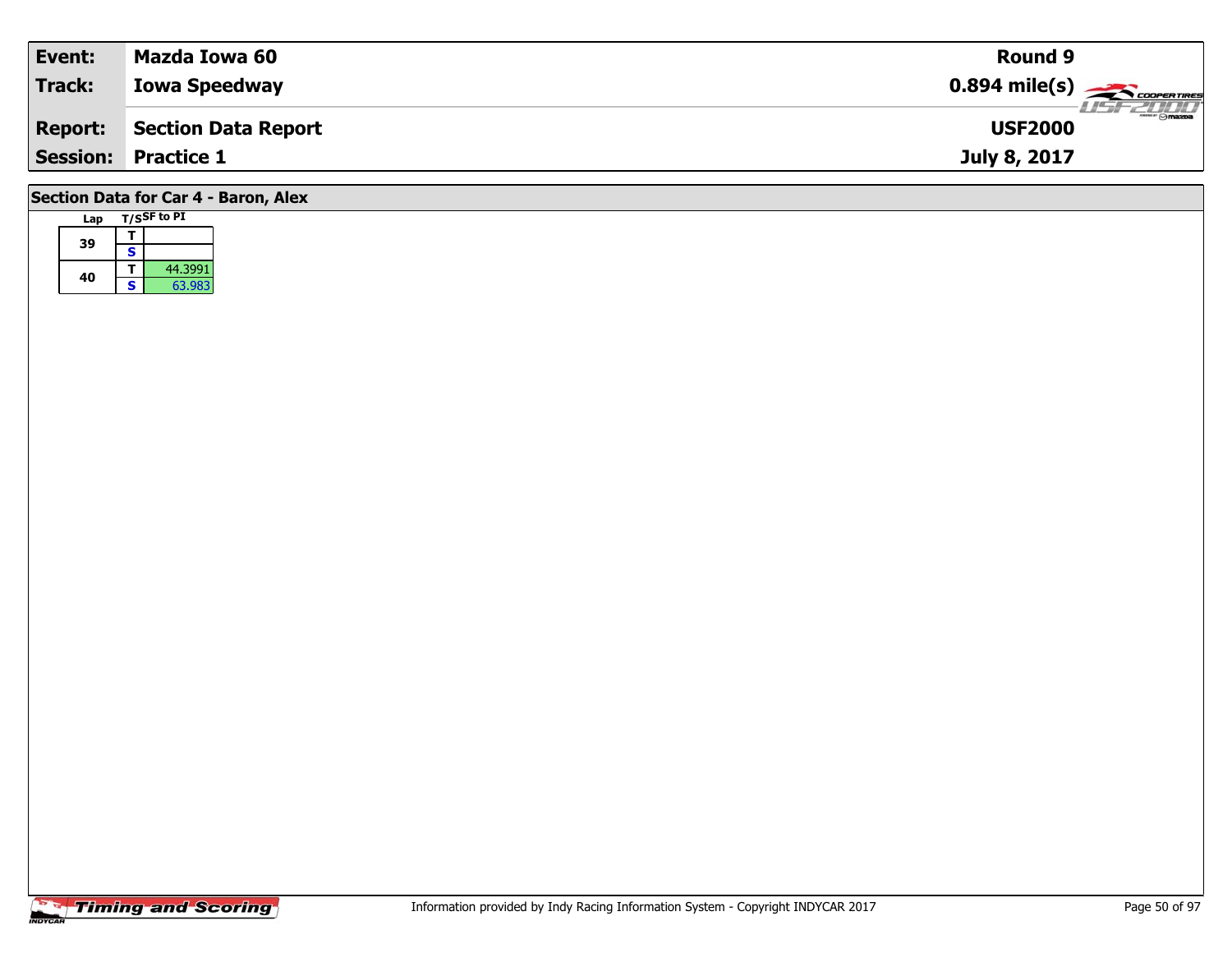| Event:          |    | Mazda Iowa 60     |                            |                                            |           |          |          |           |           |          |          |                                  |          | Round 9             |          |                                         |
|-----------------|----|-------------------|----------------------------|--------------------------------------------|-----------|----------|----------|-----------|-----------|----------|----------|----------------------------------|----------|---------------------|----------|-----------------------------------------|
| <b>Track:</b>   |    |                   | <b>Iowa Speedway</b>       |                                            |           |          |          |           |           |          |          |                                  |          |                     |          | $0.894$ mile(s) $\rightarrow$ Coorganes |
| <b>Report:</b>  |    |                   | <b>Section Data Report</b> |                                            |           |          |          |           |           |          |          |                                  |          | <b>USF2000</b>      |          | <b>HSFZUTI</b>                          |
| <b>Session:</b> |    | <b>Practice 1</b> |                            |                                            |           |          |          |           |           |          |          |                                  |          | <b>July 8, 2017</b> |          |                                         |
|                 |    |                   |                            | Section Data for Car 7 - Wojcik, Devin (R) |           |          |          |           |           |          |          |                                  |          |                     |          |                                         |
|                 |    | Lap T/SSF to T1   | SF to TB                   | T1 to SS1                                  | SS1 to T2 | T2 to BS | BS to T3 | T3 to SS2 | SS2 to T4 | T4 to SF | T1 to T2 | T <sub>2</sub> to T <sub>3</sub> | T3 to T4 | Lap                 | PI to PO | PO to SF                                |
|                 |    | 3.7642            | 5.8010                     | 2.9376                                     | 3.6334    | 3.1242   | 3.0032   | 3.3537    | 2.7551    | 3.7649   | 6.5710   | 6.1274                           | 6.1088   | 26.3363             |          | 25.6894                                 |
| л.              | S. | 125.887           | 122.941                    | 115.934                                    | 114.562   | 121.558  | 126.683  | 125.438   | 122.129   | 124.596  | 115.175  | 124.070                          | 123.946  | 122.204             |          | 100.234                                 |
|                 |    | 3.6398            | 5.4977                     | 2.6582                                     | 3.4162    | 3.0509   | 2.9475   | 3.2780    | 2.7361    | 3.7228   | 6.0744   | 5.9984                           | 6.0141   | 25.4495             |          |                                         |
| $\epsilon$      |    | 130.189           | 129.7241                   | 128.120                                    | 121.846   | 124.479  | 129.077  | 128.335   | 122.977   | 126.005  | 124.591  | 126.738                          | 125.897  | 126.462             |          |                                         |

| 5              | T.                      |         |         |         |         |         | 3.4191  | 3.86881 | 3.0293  | 3.9349  |         |          | 6.8981  | 205.2890 |          | 24.5357 |
|----------------|-------------------------|---------|---------|---------|---------|---------|---------|---------|---------|---------|---------|----------|---------|----------|----------|---------|
|                | $\overline{\mathbf{s}}$ |         |         |         |         |         | 111.273 | 108.737 | 111.074 | 119.213 |         |          | 109.763 | 15.677   |          | 104.947 |
| 6              | T.                      | 3.8526  | 5.7512  | 2.7353  | 3.4735  | 3.0422  | 2.9240  | 3.2639  | 2.7795  | 3.7416  | 6.2088  | 5.9662   | 6.0434  | 25.8126  |          |         |
|                | s                       | 122.998 | 124.006 | 124.509 | 119.836 | 124.835 | 130.114 | 128.889 | 121.057 | 125.372 | 121.894 | 127.422  | 125.287 | 124.683  |          |         |
| $\overline{ }$ | T.                      | 3.6238  | 5.5204  | 2.7070  | 3.4323  | 3.0474  | 2.9241  | 3.3492  | 2.7284  | 3.7107  | 6.1393  | 5.9715   | 6.0776  | 25.5229  |          |         |
|                | S                       | 130.764 | 129.190 | 125.810 | 121.274 | 124.622 | 130.110 | 125.607 | 123.324 | 126.416 | 123.274 | 127.309  | 124.582 | 126.099  |          |         |
| 8              | T.                      | 3.5746  | 5.4008  | 2.6138  | 3.3662  | 2.9973  | 2.8759  | 3.2520  | 2.7101  | 3.6862  | 5.9800  | 5.8732   | 5.9621  | 25.0761  |          |         |
|                | S                       | 132.564 | 132.051 | 130.296 | 123.656 | 126.705 | 132.291 | 129.361 | 124.157 | 127.256 | 126.558 | 129.440  | 126.995 | 128.345  |          |         |
| 9              | т                       | 3.5504  | 5.4074  | 2.6944  | 3.5533  | 3.0850  | 2.9517  | 3.3400  | 2.7036  | 3.7146  | 6.2477  | 6.0367   | 6.0436  | 25.5930  |          |         |
|                | S                       | 133.468 | 131.890 | 126.399 | 117.145 | 123.103 | 128.893 | 125.953 | 124.455 | 126.283 | 121.135 | 125.934  | 125.283 | 125.753  |          |         |
| 10             | т                       | 3.5707  | 5.3660  | 2.5704  | 3.3322  | 2.9918  | 2.9098  | 3.2759  | 2.7062  | 3.7025  | 5.9026  | 5.9016   | 5.9821  | 25.0595  |          |         |
|                | S                       | 132.709 | 132.908 | 132.496 | 124.917 | 126.938 | 130.749 | 128.417 | 124.336 | 126.696 | 128.218 | 128.817  | 126.571 | 128.430  |          |         |
| 11             | т                       | 3.5651  | 5.3833  | 2.6010  | 3.2808  | 2.9777  | 2.8931  | 3.2068  | 2.6431  | 3.6410  | 5.8818  | 5.8708   | 5.8499  | 24.8086  |          |         |
|                | S                       | 132.917 | 132.480 | 130.937 | 126.875 | 127.539 | 131.504 | 131.184 | 127.304 | 128.836 | 128.671 | 129.493  | 129.431 | 129.729  |          |         |
| 12             | т                       | 3.5236  | 5.3100  | 2.5364  | 3.2326  | 2.9571  | 2.8761  | 3.2350  | 2.6388  | 3.6416  | 5.7690  | 5.8332   | 5.8738  | 24.6412  |          |         |
|                | S                       | 134.483 | 134.309 | 134.272 | 128.766 | 128.427 | 132.281 | 130.041 | 127.511 | 128.815 | 131.187 | 130.328  | 128.904 | 130.611  |          |         |
| 13             | т                       | 3.5295  | 5.2790  | 2.4970  | 3.2561  | 2.9675  | 2.8833  | 3.2027  | 2.6659  | 3.6415  | 5.7531  | 5.8508   | 5.8686  | 24.6435  |          |         |
|                | $\mathbf{s}$            | 134.258 | 135.098 | 136.391 | 127.837 | 127.977 | 131.951 | 131.352 | 126.215 | 128.818 | 131.550 | 129.936  | 129.019 | 130.598  |          |         |
| 14             | T.                      | 3.5369  | 5.3427  | 2.6045  | 3.4927  | 3.1265  |         |         |         |         | 6.0972  | 150.5137 |         | 42.0515  | 115.1423 |         |
|                | S                       | 133.977 | 133.487 | 130.761 | 119.177 | 121.469 |         |         |         |         | 124.126 | 5.051    |         | 76.535   | 8.648    |         |
| 15             | T.                      |         |         |         |         |         | 3.3391  | 3.6633  | 2.9005  | 3.8569  |         |          | 6.5638  | 128.5170 |          | 23.8902 |
|                | $\overline{\mathbf{s}}$ |         |         |         |         |         | 113.939 | 114.837 | 116.007 | 121.624 |         |          | 115.354 | 25.043   |          | 107.782 |
| 16             | T.                      | 3.6790  | 5.5183  | 2.6359  | 3.3728  | 3.0160  | 2.9260  | 3.3202  | 2.7185  | 3.7137  | 6.0087  | 5.9420   | 6.0387  | 25.3821  |          |         |
|                | S                       | 128.802 | 129.239 | 129.204 | 123.414 | 125.919 | 130.025 | 126.704 | 123.773 | 126.314 | 125.954 | 127.941  | 125.384 | 126.798  |          |         |
| 17             | T.                      | 3.5923  | 5.4081  | 2.5933  | 3.3610  | 3.0131  | 2.9074  | 3.2362  | 2.6756  | 3.6788  | 5.9543  | 5.9205   | 5.9118  | 25.0577  |          |         |
|                | S                       | 131.911 | 131.873 | 131.326 | 123.847 | 126.041 | 130.857 | 129.993 | 125.758 | 127.512 | 127.104 | 128.406  | 128.076 | 128.440  |          |         |
| 18             | T.                      | 3.5559  | 5.3444  | 2.5612  | 3.3047  | 2.9794  | 2.8940  | 3.2575  | 2.6758  | 3.6733  | 5.8659  | 5.8734   | 5.9333  | 24.9018  |          |         |
|                | S                       | 133.261 | 133.445 | 132.972 | 125.957 | 127.466 | 131.463 | 129.143 | 125.748 | 127.703 | 129.020 | 129.436  | 127.612 | 129.244  |          |         |
| 19             | T.                      | 3.5570  | 5.3481  | 2.5553  | 3.2897  | 2.9775  | 2.8739  | 3.2263  | 2.6813  | 3.6749  | 5.8450  | 5.8514   | 5.9076  | 24.8359  |          |         |
|                | S.                      | 133.220 | 133.352 | 133.279 | 126.531 | 127.548 | 132.383 | 130.391 | 125.490 | 127.647 | 129.481 | 129.922  | 128.167 | 129.587  |          |         |
|                |                         |         |         |         |         |         |         |         |         |         |         |          |         |          |          |         |

**<sup>T</sup>** 3.5994 5.4168 2.5955 3.3755 3.0228 2.9287 3.2704 2.7428 3.7368 5.9710 5.9515 6.0132 25.2719 **<sup>S</sup>** 131.651 131.661 131.215 123.315 125.636 129.906 128.633 122.677 125.533 126.749 127.737 125.916 127.351

**T** 3.6392 5.5657 2.7799 3.6121 3.1700 6.3920 223.0948 38.6700 191.3238<br>**S** 130.211 128.139 122.511 115.238 119.802 118.401 3.408 83.227 5.205

**3**

**4**

126.462

127.351

5.205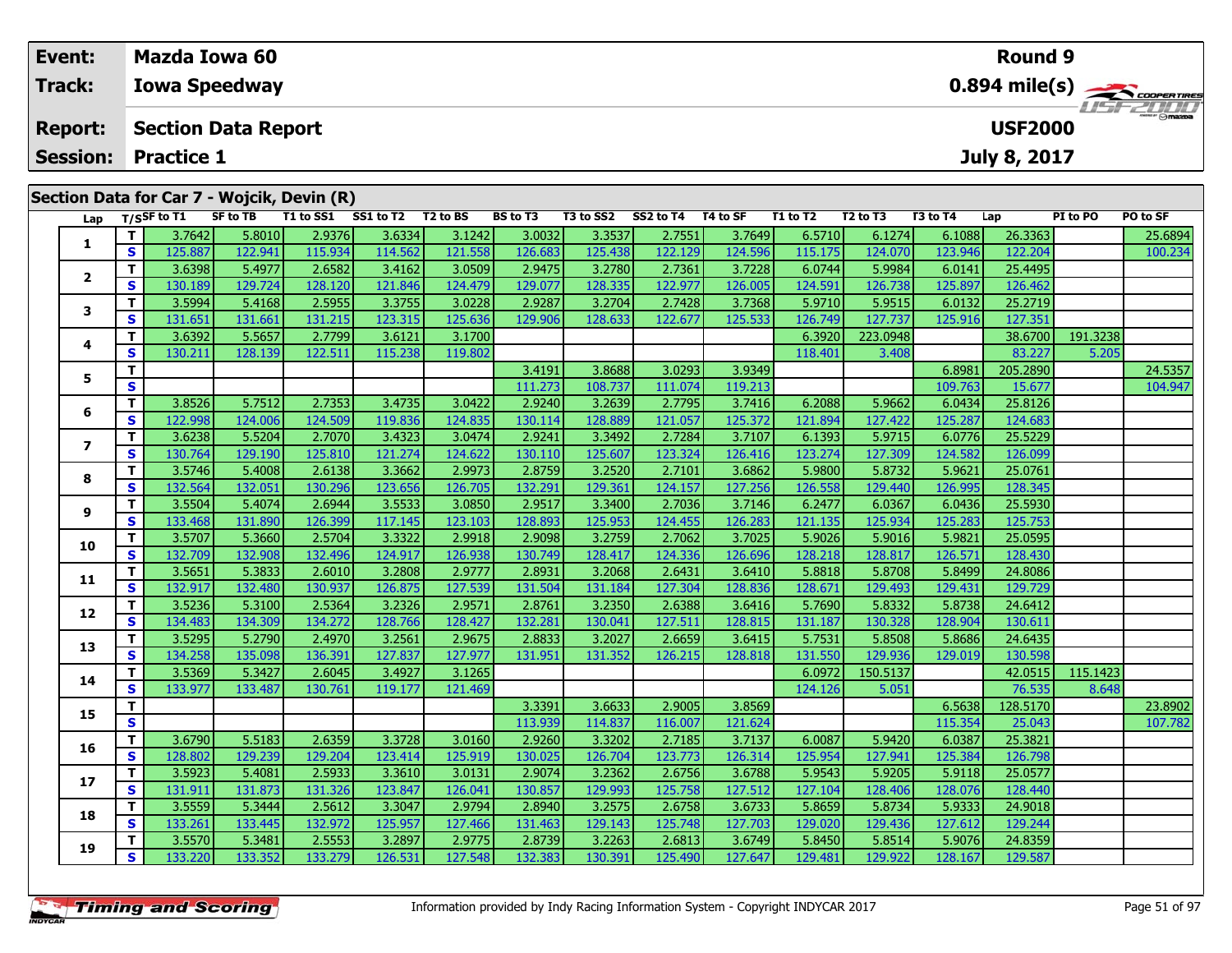| Event:         | Mazda Iowa 60              | <b>Round 9</b>                                          |
|----------------|----------------------------|---------------------------------------------------------|
| Track:         | <b>Iowa Speedway</b>       | $0.894$ mile(s) $\overbrace{\hspace{2cm}}$ coorer Times |
| <b>Report:</b> | Section Data Report        | $\frac{1}{\odot}$ mazpa<br><b>USF2000</b>               |
|                | <b>Session: Practice 1</b> | July 8, 2017                                            |

|                         |                                                    | Section Data for Car 7 - Wojcik, Devin (R) |
|-------------------------|----------------------------------------------------|--------------------------------------------|
|                         | Lap T/SSF to PI                                    |                                            |
| $\mathbf 1$             | $\frac{T}{S}$                                      |                                            |
|                         |                                                    |                                            |
| $\overline{\mathbf{2}}$ | $\overline{\mathbf{T}}$<br>$\overline{\mathbf{s}}$ |                                            |
|                         |                                                    |                                            |
| $\mathbf{3}$            | $rac{1}{s}$                                        |                                            |
| $\overline{\mathbf{4}}$ | 28.0995<br>$\overline{\mathsf{T}}$                 |                                            |
|                         | $\overline{\mathbf{s}}$<br>101.098                 |                                            |
| $5\phantom{a}$          | $\overline{\mathsf{T}}$<br>$\overline{\mathbf{s}}$ |                                            |
|                         | $\overline{I}$                                     |                                            |
| $\bf 6$                 | $\mathbf{s}$                                       |                                            |
| $\overline{\mathbf{z}}$ | $\overline{I}$<br>$\overline{\mathbf{s}}$          |                                            |
|                         | $\overline{1}$                                     |                                            |
| $\bf8$                  | $\overline{\mathbf{s}}$                            |                                            |
|                         |                                                    |                                            |
| $\boldsymbol{9}$        | $\frac{1}{s}$                                      |                                            |
| 10                      | $\frac{T}{S}$                                      |                                            |
|                         | $\overline{1}$                                     |                                            |
| $11$                    | $\mathsf{s}$                                       |                                            |
| $12$                    | $rac{T}{s}$                                        |                                            |
|                         |                                                    |                                            |
| 13                      | $\frac{1}{s}$                                      |                                            |
| 14                      | 31.5360<br>$\overline{\mathsf{T}}$                 |                                            |
|                         | $\mathbf{s}$<br>90.081                             |                                            |
| 15                      | $\frac{1}{s}$                                      |                                            |
| 16                      | $\frac{1}{s}$                                      |                                            |
|                         | $\overline{\mathbf{r}}$                            |                                            |
| ${\bf 17}$              | $\mathsf{s}$                                       |                                            |
| 18                      | $\overline{\mathbf{r}}$                            |                                            |
|                         | $\overline{\mathbf{s}}$<br>$\overline{\mathsf{T}}$ |                                            |
| 19                      | $\mathbf{s}$                                       |                                            |
|                         |                                                    |                                            |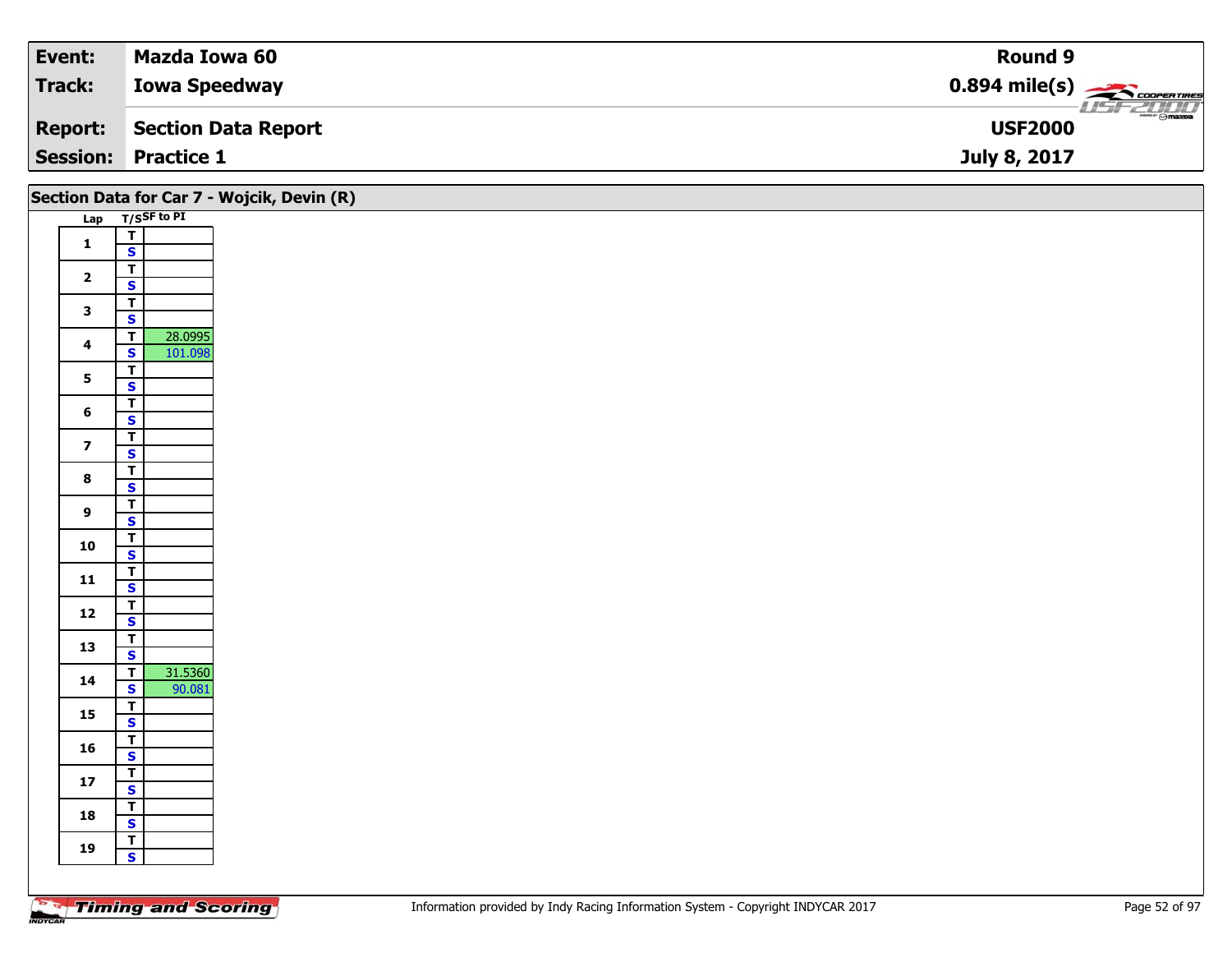| Event:          |     |                   | <b>Mazda Iowa 60</b>       |                                            |           |          |                 | Round 9   |           |          |          |                                  |          |                     |          |                                           |  |  |  |  |
|-----------------|-----|-------------------|----------------------------|--------------------------------------------|-----------|----------|-----------------|-----------|-----------|----------|----------|----------------------------------|----------|---------------------|----------|-------------------------------------------|--|--|--|--|
| <b>Track:</b>   |     |                   | <b>Iowa Speedway</b>       |                                            |           |          |                 |           |           |          |          |                                  |          |                     |          | $0.894$ mile(s) $\rightarrow$ coorganized |  |  |  |  |
| <b>Report:</b>  |     |                   | <b>Section Data Report</b> |                                            |           |          |                 |           |           |          |          |                                  |          | <b>USF2000</b>      |          | <b>LISF 2000</b>                          |  |  |  |  |
| <b>Session:</b> |     | <b>Practice 1</b> |                            |                                            |           |          |                 |           |           |          |          |                                  |          | <b>July 8, 2017</b> |          |                                           |  |  |  |  |
|                 |     |                   |                            | Section Data for Car 7 - Wojcik, Devin (R) |           |          |                 |           |           |          |          |                                  |          |                     |          |                                           |  |  |  |  |
| Lap             |     | T/SSF to T1       | SF to TB                   | T1 to SS1                                  | SS1 to T2 | T2 to BS | <b>BS to T3</b> | T3 to SS2 | SS2 to T4 | T4 to SF | T1 to T2 | T <sub>2</sub> to T <sub>3</sub> | T3 to T4 | Lap                 | PI to PO | PO to SF                                  |  |  |  |  |
| 20              |     | 3.5509            | 5.3348                     | 2.5511                                     | 3.3172    | 2.9770   | 2.8747          | 3.1674    | 2.6723    | 3.6516   | 5.8683   | 5.8517                           | 5.8397   | 24.7622             |          |                                           |  |  |  |  |
|                 | s l | 133.449           | 133.685                    | 133.499                                    | 125.482   | 127.569  | 132.346         | 132.816   | 125.913   | 128.462  | 128.967  | 129.916                          | 129.657  | 129.972             |          |                                           |  |  |  |  |
| 21              |     | 3.5286            | 5.3196                     | 2.5668                                     | 3.3710    | 3.0168   | 2.9047          | 3.2627    | 2.6900    | 3.6762   | 5.9378   | 5.9215                           | 5.9527   | 25.0168             |          |                                           |  |  |  |  |

| 21 | т            | 3.5286  | 5.3196  | 2.5668  | 3.3710  | 3.0168  | 2.9047  | 3.2627  | 2.6900  | 3.6762  | 5.9378  | 5.9215   | 5.9527  | 25.0168  |          |         |
|----|--------------|---------|---------|---------|---------|---------|---------|---------|---------|---------|---------|----------|---------|----------|----------|---------|
|    | $\mathbf{s}$ | 134.292 | 134.067 | 132.682 | 123.480 | 125.886 | 130.979 | 128.937 | 125.084 | 127.602 | 127.458 | 128.384  | 127.196 | 128.650  |          |         |
| 22 | T.           | 3.5807  | 5.4501  | 2.6848  | 3.4988  | 3.1063  |         |         |         |         | 6.1836  | 180.2333 |         | 38.1683  | 149.0164 |         |
|    | S            | 132.338 | 130.857 | 126.850 | 118.969 | 122.259 |         |         |         |         | 122.391 | 4.218    |         | 84.321   | 6.682    |         |
| 23 | $\mathbf{T}$ |         |         |         |         |         | 3.3489  | 3.7613  | 2.9478  | 3.8781  |         |          | 6.7091  | 162.4165 |          | 23.9487 |
|    | $\mathbf{s}$ |         |         |         |         |         | 113.606 | 111.845 | 114.145 | 120.959 |         |          | 112.856 | 19.816   |          | 107.519 |
| 24 | $\mathbf{T}$ | 3.7024  | 5.6005  | 2.6990  | 3.3733  | 3.0071  | 2.8968  | 3.2711  | 2.7416  | 3.7094  | 6.0723  | 5.9039   | 6.0127  | 25.4007  |          |         |
|    | S            | 127.988 | 127.343 | 126.183 | 123.395 | 126.292 | 131.336 | 128.606 | 122.730 | 126.460 | 124.635 | 128.767  | 125.927 | 126.705  |          |         |
| 25 | T            | 3.5780  | 5.4003  | 2.6045  | 3.3544  | 2.9961  | 2.8741  | 3.2662  | 2.7439  | 3.6851  | 5.9589  | 5.8702   | 6.0101  | 25.1023  |          |         |
|    | <b>S</b>     | 132.438 | 132.063 | 130.761 | 124.091 | 126.756 | 132.373 | 128.799 | 122.627 | 127.294 | 127.006 | 129.506  | 125.981 | 128.211  |          |         |
| 26 | Т            | 3.6575  | 5.6575  | 2.8887  | 3.6119  | 3.1320  | 2.9764  | 3.2172  | 2.6749  | 3.6798  | 6.5006  | 6.1084   | 5.8921  | 25.8384  |          |         |
|    | S            | 129.559 | 126.060 | 117.897 | 115.244 | 121.256 | 127.824 | 130.760 | 125.791 | 127.477 | 116.423 | 124.456  | 128.504 | 124.559  |          |         |
| 27 | $\mathbf{T}$ | 3.5755  | 5.4044  | 2.6007  | 3.3210  | 2.9839  | 2.8795  | 3.2281  | 2.6623  | 3.6554  | 5.9217  | 5.8634   | 5.8904  | 24.9064  |          |         |
|    | $\mathbf{s}$ | 132.531 | 131.963 | 130.953 | 125.339 | 127.274 | 132.125 | 130.319 | 126.386 | 128.328 | 127.804 | 129.656  | 128.541 | 129,220  |          |         |
| 28 | Т            | 3.5354  | 5.3072  | 2.5296  | 3.2596  | 2.9599  | 2.8624  | 3.2118  | 2.6716  | 3.6649  | 5.7892  | 5.8223   | 5.8834  | 24.6952  |          |         |
|    | $\mathbf{s}$ | 134.034 | 134.380 | 134.633 | 127.700 | 128.306 | 132.915 | 130.980 | 125.946 | 127.996 | 130.729 | 130.572  | 128.694 | 130.325  |          |         |
| 29 | $\mathbf{T}$ | 3.5426  | 5.3661  | 2.5916  | 3.2779  | 2.9675  | 2.8556  | 3.2098  | 2.6877  | 3.6580  | 5.8695  | 5.8231   | 5.8975  | 24.7907  |          |         |
|    | S            | 133.762 | 132.905 | 131.412 | 126.987 | 127.977 | 133.231 | 131.062 | 125.192 | 128.237 | 128.941 | 130.554  | 128.386 | 129.823  |          |         |
| 30 | T.           | 3.5309  | 5.2939  | 2.5122  | 3.3078  | 3.0403  | 2.9047  | 3.3473  | 2.7813  | 3.7257  | 5.8200  | 5.9450   | 6.1286  | 25.1502  |          |         |
|    | S            | 134.205 | 134.718 | 135.566 | 125.839 | 124.913 | 130.979 | 125.678 | 120.978 | 125.907 | 130.037 | 127.877  | 123.545 | 127.967  |          |         |
| 31 | T.           | 3.5887  | 5.4170  | 2.6262  | 3.4055  | 3.0347  | 2.9031  | 3.2033  | 2.6643  | 3.6608  | 6.0317  | 5.9378   | 5.8676  | 25.0866  |          |         |
|    | S            | 132.043 | 131.656 | 129.681 | 122.229 | 125.143 | 131.051 | 131.328 | 126.291 | 128.139 | 125.473 | 128.032  | 129.041 | 128.292  |          |         |
| 32 | Т            | 3.5395  | 5.3145  | 2.5303  | 3.3130  | 2.9841  | 2.8683  | 3.2111  | 2.6785  | 3.6699  | 5.8433  | 5.8524   | 5.8896  | 24.7947  |          |         |
|    | S            | 133.879 | 134.195 | 134.596 | 125.641 | 127.265 | 132.641 | 131.009 | 125.622 | 127.821 | 129.519 | 129.900  | 128.559 | 129.802  |          |         |
| 33 | T.           | 3.5694  | 5.3703  | 2.5699  | 3.2859  | 2.9701  | 2.8677  | 3.1740  | 2.6240  | 3.6323  | 5.8558  | 5.8378   | 5.7980  | 24.6933  |          |         |
|    | S            | 132.757 | 132.801 | 132.522 | 126.678 | 127.865 | 132.669 | 132.540 | 128.231 | 129.144 | 129.242 | 130.225  | 130.590 | 130.335  |          |         |
| 34 | Т            | 3.5305  | 5.2876  | 2.5001  | 3.2699  | 2.9819  | 2.8724  | 3.1753  | 2.6589  | 3.6575  | 5.7700  | 5.8543   | 5.8342  | 24.6465  |          |         |
|    | S            | 134.220 | 134.878 | 136.222 | 127.297 | 127.359 | 132.452 | 132.486 | 126.548 | 128.255 | 131.164 | 129.858  | 129.779 | 130.582  |          |         |
| 35 | т            | 3.5805  | 5.4293  | 2.6703  | 3.5199  | 3.1040  |         |         |         |         | 6.1902  | 258.6033 |         | 37.8353  | 227.4564 |         |
|    | $\mathbf{s}$ | 132.346 | 131.358 | 127.539 | 118.256 | 122.349 |         |         |         |         | 122.261 | 2.940    |         | 85.063   | 4.378    |         |
| 36 | Т            |         |         |         |         |         | 3.5501  | 3.9094  | 2.9737  | 3.9200  |         |          | 6.8831  | 241.3418 |          | 24.3499 |
|    | $\mathbf{s}$ |         |         |         |         |         | 107.167 | 107.608 | 113.151 | 119.666 |         |          | 110.003 | 13.335   |          | 105.748 |
| 37 | T.           | 3.7189  | 5.5984  | 2.6717  | 3.3622  | 3.0033  | 2.8930  | 3.2139  | 2.7067  | 3.6957  | 6.0339  | 5.8963   | 5.9206  | 25.2654  |          |         |
|    | $\mathbf{s}$ | 127.420 | 127.390 | 127.472 | 123.803 | 126.452 | 131.509 | 130.894 | 124.313 | 126.929 | 125.428 | 128.933  | 127.886 | 127.384  |          |         |
| 38 | Т            | 3.5816  | 5.4046  | 2.5966  | 3.2753  | 2.9689  | 2.8784  | 3.1862  | 2.6761  | 3.6576  | 5.8719  | 5.8473   | 5.8623  | 24.8207  |          |         |
|    | $\mathbf{s}$ | 132.305 | 131.958 | 131.159 | 127.088 | 127.917 | 132.176 | 132.032 | 125.734 | 128.251 | 128.888 | 130.013  | 129.157 | 129.666  |          |         |
|    |              |         |         |         |         |         |         |         |         |         |         |          |         |          |          |         |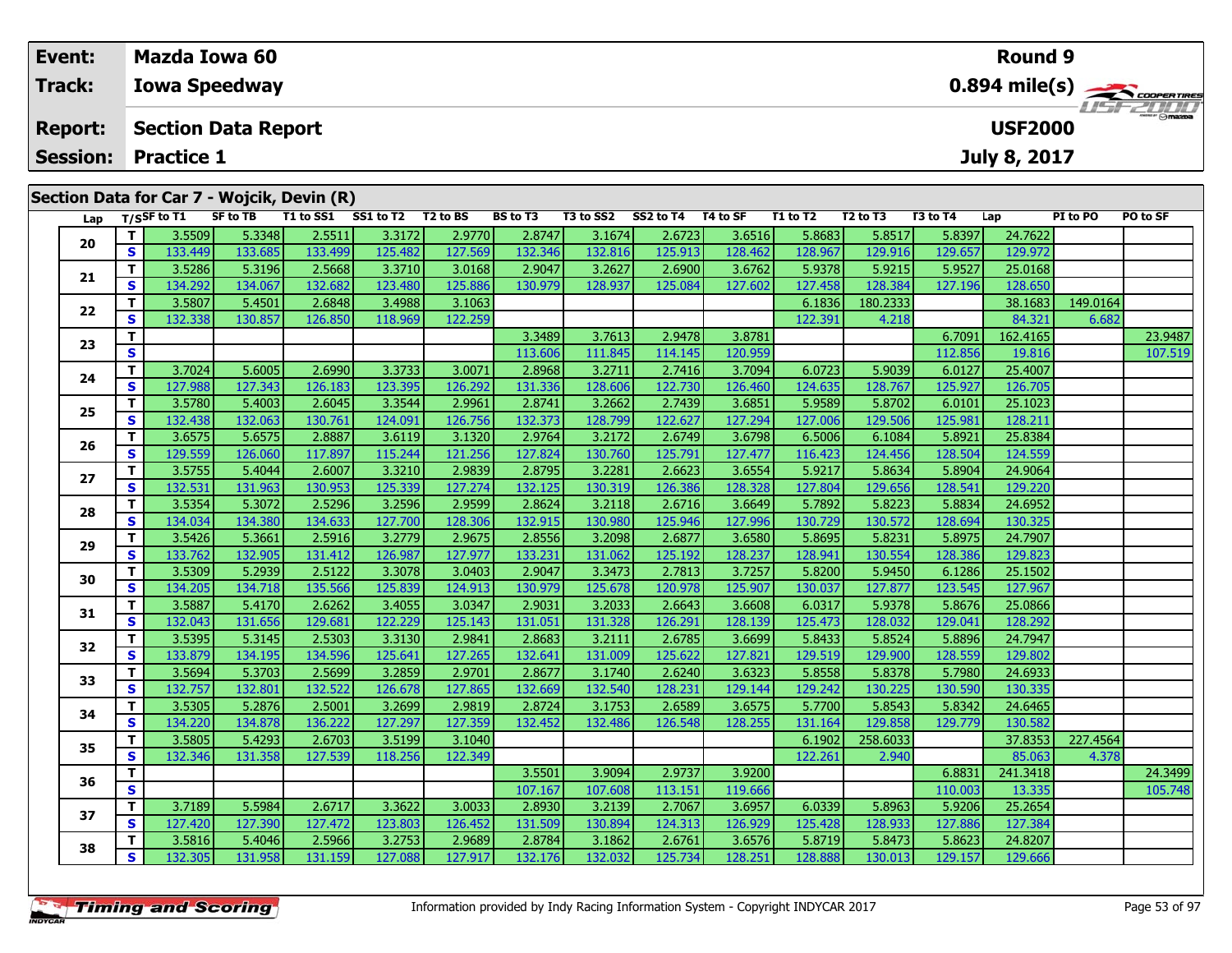| Event:          | Mazda Iowa 60        | <b>Round 9</b>                             |
|-----------------|----------------------|--------------------------------------------|
| Track:          | <b>Iowa Speedway</b> | $0.894$ mile(s) $\frac{1}{2}$ COOPERTIRES  |
| <b>Report:</b>  | Section Data Report  | $\frac{1}{\Theta}$ mazoa<br><b>USF2000</b> |
| <b>Session:</b> | <b>Practice 1</b>    | July 8, 2017                               |

|        |                                           | Section Data for Car 7 - Wojcik, Devin (R) |
|--------|-------------------------------------------|--------------------------------------------|
|        | Lap T/SSF to PI                           |                                            |
| 20     | $\frac{1}{5}$                             |                                            |
|        |                                           |                                            |
| 21     | $\mathbf{r}$<br>$\mathbf{s}$              |                                            |
|        | 27.6197<br>$\overline{T}$                 |                                            |
| $22$   | 102.854<br>$\overline{\mathbf{s}}$        |                                            |
|        | $\overline{\mathsf{r}}$                   |                                            |
| 23     | $\mathbf{s}$                              |                                            |
| 24     | $\overline{t}$                            |                                            |
|        | $\overline{\mathbf{s}}$                   |                                            |
| 25     | $\overline{r}$<br>$\mathbf{s}$            |                                            |
|        | $\overline{1}$                            |                                            |
| 26     | $\overline{\mathbf{s}}$                   |                                            |
| $27\,$ | $\overline{\mathsf{T}}$                   |                                            |
|        | $\mathbf{s}$                              |                                            |
| 28     | $\overline{\mathsf{r}}$                   |                                            |
|        | $\mathbf{s}$<br>$\mathbf{r}$              |                                            |
| 29     | $\overline{\mathbf{s}}$                   |                                            |
|        | $\overline{T}$                            |                                            |
| 30     | $\mathbf{s}$                              |                                            |
| 31     | $\overline{r}$                            |                                            |
|        | $\mathbf{s}$                              |                                            |
| 32     | $\overline{\mathsf{T}}$<br>$\mathbf{s}$   |                                            |
|        | $\overline{\mathsf{r}}$                   |                                            |
| 33     | $\mathbf{s}$                              |                                            |
| 34     | $\mathbf{r}$                              |                                            |
|        | $\mathbf{s}$                              |                                            |
| 35     | 27.3708<br>$\overline{r}$<br>$\mathbf{s}$ |                                            |
|        | 103.789<br>$\overline{\mathsf{r}}$        |                                            |
| 36     | $\overline{\mathbf{s}}$                   |                                            |
|        | $\overline{\mathsf{r}}$                   |                                            |
| 37     | $\mathbf{s}$                              |                                            |
| 38     | T                                         |                                            |
|        | $\mathbf{s}$                              |                                            |
|        |                                           |                                            |

Τ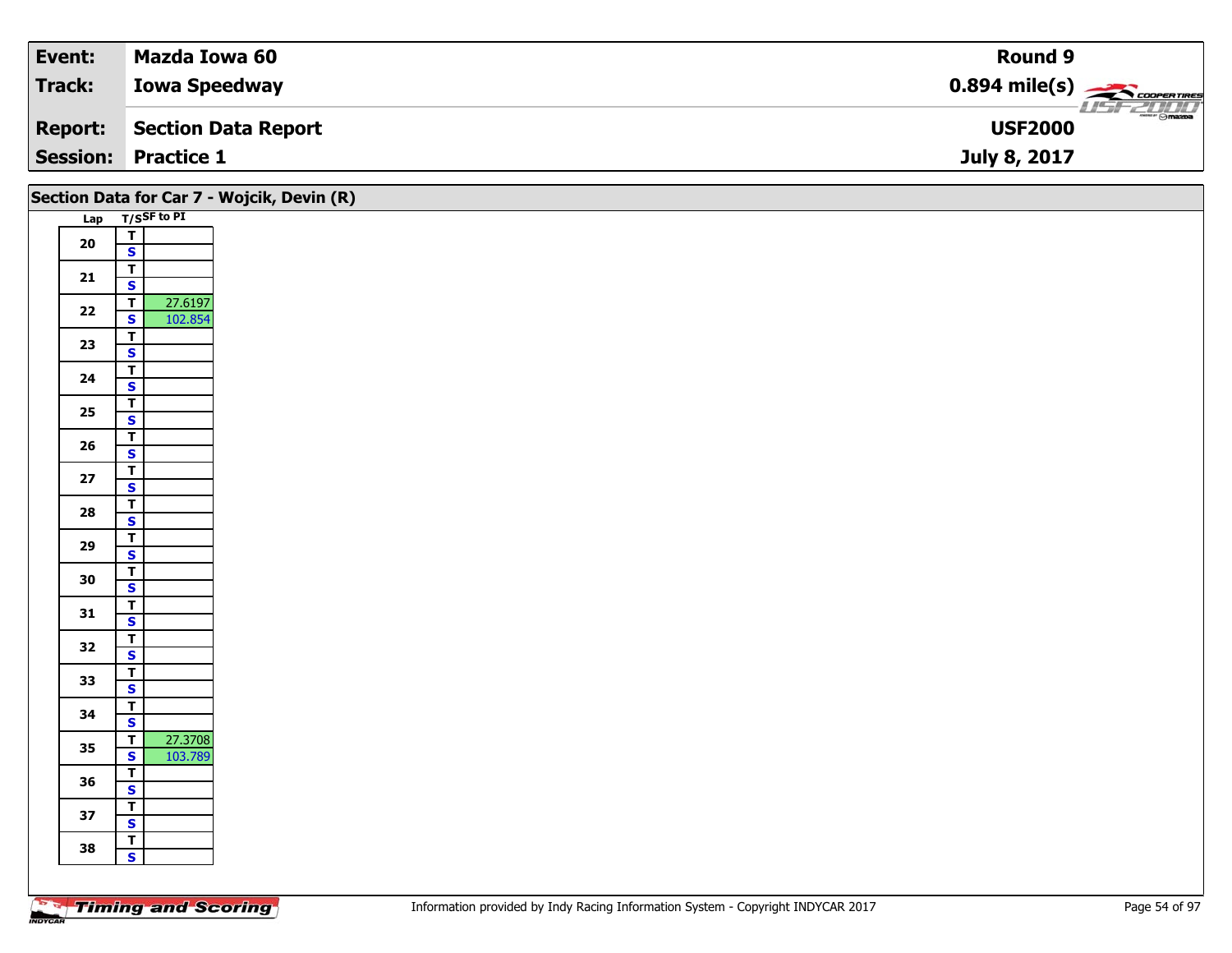| Event:          |     |                   | <b>Mazda Iowa 60</b>       |                                            |           |          |                 |           |           |          |          |          |          | <b>Round 9</b>      |          |                                                         |
|-----------------|-----|-------------------|----------------------------|--------------------------------------------|-----------|----------|-----------------|-----------|-----------|----------|----------|----------|----------|---------------------|----------|---------------------------------------------------------|
| <b>Track:</b>   |     |                   | <b>Iowa Speedway</b>       |                                            |           |          |                 |           |           |          |          |          |          |                     |          | $0.894$ mile(s) $\overbrace{\hspace{2cm}}$ coorer Times |
| <b>Report:</b>  |     |                   | <b>Section Data Report</b> |                                            |           |          |                 |           |           |          |          |          |          | <b>USF2000</b>      |          | LISE 2000                                               |
| <b>Session:</b> |     | <b>Practice 1</b> |                            |                                            |           |          |                 |           |           |          |          |          |          | <b>July 8, 2017</b> |          |                                                         |
|                 |     |                   |                            | Section Data for Car 7 - Wojcik, Devin (R) |           |          |                 |           |           |          |          |          |          |                     |          |                                                         |
| Lap             |     | T/SSF to T1       | SF to TB                   | T1 to SS1                                  | SS1 to T2 | T2 to BS | <b>BS to T3</b> | T3 to SS2 | SS2 to T4 | T4 to SF | T1 to T2 | T2 to T3 | T3 to T4 | Lap                 | PI to PO | PO to SF                                                |
|                 |     | 3.5400            | 5.3030                     | 2.5182                                     | 3.3212    | 3.0199   | 2.9074          | 3.2064    | 2.6888    | 3.6874   | 5.8394   | 5.9273   | 5.8952   | 24.8893             |          |                                                         |
| 39              | S I | 133.860           | 134.486                    | 135.243                                    | 125.331   | 125.757  | 130.857         | 131.201   | 125.140   | 127.215  | 129.605  | 128.259  | 128.437  | 129.309             |          |                                                         |
|                 | тı  | 3 5640 L          | 5.34001                    | 2528                                       | 352011    | 31467    | n qasa L        | 3.35231   | 2.7162    | a zoboli | 60577    | 61200    | 60685    | 25520               |          |                                                         |

| Lap |              | 1/55 F to 11 | SL 10 ID | 1 1 10 33 1 | <b>331 10 12</b> | 1 Z LO D. | נו טו כם | 13 LU 332 | <b>334 to 14</b> | 14 W SF | 1 J. LO 1 Z | 12 W 13  | 15 LO 14 | ∟ap      | PI 10 PU | ru lu ər |
|-----|--------------|--------------|----------|-------------|------------------|-----------|----------|-----------|------------------|---------|-------------|----------|----------|----------|----------|----------|
| 39  | T.           | 3.5400       | 5.3030   | 2.5182      | 3.3212           | 3.0199    | 2.9074   | 3.2064    | 2.6888           | 3.6874  | 5.8394      | 5.9273   | 5.8952   | 24.8893  |          |          |
|     | S            | 133.860      | 134.486  | 135.243     | 125.331          | 125.757   | 130.857  | 131.201   | 125.140          | 127.215 | 129.605     | 128.259  | 128.437  | 129.309  |          |          |
| 40  | т            | 3.5640       | 5.3400   | 2.5286      | 3.5291           | 3.1467    | 2.9932   | 3.3523    | 2.7162           | 3.7229  | 6.0577      | 6.1399   | 6.0685   | 25.5530  |          |          |
|     | S            | 132.958      | 133.555  | 134.686     | 117.948          | 120.689   | 127.106  | 125.491   | 123.878          | 126.001 | 124.935     | 123.818  | 124.769  | 125.950  |          |          |
|     | T.           | 3.6272       | 5.5276   | 2.7324      | 3.5151           | 3.0898    |          |           |                  |         | 6.2475      | 213.9739 |          | 40.5465  | 181.3165 |          |
| 41  | S            | 130.642      | 129.022  | 124.641     | 118.418          | 122.912   |          |           |                  |         | 121.139     | 3.553    |          | 79.376   | 5.492    |          |
|     | т            |              |          |             |                  |           | 3.3790   | 3.5875    | 2.8658           | 3.8409  |             |          | 6.4533   | 193.5963 |          | 23.9961  |
| 42  | S            |              |          |             |                  |           | 112.594  | 117.263   | 117.411          | 122.130 |             |          | 117.329  | 16.624   |          | 107.307  |
|     | т            | 3.6611       | 5.4783   | 2.5937      | 3.4134           | 3.0388    | 2.9226   | 3.3049    | 2.7325           | 3.7174  | 6.0071      | 5.9614   | 6.0374   | 25.3844  |          |          |
| 43  | S            | 129.432      | 130.183  | 131.306     | 121.946          | 124.975   | 130.177  | 127.290   | 123.139          | 126.188 | 125.987     | 127.525  | 125.411  | 126.787  |          |          |
|     | т            | 3.5869       | 5.3914   | 2.5776      | 3.3573           | 3.0186    | 2.9051   | 3.1996    | 2.6547           | 3.6565  | 5.9349      | 5.9237   | 5.8543   | 24.9563  |          |          |
| 44  | S            | 132.110      | 132.281  | 132.126     | 123.984          | 125.811   | 130.961  | 131.480   | 126.748          | 128.290 | 127.520     | 128.337  | 129.334  | 128.961  |          |          |
|     | т            | 3.5399       | 5.3483   | 2.5746      | 3.2533           | 2.9424    | 2.8478   | 3.1867    | 2.6547           | 3.6160  | 5.8279      | 5.7902   | 5.8414   | 24.6154  |          |          |
| 45  | S            | 133.864      | 133.347  | 132.280     | 127.947          | 129.069   | 133.596  | 132.012   | 126.748          | 129.726 | 129.861     | 131.296  | 129.619  | 130.747  |          |          |
|     | т            | 3.5064       | 5.3275   | 2.6093      | 3.3068           | 2.9638    | 2.8660   | 3.2201    | 2.6980           | 3.6733  | 5.9161      | 5.8298   | 5.9181   | 24.8437  |          |          |
| 46  | S            | 135.142      | 133.868  | 130.521     | 125.877          | 128.137   | 132.748  | 130.642   | 124.714          | 127.703 | 127.925     | 130.404  | 127.940  | 129.546  |          |          |
|     | т            | 3.5351       | 5.3230   | 2.5576      | 3.3235           | 2.9863    | 2.8713   | 3.2420    | 2.7148           | 3.6620  | 5.8811      | 5.8576   | 5.9568   | 24.8926  |          |          |
| 47  | S            | 134.045      | 133.981  | 133.159     | 125.244          | 127.172   | 132.503  | 129.760   | 123.942          | 128.097 | 128.687     | 129.785  | 127.108  | 129.291  |          |          |
|     | т            | 3.5412       | 5.3888   | 2.6795      | 3.5508           | 3.0524    | 2.9224   | 3.2277    | 2.7606           | 3.7253  | 6.2303      | 5.9748   | 5.9883   | 25.4599  |          |          |
| 48  | S            | 133.814      | 132.345  | 127.101     | 117.227          | 124.418   | 130.186  | 130.335   | 121.886          | 125.920 | 121.474     | 127.239  | 126.440  | 126.411  |          |          |
|     | т            | 3.5706       | 5.3514   | 2.5506      | 3.3149           | 2.9765    | 2.8701   | 3.2070    | 2.7004           | 3.6604  | 5.8655      | 5.8466   | 5.9074   | 24.8505  |          |          |
| 49  | S            | 132.713      | 133.270  | 133.525     | 125.569          | 127.590   | 132.558  | 131.176   | 124.603          | 128.153 | 129.029     | 130.029  | 128.171  | 129.510  |          |          |
|     | т            | 3.5230       | 5.2980   | 2.5414      | 3.3691           | 3.0120    | 2.9014   | 3.2277    | 2.7228           | 3.6742  | 5.9105      | 5.9134   | 5.9505   | 24.9716  |          |          |
| 50  | S            | 134.506      | 134.613  | 134.008     | 123.549          | 126.087   | 131.128  | 130.335   | 123.578          | 127.672 | 128.046     | 128.560  | 127.243  | 128.882  |          |          |
|     | т            | 3.5428       | 5.3543   | 2.5831      | 3.3966           | 3.0387    | 2.9113   | 3.1467    | 2.7215           | 3.7410  | 5.9797      | 5.9500   | 5.8682   | 25.0817  |          |          |
| 51  | S            | 133.754      | 133.198  | 131.845     | 122.549          | 124.979   | 130.682  | 133.690   | 123.637          | 125.392 | 126.565     | 127.769  | 129.027  | 128.317  |          |          |
|     | т            | 3.6530       | 5.5906   | 2.7897      | 3.5661           | 3.1147    |          |           |                  |         | 6.3558      | 312.0471 |          | 37.5922  | 281.4037 |          |
| 52  | S            | 129.719      | 127.568  | 122.081     | 116.724          | 121.929   |          |           |                  |         | 119.075     | 2.436    |          | 85.614   | 3.539    |          |
|     | т            |              |          |             |                  |           | 3.3240   | 3.4852    | 2.8317           | 3.7941  |             |          | 6.3169   | 294.5747 |          | 23.6904  |
| 53  | S            |              |          |             |                  |           | 114.457  | 120.705   | 118.825          | 123.637 |             |          | 119.862  | 10.926   |          | 108.691  |
|     | т            | 3.6397       | 5.4401   | 2.5618      | 3.3114           | 2.9863    | 2.8948   | 3.1584    | 2.6370           | 3.6336  | 5.8732      | 5.8811   | 5.7954   | 24.8230  |          |          |
| 54  | $\mathbf{s}$ | 130.193      | 131.097  | 132.941     | 125.702          | 127.172   | 131.427  | 133.195   | 127.599          | 129.098 | 128.860     | 129.266  | 130.648  | 129.654  |          |          |
|     | т            | 3.5328       | 5.3151   | 2.5364      | 3.2461           | 2.9532    | 2.8751   | 3.1556    | 2.6064           | 3.6089  | 5.7825      | 5.8283   | 5.7620   | 24.5145  |          |          |
| 55  | S            | 134.133      | 134.180  | 134.272     | 128.231          | 128.597   | 132.327  | 133.313   | 129.097          | 129.982 | 130.881     | 130.437  | 131.406  | 131.286  |          |          |
|     | т            | 3.5102       | 5.2586   | 2.4941      | 3.2895           | 2.9999    | 2.8967   | 3.1931    | 2.6334           | 3.6221  | 5.7836      | 5.8966   | 5.8265   | 24.6390  |          |          |
| 56  | S            | 134.996      | 135.622  | 136.550     | 126.539          | 126.595   | 131.341  | 131.747   | 127.773          | 129.508 | 130.856     | 128.926  | 129.951  | 130.622  |          |          |
|     | т            | 3.5174       | 5.2826   | 2.5231      | 3.3061           | 2.9739    | 2.8747   | 3.1420    | 2.6957           | 3.6652  | 5.8292      | 5.8486   | 5.8377   | 24.6981  |          |          |
| 57  | S            | 134.720      | 135.006  | 134.980     | 125.904          | 127.702   | 132.346  | 133.890   | 124.820          | 127.985 | 129.832     | 129.984  | 129.702  | 130.310  |          |          |
|     |              |              |          |             |                  |           |          |           |                  |         |             |          |          |          |          |          |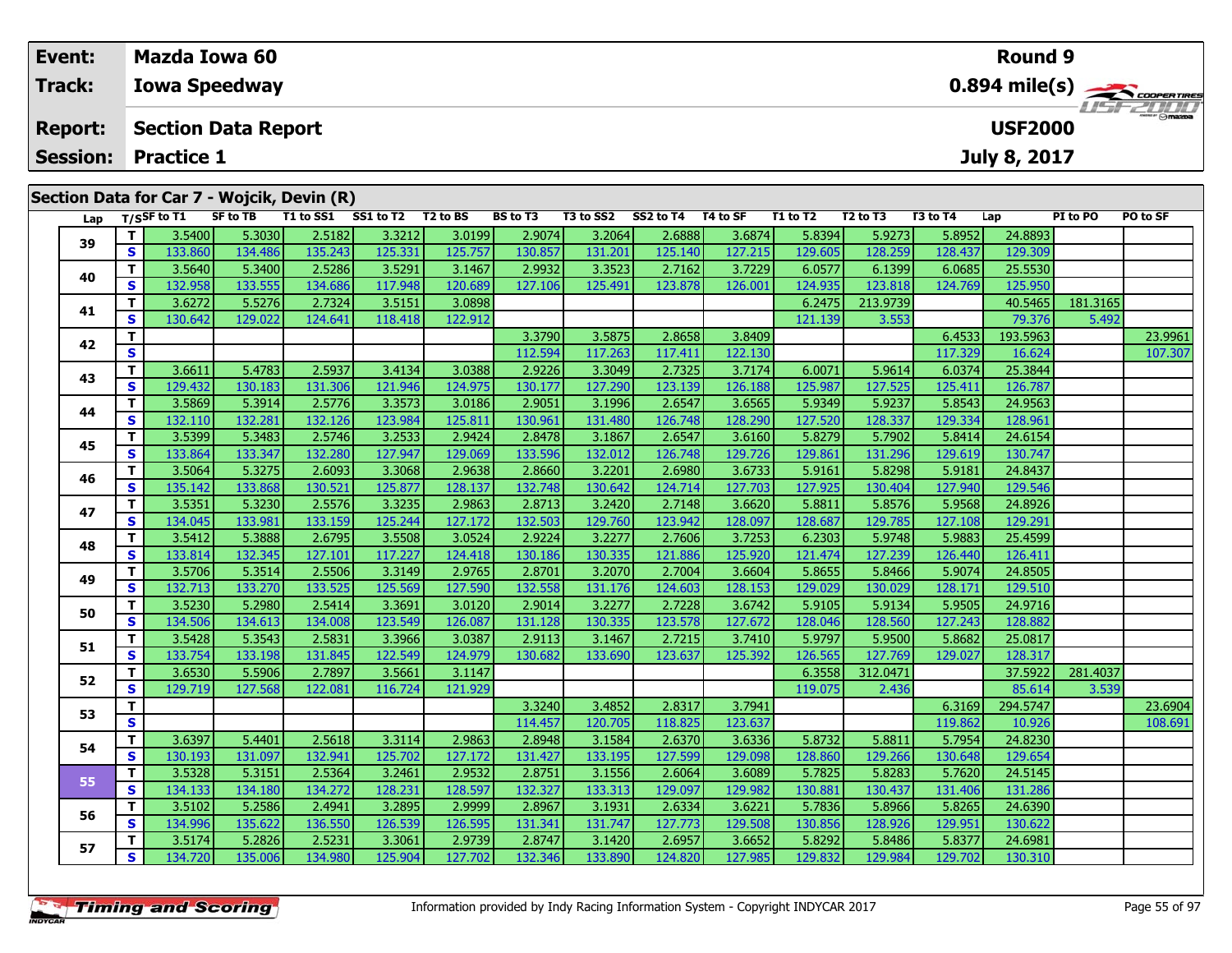| Event:  | Mazda Iowa 60              | Round 9                                     |
|---------|----------------------------|---------------------------------------------|
| Track:  | <b>Iowa Speedway</b>       | $0.894$ mile(s) $\frac{1}{2}$               |
| Report: | Section Data Report        | $ \overline{\odot}$ mazoa<br><b>USF2000</b> |
|         | <b>Session: Practice 1</b> | July 8, 2017                                |

|    |                                         | Section Data for Car 7 - Wojcik, Devin (R) |
|----|-----------------------------------------|--------------------------------------------|
|    | Lap T/SSF to PI                         |                                            |
| 39 | $\overline{1}$                          |                                            |
|    | $\mathbf{s}$                            |                                            |
| 40 | $\overline{\mathsf{T}}$                 |                                            |
|    | $\mathbf{s}$                            |                                            |
| 41 | 28.8302<br>$\overline{\mathbf{r}}$      |                                            |
|    | $\overline{\mathbf{s}}$<br>98.535       |                                            |
| 42 | $\overline{1}$<br>$\mathbf{s}$          |                                            |
|    | $\overline{1}$                          |                                            |
| 43 | $\overline{\mathbf{s}}$                 |                                            |
|    | $\overline{\mathbf{r}}$                 |                                            |
| 44 | $\mathbf{s}$                            |                                            |
|    | $\overline{1}$                          |                                            |
| 45 | $\overline{\mathbf{s}}$                 |                                            |
| 46 | $\overline{I}$                          |                                            |
|    | $\mathbf{s}$                            |                                            |
| 47 | $\overline{\mathbf{r}}$                 |                                            |
|    | $\mathbf{s}$                            |                                            |
| 48 | $\overline{\mathsf{T}}$                 |                                            |
|    | $\overline{\mathbf{s}}$                 |                                            |
| 49 | $\overline{\mathsf{T}}$                 |                                            |
|    | $\overline{\mathbf{s}}$<br>$\mathbf{T}$ |                                            |
| 50 | $\mathbf{s}$                            |                                            |
|    | $\overline{\mathsf{T}}$                 |                                            |
| 51 | $\mathbf{s}$                            |                                            |
|    | 27.0728<br>$\overline{\mathsf{r}}$      |                                            |
| 52 | $\mathbf{s}$<br>104.932                 |                                            |
| 53 | $\overline{1}$                          |                                            |
|    | $\overline{\mathbf{s}}$                 |                                            |
| 54 | $\overline{\mathbf{T}}$                 |                                            |
|    | $\mathbf{s}$                            |                                            |
| 55 | $\overline{1}$                          |                                            |
|    | $\overline{\mathbf{s}}$                 |                                            |
| 56 | $\overline{\mathbf{r}}$<br>$\mathbf{s}$ |                                            |
|    | $\overline{\mathbf{T}}$                 |                                            |
| 57 | $\mathbf{s}$                            |                                            |
|    |                                         |                                            |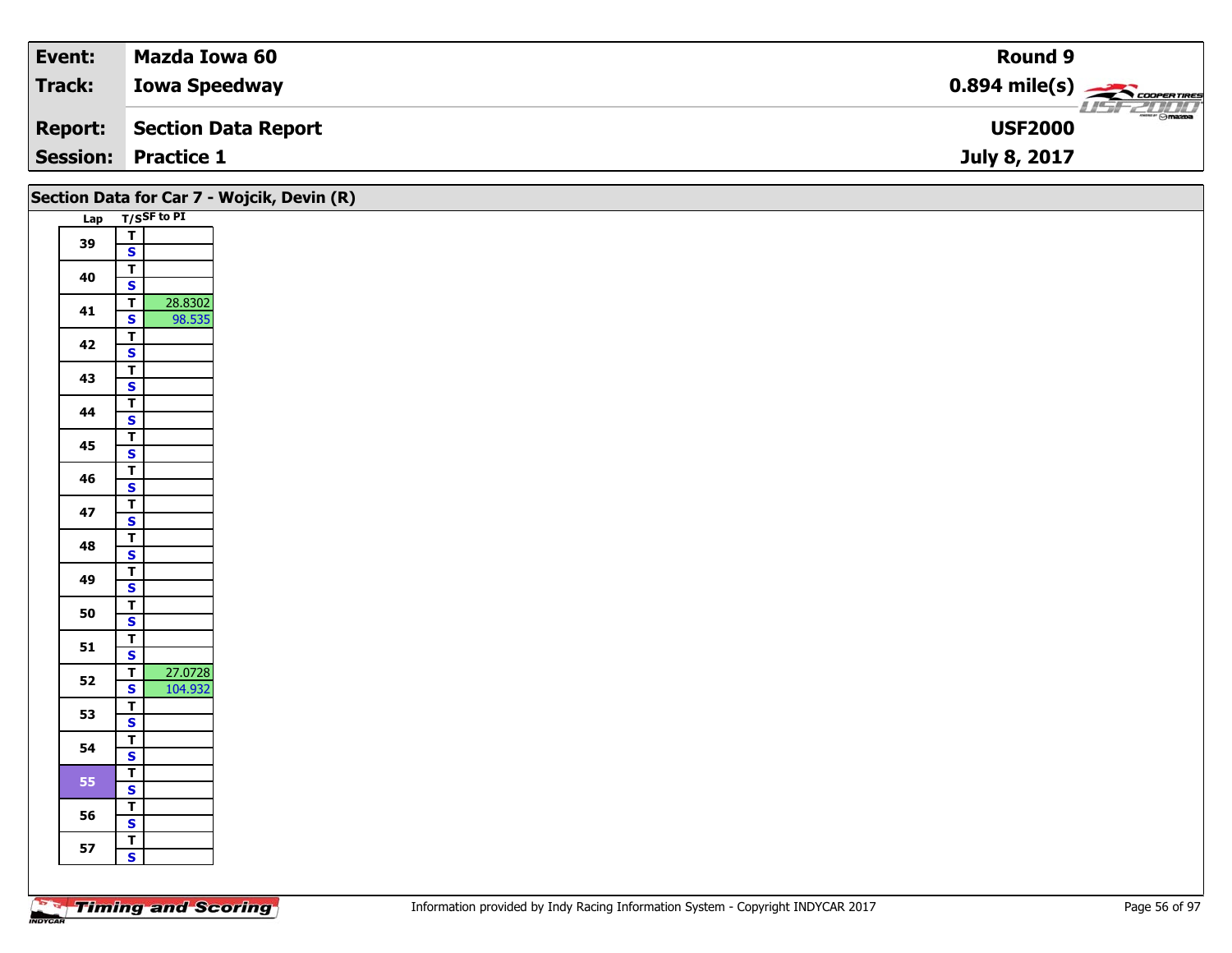| Event:          | Mazda Iowa 60                                                                                                                                                                                             | <b>Round 9</b>                                                                                                            |  |  |  |  |  |  |  |
|-----------------|-----------------------------------------------------------------------------------------------------------------------------------------------------------------------------------------------------------|---------------------------------------------------------------------------------------------------------------------------|--|--|--|--|--|--|--|
| <b>Track:</b>   | <b>Iowa Speedway</b>                                                                                                                                                                                      | $0.894$ mile(s) $\frac{1}{\sqrt{1-\frac{1}{2}}}\cos\theta$                                                                |  |  |  |  |  |  |  |
| <b>Report:</b>  | <b>Section Data Report</b>                                                                                                                                                                                | <b>LISTZULU</b><br><b>USF2000</b>                                                                                         |  |  |  |  |  |  |  |
| <b>Session:</b> | <b>Practice 1</b>                                                                                                                                                                                         | July 8, 2017                                                                                                              |  |  |  |  |  |  |  |
|                 | Section Data for Car 7 - Wojcik, Devin (R)<br>$T = 1.001$ $0.011$ $T = 2$<br>$\mathbf{A} = \mathbf{A} \cdot \mathbf{A}$<br><b>TALL CORP.</b><br>$-0.021 - 7.4$ $-0.07$<br><b>BOLL TO</b><br><b>TAL-BA</b> | <b>TALL TO</b><br><b>BOLLOF</b><br><b>FR.L. TR.</b><br><b>BY 1. BA</b><br><b>FOL. TA</b><br>$\mathbf{1}$ and $\mathbf{1}$ |  |  |  |  |  |  |  |

| Lap | T/S5F to T1 | SF to TB         | T1 to SS1 | SS1 to T2 | T2 to BS | <b>BS to T3</b> | T3 to SS2 | SS2 to T4 | T4 to SF | T1 to T2 | T <sub>2</sub> to T <sub>3</sub> | T3 to T4 | Lap     | PI to PO | <b>PO to SF</b> |
|-----|-------------|------------------|-----------|-----------|----------|-----------------|-----------|-----------|----------|----------|----------------------------------|----------|---------|----------|-----------------|
| 58  | 3.5321      | 5.3246           | 2.5572    | 3.2960    | 2.9782   | 2.8712          | 3.1781    | 2.69291   | 3.6350   | 5.8532   | 5.8494                           | 5.8710   | 24.7407 |          |                 |
|     | 134.1591    | 133.941          | 133.1801  | 126.289   | 127.518  | 132.507         | 132.369   | 124.950   | 129.048  | 129.300  | 129.9671                         | 128.966  | 130.085 |          |                 |
| 59  | 3.4948      | 5.2698           | 2.5461    | 3.2962    | 2.9848   | 2.8997          | 3.1503    | 2.6292    | 3.6320   | 5.8423   | 5.8845                           | 5.7795   | 24.6331 |          |                 |
|     | 135.591     | 135.334 <b>I</b> | 133.761   | 126.282   | 127.236  | 131.205         | 133.537   | 127.977   | 129.155  | 129.541  | 129.1911                         | 131.008  | 130.653 |          |                 |
| 60  | 3.5230      | 5.2460           | 2.4701    | 3.3222    | 3.0166   | 2.9119          | 3.1801    | 2.7413    | 3.7397   | 5.7923   | 5.9285                           | 5.9214   | 24.9049 |          |                 |
|     | 134.506     | 135.948          | 137.8761  | 125.2931  | 125.894  | 130.655         | 132.286   | 122.7441  | 125.435  | 130.659  | 128.2331                         | 127.868  | 129.228 |          |                 |
|     | 3.9566      | 6.0435           | 2.9839    | 3.7151    | 3.9541   |                 |           |           |          | 6.6990   |                                  |          |         |          |                 |
| 61  | 119.765     | 118.008          | 114.135   | 112.043   | 96.045   |                 |           |           |          | 112.975  |                                  |          |         |          |                 |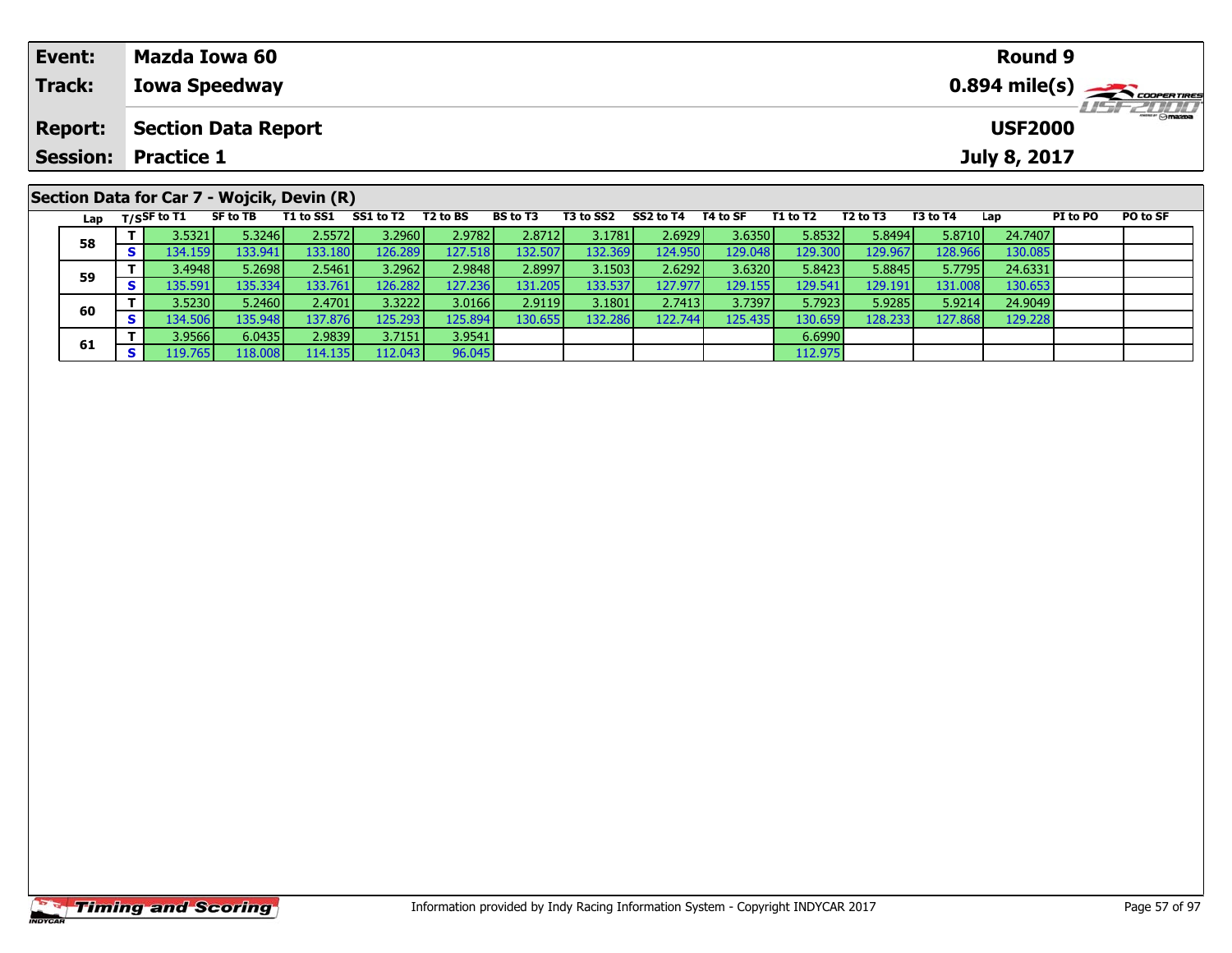| <b>Event:</b>  | Mazda Iowa 60              | <b>Round 9</b>                                         |                           |
|----------------|----------------------------|--------------------------------------------------------|---------------------------|
| Track:         | <b>Iowa Speedway</b>       | $0.894$ mile(s) $\overbrace{\hspace{2cm}}$ coorentines |                           |
| <b>Report:</b> | Section Data Report        | <b>USF2000</b>                                         | $\overline{\Theta}$ mazba |
|                | <b>Session: Practice 1</b> | July 8, 2017                                           |                           |
|                |                            |                                                        |                           |

## **Section Data for Car 7 - Wojcik, Devin (R)**

| Lap |   | T/SSF to PI |
|-----|---|-------------|
| 58  | т |             |
|     | S |             |
|     | т |             |
| 59  | S |             |
| 60  |   |             |
|     | S |             |
|     |   | 41.3196     |
| 61  | Ś | 68.752      |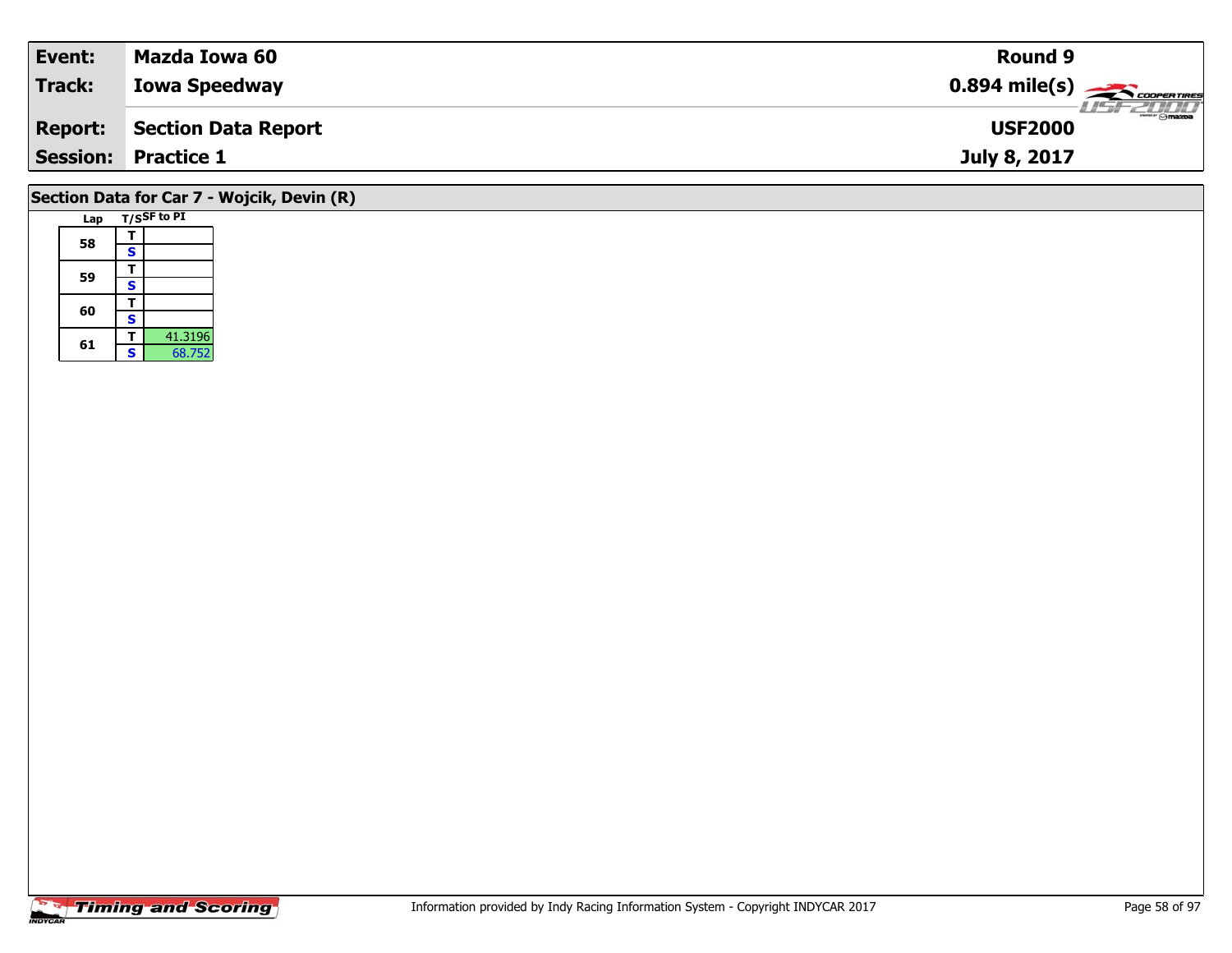| Track:<br><b>Iowa Speedway</b><br><b>USF2000</b><br><b>Section Data Report</b><br><b>Report:</b>                                                                                                              |                                         |  |  |  |  |  |  |
|---------------------------------------------------------------------------------------------------------------------------------------------------------------------------------------------------------------|-----------------------------------------|--|--|--|--|--|--|
|                                                                                                                                                                                                               | $0.894$ mile(s) $\leftarrow$ coorgaines |  |  |  |  |  |  |
|                                                                                                                                                                                                               | <b>LISF 2007</b>                        |  |  |  |  |  |  |
| <b>Practice 1</b><br><b>Session:</b><br>July 8, 2017                                                                                                                                                          |                                         |  |  |  |  |  |  |
| Section Data for Car 80 - Megennis, Robert<br>T3 to SS2 SS2 to T4<br>T1 to SS1 SS1 to T2 T2 to BS<br>BS to T3<br>T4 to SF<br>T2 to T3<br>SF to TB<br>T1 to T2<br>T3 to T4<br>PI to PO<br>$I_{2n}$ T/SSF to T1 |                                         |  |  |  |  |  |  |

| Lap                     |    | T/SSF to T1 | SF to TB | T1 to SS1 | SS1 to T2 | T2 to BS | <b>BS to T3</b> | T3 to SS2 | SS2 to T4 | T4 to SF | T1 to T2 | T <sub>2</sub> to T <sub>3</sub> | T3 to T4 | Lap      | PI to PO | PO to SF |
|-------------------------|----|-------------|----------|-----------|-----------|----------|-----------------|-----------|-----------|----------|----------|----------------------------------|----------|----------|----------|----------|
| 1                       | T. | 3.6720      | 5.5825   | 2.7385    | 3.4709    | 3.0702   | 2.9643          | 3.2954    | 2.7425    | 3.7442   | 6.2094   | 6.0345                           | 6.0379   | 25.6980  |          | 24.5694  |
|                         | S. | 129.048     | 127.753  | 124.363   | 119.926   | 123.696  | 128.345         | 127.657   | 122.690   | 125.285  | 121.883  | 125.980                          | 125.401  | 125.239  |          | 104.803  |
| $\overline{\mathbf{2}}$ | Τ. | 3.6098      | 5.4471   | 2.6272    | 3.3330    | 3.0108   | 2.9227          | 3.2404    | 2.6838    | 3.6830   | 5.9602   | 5.9335                           | 5.9242   | 25.1107  |          |          |
|                         | S. | 131.271     | 130.929  | 129.632   | 124.887   | 126.137  | 130.172         | 129.824   | 125.373   | 127.367  | 126.979  | 128.125                          | 127.808  | 128.168  |          |          |
| 3                       | T. | 3.5652      | 5.3388   | 2.5362    | 3.3115    | 2.9941   | 2.9086          | 3.2027    | 2.7090    | 3.7084   | 5.8477   | 5.9027                           | 5.9117   | 24.9357  |          |          |
|                         | S  | 132.914     | 133.585  | 134.283   | 125.698   | 126.840  | 130.803         | 131.352   | 124.207   | 126.494  | 129.422  | 128.793                          | 128.078  | 129.068  |          |          |
| 4                       | T. | 3.5762      | 5.3529   | 2.5490    | 3.3203    | 3.0058   | 2.9230          | 3.2262    | 2.6788    | 3.6863   | 5.8693   | 5.9288                           | 5.9050   | 24.9656  |          |          |
|                         | S  | 132.505     | 133.233  | 133.609   | 125.365   | 126.347  | 130.159         | 130.395   | 125.607   | 127.253  | 128.945  | 128.226                          | 128.223  | 128.913  |          |          |
| 5                       | Τ. | 3.5794      | 5.3737   | 2.5575    | 3.3023    | 2.9998   | 2.9073          | 3.2278    | 2.6778    | 3.6917   | 5.8598   | 5.9071                           | 5.9056   | 24.9436  |          |          |
|                         | S  | 132.386     | 132.717  | 133.164   | 126.049   | 126.599  | 130.862         | 130.331   | 125.654   | 127.066  | 129.154  | 128.697                          | 128.210  | 129.027  |          |          |
| 6                       | T. | 3.5911      | 5.4081   | 2.5889    | 3.2802    | 2.9899   | 2.9054          | 3.2174    | 2.6673    | 3.6782   | 5.8691   | 5.8953                           | 5.8847   | 24.9184  |          |          |
|                         | S  | 131.955     | 131.873  | 131.549   | 126.898   | 127.019  | 130.947         | 130.752   | 126.149   | 127.533  | 128.950  | 128.955                          | 128.666  | 129.158  |          |          |
| $\overline{ }$          | T. | 3.5705      | 5.3723   | 2.5788    | 3.2903    | 2.9952   | 2.9090          | 3.2378    | 2.6692    | 3.6789   | 5.8691   | 5.9042                           | 5.9070   | 24.9297  |          |          |
|                         | S. | 132.716     | 132.752  | 132.065   | 126.508   | 126.794  | 130.785         | 129.928   | 126.059   | 127.508  | 128.950  | 128.760                          | 128.180  | 129.099  |          |          |
| 8                       | Τ. | 3.5730      | 5.3732   | 2.5686    | 3.2814    | 2.9879   | 2.9048          | 3.2132    | 2.6656    | 3.6734   | 5.8500   | 5.8927                           | 5.8788   | 24.8679  |          |          |
|                         | S. | 132.623     | 132.729  | 132.589   | 126.851   | 127.104  | 130.974         | 130.923   | 126.229   | 127.699  | 129.371  | 129.012                          | 128.795  | 129.420  |          |          |
| 9                       | T. | 3.5691      | 5.3443   | 2.5345    | 3.2976    | 2.9913   | 2.9061          | 3.2541    | 2.6888    | 3.6945   | 5.8321   | 5.8974                           | 5.9429   | 24.9360  |          |          |
|                         | S. | 132.768     | 133.447  | 134.373   | 126.228   | 126.959  | 130.916         | 129.277   | 125.140   | 126.970  | 129.768  | 128.909                          | 127.406  | 129.066  |          |          |
| 10                      | T. | 3.5732      | 5.3479   | 2.5296    | 3.3311    | 3.0248   | 2.9240          | 3.2920    | 2.7026    | 3.6881   | 5.8607   | 5.9488                           | 5.9946   | 25.0654  |          |          |
|                         | S  | 132.616     | 133.357  | 134.633   | 124.959   | 125.553  | 130.114         | 127.789   | 124.501   | 127.190  | 129.134  | 127.795                          | 126.307  | 128.400  |          |          |
| 11                      | Τ. | 3.5484      | 5.3473   | 2.5819    | 3.3472    | 2.9999   | 2.8822          | 3.3622    | 2.7665    | 3.7312   | 5.9291   | 5.8821                           | 6.1287   | 25.2195  |          |          |
|                         | S  | 133.543     | 133.372  | 131.906   | 124.358   | 126.595  | 132.001         | 125.121   | 121.626   | 125.721  | 127.645  | 129.244                          | 123.543  | 127.616  |          |          |
| 12                      | T. | 3.5998      | 5.4112   | 2.5872    | 3.3019    | 2.9951   | 2.9030          | 3.2437    | 2.6720    | 3.6765   | 5.8891   | 5.8981                           | 5.9157   | 24.9792  |          |          |
|                         | S. | 131.636     | 131.797  | 131.636   | 126.064   | 126.798  | 131.056         | 129.692   | 125.927   | 127.592  | 128.512  | 128.894                          | 127.991  | 128.843  |          |          |
| 13                      | T. | 3.5646      | 5.3633   | 2.5709    | 3.3449    | 3.0148   | 2.9091          | 3.2778    | 2.7548    | 3.7192   | 5.9158   | 5.9239                           | 6.0326   | 25.1561  |          |          |
|                         | S. | 132.936     | 132.974  | 132.470   | 124.443   | 125.969  | 130.781         | 128.343   | 122.142   | 126.127  | 127.932  | 128.332                          | 125.511  | 127.937  |          |          |
| 14                      | Τ. | 3.5900      | 5.3975   | 2.5782    | 3.3122    | 3.0349   |                 |           |           |          | 5.8904   | 524.7594                         |          | 40.7582  | 490.2066 |          |
|                         | S  | 131.995     | 132.132  | 132.095   | 125.672   | 125.135  |                 |           |           |          | 128.483  | 1.449                            |          | 78.963   | 2.031    |          |
| 15                      | T. |             |          |           |           |          | 3.3906          | 3.4731    | 2.7657    | 3.7620   |          |                                  | 6.2388   | 503.4824 |          | 23.8502  |
|                         | S. |             |          |           |           |          | 112.209         | 121.126   | 121.661   | 124.692  |          |                                  | 121.363  | 6.392    |          | 107.963  |
| 16                      | T. | 3.6319      | 5.4689   | 2.6202    | 3.2905    | 2.9851   | 2.9061          | 3.2460    | 2.6713    | 3.6756   | 5.9107   | 5.8912                           | 5.9173   | 25.0267  |          |          |
|                         | S  | 130.473     | 130.407  | 129.978   | 126.501   | 127.223  | 130.916         | 129.600   | 125.960   | 127.623  | 128.042  | 129.045                          | 127.957  | 128.599  |          |          |
| 17                      | T. | 3.5669      | 5.3394   | 2.5313    | 3.2630    | 2.9730   | 2.8949          | 3.2029    | 2.6458    | 3.6559   | 5.7943   | 5.8679                           | 5.8487   | 24.7337  |          |          |
|                         | S  | 132.850     | 133.570  | 134.543   | 127.567   | 127.741  | 131.422         | 131.344   | 127.174   | 128.311  | 130.614  | 129.557                          | 129.458  | 130.122  |          |          |
| 18                      | T. | 3.5516      | 5.3115   | 2.5195    | 3.2840    | 2.9884   | 2.9038          | 3.2277    | 2.6696    | 3.6668   | 5.8035   | 5.8922                           | 5.8973   | 24.8114  |          |          |
|                         | S. | 133.423     | 134.271  | 135.173   | 126.751   | 127.082  | 131.020         | 130.335   | 126.040   | 127.929  | 130.407  | 129.023                          | 128.391  | 129.715  |          |          |
| 19                      | Τ. | 3.5524      | 5.3202   | 2.5195    | 3.2901    | 3.0108   | 2.9009          | 3.2382    | 2.6706    | 3.6385   | 5.8096   | 5.9117                           | 5.9088   | 24.8210  |          |          |
|                         | S. | 133.393     | 134.052  | 135.173   | 126.516   | 126.137  | 131.151         | 129.912   | 125.993   | 128.924  | 130.270  | 128.597                          | 128.141  | 129.664  |          |          |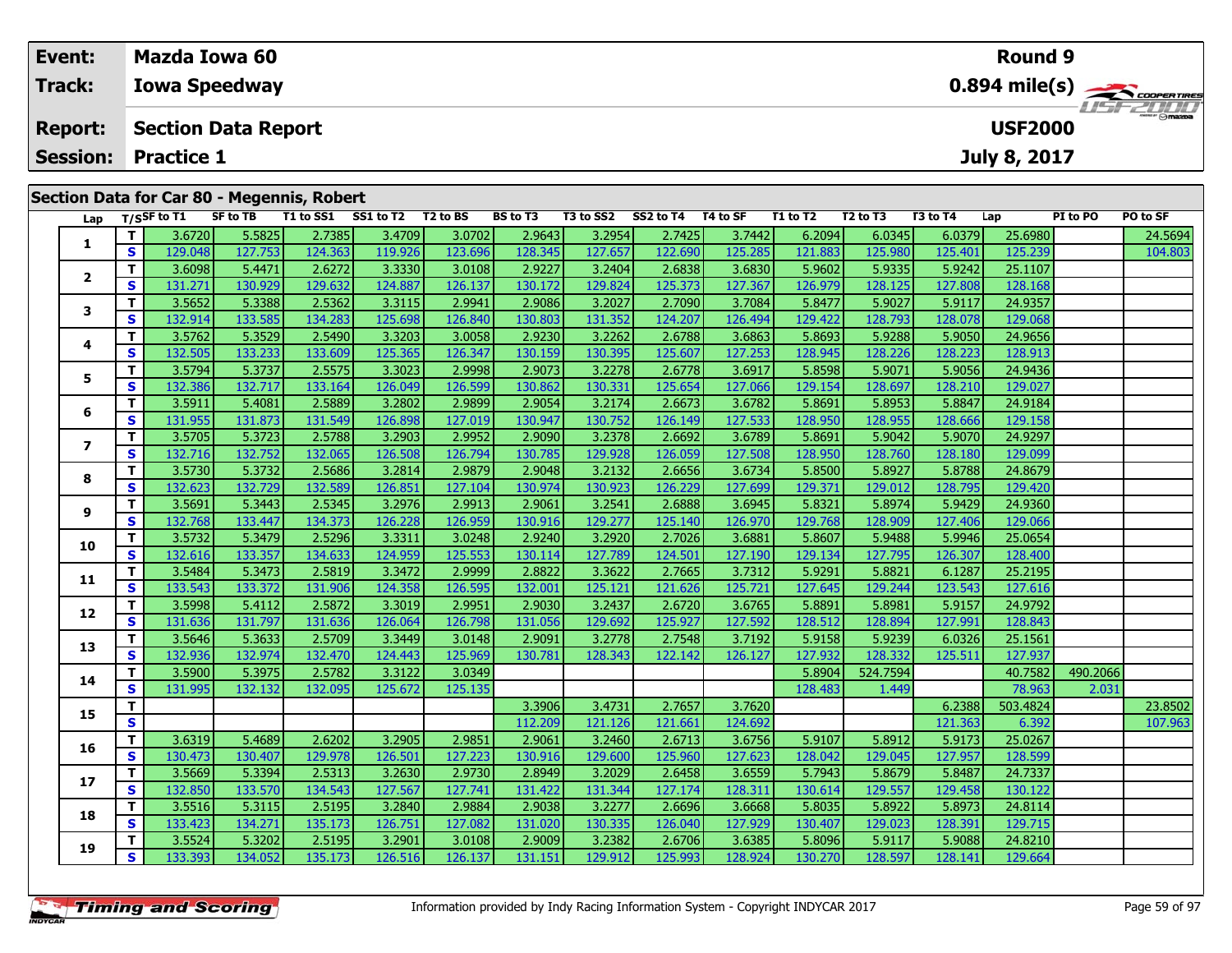| Event:  | Mazda Iowa 60              | <b>Round 9</b>                                          |
|---------|----------------------------|---------------------------------------------------------|
| Track:  | <b>Iowa Speedway</b>       | $0.894$ mile(s) $\overbrace{\hspace{2cm}}$ coorer Times |
| Report: | Section Data Report        | $\frac{2}{\sqrt{2}}$<br><b>USF2000</b>                  |
|         | <b>Session: Practice 1</b> | July 8, 2017                                            |

|                         |                                           | Section Data for Car 80 - Megennis, Robert |
|-------------------------|-------------------------------------------|--------------------------------------------|
|                         | Lap T/SSF to PI                           |                                            |
| $\mathbf{1}$            | $\begin{array}{c} \nT \\ S \n\end{array}$ |                                            |
|                         |                                           |                                            |
| $\overline{\mathbf{2}}$ | $\overline{\mathsf{r}}$                   |                                            |
|                         | $\mathbf{s}$                              |                                            |
| $\mathbf{3}$            | $\overline{1}$<br>$\overline{\mathbf{s}}$ |                                            |
|                         |                                           |                                            |
| $\overline{\mathbf{4}}$ | $\overline{\mathsf{r}}$<br>$\mathbf{s}$   |                                            |
|                         | $\mathbf{T}$                              |                                            |
| $5\phantom{a}$          | $\overline{\mathbf{s}}$                   |                                            |
|                         | $\overline{T}$                            |                                            |
| $\bf 6$                 | $\mathbf{s}$                              |                                            |
|                         | $\overline{\mathsf{r}}$                   |                                            |
| $\overline{\mathbf{z}}$ | $\mathbf{s}$                              |                                            |
| $\bf{8}$                | $\overline{\mathbf{r}}$                   |                                            |
|                         | $\mathbf{s}$                              |                                            |
| $\boldsymbol{9}$        | $\overline{\mathsf{r}}$                   |                                            |
|                         | $\mathbf{s}$                              |                                            |
| 10                      | $\overline{1}$                            |                                            |
|                         | $\overline{\mathbf{s}}$                   |                                            |
| 11                      | $\overline{r}$<br>$\mathbf{s}$            |                                            |
|                         | $\overline{r}$                            |                                            |
| $12$                    | $\overline{\mathbf{s}}$                   |                                            |
|                         | $\overline{r}$                            |                                            |
| 13                      | $\overline{\mathbf{s}}$                   |                                            |
| 14                      | 30.1838<br>$\overline{1}$                 |                                            |
|                         | $\mathbf{s}$<br>94.117                    |                                            |
| 15                      | $\mathbf{T}$                              |                                            |
|                         | $\overline{\mathbf{s}}$                   |                                            |
| 16                      | $\overline{T}$                            |                                            |
|                         | $\mathbf{s}$                              |                                            |
| $17\,$                  | $\overline{1}$<br>$\mathbf{s}$            |                                            |
|                         |                                           |                                            |
| 18                      | $rac{1}{s}$                               |                                            |
|                         | $\mathbf{T}$                              |                                            |
| 19                      | $\mathbf{s}$                              |                                            |
|                         |                                           |                                            |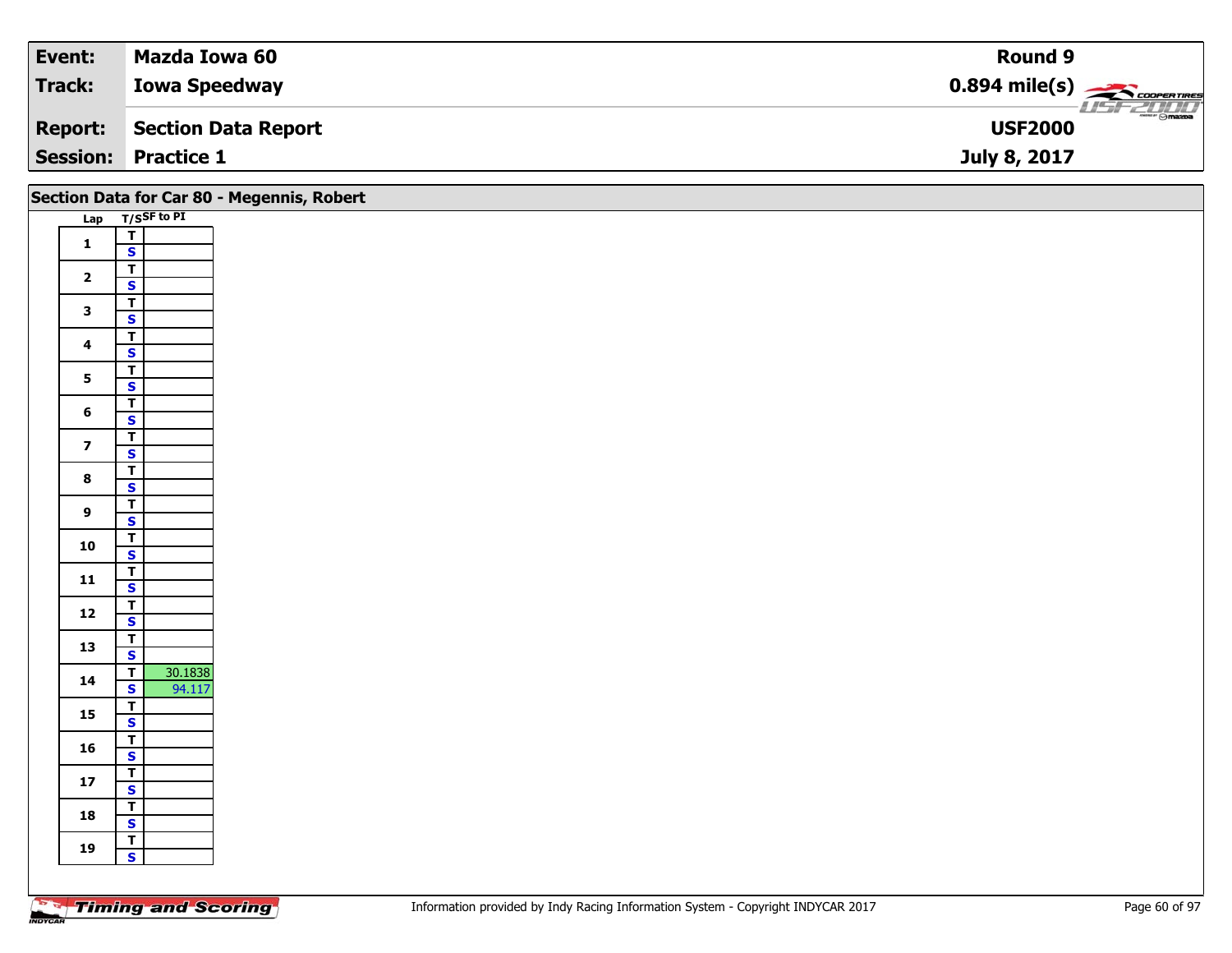| Event:          | Mazda Iowa 60                                                               |                                              |                    |                  |                 |           |           |          |          |          |          | <b>Round 9</b> |          |          |  |
|-----------------|-----------------------------------------------------------------------------|----------------------------------------------|--------------------|------------------|-----------------|-----------|-----------|----------|----------|----------|----------|----------------|----------|----------|--|
| Track:          | <b>Iowa Speedway</b>                                                        |                                              |                    | <b>LISF 2000</b> |                 |           |           |          |          |          |          |                |          |          |  |
| <b>Report:</b>  |                                                                             | <b>Section Data Report</b><br><b>USF2000</b> |                    |                  |                 |           |           |          |          |          |          |                |          |          |  |
| <b>Session:</b> | <b>Practice 1</b><br>July 8, 2017                                           |                                              |                    |                  |                 |           |           |          |          |          |          |                |          |          |  |
|                 | Section Data for Car 80 - Megennis, Robert<br>SF to TB<br>Lan $T/SSF$ to T1 | T1 to SS1                                    | SS1 to T2 T2 to BS |                  | <b>BS to T3</b> | T3 to SS2 | SS2 to T4 | T4 to SF | T1 to T2 | T2 to T3 | T3 to T4 | Lap            | PI to PO | PO to SF |  |

| Lap |              | T/SSF to $\overline{11}$ | <b>SF to TB</b> |         | T1 to SS1 SS1 to T2 T2 to BS |         | BS to T3 |         | T3 to SS2 SS2 to T4 T4 to SF |         | T1 to T2 | T2 to T3 | T3 to T4 | Lap      | PI to PO | PO to SF |
|-----|--------------|--------------------------|-----------------|---------|------------------------------|---------|----------|---------|------------------------------|---------|----------|----------|----------|----------|----------|----------|
| 20  | т            | 3.4992                   | 5.2865          | 2.5793  | 3.3800                       | 3.0290  | 2.9259   | 3.2793  | 2.6801                       | 3.6832  | 5.9593   | 5.9549   | 5.9594   | 25.0560  |          |          |
|     | S            | 135.421                  | 134.906         | 132.039 | 123.151                      | 125.379 | 130.030  | 128.284 | 125.547                      | 127.360 | 126.998  | 127.664  | 127.053  | 128.448  |          |          |
|     | T            | 3.5756                   | 5.3726          | 2.5580  | 3.2612                       | 2.9794  | 2.8825   | 3.2469  | 2.6725                       | 3.6837  | 5.8192   | 5.8619   | 5.9194   | 24.8598  |          |          |
| 21  | S            | 132.527                  | 132.744         | 133.138 | 127.637                      | 127.466 | 131.988  | 129.564 | 125.904                      | 127.342 | 130.055  | 129.690  | 127.911  | 129.462  |          |          |
| 22  | T.           | 3.5798                   | 5.3926          | 2.5845  | 3.2689                       | 2.9717  | 2.8865   | 3.3033  | 2.6663                       | 3.6916  | 5.8534   | 5.8582   | 5.9696   | 24.9526  |          |          |
|     | <b>S</b>     | 132.372                  | 132.252         | 131.773 | 127.336                      | 127.796 | 131.805  | 127.352 | 126.196                      | 127.070 | 129.295  | 129.771  | 126.836  | 128.981  |          |          |
| 23  | T.           | 3.5835                   | 5.4070          | 2.5962  | 3.2613                       | 2.9717  | 2.8900   | 3.1891  | 2.6621                       | 3.6655  | 5.8575   | 5.8617   | 5.8512   | 24.8194  |          |          |
|     | S            | 132.235                  | 131.900         | 131.179 | 127.633                      | 127.796 | 131.645  | 131.912 | 126.395                      | 127.975 | 129.205  | 129.694  | 129.402  | 129.673  |          |          |
| 24  | T            | 3.5642                   | 5.3269          | 2.5078  | 3.2984                       | 3.0704  | 2.9433   | 3.3079  | 2.6841                       | 3.7013  | 5.8062   | 6.0137   | 5.9920   | 25.0774  |          |          |
|     | S            | 132.951                  | 133.883         | 135.804 | 126.198                      | 123.688 | 129.261  | 127.175 | 125.359                      | 126.737 | 130.347  | 126.416  | 126.362  | 128.339  |          |          |
| 25  | T.           | 3.5836                   | 5.3757          | 2.5588  | 3.2697                       | 2.9769  | 2.8885   | 3.2378  | 2.6753                       | 3.6918  | 5.8285   | 5.8654   | 5.9131   | 24.8824  |          |          |
|     | S.           | 132.231                  | 132.668         | 133.097 | 127.305                      | 127.573 | 131.714  | 129.928 | 125.772                      | 127.063 | 129.848  | 129.612  | 128.048  | 129.344  |          |          |
| 26  | T            | 3.5814                   | 5.3896          | 2.5725  | 3.2631                       | 2.9741  | 2.8816   | 3.2777  | 2.6856                       | 3.6986  | 5.8356   | 5.8557   | 5.9633   | 24.9346  |          |          |
|     | S            | 132.312                  | 132.326         | 132.388 | 127.563                      | 127.693 | 132.029  | 128.347 | 125.289                      | 126.829 | 129.690  | 129.827  | 126.970  | 129.074  |          |          |
| 27  | T.           | 3.5826                   | 5.3774          | 2.5619  | 3.2835                       | 2.9853  | 2.8934   | 3.2157  | 2.6825                       | 3.6862  | 5.8454   | 5.8787   | 5.8982   | 24.8911  |          |          |
|     | S.           | 132.268                  | 132.626         | 132.936 | 126.770                      | 127.214 | 131.490  | 130.821 | 125.434                      | 127.256 | 129.472  | 129.319  | 128.371  | 129.299  |          |          |
| 28  | T.           | 3.5754                   | 5.3459          | 2.5283  | 3.3134                       | 3.0045  | 2.9026   | 3.2594  | 2.6766                       | 3.6874  | 5.8417   | 5.9071   | 5.9360   | 24.9476  |          |          |
|     | <b>S</b>     | 132.534                  | 133.407         | 134.702 | 125.626                      | 126.401 | 131.074  | 129.067 | 125.711                      | 127.215 | 129.554  | 128.697  | 127.554  | 129.006  |          |          |
| 29  | T            | 3.5743                   | 5.3617          | 2.5489  | 3.2946                       | 3.0189  |          |         |                              |         | 5.8435   | 311.7303 |          | 40.7514  | 277.2007 |          |
|     | S            | 132.575                  | 133.014         | 133.614 | 126.343                      | 125.798 |          |         |                              |         | 129.515  | 2.439    |          | 78.976   | 3.592    |          |
| 30  | Т            |                          |                 |         |                              |         | 3.3467   | 3.4312  | 2.7123                       | 3.7442  |          |          | 6.1435   | 290.2844 |          | 23.6610  |
|     | S.           |                          |                 |         |                              |         | 113.681  | 122.605 | 124.056                      | 125.285 |          |          | 123.246  | 11.087   |          | 108.826  |
| 31  | T.           | 3.6241                   | 5.4420          | 2.5943  | 3.2866                       | 2.9833  | 2.8977   | 3.2252  | 2.6467                       | 3.6736  | 5.8809   | 5.8810   | 5.8719   | 24.9315  |          |          |
|     | S            | 130.753                  | 131.051         | 131.276 | 126.651                      | 127.300 | 131.295  | 130.436 | 127.131                      | 127.692 | 128.691  | 129.268  | 128.946  | 129.090  |          |          |
| 32  | T            | 3.5762                   | 5.3674          | 2.5544  | 3.2522                       | 2.9617  | 2.8827   | 3.1982  | 2.6401                       | 3.6711  | 5.8066   | 5.8444   | 5.8383   | 24.7366  |          |          |
|     | S            | 132.505                  | 132.873         | 133.326 | 127.990                      | 128.228 | 131.979  | 131.537 | 127.449                      | 127.779 | 130.338  | 130.078  | 129.688  | 130.107  |          |          |
| 33  | T.           | 3.5674                   | 5.3299          | 2.5146  | 3.2936                       | 2.9806  | 2.8923   | 3.2514  | 2.6656                       | 3.6760  | 5.8082   | 5.8729   | 5.9170   | 24.8415  |          |          |
|     | <b>S</b>     | 132.832                  | 133.808         | 135.436 | 126.381                      | 127.415 | 131.540  | 129.385 | 126.229                      | 127.609 | 130.302  | 129.447  | 127.963  | 129.557  |          |          |
| 34  | т            | 3.5678                   | 5.3318          | 2.5102  | 3.2530                       | 2.9854  | 2.8927   | 3.2211  | 2.6615                       | 3.6765  | 5.7632   | 5.8781   | 5.8826   | 24.7682  |          |          |
|     | $\mathbf{s}$ | 132.817                  | 133.760         | 135.674 | 127.959                      | 127.210 | 131.522  | 130.602 | 126.424                      | 127.592 | 131.319  | 129.332  | 128.712  | 129.941  |          |          |
| 35  | T.           | 3.5637                   | 5.3263          | 2.5164  | 3.2746                       | 2.9777  | 2.8912   | 3.1687  | 2.6579                       | 3.6648  | 5.7910   | 5.8689   | 5.8266   | 24.7150  |          |          |
|     | S            | 132.970                  | 133.898         | 135.339 | 127.115                      | 127.539 | 131.591  | 132.762 | 126.595                      | 127.999 | 130.689  | 129.535  | 129.949  | 130.221  |          |          |
| 36  | T.           | 3.5602                   | 5.3187          | 2.5124  | 3.2818                       | 2.9809  | 2.8908   | 3.1831  | 2.6643                       | 3.6795  | 5.7942   | 5.8717   | 5.8474   | 24.7530  |          |          |
|     | S            | 133.100                  | 134.089         | 135.555 | 126.836                      | 127.402 | 131.609  | 132.161 | 126.291                      | 127.488 | 130.617  | 129.473  | 129.486  | 130.021  |          |          |
| 37  | T.           | 3.5647                   | 5.3310          | 2.5173  | 3.2932                       | 3.0136  | 2.9131   | 3.2471  | 2.6835                       | 3.6806  | 5.8105   | 5.9267   | 5.9306   | 24.9131  |          |          |
|     | S            | 132.932                  | 133.780         | 135.291 | 126.397                      | 126.020 | 130.601  | 129.556 | 125.387                      | 127.450 | 130.250  | 128.272  | 127.670  | 129.185  |          |          |
| 38  | T.           | 3.5631                   | 5.3240          | 2.5165  | 3.3187                       | 3.0109  | 2.9159   | 3.2562  | 2.6919                       | 3.6900  | 5.8352   | 5.9268   | 5.9481   | 24.9632  |          |          |
|     | S.           | 132.992                  | 133.956         | 135.334 | 125.426                      | 126.133 | 130.476  | 129.194 | 124.996                      | 127.125 | 129.699  | 128.269  | 127.294  | 128.926  |          |          |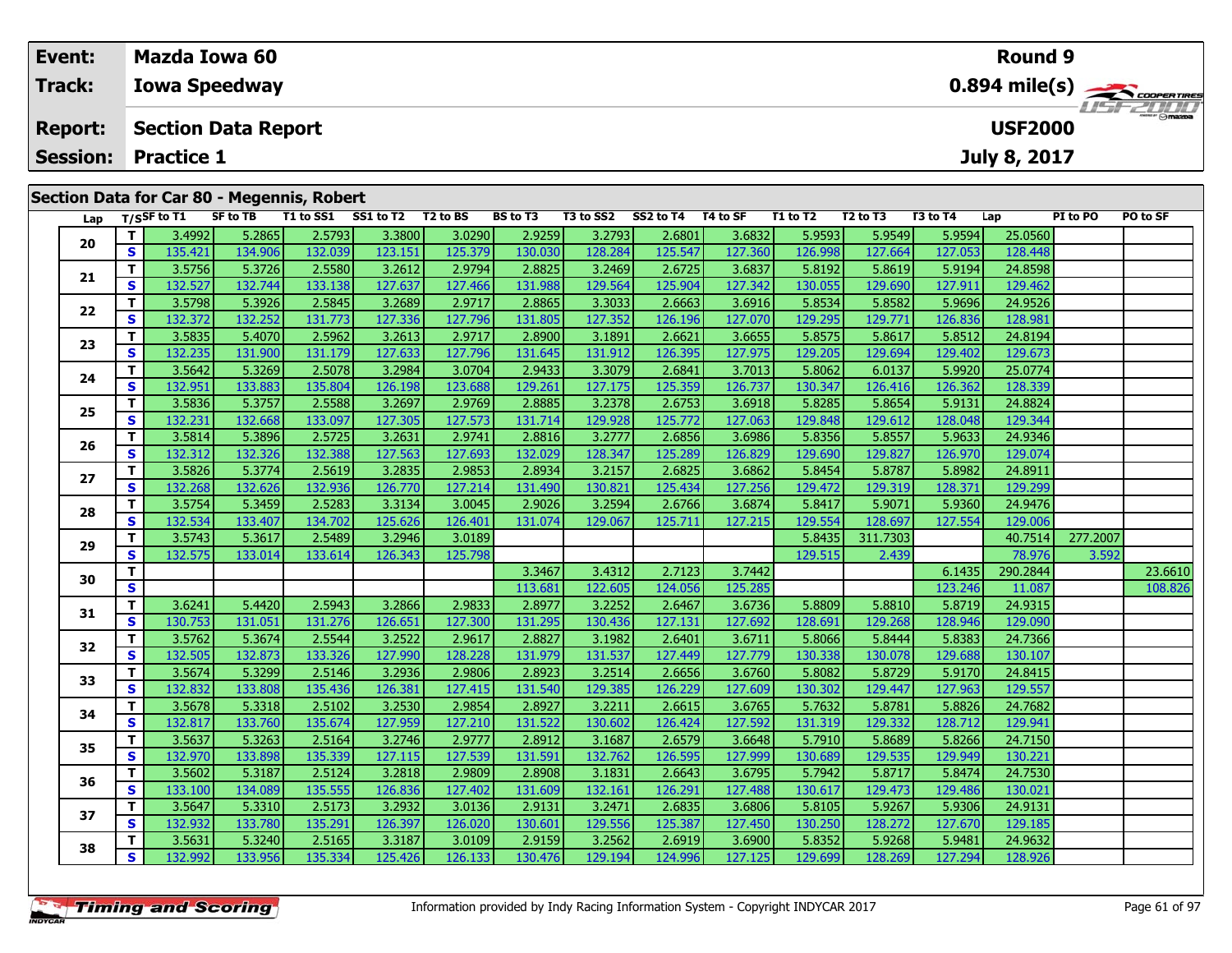| Event:         | Mazda Iowa 60              | Round 9                                                |
|----------------|----------------------------|--------------------------------------------------------|
| Track:         | <b>Iowa Speedway</b>       | $0.894$ mile(s) $\overbrace{\hspace{2cm}}$ coorentines |
| <b>Report:</b> | Section Data Report        | $\frac{2\pi}{\omega}$<br><b>USF2000</b>                |
|                | <b>Session: Practice 1</b> | July 8, 2017                                           |

|            |                                                    | Section Data for Car 80 - Megennis, Robert |
|------------|----------------------------------------------------|--------------------------------------------|
|            | Lap T/SSF to PI                                    |                                            |
| ${\bf 20}$ | $\begin{array}{c} \nT \\ S \n\end{array}$          |                                            |
|            | $\mathbf{T}$                                       |                                            |
| 21         | $\mathbf{s}$                                       |                                            |
|            | $\overline{L}$                                     |                                            |
| $22$       | $\mathbf{s}$                                       |                                            |
| 23         | $\overline{1}$                                     |                                            |
|            | $\mathbf{s}$<br>$\mathbf{T}$                       |                                            |
| 24         | $\overline{\mathbf{s}}$                            |                                            |
| $25\,$     | $\mathbf{T}$                                       |                                            |
|            | $\mathbf{s}$                                       |                                            |
| 26         | $\mathbf{T}$<br>$\mathbf{s}$                       |                                            |
|            | $\overline{\mathsf{r}}$                            |                                            |
| $27\,$     | $\overline{\mathbf{s}}$                            |                                            |
| 28         | $\overline{\mathsf{T}}$                            |                                            |
|            | $\mathbf{s}$<br>30.1741<br>$\overline{\mathsf{T}}$ |                                            |
| 29         | 94.147<br>$\overline{\mathbf{s}}$                  |                                            |
| 30         | $\overline{r}$                                     |                                            |
|            | $\mathbf{s}$                                       |                                            |
| 31         | $\mathbf{T}$<br>$\overline{\mathbf{s}}$            |                                            |
|            | $\overline{\mathsf{r}}$                            |                                            |
| 32         | $\mathbf{s}$                                       |                                            |
| 33         | $\overline{\mathsf{r}}$                            |                                            |
|            | $\mathbf{s}$                                       |                                            |
| 34         | $\overline{\mathsf{T}}$<br>$\overline{\mathbf{s}}$ |                                            |
|            | $\overline{r}$                                     |                                            |
| 35         | $\mathbf{s}$                                       |                                            |
| 36         | $\overline{\mathbf{r}}$                            |                                            |
|            | $\overline{\mathbf{s}}$<br>$\overline{r}$          |                                            |
| 37         | $\mathbf{s}$                                       |                                            |
| 38         | $\overline{\mathsf{r}}$                            |                                            |
|            | $\mathbf{s}$                                       |                                            |
|            |                                                    |                                            |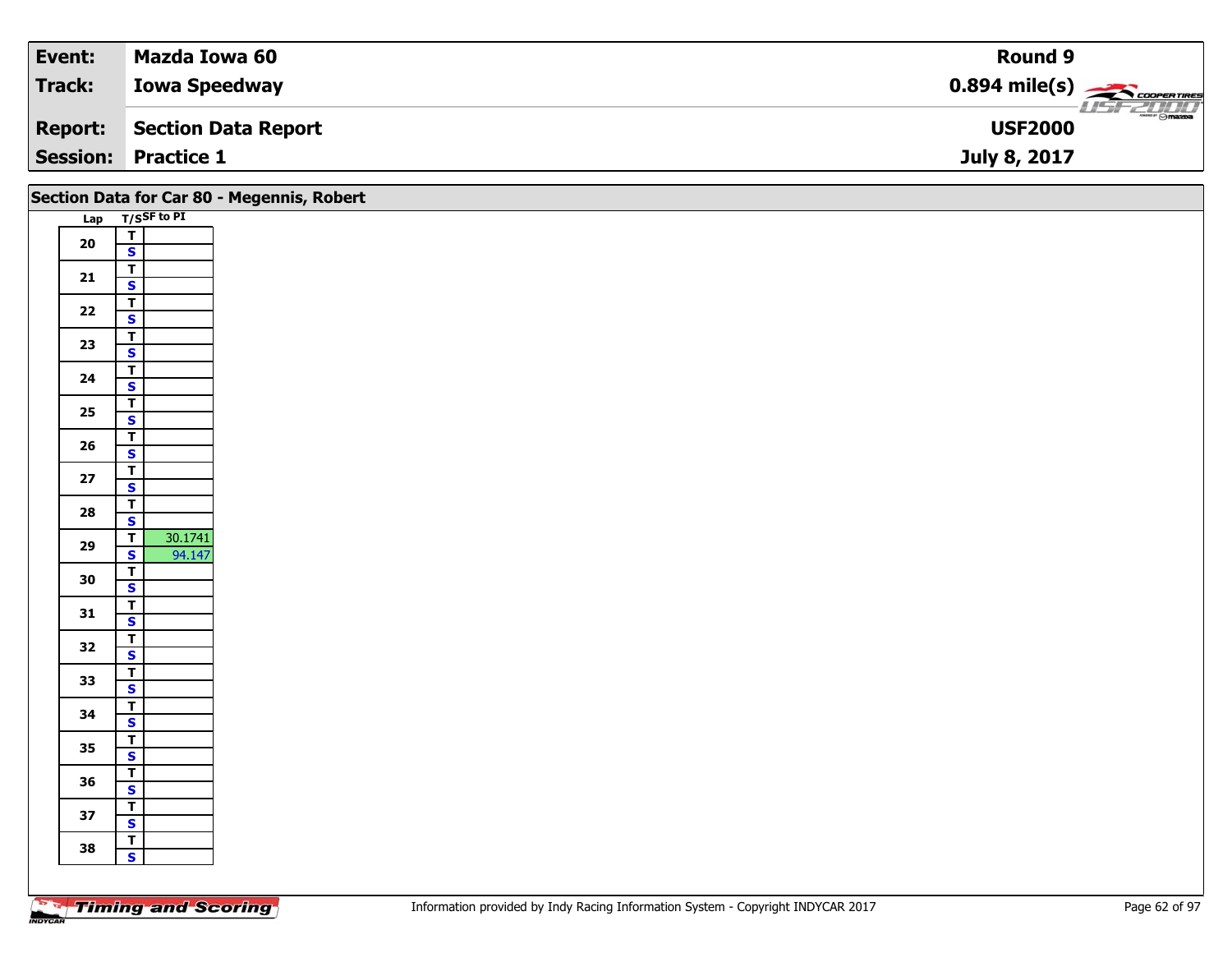|                   |                                            |  |  |  |  |  |  |  |  |  | <b>Round 9</b> |  |                  |
|-------------------|--------------------------------------------|--|--|--|--|--|--|--|--|--|----------------|--|------------------|
| Track:            | <b>Iowa Speedway</b>                       |  |  |  |  |  |  |  |  |  |                |  |                  |
| <b>Report:</b>    | <b>Section Data Report</b>                 |  |  |  |  |  |  |  |  |  | <b>USF2000</b> |  | <b>LISF 2007</b> |
| <b>Session:</b>   | <b>Practice 1</b><br>July 8, 2017          |  |  |  |  |  |  |  |  |  |                |  |                  |
| $Ian$ T/SSF to T1 | Section Data for Car 80 - Megennis, Robert |  |  |  |  |  |  |  |  |  |                |  |                  |

| Lap |    | T/SSF to T1 | SF to TB |         | T1 to SS1 SS1 to T2 T2 to BS |         | <b>BS to T3</b> |         | T3 to SS2 SS2 to T4 T4 to SF |         | T1 to T2 | T <sub>2</sub> to T <sub>3</sub> | T3 to T4 | Lap      | PI to PO | PO to SF |
|-----|----|-------------|----------|---------|------------------------------|---------|-----------------|---------|------------------------------|---------|----------|----------------------------------|----------|----------|----------|----------|
| 39  | Τ. | 3.5650      | 5.3493   | 2.5460  | 3.3383                       | 3.0222  | 2.9189          | 3.2497  | 2.6967                       | 3.6930  | 5.8843   | 5.9411                           | 5.9464   | 25.0298  |          |          |
|     | S. | 132.921     | 133.322  | 133.766 | 124.689                      | 125.661 | 130.342         | 129.453 | 124.774                      | 127.022 | 128.617  | 127.961                          | 127.331  | 128.583  |          |          |
| 40  | Τ. | 3.5664      | 5.3351   | 2.5231  | 3.3736                       | 3.0589  | 2.9273          | 3.3157  | 2.8547                       | 3.7963  | 5.8967   | 5.9862                           | 6.1704   | 25.4160  |          |          |
|     | S. | 132.869     | 133.677  | 134.980 | 123.385                      | 124.153 | 129.968         | 126.876 | 117.868                      | 123.565 | 128.346  | 126.997                          | 122.708  | 126.629  |          |          |
| 41  | Τ. | 3.6023      | 5.4491   | 2.6414  | 3.4350                       | 3.0522  | 2.9276          | 3.2242  | 2.7473                       | 3.7123  | 6.0764   | 5.9798                           | 5.9715   | 25.3423  |          |          |
|     | S. | 131.545     | 130.881  | 128.935 | 121.179                      | 124.426 | 129.954         | 130.476 | 122.476                      | 126.361 | 124.550  | 127.133                          | 126.795  | 126.997  |          |          |
| 42  | Τ. | 3.5721      | 5.3397   | 2.5280  | 3.4113                       | 3.0685  | 2.9499          | 3.3821  | 2.7757                       | 3.7581  | 5.9393   | 6.0184                           | 6.1578   | 25.4457  |          |          |
|     | S. | 132.657     | 133.562  | 134.718 | 122.021                      | 123.765 | 128.972         | 124.385 | 121.222                      | 124.821 | 127.425  | 126.317                          | 122.959  | 126.481  |          |          |
| 43  | T. | 3.6090      | 5.4092   | 2.5743  | 3.3727                       | 3.0872  |                 |         |                              |         | 5.9470   | 176.0416                         |          | 39.9920  | 142.7333 |          |
|     | S. | 131.301     | 131.846  | 132.295 | 123.417                      | 123.015 |                 |         |                              |         | 127.260  | 4.318                            |          | 80.476   | 6.977    |          |
| 44  | Τ. |             |          |         |                              |         | 3.6622          | 3.7622  | 2.8437                       | 3.8188  |          |                                  | 6.6059   | 156.0303 |          | 23.8878  |
|     | S  |             |          |         |                              |         | 103.887         | 111.818 | 118.324                      | 122.837 |          |                                  | 114.619  | 20.627   |          | 107.793  |
| 45  | T. | 3.6417      | 5.4413   | 2.5620  | 3.2861                       | 2.9796  | 2.8953          | 3.1813  | 2.6408                       | 3.6355  | 5.8481   | 5.8749                           | 5.8221   | 24.8223  |          |          |
|     | S. | 130.122     | 131.068  | 132.931 | 126.670                      | 127.458 | 131.404         | 132.236 | 127.415                      | 129.031 | 129.413  | 129.403                          | 130.049  | 129.658  |          |          |
| 46  | Τ. | 3.5373      | 5.3014   | 2.5162  | 3.2675                       | 2.9656  | 2.8826          | 3.2395  | 2.6508                       | 3.6494  | 5.7837   | 5.8482                           | 5.8903   | 24.7089  |          |          |
|     | S. | 133.962     | 134.527  | 135.350 | 127.391                      | 128.059 | 131.983         | 129.860 | 126.934                      | 128.539 | 130.854  | 129.993                          | 128.543  | 130.253  |          |          |
| 47  | Τ. | 3.5429      | 5.3044   | 2.5121  | 3.3196                       | 3.0387  | 2.9285          | 3.2322  | 2.6683                       | 3.6558  | 5.8317   | 5.9672                           | 5.9005   | 24.8981  |          |          |
|     | S. | 133.750     | 134.451  | 135.571 | 125.392                      | 124.979 | 129.914         | 130.153 | 126.102                      | 128.314 | 129.777  | 127.401                          | 128.321  | 129.263  |          |          |
| 48  | T. | 3.5390      | 5.3192   | 2.5477  | 3.2823                       | 2.9718  | 2.8861          | 3.2185  | 2.6664                       | 3.6557  | 5.8300   | 5.8579                           | 5.8849   | 24.7675  |          |          |
|     | S. | 133.898     | 134.077  | 133.677 | 126.817                      | 127.792 | 131.823         | 130.707 | 126.192                      | 128.318 | 129.814  | 129.778                          | 128.661  | 129.944  |          |          |
| 49  | T. | 3.5343      | 5.3113   | 2.5355  | 3.3051                       | 3.0047  | 2.9036          | 3.2359  | 2.6820                       | 3.6674  | 5.8406   | 5.9083                           | 5.9179   | 24.8685  |          |          |
|     | S. | 134.076     | 134.276  | 134.320 | 125.942                      | 126.393 | 131.029         | 130.005 | 125.458                      | 127.908 | 129.579  | 128.671                          | 127.944  | 129.417  |          |          |
| 50  | T. | 3.5495      | 5.3362   | 2.5504  | 3.3384                       | 3.0138  | 2.9101          | 3.2390  | 2.6705                       | 3.6544  | 5.8888   | 5.9239                           | 5.9095   | 24.9261  |          |          |
|     | S. | 133.502     | 133.650  | 133.535 | 124.685                      | 126.011 | 130.736         | 129.880 | 125.998                      | 128.363 | 128.518  | 128.332                          | 128.126  | 129.118  |          |          |
| 51  | Τ. | 3.5343      | 5.2779   | 2.4889  | 3.3645                       | 3.0630  | 2.9360          | 3.1983  | 2.6728                       | 3.6572  | 5.8534   | 5.9990                           | 5.8711   | 24.9150  |          |          |
|     | S. | 134.076     | 135.126  | 136.835 | 123.718                      | 123.987 | 129.583         | 131.533 | 125.889                      | 128.265 | 129.295  | 126.726                          | 128.964  | 129.175  |          |          |
| 52  | Τ. | 3.5405      | 5.3228   | 2.5439  | 3.2977                       | 2.9940  | 2.8944          | 3.2015  | 2.6631                       | 3.6548  | 5.8416   | 5.8884                           | 5.8646   | 24.7899  |          |          |
|     | S. | 133.841     | 133.986  | 133.876 | 126.224                      | 126.845 | 131.445         | 131.401 | 126.348                      | 128.349 | 129.557  | 129.106                          | 129.107  | 129.827  |          |          |
| 53  | T. | 3.5454      | 5.3232   | 2.5435  | 3.3091                       | 2.9941  | 2.9035          | 3.2003  | 2.7164                       | 3.6809  | 5.8526   | 5.8976                           | 5.9167   | 24.8932  |          |          |
|     | S. | 133.656     | 133.976  | 133.897 | 125.789                      | 126.840 | 131.033         | 131.451 | 123.869                      | 127.439 | 129.313  | 128.905                          | 127.970  | 129.288  |          |          |
| 54  | Τ. | 3.5546      | 5.3480   | 2.5623  | 3.2972                       | 2.9834  | 2.8974          | 3.2458  | 2.7734                       | 3.7566  | 5.8595   | 5.8808                           | 6.0192   | 25.0707  |          |          |
|     | S. | 133.310     | 133.355  | 132.915 | 126.243                      | 127.295 | 131.309         | 129.608 | 121.323                      | 124.871 | 129.161  | 129.273                          | 125.791  | 128.373  |          |          |
| 55  | T. | 3.5922      | 5.3817   | 2.5552  | 3.3617                       | 3.0541  | 2.9489          | 3.3400  | 2.7078                       | 3.7014  | 5.9169   | 6.0030                           | 6.0478   | 25.2613  |          |          |
|     | S. | 131.915     | 132.520  | 133.284 | 123.821                      | 124.348 | 129.016         | 125.953 | 124.262                      | 126.733 | 127.908  | 126.641                          | 125.196  | 127.404  |          |          |
| 56  | Τ. | 3.5688      | 5.3688   | 2.5703  | 3.3095                       | 2.9992  | 2.9142          | 3.2456  | 2.6689                       | 3.6554  | 5.8798   | 5.9134                           | 5.9145   | 24.9319  |          |          |
|     | S. | 132.780     | 132.838  | 132.501 | 125.774                      | 126.625 | 130.552         | 129.616 | 126.073                      | 128.328 | 128.715  | 128.560                          | 128.017  | 129.088  |          |          |
| 57  | T. | 3.5448      | 5.3364   | 2.5566  | 3.2995                       | 2.9894  | 2.9008          | 3.1852  | 2.6980                       | 3.6760  | 5.8561   | 5.8902                           | 5.8832   | 24.8503  |          |          |
|     | S. | 133.679     | 133.645  | 133.211 | 126.155                      | 127.040 | 131.155         | 132.074 | 124.714                      | 127.609 | 129.236  | 129.066                          | 128.699  | 129.512  |          |          |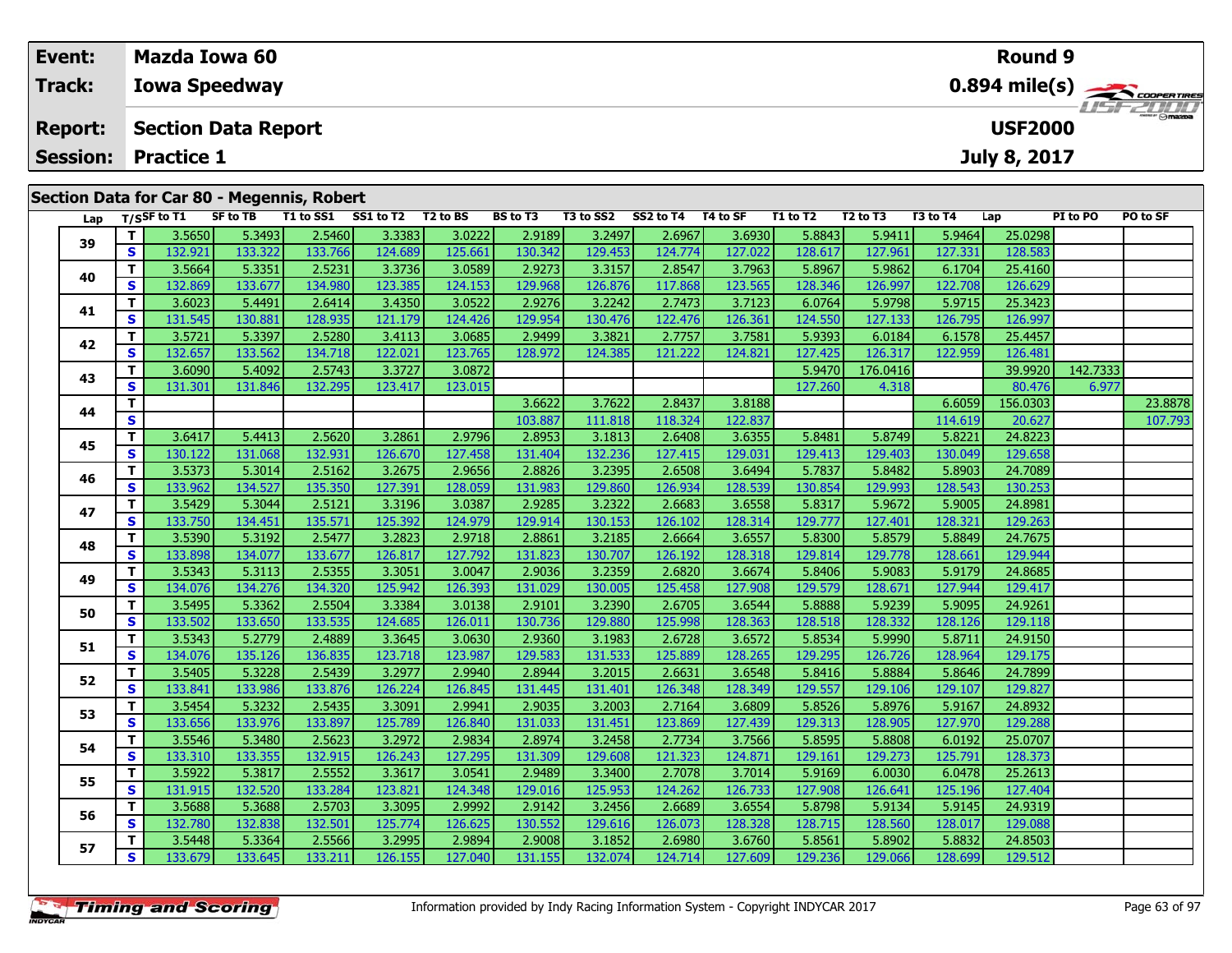| Event:         | Mazda Iowa 60              | Round 9                                                |
|----------------|----------------------------|--------------------------------------------------------|
| Track:         | <b>Iowa Speedway</b>       | $0.894$ mile(s) $\overbrace{\hspace{2cm}}$ coorentines |
| <b>Report:</b> | Section Data Report        | $\frac{2\pi}{\omega}$<br><b>USF2000</b>                |
|                | <b>Session: Practice 1</b> | July 8, 2017                                           |

|    | Section Data for Car 80 - Megennis, Robert         |
|----|----------------------------------------------------|
|    | Lap T/SSF to PI                                    |
| 39 | $\frac{1}{\sqrt{2}}$                               |
|    |                                                    |
| 40 | $\overline{\mathbf{T}}$                            |
|    | $\overline{\mathbf{s}}$                            |
| 41 | $\overline{\mathsf{T}}$<br>$\overline{\mathbf{s}}$ |
|    | $\overline{\mathsf{T}}$                            |
| 42 | $\mathbf{s}$                                       |
|    | 29.4012<br>$\overline{\mathsf{r}}$                 |
| 43 | 96.622<br>$\overline{\mathbf{s}}$                  |
|    | $\overline{\mathbf{r}}$                            |
| 44 | $\mathsf{s}$                                       |
|    | $\overline{\mathbf{T}}$                            |
| 45 | $\mathbf{s}$                                       |
| 46 | $\overline{\mathsf{T}}$                            |
|    | $\overline{\mathbf{s}}$                            |
| 47 | $\overline{\mathsf{T}}$                            |
|    | $\mathsf{s}$                                       |
| 48 | $\overline{1}$                                     |
|    | $\overline{\mathbf{s}}$                            |
| 49 | $\overline{\mathbf{r}}$                            |
|    | $\mathbf{s}$                                       |
| 50 | $\overline{1}$                                     |
|    | $\overline{\mathbf{s}}$                            |
| 51 | $\overline{1}$<br>$\mathbf{s}$                     |
|    | $\overline{\mathbf{r}}$                            |
| 52 | $\mathbf{s}$                                       |
|    | $\mathbf{I}$                                       |
| 53 | $\overline{\mathbf{s}}$                            |
|    | $\overline{\mathbf{r}}$                            |
| 54 | $\mathsf{s}$                                       |
|    | $\overline{1}$                                     |
| 55 | $\overline{\mathbf{s}}$                            |
| 56 | $\overline{1}$                                     |
|    | $\mathbf{s}$                                       |
| 57 | $\mathbf{T}$                                       |
|    | $\mathbf{s}$                                       |
|    |                                                    |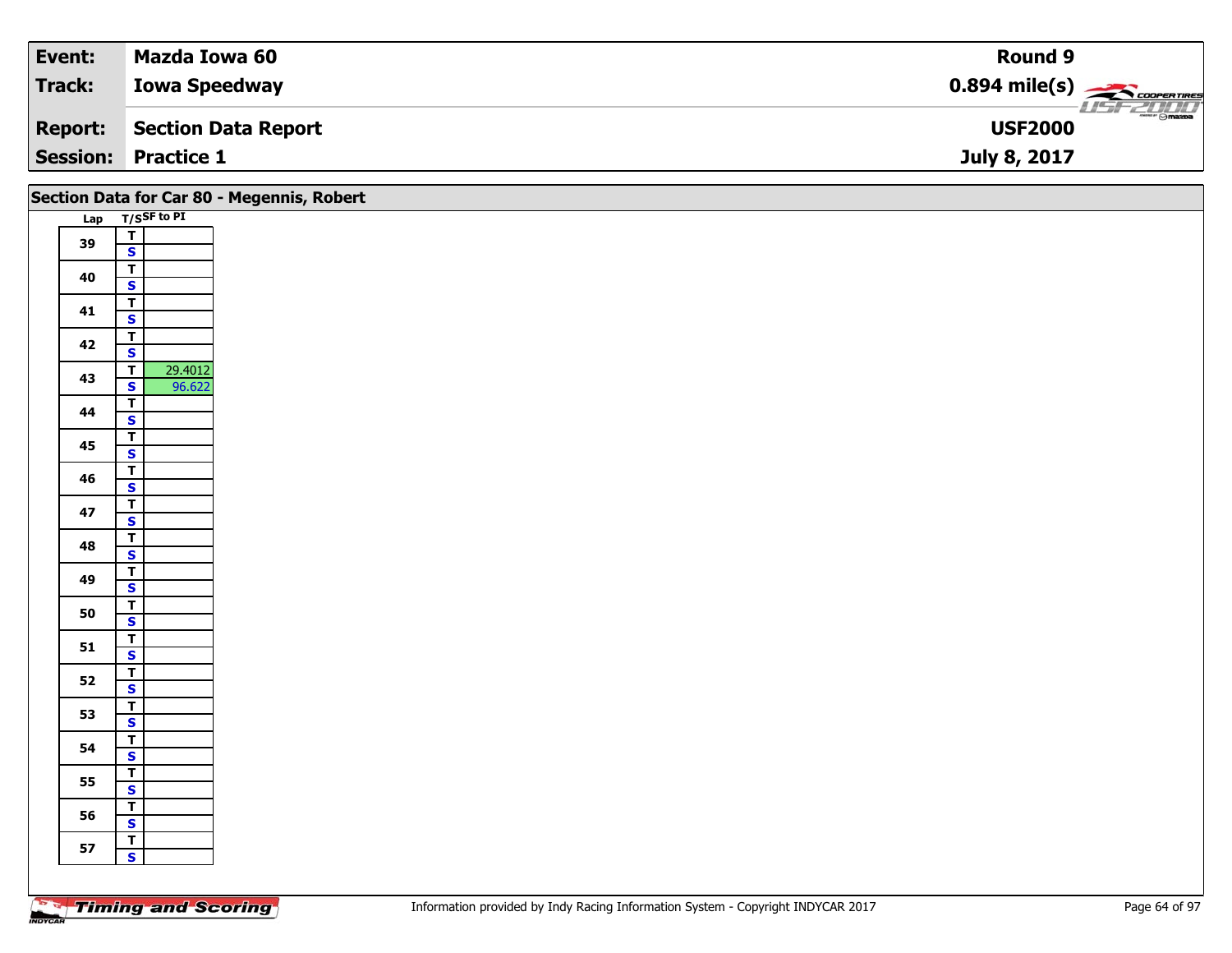| Event:                                     | Mazda Iowa 60        | <b>Round 9</b>                           |  |  |  |  |  |  |  |  |
|--------------------------------------------|----------------------|------------------------------------------|--|--|--|--|--|--|--|--|
| Track:                                     | <b>Iowa Speedway</b> | $0.894$ mile(s) $\rightarrow$ Coorenames |  |  |  |  |  |  |  |  |
| <b>Report:</b>                             | Section Data Report  | <b>LISF 2007</b><br><b>USF2000</b>       |  |  |  |  |  |  |  |  |
| <b>Session:</b>                            | <b>Practice 1</b>    | July 8, 2017                             |  |  |  |  |  |  |  |  |
| Section Data for Car 80 - Megennis, Robert |                      |                                          |  |  |  |  |  |  |  |  |

| Lap |    | T/SSF to T1      | SF to TB | T1 to SS1 | SS1 to T2 | T <sub>2</sub> to BS | <b>BS</b> to T3 | T3 to SS2 | SS2 to T4 | T4 to SF | T1 to T2 | T <sub>2</sub> to T <sub>3</sub> | T3 to T4 | Lap      | PI to PO | PO to SF |
|-----|----|------------------|----------|-----------|-----------|----------------------|-----------------|-----------|-----------|----------|----------|----------------------------------|----------|----------|----------|----------|
| 58  |    | 3.5527           | 5.3232   | 2.5328    | 3.3202    | 3.0825               |                 |           |           |          | 5.8530   | 255.6403                         |          | 39.2352  | 222.9597 |          |
|     | s  | 133.381          | 133.976  | 134.463   | 125.369   | 123.203              |                 |           |           |          | 129.304  | 2.974                            |          | 82.028   | 4.466    |          |
| 59  |    |                  |          |           |           |                      | 3.3296          | 3.4100    | 2.7108    | 3.6992   |          |                                  | 6.1208   | 235.6308 |          | 23.1966  |
|     |    |                  |          |           |           |                      | 114.264         | 123.367   | 124.125   | 126.809  |          |                                  | 123.7031 | 13.659   |          | 111.005  |
| 60  |    | 3.5753           | 5.3542   | 2.5487    | 3.2659    | 2.9690               | 2.8955          | 3.1659    | 2.6322    | 3.6182   | 5.8146   | 5.8645                           | 5.7981   | 24.6707  |          |          |
|     | S. | 132.538 <b>I</b> | 133.200  | 133.624   | 127.453   | 127.913              | 131.395         | 132.879   | 127.831   | 129.648  | 130.158  | 129.632                          | 130.587  | 130.454  |          |          |
|     |    | 3.5180           | 5.2725   | 2.5025    | 3.2852    | 2.9826               | 2.8930          | 3.1946    | 2.6540    | 3.6359   | 5.7877   | 5.8756                           | 5.8486   | 24.6658  |          |          |
| 61  | s. | 134.697          | 135.264  | 136.091   | 126.705   | 127.329              | 131.509         | 131.685   | 126.781   | 129.016  | 130.763  | 129.387                          | 129.460  | 130.480  |          |          |
| 62  |    | 3.7572           | 5.9551   | 3.1995    | 4.5960    | 4.8470               |                 |           |           |          | 7.7955   |                                  |          |          |          |          |
|     | S. | 126.121          | 19.760   | 106.444   | 90.568    | 78.352               |                 |           |           |          | 97.084   |                                  |          |          |          |          |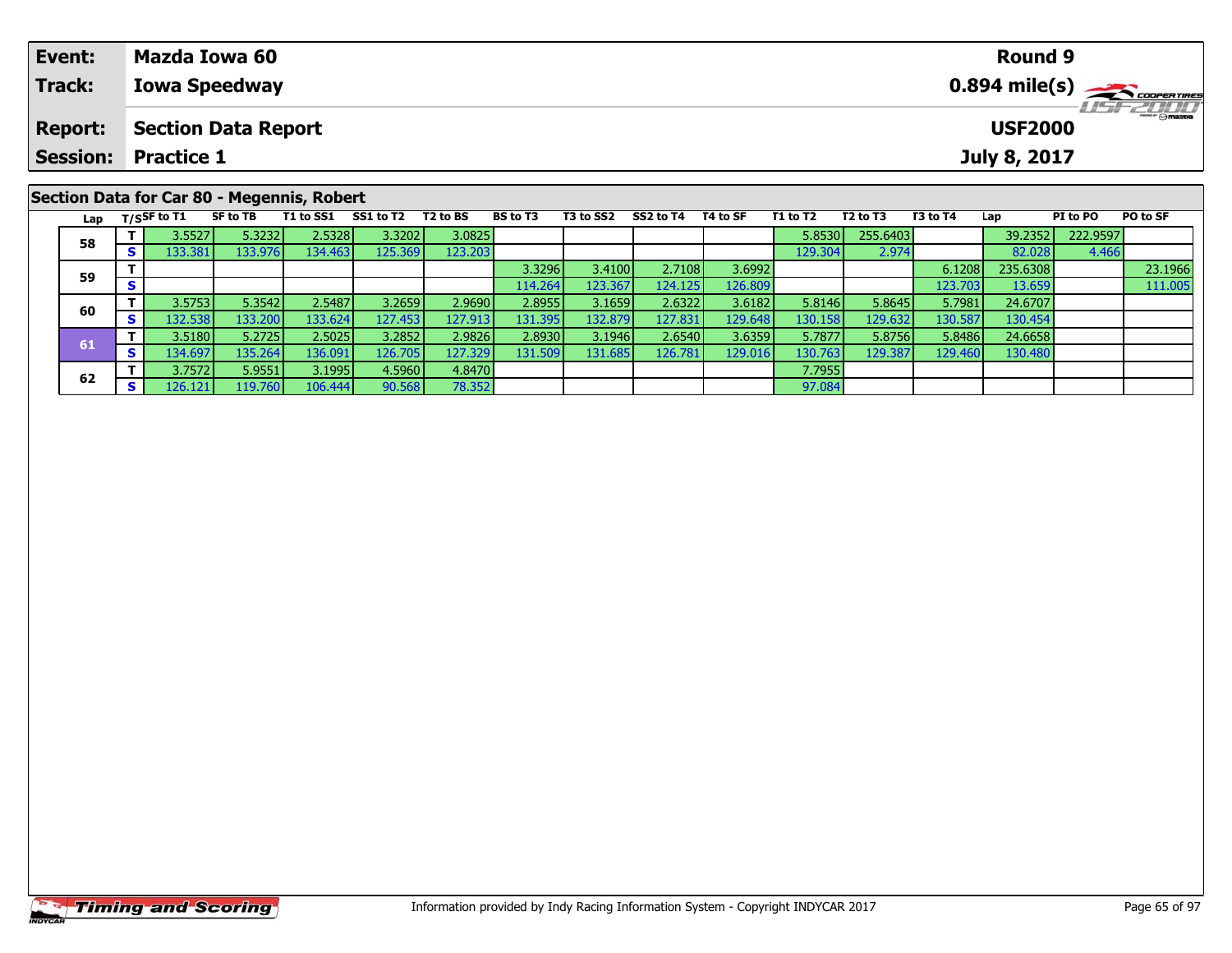| Event:<br>Mazda Iowa 60                      | Round 9        |                             |
|----------------------------------------------|----------------|-----------------------------|
| Track:<br><b>Iowa Speedway</b>               |                |                             |
| <b>Section Data Report</b><br><b>Report:</b> | <b>USF2000</b> | $\frac{2}{\sqrt{2}}$ omazoa |
| <b>Session:</b><br><b>Practice 1</b>         | July 8, 2017   |                             |

## **Section Data for Car 80 - Megennis, Robert**

|  | Lap |   | T/SSF to PI |
|--|-----|---|-------------|
|  |     | т | 28.7097     |
|  | 58  | S | 98.949      |
|  |     | т |             |
|  | 59  | S |             |
|  |     | т |             |
|  | 60  | S |             |
|  | 61  | т |             |
|  |     | S |             |
|  | 62  | т | 41.4148     |
|  |     | S | 68.594      |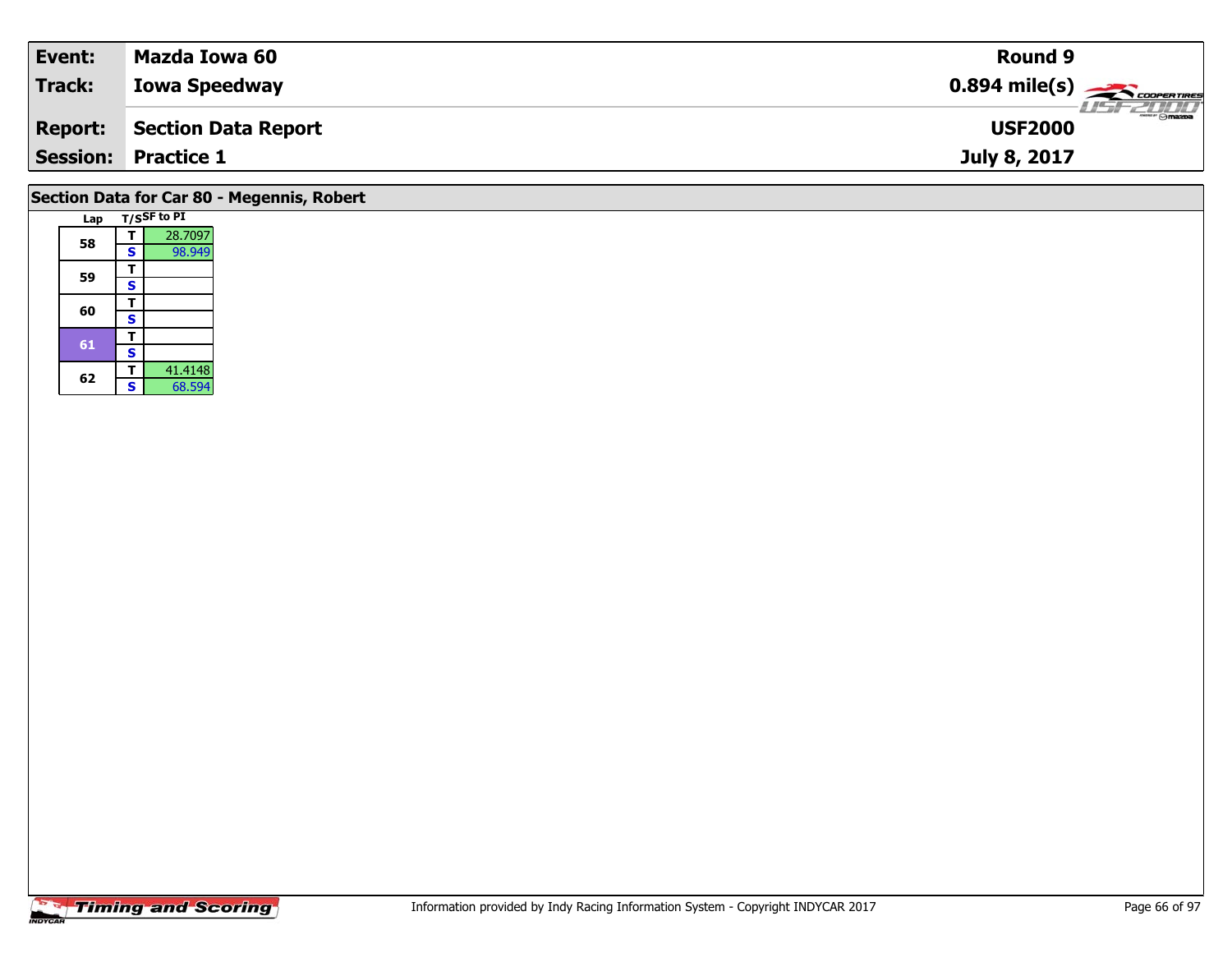| Event:          | Mazda Iowa 60                                                                                                                                                                                                                                        | <b>Round 9</b>                                                                                                                                                            |  |  |  |  |  |  |  |  |  |  |  |  |
|-----------------|------------------------------------------------------------------------------------------------------------------------------------------------------------------------------------------------------------------------------------------------------|---------------------------------------------------------------------------------------------------------------------------------------------------------------------------|--|--|--|--|--|--|--|--|--|--|--|--|
| Track:          | <b>Iowa Speedway</b>                                                                                                                                                                                                                                 | $0.894$ mile(s) $\rightarrow$ coorganges                                                                                                                                  |  |  |  |  |  |  |  |  |  |  |  |  |
| <b>Report:</b>  | <b>Section Data Report</b>                                                                                                                                                                                                                           | LISF 2000<br><b>USF2000</b>                                                                                                                                               |  |  |  |  |  |  |  |  |  |  |  |  |
| <b>Session:</b> | <b>Practice 1</b>                                                                                                                                                                                                                                    | July 8, 2017                                                                                                                                                              |  |  |  |  |  |  |  |  |  |  |  |  |
|                 | Section Data for Car 81 - Frederick, Kaylen (R)                                                                                                                                                                                                      |                                                                                                                                                                           |  |  |  |  |  |  |  |  |  |  |  |  |
| Lap             | T <sub>2</sub> to BS<br><b>BS</b> to T3<br>SS2 to T4<br>T4 to SF<br>T/SSF to TB<br>SF to T1<br>T1 to SS1<br>SS1 to T2<br>T3 to SS2<br>r czool i<br>$\sim$ $\sim$ $\sim$ $\sim$ $\sim$<br>0.0100<br>22.71<br>200<br>2000<br>$2.47121 - 2.7701$<br>- 1 | T1 to T2<br><b>PO to SF</b><br>T <sub>2</sub> to T <sub>3</sub><br>T3 to T4<br>PI to PO<br>Lap<br>24F064<br>conto L<br>$\sim$ $\sim$ $\sim$ $\sim$ $\sim$ $\sim$<br>20000 |  |  |  |  |  |  |  |  |  |  |  |  |

| Lap                     |              | $1/5$ <sup>31</sup> to 15 | 30 W LL | 1 1 LU JJ 1 | <b>331 W IZ</b> | 12 W DJ | נו שט   | 19 W 334 | <b>334W14</b> | 14 W JI | 1 1 LV 1 4 | 14 W 15  | 19 W I T | ∟aµ      | רו נטרט  | וכ שו ס |
|-------------------------|--------------|---------------------------|---------|-------------|-----------------|---------|---------|----------|---------------|---------|------------|----------|----------|----------|----------|---------|
|                         | т            | 5.6728                    | 3.7163  | 2.8129      | 3.5348          | 3.0653  | 2.9606  | 3.4712   | 2.7701        | 3.7337  | 6.3477     | 6.0259   | 6.2413   | 26.0649  |          | 24.5864 |
| 1                       | S            | 125.720                   | 127.510 | 121.074     | 117.758         | 123.894 | 128.506 | 121.192  | 121.468       | 125.637 | 119.227    | 126.160  | 121.314  | 123.476  |          | 104.730 |
|                         | Т            | 5.4171                    | 3.5904  | 2.6293      | 3.3679          | 3.0096  | 2.9167  | 3.2632   | 2.7013        | 3.7013  | 5.9972     | 5.9263   | 5.9645   | 25.1797  |          |         |
| 2                       | S            | 131.654                   | 131.981 | 129.528     | 123.593         | 126.187 | 130.440 | 128.917  | 124.561       | 126.737 | 126.195    | 128.280  | 126.944  | 127.817  |          |         |
| 3                       | т            | 5.3911                    | 3.5675  | 2.6085      | 3.3013          | 2.9819  | 2.8962  | 3.2596   | 2.6793        | 3.6762  | 5.9098     | 5.8781   | 5.9389   | 24.9705  |          |         |
|                         | S            | 132.289                   | 132.828 | 130.561     | 126.087         | 127.359 | 131.363 | 129.059  | 125.584       | 127.602 | 128.062    | 129.332  | 127.491  | 128.888  |          |         |
| 4                       | т            | 5.3944                    | 3.5517  | 2.6313      | 3.2948          | 2.9755  | 2.8956  | 3.2270   | 2.6731        | 3.6763  | 5.9261     | 5.8711   | 5.9001   | 24.9253  |          |         |
|                         | $\mathbf{s}$ | 132.208                   | 133.419 | 129.430     | 126.335         | 127.633 | 131.391 | 130.363  | 125.875       | 127.599 | 127.709    | 129.486  | 128.330  | 129.122  |          |         |
| 5                       | т            | 5.3712                    | 3.5593  | 2.5902      | 3.2882          | 2.9810  | 2.8902  | 3.1776   | 2.6570        | 3.6590  | 5.8784     | 5.8712   | 5.8346   | 24.8025  |          |         |
|                         | S            | 132.779                   | 133.134 | 131.483     | 126.589         | 127.398 | 131.636 | 132.390  | 126.638       | 128.202 | 128.746    | 129.484  | 129.771  | 129.761  |          |         |
| 6                       | Т            | 5.3480                    | 3.5495  | 2.5733      | 3.2784          | 2.9742  | 2.8859  | 3.1799   | 2.6381        | 3.6431  | 5.8517     | 5.8601   | 5.8180   | 24.7224  |          |         |
|                         | S            | 133.355                   | 133.502 | 132.347     | 126.967         | 127.689 | 131.832 | 132.294  | 127.545       | 128.761 | 129.333    | 129.729  | 130.141  | 130.182  |          |         |
| $\overline{\mathbf{z}}$ | T.           | 5.3363                    | 3.5360  | 2.5644      | 3.2328          | 2.9500  | 2.8724  | 3.1568   | 2.6335        | 3.6349  | 5.7972     | 5.8224   | 5.7903   | 24.5808  |          |         |
|                         | $\mathbf{s}$ | 133.647                   | 134.011 | 132.806     | 128.758         | 128.737 | 132.452 | 133.262  | 127.768       | 129.052 | 130.549    | 130.569  | 130.763  | 130.931  |          |         |
| 8                       | Т            | 5.3098                    | 3.5347  | 2.5309      | 3.2078          | 2.9343  | 2.8630  | 3.2022   | 2.6185        | 3.6306  | 5.7387     | 5.7973   | 5.8207   | 24.5220  |          |         |
|                         | $\mathbf{s}$ | 134.314                   | 134.060 | 134.564     | 129.762         | 129.425 | 132.887 | 131.373  | 128.500       | 129.205 | 131.880    | 131.135  | 130.080  | 131.245  |          |         |
| 9                       | Т            | 5.2955                    | 3.5311  | 2.5219      | 3.2233          | 2.9378  | 2.8679  | 3.1656   | 2.6147        | 3.6219  | 5.7452     | 5.8057   | 5.7803   | 24.4842  |          |         |
|                         | S            | 134.677                   | 134.197 | 135.044     | 129.138         | 129.271 | 132.660 | 132.892  | 128.687       | 129.515 | 131.731    | 130.945  | 130.990  | 131.448  |          |         |
| 10                      | T.           | 5.2873                    | 3.5239  | 2.5153      | 3.1939          | 2.9272  | 2.8606  | 3.1862   | 2.6102        | 3.6274  | 5.7092     | 5.7878   | 5.7964   | 24.4447  |          |         |
|                         | S            | 134.886                   | 134.471 | 135.399     | 130.327         | 129.739 | 132.998 | 132.032  | 128.909       | 129.319 | 132.561    | 131.350  | 130.626  | 131.660  |          |         |
| 11                      | т            | 5.2716                    | 3.5261  | 2.4787      | 3.2015          | 2.9642  | 2.8767  | 3.1582   | 2.6114        | 3.6120  | 5.6802     | 5.8409   | 5.7696   | 24.4288  |          |         |
|                         | S            | 135.288                   | 134.387 | 137.398     | 130.017         | 128.120 | 132.254 | 133.203  | 128.849       | 129.870 | 133.238    | 130.156  | 131.233  | 131.746  |          |         |
| 12                      | т            | 5.2785                    | 3.5112  | 2.5244      | 3.2158          | 2.9519  | 2.8480  | 3.4132   | 2.8051        | 3.7378  | 5.7402     | 5.7999   | 6.2183   | 25.0074  |          |         |
|                         | S            | 135.111                   | 134.958 | 134.911     | 129.439         | 128.654 | 133.587 | 123.251  | 119.952       | 125.499 | 131.845    | 131.076  | 121.763  | 128.698  |          |         |
| 13                      | T.           | 5.3809                    | 3.5414  | 2.6451      | 3.3770          | 3.0207  | 2.9025  | 3.1661   | 2.6148        | 3.6077  | 6.0221     | 5.9232   | 5.7809   | 24.8753  |          |         |
|                         | <b>S</b>     | 132.540                   | 133.807 | 128.754     | 123.260         | 125.723 | 131.078 | 132.871  | 128.682       | 130.025 | 125.673    | 128.347  | 130.976  | 129.381  |          |         |
| 14                      | т            | 5.2816                    | 3.5121  | 2.5236      | 3.2500          | 2.9999  |         |          |               |         | 5.7736     | 562.6385 |          | 42.2959  | 524.4546 |         |
|                         | S            | 135.031                   | 134.923 | 134.953     | 128.077         | 126.595 |         |          |               |         | 131.083    | 1.351    |          | 76.092   | 1.899    |         |
| 15                      | T.           |                           |         |             |                 |         | 4.0092  | 3.8056   | 2.9600        | 3.9022  |            |          | 6.7656   | 540.2961 |          | 26.8504 |
|                         | S            |                           |         |             |                 |         | 94.895  | 110.543  | 113.675       | 120.212 |            |          | 111.913  | 5.957    |          | 95.900  |
| 16                      | T.           | 5.6299                    | 3.6970  | 2.7677      | 3.4201          | 3.0086  | 2.9197  | 3.3519   | 2.7101        | 3.6675  | 6.1878     | 5.9283   | 6.0620   | 25.5426  |          |         |
|                         | S            | 126.678                   | 128.175 | 123.051     | 121.707         | 126.229 | 130.306 | 125.505  | 124.157       | 127.905 | 122.308    | 128.237  | 124.903  | 126.001  |          |         |
| 17                      | T.           | 5.3782                    | 3.5618  | 2.5932      | 3.2730          | 2.9725  | 2.8905  | 3.1711   | 2.6538        | 3.6414  | 5.8662     | 5.8630   | 5.8249   | 24.7573  |          |         |
|                         | S            | 132.606                   | 133.040 | 131.331     | 127.177         | 127.762 | 131.622 | 132.661  | 126.791       | 128.822 | 129.013    | 129.665  | 129.987  | 129.998  |          |         |
| 18                      | T.           | 5.2956                    | 3.5352  | 2.5098      | 3.2246          | 2.9368  | 2.8606  | 3.1437   | 2.6405        | 3.6354  | 5.7344     | 5.7974   | 5.7842   | 24.4866  |          |         |
|                         | S            | 134.674                   | 134.042 | 135.695     | 129.086         | 129.315 | 132.998 | 133.817  | 127.429       | 129.034 | 131.979    | 131.132  | 130.901  | 131.435  |          |         |
| 19                      | T.           | 5.3027                    | 3.5299  | 2.5327      | 3.2303          | 2.9417  | 2.8613  | 3.1759   | 2.6091        | 3.6131  | 5.7630     | 5.8030   | 5.7850   | 24.4940  |          |         |
|                         | S            | 134.494                   | 134.243 | 134.468     | 128.858         | 129.100 | 132.966 | 132.461  | 128.963       | 129.831 | 131.324    | 131.006  | 130.883  | 131.395  |          |         |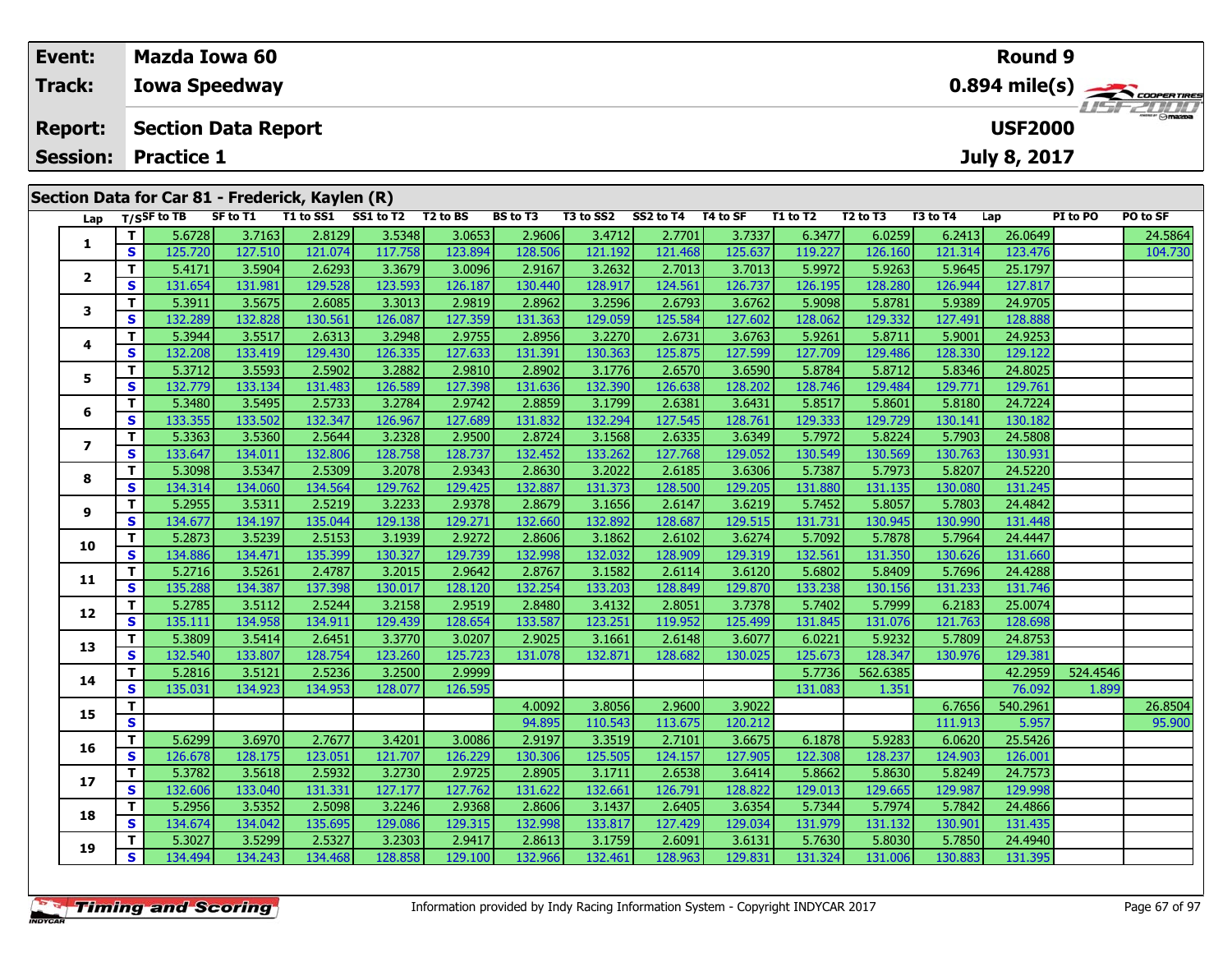| Event:          | Mazda Iowa 60        | Round 9                                                 |
|-----------------|----------------------|---------------------------------------------------------|
| <b>Track:</b>   | <b>Iowa Speedway</b> | $0.894$ mile(s) $\overbrace{\hspace{2cm}}$ coorer Times |
| <b>Report:</b>  | Section Data Report  | $\frac{1}{\odot}$ mazpa<br><b>USF2000</b>               |
| <b>Session:</b> | <b>Practice 1</b>    | July 8, 2017                                            |

|                         |                                                   | Section Data for Car 81 - Frederick, Kaylen (R) |
|-------------------------|---------------------------------------------------|-------------------------------------------------|
|                         | Lap T/SSF to PI                                   |                                                 |
| $\mathbf{1}$            | $\overline{T}$                                    |                                                 |
|                         | $\mathbf{s}$                                      |                                                 |
| $\overline{2}$          | $\overline{1}$                                    |                                                 |
|                         | $\mathbf{s}$                                      |                                                 |
| $\mathbf{3}$            | $\overline{\mathsf{r}}$                           |                                                 |
|                         | $\mathbf{s}$                                      |                                                 |
| $\overline{\mathbf{4}}$ | $\overline{\mathsf{r}}$<br>$\mathsf{s}$           |                                                 |
|                         | $\mathbf{I}$                                      |                                                 |
| $5\phantom{a}$          | $\overline{\mathbf{s}}$                           |                                                 |
|                         | $\overline{\mathsf{T}}$                           |                                                 |
| $6\phantom{a}$          | $\mathsf{s}$                                      |                                                 |
|                         | $\mathbf{T}$                                      |                                                 |
| $\overline{\mathbf{z}}$ | $\overline{\mathbf{s}}$                           |                                                 |
| $\bf{8}$                | $\overline{\mathsf{r}}$                           |                                                 |
|                         | $\overline{\mathbf{s}}$                           |                                                 |
| $\overline{9}$          | $\overline{1}$                                    |                                                 |
|                         | $\mathbf{s}$                                      |                                                 |
| 10                      | $\overline{1}$<br>$\overline{\mathbf{s}}$         |                                                 |
|                         | $\overline{I}$                                    |                                                 |
| $11$                    | $\mathbf{s}$                                      |                                                 |
|                         |                                                   |                                                 |
| $12$                    | $rac{1}{s}$                                       |                                                 |
| 13                      | $\mathbf{T}$                                      |                                                 |
|                         | $\overline{\mathbf{s}}$                           |                                                 |
| 14                      | 31.2870<br>$\overline{\mathsf{T}}$                |                                                 |
|                         | 90.798<br>$\mathbf{s}$<br>$\overline{\mathsf{r}}$ |                                                 |
| 15                      | $\overline{\mathbf{s}}$                           |                                                 |
|                         | $\overline{\mathsf{r}}$                           |                                                 |
| 16                      | $\mathsf{s}$                                      |                                                 |
| $17\,$                  | $\overline{1}$                                    |                                                 |
|                         | $\mathbf{s}$                                      |                                                 |
| 18                      | $\mathbf{T}$                                      |                                                 |
|                         | $\mathbf{s}$                                      |                                                 |
| 19                      | $\mathbf{r}$<br>$\mathbf{s}$                      |                                                 |
|                         |                                                   |                                                 |
|                         |                                                   |                                                 |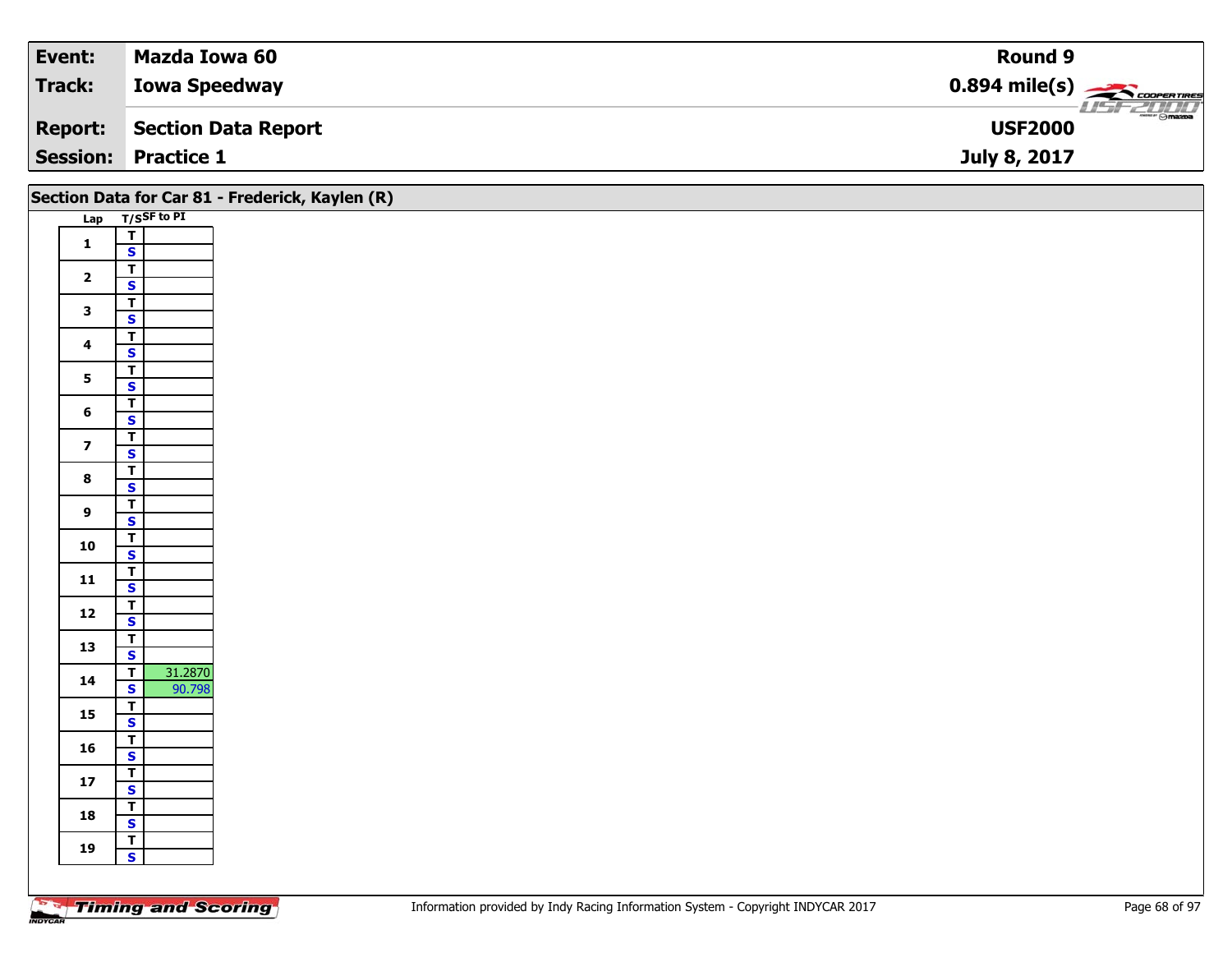| Event:          | Mazda Iowa 60                                                     |          |           |           |                      |                 |           |           |          |          |                                  |          | <b>Round 9</b> |          |          |
|-----------------|-------------------------------------------------------------------|----------|-----------|-----------|----------------------|-----------------|-----------|-----------|----------|----------|----------------------------------|----------|----------------|----------|----------|
| <b>Track:</b>   | <b>Iowa Speedway</b>                                              |          |           |           |                      |                 |           |           |          |          |                                  |          |                |          |          |
| <b>Report:</b>  | <b>LIST ZULLI</b><br><b>USF2000</b><br><b>Section Data Report</b> |          |           |           |                      |                 |           |           |          |          |                                  |          |                |          |          |
| <b>Session:</b> | <b>Practice 1</b><br><b>July 8, 2017</b>                          |          |           |           |                      |                 |           |           |          |          |                                  |          |                |          |          |
|                 | Section Data for Car 81 - Frederick, Kaylen (R)                   |          |           |           |                      |                 |           |           |          |          |                                  |          |                |          |          |
| Lap             | T/SSF to TB                                                       | SF to T1 | T1 to SS1 | SS1 to T2 | T <sub>2</sub> to BS | <b>BS</b> to T3 | T3 to SS2 | SS2 to T4 | T4 to SF | T1 to T2 | T <sub>2</sub> to T <sub>3</sub> | T3 to T4 | Lap            | PI to PO | PO to SF |
| 20              | 5.2958                                                            | 3.5188   | 2.5295    | 3.1981    | 2.9153               | 2.8386          | 3.1186    | 2.6179    | 3.5967   | 5.7276   | 5.7539                           | 5.7365   | 24.3335        |          |          |

| Lap |          | T/SSF to TB | SF to T1 | <b>T1 to SS1</b> | SS1 to T2 | T2 to BS | BS to T3 | <b>T3 to SS2</b> | SS2 to T4 | T4 to SF | T1 to T2 | <b>12 to T3</b> | <b>13 to T4</b> | Lap      | PI to PO | PO to SF |
|-----|----------|-------------|----------|------------------|-----------|----------|----------|------------------|-----------|----------|----------|-----------------|-----------------|----------|----------|----------|
| 20  | T.       | 5.2958      | 3.5188   | 2.5295           | 3.1981    | 2.9153   | 2.8386   | 3.1186           | 2.6179    | 3.5967   | 5.7276   | 5.7539          | 5.7365          | 24.3335  |          |          |
|     | S.       | 134.669     | 134.666  | 134.639          | 130.155   | 130.269  | 134.029  | 134.894          | 128.529   | 130.423  | 132.135  | 132.124         | 131.990         | 132.262  |          |          |
| 21  | T.       | 5.2434      | 3.5080   | 2.4762           | 3.2293    | 2.9497   | 2.8504   | 3.1467           | 2.6553    | 3.6276   | 5.7055   | 5.8001          | 5.8020          | 24.4432  |          |          |
|     | S        | 136.015     | 135.081  | 137.537          | 128.898   | 128.750  | 133.474  | 133.690          | 126.719   | 129.312  | 132.647  | 131.071         | 130.500         | 131.669  |          |          |
| 22  | т        | 5.3047      | 3.5115   | 2.5560           | 3.2212    | 2.9229   | 2.8304   | 3.1921           | 2.6391    | 3.6232   | 5.7772   | 5.7533          | 5.8312          | 24.4964  |          |          |
|     | S        | 134.443     | 134.946  | 133.243          | 129.222   | 129.930  | 134.417  | 131.788          | 127.497   | 129.469  | 131.001  | 132.138         | 129.846         | 131.383  |          |          |
| 23  | T.       | 5.3115      | 3.5105   | 2.5575           | 3.2371    | 2.9541   | 2.8270   | 3.2307           | 2.7312    | 3.7127   | 5.7946   | 5.7811          | 5.9619          | 24.7608  |          |          |
|     | S        | 134.271     | 134.985  | 133.164          | 128.587   | 128.558  | 134.579  | 130.214          | 123.198   | 126.348  | 130.607  | 131.502         | 127.000         | 129.980  |          |          |
| 24  | T.       | 5.3696      | 3.5612   | 2.5799           | 3.2725    | 3.0090   |          |                  |           |          | 5.8524   | 233.4195        |                 | 40.9698  | 193.7627 |          |
|     | S        | 132.818     | 133.063  | 132.008          | 127.196   | 126.212  |          |                  |           |          | 129.318  | 3.257           |                 | 78.555   | 5.139    |          |
| 25  | T.       |             |          |                  |           |          | 6.0937   | 4.3461           | 3.0307    | 3.9635   |          |                 | 7.3768          | 213.2036 |          | 30.0057  |
|     | S.       |             |          |                  |           |          | 62.434   | 96.795           | 111.023   | 118.353  |          |                 | 102.641         | 15.095   |          | 85.815   |
| 26  | T.       | 5.6509      | 3.7261   | 2.7586           | 3.3932    | 2.9943   | 2.9001   | 3.3117           | 2.7025    | 3.6825   | 6.1518   | 5.8944          | 6.0142          | 25.4690  |          |          |
|     | S        | 126.207     | 127.174  | 123.457          | 122.672   | 126.832  | 131.187  | 127.029          | 124.506   | 127.384  | 123.024  | 128.974         | 125.895         | 126.365  |          |          |
| 27  | T.       | 5.4049      | 3.5715   | 2.6166           | 3.2849    | 2.9741   | 2.8872   | 3.1703           | 2.6476    | 3.6438   | 5.9015   | 5.8613          | 5.8179          | 24.7960  |          |          |
|     | S        | 131.951     | 132.679  | 130.157          | 126.716   | 127.693  | 131.773  | 132.695          | 127.088   | 128.737  | 128.242  | 129.703         | 130.143         | 129.795  |          |          |
| 28  | T.       | 5.4444      | 3.5639   | 2.7052           | 3.3734    | 2.9807   | 2.8966   | 3.1813           | 2.6319    | 3.6401   | 6.0786   | 5.8773          | 5.8132          | 24.9731  |          |          |
|     | <b>S</b> | 130.994     | 132.962  | 125.894          | 123.392   | 127.411  | 131.345  | 132.236          | 127.846   | 128.868  | 124.505  | 129.350         | 130.248         | 128.875  |          |          |
| 29  | T.       | 5.3070      | 3.5493   | 2.5087           | 3.1954    | 2.9212   | 2.8511   | 3.1363           | 2.6115    | 3.6216   | 5.7041   | 5.7723          | 5.7478          | 24.3951  |          |          |
|     | S        | 134.385     | 133.509  | 135.755          | 130.265   | 130.006  | 133.441  | 134.133          | 128.844   | 129.526  | 132.680  | 131.703         | 131.730         | 131.928  |          |          |
| 30  | T.       | 5.3068      | 3.5317   | 2.5266           | 3.1766    | 2.9149   | 2.8477   | 3.1283           | 2.6022    | 3.6067   | 5.7032   | 5.7626          | 5.7305          | 24.3347  |          |          |
|     | S        | 134.390     | 134.174  | 134.793          | 131.036   | 130.287  | 133.601  | 134.476          | 129.305   | 130.061  | 132.701  | 131.924         | 132.128         | 132.256  |          |          |
| 31  | T.       | 5.2802      | 3.5208   | 2.5095           | 3.1997    | 2.9217   | 2.8492   | 3.1402           | 2.6050    | 3.6080   | 5.7092   | 5.7709          | 5.7452          | 24.3541  |          |          |
|     | S        | 135.067     | 134.590  | 135.712          | 130.090   | 129.983  | 133.530  | 133.967          | 129.166   | 130.014  | 132.561  | 131.735         | 131.790         | 132.150  |          |          |
| 32  | T.       | 5.2685      | 3.5156   | 2.5008           | 3.1922    | 2.9139   | 2.8396   | 3.1372           | 2.6038    | 3.6098   | 5.6930   | 5.7535          | 5.7410          | 24.3129  |          |          |
|     | S        | 135.367     | 134.789  | 136.184          | 130.396   | 130.331  | 133.982  | 134.095          | 129.225   | 129.949  | 132.938  | 132.133         | 131.886         | 132.374  |          |          |
| 33  | T.       | 5.2781      | 3.5180   | 2.5112           | 3.1769    | 2.9098   | 2.8452   | 3.1289           | 2.6142    | 3.6209   | 5.6881   | 5.7550          | 5.7431          | 24.3251  |          |          |
|     | S        | 135.121     | 134.697  | 135.620          | 131.024   | 130.515  | 133.718  | 134.450          | 128.711   | 129.551  | 133.053  | 132.099         | 131.838         | 132.308  |          |          |
| 34  | T.       | 5.2761      | 3.5296   | 2.4879           | 3.2243    | 2.9518   | 2.8710   | 3.1462           | 2.6222    | 3.6359   | 5.7122   | 5.8228          | 5.7684          | 24.4689  |          |          |
|     | S        | 135.172     | 134.254  | 136.890          | 129.098   | 128.658  | 132.516  | 133.711          | 128.319   | 129.016  | 132.492  | 130.560         | 131.260         | 131.530  |          |          |
| 35  | T.       | 5.2923      | 3.5351   | 2.5040           | 3.1996    | 2.9208   | 2.8453   | 3.1578           | 2.6286    | 3.6257   | 5.7036   | 5.7661          | 5.7864          | 24.4169  |          |          |
|     | S        | 134.758     | 134.045  | 136.010          | 130.094   | 130.024  | 133.713  | 133.220          | 128.006   | 129.379  | 132.691  | 131.844         | 130.851         | 131.810  |          |          |
| 36  | T.       | 5.2718      | 3.5270   | 2.4892           | 3.1955    | 2.9107   | 2.8361   | 3.1019           | 2.6567    | 3.6479   | 5.6847   | 5.7468          | 5.7586          | 24.3650  |          |          |
|     | S        | 135.282     | 134.353  | 136.818          | 130.261   | 130.475  | 134.147  | 135.621          | 126.652   | 128.592  | 133.132  | 132.287         | 131.483         | 132.091  |          |          |
| 37  | T.       | 5.2847      | 3.5283   | 2.5108           | 3.2242    | 2.9279   | 2.8416   | 3.1923           | 2.6683    | 3.6435   | 5.7350   | 5.7695          | 5.8606          | 24.5369  |          |          |
|     | S.       | 134.952     | 134.304  | 135.641          | 129.102   | 129.708  | 133.887  | 131.780          | 126.102   | 128.747  | 131.965  | 131.767         | 129.195         | 131.166  |          |          |
| 38  | Т        | 5.4957      | 3.5950   | 2.7027           | 3.2867    | 2.9694   | 2.8792   | 3.3305           | 2.7351    | 3.6841   | 5.9894   | 5.8486          | 6.0656          | 25.1827  |          |          |
|     | S        | 129.771     | 131.812  | 126.010          | 126.647   | 127.895  | 132.139  | 126.312          | 123.022   | 127.328  | 126.360  | 129.984         | 124.828         | 127.802  |          |          |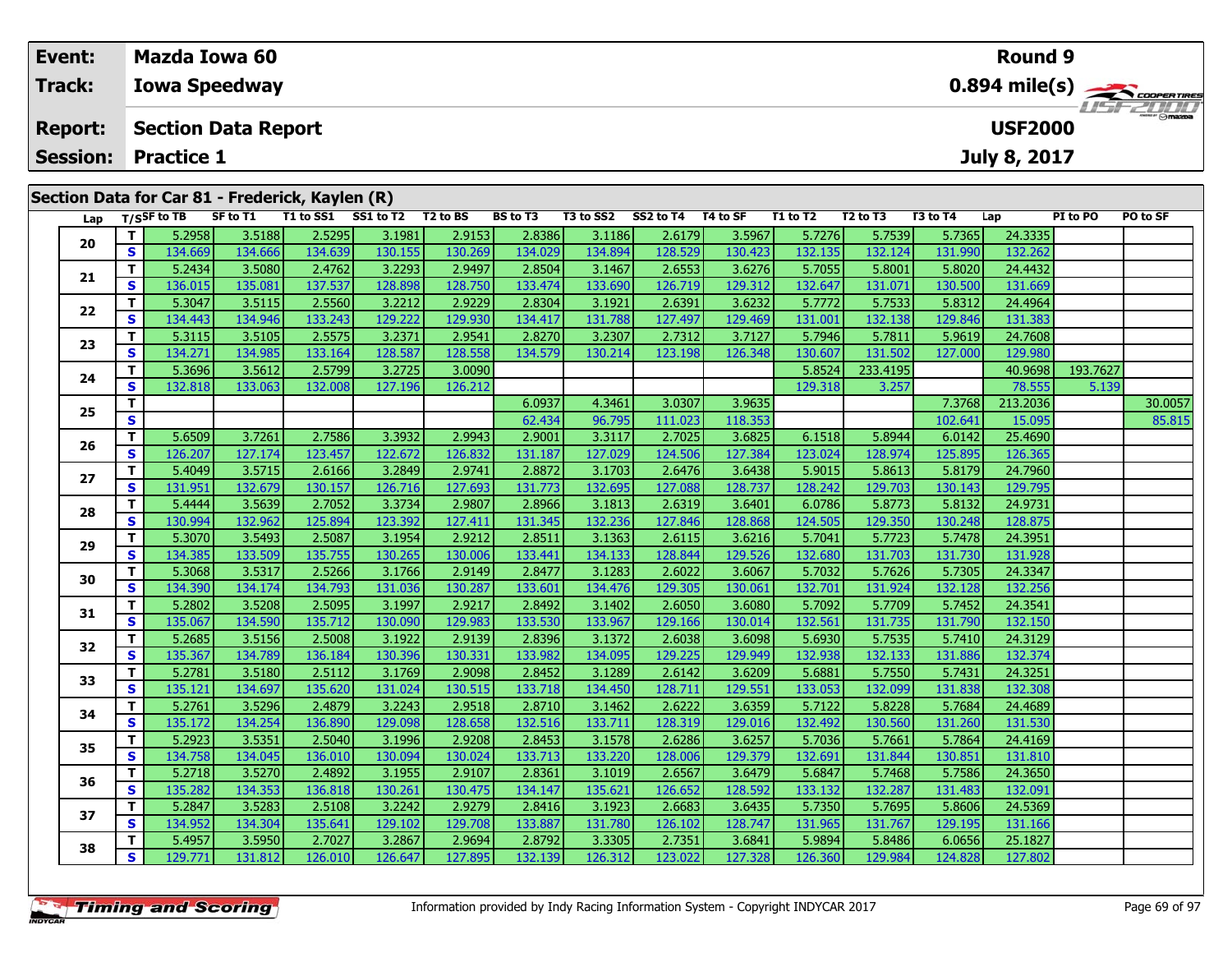| Event:         | Mazda Iowa 60              | <b>Round 9</b>                                           |
|----------------|----------------------------|----------------------------------------------------------|
| Track:         | <b>Iowa Speedway</b>       | $0.894$ mile(s) $\overbrace{\hspace{2cm}}$ coorerring    |
| <b>Report:</b> | Section Data Report        | $\overline{\phantom{a}}$ $\odot$ mazpa<br><b>USF2000</b> |
|                | <b>Session: Practice 1</b> | July 8, 2017                                             |

|            |                                                    | Section Data for Car 81 - Frederick, Kaylen (R) |
|------------|----------------------------------------------------|-------------------------------------------------|
|            | Lap T/SSF to PI                                    |                                                 |
| ${\bf 20}$ | $\frac{1}{s}$                                      |                                                 |
|            |                                                    |                                                 |
| $21$       | $rac{1}{s}$                                        |                                                 |
|            | $\overline{\mathsf{T}}$                            |                                                 |
| $22$       | $\overline{\mathbf{s}}$                            |                                                 |
| 23         | $\overline{\mathsf{r}}$                            |                                                 |
|            | $\mathsf{s}$                                       |                                                 |
| 24         | 30.4050<br>┳<br>$\overline{\mathbf{s}}$            |                                                 |
|            | 93.432<br>$\overline{\mathsf{T}}$                  |                                                 |
| 25         | $\mathbf{s}$                                       |                                                 |
|            | $\overline{1}$                                     |                                                 |
| 26         | $\mathbf{s}$                                       |                                                 |
| $27$       | $\overline{I}$                                     |                                                 |
|            | $\overline{\mathbf{s}}$<br>$\overline{\mathsf{r}}$ |                                                 |
| 28         | $\mathbf{s}$                                       |                                                 |
|            | $\overline{\mathsf{T}}$                            |                                                 |
| 29         | $\overline{\mathbf{s}}$                            |                                                 |
| 30         | $\overline{\mathbf{T}}$                            |                                                 |
|            | $\mathbf{s}$                                       |                                                 |
| 31         | $\overline{\mathbf{T}}$<br>$\overline{\mathbf{s}}$ |                                                 |
|            | $\overline{\mathbf{r}}$                            |                                                 |
| 32         | $\overline{\mathbf{s}}$                            |                                                 |
| 33         | $\overline{1}$                                     |                                                 |
|            | $\mathbf{s}$                                       |                                                 |
| 34         | $\overline{\mathsf{r}}$<br>$\overline{\mathbf{s}}$ |                                                 |
|            | $\overline{I}$                                     |                                                 |
| 35         | $\mathbf{s}$                                       |                                                 |
| 36         | $\overline{\mathbf{T}}$                            |                                                 |
|            | $\overline{\mathbf{s}}$                            |                                                 |
| $37$       | $\overline{I}$<br>$\overline{\mathbf{s}}$          |                                                 |
|            | $\mathbf{T}$                                       |                                                 |
| 38         | $\mathbf{s}$                                       |                                                 |
|            |                                                    |                                                 |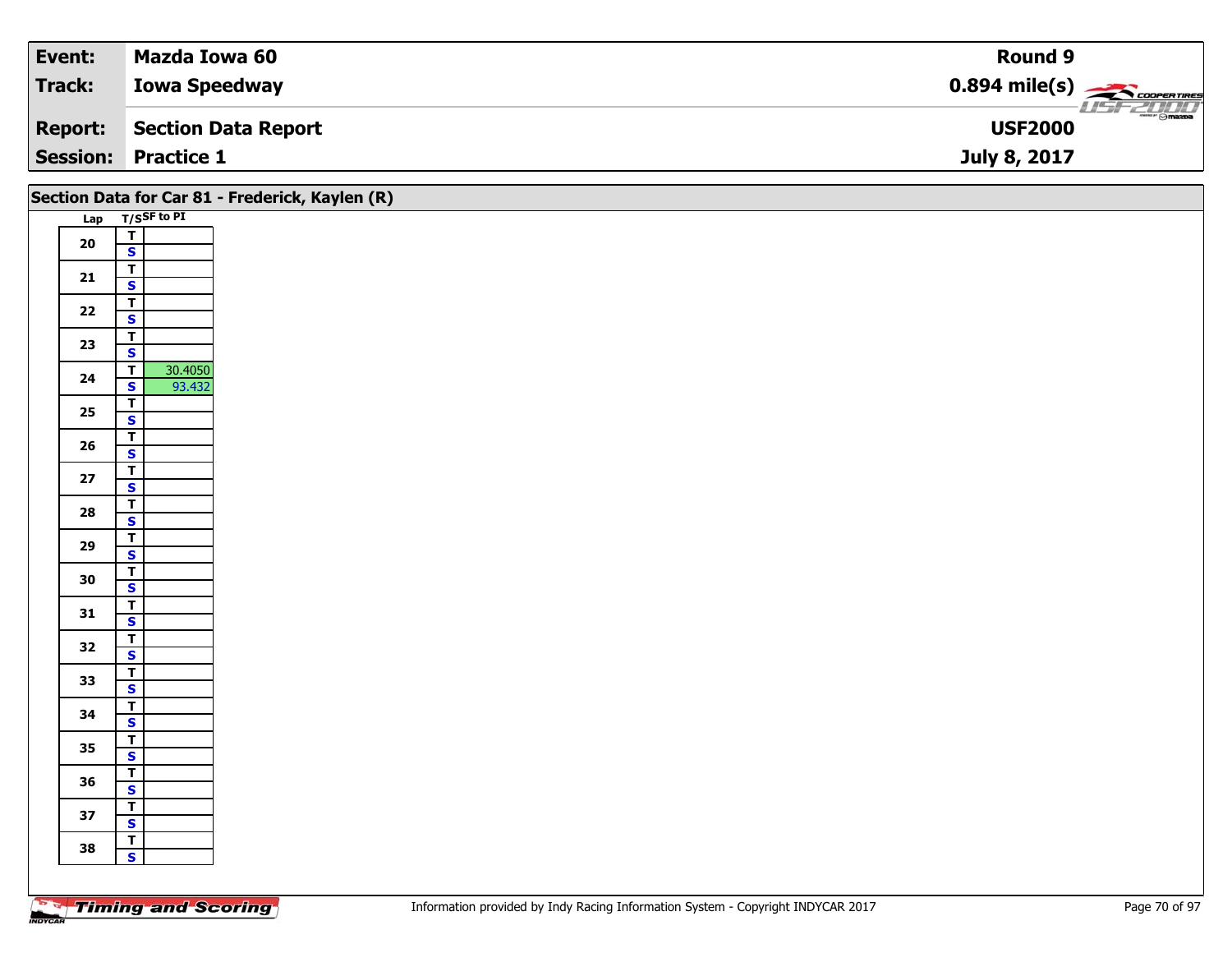| Track:<br><b>Iowa Speedway</b><br><b>Report:</b><br><b>USF2000</b><br><b>Section Data Report</b>                                                                                                                        |                  |  |  |  |  |  |  |
|-------------------------------------------------------------------------------------------------------------------------------------------------------------------------------------------------------------------------|------------------|--|--|--|--|--|--|
|                                                                                                                                                                                                                         |                  |  |  |  |  |  |  |
|                                                                                                                                                                                                                         | <b>LISF 2000</b> |  |  |  |  |  |  |
| <b>Session:</b><br><b>Practice 1</b><br>July 8, 2017                                                                                                                                                                    |                  |  |  |  |  |  |  |
| Section Data for Car 81 - Frederick, Kaylen (R)<br>T3 to SS2 SS2 to T4 T4 to SF<br>$\frac{1}{2}$ Tigs Find TR set of T1 T1 to SS1 SS1 to T2 T2 to RS<br>RS to T3<br>T1 to T2<br>57 to T3<br><b>DT to DO</b><br>T3 to T4 |                  |  |  |  |  |  |  |

|    | Lap |              | T/SSF to TB | SF to T1 |         | T1 to SS1 SS1 to T2 T2 to BS |         | BS to T3 |         | T3 to SS2 SS2 to T4 T4 to SF |         | T1 to T2 | T <sub>2</sub> to T <sub>3</sub> | T3 to T4 | Lap      | PI to PO | PO to SF |
|----|-----|--------------|-------------|----------|---------|------------------------------|---------|----------|---------|------------------------------|---------|----------|----------------------------------|----------|----------|----------|----------|
|    | 39  | T            | 5.3752      | 3.5215   | 2.6878  | 3.4293                       | 3.0439  | 2.9314   | 3.1800  | 2.6577                       | 3.6583  | 6.1171   | 5.9753                           | 5.8377   | 25.1099  |          |          |
|    |     | $\mathbf{s}$ | 132.680     | 134.563  | 126.709 | 121.380                      | 124.765 | 129.786  | 132.290 | 126.605                      | 128.226 | 123.722  | 127.228                          | 129.702  | 128.173  |          |          |
|    |     | T            | 5.3076      | 3.5463   | 2.5146  | 3.2308                       | 2.9725  |          |         |                              |         | 5.7454   | 214.9922                         |          | 41.7957  | 180.1721 |          |
|    | 40  | S            | 134.370     | 133.622  | 135.436 | 128.838                      | 127.762 |          |         |                              |         | 131.726  | 3.536                            |          | 77.003   | 5.527    |          |
|    | 41  | T            |             |          |         |                              |         | 3.3192   | 3.5427  | 2.7850                       | 3.7625  |          |                                  | 6.3277   | 192.5784 |          | 23.5805  |
|    |     | S            |             |          |         |                              |         | 114.622  | 118.746 | 120.818                      | 124.675 |          |                                  | 119.658  | 16.712   |          | 109.198  |
|    | 42  | T.           | 5.4904      | 3.6275   | 2.6695  | 3.3465                       | 2.9680  | 2.8849   | 3.2490  | 2.7002                       | 3.6556  | 6.0160   | 5.8529                           | 5.9492   | 25.1012  |          |          |
|    |     | S            | 129.896     | 130.631  | 127.578 | 124.384                      | 127.956 | 131.878  | 129.480 | 124.612                      | 128.321 | 125.801  | 129.889                          | 127.271  | 128.217  |          |          |
|    | 43  | T.           | 5.3528      | 3.5601   | 2.5596  | 3.2275                       | 2.9390  | 2.8669   | 3.1690  | 2.6356                       | 3.6285  | 5.7871   | 5.8059                           | 5.8046   | 24.5862  |          |          |
|    |     | S            | 133.235     | 133.104  | 133.055 | 128.970                      | 129.218 | 132.706  | 132.749 | 127.666                      | 129.280 | 130.777  | 130.940                          | 130.441  | 130.903  |          |          |
|    | 44  | T            | 5.3224      | 3.5390   | 2.5393  | 3.2043                       | 2.9199  | 2.8519   | 3.1245  | 2.6100                       | 3.6105  | 5.7436   | 5.7718                           | 5.7345   | 24.3994  |          |          |
|    |     | S            | 133.996     | 133.898  | 134.119 | 129.904                      | 130.064 | 133.404  | 134.640 | 128.918                      | 129.924 | 131.767  | 131.714                          | 132.036  | 131.905  |          |          |
|    | 45  | T.           | 5.2786      | 3.5263   | 2.4988  | 3.1893                       | 2.9076  | 2.8421   | 3.1310  | 2.6008                       | 3.5971  | 5.6881   | 5.7497                           | 5.7318   | 24.2930  |          |          |
|    |     | S            | 135.108     | 134.380  | 136.293 | 130.515                      | 130.614 | 133.864  | 134.360 | 129.375                      | 130.408 | 133.053  | 132.220                          | 132.098  | 132.483  |          |          |
|    | 46  | T.           | 5.2675      | 3.5139   | 2.5031  | 3.1884                       | 2.9080  | 2.8452   | 3.1347  | 2.5979                       | 3.5994  | 5.6915   | 5.7532                           | 5.7326   | 24.2906  |          |          |
|    |     | S            | 135.393     | 134.854  | 136.059 | 130.551                      | 130.596 | 133.718  | 134.202 | 129.519                      | 130.325 | 132.973  | 132.140                          | 132.080  | 132.496  |          |          |
| 47 |     | T            | 5.2669      | 3.5171   | 2.4969  | 3.1789                       | 2.9066  | 2.8439   | 3.0878  | 2.6199                       | 3.6027  | 5.6758   | 5.7505                           | 5.7077   | 24.2538  |          |          |
|    |     | S            | 135.408     | 134.731  | 136.396 | 130.942                      | 130.659 | 133.779  | 136.240 | 128.431                      | 130.205 | 133.341  | 132.202                          | 132.656  | 132.697  |          |          |
|    | 48  | Т            | 5.2548      | 3.5144   | 2.4867  | 3.1929                       | 2.9201  | 2.8503   | 3.1118  | 2.6068                       | 3.5967  | 5.6796   | 5.7704                           | 5.7186   | 24.2797  |          |          |
|    |     | S            | 135.720     | 134.835  | 136.956 | 130.367                      | 130.055 | 133.479  | 135.189 | 129.077                      | 130.423 | 133.252  | 131.746                          | 132.403  | 132.555  |          |          |
| 49 |     | T.           | 5.2727      | 3.5110   | 2.5119  | 3.1867                       | 2.9100  | 2.8396   | 3.1024  | 2.6083                       | 3.5929  | 5.6986   | 5.7496                           | 5.7107   | 24.2628  |          |          |
|    |     | S            | 135.259     | 134.965  | 135.582 | 130.621                      | 130.506 | 133.982  | 135.599 | 129.003                      | 130.561 | 132.808  | 132.223                          | 132.586  | 132.648  |          |          |
|    | 50  | T.           | 5.2570      | 3.5099   | 2.4895  | 3.1884                       | 2.9151  | 2.8438   | 3.1003  | 2.6183                       | 3.6000  | 5.6779   | 5.7589                           | 5.7186   | 24.2653  |          |          |
|    |     | S            | 135.663     | 135.008  | 136.802 | 130.551                      | 130.278 | 133.784  | 135.691 | 128.510                      | 130.303 | 133.292  | 132.009                          | 132.403  | 132.634  |          |          |
|    | 51  | T.           | 5.2629      | 3.5075   | 2.5055  | 3.1922                       | 2.9164  | 2.8418   | 3.0977  | 2.6206                       | 3.5902  | 5.6977   | 5.7582                           | 5.7183   | 24.2719  |          |          |
|    |     | S            | 135.511     | 135.100  | 135.928 | 130.396                      | 130.220 | 133.878  | 135.805 | 128.397                      | 130.659 | 132.829  | 132.025                          | 132.410  | 132.598  |          |          |
|    | 52  | T.           | 5.2579      | 3.5027   | 2.5112  | 3.2705                       | 2.9784  | 2.8850   | 3.1244  | 2.6112                       | 3.5876  | 5.7817   | 5.8634                           | 5.7356   | 24.4710  |          |          |
|    |     | S            | 135.640     | 135.285  | 135.620 | 127.274                      | 127.509 | 131.873  | 134.644 | 128.859                      | 130.753 | 130.899  | 129.656                          | 132.010  | 131.519  |          |          |
|    | 53  | T            | 5.2961      | 3.5037   | 2.5569  | 3.2441                       | 2.9378  | 2.8413   | 3.2069  | 2.6592                       | 3.6209  | 5.8010   | 5.7791                           | 5.8661   | 24.5708  |          |          |
|    |     | S            | 134.662     | 135.247  | 133.196 | 128.310                      | 129.271 | 133.902  | 131.180 | 126.533                      | 129.551 | 130.463  | 131.548                          | 129.074  | 130.985  |          |          |
|    | 54  | T.           | 5.4582      | 3.5499   | 2.7232  | 3.4288                       | 3.1689  |          |         |                              |         | 6.1520   | 255.0960                         |          | 42.0890  | 215.9958 |          |
|    |     | S            | 130.662     | 133.486  | 125.062 | 121.398                      | 119.844 |          |         |                              |         | 123.020  | 2.980                            |          | 76.467   | 4.610    |          |
|    | 55  | T            |             |          |         |                              |         | 4.6035   | 3.9557  | 2.9164                       | 3.8481  |          |                                  | 6.8721   | 233.4291 |          | 27.3458  |
|    |     | S            |             |          |         |                              |         | 82.645   | 106.348 | 115.374                      | 121.902 |          |                                  | 110.179  | 13.787   |          | 94.162   |
|    | 56  | T.           | 5.5303      | 3.6576   | 2.6992  | 3.4012                       | 2.9845  | 2.8982   | 3.2449  | 2.6896                       | 3.6220  | 6.1004   | 5.8827                           | 5.9345   | 25.1972  |          |          |
|    |     | S            | 128.959     | 129.556  | 126.174 | 122.383                      | 127.248 | 131.273  | 129.644 | 125.103                      | 129.512 | 124.060  | 129.231                          | 127.586  | 127.728  |          |          |
|    | 57  | T.           | 5.3367      | 3.5218   | 2.5939  | 3.2613                       | 2.9615  | 2.8870   | 3.1571  | 2.6066                       | 3.5882  | 5.8552   | 5.8485                           | 5.7637   | 24.5774  |          |          |
|    |     | S            | 133.637     | 134.552  | 131.296 | 127.633                      | 128.237 | 131.782  | 133.249 | 129.087                      | 130.732 | 129.256  | 129.987                          | 131.367  | 130.950  |          |          |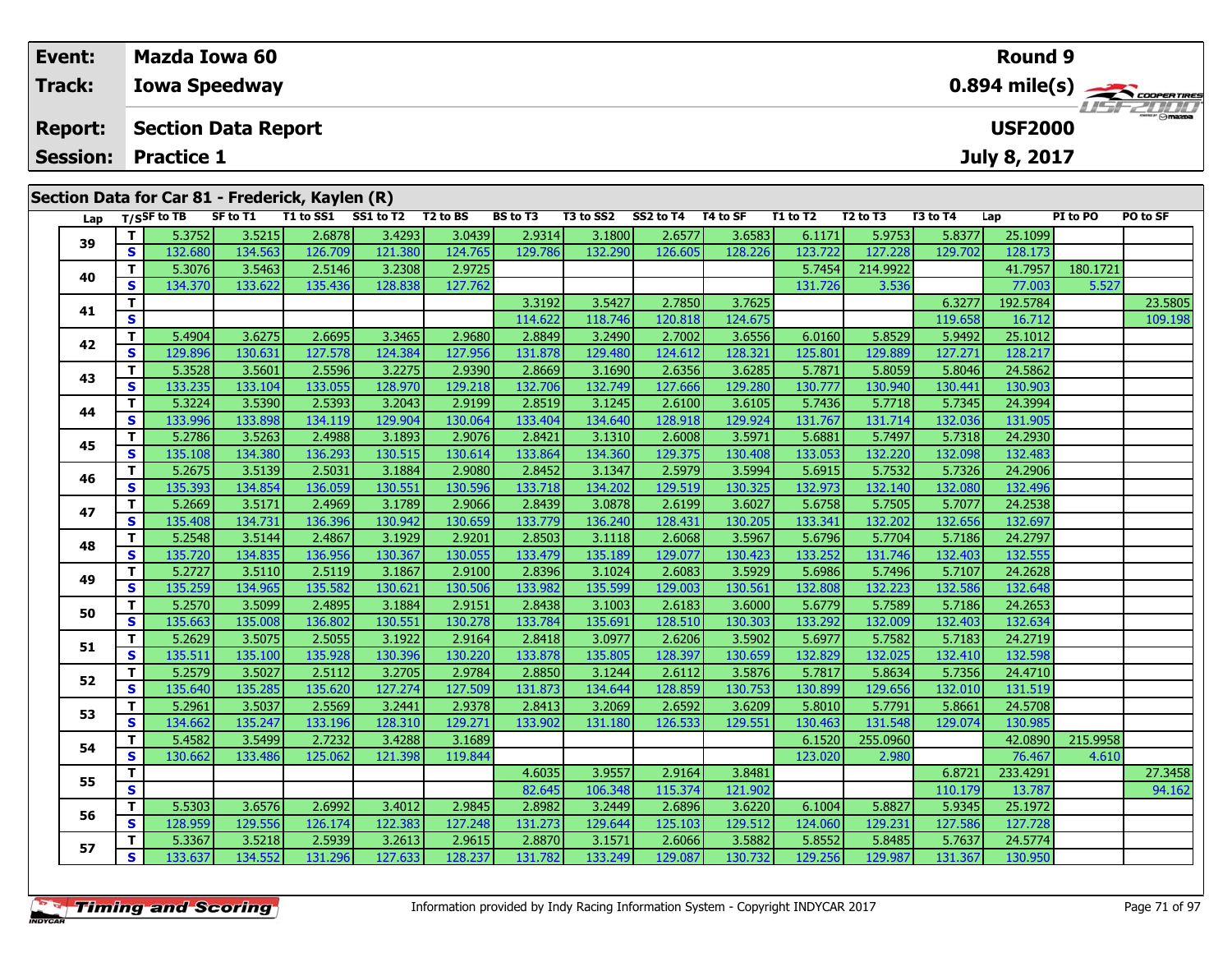| Event:          | Mazda Iowa 60        | <b>Round 9</b>                             |
|-----------------|----------------------|--------------------------------------------|
| <b>Track:</b>   | <b>Iowa Speedway</b> | $0.894$ mile(s) $\frac{1}{2}$ COOPERTIRES  |
| <b>Report:</b>  | Section Data Report  | $\frac{1}{\Theta}$ mazoa<br><b>USF2000</b> |
| <b>Session:</b> | <b>Practice 1</b>    | July 8, 2017                               |

|    |                                                    | Section Data for Car 81 - Frederick, Kaylen (R) |
|----|----------------------------------------------------|-------------------------------------------------|
|    | Lap T/SSF to PI                                    |                                                 |
| 39 | $\frac{1}{s}$                                      |                                                 |
|    |                                                    |                                                 |
| 40 | 30.6215<br>$\overline{\mathbf{r}}$                 |                                                 |
|    | 92.771<br>S                                        |                                                 |
| 41 | $\overline{I}$<br>$\mathbf{s}$                     |                                                 |
|    | $\overline{\mathbf{r}}$                            |                                                 |
| 42 | $\mathbf{s}$                                       |                                                 |
|    | $\overline{I}$                                     |                                                 |
| 43 | $\overline{\mathbf{s}}$                            |                                                 |
| 44 | $\overline{I}$                                     |                                                 |
|    | $\mathbf{s}$                                       |                                                 |
| 45 | $\overline{\mathbf{r}}$                            |                                                 |
|    | $\overline{\mathbf{s}}$<br>$\overline{\mathsf{r}}$ |                                                 |
| 46 | $\mathbf{s}$                                       |                                                 |
|    | $\overline{\mathbf{r}}$                            |                                                 |
| 47 | $\mathbf{s}$                                       |                                                 |
| 48 | $\overline{I}$                                     |                                                 |
|    | $\overline{\mathbf{s}}$                            |                                                 |
| 49 | $\overline{T}$                                     |                                                 |
|    | $\mathbf{s}$                                       |                                                 |
| 50 | $\overline{\mathbf{r}}$<br>$\overline{\mathbf{s}}$ |                                                 |
|    | $\overline{\mathsf{r}}$                            |                                                 |
| 51 | $\mathbf{s}$                                       |                                                 |
|    | $\overline{\mathsf{r}}$                            |                                                 |
| 52 | $\mathbf{s}$                                       |                                                 |
| 53 | $\overline{I}$                                     |                                                 |
|    | $\overline{\mathbf{s}}$                            |                                                 |
| 54 | 32.1765<br>$\mathbf{T}$<br>$\mathbf{s}$<br>88.288  |                                                 |
|    | $\overline{I}$                                     |                                                 |
| 55 | $\mathbf{s}$                                       |                                                 |
|    | $\overline{I}$                                     |                                                 |
| 56 | $\mathbf{s}$                                       |                                                 |
| 57 | $\overline{\mathbf{r}}$                            |                                                 |
|    | $\overline{\mathbf{s}}$                            |                                                 |
|    |                                                    |                                                 |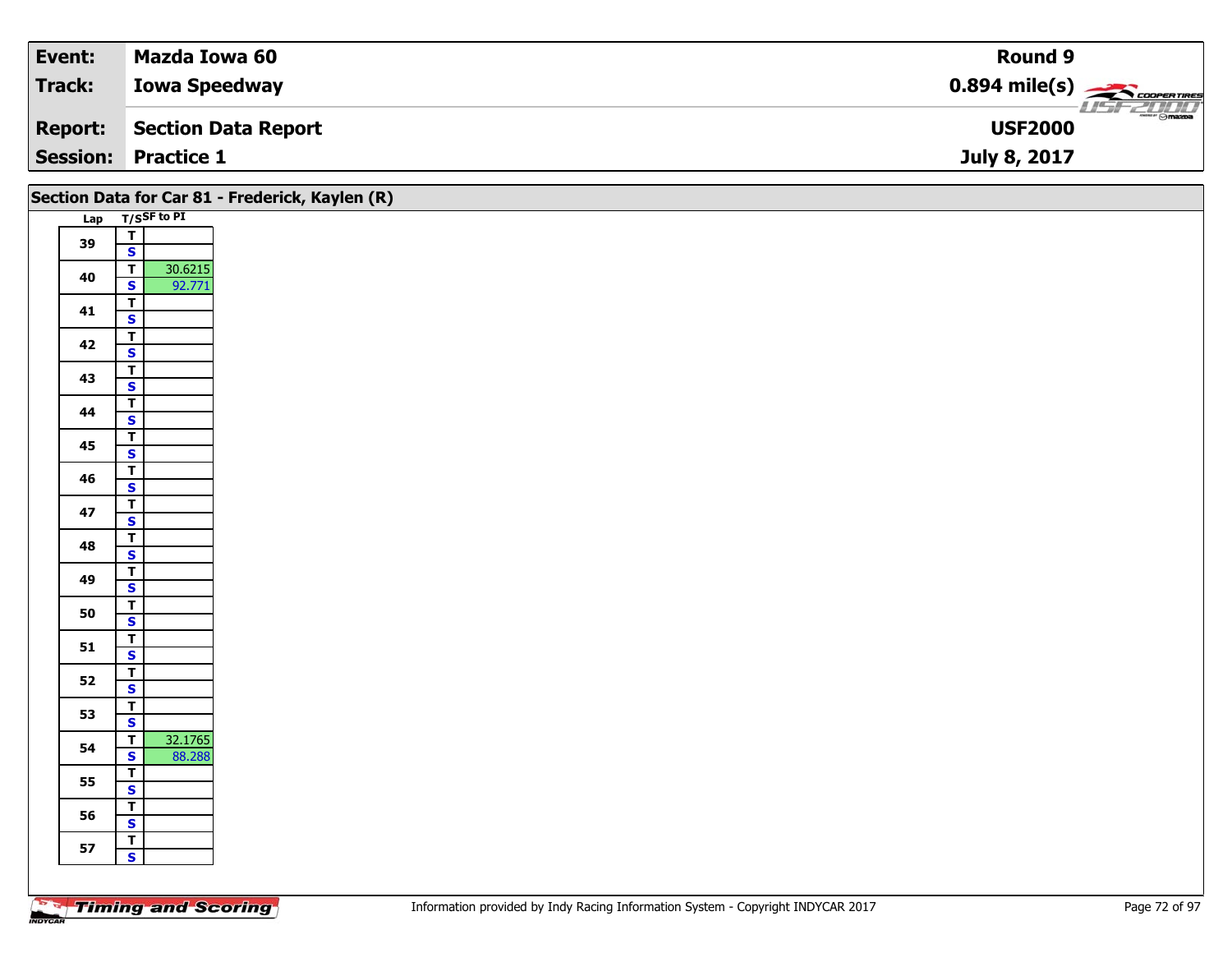| Event:         | Mazda Iowa 60                                   |           |           |                      |                 |           |           |          |          |                                  |          | <b>Round 9</b>      |          |                  |  |  |
|----------------|-------------------------------------------------|-----------|-----------|----------------------|-----------------|-----------|-----------|----------|----------|----------------------------------|----------|---------------------|----------|------------------|--|--|
| <b>Track:</b>  | <b>Iowa Speedway</b>                            |           |           |                      |                 |           |           |          |          |                                  |          |                     |          |                  |  |  |
| <b>Report:</b> | <b>Section Data Report</b>                      |           |           |                      |                 |           |           |          |          |                                  |          | <b>USF2000</b>      |          | <b>LISTED IN</b> |  |  |
|                | <b>Session: Practice 1</b>                      |           |           |                      |                 |           |           |          |          |                                  |          | <b>July 8, 2017</b> |          |                  |  |  |
|                | Section Data for Car 81 - Frederick, Kaylen (R) |           |           |                      |                 |           |           |          |          |                                  |          |                     |          |                  |  |  |
| Lap            | T/SSF to TB<br>SF to T1                         | T1 to SS1 | SS1 to T2 | T <sub>2</sub> to BS | <b>BS to T3</b> | T3 to SS2 | SS2 to T4 | T4 to SF | T1 to T2 | T <sub>2</sub> to T <sub>3</sub> | T3 to T4 | Lap                 | PI to PO | PO to SF         |  |  |

**<sup>T</sup>** 5.2510 3.4979 2.5105 3.2019 2.9097 2.8427 3.1292 2.6002 3.5700 5.7124 5.7524 5.7294 24.2621 **<sup>S</sup>** 135.818 135.471 135.658 130.001 130.520 133.836 134.437 129.404 131.398 132.487 132.158 132.153 132.651

**<sup>T</sup>** 5.3652 3.5262 2.6321 3.2905 2.9288 2.8586 3.1289 2.6199 3.5869 5.9226 5.7874 5.7488 24.5719 **<sup>S</sup>** 132.927 134.384 129.390 126.501 129.668 133.091 134.450 128.431 130.779 127.785 131.359 131.707 130.979

**<sup>T</sup>** 5.2358 3.4969 2.4853 3.1919 2.8991 2.8278 3.0952 2.6078 3.5695 5.6772 5.7269 5.7030 24.1735 **<sup>S</sup>** 136.213 135.510 137.033 130.408 130.997 134.541 135.914 129.027 131.416 133.308 132.747 132.765 133.138

**<sup>T</sup>** 5.2536 3.4926 2.5110 3.2131 2.9255 2.8507 3.1261 2.6250 4.1061 5.7241 5.7762 5.7511 24.8501 **<sup>S</sup>** 135.751 135.676 135.630 129.548 129.815 133.460 134.571 128.182 114.242 132.216 131.614 131.655 129.513

**T** 5.9595 67.5903<br> **S** 79.514 79.514

| <b>Timing and Scoring</b> |  |
|---------------------------|--|

**58**

**59**

**60**

**61**

**62**

130.979

133.138<br>24.8501

129.513

47.616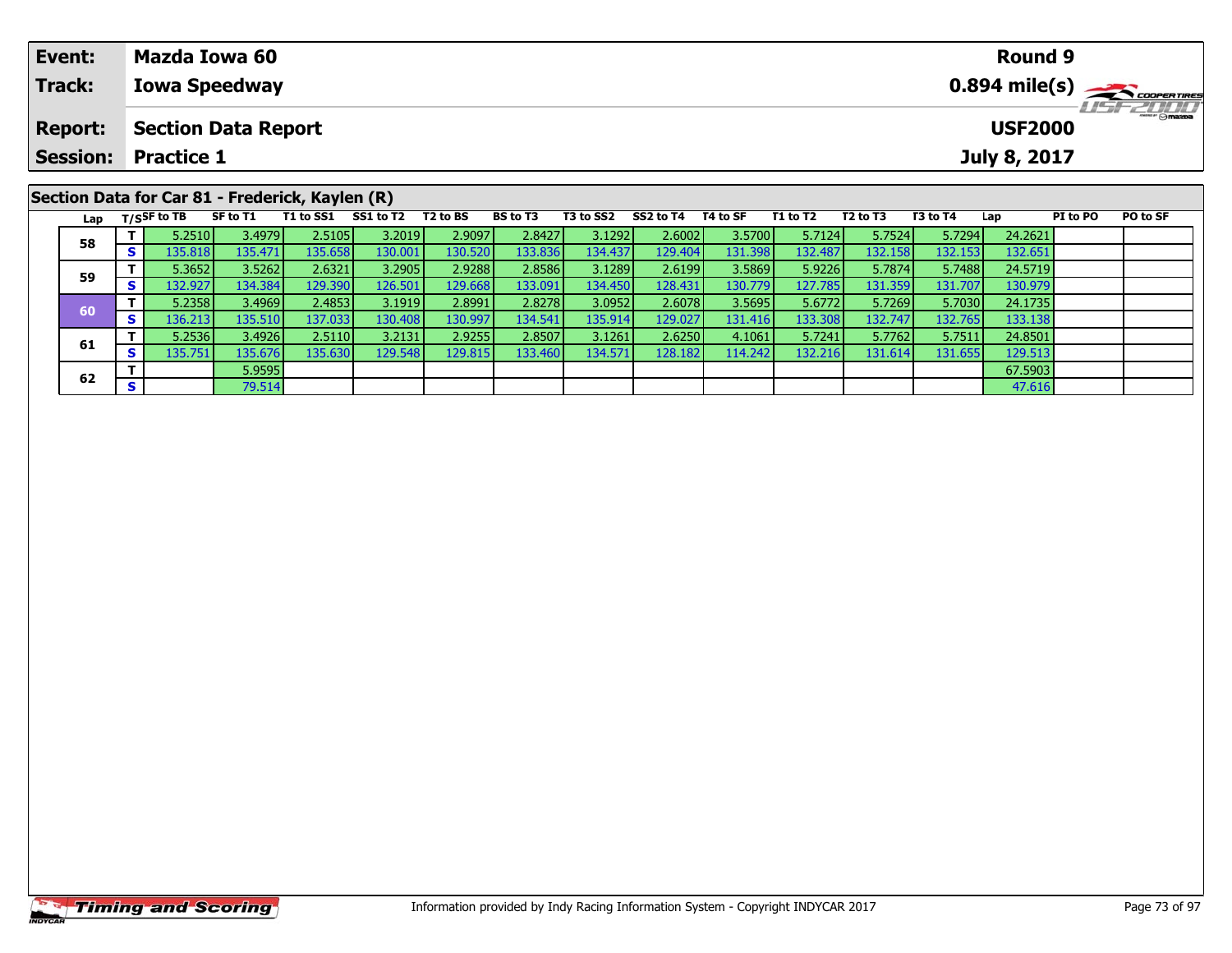|                                       | <b>Round 9</b>                                           |
|---------------------------------------|----------------------------------------------------------|
| Track:<br><b>Iowa Speedway</b>        |                                                          |
| Section Data Report<br><b>Report:</b> | $\overline{\phantom{a}}$ $\odot$ mazoa<br><b>USF2000</b> |
| <b>Session: Practice 1</b>            | July 8, 2017                                             |

## **Section Data for Car 81 - Frederick, Kaylen (R)**

|  | Lap |                         | T/SSF to PI |
|--|-----|-------------------------|-------------|
|  | 58  | т                       |             |
|  |     | S                       |             |
|  |     | т                       |             |
|  | 59  | $\overline{\mathbf{s}}$ |             |
|  | 60  | т                       |             |
|  |     | S                       |             |
|  |     | т                       |             |
|  | 61  | S                       |             |
|  | 62  | т                       | 55.7229     |
|  |     | S                       | 50.981      |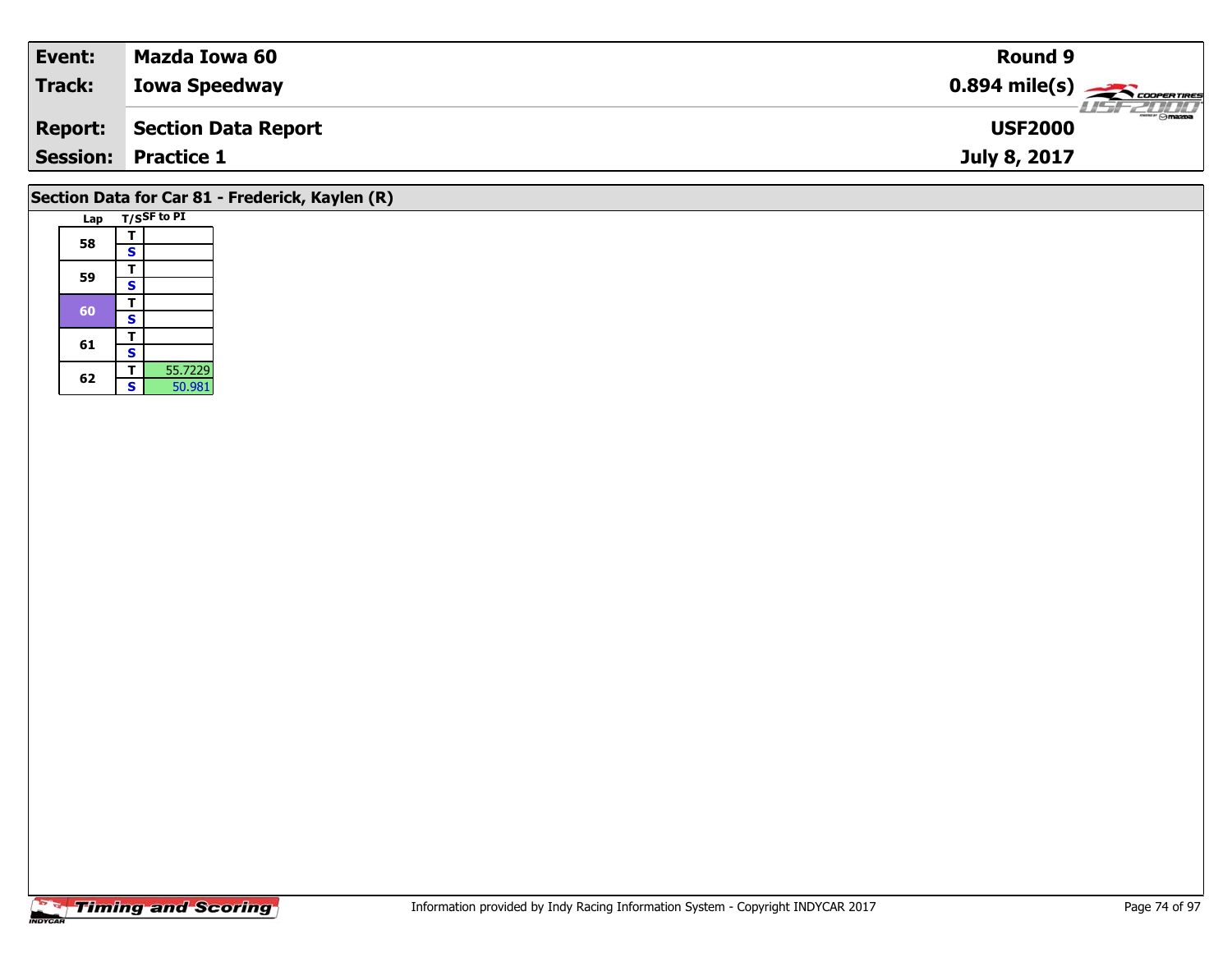| Event:          | Mazda Iowa 60<br><b>Round 9</b>                                                                                                                                                                                                                                                                       |                      |  |  |  |  |  |  |  |  |  |
|-----------------|-------------------------------------------------------------------------------------------------------------------------------------------------------------------------------------------------------------------------------------------------------------------------------------------------------|----------------------|--|--|--|--|--|--|--|--|--|
| Track:          | $0.894$ mile(s) $\frac{1}{\sqrt{1.566} \cdot 10^{10}}$<br><b>Iowa Speedway</b>                                                                                                                                                                                                                        | <b>LISF 2000</b>     |  |  |  |  |  |  |  |  |  |
| <b>Report:</b>  | <b>USF2000</b><br><b>Section Data Report</b>                                                                                                                                                                                                                                                          |                      |  |  |  |  |  |  |  |  |  |
| <b>Session:</b> | <b>Practice 1</b><br><b>July 8, 2017</b>                                                                                                                                                                                                                                                              |                      |  |  |  |  |  |  |  |  |  |
|                 | Section Data for Car 82 - Agren, Ayla                                                                                                                                                                                                                                                                 |                      |  |  |  |  |  |  |  |  |  |
| Lap             | SS1 to T2<br>T2 to BS<br><b>BS to T3</b><br>SS2 to T4<br>T/SSF to TB<br>SF to T1<br>T1 to SS1<br>T3 to T4<br>PI to PO<br>T3 to SS2<br>T4 to SF<br>T1 to T2<br>T2 to T3<br>Lap<br><u> - a secol e caral e caral e caral e caral e caral e caral e caral e caral e caral e caral e caral e caracter</u> | <b>PO to SF</b><br>. |  |  |  |  |  |  |  |  |  |

| Lap            |              | 1/55 F to TD | <b>SL TO IT</b> | 1 1 10 33 1 | <b>331 to 12</b> | 1 Z LO D 3 | נו טו כם | 13 W 332 | <b>334 to 14</b> | 14 W SF | 1 1 1 1 1 1 2 | 12 LO 13 | 15 LO 14 | ∟ap      | PI 10 PU | ru lu ər |
|----------------|--------------|--------------|-----------------|-------------|------------------|------------|----------|----------|------------------|---------|---------------|----------|----------|----------|----------|----------|
|                | T.           | 5.6591       | 3.7246          | 2.7634      | 3.4728           | 3.0889     | 2.9791   | 3.2549   | 2.7467           | 3.7366  | 6.2362        | 6.0680   | 6.0016   | 25.7670  |          | 24.5430  |
| 1              | S            | 126.024      | 127.225         | 123.242     | 119.860          | 122.948    | 127.708  | 129.246  | 122.502          | 125.540 | 121.359       | 125.285  | 126.160  | 124.904  |          | 104.916  |
|                | т            | 5.4371       | 3.6138          | 2.6074      | 3.4245           | 3.0753     | 2.9604   | 3.2357   | 2.7563           | 3.7489  | 6.0319        | 6.0357   | 5.9920   | 25.4223  |          |          |
| $\overline{2}$ | S            | 131.170      | 131.126         | 130.616     | 121.551          | 123.491    | 128.515  | 130.013  | 122.076          | 125.128 | 125.469       | 125.955  | 126.362  | 126.598  |          |          |
| 3              | T            | 5.4263       | 3.6072          | 2.5972      | 3.3516           | 3.0304     | 2.9329   | 3.2305   | 2.7018           | 3.7063  | 5.9488        | 5.9633   | 5.9323   | 25.1579  |          |          |
|                | S            | 131.431      | 131.366         | 131.129     | 124.194          | 125.321    | 129.720  | 130.222  | 124.538          | 126.566 | 127.222       | 127.484  | 127.633  | 127.928  |          |          |
|                | T            | 5.4245       | 3.5899          | 2.6095      | 3.3338           | 3.0104     | 2.9147   | 3.1876   | 2.7132           | 3.6995  | 5.9433        | 5.9251   | 5.9008   | 25.0586  |          |          |
| 4              | S            | 131.474      | 131.999         | 130.511     | 124.858          | 126.154    | 130.530  | 131.974  | 124.015          | 126.798 | 127.340       | 128.306  | 128.315  | 128.435  |          |          |
| 5              | т            | 5.3911       | 3.5836          | 2.5708      | 3.3196           | 3.0074     | 2.9081   | 3.1815   | 2.6819           | 3.6816  | 5.8904        | 5.9155   | 5.8634   | 24.9345  |          |          |
|                | $\mathbf{s}$ | 132.289      | 132.231         | 132.476     | 125.392          | 126.279    | 130.826  | 132.228  | 125.462          | 127.415 | 128.483       | 128.514  | 129.133  | 129.074  |          |          |
| 6              | т            | 5.3744       | 3.5708          | 2.5797      | 3.3187           | 3.0060     | 2.9114   | 3.1739   | 2.6842           | 3.6822  | 5.8984        | 5.9174   | 5.8581   | 24.9269  |          |          |
|                | S            | 132.700      | 132.705         | 132.019     | 125.426          | 126.338    | 130.678  | 132.544  | 125.355          | 127.394 | 128.309       | 128.473  | 129.250  | 129.114  |          |          |
| $\overline{ }$ | т            | 5.3724       | 3.5698          | 2.5692      | 3.3503           | 3.0146     | 2.9188   | 3.1835   | 2.6763           | 3.6873  | 5.9195        | 5.9334   | 5.8598   | 24.9698  |          |          |
|                | S            | 132.749      | 132.742         | 132.558     | 124.243          | 125.978    | 130.346  | 132.144  | 125.725          | 127.218 | 127.852       | 128.127  | 129.212  | 128.892  |          |          |
| 8              | т            | 5.3669       | 3.5768          | 2.5531      | 3.3246           | 3.0018     | 2.9123   | 3.1673   | 2.6785           | 3.6845  | 5.8777        | 5.9141   | 5.8458   | 24.8989  |          |          |
|                | S            | 132.885      | 132.483         | 133.394     | 125.203          | 126.515    | 130.637  | 132.820  | 125.622          | 127.315 | 128.761       | 128.545  | 129.522  | 129.259  |          |          |
| 9              | т            | 5.3765       | 3.5785          | 2.5659      | 3.2711           | 2.9818     | 2.9030   | 3.1610   | 2.6681           | 3.6744  | 5.8370        | 5.8848   | 5.8291   | 24.8038  |          |          |
|                | S            | 132.648      | 132.420         | 132.729     | 127.251          | 127.364    | 131.056  | 133.085  | 126.111          | 127.665 | 129.659       | 129.185  | 129.893  | 129.754  |          |          |
| 10             | т            | 5.3555       | 3.5617          | 2.5559      | 3.3328           | 3.0046     | 2.9186   | 3.1580   | 2.6702           | 3.6754  | 5.8887        | 5.9232   | 5.8282   | 24.8772  |          |          |
|                | S            | 133.168      | 133.044         | 133.248     | 124.895          | 126.397    | 130.355  | 133.211  | 126.012          | 127.630 | 128.520       | 128.347  | 129.913  | 129.371  |          |          |
| 11             | т            | 5.3198       | 3.5599          | 2.5087      | 3.3793           | 3.0689     | 2.9530   | 3.1817   | 2.6770           | 3.6890  | 5.8880        | 6.0219   | 5.8587   | 25.0175  |          |          |
|                | S            | 134.062      | 133.112         | 135.755     | 123.176          | 123.749    | 128.837  | 132.219  | 125.692          | 127.159 | 128.536       | 126.244  | 129.237  | 128.646  |          |          |
| 12             | т            | 5.3598       | 3.5767          | 2.5470      | 3.3336           | 3.0273     | 2.9226   | 3.1601   | 2.6505           | 3.6523  | 5.8806        | 5.9499   | 5.8106   | 24.8701  |          |          |
|                | $\mathbf{s}$ | 133.061      | 132.486         | 133.713     | 124.865          | 125.449    | 130.177  | 133.123  | 126.949          | 128.437 | 128.697       | 127.771  | 130.307  | 129.408  |          |          |
| 13             | т            | 5.3217       | 3.5502          | 2.5351      | 3.3387           | 3.0071     | 2.8958   | 3.1834   | 2.7136           | 3.6958  | 5.8738        | 5.9029   | 5.8970   | 24.9197  |          |          |
|                | S            | 134.014      | 133.475         | 134.341     | 124.674          | 126.292    | 131.381  | 132.149  | 123.997          | 126.925 | 128.846       | 128.789  | 128.397  | 129.151  |          |          |
| 14             | т            | 5.3949       | 3.5704          | 2.6199      | 3.4413           | 3.2712     |          |          |                  |         | 6.0612        | 480.9694 |          | 47.9984  | 443.2141 |          |
|                | S            | 132.196      | 132.720         | 129.993     | 120.957          | 116.096    |          |          |                  |         | 124.863       | 1.581    |          | 67.052   | 2.247    |          |
| 15             | T.           |              |                 |             |                  |            | 3.4037   | 3.5352   | 2.8215           | 3.8174  |               |          | 6.3567   | 452.7767 |          | 24.3992  |
|                | S            |              |                 |             |                  |            | 111.777  | 118.998  | 119.255          | 122.882 |               |          | 119.112  | 7.108    |          | 105.534  |
| 16             | т            | 5.5026       | 3.6596          | 2.6322      | 3.3796           | 3.0356     | 2.9360   | 3.1862   | 2.7035           | 3.6955  | 6.0118        | 5.9716   | 5.8897   | 25.2282  |          |          |
|                | S            | 129.608      | 129.485         | 129.385     | 123.165          | 125.106    | 129.583  | 132.032  | 124.460          | 126.936 | 125.889       | 127.307  | 128.556  | 127.572  |          |          |
| 17             | T.           | 5.4052       | 3.5794          | 2.6084      | 3.3070           | 2.9928     | 2.9024   | 3.1681   | 2.7016           | 3.6971  | 5.9154        | 5.8952   | 5.8697   | 24.9568  |          |          |
|                | S            | 131.944      | 132.386         | 130.566     | 125.869          | 126.895    | 131.083  | 132.787  | 124.547          | 126.881 | 127.940       | 128.957  | 128.995  | 128.959  |          |          |
| 18             | т            | 5.3548       | 3.5777          | 2.5401      | 3.3146           | 2.9890     | 2.9036   | 3.1565   | 2.6722           | 3.6708  | 5.8547        | 5.8926   | 5.8287   | 24.8245  |          |          |
|                | S            | 133.186      | 132.449         | 134.077     | 125.581          | 127.057    | 131.029  | 133.275  | 125.918          | 127.790 | 129.267       | 129.014  | 129.902  | 129.646  |          |          |
| 19             | т            | 5.3579       | 3.5654          | 2.5559      | 3.3120           | 2.9865     | 2.8997   | 3.1490   | 2.6660           | 3.6633  | 5.8679        | 5.8862   | 5.8150   | 24.7978  |          |          |
|                | S.           | 133.108      | 132.906         | 133.248     | 125.679          | 127.163    | 131.205  | 133.592  | 126.211          | 128.051 | 128.976       | 129.154  | 130.208  | 129.786  |          |          |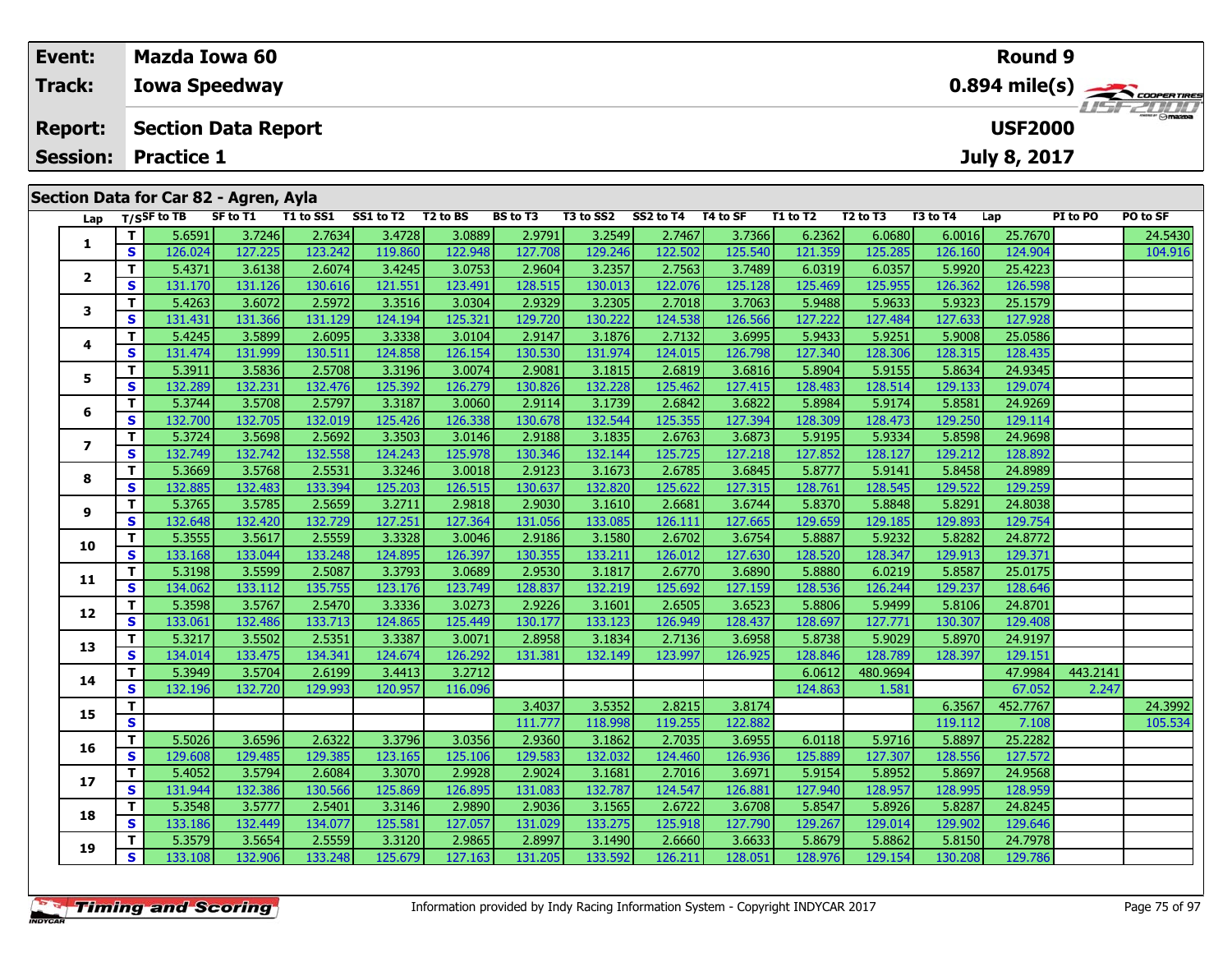| Event:  | Mazda Iowa 60              | Round 9                                             |
|---------|----------------------------|-----------------------------------------------------|
| Track:  | <b>Iowa Speedway</b>       | $0.894$ mile(s) $\overbrace{\hspace{2cm}}$ covening |
| Report: | Section Data Report        | $\frac{1}{\odot}$ mazoa<br><b>USF2000</b>           |
|         | <b>Session: Practice 1</b> | July 8, 2017                                        |

|                         | Section Data for Car 82 - Agren, Ayla     |  |  |  |
|-------------------------|-------------------------------------------|--|--|--|
|                         | Lap T/SSF to PI                           |  |  |  |
|                         | $\overline{1}$                            |  |  |  |
| $\mathbf{1}$            | $\mathbf{s}$                              |  |  |  |
| $\overline{\mathbf{2}}$ | $\overline{1}$                            |  |  |  |
|                         | $\overline{\mathbf{s}}$                   |  |  |  |
| $\mathbf{3}$            | $\overline{\mathbf{r}}$                   |  |  |  |
|                         | $\overline{\mathbf{s}}$                   |  |  |  |
| $\overline{\mathbf{4}}$ | $\overline{\mathbf{r}}$                   |  |  |  |
|                         | $\mathbf{s}$                              |  |  |  |
| 5 <sup>5</sup>          | $\overline{1}$                            |  |  |  |
|                         | $\overline{\mathbf{s}}$                   |  |  |  |
| $6\phantom{a}$          | $\overline{r}$                            |  |  |  |
|                         | $\mathbf{s}$<br>$\vert$                   |  |  |  |
| $\overline{\mathbf{z}}$ | $\overline{\mathbf{s}}$                   |  |  |  |
|                         | $\overline{\mathsf{r}}$                   |  |  |  |
| $\bf{8}$                | $\overline{\mathbf{s}}$                   |  |  |  |
|                         | $\overline{\mathbf{r}}$                   |  |  |  |
| $\overline{9}$          | $\mathbf{s}$                              |  |  |  |
| 10                      | $\overline{\mathbf{r}}$                   |  |  |  |
|                         | $\overline{\mathbf{s}}$                   |  |  |  |
| 11                      | $\overline{r}$                            |  |  |  |
|                         | $\mathbf{s}$                              |  |  |  |
| $12$                    | $\overline{1}$                            |  |  |  |
|                         | $\mathbf{s}$                              |  |  |  |
| 13                      | $\overline{r}$<br>$\mathbf{s}$            |  |  |  |
|                         | 33.1618<br>$\overline{\mathsf{T}}$        |  |  |  |
| 14                      | 85.665<br>$\mathbf{s}$                    |  |  |  |
|                         | $\overline{\mathsf{T}}$                   |  |  |  |
| 15                      | $\overline{\mathbf{s}}$                   |  |  |  |
| 16                      | $\overline{I}$                            |  |  |  |
|                         | $\mathbf{s}$                              |  |  |  |
| 17                      | $\overline{1}$                            |  |  |  |
|                         | $\mathbf{s}$                              |  |  |  |
| 18                      | $\overline{T}$                            |  |  |  |
|                         | $\mathbf{s}$                              |  |  |  |
| 19                      | $\overline{I}$<br>$\overline{\mathbf{s}}$ |  |  |  |
|                         |                                           |  |  |  |
|                         |                                           |  |  |  |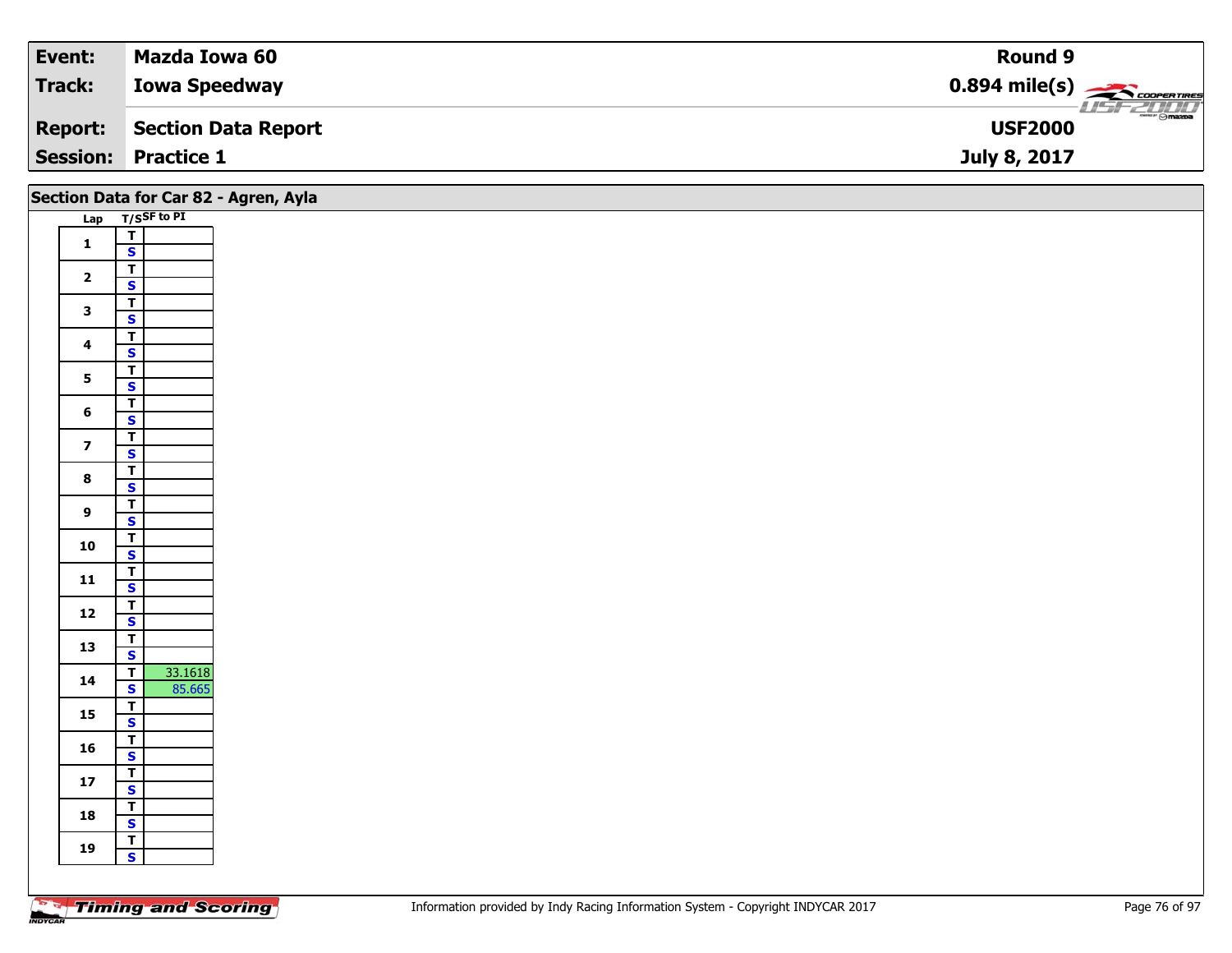| Event:         | <b>Mazda Iowa 60</b>                                                                                                                                                                             | Round 9                 |
|----------------|--------------------------------------------------------------------------------------------------------------------------------------------------------------------------------------------------|-------------------------|
| Track:         | <b>Iowa Speedway</b>                                                                                                                                                                             | $0.894 \text{ mile(s)}$ |
| <b>Report:</b> | <b>Section Data Report</b>                                                                                                                                                                       | <b>USF2000</b>          |
|                | <b>Session: Practice 1</b>                                                                                                                                                                       | <b>July 8, 2017</b>     |
|                | Section Data for Car 82 - Agren, Ayla<br>SS1 to T2<br><b>BS</b> to T3<br>T3 to SS2<br>SS2 to T4<br>T1 to SS1<br>T2 to BS<br>T4 to SF<br>T1 to T2<br>T <sub>2</sub> to T <sub>3</sub><br>T3 to T4 | PI to PO<br>PO to SF    |
|                | Lap $T/S$ SF to TB<br>SF to T1<br>Lap<br>المهيمة التزعم والمدموم الموريم المحموم التربوم التزعة والمتحقم المعيمة<br>- 1<br>$=$ $\sim$ $\sim$ $\sim$ $\sim$ $\sim$ $\sim$ $\sim$                  |                         |

| Lap |              | 1/55 F to TD | <b>SL TO 1T</b> | 1 T to 22 T | 331012  | 1 Z LU D. | <b>BS LOTS</b> | 13 LO 332 | 332 10 14 14 10 3F |         | 1 1 1 1 1 1 2 1 | 12 LO 13 | 15 LO 14 | ∟ap      | PI 10 PU | ru lu ər |
|-----|--------------|--------------|-----------------|-------------|---------|-----------|----------------|-----------|--------------------|---------|-----------------|----------|----------|----------|----------|----------|
| 20  | т            | 5.3459       | 3.5570          | 2.5547      | 3.2915  | 2.9870    | 2.8969         | 3.1429    | 2.6610             | 3.6547  | 5.8462          | 5.8839   | 5.8039   | 24.7457  |          |          |
|     | $\mathbf{s}$ | 133.407      | 133.220         | 133.310     | 126.462 | 127.142   | 131.332        | 133.851   | 126.448            | 128.353 | 129.455         | 129.205  | 130.457  | 130.059  |          |          |
|     | Т            | 5.3261       | 3.5526          | 2.5296      | 3.2911  | 2.9897    | 2.8954         | 3.1272    | 2.6642             | 3.6562  | 5.8207          | 5.8851   | 5.7914   | 24.7060  |          |          |
| 21  | S            | 133.903      | 133.385         | 134.633     | 126.477 | 127.027   | 131.400        | 134.523   | 126.296            | 128.300 | 130.022         | 129.178  | 130.739  | 130.268  |          |          |
| 22  | Т            | 5.3142       | 3.5511          | 2.5169      | 3.2777  | 2.9827    | 2.8878         | 3.1482    | 2.6996             | 3.6769  | 5.7946          | 5.8705   | 5.8478   | 24.7409  |          |          |
|     | S            | 134.203      | 133.441         | 135.313     | 126.995 | 127.325   | 131.745        | 133.626   | 124.640            | 127.578 | 130.607         | 129.500  | 129.478  | 130.084  |          |          |
| 23  | $\mathbf{T}$ | 5.3523       | 3.5588          | 2.5586      | 3.2978  | 2.9838    | 2.8907         | 3.1934    | 2.6907             | 3.6877  | 5.8564          | 5.8745   | 5.8841   | 24.8615  |          |          |
|     | S            | 133.248      | 133.153         | 133.107     | 126.221 | 127.278   | 131.613        | 131.735   | 125.052            | 127.204 | 129.229         | 129.411  | 128.679  | 129.453  |          |          |
| 24  | т            | 5.3294       | 3.5688          | 2.5125      | 3.3735  | 3.0368    | 2.9231         | 3.1566    | 2.6584             | 3.6654  | 5.8860          | 5.9599   | 5.8150   | 24.8951  |          |          |
|     | S            | 133.820      | 132.780         | 135.550     | 123.388 | 125.057   | 130.154        | 133.271   | 126.571            | 127.978 | 128.579         | 127.557  | 130.208  | 129.278  |          |          |
| 25  | т            | 5.3433       | 3.5589          | 2.5492      | 3.2993  | 2.9791    | 2.8825         | 3.1329    | 2.6623             | 3.6584  | 5.8485          | 5.8616   | 5.7952   | 24.7226  |          |          |
|     | S            | 133.472      | 133.149         | 133.598     | 126.163 | 127.479   | 131.988        | 134.279   | 126.386            | 128.223 | 129.404         | 129.696  | 130.653  | 130.180  |          |          |
| 26  | т            | 5.2962       | 3.5394          | 2.5117      | 3.3986  | 3.0374    | 2.9182         | 3.1630    | 2.6718             | 3.6781  | 5.9103          | 5.9556   | 5.8348   | 24.9182  |          |          |
|     | S            | 134.659      | 133.882         | 135.593     | 122.477 | 125.032   | 130.373        | 133.001   | 125.937            | 127.536 | 128.051         | 127.649  | 129.766  | 129.159  |          |          |
| 27  | Т            | 5.4767       | 3.5844          | 2.7175      | 3.3983  | 3.0222    | 3.0031         | 3.5507    | 2.9719             | 3.8912  | 6.1158          | 6.0253   | 6.5226   | 26.1393  |          |          |
|     | $\mathbf{s}$ | 130.221      | 132.202         | 125.324     | 122.488 | 125.661   | 126.687        | 118.479   | 113.220            | 120.552 | 123.748         | 126.173  | 116.082  | 123.125  |          |          |
| 28  | T.           | 5.7109       | 3.7701          | 2.7765      | 3.4695  | 3.0643    | 2.9275         | 3.2334    | 2.7047             | 3.7219  | 6.2460          | 5.9918   | 5.9381   | 25.6679  |          |          |
|     | $\mathbf{s}$ | 124.881      | 125.690         | 122.661     | 119.974 | 123.935   | 129.959        | 130.105   | 124.405            | 126.035 | 121.168         | 126.878  | 127.509  | 125.386  |          |          |
| 29  | T.           | 5.4412       | 3.5831          | 2.6682      | 3.4412  | 3.1531    |                |           |                    |         | 6.1094          | 407.7682 |          | 46.4802  | 370.5300 |          |
|     | $\mathbf{s}$ | 131.071      | 132.250         | 127.640     | 120.961 | 120.444   |                |           |                    |         | 123.878         | 1.864    |          | 69.242   | 2.687    |          |
| 30  | T.           |              |                 |             |         |           | 3.4350         | 3.4827    | 2.7942             | 3.7923  |                 |          | 6.2769   | 381.0497 |          | 24.6412  |
|     | $\mathbf{s}$ |              |                 |             |         |           | 110.758        | 120.792   | 120.420            | 123.696 |                 |          | 120.626  | 8.446    |          | 104.497  |
| 31  | T.           | 5.4673       | 3.6403          | 2.5947      | 3.3625  | 3.0198    | 2.9142         | 3.3381    | 2.7536             | 3.7467  | 5.9572          | 5.9340   | 6.0917   | 25.3699  |          |          |
|     | S            | 130.445      | 130.172         | 131.255     | 123.792 | 125.761   | 130.552        | 126.024   | 122.195            | 125.201 | 127.043         | 128.114  | 124.294  | 126.859  |          |          |
| 32  | T.           | 5.4978       | 3.6318          | 2.6663      | 3.3862  | 2.9907    | 2.8716         | 3.2511    | 2.7189             | 3.6763  | 6.0525          | 5.8623   | 5.9700   | 25.1929  |          |          |
|     | S            | 129.721      | 130.476         | 127.731     | 122.925 | 126.985   | 132.489        | 129.397   | 123.755            | 127.599 | 125.042         | 129.681  | 126.827  | 127.750  |          |          |
| 33  | т            | 5.4002       | 3.5582          | 2.6257      | 3.2860  | 2.9716    | 2.8752         | 3.2683    | 2.7941             | 3.7301  | 5.9117          | 5.8468   | 6.0624   | 25.1092  |          |          |
|     | S            | 132.066      | 133.175         | 129.706     | 126.674 | 127.801   | 132.323        | 128.716   | 120.424            | 125.758 | 128.020         | 130.025  | 124.894  | 128.176  |          |          |
| 34  | т            | 5.4186       | 3.5815          | 2.6409      | 3.3609  | 2.9958    | 2.8966         | 3.1704    | 2.6904             | 3.6745  | 6.0018          | 5.8924   | 5.8608   | 25.0110  |          |          |
|     | S            | 131.617      | 132.309         | 128.959     | 123.851 | 126.768   | 131.345        | 132.690   | 125.066            | 127.661 | 126.099         | 129.018  | 129.190  | 128.679  |          |          |
| 35  | T.           | 5.3467       | 3.5461          | 2.5722      | 3.3399  | 2.9965    | 2.8945         | 3.1503    | 2.6607             | 3.6519  | 5.9121          | 5.8910   | 5.8110   | 24.8121  |          |          |
|     | <b>S</b>     | 133.387      | 133.630         | 132.403     | 124.629 | 126.739   | 131.441        | 133.537   | 126.462            | 128.451 | 128.012         | 129.049  | 130.298  | 129.711  |          |          |
| 36  | T.           | 5.3144       | 3.5378          | 2.5298      | 3.3134  | 2.9900    | 2.8862         | 3.1776    | 2.7248             | 3.7001  | 5.8432          | 5.8762   | 5.9024   | 24.8597  |          |          |
|     | S            | 134.198      | 133.943         | 134.623     | 125.626 | 127.014   | 131.818        | 132.390   | 123.487            | 126.778 | 129.521         | 129.374  | 128.280  | 129.463  |          |          |
| 37  | Т            | 5.3617       | 3.5765          | 2.5439      | 3.3183  | 2.9907    | 2.8912         | 3.1727    | 2.6877             | 3.6751  | 5.8622          | 5.8819   | 5.8604   | 24.8561  |          |          |
|     | S            | 133.014      | 132.494         | 133.876     | 125.441 | 126.985   | 131.591        | 132.594   | 125.192            | 127.640 | 129.101         | 129.249  | 129.199  | 129.481  |          |          |
| 38  | т            | 5.3368       | 3.5542          | 2.5444      | 3.2833  | 2.9812    | 2.8793         | 3.1427    | 2.6942             | 3.6866  | 5.8277          | 5.8605   | 5.8369   | 24.7659  |          |          |
|     | S            | 133.635      | 133.325         | 133.850     | 126.778 | 127.389   | 132.134        | 133.860   | 124.889            | 127.242 | 129.866         | 129.721  | 129.719  | 129.953  |          |          |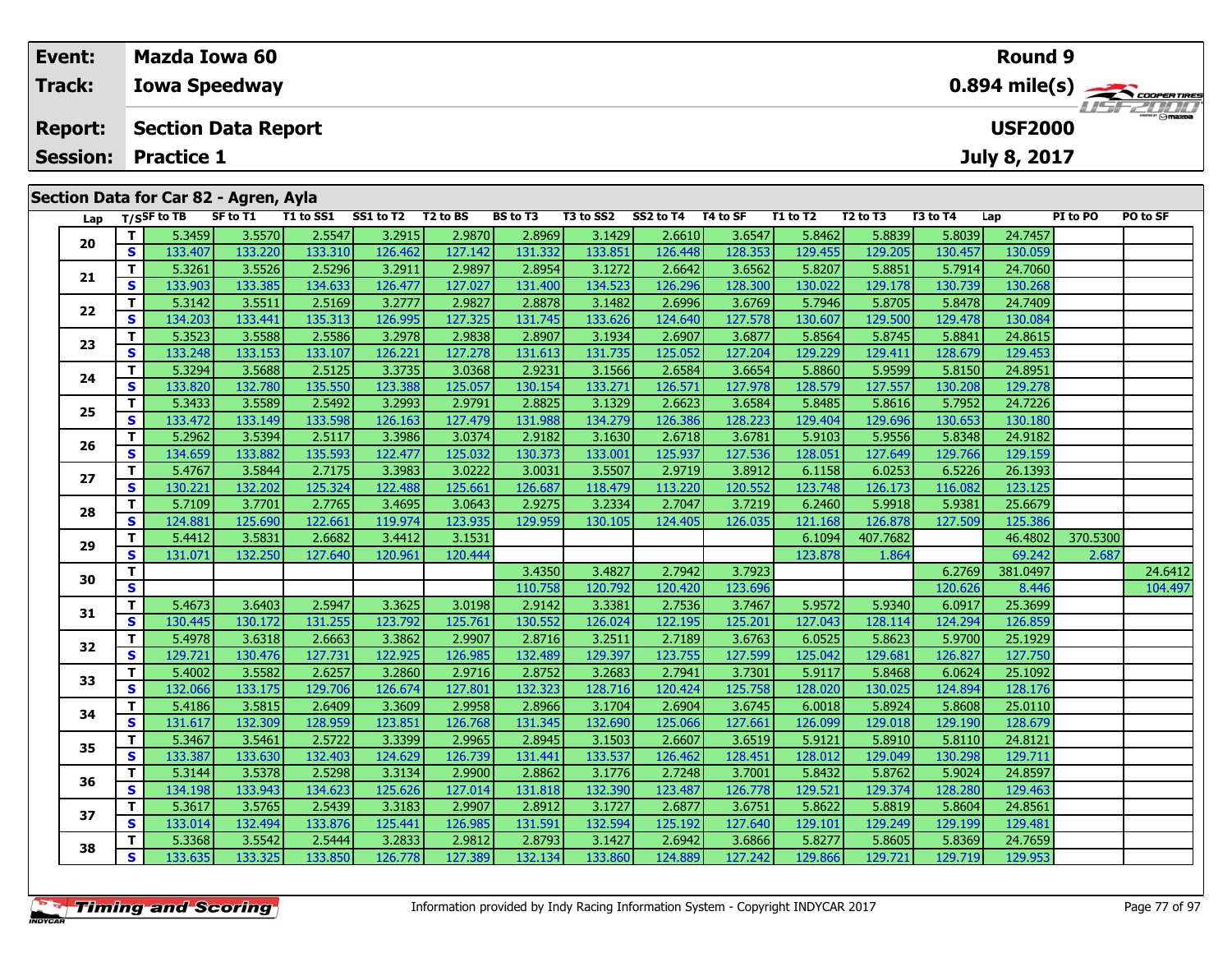| Event:         | Mazda Iowa 60              | Round 9                                                  |
|----------------|----------------------------|----------------------------------------------------------|
| Track:         | <b>Iowa Speedway</b>       | $0.894$ mile(s) $\overbrace{\hspace{2cm}}$ covening      |
| <b>Report:</b> | Section Data Report        | $\overline{\phantom{a}}$ $\odot$ mazoa<br><b>USF2000</b> |
|                | <b>Session: Practice 1</b> | July 8, 2017                                             |

|      |                                                     | Section Data for Car 82 - Agren, Ayla |
|------|-----------------------------------------------------|---------------------------------------|
|      | Lap T/SSF to PI                                     |                                       |
| 20   | $\frac{1}{s}$                                       |                                       |
|      |                                                     |                                       |
| 21   | $\overline{\mathsf{r}}$<br>$\overline{\mathbf{s}}$  |                                       |
|      | $\overline{\mathsf{r}}$                             |                                       |
| $22$ | $\overline{\mathbf{s}}$                             |                                       |
| 23   | $\overline{\mathbf{T}}$                             |                                       |
|      | $\mathbf{s}$                                        |                                       |
| 24   | $\overline{1}$<br>$\overline{\mathbf{s}}$           |                                       |
|      |                                                     |                                       |
| 25   | $\frac{1}{s}$                                       |                                       |
| 26   | $rac{T}{s}$                                         |                                       |
|      |                                                     |                                       |
| $27$ | $\overline{\mathbf{r}}$<br>$\mathbf{s}$             |                                       |
|      | $\overline{\mathsf{r}}$                             |                                       |
| 28   | $\mathsf{s}$                                        |                                       |
| 29   | 32.3587<br>$\mathbf{T}$                             |                                       |
|      | $\overline{\mathbf{s}}$<br>87.791<br>$\overline{I}$ |                                       |
| 30   | $\mathsf{s}$                                        |                                       |
| 31   | $\overline{\mathbf{r}}$                             |                                       |
|      | $\mathbf{s}$                                        |                                       |
| 32   | $\frac{T}{S}$                                       |                                       |
|      | $\overline{\mathsf{r}}$                             |                                       |
| 33   | $\mathbf{s}$                                        |                                       |
| 34   | $\mathbf{T}$                                        |                                       |
|      | $\overline{\mathbf{s}}$                             |                                       |
| 35   | $\frac{1}{s}$                                       |                                       |
|      | $\overline{\mathbf{r}}$                             |                                       |
| 36   | $\mathbf{s}$                                        |                                       |
| 37   | $\overline{\mathbf{r}}$                             |                                       |
|      | $\overline{\mathbf{s}}$<br>$\overline{1}$           |                                       |
| 38   | $\mathbf{s}$                                        |                                       |
|      |                                                     |                                       |
|      |                                                     |                                       |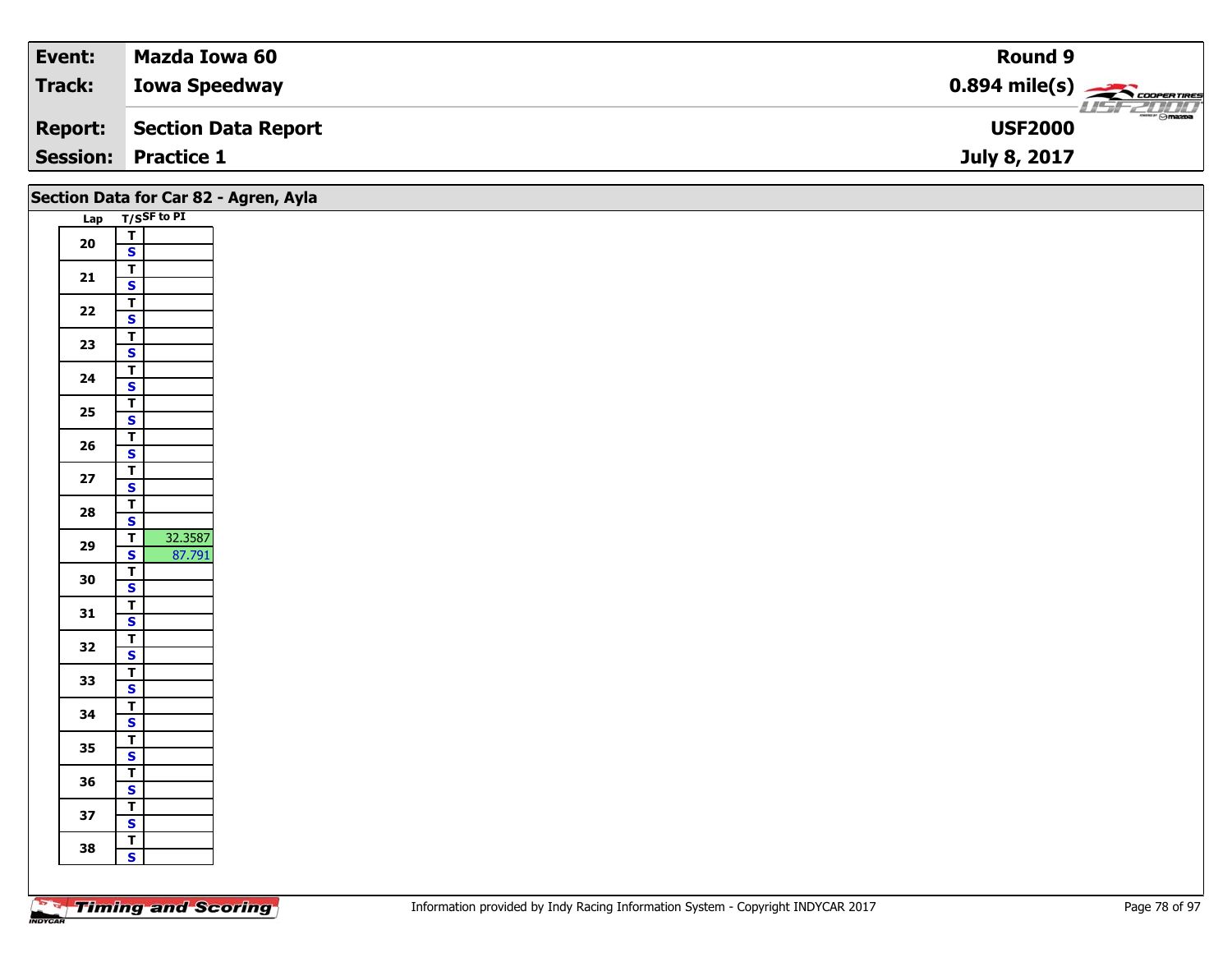| Event:          | <b>Mazda Iowa 60</b>                                                                                                                                                                                                                                                              | Round 9                                                                              |  |  |  |  |  |  |
|-----------------|-----------------------------------------------------------------------------------------------------------------------------------------------------------------------------------------------------------------------------------------------------------------------------------|--------------------------------------------------------------------------------------|--|--|--|--|--|--|
| <b>Track:</b>   | <b>Iowa Speedway</b>                                                                                                                                                                                                                                                              | $0.894$ mile(s) $\leftarrow$ coorgaines                                              |  |  |  |  |  |  |
| <b>Report:</b>  | <b>Section Data Report</b>                                                                                                                                                                                                                                                        | <b>LIST ZULLI</b><br><b>USF2000</b>                                                  |  |  |  |  |  |  |
| <b>Session:</b> | <b>Practice 1</b>                                                                                                                                                                                                                                                                 | <b>July 8, 2017</b>                                                                  |  |  |  |  |  |  |
|                 | Section Data for Car 82 - Agren, Ayla                                                                                                                                                                                                                                             |                                                                                      |  |  |  |  |  |  |
| Lap             | T1 to SS1<br>SS1 to T2<br>T/SSF to TB<br>T2 to BS<br><b>BS to T3</b><br>SS2 to T4<br>SF to T1<br>T3 to SS2<br>T4 to SF<br>T1 to T2<br>536901<br><b>3.33581</b><br>ן 44ס $\alpha$ ר $\alpha$<br>28896<br><b>SANGE</b><br>$35681$ $25711$<br>31484<br>2.7140 L<br>ן פכ $\alpha$ ה ד | PO to SF<br>T2 to T3<br>T3 to T4<br>PI to PO<br>Lap<br>5.8624<br>่ว⊿ ด∩วว l<br>58830 |  |  |  |  |  |  |

| Lap |    | $1/5$ <sup>31</sup> to 15 | 3.0011  | 1 1 1 1 1 3 3 1 1 | 331 W IZ | 12 W DJ | 53 W IJ | 19 W 334 | 334 W IT | 14 W JI | 1 1 LV 1 4 | 14 W 13  | 19 W 14 | ∟aμ      | 51 W F V | rv w 31 |
|-----|----|---------------------------|---------|-------------------|----------|---------|---------|----------|----------|---------|------------|----------|---------|----------|----------|---------|
| 39  | т  | 5.3690                    | 3.5681  | 2.5711            | 3.3358   | 2.9934  | 2.8896  | 3.1484   | 2.7140   | 3.6829  | 5.9069     | 5.8830   | 5.8624  | 24.9033  |          |         |
|     | S  | 132.833                   | 132.806 | 132.460           | 124.783  | 126.870 | 131.663 | 133.618  | 123.978  | 127.370 | 128.124    | 129.224  | 129.155 | 129.236  |          |         |
|     | T. | 5.3419                    | 3.5557  | 2.5529            | 3.3079   | 2.9843  | 2.8803  | 3.1692   | 2.7856   | 3.7209  | 5.8608     | 5.8646   | 5.9548  | 24.9568  |          |         |
| 40  | S  | 133.507                   | 133.269 | 133.404           | 125.835  | 127.257 | 132.089 | 132.741  | 120.792  | 126.069 | 129.132    | 129.630  | 127.151 | 128.959  |          |         |
| 41  | т  | 5.4037                    | 3.5781  | 2.6053            | 3.3333   | 2.9996  | 2.8877  | 3.1937   | 2.7454   | 3.6873  | 5.9386     | 5.8873   | 5.9391  | 25.0304  |          |         |
|     | S  | 131.980                   | 132.434 | 130.721           | 124.876  | 126.608 | 131.750 | 131.722  | 122.560  | 127.218 | 127.441    | 129.130  | 127.487 | 128.580  |          |         |
| 42  | т  | 5.3581                    | 3.5564  | 2.5758            | 3.3428   | 2.9977  | 2.8903  | 3.1630   | 2.7387   | 3.6993  | 5.9186     | 5.8880   | 5.9017  | 24.9640  |          |         |
|     | S  | 133.103                   | 133.243 | 132.218           | 124.521  | 126.688 | 131.632 | 133.001  | 122.860  | 126.805 | 127.871    | 129.115  | 128.295 | 128.922  |          |         |
| 43  | т  | 5.3724                    | 3.5608  | 2.5898            | 3.6203   | 3.7601  | 3.8740  | 3.7452   | 2.8783   | 3.8483  | 6.2101     | 7.6341   | 6.6235  | 27.8768  |          |         |
|     | S  | 132.749                   | 133.078 | 131.504           | 114.977  | 101.001 | 98.207  | 112.326  | 116.901  | 121.896 | 121.869    | 99.583   | 114.314 | 115.451  |          |         |
| 44  | т  | 5.5541                    | 3.6687  | 2.7062            | 3.5182   | 3.1342  |         |          |          |         | 6.2244     | 275.4348 |         | 44.1987  | 239.6767 |         |
|     | S  | 128.406                   | 129.164 | 125.847           | 118.313  | 121.171 |         |          |          |         | 121.589    | 2.760    |         | 72.817   | 4.155    |         |
| 45  | т  |                           |         |                   |          |         | 3.3795  | 3.4724   | 2.7970   | 3.7807  |            |          | 6.2694  | 251.1793 |          | 24.1892 |
|     | S  |                           |         |                   |          |         | 112.577 | 121.150  | 120.299  | 124.075 |            |          | 120.771 | 12.813   |          | 106.450 |
| 46  | T. | 5.4661                    | 3.6332  | 2.6161            | 3.3560   | 3.0059  | 2.9043  | 3.1404   | 2.6782   | 3.6588  | 5.9721     | 5.9102   | 5.8186  | 24.9929  |          |         |
|     | S  | 130.474                   | 130.426 | 130.182           | 124.032  | 126.342 | 130.997 | 133.958  | 125.636  | 128.209 | 126.726    | 128.630  | 130.127 | 128.773  |          |         |
| 47  | T. | 5.3276                    | 3.5393  | 2.5529            | 3.2776   | 2.9555  | 2.8683  | 3.1563   | 2.7120   | 3.6772  | 5.8305     | 5.8238   | 5.8683  | 24.7391  |          |         |
|     | S  | 133.865                   | 133.886 | 133.404           | 126.998  | 128.497 | 132.641 | 133.283  | 124.070  | 127.567 | 129.803    | 130.538  | 129.025 | 130.094  |          |         |
| 48  | т  | 5.3675                    | 3.5678  | 2.5730            | 3.2871   | 2.9792  | 2.8972  | 3.1456   | 2.6880   | 3.6748  | 5.8601     | 5.8764   | 5.8336  | 24.8127  |          |         |
|     | S  | 132.870                   | 132.817 | 132.362           | 126.631  | 127.475 | 131.318 | 133.737  | 125.178  | 127.651 | 129.148    | 129.370  | 129.793 | 129.708  |          |         |
| 49  | т  | 5.3709                    | 3.5604  | 2.5764            | 3.2959   | 2.9823  | 2.8975  | 3.1440   | 2.6925   | 3.6707  | 5.8723     | 5.8798   | 5.8365  | 24.8197  |          |         |
|     | S  | 132.786                   | 133.093 | 132.188           | 126.293  | 127.342 | 131.304 | 133.805  | 124.968  | 127.793 | 128.879    | 129.295  | 129.728 | 129.671  |          |         |
| 50  | т  | 5.3332                    | 3.5535  | 2.5328            | 3.2904   | 2.9836  | 2.8904  | 3.1457   | 2.6676   | 3.6527  | 5.8232     | 5.8740   | 5.8133  | 24.7167  |          |         |
|     | S  | 133.725                   | 133.351 | 134.463           | 126.504  | 127.287 | 131.627 | 133.732  | 126.135  | 128.423 | 129.966    | 129.422  | 130.246 | 130.212  |          |         |
| 51  | T. | 5.3391                    | 3.5472  | 2.5615            | 3.3076   | 2.9836  | 2.8942  | 3.1525   | 2.6808   | 3.6522  | 5.8691     | 5.8778   | 5.8333  | 24.7796  |          |         |
|     | S  | 133.577                   | 133.588 | 132.957           | 125.847  | 127.287 | 131.454 | 133.444  | 125.514  | 128.441 | 128.950    | 129.339  | 129.799 | 129.881  |          |         |
| 52  | T. | 5.3271                    | 3.5393  | 2.5594            | 3.2789   | 2.9718  | 2.8865  | 3.1375   | 2.6796   | 3.6585  | 5.8383     | 5.8583   | 5.8171  | 24.7115  |          |         |
|     | S  | 133.878                   | 133.886 | 133.066           | 126.948  | 127.792 | 131.805 | 134.082  | 125.570  | 128.219 | 129.630    | 129.769  | 130.161 | 130.239  |          |         |
| 53  | т  | 5.3298                    | 3.5451  | 2.5416            | 3.2838   | 2.9794  | 2.8914  | 3.1416   | 2.6860   | 3.6637  | 5.8254     | 5.8708   | 5.8276  | 24.7326  |          |         |
|     | S  | 133.810                   | 133.667 | 133.998           | 126.759  | 127.466 | 131.581 | 133.907  | 125.271  | 128.037 | 129.917    | 129.493  | 129.926 | 130.128  |          |         |
| 54  | т  | 5.3230                    | 3.5475  | 2.5358            | 3.3042   | 2.9839  | 2.8936  | 3.1425   | 2.6683   | 3.6600  | 5.8400     | 5.8775   | 5.8108  | 24.7358  |          |         |
|     | S  | 133.981                   | 133.577 | 134.304           | 125.976  | 127.274 | 131.481 | 133.869  | 126.102  | 128.167 | 129.592    | 129.345  | 130.302 | 130.111  |          |         |
| 55  | т  | 5.3200                    | 3.5489  | 2.5227            | 3.2883   | 2.9844  | 2.8949  | 3.1437   | 2.6896   | 3.6566  | 5.8110     | 5.8793   | 5.8333  | 24.7291  |          |         |
|     | S  | 134.057                   | 133.524 | 135.001           | 126.585  | 127.253 | 131.422 | 133.817  | 125.103  | 128.286 | 130.239    | 129.306  | 129.799 | 130.146  |          |         |
| 56  | T. | 5.3118                    | 3.5484  | 2.5143            | 3.2493   | 2.9650  | 2.8852  | 3.1409   | 2.6724   | 3.6457  | 5.7636     | 5.8502   | 5.8133  | 24.6212  |          |         |
|     | S  | 134.264                   | 133.543 | 135.452           | 128.105  | 128.085 | 131.864 | 133.937  | 125.908  | 128.670 | 131.310    | 129.949  | 130.246 | 130.717  |          |         |
| 57  | T. | 5.3231                    | 3.5397  | 2.5456            | 3.3843   | 3.0445  | 2.9367  | 3.1824   | 2.7402   | 3.7065  | 5.9299     | 5.9812   | 5.9226  | 25.0799  |          |         |
|     | S  | 133.979                   | 133.871 | 133.787           | 122.994  | 124.741 | 129.552 | 132.190  | 122.793  | 126.559 | 127.627    | 127.103  | 127.842 | 128.326  |          |         |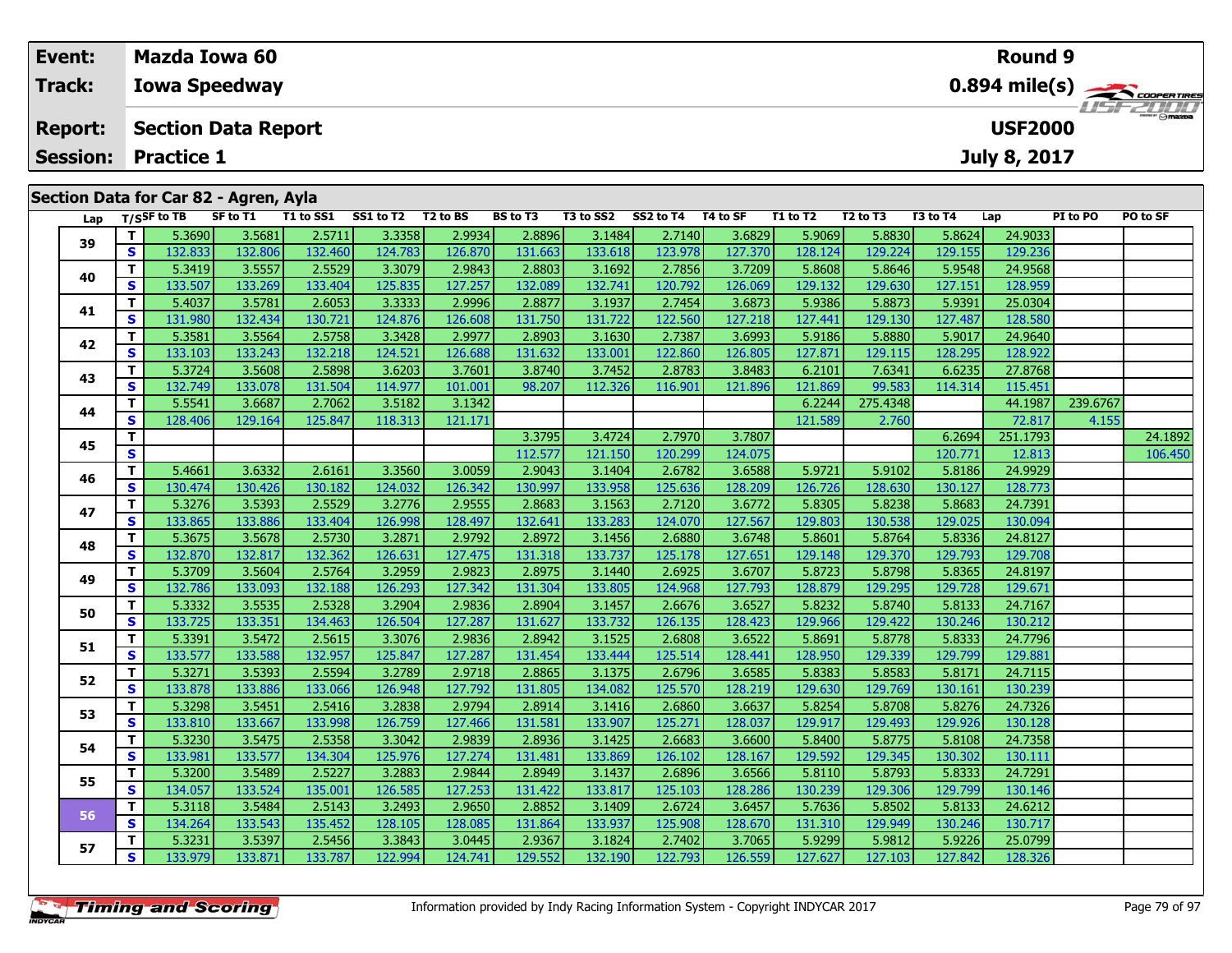| Event:          | Mazda Iowa 60        | <b>Round 9</b>                                          |
|-----------------|----------------------|---------------------------------------------------------|
| <b>Track:</b>   | <b>Iowa Speedway</b> | $0.894$ mile(s) $\overbrace{\hspace{2cm}}$ coorer Times |
| <b>Report:</b>  | Section Data Report  | $\frac{1}{\Theta}$ mazoa<br><b>USF2000</b>              |
| <b>Session:</b> | <b>Practice 1</b>    | July 8, 2017                                            |

|    | Section Data for Car 82 - Agren, Ayla     |  |
|----|-------------------------------------------|--|
|    | Lap T/SSF to PI                           |  |
| 39 | $\frac{T}{S}$                             |  |
|    |                                           |  |
| 40 | $\overline{\mathbf{r}}$                   |  |
|    | $\mathbf{s}$                              |  |
| 41 | $\overline{\mathbf{r}}$                   |  |
|    | $\mathbf{s}$<br>$\overline{\mathsf{T}}$   |  |
| 42 | $\mathbf{s}$                              |  |
|    | $\overline{\mathbf{r}}$                   |  |
| 43 | $\overline{\mathbf{s}}$                   |  |
|    | 31.5121<br>$\overline{\mathsf{r}}$        |  |
| 44 | $\mathsf{s}$<br>90.149                    |  |
|    | $\overline{\mathsf{r}}$                   |  |
| 45 | $\overline{\mathbf{s}}$                   |  |
| 46 | $\overline{1}$                            |  |
|    | $\mathbf{s}$                              |  |
| 47 | $\overline{1}$                            |  |
|    | $\mathbf{s}$<br>$\overline{\mathsf{T}}$   |  |
| 48 | $\overline{\mathbf{s}}$                   |  |
|    | $\overline{I}$                            |  |
| 49 | $\mathsf{s}$                              |  |
|    | $\overline{\mathbf{T}}$                   |  |
| 50 | $\mathbf{s}$                              |  |
| 51 | $\frac{T}{S}$                             |  |
|    |                                           |  |
| 52 | $\overline{r}$                            |  |
|    | $\mathbf{s}$                              |  |
| 53 | $\overline{1}$<br>$\overline{\mathbf{s}}$ |  |
|    |                                           |  |
| 54 | $\frac{1}{s}$                             |  |
|    | $\overline{\mathbf{r}}$                   |  |
| 55 | $\overline{\mathbf{s}}$                   |  |
| 56 | $\overline{I}$                            |  |
|    | $\mathbf{s}$                              |  |
| 57 | $\mathbf{T}$                              |  |
|    | $\mathbf{s}$                              |  |
|    |                                           |  |
|    |                                           |  |

┑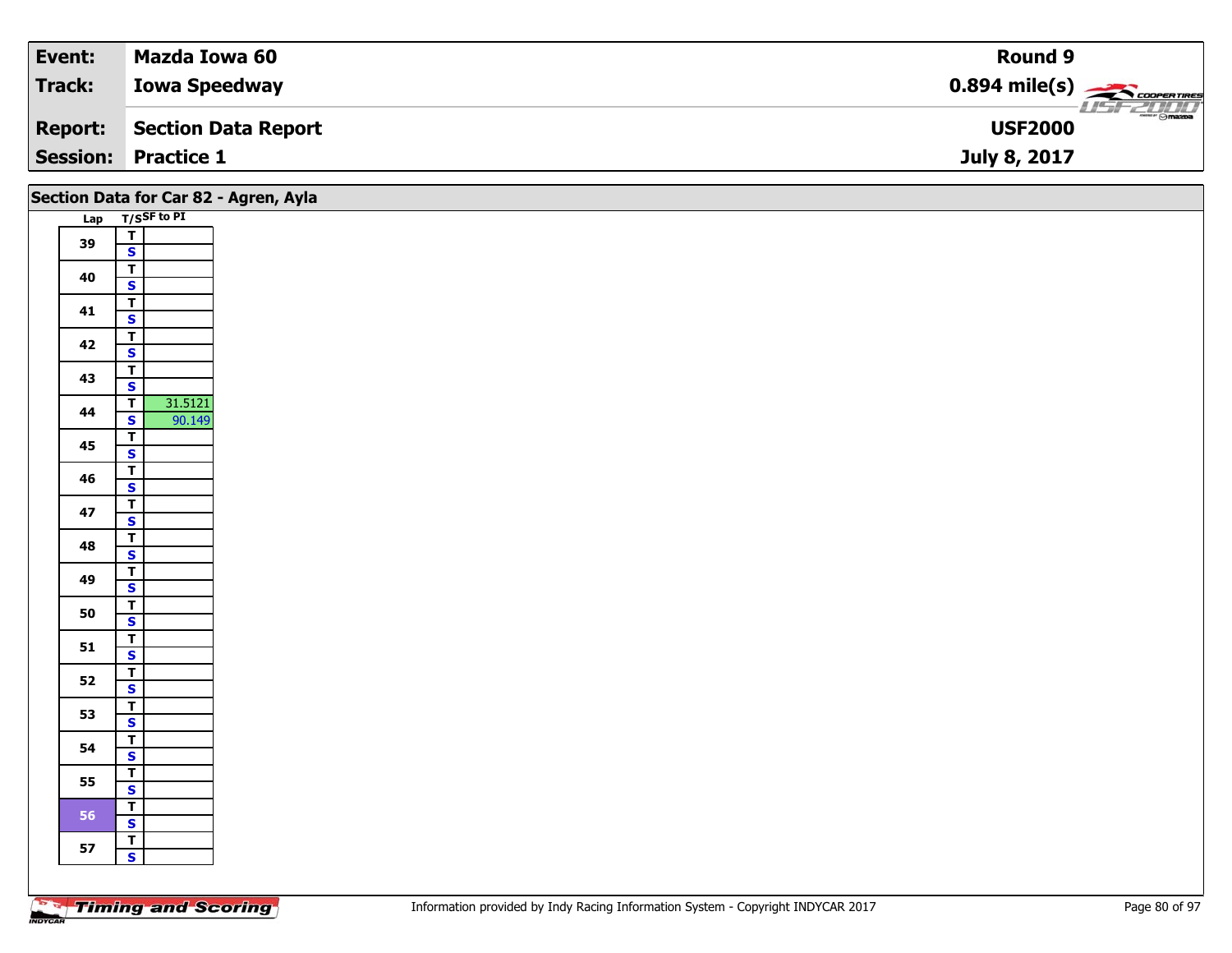| Event:                                | Mazda Iowa 60              | <b>Round 9</b>                          |  |  |  |  |  |
|---------------------------------------|----------------------------|-----------------------------------------|--|--|--|--|--|
| Track:                                | <b>Iowa Speedway</b>       | $0.894$ mile(s) $\leftarrow$ coorganges |  |  |  |  |  |
| <b>Report:</b>                        | Section Data Report        | <b>LISF 2000</b><br><b>USF2000</b>      |  |  |  |  |  |
|                                       | <b>Session: Practice 1</b> | July 8, 2017                            |  |  |  |  |  |
| Section Data for Car 82 - Agren, Ayla |                            |                                         |  |  |  |  |  |

| Lap | T/SSF to TB | SF to T1 | T1 to SS1 | SS1 to T2       | T2 to BS | <b>BS to T3</b> | T3 to SS2 | SS2 to T4 | T4 to SF | T1 to T2 | T2 to T3 | T3 to T4 | Lap     | PI to PO | <b>PO to SF</b> |
|-----|-------------|----------|-----------|-----------------|----------|-----------------|-----------|-----------|----------|----------|----------|----------|---------|----------|-----------------|
| 58  | 5.3591      | 3.5648   | 2.5818    | 3.4198 l        | 3.2724   |                 |           |           |          | 6.0016   | 114.4955 |          | 45.6577 | 77.7755  |                 |
|     | I33.079 I   | 132.929  | 131.911   | 121.718         | 116.053  |                 |           |           |          | 126.1031 | 6.640    |          | 70.490  | 12.803   |                 |
| 59  |             |          |           |                 |          | 3.4866          | 3.5476    | 2.7963    | 3.7736   |          |          | 6.3439   | 88.5217 |          | 23.9925         |
|     |             |          |           |                 |          | 109.119         | 118.582   | 120.329   | 124.309  |          |          | 119.352  | 36.357  |          | 107.323         |
| 60  | 5.4200      | 3.6052   | 2.5821    | 3.3466 <b>I</b> | 3.0130   | 2.9069          | 3.1646    | 2.7034    | 3.6981   | 5.9287   | 5.9199   | 5.8680   | 25.0199 |          |                 |
|     | 131.5831    | 131.4391 | 131.896   | 124.380         | 126.045  | 130.880         | 132.9341  | 124.464   | 126.846  | 127.653  | 128.4191 | 129.032  | 128.634 |          |                 |
| 61  | 6.2657      | 3.9320   | 3.4069    | 4.2301          | 4.3954   |                 |           |           |          | 7.6370   |          |          |         |          |                 |
|     | 13.823      | 120.515  | 99.964    | 98.402          | 86.402   |                 |           |           |          | 99.099   |          |          |         |          |                 |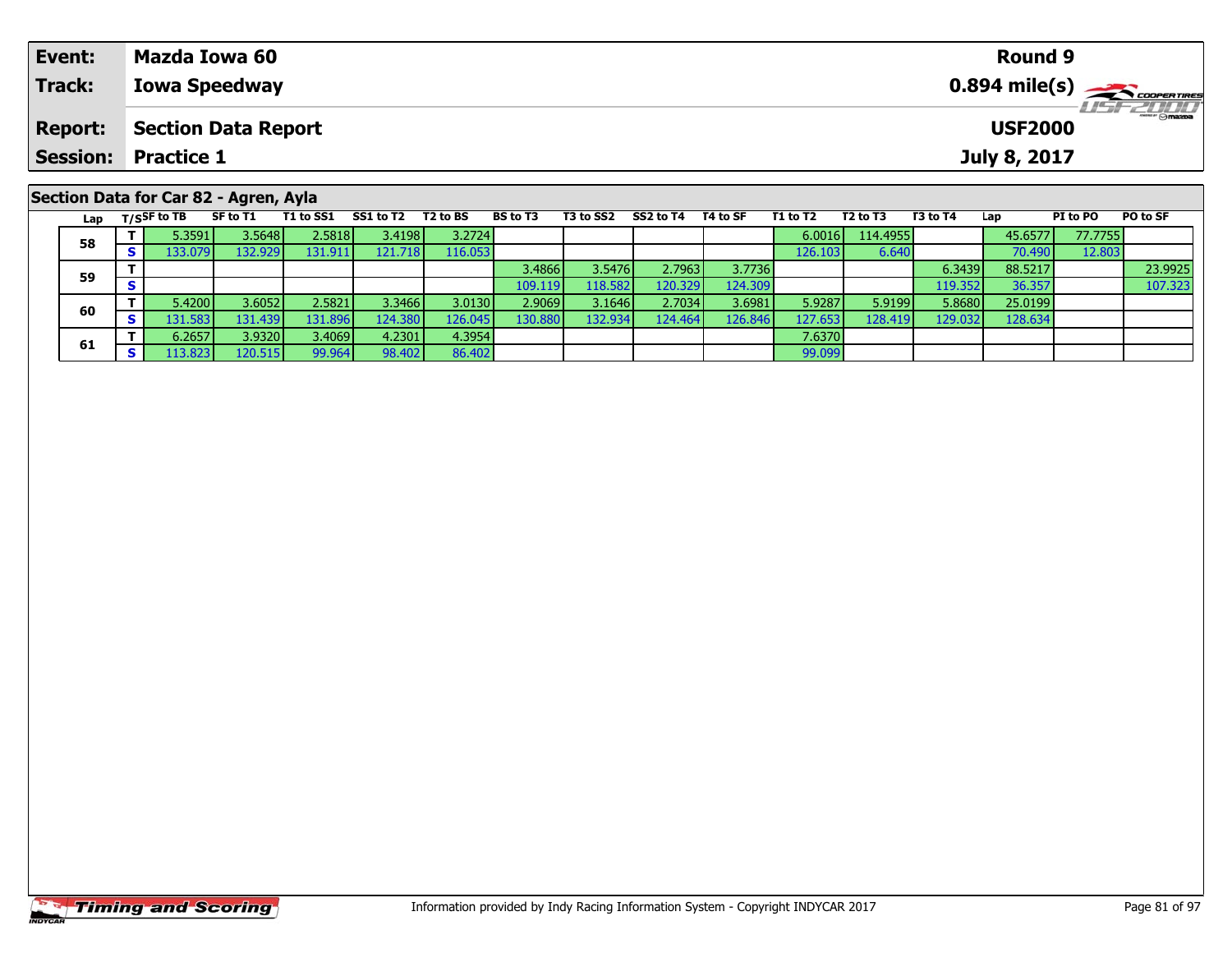| Event:         | Mazda Iowa 60              | Round 9                                                 |
|----------------|----------------------------|---------------------------------------------------------|
| Track:         | <b>Iowa Speedway</b>       | $0.894$ mile(s) $\overbrace{\hspace{2cm}}$ cooper Times |
| <b>Report:</b> | Section Data Report        | ZT/TT<br><b>USF2000</b>                                 |
|                | <b>Session: Practice 1</b> | July 8, 2017                                            |
|                |                            |                                                         |

## **Section Data for Car 82 - Agren, Ayla**

| Lap |   | T/SSF to PI |
|-----|---|-------------|
| 58  |   | 32.4114     |
|     | S | 87.648      |
|     |   |             |
| 59  | S |             |
| 60  |   |             |
|     | Ś |             |
|     |   | 43.3154     |
| 61  | Ś | 65.584      |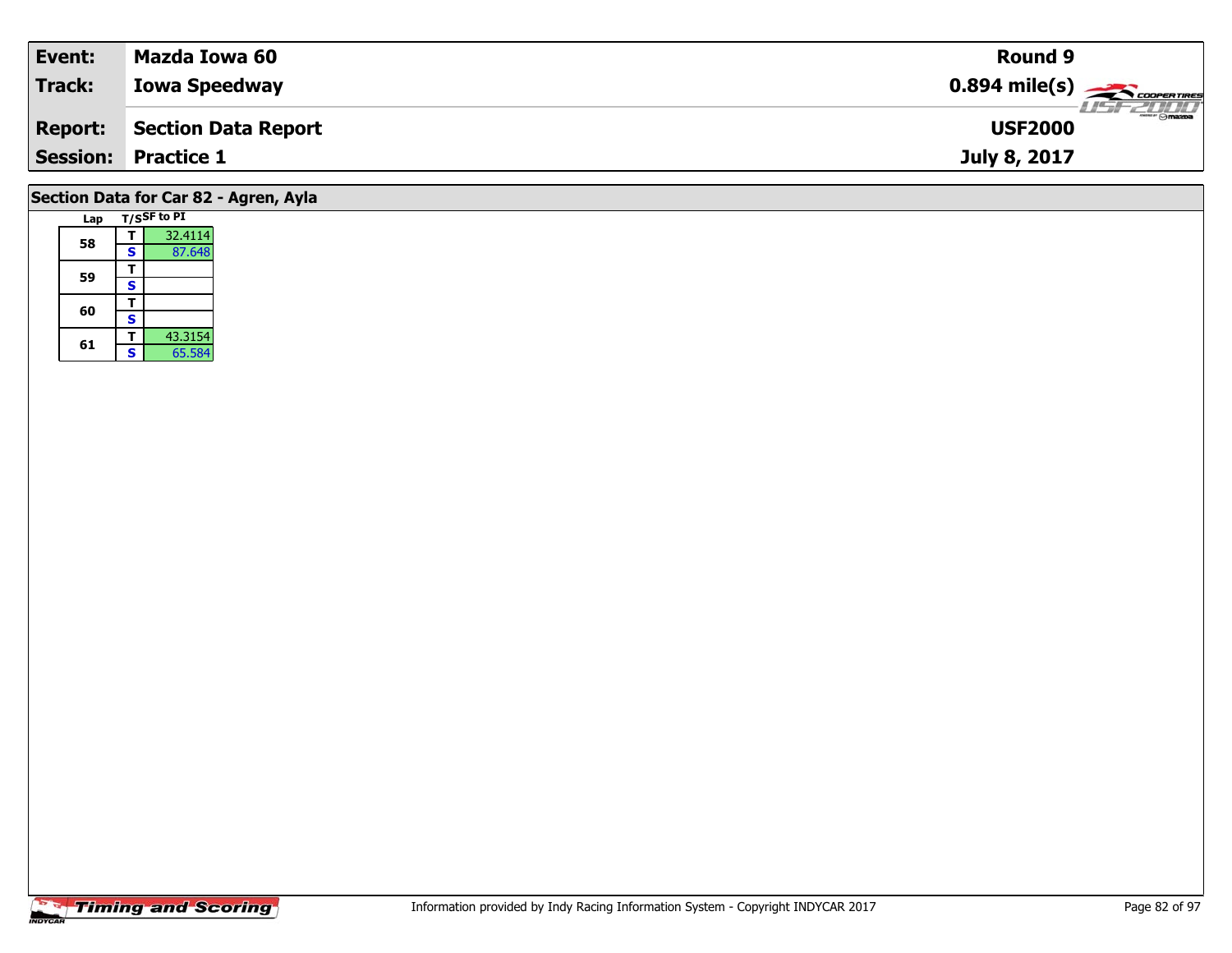| Event:                                     | <b>Mazda Iowa 60</b>       | <b>Round 9</b>                    |  |  |  |  |  |  |
|--------------------------------------------|----------------------------|-----------------------------------|--|--|--|--|--|--|
| <b>Track:</b>                              | <b>Iowa Speedway</b>       |                                   |  |  |  |  |  |  |
| <b>Report:</b>                             | Section Data Report        | <b>LISFZOON</b><br><b>USF2000</b> |  |  |  |  |  |  |
|                                            | <b>Session: Practice 1</b> | July 8, 2017                      |  |  |  |  |  |  |
| Section Data for Car 90 - Thompson, Parker |                            |                                   |  |  |  |  |  |  |

| Lap               |              | T/SSF to TB | SF to T1 | ---- <i>-</i> -- | T1 to SS1 SS1 to T2 T2 to BS |         | <b>BS to T3</b> | T3 to SS2 | SS2 to T4 | T4 to SF | T1 to T2 | T <sub>2</sub> to T <sub>3</sub> | T3 to T4 | Lap      | PI to PO | PO to SF |
|-------------------|--------------|-------------|----------|------------------|------------------------------|---------|-----------------|-----------|-----------|----------|----------|----------------------------------|----------|----------|----------|----------|
|                   | T.           | 6.4873      | 4.1678   | 3.3157           | 3.9259                       | 3.2979  | 3.5675          | 4.2785    | 3.3824    | 4.2012   | 7.2416   | 162.3272                         | 7.6609   | 42.3226  | 128.2719 | 27.3840  |
| 1                 | $\mathbf{s}$ | 109.935     | 113.696  | 102.714          | 106.027                      | 115.156 | 106.645         | 98.325    | 99.479    | 111.656  | 104.510  | 4.683                            | 98.834   | 76.044   | 7.763    | 94.031   |
|                   | T.           |             |          |                  |                              |         | 3.4804          | 4.1746    | 3.2280    | 4.1199   |          |                                  | 7.4026   | 142.9365 |          | 25.1911  |
| $\mathbf{2}$      | S.           |             |          |                  |                              |         | 109.313         | 100.772   | 104.237   | 113.860  |          |                                  | 102.283  | 22.516   |          | 102.216  |
|                   | T.           | 6.3054      | 4.0833   | 3.1502           | 3.7332                       | 3.2051  | 3.1331          | 3.7431    | 2.8990    | 3.8637   | 6.8834   | 6.3382                           | 6.6421   | 27.8107  |          |          |
| 3                 | $\mathbf{s}$ | 113.107     | 116.049  | 108.110          | 111.500                      | 118.490 | 121.431         | 112.389   | 116.067   | 121.410  | 109.948  | 119.944                          | 113.994  | 115.725  |          |          |
|                   | T.           | 5.8406      | 3.7722   | 2.9488           | 3.5207                       | 3.0962  | 2.9932          | 3.5355    | 2.8689    | 3.8236   | 6.4695   | 6.0894                           | 6.4044   | 26.5591  |          |          |
| 4                 | S            | 122.108     | 125.620  | 115.494          | 118.229                      | 122.658 | 127.106         | 118.988   | 117.284   | 122.683  | 116.982  | 124.844                          | 118.225  | 121.179  |          |          |
|                   | T.           | 5.6464      | 3.6761   | 2.8002           | 3.3914                       | 3.0527  | 2.9443          | 3.4682    | 2.8669    | 3.8415   | 6.1916   | 5.9970                           | 6.3351   | 26.0413  |          |          |
| 5                 | $\mathbf{s}$ | 126.307     | 128.904  | 121.623          | 122.737                      | 124.406 | 129.217         | 121.297   | 117.366   | 122.111  | 122.233  | 126.768                          | 119.518  | 123.588  |          |          |
|                   | T.           | 5.8558      | 3.8132   | 2.9003           | 3.4891                       | 3.0702  | 2.9624          | 3.4960    | 2.8397    | 3.7911   | 6.3894   | 6.0326                           | 6.3357   | 26.3620  |          |          |
| 6                 | S            | 121.791     | 124.269  | 117.425          | 119.300                      | 123.696 | 128.428         | 120.332   | 118.490   | 123.735  | 118.449  | 126.020                          | 119.507  | 122.085  |          |          |
|                   | T.           | 5.7597      | 3.7137   | 2.9136           | 3.5454                       | 3.1057  | 2.9851          | 3.5312    | 2.8131    | 3.7804   | 6.4590   | 6.0908                           | 6.3443   | 26.3882  |          |          |
| $\overline{ }$    | $\mathbf{s}$ | 123.823     | 127.599  | 116.889          | 117.406                      | 122.282 | 127.451         | 119.133   | 119.611   | 124.085  | 117.173  | 124.816                          | 119.345  | 121.964  |          |          |
|                   | T.           | 5.6561      | 3.6790   | 2.8104           | 3.4229                       | 3.0426  | 2.9295          | 3.4319    | 2.7643    | 3.7422   | 6.2333   | 5.9721                           | 6.1962   | 25.8228  |          |          |
| 8                 | S            | 126.091     | 128.802  | 121.181          | 121.607                      | 124.818 | 129.870         | 122.580   | 121.722   | 125.352  | 121.415  | 127.296                          | 122.197  | 124.634  |          |          |
|                   | T.           | 5.5519      | 3.6192   | 2.8084           | 3.8532                       | 3.2143  | 3.0399          | 3.5838    | 2.8539    | 3.8029   | 6.6616   | 6.2542                           | 6.4377   | 26.7756  |          |          |
| 9                 | $\mathbf{s}$ | 128.457     | 130.930  | 121.268          | 108.027                      | 118.151 | 125.154         | 117.384   | 117.901   | 123.351  | 113.609  | 121.555                          | 117.613  | 120.199  |          |          |
|                   | T.           | 5.8072      | 3.7227   | 2.9659           | 3.5333                       | 3.0831  | 2.9667          | 3.5359    | 2.8060    | 3.7593   | 6.4992   | 6.0498                           | 6.3419   | 26.3729  |          |          |
| 10                | S            | 122.810     | 127.290  | 114.828          | 117.808                      | 123.179 | 128.242         | 118.974   | 119.913   | 124.781  | 116.448  | 125.662                          | 119.390  | 122.034  |          |          |
|                   | T.           | 5.8232      | 3.7057   | 3.0022           | 3.6172                       | 3.1334  | 3.1625          | 3.8822    | 3.0230    | 3.9461   | 6.6194   | 6.2959                           | 6.9052   | 27.4723  |          |          |
| 11                | $\mathbf{s}$ | 122.472     | 127.874  | 113.440          | 115.075                      | 121.201 | 120.302         | 108.362   | 111.306   | 118.875  | 114.333  | 120.750                          | 109.651  | 117.151  |          |          |
| $12 \overline{ }$ | T.           | 5.7801      | 3.7748   | 2.8516           | 3.4381                       | 3.0549  | 2.9893          | 3.5255    | 2.7831    | 3.7437   | 6.2897   | 6.0442                           | 6.3086   | 26.1610  |          |          |
|                   | S            | 123.386     | 125.533  | 119.431          | 121.070                      | 124.316 | 127.272         | 119.325   | 120.900   | 125.301  | 120.327  | 125.778                          | 120.020  | 123.023  |          |          |
| 13                | T.           | 5.5700      | 3.6354   | 2.7588           | 3.3982                       | 3.0360  | 2.9622          | 3.5325    | 2.7904    | 3.7571   | 6.1570   | 5.9982                           | 6.3229   | 25.8706  |          |          |
|                   | <b>S</b>     | 128.040     | 130.347  | 123.448          | 122.491                      | 125.090 | 128.436         | 119.089   | 120.584   | 124.855  | 122.920  | 126.743                          | 119.749  | 124.404  |          |          |
| 14                | T.           | 5.6171      | 3.6541   | 2.7962           | 3.3953                       | 3.0360  | 2.9480          | 3.4349    | 2.9119    | 3.8379   | 6.1915   | 5.9840                           | 6.3468   | 26.0143  |          |          |
|                   | S            | 126.966     | 129.680  | 121.797          | 122.596                      | 125.090 | 129.055         | 122.473   | 115.552   | 122.226  | 122.235  | 127.043                          | 119.298  | 123.717  |          |          |
| 15                | T.           | 5.7595      | 3.7314   | 2.9103           | 3.6668                       | 3.1949  |                 |           |           |          | 6.5771   | 157.3314                         |          | 39.6995  | 124.7260 |          |
|                   | $\mathbf{s}$ | 123.827     | 126.994  | 117.022          | 113.519                      | 118.868 |                 |           |           |          | 115.069  | 4.832                            |          | 81.069   | 7.984    |          |
| 16                | T.           |             |          |                  |                              |         | 3.6273          | 4.3975    | 3.1744    | 4.0600   |          |                                  | 7.5719   | 139.5723 |          | 25.3596  |
|                   | $\mathbf{s}$ |             |          |                  |                              |         | 104.886         | 95.664    | 105.997   | 115.540  |          |                                  | 99.996   | 23.059   |          | 101.537  |
| 17                | T.           | 5.9289      | 3.8833   | 2.9114           | 3.4913                       | 3.0789  | 2.9850          | 3.4935    | 2.8106    | 3.7973   | 6.4027   | 6.0639                           | 6.3041   | 26.4513  |          |          |
|                   | $\mathbf{s}$ | 120.289     | 122.026  | 116.977          | 119.225                      | 123.347 | 127.455         | 120.418   | 119.717   | 123.533  | 118.203  | 125.369                          | 120.106  | 121.673  |          |          |
| 18                | T.           | 5.6251      | 3.6672   | 2.7879           | 3.3771                       | 3.0280  | 2.9317          | 3.4219    | 2.8105    | 3.7725   | 6.1650   | 5.9597                           | 6.2324   | 25.7968  |          |          |
|                   | S            | 126.786     | 129.217  | 122.159          | 123.257                      | 125.420 | 129.773         | 122.938   | 119.721   | 124.345  | 122.760  | 127.561                          | 121.488  | 124.760  |          |          |
| 19                | T.           | 5.5588      | 3.6303   | 2.7538           | 3.3750                       | 3.0268  | 2.9206          | 3.3613    | 2.8666    | 3.8020   | 6.1288   | 5.9474                           | 6.2279   | 25.7364  |          |          |
|                   | S.           | 128.298     | 130.530  | 123.672          | 123.333                      | 125.470 | 130.266         | 125.154   | 117.379   | 123.380  | 123.486  | 127.825                          | 121.575  | 125.052  |          |          |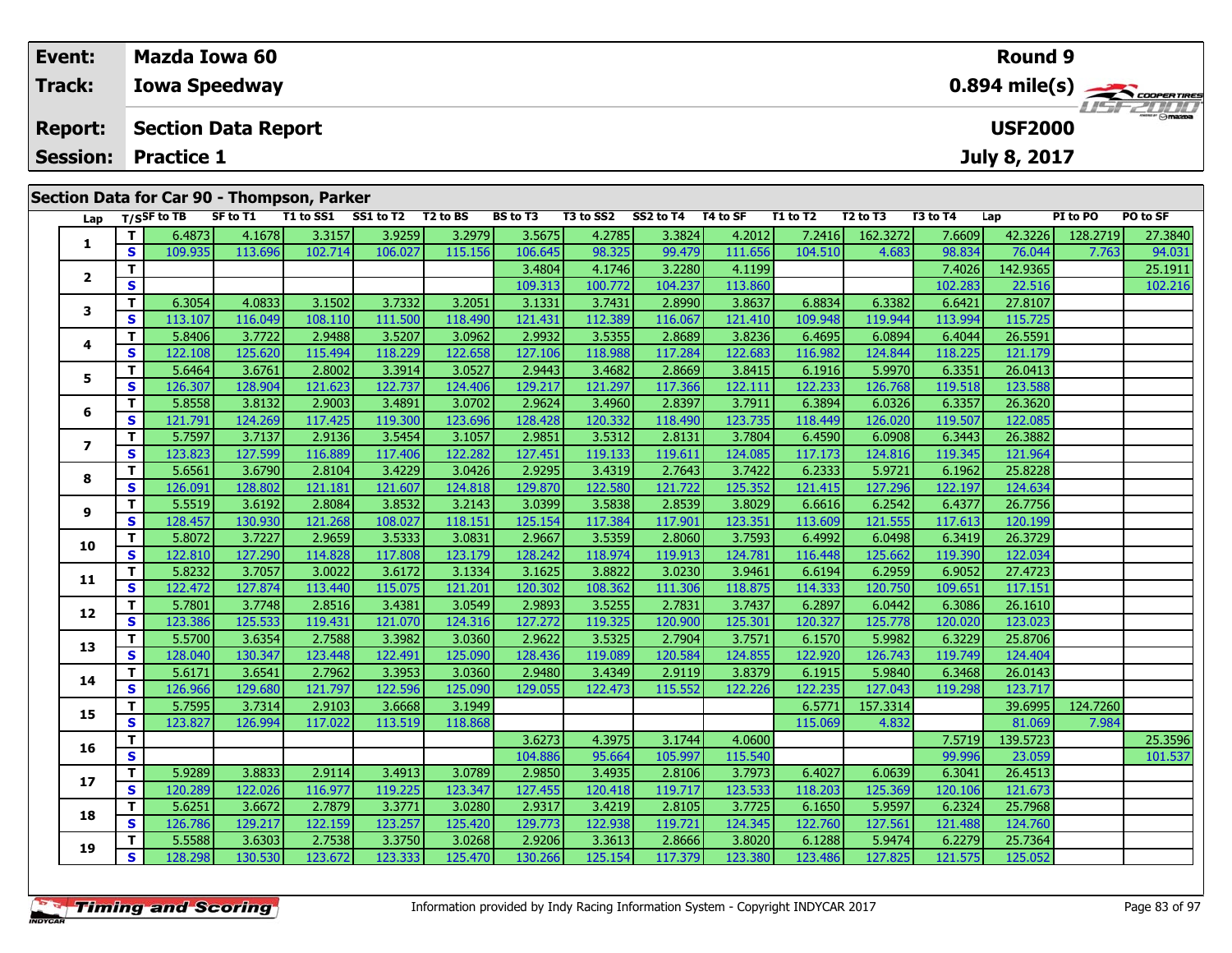| Event:         | Mazda Iowa 60              | Round 9                                                |
|----------------|----------------------------|--------------------------------------------------------|
| Track:         | <b>Iowa Speedway</b>       | $0.894$ mile(s) $\overbrace{\hspace{2cm}}$ coorentines |
| <b>Report:</b> | Section Data Report        | $\frac{2\pi}{\omega}$<br><b>USF2000</b>                |
|                | <b>Session: Practice 1</b> | July 8, 2017                                           |

|                         |                                                    | Section Data for Car 90 - Thompson, Parker |
|-------------------------|----------------------------------------------------|--------------------------------------------|
|                         | Lap T/SSF to PI                                    |                                            |
| $\mathbf 1$             | $\frac{1}{\sqrt{2}}$<br>31.7961<br>89.344          |                                            |
|                         |                                                    |                                            |
| $\overline{2}$          | $rac{1}{s}$                                        |                                            |
|                         |                                                    |                                            |
| $\mathbf{3}$            | $\overline{\mathbf{r}}$                            |                                            |
|                         | $\mathbf{s}$                                       |                                            |
| $\overline{\mathbf{4}}$ | $\overline{1}$<br>$\mathsf{s}$                     |                                            |
|                         |                                                    |                                            |
| 5 <sup>1</sup>          | $rac{T}{s}$                                        |                                            |
|                         | $\overline{\mathbf{r}}$                            |                                            |
| $\bf 6$                 | $\mathbf{s}$                                       |                                            |
|                         | $\frac{T}{S}$                                      |                                            |
| $\overline{\mathbf{z}}$ |                                                    |                                            |
| $\bf8$                  | $rac{1}{s}$                                        |                                            |
|                         |                                                    |                                            |
| $\boldsymbol{9}$        | $\overline{\mathsf{r}}$                            |                                            |
|                         | $\mathbf{s}$                                       |                                            |
| 10                      | $\mathbf{T}$<br>$\overline{\mathbf{s}}$            |                                            |
|                         | $\overline{\mathsf{r}}$                            |                                            |
| 11                      | $\mathbf{s}$                                       |                                            |
| 12                      | $\overline{\mathbf{T}}$                            |                                            |
|                         | $\overline{\mathbf{s}}$                            |                                            |
| 13                      | $rac{1}{s}$                                        |                                            |
|                         |                                                    |                                            |
| 14                      | $\overline{\mathbf{T}}$<br>$\overline{\mathbf{s}}$ |                                            |
|                         | 29.1862<br>$\overline{1}$                          |                                            |
| $15\phantom{.0}$        | $\overline{\mathbf{s}}$<br>97.334                  |                                            |
|                         |                                                    |                                            |
| 16                      | $rac{1}{s}$                                        |                                            |
| 17                      | $\overline{\mathbf{T}}$                            |                                            |
|                         | $\overline{\mathbf{s}}$                            |                                            |
| 18                      | $\overline{\mathbf{r}}$                            |                                            |
|                         | $\mathbf{s}$                                       |                                            |
| 19                      | $rac{1}{s}$                                        |                                            |
|                         |                                                    |                                            |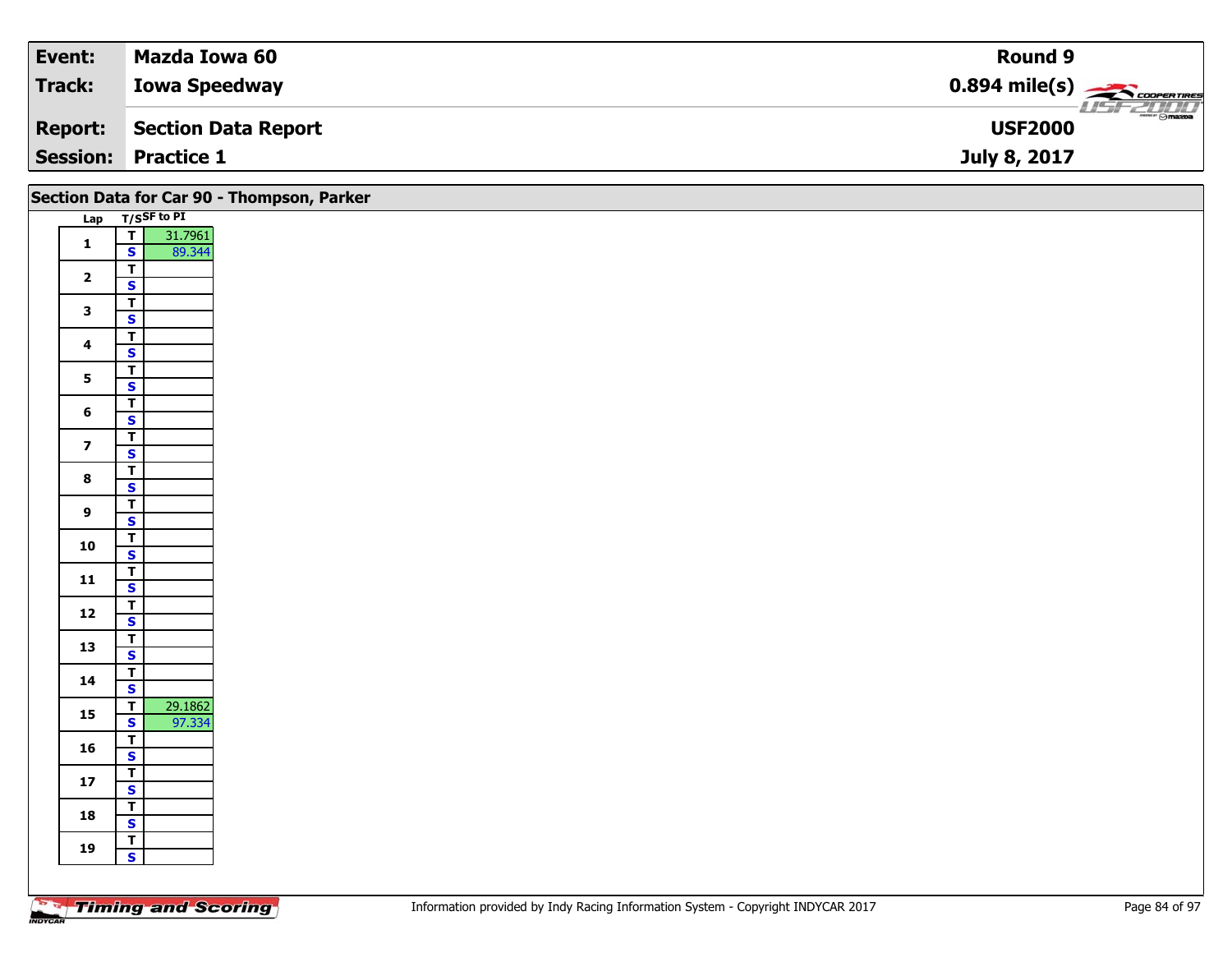| Event:          | Mazda Iowa 60                                                                                                                                                                                                                                                       | <b>Round 9</b>                                                                        |
|-----------------|---------------------------------------------------------------------------------------------------------------------------------------------------------------------------------------------------------------------------------------------------------------------|---------------------------------------------------------------------------------------|
| <b>Track:</b>   | <b>Iowa Speedway</b>                                                                                                                                                                                                                                                | $0.894 \text{ mile(s)}$                                                               |
| <b>Report:</b>  | <b>Section Data Report</b>                                                                                                                                                                                                                                          | <b>USF 2000</b><br><b>USF2000</b>                                                     |
| <b>Session:</b> | <b>Practice 1</b>                                                                                                                                                                                                                                                   | July 8, 2017                                                                          |
|                 | Section Data for Car 90 - Thompson, Parker                                                                                                                                                                                                                          |                                                                                       |
|                 | SF to T1<br>T1 to SS1<br>SS1 to T2 T2 to BS<br><b>BS to T3</b><br>T3 to SS2<br>SS2 to T4<br>T4 to SF<br>T2 to T3<br>Lap $T/S$ SF to TB<br><b>T1 to T2</b><br>55715<br>ו סדרכי כ<br>26510<br>22961<br>ാ റാ⊿ലി<br>ാ റാവി<br>27571<br>27265<br>61240<br>ן דאס <i>ב</i> | T3 to T4<br>PO to SF<br><b>PI</b> to PO<br>Lap<br><b>E OEZOL</b><br>61624<br>ופדר⊾ בר |

| 5.5715<br>3.6519<br>2.7379<br>3.3861<br>3.0249<br>2.9281<br>3.3953<br>2.7671<br>6.1240<br>5.9530<br>25.6278<br>T.<br>3.7365<br>6.1624<br>20<br>S<br>128.005<br>129.758<br>124.390<br>122.929<br>125.549<br>129.932<br>123.901<br>121.599<br>125.543<br>123.582<br>127.705<br>122.868<br>125.582<br>T.<br>3.3464<br>2.9982<br>3.3481<br>2.7763<br>3.7500<br>5.9025<br>5.4842<br>3.5990<br>2.6958<br>2.9043<br>6.0422<br>6.1244<br>25.4181<br>21<br>S<br>130.043<br>131.665<br>126.333<br>124.387<br>126.667<br>130.997<br>125.648<br>121.196<br>125.091<br>125.255<br>128.798<br>123.630<br>126.618<br>T.<br>5.4824<br>3.6020<br>2.6816<br>3.3424<br>3.0046<br>2.9008<br>2.7516<br>3.7187<br>6.0240<br>5.9054<br>6.0799<br>25.3300<br>3.3283<br>22<br>124.536<br>126.397<br>128.734<br>S<br>130.086<br>131.556<br>127.002<br>126.395<br>122.284<br>125.634<br>124.535<br>127.059<br>131.155<br>126.144<br>T.<br>119.8622<br>5.4462<br>3.4574<br>3.2401<br>153.2380<br>40.1966<br>3.5813<br>2.6681<br>6.1255<br>23<br>S<br>130.950<br>132.316<br>127.644<br>120.394<br>117.210<br>123.552<br>4.961<br>80.066<br>8.308<br>4.2040<br>3.2437<br>7.4477<br>T.<br>3.4989<br>4.1020<br>134.2979<br>24<br>S.<br>23.965<br>100.067<br>103.733<br>114.357<br>101.663<br>108.735<br>3.2248<br>2.9396<br>6.6715<br>T.<br>6.3355<br>4.0859<br>3.2303<br>3.8219<br>3.1782<br>3.7319<br>3.8901<br>7.0522<br>6.4030<br>28.1027<br>25<br>112.726<br>114.464<br>113.492<br>S.<br>112.569<br>115.975<br>105.429<br>108.912<br>117.766<br>119.708<br>120.586<br>107.317<br>118.730<br>114.523<br>T.<br>6.3189<br>4.0264<br>3.6212<br>3.3776<br>2.9208<br>7.3120<br>6.9988<br>4.0250<br>3.2856<br>3.7708<br>3.8737<br>6.6916<br>28.9011<br>26<br>S<br>112.865<br>117.730<br>103.380<br>104.875<br>112.640<br>111.563<br>115.200<br>121.096<br>103.504<br>108.623<br>113.151<br>111.359<br>103.655<br>5.7629<br>3.7577<br>3.4897<br>3.0837<br>2.9825<br>3.5223<br>2.8101<br>3.7786<br>6.0662<br>6.3324<br>26.2819<br>T.<br>2.8573<br>6.3470<br>27<br>123.155<br>119.739<br>S<br>123.754<br>126.105<br>119.192<br>119.280<br>127.562<br>119.434<br>124.144<br>125.322<br>119.569<br>122.457<br>119.240<br>5.9856<br>3.7028<br>3.1806<br>3.6028<br>2.8945<br>6.2495<br>T.<br>3.8358<br>3.0930<br>3.0689<br>3.8752<br>6.7958<br>6.4973<br>27.2536<br>28<br>S<br>119.150<br>123.537<br>112.415<br>119.403<br>123.971<br>116.247<br>121.646<br>110.109<br>116.765<br>121.049<br>111.366<br>116.534<br>118.091<br>5.9672<br>T.<br>5.6332<br>3.7051<br>2.7431<br>3.3839<br>3.0349<br>2.9323<br>3.3691<br>2.7260<br>6.1270<br>6.0951<br>25.6292<br>3.7348<br>29<br>S<br>125.135<br>126.603<br>127.895<br>124.154<br>123.009<br>129.746<br>124.865<br>123.433<br>125.600<br>123.522<br>127.401<br>124.224<br>125.576<br>5.5196<br>2.7069<br>3.3277<br>3.0036<br>3.3575<br>2.7597<br>3.7462<br>5.9117<br>6.1172<br>25.4275<br>T.<br>3.6178<br>2.9081<br>6.0346<br>30<br>129.209<br>125.296<br>121.925<br>128.597<br>123.775<br>S<br>130.981<br>125.815<br>125.086<br>126.439<br>130.826<br>125.218<br>125.413<br>126.572<br>5.4527<br>3.6053<br>2.6447<br>3.3431<br>3.0058<br>2.9160<br>3.3259<br>2.7292<br>3.7159<br>5.9878<br>5.9218<br>6.0551<br>25.2859<br>T.<br>31<br>126.487<br>128.378<br>S<br>130.794<br>131.435<br>128.774<br>124.510<br>126.347<br>130.471<br>123.288<br>126.239<br>126.393<br>125.045<br>127.280<br>5.4755<br>3.3687<br>2.7266<br>T.<br>3.5891<br>2.7123<br>3.0070<br>2.9008<br>3.3286<br>3.7147<br>6.0810<br>5.9078<br>6.0552<br>25.3478<br>32<br>$\mathbf{s}$<br>123.564<br>128.682<br>130.250<br>132.029<br>125.564<br>126.296<br>126.384<br>123.405<br>126.280<br>131.155<br>124.456<br>125.043<br>126.970<br>5.4845<br>3.5938<br>2.6965<br>3.3088<br>2.9907<br>2.8877<br>3.3358<br>2.7368<br>3.7131<br>6.0053<br>5.8784<br>6.0726<br>25.2632<br>T.<br>33<br>S<br>130.036<br>125.801<br>131.750<br>122.946<br>129.326<br>127.395<br>131.856<br>126.300<br>126.985<br>126.111<br>126.334<br>126.025<br>124.684<br>5.4151<br>3.3268<br>3.0017<br>2.7353<br>5.8911<br>25.1736<br>T.<br>3.5861<br>2.6199<br>2.8894<br>3.2996<br>3.7148<br>5.9467<br>6.0349<br>34<br>131.702<br>129.993<br>125.120<br>126.519<br>123.013<br>129.047<br>125.463<br>S.<br>132.139<br>131.673<br>127.495<br>126.276<br>127.267<br>127.848<br>T.<br>5.6750<br>3.5346<br>3.0836<br>3.6629<br>2.8712<br>2.9481<br>3.4271<br>2.7877<br>3.7457<br>6.4058<br>6.0317<br>6.2148<br>26.0609<br>35<br>S<br>129.368<br>117.764<br>123.159<br>126.039<br>121.832<br>125.671<br>129.051<br>122.752<br>120.701<br>125.235<br>118.146<br>123.495<br>118.615<br>3.0589<br>209.2138<br>176.8948<br>T.<br>5.5409<br>3.6328<br>2.7125<br>3.4054<br>6.1179<br>39.0088<br>36<br>S<br>128.712<br>125.555<br>122.232<br>82.504<br>5.629<br>130.440<br>124.153<br>123.706<br>3.634<br>3.7402<br>2.8989<br>6.6391<br>T.<br>3.3778<br>3.8780<br>190.4728<br>37<br>S<br>112.634<br>112.476<br>120.962<br>114.045<br>16.897<br>116.071<br>T.<br>5.7137<br>3.7431<br>3.4490<br>3.0530<br>2.7852<br>6.0063<br>2.8060<br>2.9533<br>3.4199<br>3.7724<br>6.2550<br>6.2051<br>25.9819<br>38<br>S<br>120.809<br>120.994<br>124.820<br>126.597<br>121.371<br>120.687<br>124.393<br>128.824<br>123.010<br>124.348<br>126.572<br>122.022<br>123.871 | Lap | $1/5$ <sup>31</sup> to 15 | 30 W LL | 1 T LO 33 T | 331012 | 1 Z W DJ | 53 W IJ | 19 W 394 | <b>334 W IT</b> | 14 W JI | 1 1 LV 1 4 | 14 W 15 | 19 W I T | ∟aµ | <b>FIWFU</b> | וכ שט |
|-------------------------------------------------------------------------------------------------------------------------------------------------------------------------------------------------------------------------------------------------------------------------------------------------------------------------------------------------------------------------------------------------------------------------------------------------------------------------------------------------------------------------------------------------------------------------------------------------------------------------------------------------------------------------------------------------------------------------------------------------------------------------------------------------------------------------------------------------------------------------------------------------------------------------------------------------------------------------------------------------------------------------------------------------------------------------------------------------------------------------------------------------------------------------------------------------------------------------------------------------------------------------------------------------------------------------------------------------------------------------------------------------------------------------------------------------------------------------------------------------------------------------------------------------------------------------------------------------------------------------------------------------------------------------------------------------------------------------------------------------------------------------------------------------------------------------------------------------------------------------------------------------------------------------------------------------------------------------------------------------------------------------------------------------------------------------------------------------------------------------------------------------------------------------------------------------------------------------------------------------------------------------------------------------------------------------------------------------------------------------------------------------------------------------------------------------------------------------------------------------------------------------------------------------------------------------------------------------------------------------------------------------------------------------------------------------------------------------------------------------------------------------------------------------------------------------------------------------------------------------------------------------------------------------------------------------------------------------------------------------------------------------------------------------------------------------------------------------------------------------------------------------------------------------------------------------------------------------------------------------------------------------------------------------------------------------------------------------------------------------------------------------------------------------------------------------------------------------------------------------------------------------------------------------------------------------------------------------------------------------------------------------------------------------------------------------------------------------------------------------------------------------------------------------------------------------------------------------------------------------------------------------------------------------------------------------------------------------------------------------------------------------------------------------------------------------------------------------------------------------------------------------------------------------------------------------------------------------------------------------------------------------------------------------------------------------------------------------------------------------------------------------------------------------------------------------------------------------------------------------------------------------------------------------------------------------------------------------------------------------------------------------------------------------------------------------------------------------------------------------------------------------------------------------------------------------------------------------------------------------------------------------------------------------------------------------------------------------------------------------------------------------------------------------------------------------------------------------------------------------------------------------------------------------------------------------------------------------------------------------------------------------------------|-----|---------------------------|---------|-------------|--------|----------|---------|----------|-----------------|---------|------------|---------|----------|-----|--------------|-------|
| 24.9270<br>103.299<br>24.0659<br>106.996                                                                                                                                                                                                                                                                                                                                                                                                                                                                                                                                                                                                                                                                                                                                                                                                                                                                                                                                                                                                                                                                                                                                                                                                                                                                                                                                                                                                                                                                                                                                                                                                                                                                                                                                                                                                                                                                                                                                                                                                                                                                                                                                                                                                                                                                                                                                                                                                                                                                                                                                                                                                                                                                                                                                                                                                                                                                                                                                                                                                                                                                                                                                                                                                                                                                                                                                                                                                                                                                                                                                                                                                                                                                                                                                                                                                                                                                                                                                                                                                                                                                                                                                                                                                                                                                                                                                                                                                                                                                                                                                                                                                                                                                                                                                                                                                                                                                                                                                                                                                                                                                                                                                                                                                                                            |     |                           |         |             |        |          |         |          |                 |         |            |         |          |     |              |       |
|                                                                                                                                                                                                                                                                                                                                                                                                                                                                                                                                                                                                                                                                                                                                                                                                                                                                                                                                                                                                                                                                                                                                                                                                                                                                                                                                                                                                                                                                                                                                                                                                                                                                                                                                                                                                                                                                                                                                                                                                                                                                                                                                                                                                                                                                                                                                                                                                                                                                                                                                                                                                                                                                                                                                                                                                                                                                                                                                                                                                                                                                                                                                                                                                                                                                                                                                                                                                                                                                                                                                                                                                                                                                                                                                                                                                                                                                                                                                                                                                                                                                                                                                                                                                                                                                                                                                                                                                                                                                                                                                                                                                                                                                                                                                                                                                                                                                                                                                                                                                                                                                                                                                                                                                                                                                                     |     |                           |         |             |        |          |         |          |                 |         |            |         |          |     |              |       |
|                                                                                                                                                                                                                                                                                                                                                                                                                                                                                                                                                                                                                                                                                                                                                                                                                                                                                                                                                                                                                                                                                                                                                                                                                                                                                                                                                                                                                                                                                                                                                                                                                                                                                                                                                                                                                                                                                                                                                                                                                                                                                                                                                                                                                                                                                                                                                                                                                                                                                                                                                                                                                                                                                                                                                                                                                                                                                                                                                                                                                                                                                                                                                                                                                                                                                                                                                                                                                                                                                                                                                                                                                                                                                                                                                                                                                                                                                                                                                                                                                                                                                                                                                                                                                                                                                                                                                                                                                                                                                                                                                                                                                                                                                                                                                                                                                                                                                                                                                                                                                                                                                                                                                                                                                                                                                     |     |                           |         |             |        |          |         |          |                 |         |            |         |          |     |              |       |
|                                                                                                                                                                                                                                                                                                                                                                                                                                                                                                                                                                                                                                                                                                                                                                                                                                                                                                                                                                                                                                                                                                                                                                                                                                                                                                                                                                                                                                                                                                                                                                                                                                                                                                                                                                                                                                                                                                                                                                                                                                                                                                                                                                                                                                                                                                                                                                                                                                                                                                                                                                                                                                                                                                                                                                                                                                                                                                                                                                                                                                                                                                                                                                                                                                                                                                                                                                                                                                                                                                                                                                                                                                                                                                                                                                                                                                                                                                                                                                                                                                                                                                                                                                                                                                                                                                                                                                                                                                                                                                                                                                                                                                                                                                                                                                                                                                                                                                                                                                                                                                                                                                                                                                                                                                                                                     |     |                           |         |             |        |          |         |          |                 |         |            |         |          |     |              |       |
|                                                                                                                                                                                                                                                                                                                                                                                                                                                                                                                                                                                                                                                                                                                                                                                                                                                                                                                                                                                                                                                                                                                                                                                                                                                                                                                                                                                                                                                                                                                                                                                                                                                                                                                                                                                                                                                                                                                                                                                                                                                                                                                                                                                                                                                                                                                                                                                                                                                                                                                                                                                                                                                                                                                                                                                                                                                                                                                                                                                                                                                                                                                                                                                                                                                                                                                                                                                                                                                                                                                                                                                                                                                                                                                                                                                                                                                                                                                                                                                                                                                                                                                                                                                                                                                                                                                                                                                                                                                                                                                                                                                                                                                                                                                                                                                                                                                                                                                                                                                                                                                                                                                                                                                                                                                                                     |     |                           |         |             |        |          |         |          |                 |         |            |         |          |     |              |       |
|                                                                                                                                                                                                                                                                                                                                                                                                                                                                                                                                                                                                                                                                                                                                                                                                                                                                                                                                                                                                                                                                                                                                                                                                                                                                                                                                                                                                                                                                                                                                                                                                                                                                                                                                                                                                                                                                                                                                                                                                                                                                                                                                                                                                                                                                                                                                                                                                                                                                                                                                                                                                                                                                                                                                                                                                                                                                                                                                                                                                                                                                                                                                                                                                                                                                                                                                                                                                                                                                                                                                                                                                                                                                                                                                                                                                                                                                                                                                                                                                                                                                                                                                                                                                                                                                                                                                                                                                                                                                                                                                                                                                                                                                                                                                                                                                                                                                                                                                                                                                                                                                                                                                                                                                                                                                                     |     |                           |         |             |        |          |         |          |                 |         |            |         |          |     |              |       |
|                                                                                                                                                                                                                                                                                                                                                                                                                                                                                                                                                                                                                                                                                                                                                                                                                                                                                                                                                                                                                                                                                                                                                                                                                                                                                                                                                                                                                                                                                                                                                                                                                                                                                                                                                                                                                                                                                                                                                                                                                                                                                                                                                                                                                                                                                                                                                                                                                                                                                                                                                                                                                                                                                                                                                                                                                                                                                                                                                                                                                                                                                                                                                                                                                                                                                                                                                                                                                                                                                                                                                                                                                                                                                                                                                                                                                                                                                                                                                                                                                                                                                                                                                                                                                                                                                                                                                                                                                                                                                                                                                                                                                                                                                                                                                                                                                                                                                                                                                                                                                                                                                                                                                                                                                                                                                     |     |                           |         |             |        |          |         |          |                 |         |            |         |          |     |              |       |
|                                                                                                                                                                                                                                                                                                                                                                                                                                                                                                                                                                                                                                                                                                                                                                                                                                                                                                                                                                                                                                                                                                                                                                                                                                                                                                                                                                                                                                                                                                                                                                                                                                                                                                                                                                                                                                                                                                                                                                                                                                                                                                                                                                                                                                                                                                                                                                                                                                                                                                                                                                                                                                                                                                                                                                                                                                                                                                                                                                                                                                                                                                                                                                                                                                                                                                                                                                                                                                                                                                                                                                                                                                                                                                                                                                                                                                                                                                                                                                                                                                                                                                                                                                                                                                                                                                                                                                                                                                                                                                                                                                                                                                                                                                                                                                                                                                                                                                                                                                                                                                                                                                                                                                                                                                                                                     |     |                           |         |             |        |          |         |          |                 |         |            |         |          |     |              |       |
|                                                                                                                                                                                                                                                                                                                                                                                                                                                                                                                                                                                                                                                                                                                                                                                                                                                                                                                                                                                                                                                                                                                                                                                                                                                                                                                                                                                                                                                                                                                                                                                                                                                                                                                                                                                                                                                                                                                                                                                                                                                                                                                                                                                                                                                                                                                                                                                                                                                                                                                                                                                                                                                                                                                                                                                                                                                                                                                                                                                                                                                                                                                                                                                                                                                                                                                                                                                                                                                                                                                                                                                                                                                                                                                                                                                                                                                                                                                                                                                                                                                                                                                                                                                                                                                                                                                                                                                                                                                                                                                                                                                                                                                                                                                                                                                                                                                                                                                                                                                                                                                                                                                                                                                                                                                                                     |     |                           |         |             |        |          |         |          |                 |         |            |         |          |     |              |       |
|                                                                                                                                                                                                                                                                                                                                                                                                                                                                                                                                                                                                                                                                                                                                                                                                                                                                                                                                                                                                                                                                                                                                                                                                                                                                                                                                                                                                                                                                                                                                                                                                                                                                                                                                                                                                                                                                                                                                                                                                                                                                                                                                                                                                                                                                                                                                                                                                                                                                                                                                                                                                                                                                                                                                                                                                                                                                                                                                                                                                                                                                                                                                                                                                                                                                                                                                                                                                                                                                                                                                                                                                                                                                                                                                                                                                                                                                                                                                                                                                                                                                                                                                                                                                                                                                                                                                                                                                                                                                                                                                                                                                                                                                                                                                                                                                                                                                                                                                                                                                                                                                                                                                                                                                                                                                                     |     |                           |         |             |        |          |         |          |                 |         |            |         |          |     |              |       |
|                                                                                                                                                                                                                                                                                                                                                                                                                                                                                                                                                                                                                                                                                                                                                                                                                                                                                                                                                                                                                                                                                                                                                                                                                                                                                                                                                                                                                                                                                                                                                                                                                                                                                                                                                                                                                                                                                                                                                                                                                                                                                                                                                                                                                                                                                                                                                                                                                                                                                                                                                                                                                                                                                                                                                                                                                                                                                                                                                                                                                                                                                                                                                                                                                                                                                                                                                                                                                                                                                                                                                                                                                                                                                                                                                                                                                                                                                                                                                                                                                                                                                                                                                                                                                                                                                                                                                                                                                                                                                                                                                                                                                                                                                                                                                                                                                                                                                                                                                                                                                                                                                                                                                                                                                                                                                     |     |                           |         |             |        |          |         |          |                 |         |            |         |          |     |              |       |
|                                                                                                                                                                                                                                                                                                                                                                                                                                                                                                                                                                                                                                                                                                                                                                                                                                                                                                                                                                                                                                                                                                                                                                                                                                                                                                                                                                                                                                                                                                                                                                                                                                                                                                                                                                                                                                                                                                                                                                                                                                                                                                                                                                                                                                                                                                                                                                                                                                                                                                                                                                                                                                                                                                                                                                                                                                                                                                                                                                                                                                                                                                                                                                                                                                                                                                                                                                                                                                                                                                                                                                                                                                                                                                                                                                                                                                                                                                                                                                                                                                                                                                                                                                                                                                                                                                                                                                                                                                                                                                                                                                                                                                                                                                                                                                                                                                                                                                                                                                                                                                                                                                                                                                                                                                                                                     |     |                           |         |             |        |          |         |          |                 |         |            |         |          |     |              |       |
|                                                                                                                                                                                                                                                                                                                                                                                                                                                                                                                                                                                                                                                                                                                                                                                                                                                                                                                                                                                                                                                                                                                                                                                                                                                                                                                                                                                                                                                                                                                                                                                                                                                                                                                                                                                                                                                                                                                                                                                                                                                                                                                                                                                                                                                                                                                                                                                                                                                                                                                                                                                                                                                                                                                                                                                                                                                                                                                                                                                                                                                                                                                                                                                                                                                                                                                                                                                                                                                                                                                                                                                                                                                                                                                                                                                                                                                                                                                                                                                                                                                                                                                                                                                                                                                                                                                                                                                                                                                                                                                                                                                                                                                                                                                                                                                                                                                                                                                                                                                                                                                                                                                                                                                                                                                                                     |     |                           |         |             |        |          |         |          |                 |         |            |         |          |     |              |       |
|                                                                                                                                                                                                                                                                                                                                                                                                                                                                                                                                                                                                                                                                                                                                                                                                                                                                                                                                                                                                                                                                                                                                                                                                                                                                                                                                                                                                                                                                                                                                                                                                                                                                                                                                                                                                                                                                                                                                                                                                                                                                                                                                                                                                                                                                                                                                                                                                                                                                                                                                                                                                                                                                                                                                                                                                                                                                                                                                                                                                                                                                                                                                                                                                                                                                                                                                                                                                                                                                                                                                                                                                                                                                                                                                                                                                                                                                                                                                                                                                                                                                                                                                                                                                                                                                                                                                                                                                                                                                                                                                                                                                                                                                                                                                                                                                                                                                                                                                                                                                                                                                                                                                                                                                                                                                                     |     |                           |         |             |        |          |         |          |                 |         |            |         |          |     |              |       |
|                                                                                                                                                                                                                                                                                                                                                                                                                                                                                                                                                                                                                                                                                                                                                                                                                                                                                                                                                                                                                                                                                                                                                                                                                                                                                                                                                                                                                                                                                                                                                                                                                                                                                                                                                                                                                                                                                                                                                                                                                                                                                                                                                                                                                                                                                                                                                                                                                                                                                                                                                                                                                                                                                                                                                                                                                                                                                                                                                                                                                                                                                                                                                                                                                                                                                                                                                                                                                                                                                                                                                                                                                                                                                                                                                                                                                                                                                                                                                                                                                                                                                                                                                                                                                                                                                                                                                                                                                                                                                                                                                                                                                                                                                                                                                                                                                                                                                                                                                                                                                                                                                                                                                                                                                                                                                     |     |                           |         |             |        |          |         |          |                 |         |            |         |          |     |              |       |
|                                                                                                                                                                                                                                                                                                                                                                                                                                                                                                                                                                                                                                                                                                                                                                                                                                                                                                                                                                                                                                                                                                                                                                                                                                                                                                                                                                                                                                                                                                                                                                                                                                                                                                                                                                                                                                                                                                                                                                                                                                                                                                                                                                                                                                                                                                                                                                                                                                                                                                                                                                                                                                                                                                                                                                                                                                                                                                                                                                                                                                                                                                                                                                                                                                                                                                                                                                                                                                                                                                                                                                                                                                                                                                                                                                                                                                                                                                                                                                                                                                                                                                                                                                                                                                                                                                                                                                                                                                                                                                                                                                                                                                                                                                                                                                                                                                                                                                                                                                                                                                                                                                                                                                                                                                                                                     |     |                           |         |             |        |          |         |          |                 |         |            |         |          |     |              |       |
|                                                                                                                                                                                                                                                                                                                                                                                                                                                                                                                                                                                                                                                                                                                                                                                                                                                                                                                                                                                                                                                                                                                                                                                                                                                                                                                                                                                                                                                                                                                                                                                                                                                                                                                                                                                                                                                                                                                                                                                                                                                                                                                                                                                                                                                                                                                                                                                                                                                                                                                                                                                                                                                                                                                                                                                                                                                                                                                                                                                                                                                                                                                                                                                                                                                                                                                                                                                                                                                                                                                                                                                                                                                                                                                                                                                                                                                                                                                                                                                                                                                                                                                                                                                                                                                                                                                                                                                                                                                                                                                                                                                                                                                                                                                                                                                                                                                                                                                                                                                                                                                                                                                                                                                                                                                                                     |     |                           |         |             |        |          |         |          |                 |         |            |         |          |     |              |       |
|                                                                                                                                                                                                                                                                                                                                                                                                                                                                                                                                                                                                                                                                                                                                                                                                                                                                                                                                                                                                                                                                                                                                                                                                                                                                                                                                                                                                                                                                                                                                                                                                                                                                                                                                                                                                                                                                                                                                                                                                                                                                                                                                                                                                                                                                                                                                                                                                                                                                                                                                                                                                                                                                                                                                                                                                                                                                                                                                                                                                                                                                                                                                                                                                                                                                                                                                                                                                                                                                                                                                                                                                                                                                                                                                                                                                                                                                                                                                                                                                                                                                                                                                                                                                                                                                                                                                                                                                                                                                                                                                                                                                                                                                                                                                                                                                                                                                                                                                                                                                                                                                                                                                                                                                                                                                                     |     |                           |         |             |        |          |         |          |                 |         |            |         |          |     |              |       |
|                                                                                                                                                                                                                                                                                                                                                                                                                                                                                                                                                                                                                                                                                                                                                                                                                                                                                                                                                                                                                                                                                                                                                                                                                                                                                                                                                                                                                                                                                                                                                                                                                                                                                                                                                                                                                                                                                                                                                                                                                                                                                                                                                                                                                                                                                                                                                                                                                                                                                                                                                                                                                                                                                                                                                                                                                                                                                                                                                                                                                                                                                                                                                                                                                                                                                                                                                                                                                                                                                                                                                                                                                                                                                                                                                                                                                                                                                                                                                                                                                                                                                                                                                                                                                                                                                                                                                                                                                                                                                                                                                                                                                                                                                                                                                                                                                                                                                                                                                                                                                                                                                                                                                                                                                                                                                     |     |                           |         |             |        |          |         |          |                 |         |            |         |          |     |              |       |
|                                                                                                                                                                                                                                                                                                                                                                                                                                                                                                                                                                                                                                                                                                                                                                                                                                                                                                                                                                                                                                                                                                                                                                                                                                                                                                                                                                                                                                                                                                                                                                                                                                                                                                                                                                                                                                                                                                                                                                                                                                                                                                                                                                                                                                                                                                                                                                                                                                                                                                                                                                                                                                                                                                                                                                                                                                                                                                                                                                                                                                                                                                                                                                                                                                                                                                                                                                                                                                                                                                                                                                                                                                                                                                                                                                                                                                                                                                                                                                                                                                                                                                                                                                                                                                                                                                                                                                                                                                                                                                                                                                                                                                                                                                                                                                                                                                                                                                                                                                                                                                                                                                                                                                                                                                                                                     |     |                           |         |             |        |          |         |          |                 |         |            |         |          |     |              |       |
|                                                                                                                                                                                                                                                                                                                                                                                                                                                                                                                                                                                                                                                                                                                                                                                                                                                                                                                                                                                                                                                                                                                                                                                                                                                                                                                                                                                                                                                                                                                                                                                                                                                                                                                                                                                                                                                                                                                                                                                                                                                                                                                                                                                                                                                                                                                                                                                                                                                                                                                                                                                                                                                                                                                                                                                                                                                                                                                                                                                                                                                                                                                                                                                                                                                                                                                                                                                                                                                                                                                                                                                                                                                                                                                                                                                                                                                                                                                                                                                                                                                                                                                                                                                                                                                                                                                                                                                                                                                                                                                                                                                                                                                                                                                                                                                                                                                                                                                                                                                                                                                                                                                                                                                                                                                                                     |     |                           |         |             |        |          |         |          |                 |         |            |         |          |     |              |       |
|                                                                                                                                                                                                                                                                                                                                                                                                                                                                                                                                                                                                                                                                                                                                                                                                                                                                                                                                                                                                                                                                                                                                                                                                                                                                                                                                                                                                                                                                                                                                                                                                                                                                                                                                                                                                                                                                                                                                                                                                                                                                                                                                                                                                                                                                                                                                                                                                                                                                                                                                                                                                                                                                                                                                                                                                                                                                                                                                                                                                                                                                                                                                                                                                                                                                                                                                                                                                                                                                                                                                                                                                                                                                                                                                                                                                                                                                                                                                                                                                                                                                                                                                                                                                                                                                                                                                                                                                                                                                                                                                                                                                                                                                                                                                                                                                                                                                                                                                                                                                                                                                                                                                                                                                                                                                                     |     |                           |         |             |        |          |         |          |                 |         |            |         |          |     |              |       |
|                                                                                                                                                                                                                                                                                                                                                                                                                                                                                                                                                                                                                                                                                                                                                                                                                                                                                                                                                                                                                                                                                                                                                                                                                                                                                                                                                                                                                                                                                                                                                                                                                                                                                                                                                                                                                                                                                                                                                                                                                                                                                                                                                                                                                                                                                                                                                                                                                                                                                                                                                                                                                                                                                                                                                                                                                                                                                                                                                                                                                                                                                                                                                                                                                                                                                                                                                                                                                                                                                                                                                                                                                                                                                                                                                                                                                                                                                                                                                                                                                                                                                                                                                                                                                                                                                                                                                                                                                                                                                                                                                                                                                                                                                                                                                                                                                                                                                                                                                                                                                                                                                                                                                                                                                                                                                     |     |                           |         |             |        |          |         |          |                 |         |            |         |          |     |              |       |
|                                                                                                                                                                                                                                                                                                                                                                                                                                                                                                                                                                                                                                                                                                                                                                                                                                                                                                                                                                                                                                                                                                                                                                                                                                                                                                                                                                                                                                                                                                                                                                                                                                                                                                                                                                                                                                                                                                                                                                                                                                                                                                                                                                                                                                                                                                                                                                                                                                                                                                                                                                                                                                                                                                                                                                                                                                                                                                                                                                                                                                                                                                                                                                                                                                                                                                                                                                                                                                                                                                                                                                                                                                                                                                                                                                                                                                                                                                                                                                                                                                                                                                                                                                                                                                                                                                                                                                                                                                                                                                                                                                                                                                                                                                                                                                                                                                                                                                                                                                                                                                                                                                                                                                                                                                                                                     |     |                           |         |             |        |          |         |          |                 |         |            |         |          |     |              |       |
|                                                                                                                                                                                                                                                                                                                                                                                                                                                                                                                                                                                                                                                                                                                                                                                                                                                                                                                                                                                                                                                                                                                                                                                                                                                                                                                                                                                                                                                                                                                                                                                                                                                                                                                                                                                                                                                                                                                                                                                                                                                                                                                                                                                                                                                                                                                                                                                                                                                                                                                                                                                                                                                                                                                                                                                                                                                                                                                                                                                                                                                                                                                                                                                                                                                                                                                                                                                                                                                                                                                                                                                                                                                                                                                                                                                                                                                                                                                                                                                                                                                                                                                                                                                                                                                                                                                                                                                                                                                                                                                                                                                                                                                                                                                                                                                                                                                                                                                                                                                                                                                                                                                                                                                                                                                                                     |     |                           |         |             |        |          |         |          |                 |         |            |         |          |     |              |       |
|                                                                                                                                                                                                                                                                                                                                                                                                                                                                                                                                                                                                                                                                                                                                                                                                                                                                                                                                                                                                                                                                                                                                                                                                                                                                                                                                                                                                                                                                                                                                                                                                                                                                                                                                                                                                                                                                                                                                                                                                                                                                                                                                                                                                                                                                                                                                                                                                                                                                                                                                                                                                                                                                                                                                                                                                                                                                                                                                                                                                                                                                                                                                                                                                                                                                                                                                                                                                                                                                                                                                                                                                                                                                                                                                                                                                                                                                                                                                                                                                                                                                                                                                                                                                                                                                                                                                                                                                                                                                                                                                                                                                                                                                                                                                                                                                                                                                                                                                                                                                                                                                                                                                                                                                                                                                                     |     |                           |         |             |        |          |         |          |                 |         |            |         |          |     |              |       |
|                                                                                                                                                                                                                                                                                                                                                                                                                                                                                                                                                                                                                                                                                                                                                                                                                                                                                                                                                                                                                                                                                                                                                                                                                                                                                                                                                                                                                                                                                                                                                                                                                                                                                                                                                                                                                                                                                                                                                                                                                                                                                                                                                                                                                                                                                                                                                                                                                                                                                                                                                                                                                                                                                                                                                                                                                                                                                                                                                                                                                                                                                                                                                                                                                                                                                                                                                                                                                                                                                                                                                                                                                                                                                                                                                                                                                                                                                                                                                                                                                                                                                                                                                                                                                                                                                                                                                                                                                                                                                                                                                                                                                                                                                                                                                                                                                                                                                                                                                                                                                                                                                                                                                                                                                                                                                     |     |                           |         |             |        |          |         |          |                 |         |            |         |          |     |              |       |
|                                                                                                                                                                                                                                                                                                                                                                                                                                                                                                                                                                                                                                                                                                                                                                                                                                                                                                                                                                                                                                                                                                                                                                                                                                                                                                                                                                                                                                                                                                                                                                                                                                                                                                                                                                                                                                                                                                                                                                                                                                                                                                                                                                                                                                                                                                                                                                                                                                                                                                                                                                                                                                                                                                                                                                                                                                                                                                                                                                                                                                                                                                                                                                                                                                                                                                                                                                                                                                                                                                                                                                                                                                                                                                                                                                                                                                                                                                                                                                                                                                                                                                                                                                                                                                                                                                                                                                                                                                                                                                                                                                                                                                                                                                                                                                                                                                                                                                                                                                                                                                                                                                                                                                                                                                                                                     |     |                           |         |             |        |          |         |          |                 |         |            |         |          |     |              |       |
|                                                                                                                                                                                                                                                                                                                                                                                                                                                                                                                                                                                                                                                                                                                                                                                                                                                                                                                                                                                                                                                                                                                                                                                                                                                                                                                                                                                                                                                                                                                                                                                                                                                                                                                                                                                                                                                                                                                                                                                                                                                                                                                                                                                                                                                                                                                                                                                                                                                                                                                                                                                                                                                                                                                                                                                                                                                                                                                                                                                                                                                                                                                                                                                                                                                                                                                                                                                                                                                                                                                                                                                                                                                                                                                                                                                                                                                                                                                                                                                                                                                                                                                                                                                                                                                                                                                                                                                                                                                                                                                                                                                                                                                                                                                                                                                                                                                                                                                                                                                                                                                                                                                                                                                                                                                                                     |     |                           |         |             |        |          |         |          |                 |         |            |         |          |     |              |       |
|                                                                                                                                                                                                                                                                                                                                                                                                                                                                                                                                                                                                                                                                                                                                                                                                                                                                                                                                                                                                                                                                                                                                                                                                                                                                                                                                                                                                                                                                                                                                                                                                                                                                                                                                                                                                                                                                                                                                                                                                                                                                                                                                                                                                                                                                                                                                                                                                                                                                                                                                                                                                                                                                                                                                                                                                                                                                                                                                                                                                                                                                                                                                                                                                                                                                                                                                                                                                                                                                                                                                                                                                                                                                                                                                                                                                                                                                                                                                                                                                                                                                                                                                                                                                                                                                                                                                                                                                                                                                                                                                                                                                                                                                                                                                                                                                                                                                                                                                                                                                                                                                                                                                                                                                                                                                                     |     |                           |         |             |        |          |         |          |                 |         |            |         |          |     |              |       |
|                                                                                                                                                                                                                                                                                                                                                                                                                                                                                                                                                                                                                                                                                                                                                                                                                                                                                                                                                                                                                                                                                                                                                                                                                                                                                                                                                                                                                                                                                                                                                                                                                                                                                                                                                                                                                                                                                                                                                                                                                                                                                                                                                                                                                                                                                                                                                                                                                                                                                                                                                                                                                                                                                                                                                                                                                                                                                                                                                                                                                                                                                                                                                                                                                                                                                                                                                                                                                                                                                                                                                                                                                                                                                                                                                                                                                                                                                                                                                                                                                                                                                                                                                                                                                                                                                                                                                                                                                                                                                                                                                                                                                                                                                                                                                                                                                                                                                                                                                                                                                                                                                                                                                                                                                                                                                     |     |                           |         |             |        |          |         |          |                 |         |            |         |          |     |              |       |
|                                                                                                                                                                                                                                                                                                                                                                                                                                                                                                                                                                                                                                                                                                                                                                                                                                                                                                                                                                                                                                                                                                                                                                                                                                                                                                                                                                                                                                                                                                                                                                                                                                                                                                                                                                                                                                                                                                                                                                                                                                                                                                                                                                                                                                                                                                                                                                                                                                                                                                                                                                                                                                                                                                                                                                                                                                                                                                                                                                                                                                                                                                                                                                                                                                                                                                                                                                                                                                                                                                                                                                                                                                                                                                                                                                                                                                                                                                                                                                                                                                                                                                                                                                                                                                                                                                                                                                                                                                                                                                                                                                                                                                                                                                                                                                                                                                                                                                                                                                                                                                                                                                                                                                                                                                                                                     |     |                           |         |             |        |          |         |          |                 |         |            |         |          |     |              |       |
|                                                                                                                                                                                                                                                                                                                                                                                                                                                                                                                                                                                                                                                                                                                                                                                                                                                                                                                                                                                                                                                                                                                                                                                                                                                                                                                                                                                                                                                                                                                                                                                                                                                                                                                                                                                                                                                                                                                                                                                                                                                                                                                                                                                                                                                                                                                                                                                                                                                                                                                                                                                                                                                                                                                                                                                                                                                                                                                                                                                                                                                                                                                                                                                                                                                                                                                                                                                                                                                                                                                                                                                                                                                                                                                                                                                                                                                                                                                                                                                                                                                                                                                                                                                                                                                                                                                                                                                                                                                                                                                                                                                                                                                                                                                                                                                                                                                                                                                                                                                                                                                                                                                                                                                                                                                                                     |     |                           |         |             |        |          |         |          |                 |         |            |         |          |     |              |       |
|                                                                                                                                                                                                                                                                                                                                                                                                                                                                                                                                                                                                                                                                                                                                                                                                                                                                                                                                                                                                                                                                                                                                                                                                                                                                                                                                                                                                                                                                                                                                                                                                                                                                                                                                                                                                                                                                                                                                                                                                                                                                                                                                                                                                                                                                                                                                                                                                                                                                                                                                                                                                                                                                                                                                                                                                                                                                                                                                                                                                                                                                                                                                                                                                                                                                                                                                                                                                                                                                                                                                                                                                                                                                                                                                                                                                                                                                                                                                                                                                                                                                                                                                                                                                                                                                                                                                                                                                                                                                                                                                                                                                                                                                                                                                                                                                                                                                                                                                                                                                                                                                                                                                                                                                                                                                                     |     |                           |         |             |        |          |         |          |                 |         |            |         |          |     |              |       |
|                                                                                                                                                                                                                                                                                                                                                                                                                                                                                                                                                                                                                                                                                                                                                                                                                                                                                                                                                                                                                                                                                                                                                                                                                                                                                                                                                                                                                                                                                                                                                                                                                                                                                                                                                                                                                                                                                                                                                                                                                                                                                                                                                                                                                                                                                                                                                                                                                                                                                                                                                                                                                                                                                                                                                                                                                                                                                                                                                                                                                                                                                                                                                                                                                                                                                                                                                                                                                                                                                                                                                                                                                                                                                                                                                                                                                                                                                                                                                                                                                                                                                                                                                                                                                                                                                                                                                                                                                                                                                                                                                                                                                                                                                                                                                                                                                                                                                                                                                                                                                                                                                                                                                                                                                                                                                     |     |                           |         |             |        |          |         |          |                 |         |            |         |          |     |              |       |
|                                                                                                                                                                                                                                                                                                                                                                                                                                                                                                                                                                                                                                                                                                                                                                                                                                                                                                                                                                                                                                                                                                                                                                                                                                                                                                                                                                                                                                                                                                                                                                                                                                                                                                                                                                                                                                                                                                                                                                                                                                                                                                                                                                                                                                                                                                                                                                                                                                                                                                                                                                                                                                                                                                                                                                                                                                                                                                                                                                                                                                                                                                                                                                                                                                                                                                                                                                                                                                                                                                                                                                                                                                                                                                                                                                                                                                                                                                                                                                                                                                                                                                                                                                                                                                                                                                                                                                                                                                                                                                                                                                                                                                                                                                                                                                                                                                                                                                                                                                                                                                                                                                                                                                                                                                                                                     |     |                           |         |             |        |          |         |          |                 |         |            |         |          |     |              |       |
|                                                                                                                                                                                                                                                                                                                                                                                                                                                                                                                                                                                                                                                                                                                                                                                                                                                                                                                                                                                                                                                                                                                                                                                                                                                                                                                                                                                                                                                                                                                                                                                                                                                                                                                                                                                                                                                                                                                                                                                                                                                                                                                                                                                                                                                                                                                                                                                                                                                                                                                                                                                                                                                                                                                                                                                                                                                                                                                                                                                                                                                                                                                                                                                                                                                                                                                                                                                                                                                                                                                                                                                                                                                                                                                                                                                                                                                                                                                                                                                                                                                                                                                                                                                                                                                                                                                                                                                                                                                                                                                                                                                                                                                                                                                                                                                                                                                                                                                                                                                                                                                                                                                                                                                                                                                                                     |     |                           |         |             |        |          |         |          |                 |         |            |         |          |     |              |       |
|                                                                                                                                                                                                                                                                                                                                                                                                                                                                                                                                                                                                                                                                                                                                                                                                                                                                                                                                                                                                                                                                                                                                                                                                                                                                                                                                                                                                                                                                                                                                                                                                                                                                                                                                                                                                                                                                                                                                                                                                                                                                                                                                                                                                                                                                                                                                                                                                                                                                                                                                                                                                                                                                                                                                                                                                                                                                                                                                                                                                                                                                                                                                                                                                                                                                                                                                                                                                                                                                                                                                                                                                                                                                                                                                                                                                                                                                                                                                                                                                                                                                                                                                                                                                                                                                                                                                                                                                                                                                                                                                                                                                                                                                                                                                                                                                                                                                                                                                                                                                                                                                                                                                                                                                                                                                                     |     |                           |         |             |        |          |         |          |                 |         |            |         |          |     |              |       |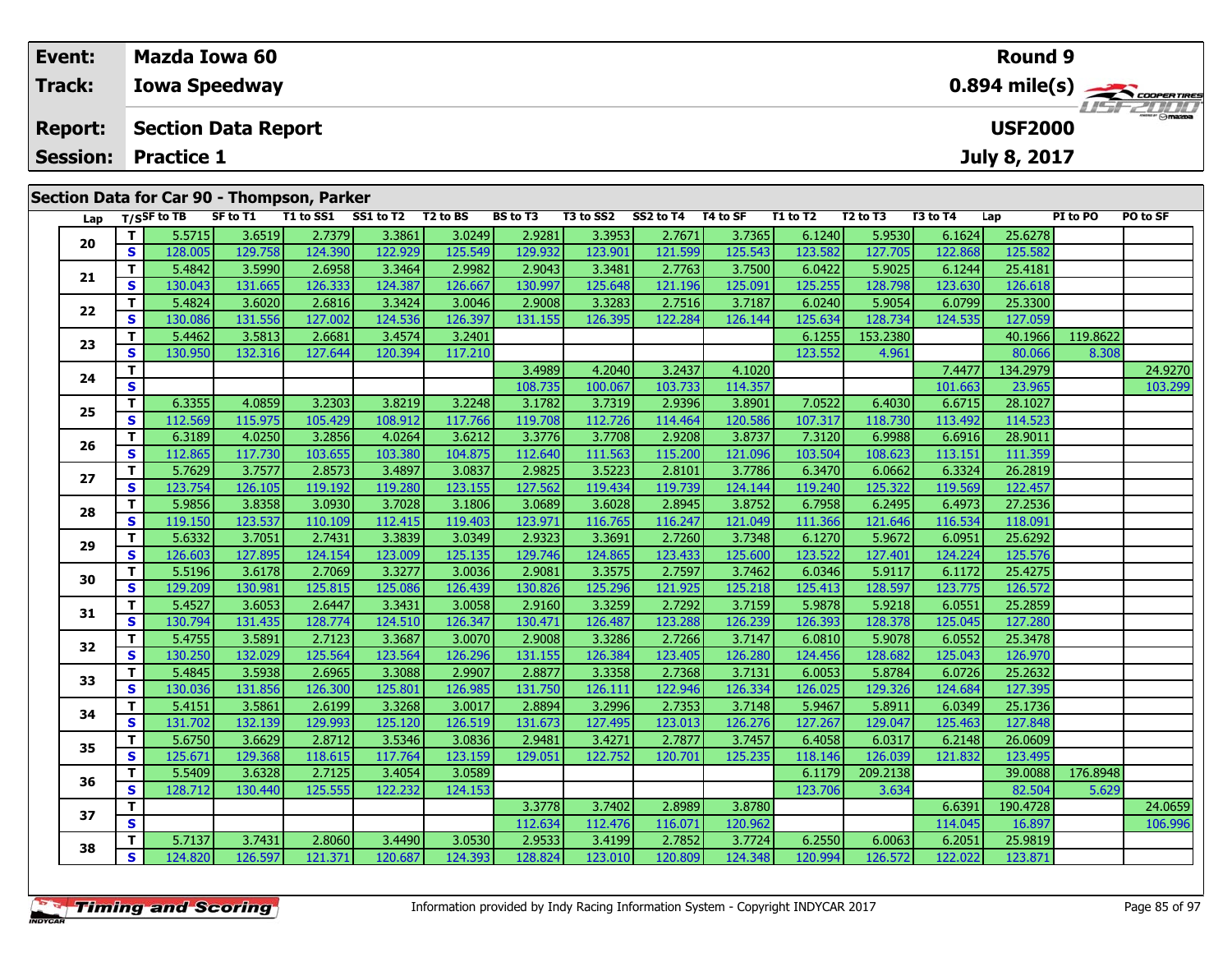| Event:         | Mazda Iowa 60              | Round 9                                                |
|----------------|----------------------------|--------------------------------------------------------|
| Track:         | <b>Iowa Speedway</b>       | $0.894$ mile(s) $\overbrace{\hspace{2cm}}$ coorentines |
| <b>Report:</b> | Section Data Report        | $\frac{2\pi}{\omega}$<br><b>USF2000</b>                |
|                | <b>Session: Practice 1</b> | July 8, 2017                                           |

|            |                                                    | Section Data for Car 90 - Thompson, Parker |
|------------|----------------------------------------------------|--------------------------------------------|
|            |                                                    | Lap T/SSF to PI                            |
| ${\bf 20}$ | $\frac{1}{s}$                                      |                                            |
|            |                                                    |                                            |
| $21$       | $rac{T}{s}$                                        |                                            |
|            | $\overline{\mathsf{r}}$                            |                                            |
| $22$       | $\overline{\mathbf{s}}$                            |                                            |
| 23         | $\overline{\mathsf{r}}$                            | 29.7053                                    |
|            | $\mathbf{s}$                                       | 95.633                                     |
| 24         | $\frac{1}{s}$                                      |                                            |
|            | $\overline{1}$                                     |                                            |
| 25         | $\overline{\mathbf{s}}$                            |                                            |
| 26         | $\overline{\mathbf{T}}$                            |                                            |
|            | $\overline{\mathbf{s}}$                            |                                            |
| 27         | $\frac{1}{s}$                                      |                                            |
|            | $\overline{1}$                                     |                                            |
| 28         | $\mathbf{s}$                                       |                                            |
|            |                                                    |                                            |
| 29         | $rac{1}{s}$                                        |                                            |
| 30         | $\overline{\mathbf{r}}$                            |                                            |
|            | $\overline{\mathbf{s}}$                            |                                            |
| 31         | $\overline{\mathbf{T}}$<br>$\mathbf{s}$            |                                            |
|            |                                                    |                                            |
| 32         | $\frac{1}{s}$                                      |                                            |
| 33         | $\frac{1}{s}$                                      |                                            |
|            |                                                    |                                            |
| 34         | $\mathbf{T}$                                       |                                            |
|            | $\overline{\mathbf{s}}$<br>$\overline{\mathbf{r}}$ |                                            |
| 35         | $\mathbf{s}$                                       |                                            |
|            | $\overline{t}$                                     | 28.5209                                    |
| 36         | $\mathbf{s}$                                       | 99.604                                     |
| 37         | $\overline{\mathbf{r}}$                            |                                            |
|            | $\overline{\mathbf{s}}$                            |                                            |
| 38         | $rac{1}{s}$                                        |                                            |
|            |                                                    |                                            |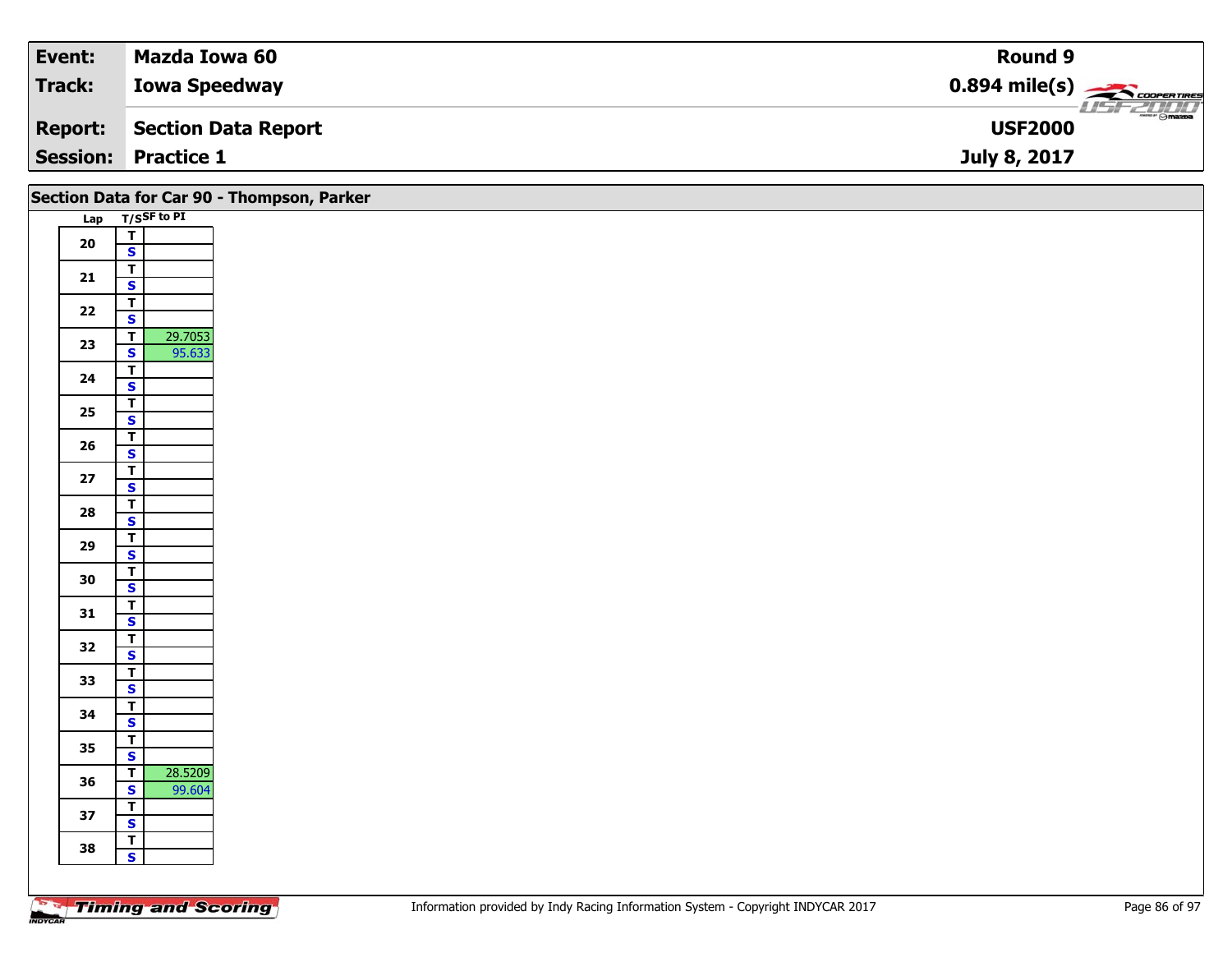| Event:         |                 |                                                 | Mazda Iowa 60                                |           |                    |  |                 |           |           |          |          |                                  |          | <b>Round 9</b> |                 |          |
|----------------|-----------------|-------------------------------------------------|----------------------------------------------|-----------|--------------------|--|-----------------|-----------|-----------|----------|----------|----------------------------------|----------|----------------|-----------------|----------|
| <b>Track:</b>  |                 | $0.894 \text{ mile(s)}$<br><b>Iowa Speedway</b> |                                              |           |                    |  |                 |           |           |          |          |                                  |          |                |                 |          |
| <b>Report:</b> |                 |                                                 | <b>USF2000</b><br><b>Section Data Report</b> |           |                    |  |                 |           |           |          |          |                                  |          |                |                 |          |
|                | <b>Session:</b> | <b>Practice 1</b><br><b>July 8, 2017</b>        |                                              |           |                    |  |                 |           |           |          |          |                                  |          |                |                 |          |
|                |                 |                                                 |                                              |           |                    |  |                 |           |           |          |          |                                  |          |                |                 |          |
|                |                 | Section Data for Car 90 - Thompson, Parker      |                                              |           |                    |  |                 |           |           |          |          |                                  |          |                |                 |          |
|                |                 | Lap T/SSF to TB                                 | SF to T1                                     | T1 to SS1 | SS1 to T2 T2 to BS |  | <b>BS</b> to T3 | T3 to SS2 | SS2 to T4 | T4 to SF | T1 to T2 | T <sub>2</sub> to T <sub>3</sub> | T3 to T4 | Lap            | <b>PI</b> to PO | PO to SF |

| Lap |          | T/SSF to IB | <b>SF to 11</b> | <b>11 to SS1</b> | $551 \text{ to } 12$ $12 \text{ to } 15$ |         | <b>BS to 13</b> | 13 to SS2 | SS2 to 14 14 to SF |         | 11 to 12 | 12 to 13 | 13 to 14 | Lap      | PI to PO | PO to SF |
|-----|----------|-------------|-----------------|------------------|------------------------------------------|---------|-----------------|-----------|--------------------|---------|----------|----------|----------|----------|----------|----------|
| 39  | T.       | 5.5018      | 3.6317          | 2.6733           | 3.3900                                   | 3.0269  | 2.9212          | 3.3972    | 2.7550             | 3.7466  | 6.0633   | 5.9481   | 6.1522   | 25.5419  |          |          |
|     | <b>S</b> | 129.627     | 130.480         | 127.396          | 122.788                                  | 125.466 | 130.239         | 123.832   | 122.133            | 125.204 | 124.820  | 127.810  | 123.071  | 126.005  |          |          |
| 40  | T.       | 5.4565      | 3.6060          | 2.6482           | 3.3566                                   | 3.0075  | 2.9024          | 3.3356    | 2.7220             | 3.7171  | 6.0048   | 5.9099   | 6.0576   | 25.2954  |          |          |
|     | <b>S</b> | 130.703     | 131.410         | 128.604          | 124.009                                  | 126.275 | 131.083         | 126.119   | 123.614            | 126.198 | 126.036  | 128.636  | 124.993  | 127.233  |          |          |
| 41  | T.       | 5.3904      | 3.5783          | 2.5920           | 3.3195                                   | 2.9822  | 2.8836          | 3.2640    | 2.7183             | 3.7008  | 5.9115   | 5.8658   | 5.9823   | 25.0387  |          |          |
|     | S        | 132.306     | 132.427         | 131.392          | 125.395                                  | 127.346 | 131.937         | 128.885   | 123.782            | 126.754 | 128.025  | 129.603  | 126.567  | 128.537  |          |          |
| 42  | T.       | 5.3647      | 3.5580          | 2.5844           | 3.3150                                   | 2.9804  | 2.8703          | 3.2981    | 2.7906             | 3.7556  | 5.8994   | 5.8507   | 6.0887   | 25.1524  |          |          |
|     | S        | 132.940     | 133.183         | 131.778          | 125.566                                  | 127.423 | 132.549         | 127.553   | 120.575            | 124.904 | 128.287  | 129.938  | 124.355  | 127.956  |          |          |
| 43  | T.       | 5.7253      | 3.6747          | 2.9447           | 3.6108                                   | 3.1062  | 2.9732          | 3.3194    | 2.7227             | 3.7242  | 6.5555   | 6.0794   | 6.0421   | 26.0759  |          |          |
|     | S.       | 124.567     | 128.953         | 115.655          | 115.279                                  | 122.263 | 127.961         | 126.734   | 123.582            | 125.957 | 115.448  | 125.050  | 125.314  | 123.424  |          |          |
| 44  | T.       | 5.3810      | 3.5753          | 2.5815           | 3.3164                                   | 2.9933  | 2.8990          | 3.2614    | 2.7035             | 3.6992  | 5.8979   | 5.8923   | 5.9649   | 25.0296  |          |          |
|     | S        | 132.537     | 132.538         | 131.926          | 125.513                                  | 126.874 | 131.236         | 128.988   | 124.460            | 126.809 | 128.320  | 129.020  | 126.936  | 128.584  |          |          |
| 45  | T.       | 5.3524      | 3.5611          | 2.5668           | 3.3132                                   | 2.9840  | 2.8861          | 3.2534    | 2.7313             | 3.7073  | 5.8800   | 5.8701   | 5.9847   | 25.0032  |          |          |
|     | <b>S</b> | 133.245     | 133.067         | 132.682          | 125.634                                  | 127.270 | 131.823         | 129.305   | 123.193            | 126.532 | 128.711  | 129.508  | 126.516  | 128.720  |          |          |
| 46  | T.       | 5.3687      | 3.5667          | 2.5735           | 3.2851                                   | 2.9784  | 2.8868          | 3.2679    | 2.7194             | 3.7070  | 5.8586   | 5.8652   | 5.9873   | 24.9848  |          |          |
|     | S.       | 132.841     | 132.858         | 132.337          | 126.708                                  | 127.509 | 131.791         | 128.732   | 123.732            | 126.542 | 129.181  | 129.617  | 126.461  | 128.814  |          |          |
| 47  | T.       | 5.3480      | 3.5677          | 2.5503           | 3.3408                                   | 3.0096  | 2.8989          | 3.2319    | 2.6680             | 3.6677  | 5.8911   | 5.9085   | 5.8999   | 24.9349  |          |          |
|     | <b>S</b> | 133.355     | 132.820         | 133.540          | 124.596                                  | 126.187 | 131.241         | 130.165   | 126.116            | 127.898 | 128.468  | 128.667  | 128.334  | 129.072  |          |          |
| 48  | T.       | 5.3200      | 3.5472          | 2.5385           | 3.2909                                   | 2.9791  | 2.8808          | 3.2446    | 2.6728             | 3.6652  | 5.8294   | 5.8599   | 5.9174   | 24.8191  |          |          |
|     | <b>S</b> | 134.057     | 133.588         | 134.161          | 126.485                                  | 127.479 | 132.066         | 129.656   | 125.889            | 127.985 | 129.828  | 129.734  | 127.955  | 129.674  |          |          |
| 49  | T.       | 5.3529      | 3.5480          | 2.6391           | 3.7377                                   | 3.2456  |                 |           |                    |         | 6.3768   | 168.9109 |          | 41.6480  | 134.1578 |          |
|     | <b>S</b> | 133.233     | 133.558         | 129.047          | 111.365                                  | 117.012 |                 |           |                    |         | 118.683  | 4.501    |          | 77.276   | 7.423    |          |
| 50  | T.       |             |                 |                  |                                          |         | 3.3218          | 3.5537    | 2.8161             | 3.7954  |          |          | 6.3698   | 147.3529 |          | 23.7021  |
|     | S        |             |                 |                  |                                          |         | 114.533         | 118.379   | 119.483            | 123.595 |          |          | 118.867  | 21.841   |          | 108.638  |
| 51  | T.       | 5.4867      | 3.6478          | 2.6341           | 3.4064                                   | 3.0362  | 2.9286          | 3.2781    | 2.7376             | 3.7290  | 6.0405   | 5.9648   | 6.0157   | 25.3978  |          |          |
|     | S        | 129.984     | 129.904         | 129.292          | 122.196                                  | 125.082 | 129.910         | 128.331   | 122.910            | 125.795 | 125.291  | 127.452  | 125.864  | 126.720  |          |          |
| 52  | T.       | 5.3956      | 3.5902          | 2.5758           | 3.2833                                   | 2.9724  | 2.8827          | 3.2220    | 2.6929             | 3.6829  | 5.8591   | 5.8551   | 5.9149   | 24.9022  |          |          |
|     | <b>S</b> | 132.178     | 131.988         | 132.218          | 126.778                                  | 127.766 | 131.979         | 130.565   | 124.950            | 127.370 | 129.170  | 129.840  | 128.009  | 129.242  |          |          |
| 53  | T.       | 5.3993      | 3.5625          | 2.7452           | 3.9274                                   | 3.2205  | 3.0487          | 3.3999    | 2.7274             | 3.7326  | 6.6726   | 6.2692   | 6.1273   | 26.3642  |          |          |
|     | <b>S</b> | 132.088     | 133.014         | 124.060          | 105.986                                  | 117.924 | 124.792         | 123.734   | 123.369            | 125.674 | 113.422  | 121.264  | 123.571  | 122.075  |          |          |
| 54  | T.       | 5.4368      | 3.6001          | 2.6279           | 3.3186                                   | 2.9875  | 2.8941          | 3.2969    | 2.7231             | 3.7245  | 5.9465   | 5.8816   | 6.0200   | 25.1727  |          |          |
|     | S        | 131.177     | 131.625         | 129.597          | 125.429                                  | 127.121 | 131.459         | 127.599   | 123.564            | 125.947 | 127.271  | 129.255  | 125.774  | 127.853  |          |          |
| 55  | T.       | 5.4042      | 3.5895          | 2.5944           | 3.3114                                   | 2.9801  | 2.8897          | 3.2493    | 2.7041             | 3.6868  | 5.9058   | 5.8698   | 5.9534   | 25.0053  |          |          |
|     | S        | 131.968     | 132.014         | 131.270          | 125.702                                  | 127.436 | 131.659         | 129.468   | 124.432            | 127.235 | 128.148  | 129.515  | 127.181  | 128.709  |          |          |
| 56  | T.       | 5.3825      | 3.5682          | 2.5885           | 3.3015                                   | 2.9819  | 2.8896          | 3.2493    | 2.6850             | 3.6790  | 5.8900   | 5.8715   | 5.9343   | 24.9430  |          |          |
|     | <b>S</b> | 132.500     | 132.802         | 131.570          | 126.079                                  | 127.359 | 131.663         | 129.468   | 125.317            | 127.505 | 128.492  | 129.478  | 127.590  | 129.030  |          |          |
| 57  | T.       | 5.3588      | 3.5592          | 2.5770           | 3.3036                                   | 2.9804  | 2.8845          | 3.2400    | 2.8791             | 3.8638  | 5.8806   | 5.8649   | 6.1191   | 25.2876  |          |          |
|     | S.       | 133.086     | 133.138         | 132.157          | 125.999                                  | 127.423 | 131.896         | 129.840   | 116.869            | 121.407 | 128.697  | 129.623  | 123.737  | 127.272  |          |          |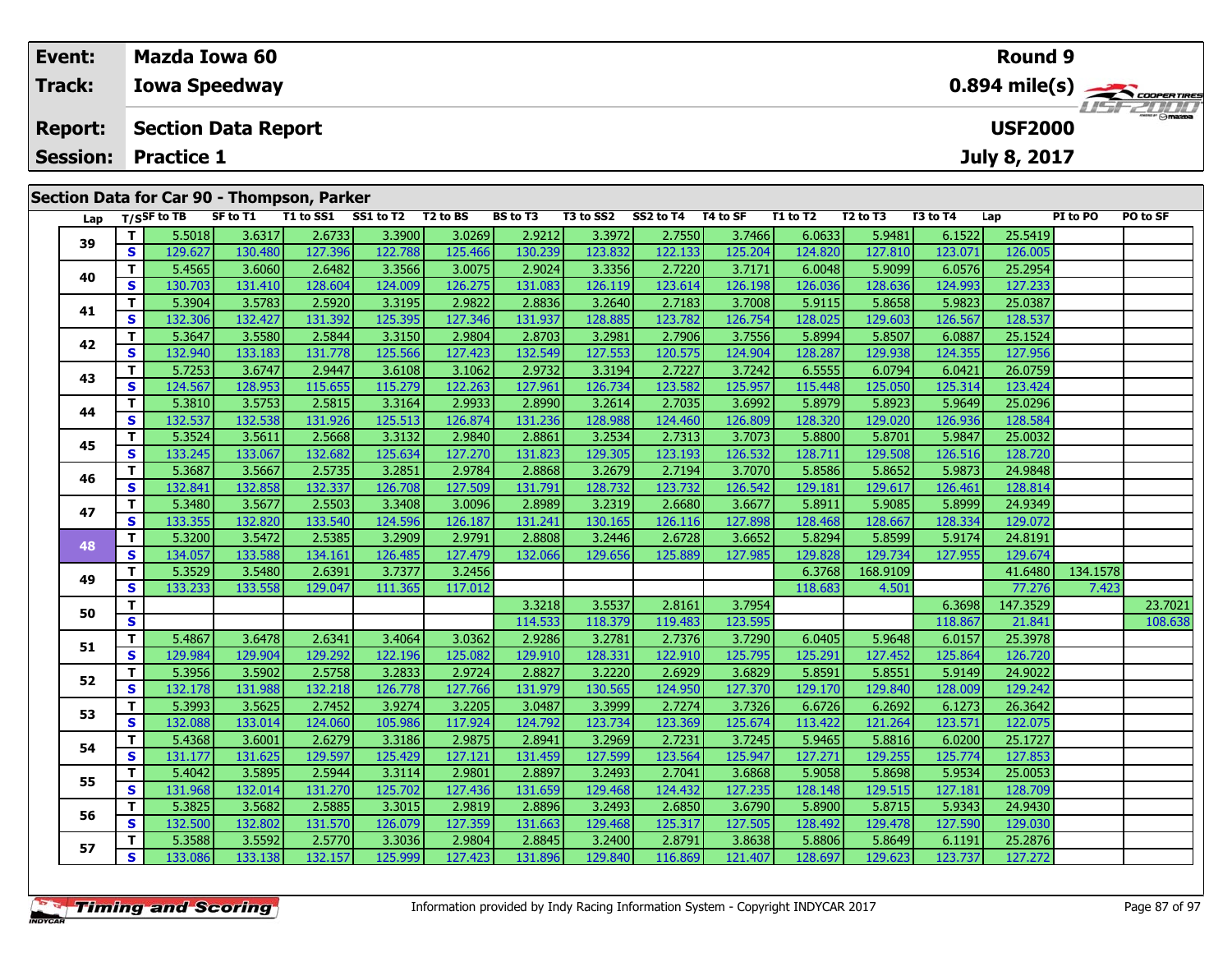| Event:         | Mazda Iowa 60              | Round 9                                                |
|----------------|----------------------------|--------------------------------------------------------|
| Track:         | <b>Iowa Speedway</b>       | $0.894$ mile(s) $\overbrace{\hspace{2cm}}$ coorentines |
| <b>Report:</b> | Section Data Report        | $\frac{2\pi}{\omega}$<br><b>USF2000</b>                |
|                | <b>Session: Practice 1</b> | July 8, 2017                                           |

|    |                                              | Section Data for Car 90 - Thompson, Parker |
|----|----------------------------------------------|--------------------------------------------|
|    | Lap T/SSF to PI                              |                                            |
| 39 | $rac{1}{s}$                                  |                                            |
|    |                                              |                                            |
| 40 | $\overline{\mathbf{r}}$                      |                                            |
|    | $\overline{\mathbf{s}}$                      |                                            |
| 41 | $\overline{1}$                               |                                            |
|    | $\overline{\mathbf{s}}$                      |                                            |
| 42 | $\overline{\mathbf{T}}$                      |                                            |
|    | $\mathbf{s}$                                 |                                            |
| 43 | $\overline{\mathsf{r}}$                      |                                            |
|    | $\overline{\mathbf{s}}$                      |                                            |
| 44 | $\overline{\mathbf{r}}$                      |                                            |
|    | $\mathbf{s}$                                 |                                            |
| 45 | $\overline{\mathsf{T}}$<br>$\mathbf{s}$      |                                            |
|    | $\overline{\mathbf{r}}$                      |                                            |
| 46 | $\mathbf{s}$                                 |                                            |
|    | $\overline{\mathsf{r}}$                      |                                            |
| 47 | $\mathsf{s}$                                 |                                            |
|    | $\mathbf{T}$                                 |                                            |
| 48 | $\overline{\mathbf{s}}$                      |                                            |
|    | $\overline{\mathbf{T}}$                      |                                            |
| 49 | 31.1410<br>91.224<br>$\overline{\mathbf{s}}$ |                                            |
| 50 | $\overline{1}$                               |                                            |
|    | $\overline{\mathbf{s}}$                      |                                            |
| 51 | $\overline{\mathbf{r}}$                      |                                            |
|    | $\mathbf{s}$                                 |                                            |
| 52 | $\overline{\mathbf{T}}$                      |                                            |
|    | $\overline{\mathbf{s}}$                      |                                            |
| 53 | $rac{1}{s}$                                  |                                            |
|    | $\overline{\mathbf{r}}$                      |                                            |
| 54 | $\mathbf{s}$                                 |                                            |
|    | $\overline{1}$                               |                                            |
| 55 | $\mathbf{s}$                                 |                                            |
|    | $\overline{\mathsf{r}}$                      |                                            |
| 56 | $\mathbf{s}$                                 |                                            |
| 57 | $\overline{\mathsf{T}}$                      |                                            |
|    | $\mathbf{s}$                                 |                                            |
|    |                                              |                                            |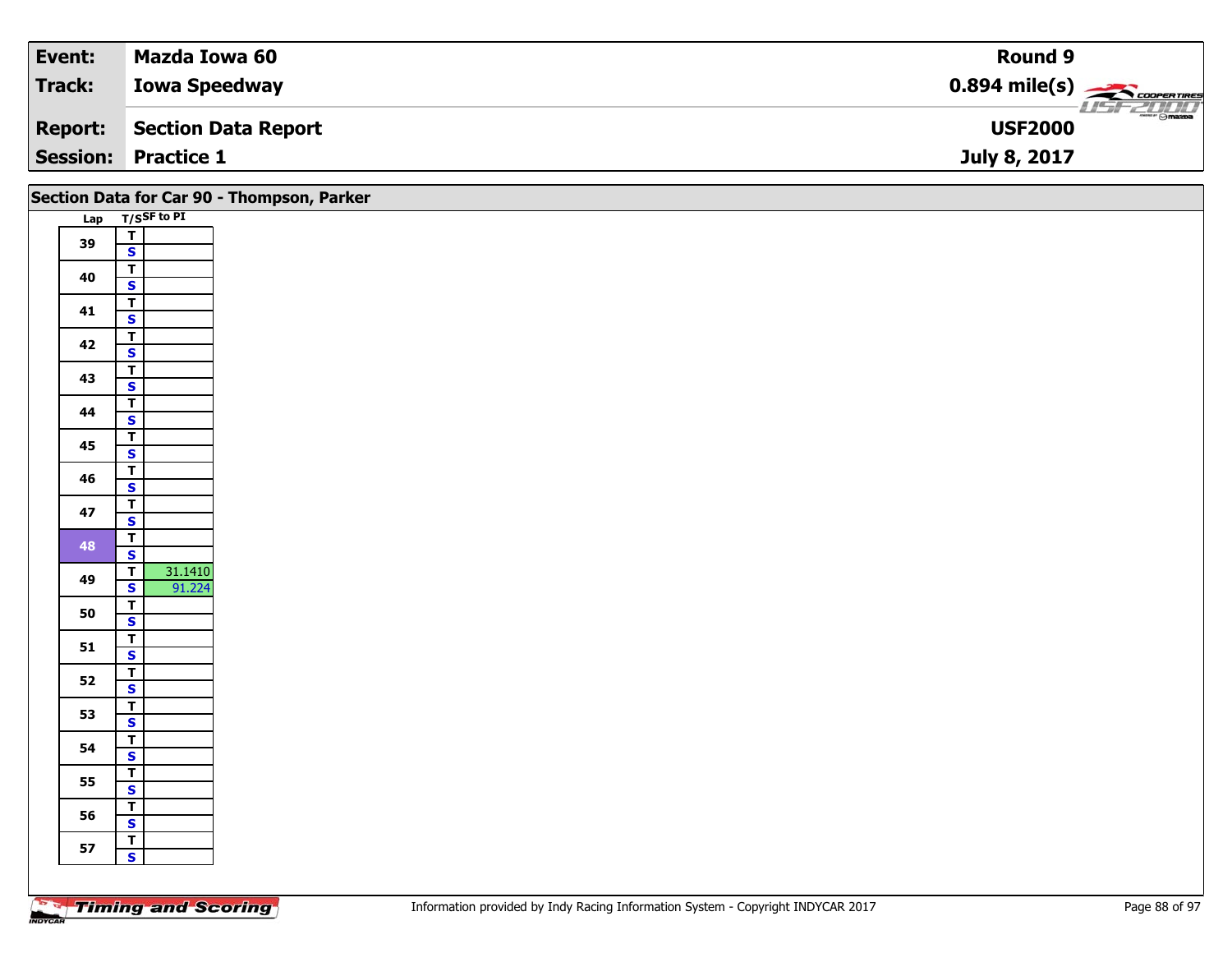| Event:         | Mazda Iowa 60                              | <b>Round 9</b>                     |
|----------------|--------------------------------------------|------------------------------------|
| <b>Track:</b>  | <b>Iowa Speedway</b>                       |                                    |
| <b>Report:</b> | <b>Section Data Report</b>                 | <b>LISF 2000</b><br><b>USF2000</b> |
|                | <b>Session: Practice 1</b>                 | <b>July 8, 2017</b>                |
|                | Section Data for Car 90 - Thompson, Parker |                                    |

| Lap |              | T/SSF to TB | SF to T1 | T1 to SS1 | SS1 to T2 | T2 to BS | <b>BS</b> to T3 | T3 to SS2 | SS2 to T4 | T4 to SF | T1 to T2 | T <sub>2</sub> to T <sub>3</sub> | T3 to T4 | Lap      | PI to PO | PO to SF |
|-----|--------------|-------------|----------|-----------|-----------|----------|-----------------|-----------|-----------|----------|----------|----------------------------------|----------|----------|----------|----------|
| 58  | τI           | 5.7929      | 3.7333   | 2.9692    | 3.7970    | 3.5513   |                 |           |           |          | 6.7662   | 136.7180                         |          | 42.5768  | 100.5067 |          |
|     | s l          | 123.113     | 126.929  | 114.700   | 109.626   | 106.939  |                 |           |           |          | 111.853  | 5.561                            |          | 75.590   | 9.908    |          |
| 59  |              |             |          |           |           |          | 3.5275          | 3.8587    | 2.9957    | 3.8810   |          |                                  | 6.8544   | 115.3761 |          | 25.3669  |
|     | S.           |             |          |           |           |          | 107.854         | 109.022   | 112.320   | 120.869  |          |                                  | 110.463  | 27.895   |          | 101.508  |
| 60  | Τ.           | 5.8021      | 3.7730   | 2.9012    | 3.5306    | 3.0931   | 2.9773          | 3.4255    | 2.7706    | 3.7307   | 6.4318   | 6.0704                           | 6.1961   | 26.2020  |          |          |
|     | S.           | 122.918     | 125.593  | 117.389   | 117.898   | 122.781  | 127.785         | 122.809   | 121.446   | 125.738  | 117.668  | 125.235                          | 122.199  | 122.830  |          |          |
|     | Τ.           | 5.6084      | 3.6669   | 2.7651    | 3.4279    | 3.0265   | 2.9683          | 3.9039    | 3.0463    | 3.9148   | 6.1930   | 5.9948                           | 6.9502   | 26.7197  |          |          |
| 61  | S.           | 127.163     | 129.227  | 123.167   | 121.430   | 125.482  | 128.173         | 107.759   | 110.454   | 119.825  | 122.205  | 126.814                          | 108.941  | 120.450  |          |          |
| 62  |              | 5.7237      | 3.7651   | 2.7886    | 3.3957    | 3.0295   | 2.9373          | 3.3574    | 2.7188    | 3.7216   | 6.1843   | 5.9668                           | 6.0762   | 25.7140  |          |          |
|     | s l          | 124.602     | 125.857  | 122.129   | 122.582   | 125.358  | 129.525         | 125.300   | 123.759   | 126.045  | 122.377  | 127.410                          | 124.611  | 125.161  |          |          |
| 63  | Τ.           | 5.4410      | 3.5923   | 2.6405    | 3.3340    | 2.9958   | 2.9139          | 3.3622    | 2.7763    | 3.7253   | 5.9745   | 5.9097                           | 6.1385   | 25.3403  |          |          |
|     | S.           | 131.076     | 131.911  | 128.979   | 124.850   | 126.768  | 130.565         | 125.121   | 121.196   | 125.920  | 126.675  | 128.641                          | 123.346  | 127.007  |          |          |
| 64  |              | 5.4294      | 3.5861   | 2.6346    | 3.3151    | 2.9935   | 2.9073          | 3.3148    | 2.7222    | 3.6785   | 5.9497   | 5.9008                           | 6.0370   | 25.1521  |          |          |
|     | S I          | 131.356     | 132.139  | 129.268   | 125.562   | 126.866  | 130.862         | 126.910   | 123.605   | 127.522  | 127.203  | 128.835                          | 125.420  | 127.958  |          |          |
| 65  | Τ.           | 5.3582      | 3.5474   | 2.5937    | 3.3176    | 2.9873   | 2.8961          | 3.2683    | 2.7037    | 3.6720   | 5.9113   | 5.8834                           | 5.9720   | 24.9861  |          |          |
|     | S I          | 133.101     | 133.581  | 131.306   | 125.467   | 127.129  | 131.368         | 128.716   | 124.451   | 127.748  | 128.029  | 129.216                          | 126.785  | 128.808  |          |          |
| 66  |              | 5.3411      | 3.5413   | 2.5724    | 3.3367    | 2.9962   | 2.8968          | 3.3046    | 2.6973    | 3.6783   | 5.9091   | 5.8930                           | 6.0019   | 25.0236  |          |          |
|     | S.           | 133.527     | 133.811  | 132.393   | 124.749   | 126.751  | 131.336         | 127.302   | 124.746   | 127.529  | 128.077  | 129.005                          | 126.153  | 128.615  |          |          |
| 67  |              | 5.3679      | 3.5533   | 2.5961    | 3.3333    | 3.0051   | 2.9046          | 3.2844    | 2.7241    | 3.6812   | 5.9294   | 5.9097                           | 6.0085   | 25.0821  |          |          |
|     | S I          | 132.860     | 133.359  | 131.185   | 124.876   | 126.376  | 130.983         | 128.085   | 123.519   | 127.429  | 127.638  | 128.641                          | 126.015  | 128.315  |          |          |
| 68  |              | 5.4095      | 3.5531   | 2.7248    | 3.8824    | 3.3153   |                 |           |           |          | 6.6072   |                                  |          | 44.2754  |          |          |
|     | $\mathbf{s}$ | 131.839     | 133.366  | 124.988   | 107.215   | 114.552  |                 |           |           |          | 114.544  |                                  |          | 72.690   |          |          |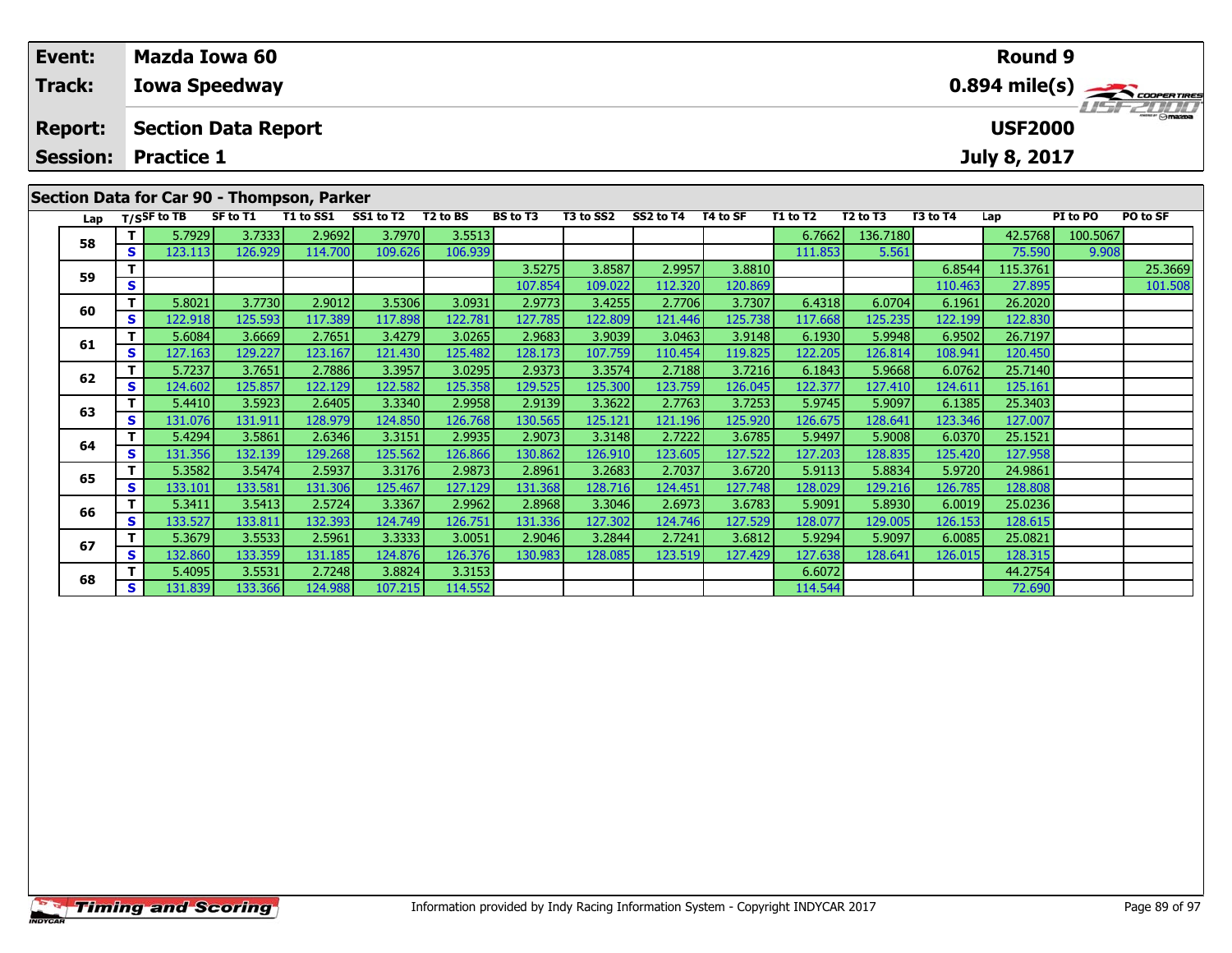| Event:          | Mazda Iowa 60              | <b>Round 9</b>                                        |
|-----------------|----------------------------|-------------------------------------------------------|
| <b>Track:</b>   | <b>Iowa Speedway</b>       | $0.894$ mile(s) $\overbrace{\hspace{2cm}}$ coorganges |
| <b>Report:</b>  | <b>Section Data Report</b> | $\frac{2}{\odot}$ mazoa<br><b>USF2000</b>             |
| <b>Session:</b> | <b>Practice 1</b>          | July 8, 2017                                          |

|  |  |  |  | Section Data for Car 90 - Thompson, Parker |  |
|--|--|--|--|--------------------------------------------|--|
|--|--|--|--|--------------------------------------------|--|

| Lap |                         | T/SSF to PI |
|-----|-------------------------|-------------|
| 58  | т                       | 32.0793     |
|     | S                       | 88.555      |
| 59  | Т                       |             |
|     | S                       |             |
| 60  | Т                       |             |
|     | s                       |             |
| 61  | т                       |             |
|     | S                       |             |
| 62  | I                       |             |
|     | $\overline{\mathbf{s}}$ |             |
| 63  | T                       |             |
|     | S                       |             |
| 64  | Т                       |             |
|     | S                       |             |
| 65  |                         |             |
|     | $rac{T}{S}$             |             |
| 66  |                         |             |
|     | S                       |             |
| 67  | T                       |             |
|     | S                       |             |
| 68  | T                       | 33.5954     |
|     | S                       | 84.559      |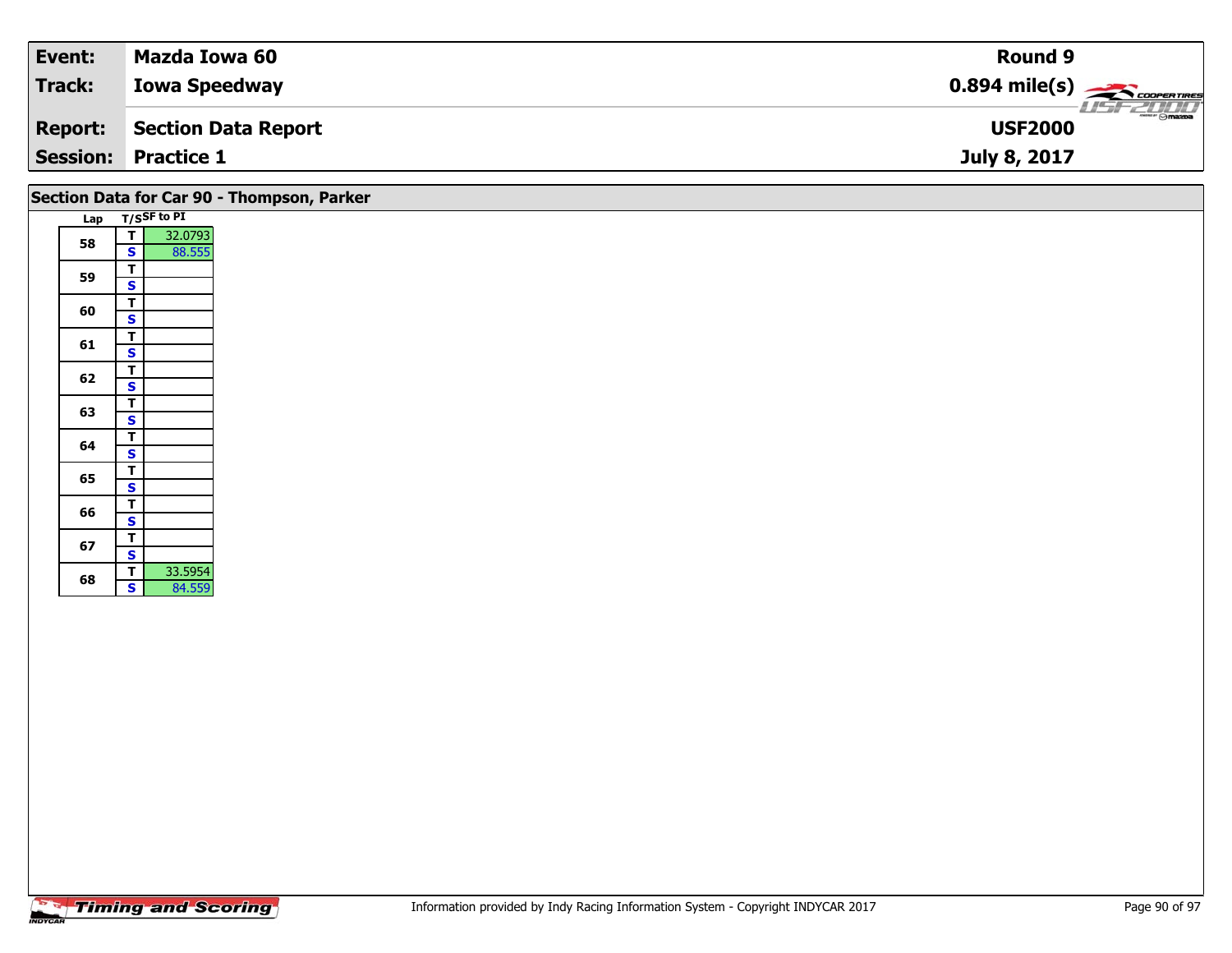| Event:                   |          | <b>Mazda Iowa 60</b>                         |                 |           |           |          |                 |           |           |          |          |                                  |          | Round 9      |          |                                           |
|--------------------------|----------|----------------------------------------------|-----------------|-----------|-----------|----------|-----------------|-----------|-----------|----------|----------|----------------------------------|----------|--------------|----------|-------------------------------------------|
| Track:                   |          | <b>Iowa Speedway</b>                         |                 |           |           |          |                 |           |           |          |          |                                  |          |              |          | $0.894$ mile(s) $\rightarrow$ correntment |
| <b>Report:</b>           |          | <b>Section Data Report</b><br><b>USF2000</b> |                 |           |           |          |                 |           |           |          |          |                                  |          |              |          |                                           |
| <b>Session:</b>          |          | <b>Practice 1</b>                            |                 |           |           |          |                 |           |           |          |          |                                  |          | July 8, 2017 |          |                                           |
|                          |          | Section Data for Car 92 - Gore, Dev (R)      |                 |           |           |          |                 |           |           |          |          |                                  |          |              |          |                                           |
| Lap                      |          | $T/S$ SF to T1                               | <b>SF to TB</b> | T1 to SS1 | SS1 to T2 | T2 to BS | <b>BS</b> to T3 | T3 to SS2 | SS2 to T4 | T4 to SF | T1 to T2 | T <sub>2</sub> to T <sub>3</sub> | T3 to T4 | Lap          | PI to PO | PO to SF                                  |
|                          | Τ.       | 4.2066                                       | 6.5196          | 3.3119    | 3.9791    | 3.3232   | 3.2614          | 4.0045    | 3.1665    | 4.0436   | 7.2910   | 6.5846                           | 7.1710   | 29.2968      |          | 27.9055                                   |
| 1                        | S.       | 112.648                                      | 109.390         | 102.832   | 104.609   | 114.279  | 116.654         | 105.052   | 106.262   | 116.008  | 103.802  | 115.455                          | 105.586  | 109.855      |          | 92.274                                    |
| 2                        |          | 4.0005                                       | 6.2363          | 3.1870    | 3.8231    | 3.2650   | 3.5954          | 4.1075    | 3.1898    | 4.0637   | 7.0101   | 226.1535                         | 7.2973   | 248.5251     | 191.6403 | 26.2208                                   |
|                          | <b>S</b> | 118.451                                      | 114.360         | 106.862   | 108.878   | 116.316  | 105.817         | 102.418   | 105.485   | 115.434  | 107.961  | 3.362                            | 103.759  | 12.950       | 5.196    | 98.202                                    |
| 3                        | Τ.       | 4.0254                                       | 6.2478          | 3.1755    | 3.8176    | 3.2604   | 3.1049          | 3.6490    | 3.0816    | 3.9923   | 6.9931   | 6.3653                           | 6.7306   | 28.1067      |          |                                           |
|                          | S.       | 117.718                                      | 114.149         | 107.249   | 109.034   | 116.480  | 122.534         | 115.287   | 109.189   | 117.499  | 108.224  | 119.433                          | 112.495  | 114.507      |          |                                           |
| 4                        | т        | 3.9537                                       | 6.0775          | 3.0435    | 3.8053    | 3.2425   | 3.1204          | 3.6628    | 3.0586    | 3.9833   | 6.8488   | 6.3629                           | 6.7214   | 27.8701      |          |                                           |
|                          | S.       | 119.853                                      | 117.348         | 111.900   | 109.387   | 117.123  | 121.925         | 114.853   | 110.010   | 117.764  | 110.504  | 119.478                          | 112.649  | 115.479      |          |                                           |
| 5                        | т        | 3.9123                                       | 6.0200          | 3.0188    | 3.6989    | 3.1873   | 3.1236          | 3.6743    | 2.9673    | 3.9031   | 6.7177   | 6.3109                           | 6.6416   | 27.4856      |          |                                           |
|                          | S.       | 121.121                                      | 118.469         | 112.816   | 112.533   | 119.152  | 121.800         | 114.493   | 113.395   | 120.184  | 112.660  | 120.463                          | 114.003  | 117.094      |          |                                           |
| 6                        | т        | 3.9208                                       | 5.9922          | 2.9498    | 3.5862    | 3.1307   | 3.0463          | 3.4974    | 3.1080    | 3.9921   | 6.5360   | 6.1770                           | 6.6054   | 27.2313      |          |                                           |
|                          | S        | 120.859                                      | 119.018         | 115.455   | 116.070   | 121.306  | 124.891         | 120.284   | 108.262   | 117.505  | 115.792  | 123.074                          | 114.627  | 118.188      |          |                                           |
| $\overline{\phantom{a}}$ | Τ.       | 4.0156                                       | 6.2199          | 3.1531    | 3.8676    | 3.3386   |                 |           |           |          | 7.0207   | 258.2426                         |          | 42.3320      | 222.7856 |                                           |
|                          | <b>S</b> | 118,006                                      | 114.661         | 108.011   | 107.625   | 113.752  |                 |           |           |          | 107.798  | 2.944                            |          | 76.028       | 4.470    |                                           |
| 8                        | т        |                                              |                 |           |           |          | 3.5644          | 3.9775    | 3.1368    | 4.0614   |          |                                  | 7.1143   | 238.1226     |          | 25.8318                                   |
|                          | S        |                                              |                 |           |           |          | 106.737         | 105.765   | 107.268   | 115.500  |          |                                  | 106.428  | 13.516       |          | 99.681                                    |
|                          | т.       | 3.9237                                       | 6.0342          | 3.0279    | 3.6880    | 3.1837   | 3.0776          | 3.5295    | 2.9896    | 3.9296   | 6.7159   | 6.2613                           | 6.5191   | 27.3496      |          |                                           |

| S<br>112.866<br>112.549<br>117.676<br>120.770<br>118.190<br>119.287<br>123.621<br>119.374<br>121.417<br>116.145<br>112.477<br>119.190<br>112.691<br>т<br>3.8368<br>5.8770<br>3.6164<br>3.6139<br>2.9733<br>6.1937<br>6.5872<br>54.2480<br>2.9420<br>3.1467<br>3.0470<br>3.9310<br>6.5303<br>10<br>S<br>123.505<br>121.351<br>115.101<br>120.689<br>122.742<br>59.328<br>116.407<br>113.166<br>119.331<br>115.893<br>114.944<br>115.761<br>124.862<br>т<br>3.8368<br>3.5372<br>5.9015<br>3.6230<br>2.9611<br>3.9172<br>6.5734<br>6.4983<br>27.0198<br>2.9504<br>3.1508<br>3.0433<br>6.1941<br>11<br>S<br>123.505<br>120.848<br>120.532<br>122.734<br>114.891<br>118.931<br>113.633<br>119.113<br>119.752<br>115.133<br>116.516<br>115.431<br>125.014<br>т<br>3.8561<br>3.7454<br>3.2327<br>227.3667<br>5.9175<br>2.9574<br>6.7028<br>264.5925<br>43.5176<br>12<br>S<br>122.887<br>120.521<br>4.380<br>117.478<br>2.873<br>73.956<br>115.158<br>111.136<br>112.911<br>т<br>4.7273<br>27.1803<br>4.0504<br>3.3946<br>4.1849<br>243.9406<br>8.1219<br>13<br>S<br>88.990<br>99.121<br>93.930<br>112.091<br>93.224<br>13.193<br>94.736<br>т<br>4.0444<br>6.2496<br>3.7711<br>3.2308<br>2.9518<br>6.9057<br>6.3482<br>27.8094<br>3.1346<br>3.1174<br>3.6580<br>3.9013<br>6.6098<br>14<br>S<br>110.379<br>119.755<br>117.165<br>114.116<br>117.548<br>122.042<br>115.003<br>113.991<br>114.551<br>115.731<br>108.648<br>120.240 <br>109.593<br>3.8563<br>т<br>3.6251<br>3.6372<br>2.8986<br>6.3237<br>6.5358<br>55.2753<br>6.0318<br>3.1354<br>3.1479<br>3.1758<br>3.8665<br>6.9574<br>15<br>120.643<br>S<br>122.880<br>118.237<br>114.824<br>115.661<br>116.083<br>58.225<br>108.620<br>119.798<br>121.322<br>108.779<br>120.219<br>115.848<br>т<br>3.8123<br>3.5953<br>3.1256<br>3.5481<br>2.8917<br>26.7809<br>5.8456<br>2.8973<br>3.0458<br>6.4926<br>6.1714<br>6.4398<br>3.8648<br>16<br>S<br>124.299<br>122.003<br>117.547<br>115.776<br>121.504<br>118.565<br>116.360<br>123.186<br>117.575<br>120.175<br>124.911<br>121.375<br>116.566<br>т<br>3.8245<br>5.8803<br>2.9320<br>3.5691<br>3.1228<br>3.0122<br>3.4982<br>2.9396<br>6.5011<br>6.1350<br>6.4378<br>26.7979<br>3.8995<br>17<br>S<br>121.283<br>121.613<br>123.902<br>120.257<br>114.464<br>123.916<br>117.611<br>120.099<br>116.156<br>116.626<br>126.305<br>120.295<br>116.414<br>3.9061<br>3.8837<br>3.9927<br>175.6362<br>197.8063<br>т<br>6.0652<br>172.1586<br>3.4776<br>3.1925<br>4.0840<br>6.9948<br>7.1852<br>25.6711<br>3.1111<br>18<br>S<br>117.586<br>121.314<br>107.179<br>105.363<br>105.396<br>4.328<br>105.378<br>109.469<br>2.206<br>109.401<br>114.861<br>108.197<br>16.270<br>100.305<br>3.9759<br>3.7472<br>3.1903<br>2.9034<br>6.2764<br>27.4821<br>т<br>6.1404<br>3.0861<br>3.5990<br>3.8728<br>6.8546<br>6.5024<br>3.1074<br>19<br>S<br>119.184<br>116.146<br>109.599<br>111.083<br>119.040<br>123.280<br>115.891<br>121.125<br>117.109<br>116.889<br>121.124<br>110.410<br>116.443 | 9 | л. | 3.9237 | 6.0342 | 3.02791 | 3.68801 | 3.1837 | 3.07761 | 3.52951 | 2.9896 I | 3.9296 | 6.71591 | 6.26131 | 6.5191 | 27.34961 |  |
|--------------------------------------------------------------------------------------------------------------------------------------------------------------------------------------------------------------------------------------------------------------------------------------------------------------------------------------------------------------------------------------------------------------------------------------------------------------------------------------------------------------------------------------------------------------------------------------------------------------------------------------------------------------------------------------------------------------------------------------------------------------------------------------------------------------------------------------------------------------------------------------------------------------------------------------------------------------------------------------------------------------------------------------------------------------------------------------------------------------------------------------------------------------------------------------------------------------------------------------------------------------------------------------------------------------------------------------------------------------------------------------------------------------------------------------------------------------------------------------------------------------------------------------------------------------------------------------------------------------------------------------------------------------------------------------------------------------------------------------------------------------------------------------------------------------------------------------------------------------------------------------------------------------------------------------------------------------------------------------------------------------------------------------------------------------------------------------------------------------------------------------------------------------------------------------------------------------------------------------------------------------------------------------------------------------------------------------------------------------------------------------------------------------------------------------------------------------------------------------------------------------------------------------------------------------------------------------------------------------------------------------------------------------------------------------------------------------------------------------------------------------------------------------------------------------------------------------------------------------------------------------------------------------------------------------------------------------------|---|----|--------|--------|---------|---------|--------|---------|---------|----------|--------|---------|---------|--------|----------|--|
|                                                                                                                                                                                                                                                                                                                                                                                                                                                                                                                                                                                                                                                                                                                                                                                                                                                                                                                                                                                                                                                                                                                                                                                                                                                                                                                                                                                                                                                                                                                                                                                                                                                                                                                                                                                                                                                                                                                                                                                                                                                                                                                                                                                                                                                                                                                                                                                                                                                                                                                                                                                                                                                                                                                                                                                                                                                                                                                                                                    |   |    |        |        |         |         |        |         |         |          |        |         |         |        |          |  |
|                                                                                                                                                                                                                                                                                                                                                                                                                                                                                                                                                                                                                                                                                                                                                                                                                                                                                                                                                                                                                                                                                                                                                                                                                                                                                                                                                                                                                                                                                                                                                                                                                                                                                                                                                                                                                                                                                                                                                                                                                                                                                                                                                                                                                                                                                                                                                                                                                                                                                                                                                                                                                                                                                                                                                                                                                                                                                                                                                                    |   |    |        |        |         |         |        |         |         |          |        |         |         |        |          |  |
|                                                                                                                                                                                                                                                                                                                                                                                                                                                                                                                                                                                                                                                                                                                                                                                                                                                                                                                                                                                                                                                                                                                                                                                                                                                                                                                                                                                                                                                                                                                                                                                                                                                                                                                                                                                                                                                                                                                                                                                                                                                                                                                                                                                                                                                                                                                                                                                                                                                                                                                                                                                                                                                                                                                                                                                                                                                                                                                                                                    |   |    |        |        |         |         |        |         |         |          |        |         |         |        |          |  |
|                                                                                                                                                                                                                                                                                                                                                                                                                                                                                                                                                                                                                                                                                                                                                                                                                                                                                                                                                                                                                                                                                                                                                                                                                                                                                                                                                                                                                                                                                                                                                                                                                                                                                                                                                                                                                                                                                                                                                                                                                                                                                                                                                                                                                                                                                                                                                                                                                                                                                                                                                                                                                                                                                                                                                                                                                                                                                                                                                                    |   |    |        |        |         |         |        |         |         |          |        |         |         |        |          |  |
|                                                                                                                                                                                                                                                                                                                                                                                                                                                                                                                                                                                                                                                                                                                                                                                                                                                                                                                                                                                                                                                                                                                                                                                                                                                                                                                                                                                                                                                                                                                                                                                                                                                                                                                                                                                                                                                                                                                                                                                                                                                                                                                                                                                                                                                                                                                                                                                                                                                                                                                                                                                                                                                                                                                                                                                                                                                                                                                                                                    |   |    |        |        |         |         |        |         |         |          |        |         |         |        |          |  |
|                                                                                                                                                                                                                                                                                                                                                                                                                                                                                                                                                                                                                                                                                                                                                                                                                                                                                                                                                                                                                                                                                                                                                                                                                                                                                                                                                                                                                                                                                                                                                                                                                                                                                                                                                                                                                                                                                                                                                                                                                                                                                                                                                                                                                                                                                                                                                                                                                                                                                                                                                                                                                                                                                                                                                                                                                                                                                                                                                                    |   |    |        |        |         |         |        |         |         |          |        |         |         |        |          |  |
|                                                                                                                                                                                                                                                                                                                                                                                                                                                                                                                                                                                                                                                                                                                                                                                                                                                                                                                                                                                                                                                                                                                                                                                                                                                                                                                                                                                                                                                                                                                                                                                                                                                                                                                                                                                                                                                                                                                                                                                                                                                                                                                                                                                                                                                                                                                                                                                                                                                                                                                                                                                                                                                                                                                                                                                                                                                                                                                                                                    |   |    |        |        |         |         |        |         |         |          |        |         |         |        |          |  |
|                                                                                                                                                                                                                                                                                                                                                                                                                                                                                                                                                                                                                                                                                                                                                                                                                                                                                                                                                                                                                                                                                                                                                                                                                                                                                                                                                                                                                                                                                                                                                                                                                                                                                                                                                                                                                                                                                                                                                                                                                                                                                                                                                                                                                                                                                                                                                                                                                                                                                                                                                                                                                                                                                                                                                                                                                                                                                                                                                                    |   |    |        |        |         |         |        |         |         |          |        |         |         |        |          |  |
|                                                                                                                                                                                                                                                                                                                                                                                                                                                                                                                                                                                                                                                                                                                                                                                                                                                                                                                                                                                                                                                                                                                                                                                                                                                                                                                                                                                                                                                                                                                                                                                                                                                                                                                                                                                                                                                                                                                                                                                                                                                                                                                                                                                                                                                                                                                                                                                                                                                                                                                                                                                                                                                                                                                                                                                                                                                                                                                                                                    |   |    |        |        |         |         |        |         |         |          |        |         |         |        |          |  |
|                                                                                                                                                                                                                                                                                                                                                                                                                                                                                                                                                                                                                                                                                                                                                                                                                                                                                                                                                                                                                                                                                                                                                                                                                                                                                                                                                                                                                                                                                                                                                                                                                                                                                                                                                                                                                                                                                                                                                                                                                                                                                                                                                                                                                                                                                                                                                                                                                                                                                                                                                                                                                                                                                                                                                                                                                                                                                                                                                                    |   |    |        |        |         |         |        |         |         |          |        |         |         |        |          |  |
|                                                                                                                                                                                                                                                                                                                                                                                                                                                                                                                                                                                                                                                                                                                                                                                                                                                                                                                                                                                                                                                                                                                                                                                                                                                                                                                                                                                                                                                                                                                                                                                                                                                                                                                                                                                                                                                                                                                                                                                                                                                                                                                                                                                                                                                                                                                                                                                                                                                                                                                                                                                                                                                                                                                                                                                                                                                                                                                                                                    |   |    |        |        |         |         |        |         |         |          |        |         |         |        |          |  |
|                                                                                                                                                                                                                                                                                                                                                                                                                                                                                                                                                                                                                                                                                                                                                                                                                                                                                                                                                                                                                                                                                                                                                                                                                                                                                                                                                                                                                                                                                                                                                                                                                                                                                                                                                                                                                                                                                                                                                                                                                                                                                                                                                                                                                                                                                                                                                                                                                                                                                                                                                                                                                                                                                                                                                                                                                                                                                                                                                                    |   |    |        |        |         |         |        |         |         |          |        |         |         |        |          |  |
|                                                                                                                                                                                                                                                                                                                                                                                                                                                                                                                                                                                                                                                                                                                                                                                                                                                                                                                                                                                                                                                                                                                                                                                                                                                                                                                                                                                                                                                                                                                                                                                                                                                                                                                                                                                                                                                                                                                                                                                                                                                                                                                                                                                                                                                                                                                                                                                                                                                                                                                                                                                                                                                                                                                                                                                                                                                                                                                                                                    |   |    |        |        |         |         |        |         |         |          |        |         |         |        |          |  |
|                                                                                                                                                                                                                                                                                                                                                                                                                                                                                                                                                                                                                                                                                                                                                                                                                                                                                                                                                                                                                                                                                                                                                                                                                                                                                                                                                                                                                                                                                                                                                                                                                                                                                                                                                                                                                                                                                                                                                                                                                                                                                                                                                                                                                                                                                                                                                                                                                                                                                                                                                                                                                                                                                                                                                                                                                                                                                                                                                                    |   |    |        |        |         |         |        |         |         |          |        |         |         |        |          |  |
|                                                                                                                                                                                                                                                                                                                                                                                                                                                                                                                                                                                                                                                                                                                                                                                                                                                                                                                                                                                                                                                                                                                                                                                                                                                                                                                                                                                                                                                                                                                                                                                                                                                                                                                                                                                                                                                                                                                                                                                                                                                                                                                                                                                                                                                                                                                                                                                                                                                                                                                                                                                                                                                                                                                                                                                                                                                                                                                                                                    |   |    |        |        |         |         |        |         |         |          |        |         |         |        |          |  |
|                                                                                                                                                                                                                                                                                                                                                                                                                                                                                                                                                                                                                                                                                                                                                                                                                                                                                                                                                                                                                                                                                                                                                                                                                                                                                                                                                                                                                                                                                                                                                                                                                                                                                                                                                                                                                                                                                                                                                                                                                                                                                                                                                                                                                                                                                                                                                                                                                                                                                                                                                                                                                                                                                                                                                                                                                                                                                                                                                                    |   |    |        |        |         |         |        |         |         |          |        |         |         |        |          |  |
|                                                                                                                                                                                                                                                                                                                                                                                                                                                                                                                                                                                                                                                                                                                                                                                                                                                                                                                                                                                                                                                                                                                                                                                                                                                                                                                                                                                                                                                                                                                                                                                                                                                                                                                                                                                                                                                                                                                                                                                                                                                                                                                                                                                                                                                                                                                                                                                                                                                                                                                                                                                                                                                                                                                                                                                                                                                                                                                                                                    |   |    |        |        |         |         |        |         |         |          |        |         |         |        |          |  |
|                                                                                                                                                                                                                                                                                                                                                                                                                                                                                                                                                                                                                                                                                                                                                                                                                                                                                                                                                                                                                                                                                                                                                                                                                                                                                                                                                                                                                                                                                                                                                                                                                                                                                                                                                                                                                                                                                                                                                                                                                                                                                                                                                                                                                                                                                                                                                                                                                                                                                                                                                                                                                                                                                                                                                                                                                                                                                                                                                                    |   |    |        |        |         |         |        |         |         |          |        |         |         |        |          |  |
|                                                                                                                                                                                                                                                                                                                                                                                                                                                                                                                                                                                                                                                                                                                                                                                                                                                                                                                                                                                                                                                                                                                                                                                                                                                                                                                                                                                                                                                                                                                                                                                                                                                                                                                                                                                                                                                                                                                                                                                                                                                                                                                                                                                                                                                                                                                                                                                                                                                                                                                                                                                                                                                                                                                                                                                                                                                                                                                                                                    |   |    |        |        |         |         |        |         |         |          |        |         |         |        |          |  |
|                                                                                                                                                                                                                                                                                                                                                                                                                                                                                                                                                                                                                                                                                                                                                                                                                                                                                                                                                                                                                                                                                                                                                                                                                                                                                                                                                                                                                                                                                                                                                                                                                                                                                                                                                                                                                                                                                                                                                                                                                                                                                                                                                                                                                                                                                                                                                                                                                                                                                                                                                                                                                                                                                                                                                                                                                                                                                                                                                                    |   |    |        |        |         |         |        |         |         |          |        |         |         |        |          |  |
|                                                                                                                                                                                                                                                                                                                                                                                                                                                                                                                                                                                                                                                                                                                                                                                                                                                                                                                                                                                                                                                                                                                                                                                                                                                                                                                                                                                                                                                                                                                                                                                                                                                                                                                                                                                                                                                                                                                                                                                                                                                                                                                                                                                                                                                                                                                                                                                                                                                                                                                                                                                                                                                                                                                                                                                                                                                                                                                                                                    |   |    |        |        |         |         |        |         |         |          |        |         |         |        |          |  |
|                                                                                                                                                                                                                                                                                                                                                                                                                                                                                                                                                                                                                                                                                                                                                                                                                                                                                                                                                                                                                                                                                                                                                                                                                                                                                                                                                                                                                                                                                                                                                                                                                                                                                                                                                                                                                                                                                                                                                                                                                                                                                                                                                                                                                                                                                                                                                                                                                                                                                                                                                                                                                                                                                                                                                                                                                                                                                                                                                                    |   |    |        |        |         |         |        |         |         |          |        |         |         |        |          |  |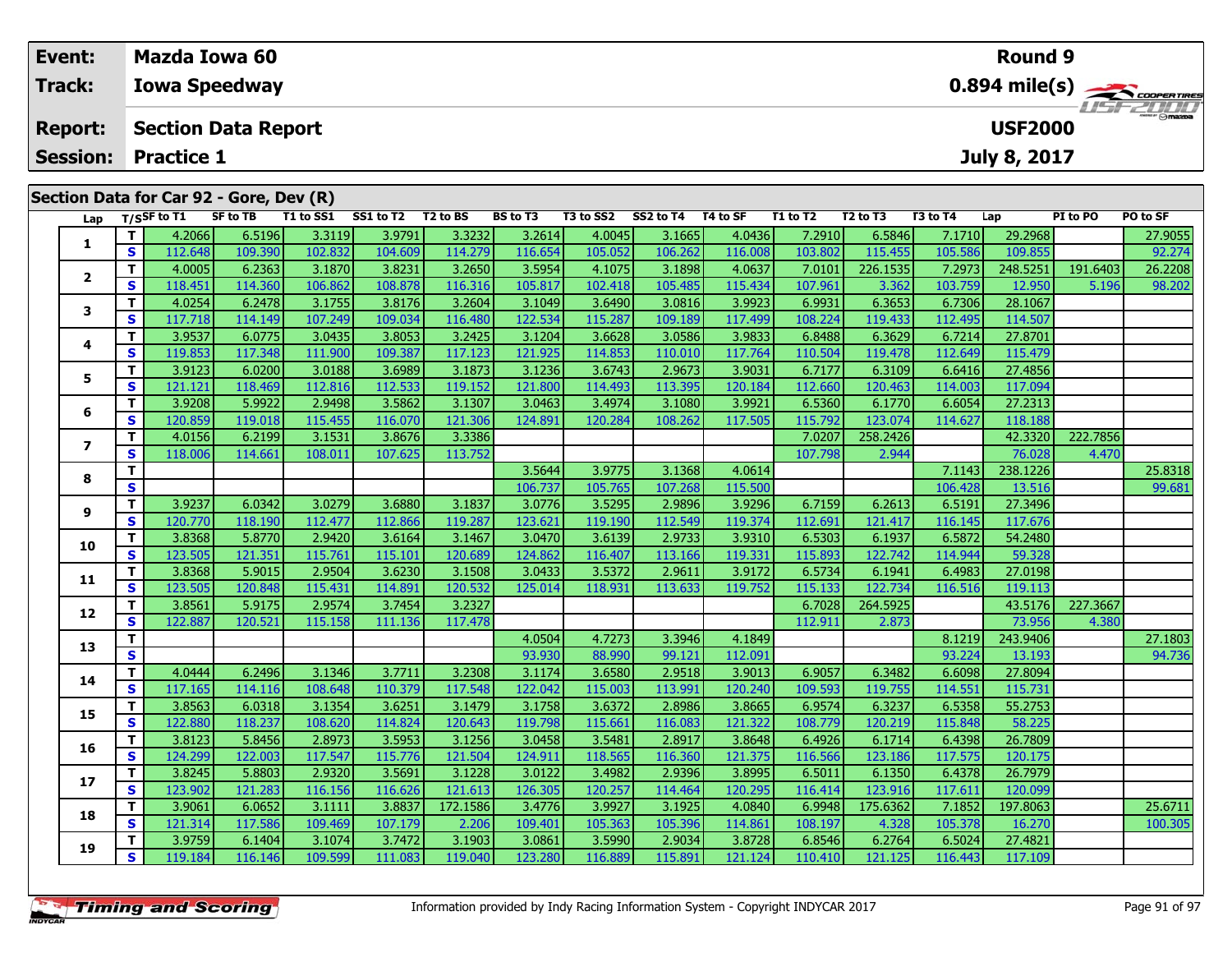| Event:          | Mazda Iowa 60        | Round 9                                             |
|-----------------|----------------------|-----------------------------------------------------|
| Track:          | <b>Iowa Speedway</b> | $0.894$ mile(s) $\overbrace{\hspace{2cm}}$ covening |
| <b>Report:</b>  | Section Data Report  | $\overline{\odot}$ mazpa<br><b>USF2000</b>          |
| <b>Session:</b> | <b>Practice 1</b>    | July 8, 2017                                        |

|                         |                                                                         | Section Data for Car 92 - Gore, Dev (R) |
|-------------------------|-------------------------------------------------------------------------|-----------------------------------------|
|                         | Lap T/SSF to PI                                                         |                                         |
| $\mathbf{1}$            | $\frac{1}{s}$                                                           |                                         |
|                         |                                                                         |                                         |
| $\overline{\mathbf{2}}$ | 30.6640<br>$\overline{1}$<br>92.643<br>$\overline{\mathbf{s}}$          |                                         |
| $\mathbf{3}$            | $\overline{\mathsf{T}}$<br>$\overline{\mathbf{s}}$                      |                                         |
|                         | $\overline{\mathsf{r}}$                                                 |                                         |
| $\overline{\mathbf{4}}$ | $\mathsf{s}$                                                            |                                         |
| $5\phantom{a}$          | $\overline{\mathsf{T}}$<br>$\overline{\mathbf{s}}$                      |                                         |
| $6\phantom{1}$          | $\overline{\mathbf{T}}$                                                 |                                         |
|                         | $\mathbf{s}$<br>31.8372<br>$\overline{\mathsf{T}}$                      |                                         |
| $\overline{\mathbf{z}}$ | $\overline{\mathbf{s}}$<br>89.229                                       |                                         |
| $\bf{8}$                | $\overline{\mathbf{r}}$<br>$\mathbf{s}$                                 |                                         |
|                         | $\overline{\mathsf{T}}$                                                 |                                         |
| $\overline{9}$          | $\mathbf{s}$                                                            |                                         |
| 10                      | $\overline{\mathsf{r}}$<br>$\overline{\mathbf{s}}$                      |                                         |
|                         | $\overline{\mathbf{r}}$                                                 |                                         |
| 11                      | $\mathbf{s}$                                                            |                                         |
| 12                      | 32.9112<br>$\overline{\mathsf{T}}$<br>$\overline{\mathbf{s}}$<br>86.317 |                                         |
|                         | $\overline{I}$                                                          |                                         |
| 13                      | $\mathbf{s}$                                                            |                                         |
| 14                      | $\overline{\mathsf{T}}$<br>$\mathbf{s}$                                 |                                         |
| 15                      | $\overline{\mathsf{T}}$                                                 |                                         |
|                         | $\overline{\mathbf{s}}$<br>$\overline{\mathbf{r}}$                      |                                         |
| 16                      | $\mathbf{s}$                                                            |                                         |
| 17                      | $rac{1}{s}$                                                             |                                         |
| 18                      | $\overline{\mathsf{T}}$                                                 |                                         |
|                         | $\overline{\mathbf{s}}$<br>$\overline{1}$                               |                                         |
| 19                      | $\mathsf{s}$                                                            |                                         |
|                         |                                                                         |                                         |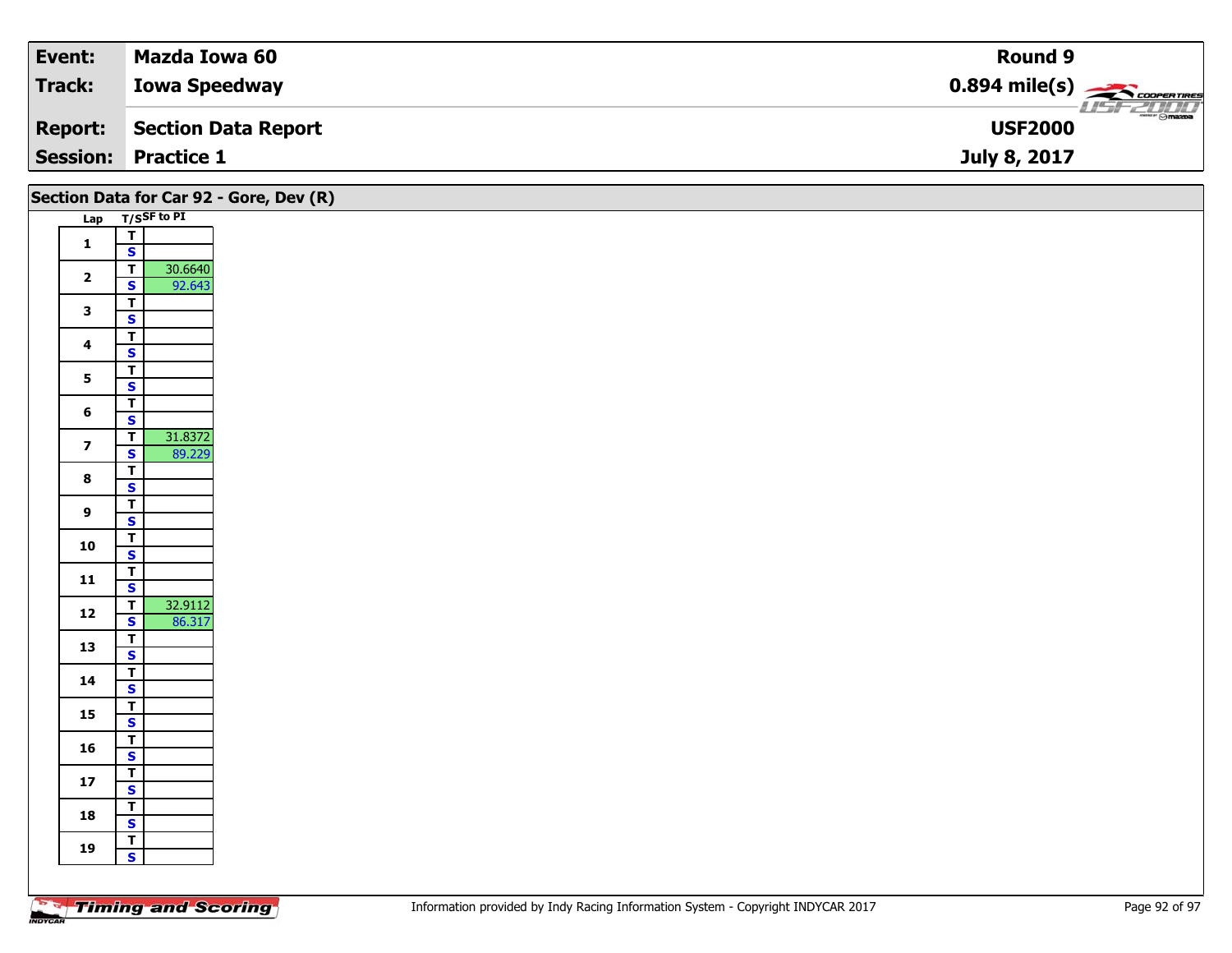| Event:          |                                              | <b>Mazda Iowa 60</b>                    |                 |           |           |                      |                 |           |           |          |          |                                  |          | <b>Round 9</b> |          |                                           |
|-----------------|----------------------------------------------|-----------------------------------------|-----------------|-----------|-----------|----------------------|-----------------|-----------|-----------|----------|----------|----------------------------------|----------|----------------|----------|-------------------------------------------|
| <b>Track:</b>   |                                              | <b>Iowa Speedway</b>                    |                 |           |           |                      |                 |           |           |          |          |                                  |          |                |          | $0.894$ mile(s) $\rightarrow$ COOPERTIRES |
| <b>Report:</b>  | <b>Section Data Report</b><br><b>USF2000</b> |                                         |                 |           |           |                      |                 |           |           |          |          |                                  |          |                |          |                                           |
| <b>Session:</b> |                                              | <b>Practice 1</b>                       |                 |           |           |                      |                 |           |           |          |          |                                  |          | July 8, 2017   |          |                                           |
|                 |                                              | Section Data for Car 92 - Gore, Dev (R) |                 |           |           |                      |                 |           |           |          |          |                                  |          |                |          |                                           |
| Lap             |                                              | T/SSF to T1                             | <b>SF to TB</b> | T1 to SS1 | SS1 to T2 | T <sub>2</sub> to BS | <b>BS</b> to T3 | T3 to SS2 | SS2 to T4 | T4 to SF | T1 to T2 | T <sub>2</sub> to T <sub>3</sub> | T3 to T4 | Lap            | PI to PO | PO to SF                                  |
|                 | Τ.                                           | 3.8047                                  | 5.8444          | 2.9097    | 3.5519    | 3.1097               | 3.0333          | 3.5770    | 2.9878    | 3.9098   | 6.4616   | 6.1430                           | 6.5648   | 26.8839        |          |                                           |
| 20              | S.                                           | 124.547                                 | 122.028         | 117.046   | 117.191   | 122.125              | 125.426         | 117.607   | 112.617   | 119.978  | 117.126  | 123.755                          | 115.336  | 119.715        |          |                                           |
|                 | т.                                           | 3.8277                                  | 5.8614          | 2.9187    | 3.6495    | 3.1604               | 3.0635          | 3.5547    | 2.9338    | 3.9022   | 6.5682   | 6.2239                           | 6.4885   | 27.0105        |          |                                           |
| 21              | S.                                           | 123.799                                 | 121.674         | 116.685   | 114.057   | 120.166              | 124.190         | 118.345   | 114.690   | 120.212  | 115.225  | 122.146                          | 116.692  | 119.154        |          |                                           |
| 22              | т                                            | 3.8247                                  | 5.8716          | 2.9436    | 3.7023    | 3.1897               |                 |           |           |          | 6.6459   | 98.6300                          |          | 39.9619        | 65.6505  |                                           |
|                 | S                                            | 123.896                                 | 121.463         | 115.698   | 112.430   | 119.062              |                 |           |           |          | 113.877  | 7.708                            |          | 80.537         | 15.168   |                                           |
| 23              | т                                            |                                         |                 |           |           |                      | 3.5180          | 3.8644    | 3.0734    | 3.9993   |          |                                  | 6.9378   | 80.0758        |          | 24.9635                                   |
|                 | S                                            |                                         |                 |           |           |                      | 108.145         | 108.861   | 109.480   | 117.293  |          |                                  | 109.135  | 40.192         |          | 103.148                                   |
| 24              | т.                                           | 3.8685                                  | 5.9407          | 2.9678    | 3.6705    | 3.1715               | 3.0684          | 3.5664    | 2.9095    | 3.8844   | 6.6383   | 6.2399                           | 6.4759   | 27.1070        |          |                                           |
|                 | S.                                           | 122.493                                 | 120.050         | 114.754   | 113.404   | 119.745              | 123.991         | 117.957   | 115.648   | 120.763  | 114.008  | 121.833                          | 116.920  | 118.729        |          |                                           |
| 25              | Τ.                                           | 3.7680                                  | 5.8246          | 2.9416    | 3.6233    | 3.1482               | 3.0302          | 3.5026    | 2.9079    | 3.8319   | 6.5649   | 6.1784                           | 6.4105   | 26.7537        |          |                                           |
|                 | S.                                           | 125.760                                 | 122.443         | 115.777   | 114.881   | 120.632              | 125.554         | 120.106   | 115.711   | 122.417  | 115.283  | 123.046                          | 118.112  | 120.297        |          |                                           |
| 26              | т.                                           | 3.7808                                  | 5.8644          | 2.9960    | 3.7181    | 3.2010               | 3.2124          | 3.6148    | 2.8646    | 3.8365   | 6.7141   | 6.4134                           | 6.4794   | 27.2242        |          |                                           |
|                 | S.                                           | 125.334                                 | 121.612         | 113.674   | 111.952   | 118.642              | 118.433         | 116.378   | 117.460   | 122.271  | 112.721  | 118.537                          | 116.856  | 118.218        |          |                                           |
| 27              | Τ.                                           | 3.7847                                  | 5.7918          | 2.8696    | 3.5117    | 3.0877               | 3.0183          | 3.4749    | 2.8374    | 3.8069   | 6.3813   | 6.1060                           | 6.3123   | 26.3912        |          |                                           |
|                 | S.                                           | 125.205                                 | 123.136         | 118.681   | 118.532   | 122.995              | 126.049         | 121.063   | 118.586   | 123.221  | 118.599  | 124.505                          | 119.950  | 121.950        |          |                                           |
| 28              | т.                                           | 3.7521                                  | 5.8087          | 2.9252    | 3.5419    | 3.1001               | 2.9969          | 3.4949    | 2.9172    | 3.8603   | 6.4671   | 6.0970                           | 6.4121   | 26.5886        |          |                                           |
|                 | S.                                           | 126.293                                 | 122.778         | 116,426   | 117.522   | 122.503              | 126.949         | 120.370   | 115.343   | 121.517  | 117.026  | 124.689                          | 118.083  | 121.044        |          |                                           |

**<sup>T</sup>** 3.7778 5.7822 2.8621 3.6169 3.1748 6.4790 462.9912 40.6326 428.7073 **<sup>S</sup>** 125.434 123.341 118.992 115.085 119.621 116.811 1.642 79.207 2.323

**<sup>T</sup>** 3.9303 6.0297 3.0020 3.6744 3.1715 3.0921 3.6023 3.0105 3.9474 6.6764 6.2636 6.6128 27.4305 **<sup>S</sup>** 120.567 118.278 113.447 113.284 119.745 123.041 116.781 111.768 118.835 113.357 121.372 114.499 117.329

**<sup>T</sup>** 3.9660 6.1688 3.1729 3.8686 3.2637 3.1816 3.6699 2.9532 3.8840 7.0415 6.4453 6.6231 27.9599 **<sup>S</sup>** 119.482 115.611 107.337 107.597 116.363 119.580 114.630 113.937 120.775 107.480 117.951 114.321 115.108

**<sup>T</sup>** 3.8079 5.8617 2.9303 3.5770 3.1256 3.0366 3.5816 2.9698 3.8965 6.5073 6.1622 6.5514 26.9253 **<sup>S</sup>** 124.442 121.668 116.223 116.368 121.504 125.290 117.456 113.300 120.388 116.303 123.369 115.572 119.531

**<sup>T</sup>** 3.8092 5.8539 2.9334 3.5787 3.1225 3.0373 3.5235 2.9283 3.8497 6.6211 6.1598 6.4518 53.8687 **<sup>S</sup>** 124.400 121.830 116.100 116.313 121.625 125.261 119.393 114.905 121.851 114.304 123.418 117.356 59.745

**<sup>T</sup>** 3.7576 5.7863 2.8994 3.5742 3.1274 3.0650 3.8641 3.2139 4.0280 6.4736 6.1924 7.0780 27.5296 **<sup>S</sup>** 126.108 123.254 117.462 116.460 121.434 124.129 108.869 104.694 116.458 116.908 122.768 106.974 116.907

**<sup>T</sup>** 3.9558 6.0737 3.0189 3.6081 3.1385 3.0646 3.6900 3.0201 3.8979 6.6270 6.2031 6.7101 27.3939 **<sup>S</sup>** 119.790 117.421 112.812 115.365 121.005 124.145 114.006 111.413 120.345 114.202 122.556 112.839 117.486

**<sup>T</sup>** 3.8806 6.0292 3.0647 3.6339 3.1317 3.0646 3.5559 2.9329 3.8309 6.6986 6.1963 6.4888 27.0952 **<sup>S</sup>** 122.111 118.288 111.126 114.546 121.267 124.145 118.305 114.725 122.449 112.982 122.691 116.687 118.781

**<sup>T</sup>** 3.7901 5.8403 2.9308 3.5960 3.1265 3.0463 3.5470 2.8496 3.7936 6.5268 6.1728 6.3966 26.6799 **<sup>S</sup>** 125.027 122.114 116.203 115.754 121.469 124.891 118.602 118.079 123.653 115.955 123.158 118.369 120.630

**T 3.5169 3.9388 3.1415 4.0250 106.205 107.0803 443.7207 25.4623 101.128**<br>T S 106.939 7.253 101.128

**29**

**30**

**31**

**32**

**33**

**34**

**35**

**36**

**37**

**38**

121.044

117.329

115.108

119.531

117.486

118.781

120.630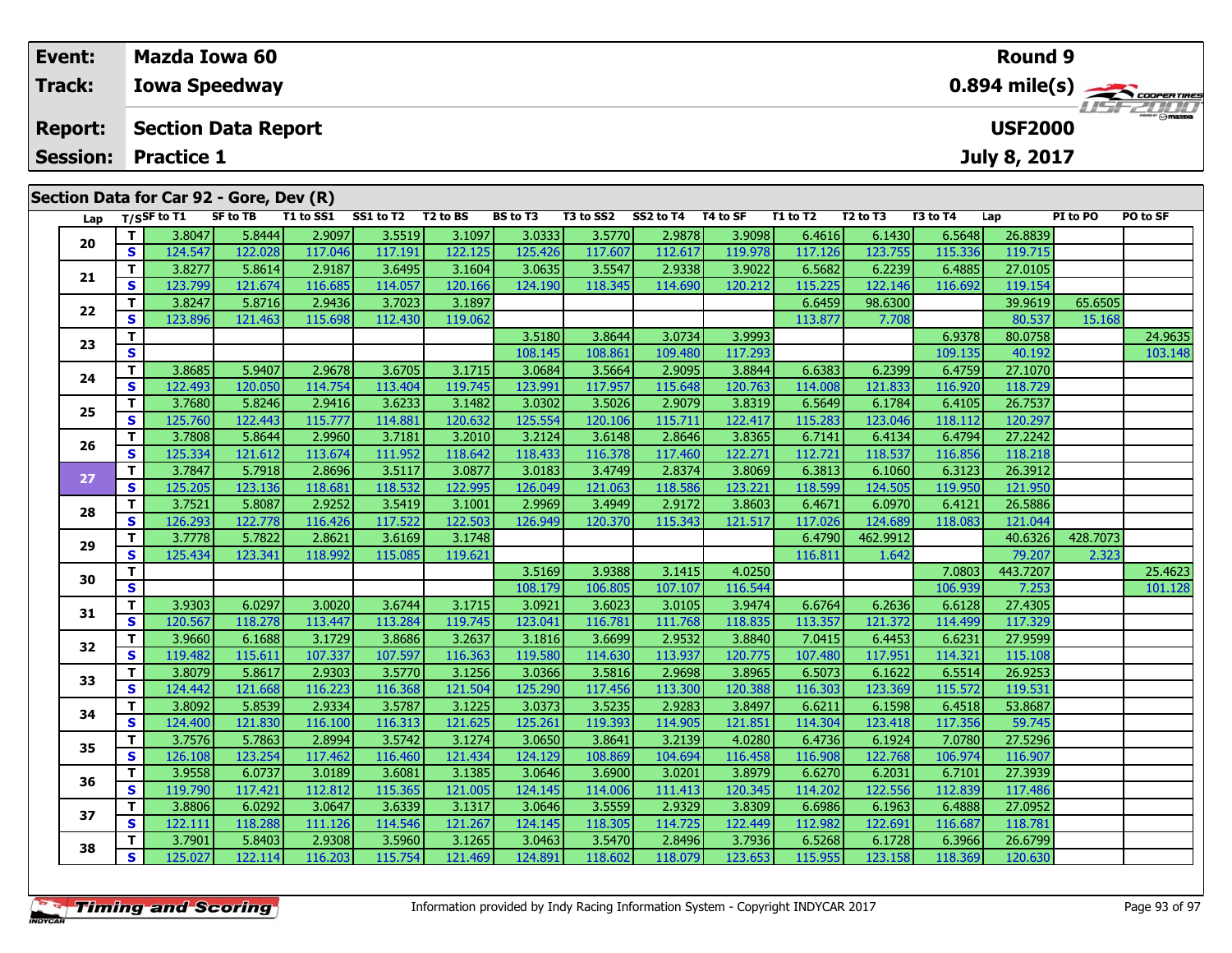| Event:          | Mazda Iowa 60        | Round 9                                             |
|-----------------|----------------------|-----------------------------------------------------|
| Track:          | <b>Iowa Speedway</b> | $0.894$ mile(s) $\overbrace{\hspace{2cm}}$ covening |
| <b>Report:</b>  | Section Data Report  | $\overline{\odot}$ mazpa<br><b>USF2000</b>          |
| <b>Session:</b> | <b>Practice 1</b>    | July 8, 2017                                        |

|        |                                           | Section Data for Car 92 - Gore, Dev (R) |
|--------|-------------------------------------------|-----------------------------------------|
|        | Lap T/SSF to PI                           |                                         |
| $20\,$ | $\frac{1}{s}$                             |                                         |
|        |                                           |                                         |
| 21     | $\overline{1}$<br>$\overline{\mathbf{s}}$ |                                         |
|        | 29.4237<br>$\overline{\mathsf{T}}$        |                                         |
| $22$   | 96.548<br>$\overline{\mathbf{s}}$         |                                         |
|        | $\overline{\mathsf{r}}$                   |                                         |
| 23     | $\mathbf{s}$                              |                                         |
|        | $\mathbf{T}$                              |                                         |
| 24     | $\overline{\mathbf{s}}$                   |                                         |
| $25\,$ | $\overline{\mathsf{T}}$                   |                                         |
|        | $\mathsf{s}$                              |                                         |
| 26     | $\overline{\mathsf{T}}$                   |                                         |
|        | $\mathbf{s}$<br>$\overline{\mathsf{T}}$   |                                         |
| 27     | $\overline{\mathbf{s}}$                   |                                         |
|        | $\overline{\mathbf{T}}$                   |                                         |
| 28     | $\mathsf{s}$                              |                                         |
| 29     | 30.1837<br>$\overline{\mathsf{r}}$        |                                         |
|        | 94.117<br>$\overline{\mathbf{s}}$         |                                         |
| 30     | $\overline{\mathsf{r}}$                   |                                         |
|        | $\mathsf{s}$                              |                                         |
| 31     | $rac{1}{s}$                               |                                         |
|        | $\overline{\mathbf{r}}$                   |                                         |
| 32     | $\mathbf{s}$                              |                                         |
|        | $\overline{\mathsf{r}}$                   |                                         |
| 33     | $\mathsf{s}$                              |                                         |
| 34     | ┳                                         |                                         |
|        | $\overline{\mathbf{s}}$                   |                                         |
| 35     | $\overline{\mathbf{r}}$                   |                                         |
|        | $\mathsf{s}$<br>$\overline{\mathbf{T}}$   |                                         |
| 36     | $\mathbf{s}$                              |                                         |
|        | $\overline{\mathbf{r}}$                   |                                         |
| 37     | $\overline{\mathbf{s}}$                   |                                         |
|        | $\overline{\mathbf{T}}$                   |                                         |
| 38     | $\mathbf{s}$                              |                                         |
|        |                                           |                                         |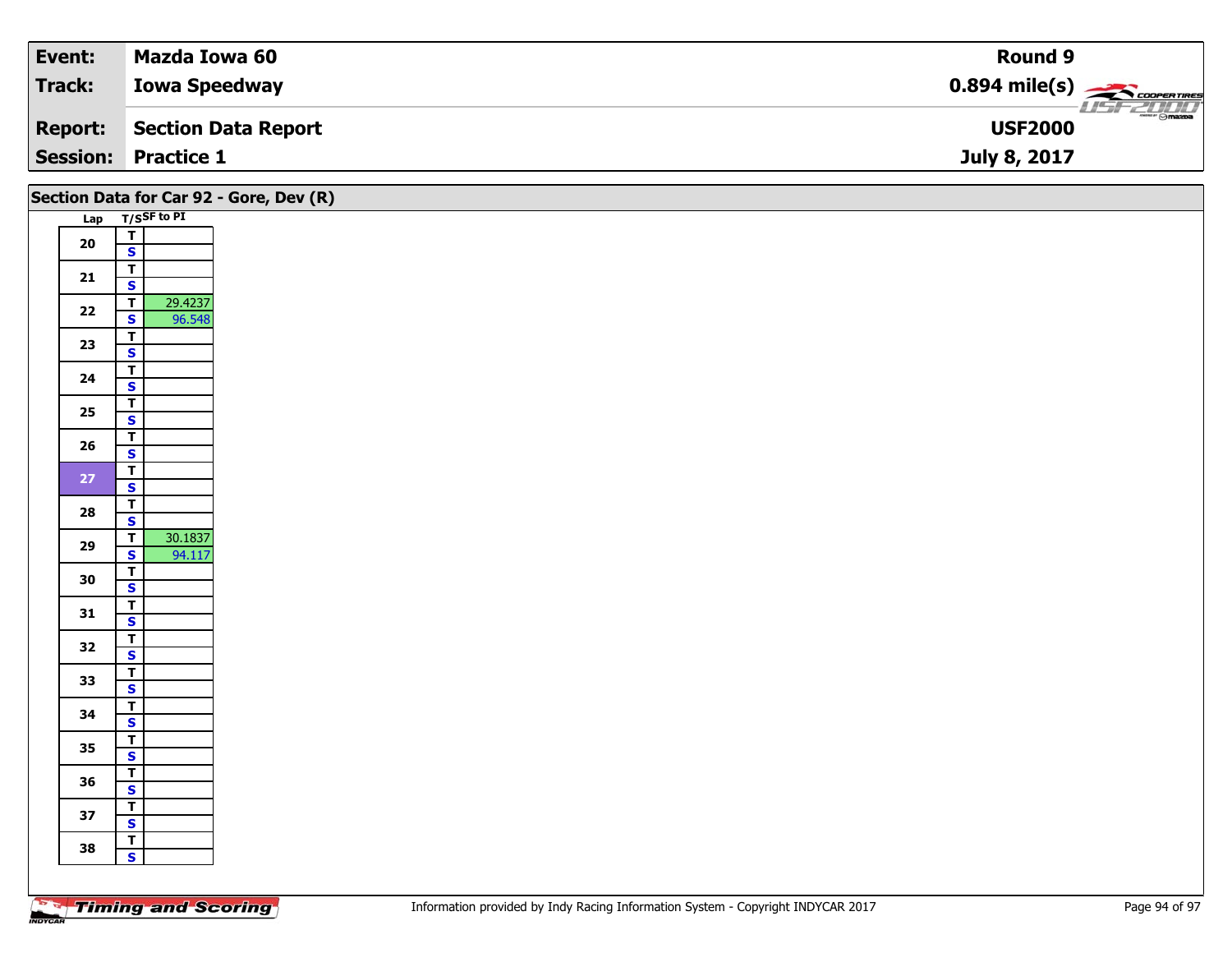| Event:<br><b>Track:</b>           |     | Mazda Iowa 60<br><b>Iowa Speedway</b>           |                 |           |           |          |          |           |           |          |                 |                                  |          | <b>Round 9</b>                        |          | $0.894$ mile(s) $\sum$ coorgarings |
|-----------------------------------|-----|-------------------------------------------------|-----------------|-----------|-----------|----------|----------|-----------|-----------|----------|-----------------|----------------------------------|----------|---------------------------------------|----------|------------------------------------|
| <b>Report:</b><br><b>Session:</b> |     | <b>Section Data Report</b><br><b>Practice 1</b> |                 |           |           |          |          |           |           |          |                 |                                  |          | <b>USF2000</b><br><b>July 8, 2017</b> |          | <b>LISF 2000</b>                   |
|                                   |     | Section Data for Car 92 - Gore, Dev (R)         |                 |           |           |          |          |           |           |          |                 |                                  |          |                                       |          |                                    |
|                                   |     | Lap T/SSF to T1                                 | <b>SF to TB</b> | T1 to SS1 | SS1 to T2 | T2 to BS | BS to T3 | T3 to SS2 | SS2 to T4 | T4 to SF | <b>T1 to T2</b> | T <sub>2</sub> to T <sub>3</sub> | T3 to T4 | Lap                                   | PI to PO | PO to SF                           |
|                                   |     | 3.7860                                          | 5.8119          | 2.8989    | 3.5482    | 3.1016   | 3.0211   | 3.5005    | 2.8840    | 3.8098   | 6.4471          | 6.1227                           | 6.3845   | 26.5501                               |          |                                    |
| 39                                | s l | 125.162                                         | 122.711         | 117.482   | 117.313   | 122.444  | 125.932  | 120.178   | 116.670   | 123.127  | 117.389         | 124.165                          | 118.593  | 121.220                               |          |                                    |
|                                   |     | 3.7707                                          | 5.8170          | 2.9205    | 3.6013    | 3.1310   | 3.0469   | 3.5471    | 2.9023    | 3.8236   | 6.5218          | 6.1779                           | 6.4494   | 26.7434                               |          |                                    |
| 40                                | S.  | 125.670                                         | 122.603         | 116.613   | 115.583   | 121.294  | 124.866  | 118.599   | 115.935   | 122.683  | 116.044         | 123.056                          | 117.400  | 120.344                               |          |                                    |

**<sup>T</sup>** 3.7495 5.7781 2.8993 3.5962 3.1185 3.1329 3.6805 2.9240 3.8407 6.4955 6.2514 6.6045 26.9416 **<sup>S</sup>** 126.380 123.428 117.466 115.747 121.781 121.438 114.300 115.074 122.137 116.514 121.609 114.643 119.458

**<sup>T</sup>** 3.8714 5.9409 2.9502 3.6191 3.1428 3.1444 3.6263 2.8799 3.8173 6.5693 6.2872 6.5062 27.0514 **<sup>S</sup>** 122.401 120.046 115.439 115.015 120.839 120.994 116.009 116.836 122.886 115.205 120.917 116.375 118.974

**<sup>T</sup>** 3.7951 5.8434 2.9473 3.6804 3.1507 3.0433 3.5017 2.8551 3.8020 6.6277 6.1940 6.3568 26.7756 **<sup>S</sup>** 124.862 122.049 115.553 113.099 120.536 125.014 120.136 117.851 123.380 114.190 122.736 119.110 120.199

**<sup>T</sup>** 3.7488 5.7459 2.8517 3.5205 3.0997 3.0353 3.5116 2.9758 3.8718 6.3722 6.1350 6.4874 26.6152 **<sup>S</sup>** 126.404 124.120 119.426 118.236 122.519 125.343 119.798 113.071 121.156 118.769 123.916 116.712 120.923

**<sup>T</sup>** 4.0599 6.2787 3.1856 3.8435 3.2444 3.1167 3.5790 2.9927 3.8836 7.0291 6.3611 6.5717 27.9054 **<sup>S</sup>** 116.718 113.587 106.909 108.300 117.055 122.070 117.542 112.433 120.788 107.669 119.512 115.215 115.333

**<sup>T</sup>** 3.9845 6.4335 3.5244 4.4280 4.2555 7.9524 **<sup>S</sup>** 118.927 110.854 96.632 94.004 89.243 95.169

**41**

**42**

**43**

**44**

**45**

**46**

119.458

118.974

115.333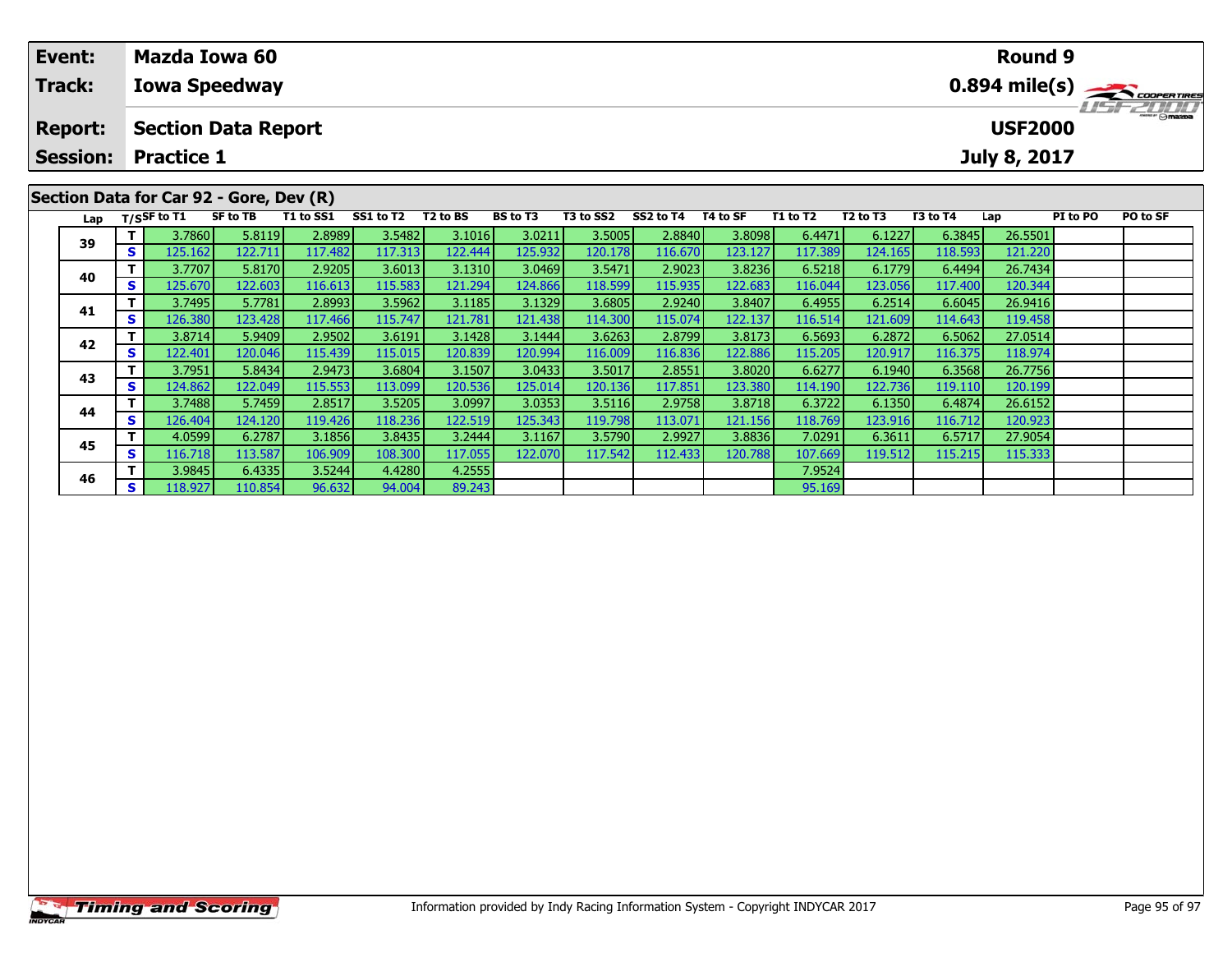| Event:         | Mazda Iowa 60              | <b>Round 9</b>                                         |
|----------------|----------------------------|--------------------------------------------------------|
| Track:         | <b>Iowa Speedway</b>       | $0.894$ mile(s) $\overbrace{\hspace{2cm}}$ coorentines |
| <b>Report:</b> | Section Data Report        | $\Theta$ mazpa<br><b>USF2000</b>                       |
|                | <b>Session: Practice 1</b> | July 8, 2017                                           |
|                |                            |                                                        |

## **Section Data for Car 92 - Gore, Dev (R)**

|     |   | T/SSF to PI |
|-----|---|-------------|
| Lap |   |             |
|     | т |             |
| 39  | S |             |
|     | т |             |
| 40  | S |             |
|     | т |             |
| 41  | S |             |
|     | T |             |
| 42  | S |             |
| 43  | Т |             |
|     | S |             |
| 44  | т |             |
|     | S |             |
| 45  | т |             |
|     | S |             |
| 46  | т | 43.0810     |
|     | Ś | 65.941      |